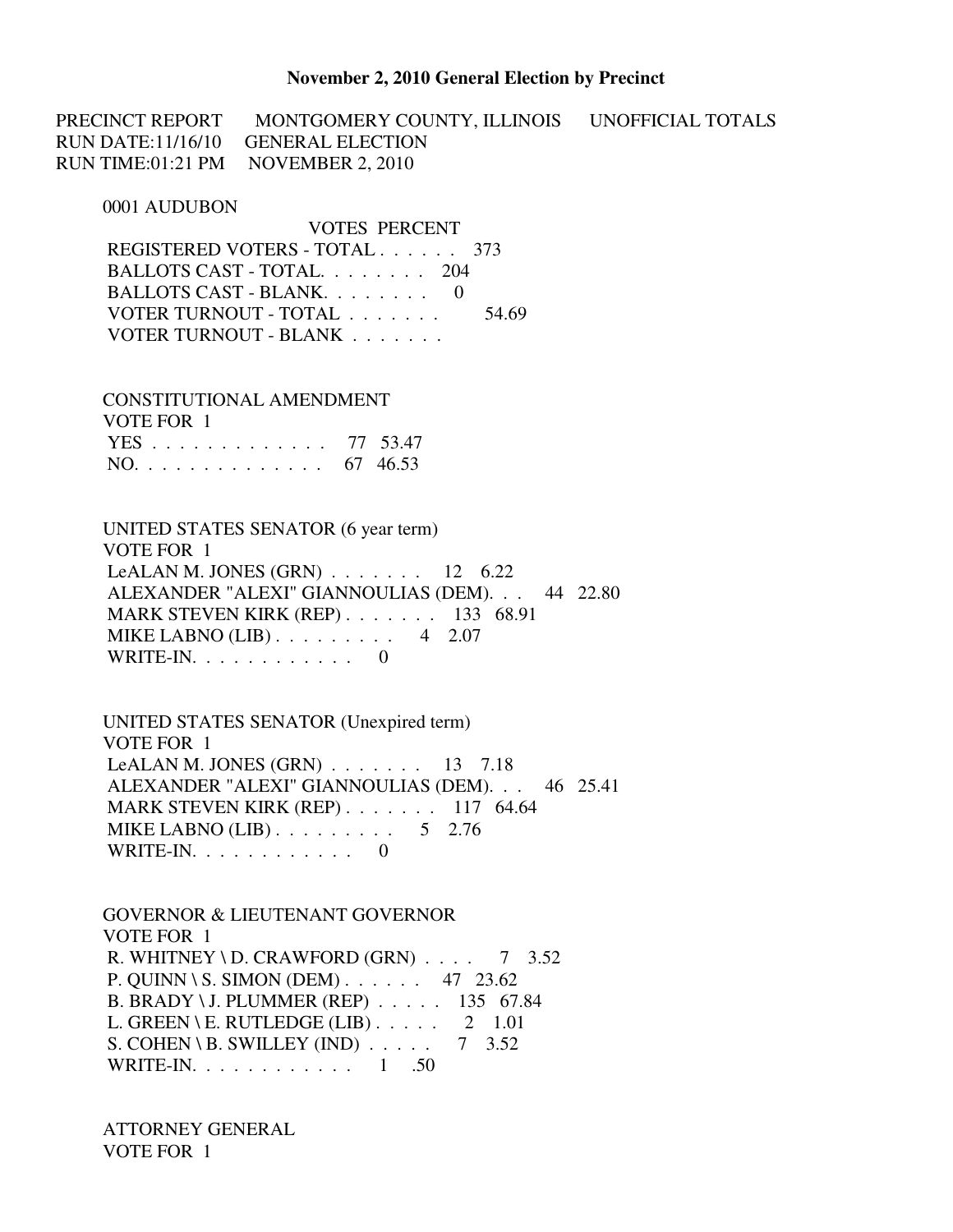DAVID F. BLACK (GRN). . . . . . . . 7 3.59 LISA MADIGAN (DEM) . . . . . . . . 94 48.21 STEVE KIM (REP) . . . . . . . . . 87 44.62 BILL MALAN (LIB) . . . . . . . . . 7 3.59

 SECRETARY OF STATE VOTE FOR 1 NO CANDIDATE FILED (GRN) . . . . . . 0 JESSE WHITE (DEM). . . . . . . . . 113 57.07 ROBERT ENRIQUEZ (REP) . . . . . . . 76 38.38 JOSH HANSON (LIB). . . . . . . . . 9 4.55

**COMPTROLLER**  VOTE FOR 1 R. ERIKA SCHAFER (GRN) . . . . . . . 8 4.08 DAVID E. MILLER (DEM) . . . . . . . 48 24.49 JUDY BAAR TOPINKA (REP). . . . . . . 131 66.84 JULIE FOX  $(LIB)$  . . . . . . . . 9 4.59

#### TREASURER

| VOTE FOR 1                                         |  |  |
|----------------------------------------------------|--|--|
| SCOTT K. SUMMERS $(GRN)$ 8 4.21                    |  |  |
| ROBIN KELLY (DEM). $\ldots \ldots \ldots 51$ 26.84 |  |  |
| DAN RUTHERFORD (REP). $\ldots$ 126 66.32           |  |  |
| JAMES PAULY (LIB). $\ldots \ldots \ldots 5$ 2.63   |  |  |

 REPRESENTATIVE IN CONGRESS NINETEENTH CONGRESSIONAL DISTRICT VOTE FOR 1 NO CANDIDATE FILED (GRN) . . . . . . 0 TIM BAGWELL (DEM). . . . . . . . . 54 27.27 JOHN M. SHIMKUS (REP) . . . . . . . 144 72.73

 STATE SENATOR FORTY-NINTH LEGISLATIVE DISTRICT VOTE FOR 1 NO CANDIDATE FILED (GRN) . . . . . . 0 DEANNA DEMUZIO (DEM). . . . . . . . 85 42.71 WILLIAM "SAM" McCANN (REP). . . . . . 114 57.29

 REPRESENTATIVE IN THE GENERAL ASSEMBLY NINETY-EIGHTH REPRESENTATIVE DISTRICT VOTE FOR 1 NO CANDIDATE FILED (GRN) . . . . . . 0 CHARLES LANDERS (DEM) . . . . . . . 53 26.90 WAYNE ARTHUR ROSENTHAL (REP) . . . . . 144 73.10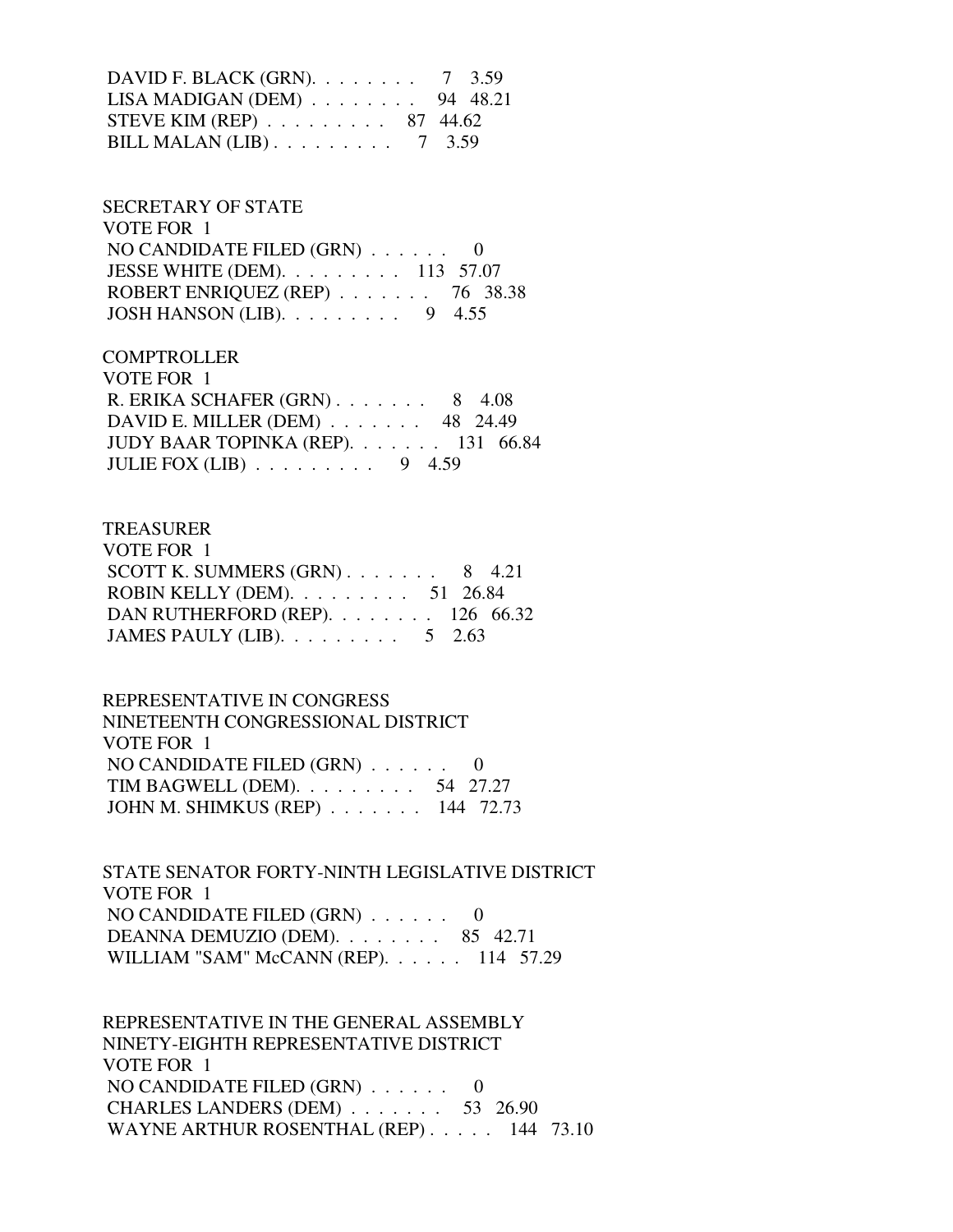COUNTY CLERK VOTE FOR 1 NO CANDIDATE FILED (GRN) . . . . . . 0 NO CANDIDATE FILED (DEM) . . . . . . 0 SANDY LEITHEISER (REP) . . . . . . . 183 100.00

 COUNTY TREASURER VOTE FOR 1 NO CANDIDATE FILED (GRN) . . . . . . 0 NO CANDIDATE FILED (DEM) . . . . . . 0 RON JENKINS (REP). . . . . . . . . 175 100.00

 COUNTY SHERIFF VOTE FOR 1 NO CANDIDATE FILED (GRN) . . . . . . 0 NO CANDIDATE FILED (DEM) . . . . . . 0 JIM VAZZI (REP) . . . . . . . . . 174 100.00

 CIRCUIT CLERK (Unexpired 2 year term) VOTE FOR 1 NO CANDIDATE FILED (GRN) . . . . . . 0 JAROD HITCHINGS (DEM) . . . . . . . 57 29.69 HOLLY LEMONS (REP) . . . . . . . . 135 70.31

 REGIONAL SUPERINTENDENT OF SCHOOLS (CHRISTIAN AND MONTGOMERY COUNTIES) VOTE FOR 1 NO CANDIDATE FILED (GRN) . . . . . . 0 THERESA (TERRY) TRADER (DEM) . . . . . 72 41.14 THOMAS L. CAMPBELL (REP) . . . . . . 103 58.86

 REGIONAL SUPERINTENDENT OF SCHOOLS (BOND, EFFINGHAM AND FAYETTE COUNTIES) VOTE FOR 1 NO CANDIDATE FILED (GRN) . . . . . . 0 MARK A. DRONE (DEM) . . . . . . . . . 5 100.00 NO CANDIDATE FILED (REP) . . . . . . 0

 COUNTY BOARD MEMBER DISTRICT 2 (Full term) VOTE FOR 1 NO CANDIDATE FILED (GRN) . . . . . . 0 NO CANDIDATE FILED (DEM) . . . . . . 0 GENE MILES (REP) . . . . . . . . . 168 100.00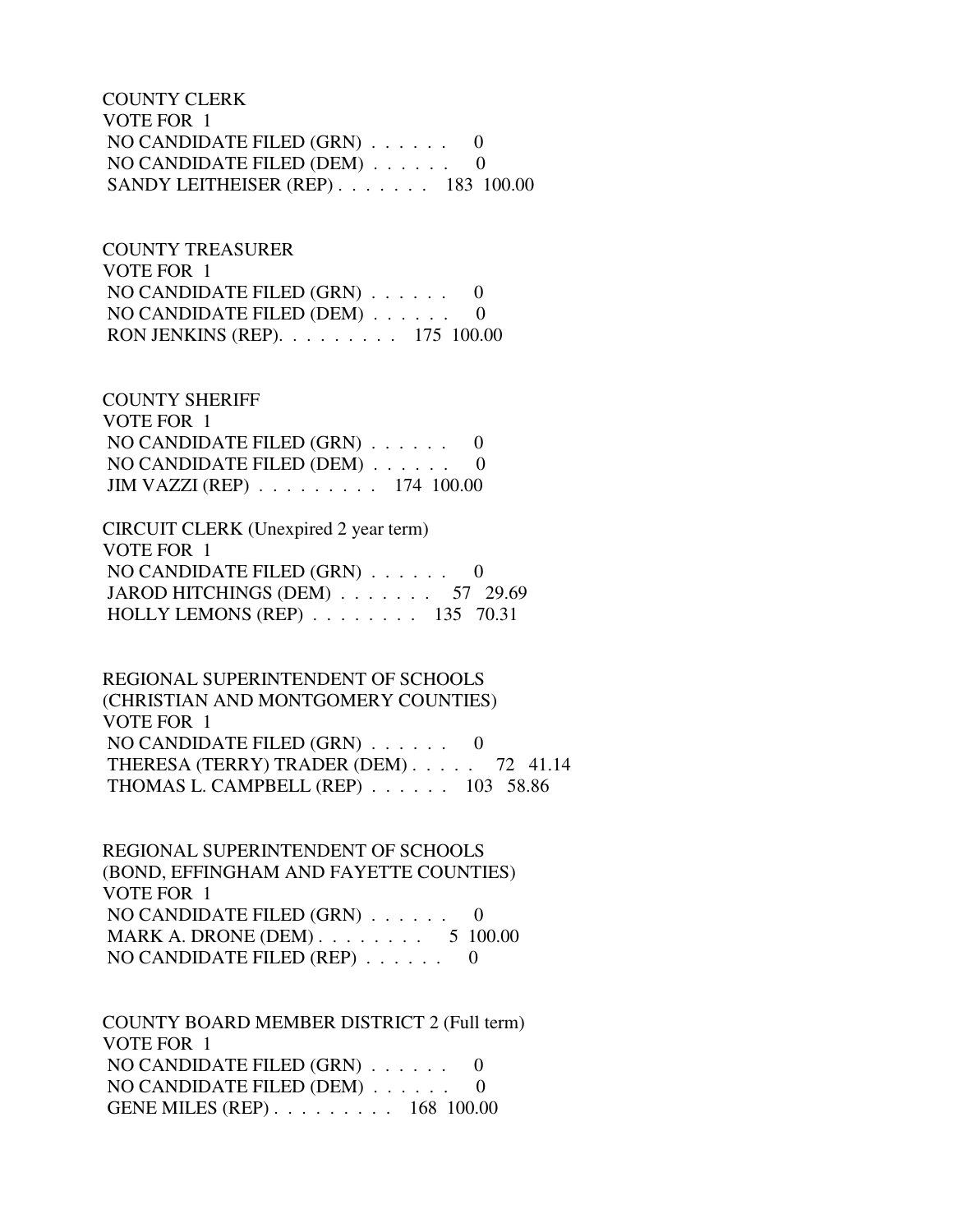COUNTY BOARD MEMBER DISTRICT 2 (Unexpired 2 year term) VOTE FOR 1 NO CANDIDATE FILED (GRN) . . . . . . 0 KENT J. VOILS (DEM) . . . . . . . . 66 34.38 JOSEPH V. GASPARICH (REP) . . . . . . 126 65.63

 JUDGE OF THE CIRCUIT COURT FOURTH JUDICIAL CIRCUIT (COADY VACANCY) VOTE FOR 1 NO CANDIDATE FILED (GRN) . . . . . . 0 MICHELLE COADY (DEM). . . . . . . . 74 38.74 DOUGLAS L. JARMAN (REP). . . . . . . 117 61.26

 JUDGE OF THE CIRCUIT COURT FOURTH JUDICIAL CIRCUIT (MORAN VACANCY) VOTE FOR 1 NO CANDIDATE FILED (GRN) . . . . . . 0 MIKE McHANEY (DEM) . . . . . . . . 110 100.00 NO CANDIDATE FILED (REP) . . . . . . 0

 RETAIN THOMAS M. WELCH FIFTH JUDICIAL DISTRICT VOTE FOR 1 YES . . . . . . . . . . . . . 90 55.21 NO. . . . . . . . . . . . . . 73 44.79

### RETAIN MICHAEL P. KILEY FOURTH JUDICIAL CIRCUIT VOTE FOR 1

|  |  |  |  |  |  |  | YES 95 57.93 |
|--|--|--|--|--|--|--|--------------|
|  |  |  |  |  |  |  | NO. 69 42.07 |

 RETAIN KELLY D. LONG FOURTH JUDICIAL CIRCUIT VOTE FOR 1 YES . . . . . . . . . . . . . 101 60.48

| $NO.$ |  |  |  |  |  |  |  | 66 39.52 |
|-------|--|--|--|--|--|--|--|----------|
|       |  |  |  |  |  |  |  |          |

# RETAIN WM. ROBIN TODD FOURTH JUDICIAL CIRCUIT VOTE FOR 1

|  |  |  |  |  |  |  | YES 93 57.76 |
|--|--|--|--|--|--|--|--------------|
|  |  |  |  |  |  |  | NO. 68 42.24 |

COUNTYWIDE QUESTION

| VOTE FOR 1    |  |
|---------------|--|
| YES 71 37.37  |  |
| NO. 119 62.63 |  |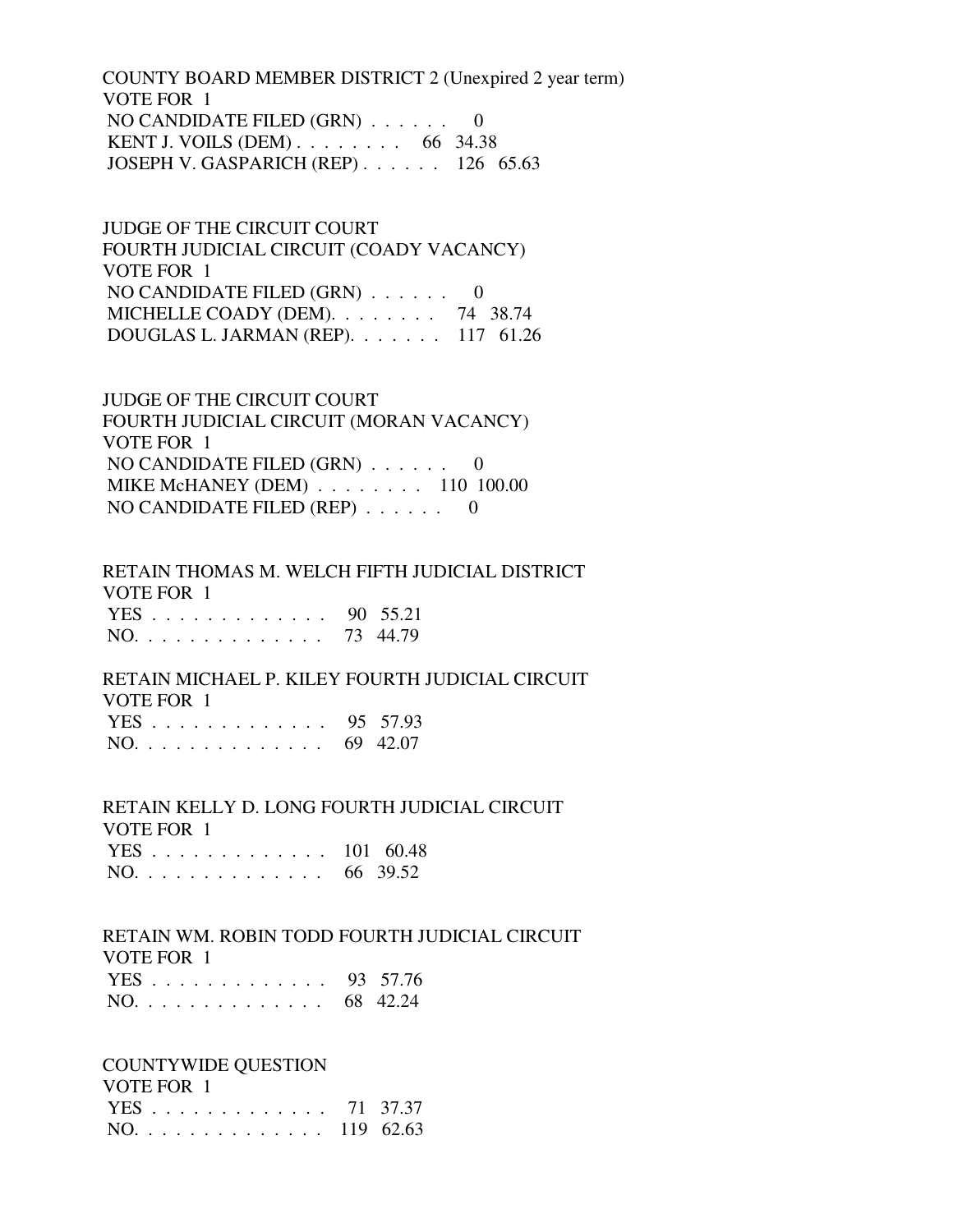PRECINCT REPORT MONTGOMERY COUNTY, ILLINOIS UNOFFICIAL TOTALS RUN DATE:11/16/10 GENERAL ELECTION RUN TIME:01:21 PM NOVEMBER 2, 2010

0002 BOIS D'ARC

 VOTES PERCENT REGISTERED VOTERS - TOTAL . . . . . . 642 BALLOTS CAST - TOTAL. . . . . . . . 416 BALLOTS CAST - BLANK. . . . . . . . 0 VOTER TURNOUT - TOTAL . . . . . . . 64.80 VOTER TURNOUT - BLANK . . . . . . .

 CONSTITUTIONAL AMENDMENT VOTE FOR 1 YES . . . . . . . . . . . . . 225 66.96 NO. . . . . . . . . . . . . . 111 33.04

 UNITED STATES SENATOR (6 year term) VOTE FOR 1 LeALAN M. JONES  $(GRN)$ ...... 22 5.50 ALEXANDER "ALEXI" GIANNOULIAS (DEM). . . 157 39.25 MARK STEVEN KIRK (REP) . . . . . . . 210 52.50 MIKE LABNO (LIB) . . . . . . . . . 11 2.75 WRITE-IN. . . . . . . . . . . . 0

 UNITED STATES SENATOR (Unexpired term) VOTE FOR 1 LeALAN M. JONES  $(GRN)$  . . . . . . . 20 5.03 ALEXANDER "ALEXI" GIANNOULIAS (DEM). . . 151 37.94 MARK STEVEN KIRK (REP) . . . . . . . 214 53.77 MIKE LABNO (LIB) . . . . . . . . . 13 3.27 WRITE-IN. . . . . . . . . . . . 0

 GOVERNOR & LIEUTENANT GOVERNOR VOTE FOR 1 R. WHITNEY \ D. CRAWFORD (GRN) . . . . 13 3.23 P. QUINN \ S. SIMON (DEM) . . . . . . 157 39.05 B. BRADY \ J. PLUMMER (REP) . . . . . 220 54.73 L. GREEN \ E. RUTLEDGE (LIB)  $\ldots$  . . . 0 S. COHEN \ B. SWILLEY (IND) . . . . . 12 2.99 WRITE-IN. . . . . . . . . . . . 0

 ATTORNEY GENERAL VOTE FOR 1 DAVID F. BLACK (GRN). . . . . . . . 9 2.26 LISA MADIGAN (DEM) . . . . . . . . 246 61.81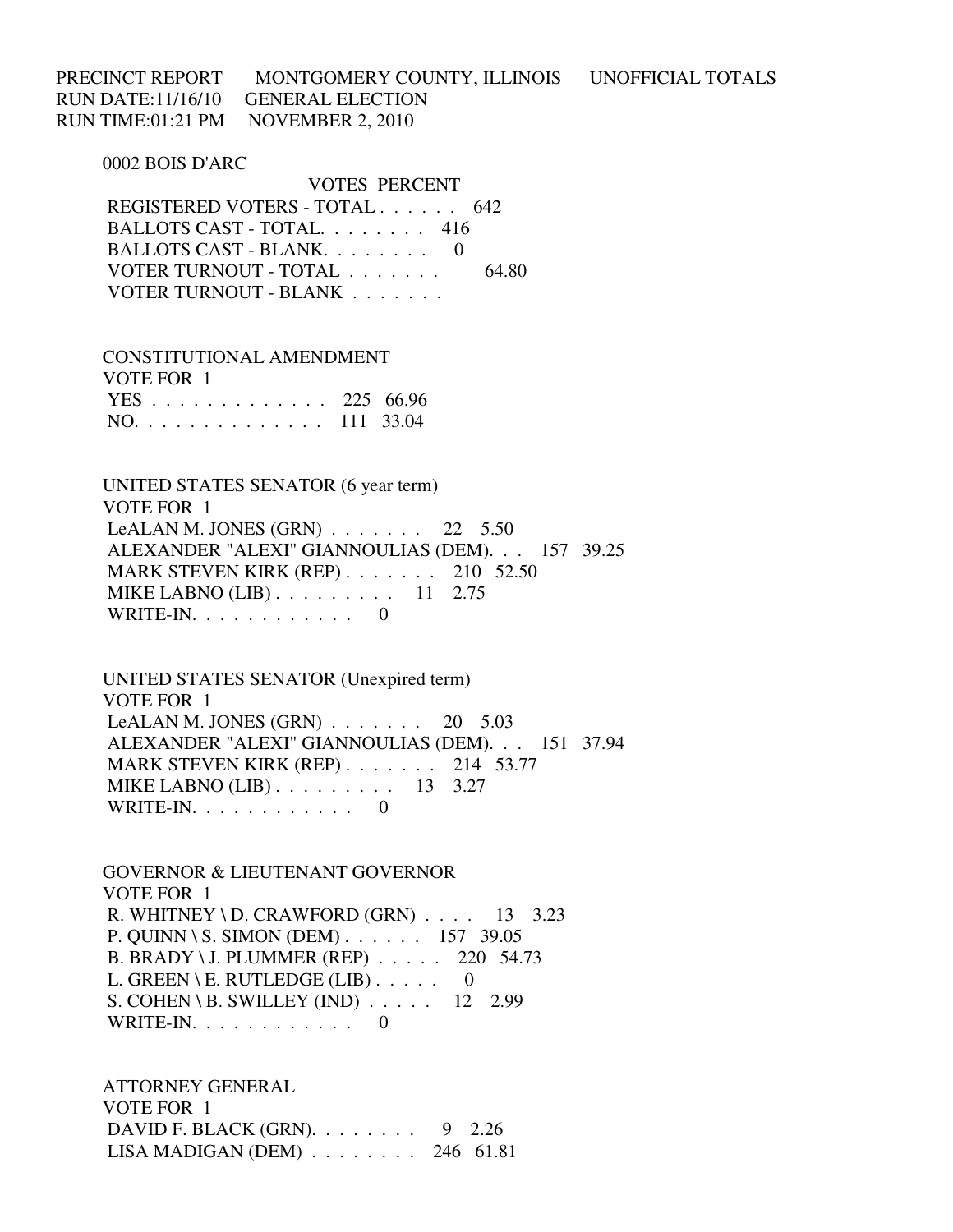STEVE KIM (REP) . . . . . . . . . 138 34.67 BILL MALAN  $(LIB)$ ........ 5 1.26

## SECRETARY OF STATE VOTE FOR 1 NO CANDIDATE FILED (GRN) . . . . . . 0 JESSE WHITE (DEM). . . . . . . . . 295 72.84 ROBERT ENRIQUEZ (REP) . . . . . . . 98 24.20 JOSH HANSON (LIB). . . . . . . . . 12 2.96

**COMPTROLLER**  VOTE FOR 1 R. ERIKA SCHAFER (GRN) . . . . . . . 15 3.78 DAVID E. MILLER (DEM) . . . . . . . 138 34.76 JUDY BAAR TOPINKA (REP). . . . . . . 232 58.44 JULIE FOX (LIB) . . . . . . . . . 12 3.02

#### TREASURER

| VOTE FOR 1                                          |  |  |
|-----------------------------------------------------|--|--|
| SCOTT K. SUMMERS $(GRN)$ 11 2.78                    |  |  |
| ROBIN KELLY (DEM). $\ldots \ldots \ldots 163$ 41.27 |  |  |
| DAN RUTHERFORD (REP). 217 54.94                     |  |  |
| JAMES PAULY (LIB). $\ldots \ldots \ldots$ 4 1.01    |  |  |

#### REPRESENTATIVE IN CONGRESS

| NINETEENTH CONGRESSIONAL DISTRICT     |  |
|---------------------------------------|--|
| VOTE FOR 1                            |  |
| NO CANDIDATE FILED $(GRN)$ 0          |  |
| TIM BAGWELL (DEM). $\ldots$ 146 36.59 |  |
| JOHN M. SHIMKUS (REP) 253 63.41       |  |

 STATE SENATOR FORTY-NINTH LEGISLATIVE DISTRICT VOTE FOR 1 NO CANDIDATE FILED (GRN) . . . . . . 0 DEANNA DEMUZIO (DEM). . . . . . . . 224 55.58 WILLIAM "SAM" McCANN (REP). . . . . . 179 44.42

 REPRESENTATIVE IN THE GENERAL ASSEMBLY NINETY-EIGHTH REPRESENTATIVE DISTRICT VOTE FOR 1 NO CANDIDATE FILED (GRN) . . . . . . 0 CHARLES LANDERS (DEM) . . . . . . . 155 37.90 WAYNE ARTHUR ROSENTHAL (REP) . . . . . 254 62.10

COUNTY CLERK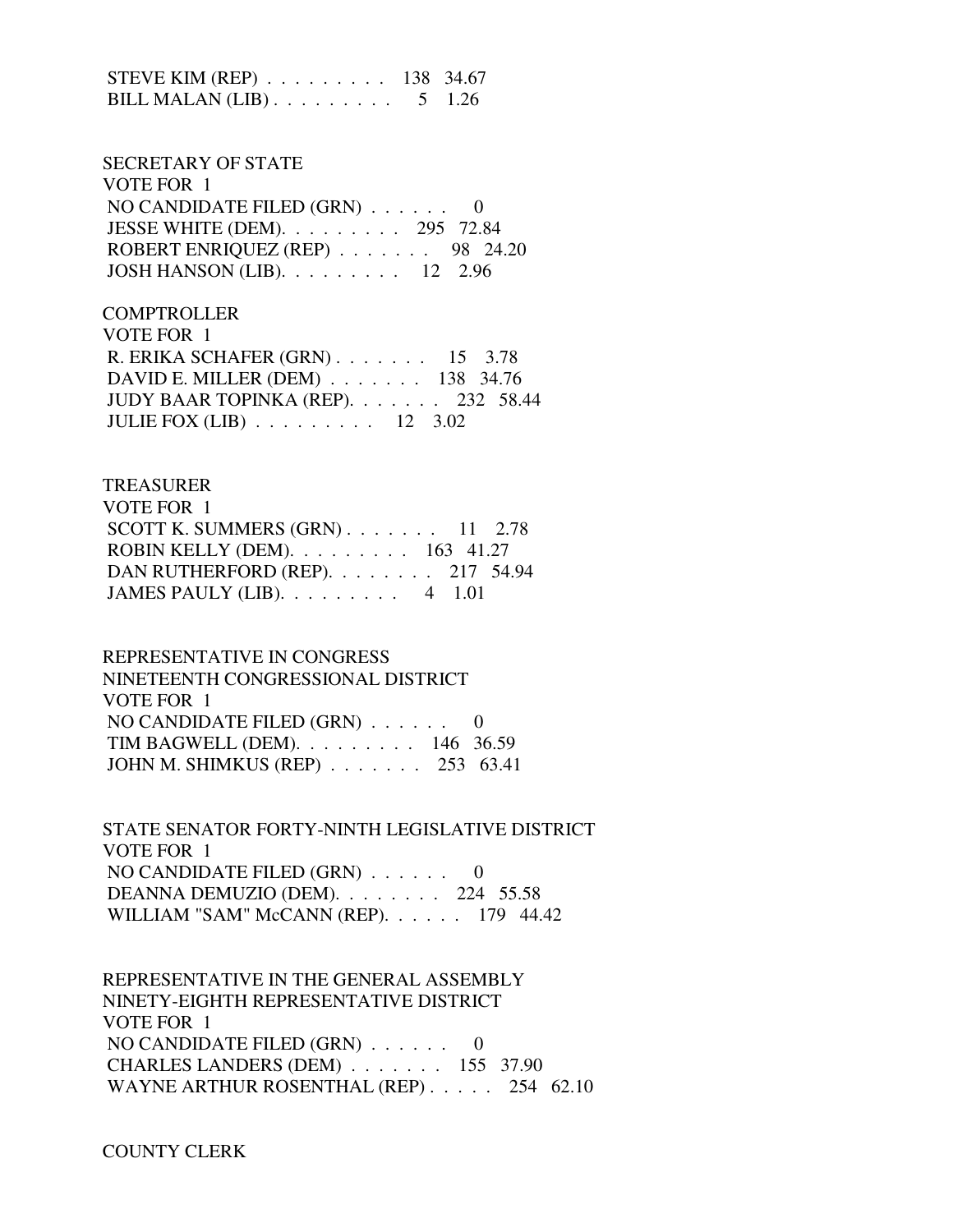VOTE FOR 1 NO CANDIDATE FILED (GRN) . . . . . . 0 NO CANDIDATE FILED (DEM) . . . . . . 0 SANDY LEITHEISER (REP) . . . . . . . 359 100.00

 COUNTY TREASURER VOTE FOR 1 NO CANDIDATE FILED (GRN) . . . . . . 0 NO CANDIDATE FILED (DEM) . . . . . . 0 RON JENKINS (REP). . . . . . . . . 353 100.00

 COUNTY SHERIFF VOTE FOR 1 NO CANDIDATE FILED (GRN) . . . . . . 0 NO CANDIDATE FILED (DEM) . . . . . . 0 JIM VAZZI (REP) . . . . . . . . . 354 100.00

 CIRCUIT CLERK (Unexpired 2 year term) VOTE FOR 1 NO CANDIDATE FILED (GRN) . . . . . . 0 JAROD HITCHINGS (DEM) . . . . . . . 245 60.05 HOLLY LEMONS (REP) . . . . . . . . 163 39.95

 REGIONAL SUPERINTENDENT OF SCHOOLS (CHRISTIAN AND MONTGOMERY COUNTIES) VOTE FOR 1 NO CANDIDATE FILED (GRN) . . . . . . 0 THERESA (TERRY) TRADER (DEM) . . . . . 192 55.98 THOMAS L. CAMPBELL (REP) . . . . . . 151 44.02

 REGIONAL SUPERINTENDENT OF SCHOOLS (CALHOUN, GREENE, JERSEY AND MACOUPIN) VOTE FOR 1 NO CANDIDATE FILED (GRN) . . . . . . 0 LARRY PFEIFFER (DEM). . . . . . . . 11 100.00 NO CANDIDATE FILED (REP) . . . . . . 0

 REGIONAL SUPERINTENDENT OF SCHOOLS (SANGAMON COUNTY) VOTE FOR 1 NO CANDIDATE FILED (GRN) . . . . . . 0 NO CANDIDATE FILED (DEM) . . . . . . 0 JEFF VOSE (REP) . . . . . . . . . 23 100.00

 COUNTY BOARD MEMBER DISTRICT 1 VOTE FOR 2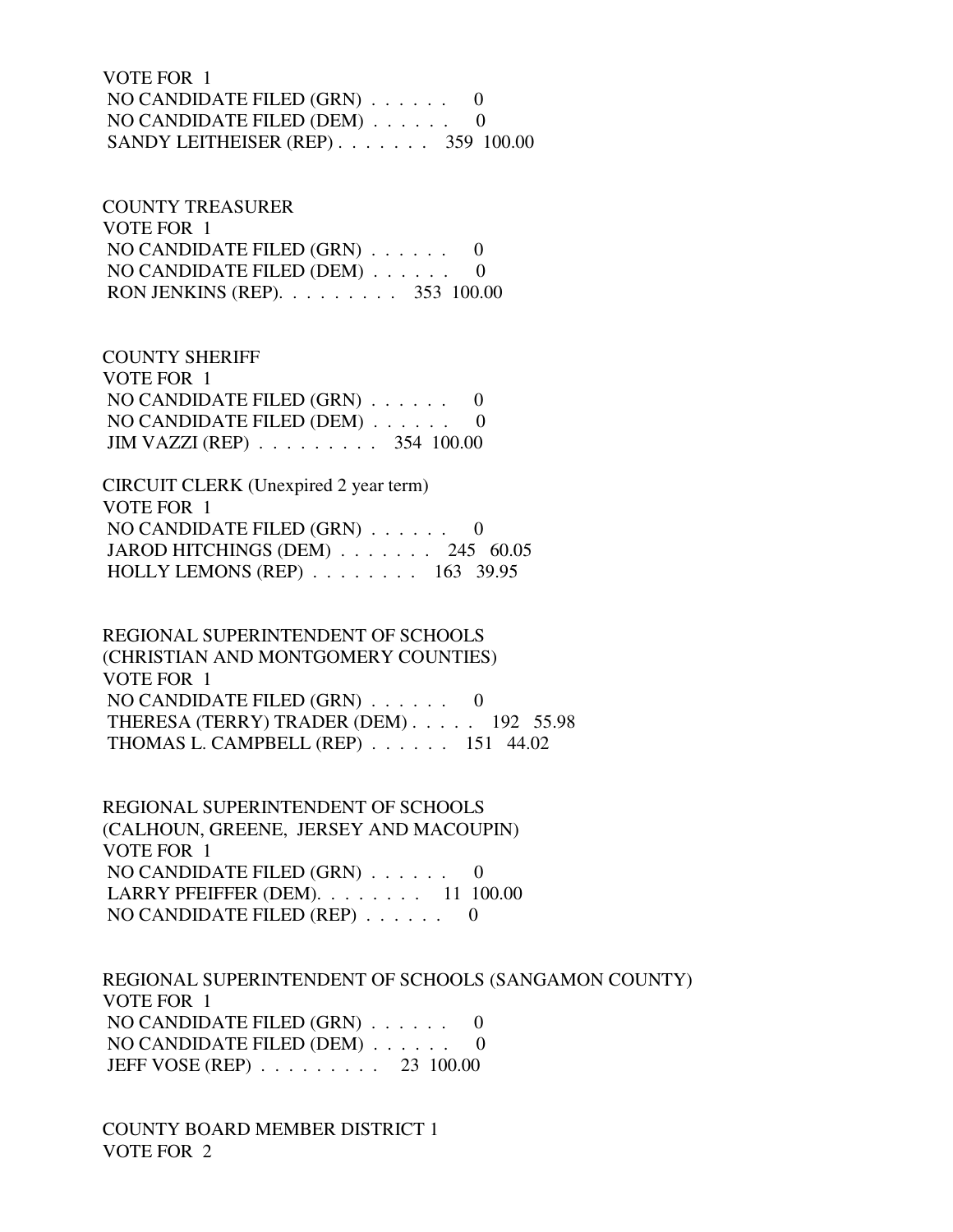NO CANDIDATE FILED (GRN) . . . . . . 0 DAVID G. HEATON (DEM) . . . . . . . 263 44.96 DENNIS ROSS WILLIAMS (DEM). . . . . . 171 29.23 CONNIE TAYLOR BECK (REP) . . . . . . 151 25.81

 JUDGE OF THE CIRCUIT COURT FOURTH JUDICIAL CIRCUIT (COADY VACANCY) VOTE FOR 1 NO CANDIDATE FILED (GRN) . . . . . . 0 MICHELLE COADY (DEM). . . . . . . . 166 43.57 DOUGLAS L. JARMAN (REP). . . . . . . 215 56.43

 JUDGE OF THE CIRCUIT COURT FOURTH JUDICIAL CIRCUIT (MORAN VACANCY) VOTE FOR 1 NO CANDIDATE FILED (GRN) . . . . . . 0 MIKE McHANEY (DEM) . . . . . . . . 305 100.00 NO CANDIDATE FILED (REP) . . . . . . 0

 RETAIN THOMAS M. WELCH FIFTH JUDICIAL DISTRICT VOTE FOR 1 YES . . . . . . . . . . . . . 264 74.58 NO. . . . . . . . . . . . . . 90 25.42

 RETAIN MICHAEL P. KILEY FOURTH JUDICIAL CIRCUIT VOTE FOR 1 YES . . . . . . . . . . . . . 262 74.64

 RETAIN KELLY D. LONG FOURTH JUDICIAL CIRCUIT VOTE FOR 1

|  |  |  |  |  |  |  | YES 279 77.29 |
|--|--|--|--|--|--|--|---------------|
|  |  |  |  |  |  |  | NO. 82 22.71  |

 RETAIN WM. ROBIN TODD FOURTH JUDICIAL CIRCUIT VOTE FOR 1

|                                   |  |  |  |  |  |  | YES 252 73.26 |
|-----------------------------------|--|--|--|--|--|--|---------------|
| $NO. \ldots \ldots \ldots \ldots$ |  |  |  |  |  |  | 92 26.74      |

COUNTYWIDE QUESTION

 VOTE FOR 1 YES . . . . . . . . . . . . . 147 37.12

|  |  |  |  |  |  |  | NO. 249 62.88 |
|--|--|--|--|--|--|--|---------------|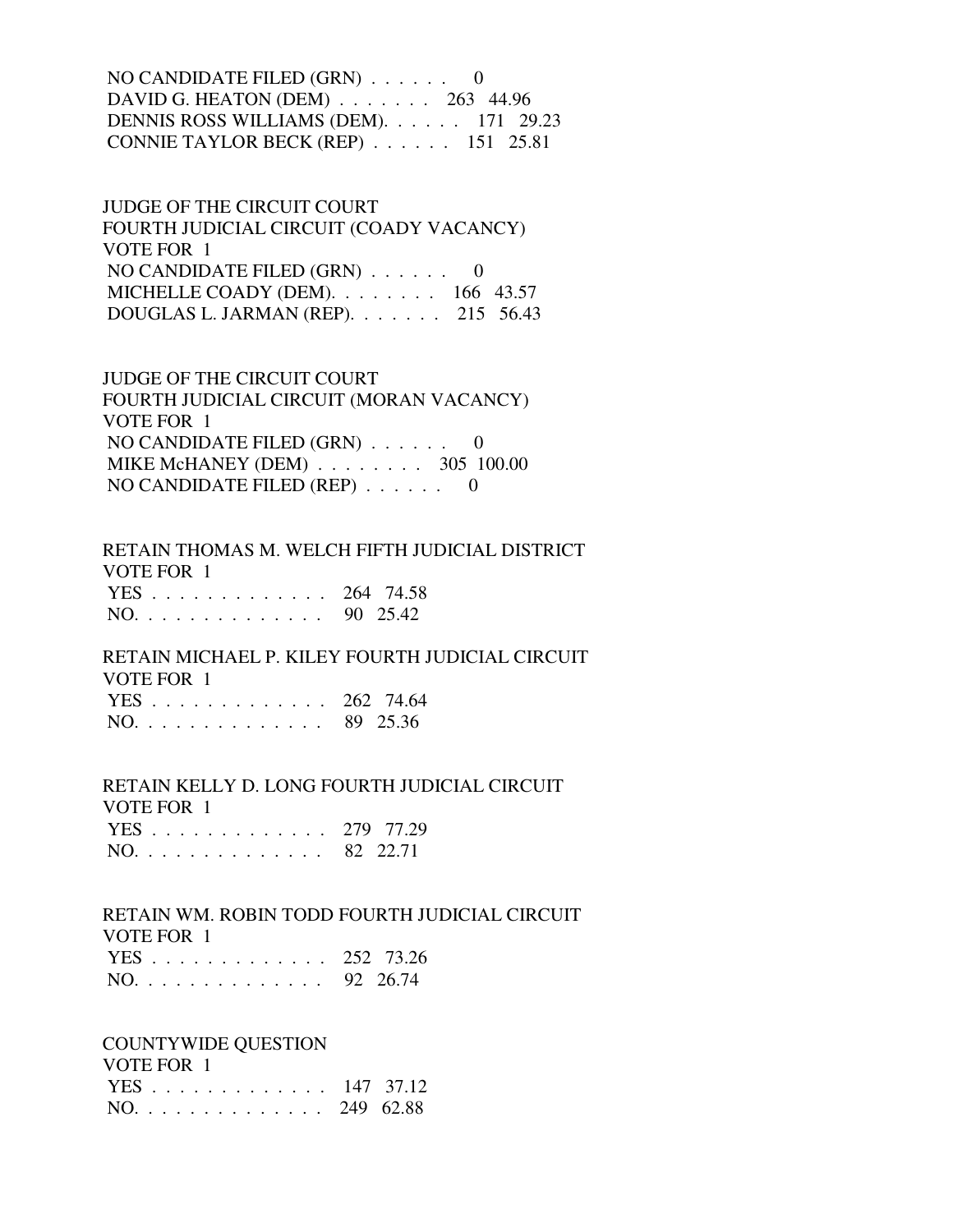VILLAGE OF FARMERSVILLE QUESTION VOTE FOR 1 YES . . . . . . . . . . . . . 109 38.38 NO. . . . . . . . . . . . . . 175 61.62

PRECINCT REPORT MONTGOMERY COUNTY, ILLINOIS UNOFFICIAL TOTALS RUN DATE:11/16/10 GENERAL ELECTION RUN TIME:01:21 PM NOVEMBER 2, 2010

#### 0003 BUTLER GROVE

 VOTES PERCENT REGISTERED VOTERS - TOTAL . . . . . . 563 BALLOTS CAST - TOTAL. . . . . . . . 346 BALLOTS CAST - BLANK. . . . . . . . 0 VOTER TURNOUT - TOTAL . . . . . . . . 61.46 VOTER TURNOUT - BLANK . . . . . . .

 CONSTITUTIONAL AMENDMENT VOTE FOR 1 YES . . . . . . . . . . . . . 154 59.92 NO. . . . . . . . . . . . . . 103 40.08

 UNITED STATES SENATOR (6 year term) VOTE FOR 1 LeALAN M. JONES (GRN) . . . . . . . 15 4.50 ALEXANDER "ALEXI" GIANNOULIAS (DEM). . . 115 34.53 MARK STEVEN KIRK (REP) . . . . . . . 194 58.26 MIKE LABNO (LIB) . . . . . . . . . 9 2.70 WRITE-IN.  $\ldots$  . . . . . . . . 0

 UNITED STATES SENATOR (Unexpired term) VOTE FOR 1 LeALAN M. JONES  $(GRN)$ ....... 17 5.31 ALEXANDER "ALEXI" GIANNOULIAS (DEM). . . 111 34.69 MARK STEVEN KIRK (REP) . . . . . . . 184 57.50 MIKE LABNO  $(LIB)$ ........ 8 2.50 WRITE-IN. . . . . . . . . . . . 0

 GOVERNOR & LIEUTENANT GOVERNOR VOTE FOR 1 R. WHITNEY \ D. CRAWFORD  $(GRN)$  . . . . 15 4.40 P. QUINN \ S. SIMON (DEM) . . . . . . 105 30.79 B. BRADY \ J. PLUMMER (REP) . . . . . 201 58.94 L. GREEN \ E. RUTLEDGE (LIB)  $\ldots$  . . . . 6 1.76 S. COHEN \ B. SWILLEY (IND)  $\ldots$  . . . 14 4.11 WRITE-IN. . . . . . . . . . . . 0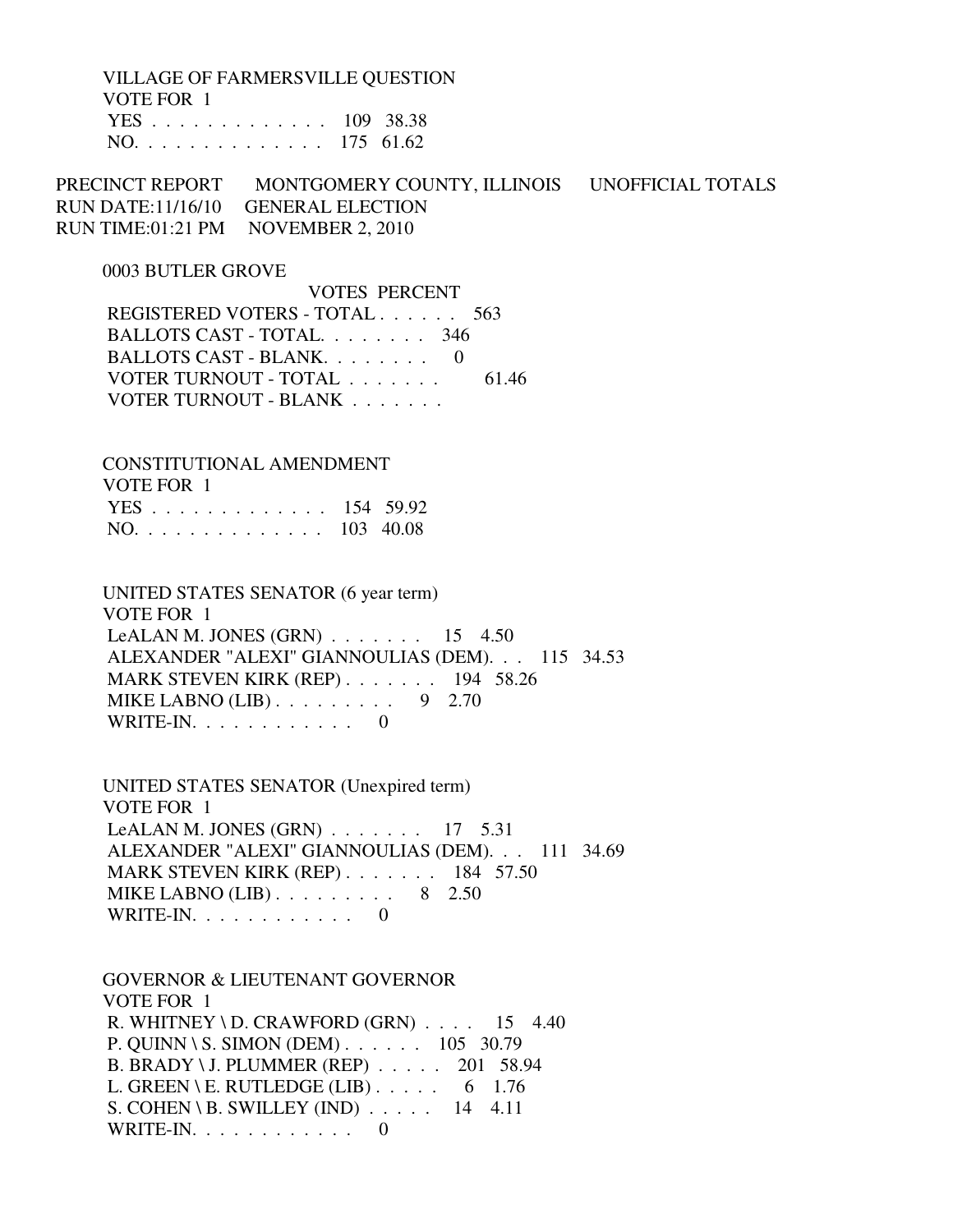ATTORNEY GENERAL VOTE FOR 1 DAVID F. BLACK (GRN). . . . . . . . 13 3.86 LISA MADIGAN (DEM) . . . . . . . . 175 51.93 STEVE KIM (REP) . . . . . . . . . 141 41.84 BILL MALAN (LIB)  $\ldots \ldots \ldots \ldots$  8 2.37

 SECRETARY OF STATE VOTE FOR 1 NO CANDIDATE FILED (GRN) . . . . . . 0 JESSE WHITE (DEM). . . . . . . . . 214 63.88 ROBERT ENRIQUEZ (REP) . . . . . . . 107 31.94 JOSH HANSON (LIB). . . . . . . . . 14 4.18

### **COMPTROLLER**

| VOTE FOR 1                                            |  |
|-------------------------------------------------------|--|
| R. ERIKA SCHAFER $(GRN)$ 12 3.65                      |  |
| DAVID E. MILLER (DEM) $\ldots$ 109 33.13              |  |
| JUDY BAAR TOPINKA (REP). $\ldots$ 192 58.36           |  |
| JULIE FOX (LIB) $\ldots \ldots \ldots \ldots 16$ 4.86 |  |

#### TREASURER

| VOTE FOR 1                                          |  |  |
|-----------------------------------------------------|--|--|
| SCOTT K. SUMMERS $(GRN)$ 11 3.40                    |  |  |
| ROBIN KELLY (DEM). $\ldots \ldots \ldots 124$ 38.27 |  |  |
| DAN RUTHERFORD (REP). 186 57.41                     |  |  |
| JAMES PAULY (LIB). $\ldots \ldots \ldots$ 3 .93     |  |  |

 REPRESENTATIVE IN CONGRESS NINETEENTH CONGRESSIONAL DISTRICT VOTE FOR 1 NO CANDIDATE FILED (GRN) . . . . . . 0 TIM BAGWELL (DEM). . . . . . . . . 110 32.64 JOHN M. SHIMKUS (REP) . . . . . . . 227 67.36

 STATE SENATOR FORTY-NINTH LEGISLATIVE DISTRICT VOTE FOR 1 NO CANDIDATE FILED (GRN) . . . . . . 0 DEANNA DEMUZIO (DEM). . . . . . . . 163 48.66 WILLIAM "SAM" McCANN (REP). . . . . . 172 51.34

 REPRESENTATIVE IN THE GENERAL ASSEMBLY NINETY-EIGHTH REPRESENTATIVE DISTRICT VOTE FOR 1 NO CANDIDATE FILED (GRN) . . . . . . 0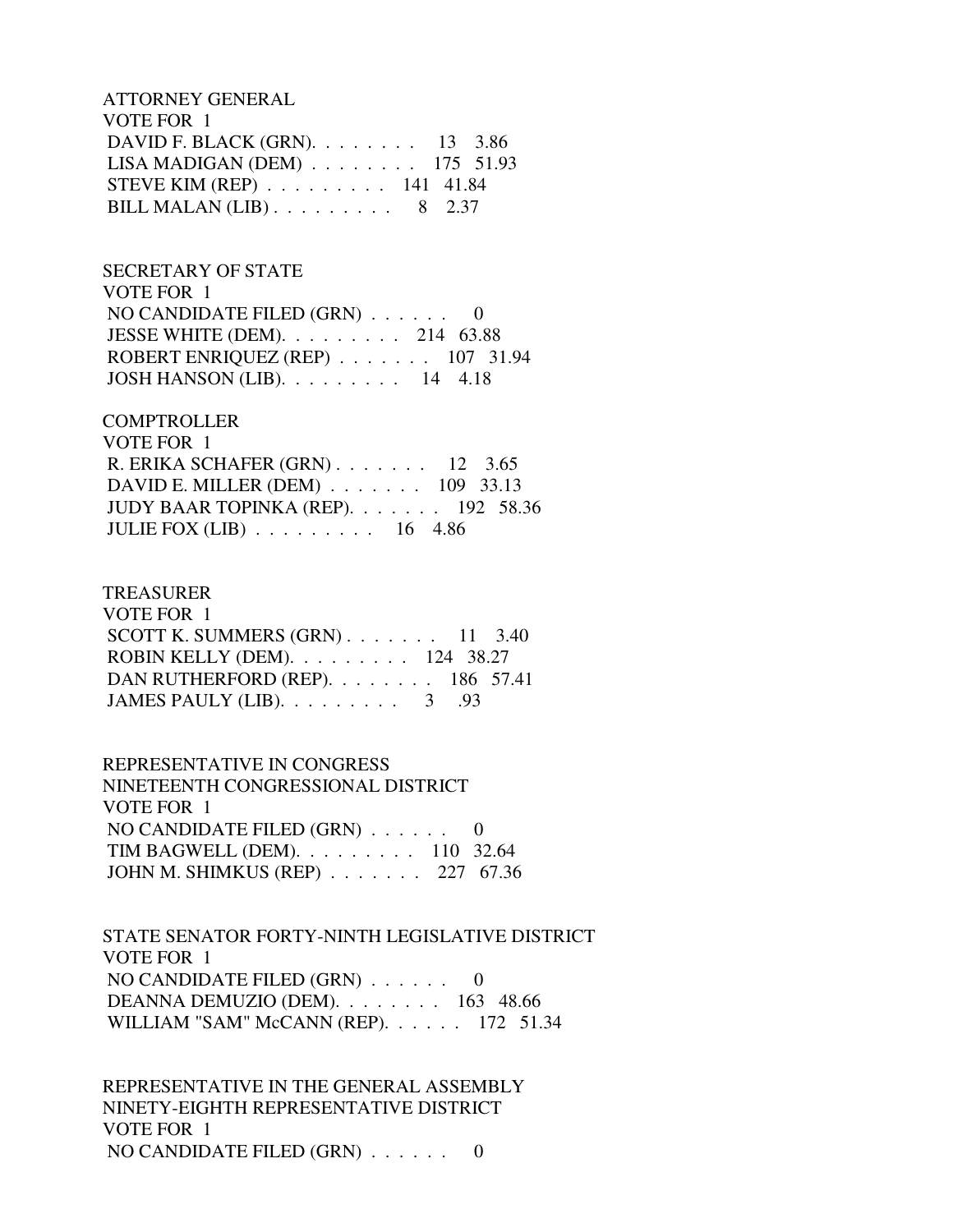### CHARLES LANDERS (DEM) . . . . . . . 109 32.63 WAYNE ARTHUR ROSENTHAL (REP) . . . . . 225 67.37

 COUNTY CLERK VOTE FOR 1 NO CANDIDATE FILED (GRN) . . . . . . 0 NO CANDIDATE FILED (DEM) . . . . . . 0 SANDY LEITHEISER (REP) . . . . . . . 303 100.00

 COUNTY TREASURER VOTE FOR 1 NO CANDIDATE FILED (GRN) . . . . . . 0 NO CANDIDATE FILED (DEM) . . . . . . 0 RON JENKINS (REP). . . . . . . . . 290 100.00

 COUNTY SHERIFF VOTE FOR 1 NO CANDIDATE FILED (GRN) . . . . . . 0 NO CANDIDATE FILED (DEM) . . . . . . 0 JIM VAZZI (REP) . . . . . . . . . 293 100.00

 CIRCUIT CLERK (Unexpired 2 year term) VOTE FOR 1 NO CANDIDATE FILED (GRN) . . . . . . 0 JAROD HITCHINGS (DEM) . . . . . . . 122 36.64 HOLLY LEMONS (REP) . . . . . . . . 211 63.36

 REGIONAL SUPERINTENDENT OF SCHOOLS (CHRISTIAN AND MONTGOMERY COUNTIES) VOTE FOR 1 NO CANDIDATE FILED (GRN) . . . . . . 0 THERESA (TERRY) TRADER (DEM) . . . . . 181 55.18 THOMAS L. CAMPBELL (REP) . . . . . . 147 44.82

 COUNTY BOARD MEMBER DISTRICT 1 VOTE FOR 2 NO CANDIDATE FILED (GRN) . . . . . . 0 DAVID G. HEATON (DEM) . . . . . . . 63 25.82 DENNIS ROSS WILLIAMS (DEM). . . . . . 76 31.15 CONNIE TAYLOR BECK (REP) . . . . . . 105 43.03

 COUNTY BOARD MEMBER DISTRICT 6 VOTE FOR 2 NO CANDIDATE FILED (GRN) . . . . . . 0 RONALD E. DEABENDERFER (DEM) . . . . . 46 23.35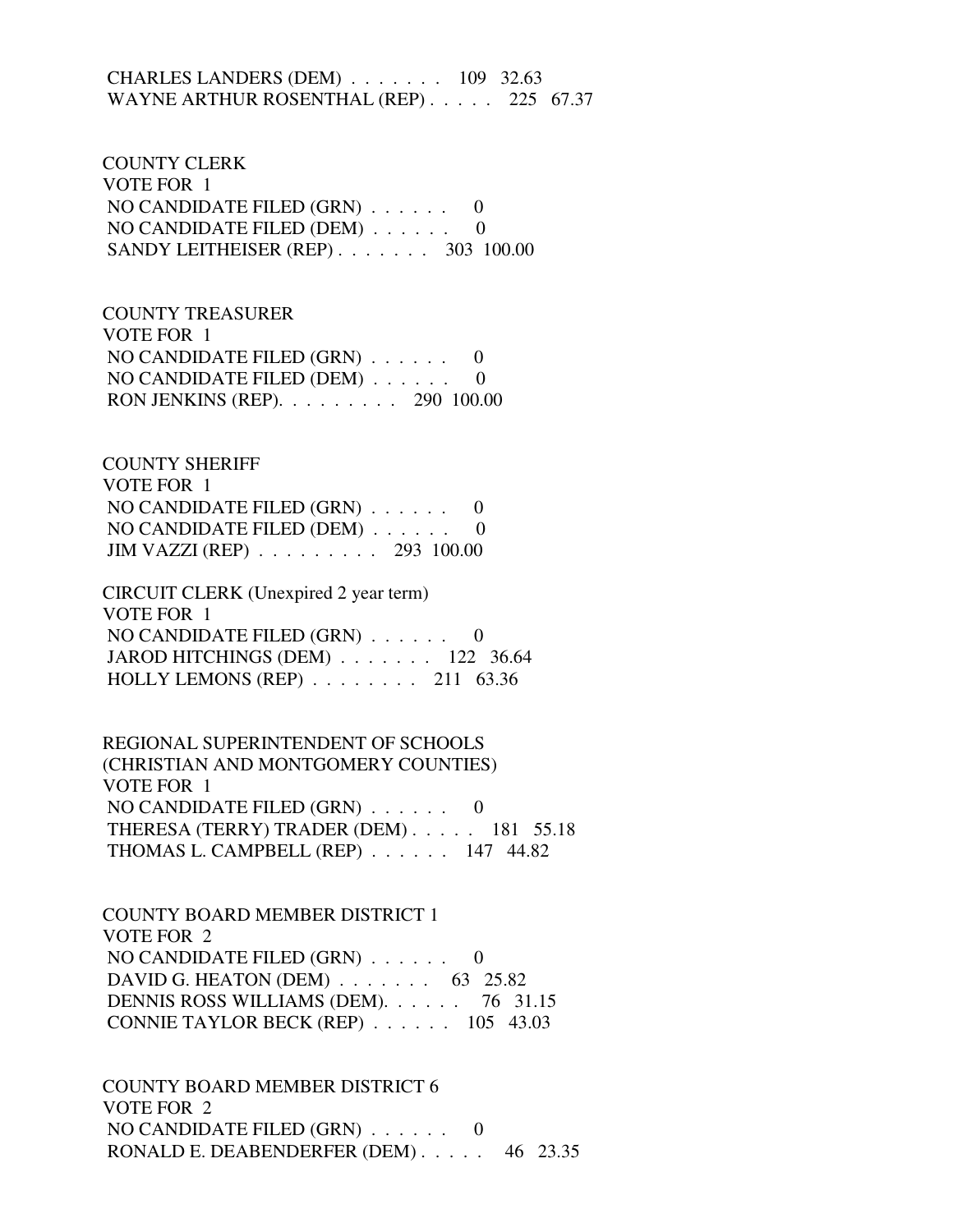JOHN A. DOWNS (DEM) . . . . . . . . 52 26.40 SCOTT MERANO (REP) . . . . . . . . 99 50.25

 JUDGE OF THE CIRCUIT COURT FOURTH JUDICIAL CIRCUIT (COADY VACANCY) VOTE FOR 1 NO CANDIDATE FILED (GRN) . . . . . . 0 MICHELLE COADY (DEM).  $\ldots$  . . . . . 80 24.32 DOUGLAS L. JARMAN (REP). . . . . . . 249 75.68

 JUDGE OF THE CIRCUIT COURT FOURTH JUDICIAL CIRCUIT (MORAN VACANCY) VOTE FOR 1 NO CANDIDATE FILED (GRN) . . . . . . 0 MIKE McHANEY (DEM) . . . . . . . . 208 100.00 NO CANDIDATE FILED (REP) . . . . . . 0

 RETAIN THOMAS M. WELCH FIFTH JUDICIAL DISTRICT VOTE FOR 1 YES . . . . . . . . . . . . . 163 60.82 NO. . . . . . . . . . . . . . 105 39.18

 RETAIN MICHAEL P. KILEY FOURTH JUDICIAL CIRCUIT VOTE FOR 1 YES . . . . . . . . . . . . . 164 60.97 NO. . . . . . . . . . . . . . 105 39.03

 RETAIN KELLY D. LONG FOURTH JUDICIAL CIRCUIT VOTE FOR 1 YES . . . . . . . . . . . . . 228 73.31

| NO. |  |  |  |  |  |  | 83 26.69 |
|-----|--|--|--|--|--|--|----------|
|     |  |  |  |  |  |  |          |

 RETAIN WM. ROBIN TODD FOURTH JUDICIAL CIRCUIT VOTE FOR 1 YES . . . . . . . . . . . . . 161 60.30 NO. . . . . . . . . . . . . . 106 39.70

#### COUNTYWIDE QUESTION

### VOTE FOR 1

|  |  |  |  |  |  |  | YES 138 41.95 |
|--|--|--|--|--|--|--|---------------|
|  |  |  |  |  |  |  | NO. 191 58.05 |

PRECINCT REPORT MONTGOMERY COUNTY, ILLINOIS UNOFFICIAL TOTALS RUN DATE:11/16/10 GENERAL ELECTION RUN TIME:01:21 PM NOVEMBER 2, 2010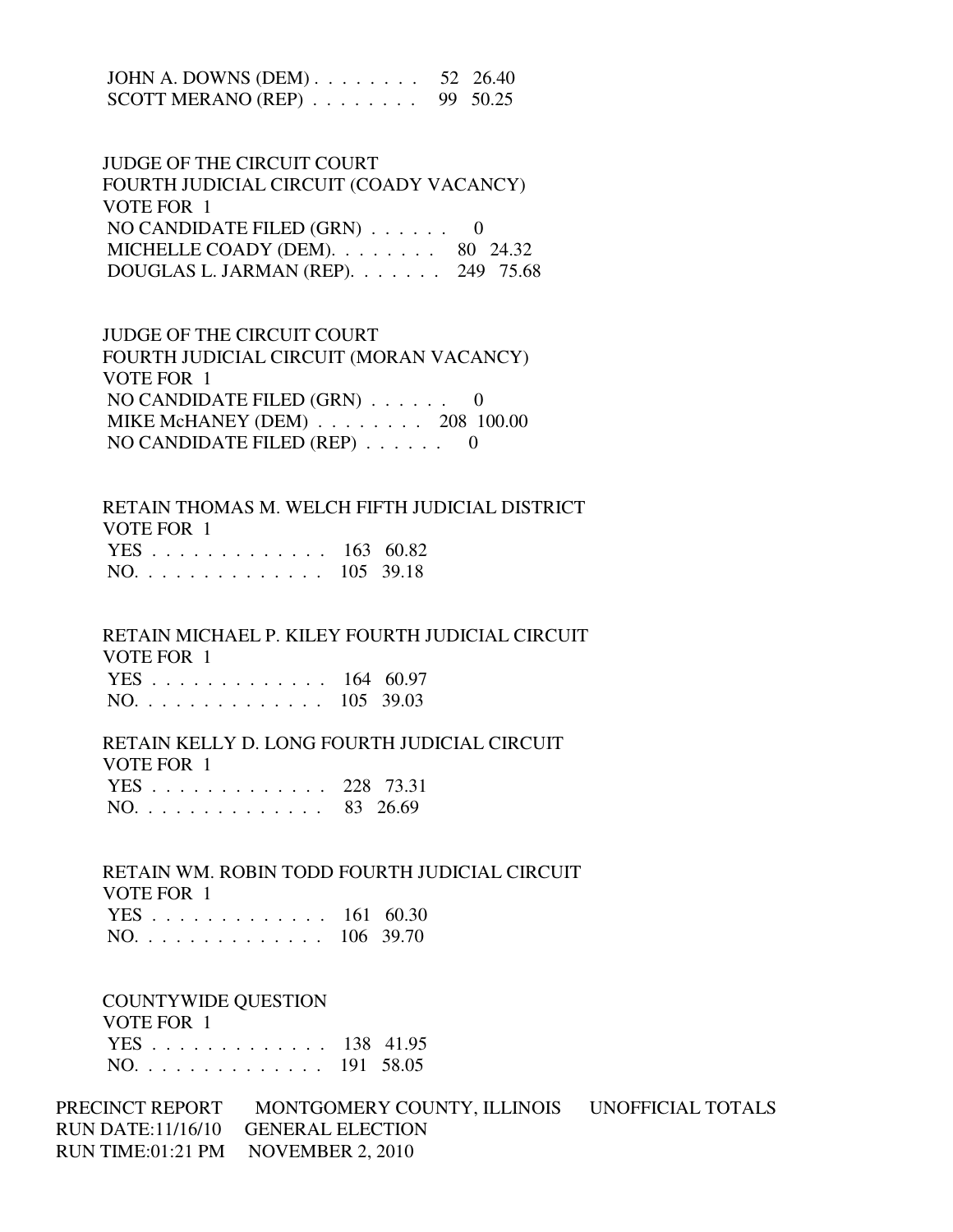#### 0004 EAST FORK 1

 VOTES PERCENT REGISTERED VOTERS - TOTAL . . . . . . 444 BALLOTS CAST - TOTAL. . . . . . . . 257 BALLOTS CAST - BLANK. . . . . . . . 0 VOTER TURNOUT - TOTAL . . . . . . . . 57.88 VOTER TURNOUT - BLANK . . . . . . .

 CONSTITUTIONAL AMENDMENT VOTE FOR 1 YES . . . . . . . . . . . . . 113 61.41 NO. . . . . . . . . . . . . . 71 38.59

 UNITED STATES SENATOR (6 year term) VOTE FOR 1 LeALAN M. JONES (GRN) . . . . . . . 19 7.79 ALEXANDER "ALEXI" GIANNOULIAS (DEM). . . 86 35.25 MARK STEVEN KIRK (REP) . . . . . . . 131 53.69 MIKE LABNO (LIB) . . . . . . . . . 7 2.87 WRITE-IN. . . . . . . . . . . . 1 .41

 UNITED STATES SENATOR (Unexpired term) VOTE FOR 1 LeALAN M. JONES  $(GRN)$  . . . . . . . 12 5.22 ALEXANDER "ALEXI" GIANNOULIAS (DEM). . . 82 35.65 MARK STEVEN KIRK (REP) . . . . . . . 123 53.48 MIKE LABNO (LIB) . . . . . . . . . 11 4.78 WRITE-IN. . . . . . . . . . . . 2 .87

 GOVERNOR & LIEUTENANT GOVERNOR VOTE FOR 1 R. WHITNEY \ D. CRAWFORD  $(GRN)$  . . . . 8 3.20 P. QUINN \ S. SIMON (DEM) . . . . . . 92 36.80 B. BRADY \ J. PLUMMER (REP) . . . . . 144 57.60 L. GREEN \ E. RUTLEDGE (LIB)  $\ldots$  .  $1 \ldots$  .40 S. COHEN \ B. SWILLEY (IND)  $\ldots$  . . . 4 1.60 WRITE-IN. . . . . . . . . . . . 1 .40

 ATTORNEY GENERAL VOTE FOR 1 DAVID F. BLACK (GRN). . . . . . . . 9 3.66 LISA MADIGAN (DEM) . . . . . . . . 125 50.81 STEVE KIM (REP) . . . . . . . . . 105 42.68 BILL MALAN (LIB) . . . . . . . . . 7 2.85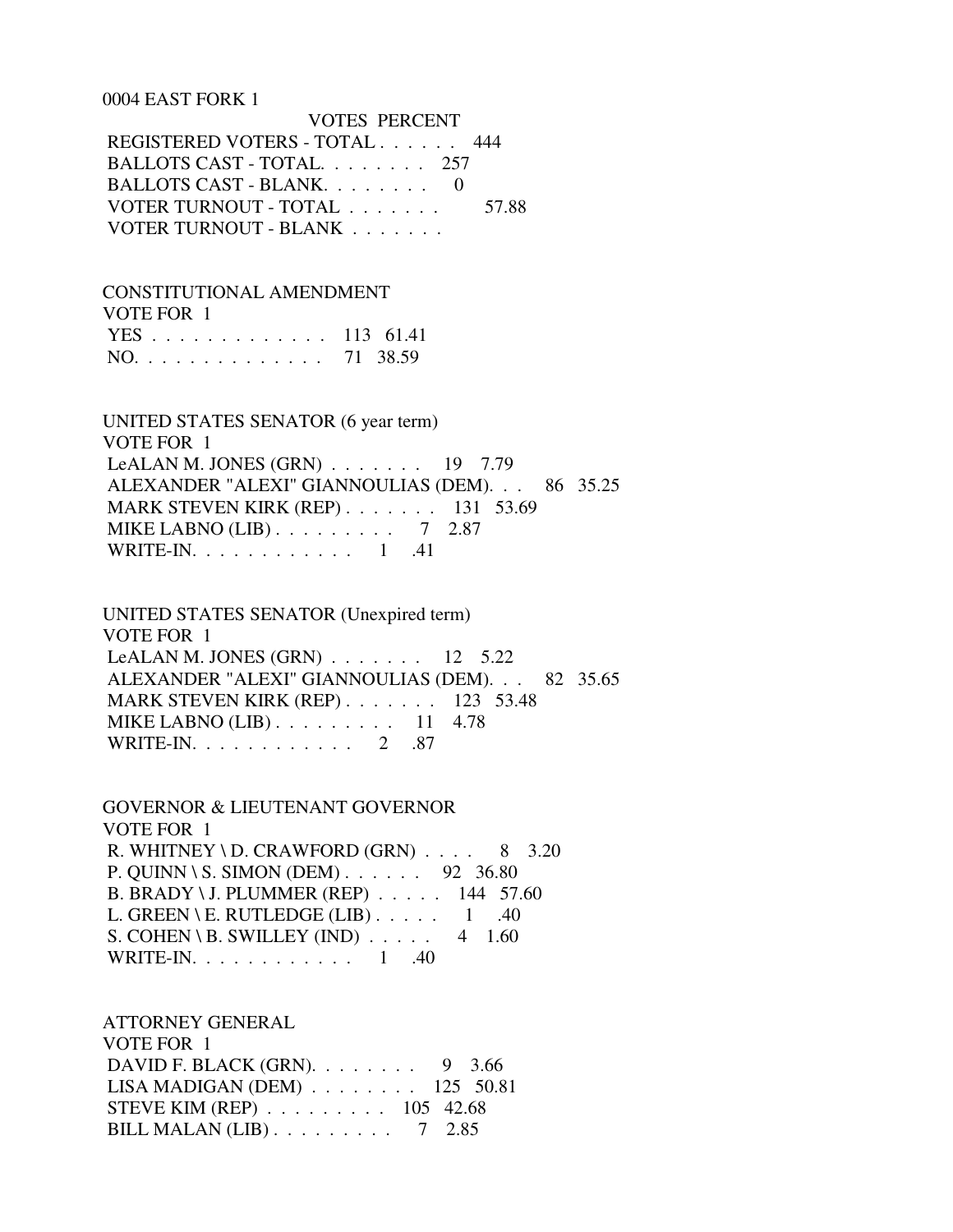SECRETARY OF STATE VOTE FOR 1 NO CANDIDATE FILED (GRN) . . . . . . 0 JESSE WHITE (DEM). . . . . . . . . 138 55.87 ROBERT ENRIQUEZ (REP) . . . . . . . 96 38.87 JOSH HANSON (LIB). . . . . . . . . 13 5.26

**COMPTROLLER**  VOTE FOR 1 R. ERIKA SCHAFER (GRN) . . . . . . . 10 4.18 DAVID E. MILLER (DEM) . . . . . . . 76 31.80 JUDY BAAR TOPINKA (REP). . . . . . . 140 58.58 JULIE FOX (LIB) . . . . . . . . . 13 5.44

### TREASURER

| VOTE FOR 1                                         |  |  |
|----------------------------------------------------|--|--|
| SCOTT K. SUMMERS $(GRN)$ 15 6.20                   |  |  |
| ROBIN KELLY (DEM). $\ldots \ldots \ldots$ 90 37.19 |  |  |
| DAN RUTHERFORD (REP). $\ldots$ 129 53.31           |  |  |
| JAMES PAULY (LIB). $\ldots \ldots \ldots$ 8 3.31   |  |  |
|                                                    |  |  |

### REPRESENTATIVE IN CONGRESS SEVENTEENTH CONGRESSIONAL DISTRICT VOTE FOR 1 ROGER K. DAVIS (GRN). . . . . . . . 15 6.22 PHIL HARE (DEM) . . . . . . . . . 100 41.49 BOBBY SCHILLING (REP) . . . . . . . 126 52.28

 STATE SENATOR FORTY-NINTH LEGISLATIVE DISTRICT VOTE FOR 1 NO CANDIDATE FILED  $(GRN)$ ...... 0 DEANNA DEMUZIO (DEM). . . . . . . . 115 46.56 WILLIAM "SAM" McCANN (REP). . . . . . 132 53.44

 REPRESENTATIVE IN THE GENERAL ASSEMBLY NINETY-EIGHTH REPRESENTATIVE DISTRICT VOTE FOR 1 NO CANDIDATE FILED (GRN) . . . . . . 0 CHARLES LANDERS (DEM) . . . . . . . 101 41.74 WAYNE ARTHUR ROSENTHAL (REP) . . . . . 141 58.26

 COUNTY CLERK VOTE FOR 1 NO CANDIDATE FILED (GRN) . . . . . . 0 NO CANDIDATE FILED (DEM) . . . . . . 0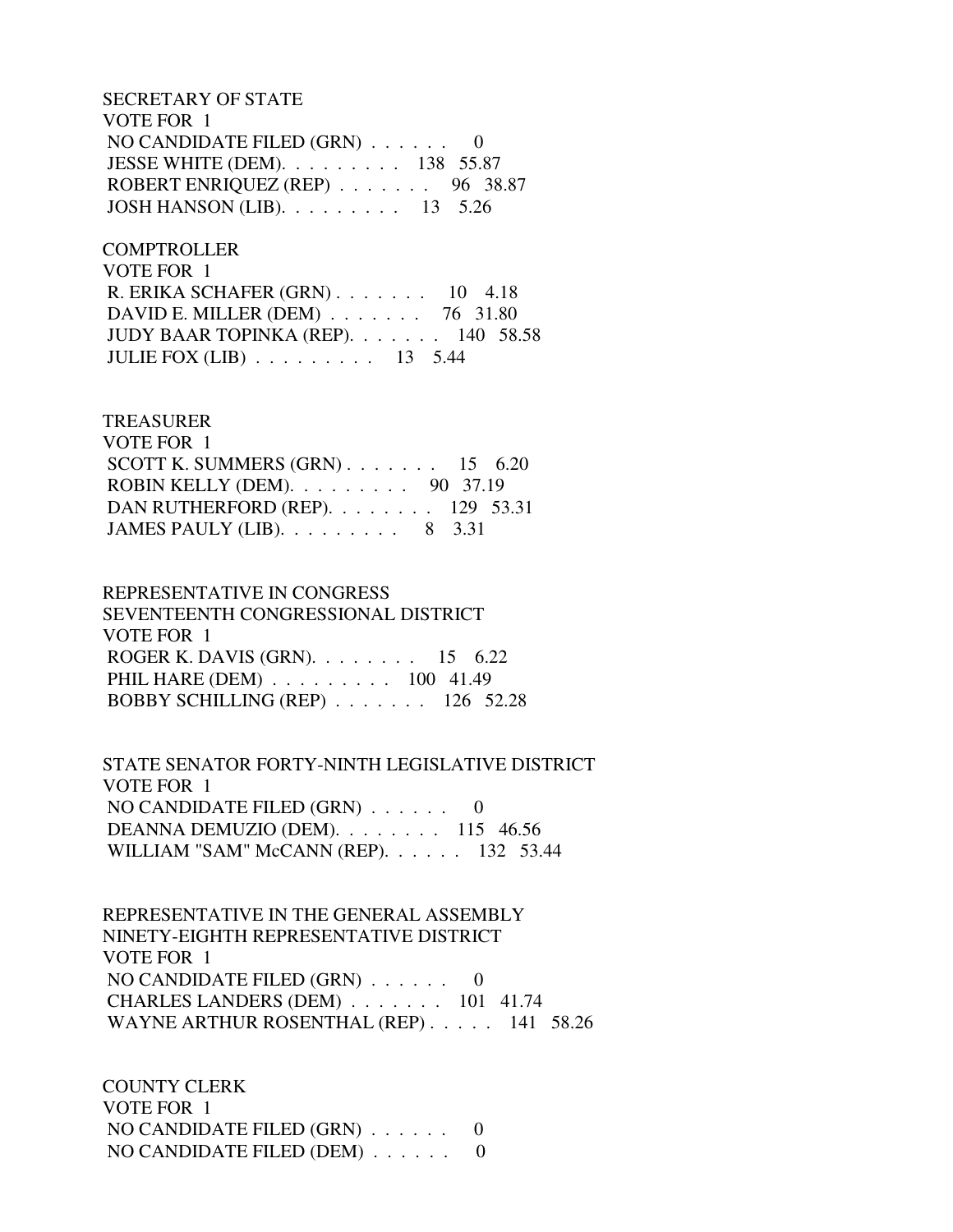COUNTY TREASURER VOTE FOR 1 NO CANDIDATE FILED (GRN) . . . . . . 0 NO CANDIDATE FILED (DEM) . . . . . . 0 RON JENKINS (REP). . . . . . . . . 206 100.00

 COUNTY SHERIFF VOTE FOR 1 NO CANDIDATE FILED (GRN) . . . . . . 0 NO CANDIDATE FILED (DEM) . . . . . . 0 JIM VAZZI (REP) . . . . . . . . . 212 100.00

 CIRCUIT CLERK (Unexpired 2 year term) VOTE FOR 1 NO CANDIDATE FILED (GRN) . . . . . . 0 JAROD HITCHINGS (DEM)  $\ldots$  . . . . . 98 40.00 HOLLY LEMONS (REP) . . . . . . . . 147 60.00

 REGIONAL SUPERINTENDENT OF SCHOOLS (CHRISTIAN AND MONTGOMERY COUNTIES) VOTE FOR 1 NO CANDIDATE FILED (GRN) . . . . . . 0 THERESA (TERRY) TRADER (DEM) . . . . . 117 48.55 THOMAS L. CAMPBELL (REP) . . . . . . 124 51.45

 COUNTY BOARD MEMBER DISTRICT 4 VOTE FOR 1 NO CANDIDATE FILED (GRN) . . . . . . 0 TERRY E. BONE (DEM) . . . . . . . . 194 100.00 NO CANDIDATE FILED (REP) . . . . . . 0

 JUDGE OF THE CIRCUIT COURT FOURTH JUDICIAL CIRCUIT (COADY VACANCY) VOTE FOR 1 NO CANDIDATE FILED (GRN) . . . . . . 0 MICHELLE COADY (DEM). . . . . . . . 73 29.67 DOUGLAS L. JARMAN (REP). . . . . . . 173 70.33

 JUDGE OF THE CIRCUIT COURT FOURTH JUDICIAL CIRCUIT (MORAN VACANCY) VOTE FOR 1 NO CANDIDATE FILED (GRN) . . . . . . 0 MIKE McHANEY (DEM) . . . . . . . . 162 100.00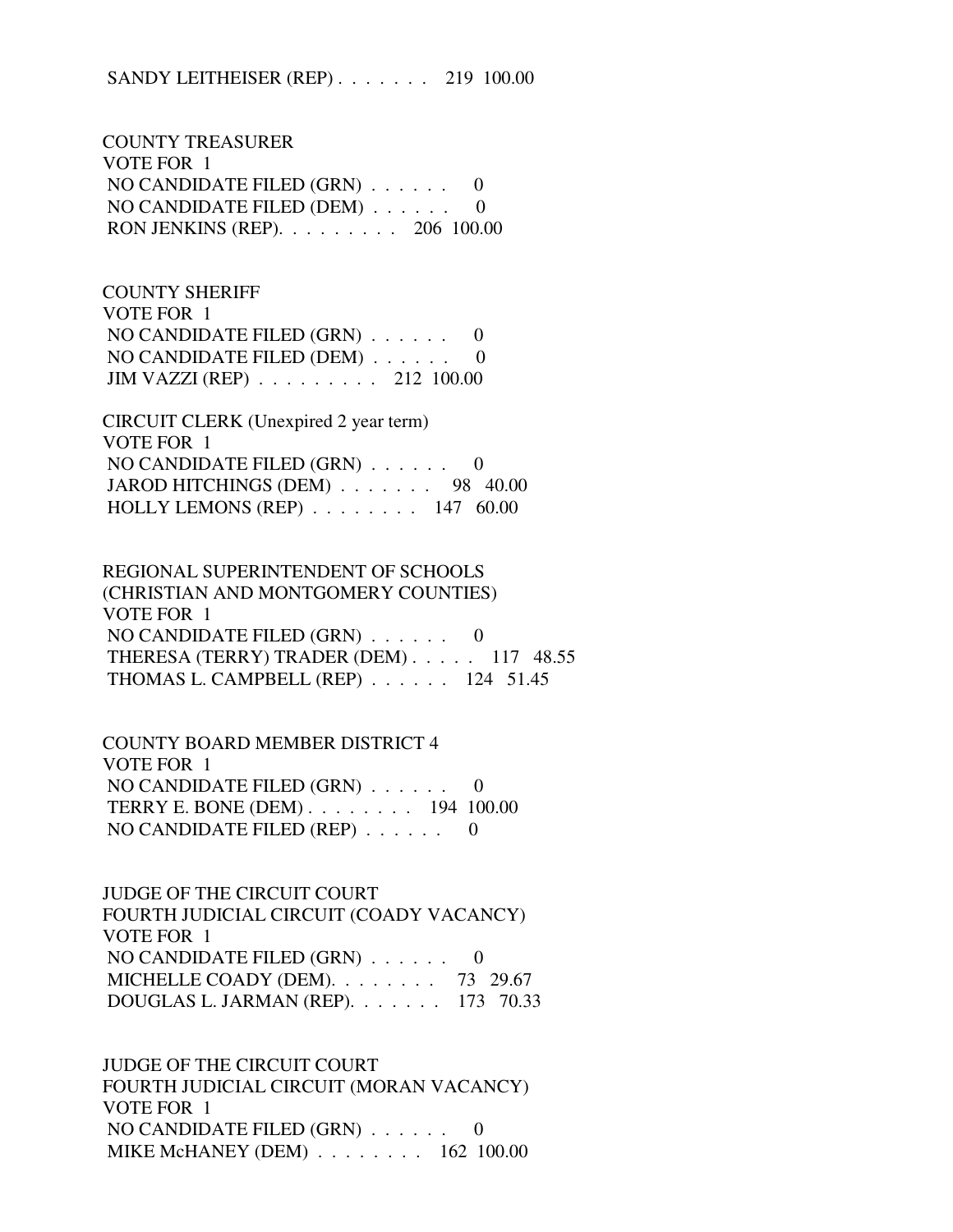### NO CANDIDATE FILED (REP) . . . . . . 0

 RETAIN THOMAS M. WELCH FIFTH JUDICIAL DISTRICT VOTE FOR 1 YES . . . . . . . . . . . . . 128 65.64 NO. . . . . . . . . . . . . . 67 34.36

 RETAIN MICHAEL P. KILEY FOURTH JUDICIAL CIRCUIT VOTE FOR 1

|  |  |  |  |  |  |  | YES 126 66.67 |  |
|--|--|--|--|--|--|--|---------------|--|
|  |  |  |  |  |  |  | NO. 63 33.33  |  |

 RETAIN KELLY D. LONG FOURTH JUDICIAL CIRCUIT VOTE FOR 1

| 1 VILI VILI   |  |
|---------------|--|
| YES 166 74.77 |  |
| NO. 56 25.23  |  |

 RETAIN WM. ROBIN TODD FOURTH JUDICIAL CIRCUIT VOTE FOR 1

| YES 125 66.49 |  |
|---------------|--|
| NO. 63 33.51  |  |

COUNTYWIDE QUESTION

| VOTE FOR 1    |  |
|---------------|--|
| YES 78 32.91  |  |
| NO. 159 67.09 |  |

PRECINCT REPORT MONTGOMERY COUNTY, ILLINOIS UNOFFICIAL TOTALS RUN DATE:11/16/10 GENERAL ELECTION RUN TIME:01:21 PM NOVEMBER 2, 2010

0005 EAST FORK 2

 VOTES PERCENT REGISTERED VOTERS - TOTAL . . . . . . 139 BALLOTS CAST - TOTAL. . . . . . . . 66 BALLOTS CAST - BLANK. . . . . . . . 0 VOTER TURNOUT - TOTAL . . . . . . . 47.48 VOTER TURNOUT - BLANK . . . . . . .

 CONSTITUTIONAL AMENDMENT VOTE FOR 1 YES . . . . . . . . . . . . . 30 58.82 NO. . . . . . . . . . . . . . 21 41.18

UNITED STATES SENATOR (6 year term)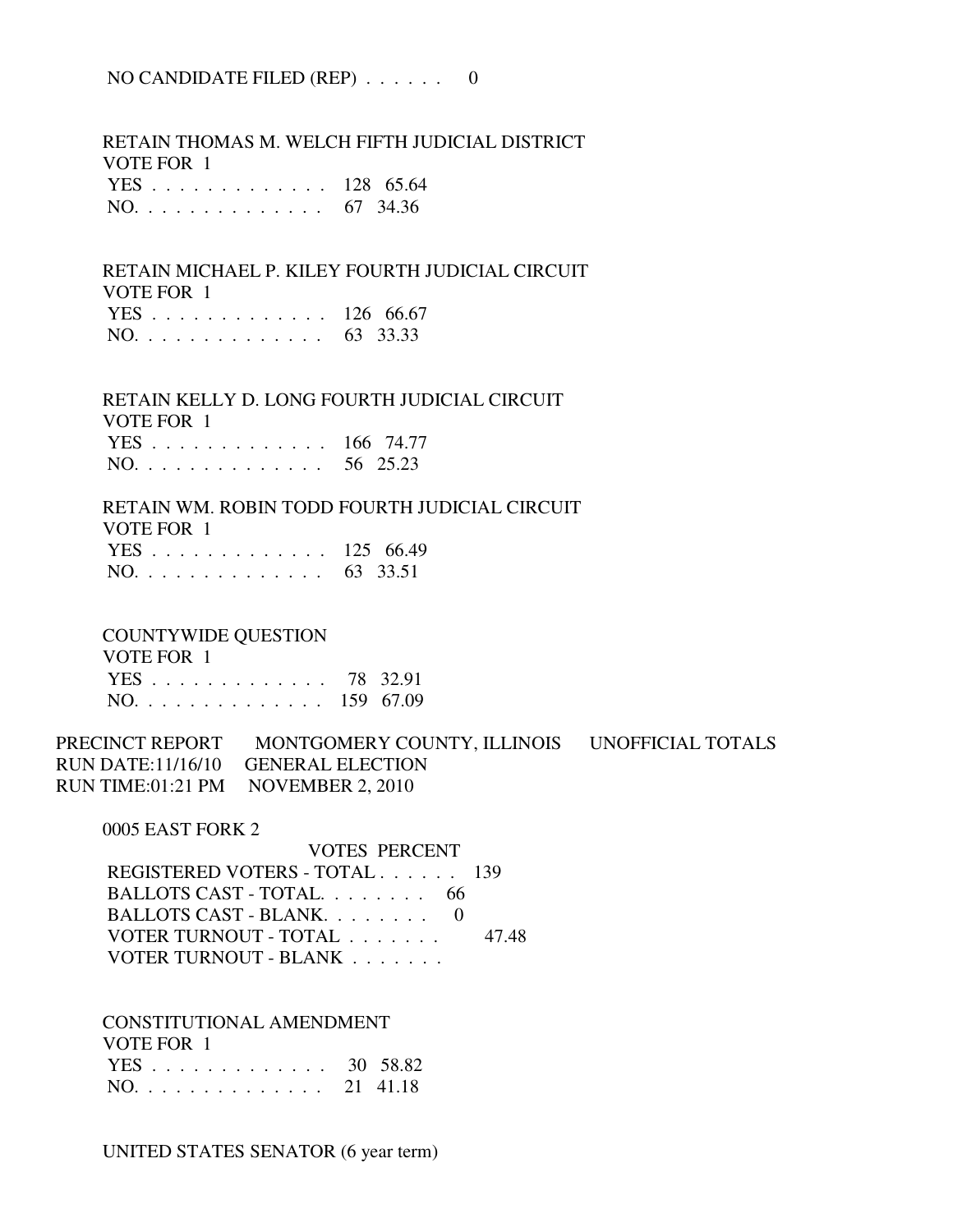VOTE FOR 1 LeALAN M. JONES (GRN)  $\ldots$  . . . . . . 3 4.84 ALEXANDER "ALEXI" GIANNOULIAS (DEM). . . 18 29.03 MARK STEVEN KIRK (REP) . . . . . . . 40 64.52 MIKE LABNO (LIB) . . . . . . . . . 0 WRITE-IN. . . . . . . . . . . . 1 1.61

 UNITED STATES SENATOR (Unexpired term) VOTE FOR 1 LeALAN M. JONES (GRN)  $\ldots$  . . . . . . 3 5.00 ALEXANDER "ALEXI" GIANNOULIAS (DEM). . . 19 31.67 MARK STEVEN KIRK (REP) . . . . . . . 37 61.67 MIKE LABNO (LIB) . . . . . . . . . 0 WRITE-IN. . . . . . . . . . . . 1 1.67

 GOVERNOR & LIEUTENANT GOVERNOR VOTE FOR 1 R. WHITNEY \ D. CRAWFORD  $(GRN)$  . . . . 3 4.76 P. QUINN \ S. SIMON (DEM) . . . . . . 15 23.81 B. BRADY \ J. PLUMMER (REP) . . . . . 43 68.25 L. GREEN \ E. RUTLEDGE (LIB)  $\ldots$  . . . 0 S. COHEN \ B. SWILLEY (IND)  $\ldots$  . . . . 2 3.17 WRITE-IN.  $\ldots$  . . . . . . . . 0

 ATTORNEY GENERAL VOTE FOR 1 DAVID F. BLACK (GRN). . . . . . . . 2 3.33 LISA MADIGAN (DEM) . . . . . . . . 29 48.33 STEVE KIM (REP) . . . . . . . . . 28 46.67 BILL MALAN  $(LIB)$ ........ 1 1.67

 SECRETARY OF STATE VOTE FOR 1 NO CANDIDATE FILED (GRN) . . . . . . 0 JESSE WHITE (DEM). . . . . . . . . 43 69.35 ROBERT ENRIQUEZ (REP) . . . . . . . 19 30.65 JOSH HANSON (LIB). . . . . . . . . 0

**COMPTROLLER**  VOTE FOR 1 R. ERIKA SCHAFER (GRN) . . . . . . . 3 5.00 DAVID E. MILLER (DEM) . . . . . . . 18 30.00 JUDY BAAR TOPINKA (REP). . . . . . . 39 65.00 JULIE FOX  $(LIB)$  . . . . . . . . 0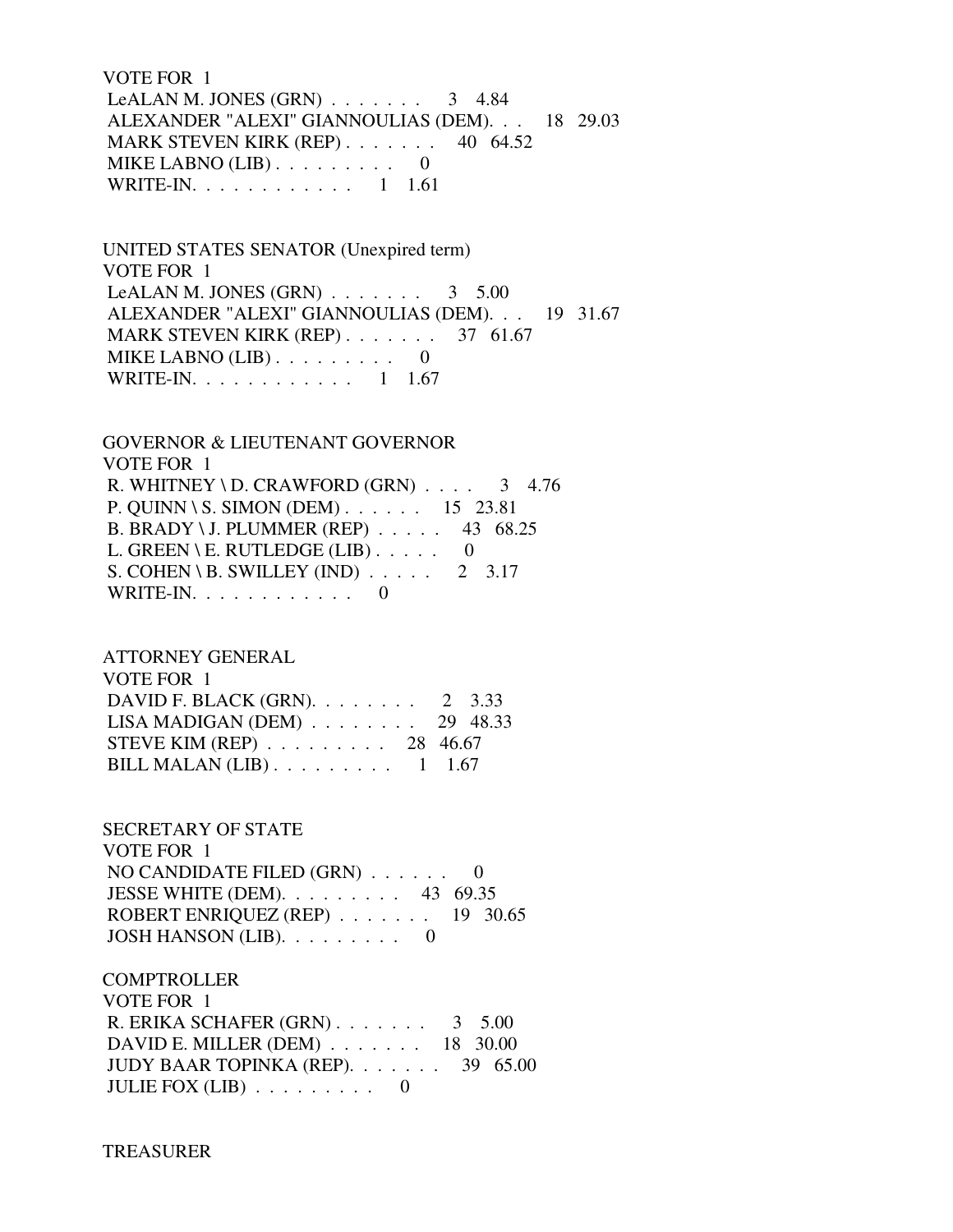VOTE FOR 1 SCOTT K. SUMMERS  $(GRN)$ . . . . . . . 3 5.17 ROBIN KELLY (DEM). . . . . . . . . 16 27.59 DAN RUTHERFORD (REP). . . . . . . . 38 65.52 JAMES PAULY (LIB). . . . . . . . . 1 1.72

 REPRESENTATIVE IN CONGRESS SEVENTEENTH CONGRESSIONAL DISTRICT VOTE FOR 1 ROGER K. DAVIS (GRN). . . . . . . . 4 6.90 PHIL HARE (DEM) . . . . . . . . . 18 31.03 BOBBY SCHILLING (REP) . . . . . . . 36 62.07

 STATE SENATOR FORTY-NINTH LEGISLATIVE DISTRICT VOTE FOR 1 NO CANDIDATE FILED (GRN) . . . . . . 0 DEANNA DEMUZIO (DEM). . . . . . . . 32 50.79 WILLIAM "SAM" McCANN (REP). . . . . . 31 49.21

 REPRESENTATIVE IN THE GENERAL ASSEMBLY NINETY-EIGHTH REPRESENTATIVE DISTRICT VOTE FOR 1 NO CANDIDATE FILED (GRN) . . . . . . 0 CHARLES LANDERS (DEM) . . . . . . . 22 36.67 WAYNE ARTHUR ROSENTHAL (REP) . . . . . 38 63.33

 COUNTY CLERK VOTE FOR 1 NO CANDIDATE FILED (GRN) . . . . . . 0 NO CANDIDATE FILED (DEM) . . . . . . 0 SANDY LEITHEISER (REP) . . . . . . . 54 100.00

 COUNTY TREASURER VOTE FOR 1 NO CANDIDATE FILED (GRN) . . . . . . 0 NO CANDIDATE FILED (DEM) . . . . . . 0 RON JENKINS (REP). . . . . . . . . 53 100.00

 COUNTY SHERIFF VOTE FOR 1 NO CANDIDATE FILED (GRN) . . . . . . 0 NO CANDIDATE FILED (DEM) . . . . . . 0 JIM VAZZI (REP) . . . . . . . . . 52 100.00

CIRCUIT CLERK (Unexpired 2 year term)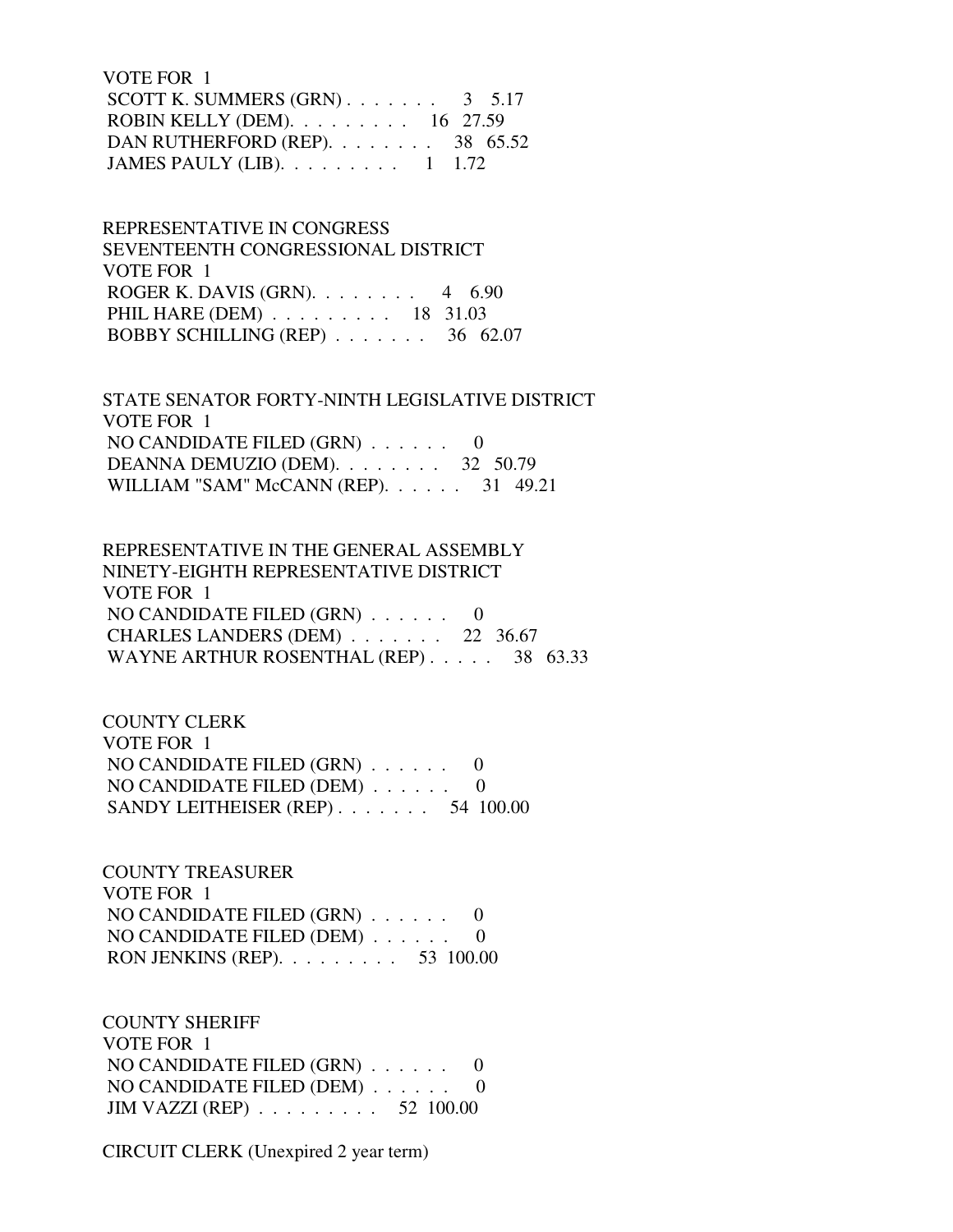VOTE FOR 1 NO CANDIDATE FILED (GRN) . . . . . . 0 JAROD HITCHINGS (DEM) . . . . . . . 24 40.00 HOLLY LEMONS (REP) . . . . . . . . 36 60.00

 REGIONAL SUPERINTENDENT OF SCHOOLS (CHRISTIAN AND MONTGOMERY COUNTIES) VOTE FOR 1 NO CANDIDATE FILED (GRN) . . . . . . 0 THERESA (TERRY) TRADER (DEM) . . . . . 25 43.10 THOMAS L. CAMPBELL (REP) . . . . . . 33 56.90

 COUNTY BOARD MEMBER DISTRICT 4 VOTE FOR 1 NO CANDIDATE FILED (GRN) . . . . . . 0 TERRY E. BONE (DEM) . . . . . . . . 43 100.00 NO CANDIDATE FILED (REP)  $\ldots$ , ... 0

 JUDGE OF THE CIRCUIT COURT FOURTH JUDICIAL CIRCUIT (COADY VACANCY) VOTE FOR 1 NO CANDIDATE FILED (GRN) . . . . . . 0 MICHELLE COADY (DEM). . . . . . . . 19 31.15 DOUGLAS L. JARMAN (REP). . . . . . . 42 68.85

 JUDGE OF THE CIRCUIT COURT FOURTH JUDICIAL CIRCUIT (MORAN VACANCY) VOTE FOR 1 NO CANDIDATE FILED (GRN) . . . . . . 0 MIKE McHANEY (DEM) . . . . . . . . 36 100.00 NO CANDIDATE FILED (REP) . . . . . . 0

 RETAIN THOMAS M. WELCH FIFTH JUDICIAL DISTRICT VOTE FOR 1 YES . . . . . . . . . . . . . 20 43.48 NO. . . . . . . . . . . . . . 26 56.52

 RETAIN MICHAEL P. KILEY FOURTH JUDICIAL CIRCUIT VOTE FOR 1

|  |  |  |  |  |  |  | YES 23 47.92 |
|--|--|--|--|--|--|--|--------------|
|  |  |  |  |  |  |  | NO. 25 52.08 |

 RETAIN KELLY D. LONG FOURTH JUDICIAL CIRCUIT VOTE FOR 1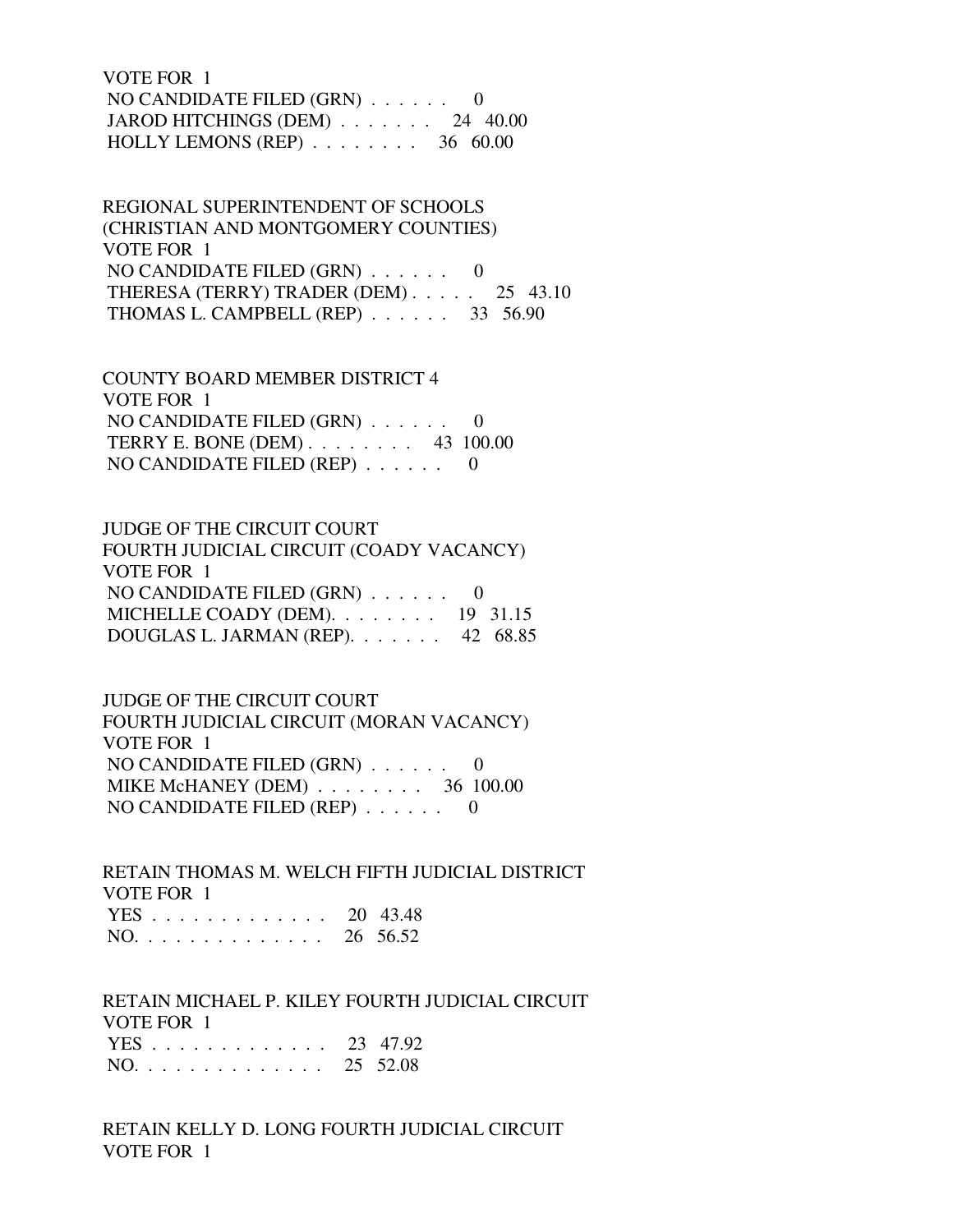|     |  |  |  |  |  |  |  | YES 32 59.26 |
|-----|--|--|--|--|--|--|--|--------------|
| NO. |  |  |  |  |  |  |  | 22 40.74     |

 RETAIN WM. ROBIN TODD FOURTH JUDICIAL CIRCUIT VOTE FOR 1 YES . . . . . . . . . . . . . 22 45.83 NO. . . . . . . . . . . . . . 26 54.17

 COUNTYWIDE QUESTION VOTE FOR 1  $11 \quad 10.30$ 

|     |  |  |  |  |  |  |  | 1 L. D. 11 1 <i>7 0</i> |
|-----|--|--|--|--|--|--|--|-------------------------|
| NO. |  |  |  |  |  |  |  | 46 80.70                |

PRECINCT REPORT MONTGOMERY COUNTY, ILLINOIS UNOFFICIAL TOTALS RUN DATE:11/16/10 GENERAL ELECTION RUN TIME:01:21 PM NOVEMBER 2, 2010

#### 0006 EAST FORK 3

| VOTES PERCENT                 |       |
|-------------------------------|-------|
| REGISTERED VOTERS - TOTAL 601 |       |
| BALLOTS CAST - TOTAL 342      |       |
| BALLOTS CAST - BLANK. 0       |       |
| VOTER TURNOUT - TOTAL         | 56.91 |
| VOTER TURNOUT - BLANK         |       |

CONSTITUTIONAL AMENDMENT

| VOTE FOR 1    |  |
|---------------|--|
| YES 145 55.77 |  |
| NO. 115 44.23 |  |

 UNITED STATES SENATOR (6 year term) VOTE FOR 1 LeALAN M. JONES  $(GRN)$  . . . . . . . 17 5.14 ALEXANDER "ALEXI" GIANNOULIAS (DEM). . . 134 40.48 MARK STEVEN KIRK (REP) . . . . . . . 165 49.85 MIKE LABNO (LIB) . . . . . . . . . 15 4.53 WRITE-IN.  $\ldots$  . . . . . . . . 0

 UNITED STATES SENATOR (Unexpired term) VOTE FOR 1 LeALAN M. JONES  $(GRN)$  . . . . . . . 20 6.35 ALEXANDER "ALEXI" GIANNOULIAS (DEM). . . 129 40.95 MARK STEVEN KIRK (REP) . . . . . . . 151 47.94 MIKE LABNO (LIB) . . . . . . . . . 15 4.76 WRITE-IN. . . . . . . . . . . . 0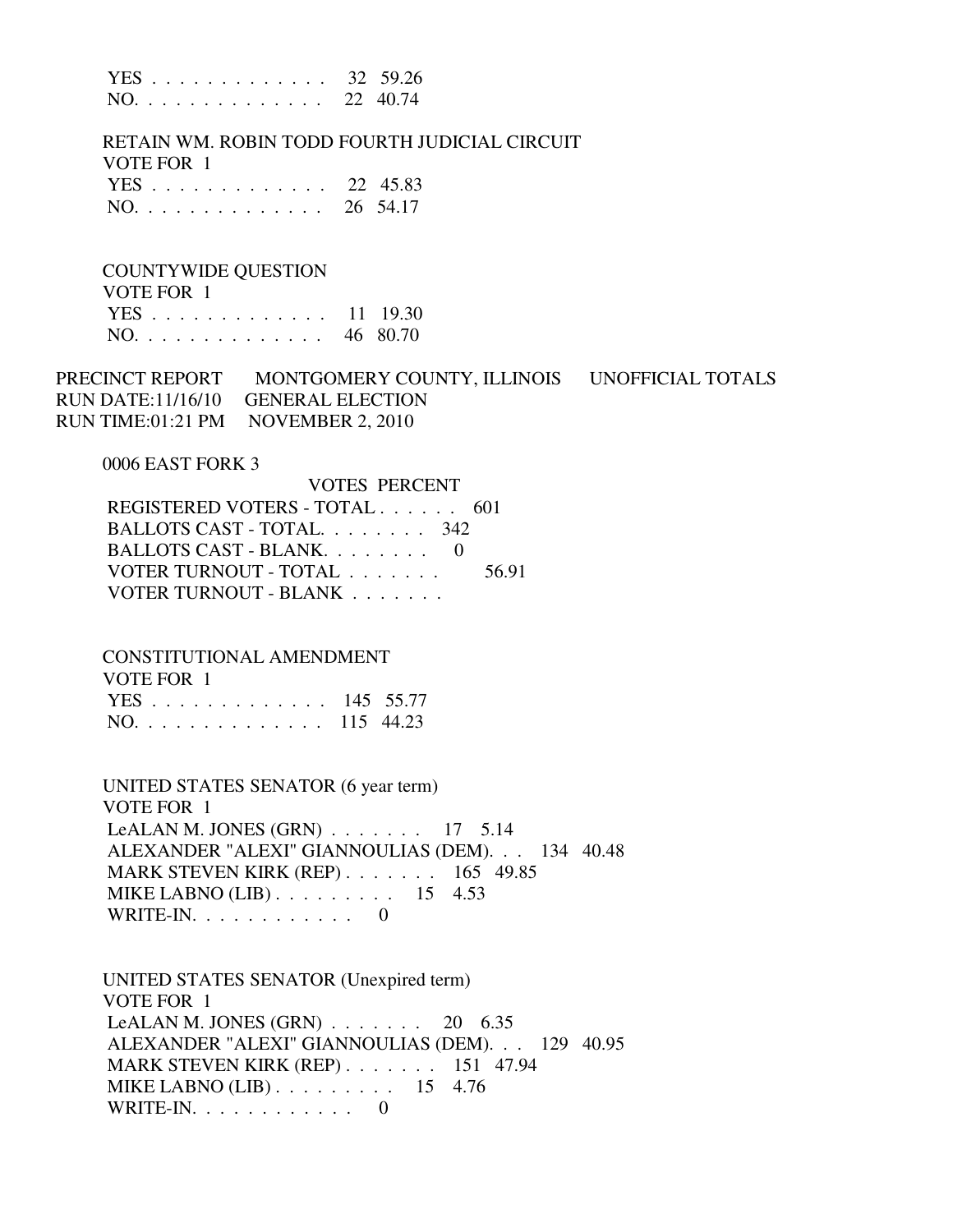### GOVERNOR & LIEUTENANT GOVERNOR VOTE FOR 1 R. WHITNEY \ D. CRAWFORD  $(GRN)$  . . . . 13 3.90 P. QUINN \ S. SIMON (DEM) . . . . . . 134 40.24 B. BRADY \ J. PLUMMER (REP) . . . . . 166 49.85 L. GREEN \ E. RUTLEDGE (LIB)  $\ldots$  . . . . 5 1.50 S. COHEN \ B. SWILLEY (IND)  $\ldots$  . . . . 15 4.50 WRITE-IN.  $\ldots$  . . . . . . . . . 0

#### ATTORNEY GENERAL  $V\Omega$ TE FOR 1

| VUILIUN I                                           |  |  |
|-----------------------------------------------------|--|--|
| DAVID F. BLACK (GRN). $\ldots$ 11 3.34              |  |  |
| LISA MADIGAN (DEM) $\ldots \ldots \ldots$ 195 59.27 |  |  |
| STEVE KIM (REP) $\ldots \ldots \ldots 115$ 34.95    |  |  |
| BILL MALAN $(LIB)$ 8 2.43                           |  |  |

### SECRETARY OF STATE

| VOTE FOR 1                                        |  |
|---------------------------------------------------|--|
| NO CANDIDATE FILED $(GRN)$ 0                      |  |
| JESSE WHITE (DEM). $\ldots$ 214 65.44             |  |
| ROBERT ENRIQUEZ (REP) 93 28.44                    |  |
| JOSH HANSON (LIB). $\ldots \ldots \ldots$ 20 6.12 |  |

### COMPTROLLER

| VOTE FOR 1                                         |  |
|----------------------------------------------------|--|
| R. ERIKA SCHAFER $(GRN)$ 13 3.95                   |  |
| DAVID E. MILLER (DEM) $\ldots$ 131 39.82           |  |
| JUDY BAAR TOPINKA (REP). 174 52.89                 |  |
| JULIE FOX (LIB) $\ldots$ $\ldots$ $\ldots$ 11 3.34 |  |

### TREASURER

| VOTE FOR 1                                                 |  |  |
|------------------------------------------------------------|--|--|
| SCOTT K. SUMMERS $(GRN)$ 15 4.66                           |  |  |
| ROBIN KELLY (DEM). $\ldots \ldots \ldots \ldots$ 153 47.52 |  |  |
| DAN RUTHERFORD (REP). $\ldots$ 147 45.65                   |  |  |
| JAMES PAULY (LIB). $\ldots \ldots \ldots$ 7 2.17           |  |  |

### REPRESENTATIVE IN CONGRESS

 SEVENTEENTH CONGRESSIONAL DISTRICT VOTE FOR 1 ROGER K. DAVIS (GRN). . . . . . . . 22 6.73 PHIL HARE (DEM) . . . . . . . . . 149 45.57 BOBBY SCHILLING (REP) . . . . . . . 156 47.71

## STATE SENATOR FORTY-NINTH LEGISLATIVE DISTRICT VOTE FOR 1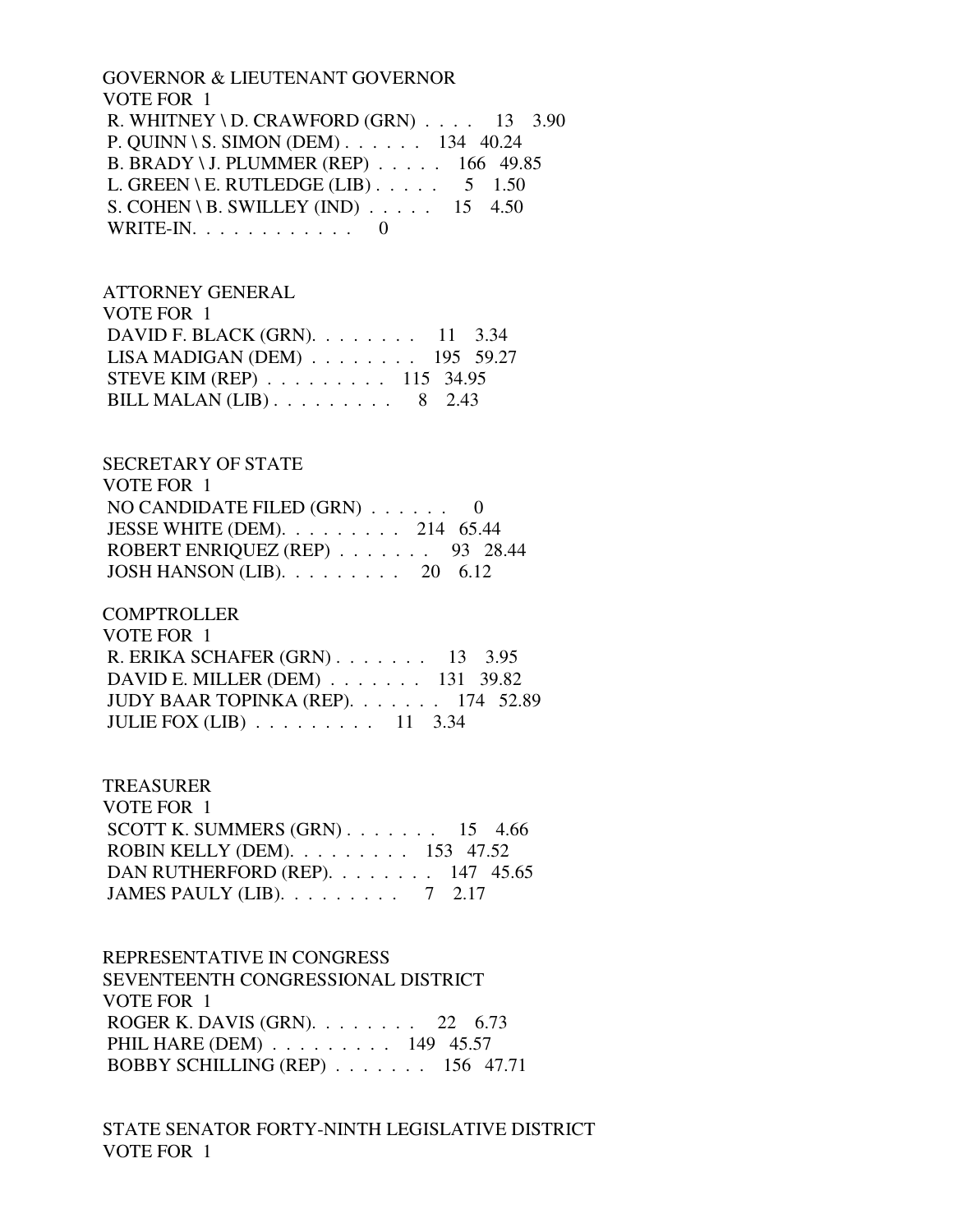### NO CANDIDATE FILED (GRN) . . . . . . 0 DEANNA DEMUZIO (DEM). . . . . . . . 175 53.19 WILLIAM "SAM" McCANN (REP). . . . . . 154 46.81

 REPRESENTATIVE IN THE GENERAL ASSEMBLY NINETY-EIGHTH REPRESENTATIVE DISTRICT VOTE FOR 1 NO CANDIDATE FILED (GRN) . . . . . . 0 CHARLES LANDERS (DEM) . . . . . . . 143 43.20 WAYNE ARTHUR ROSENTHAL (REP) . . . . . 188 56.80

 COUNTY CLERK VOTE FOR 1 NO CANDIDATE FILED (GRN) . . . . . . 0 NO CANDIDATE FILED (DEM) . . . . . . 0 SANDY LEITHEISER (REP) . . . . . . . 287 100.00

 COUNTY TREASURER VOTE FOR 1 NO CANDIDATE FILED (GRN) . . . . . . 0 NO CANDIDATE FILED (DEM) . . . . . . 0 RON JENKINS (REP). . . . . . . . . 285 100.00

 COUNTY SHERIFF VOTE FOR 1 NO CANDIDATE FILED (GRN) . . . . . . 0 NO CANDIDATE FILED (DEM) . . . . . . 0 JIM VAZZI (REP) . . . . . . . . . 283 100.00

 CIRCUIT CLERK (Unexpired 2 year term) VOTE FOR 1 NO CANDIDATE FILED (GRN) . . . . . . 0 JAROD HITCHINGS (DEM) . . . . . . . 139 42.38 HOLLY LEMONS (REP) . . . . . . . . 189 57.62

 REGIONAL SUPERINTENDENT OF SCHOOLS (CHRISTIAN AND MONTGOMERY COUNTIES) VOTE FOR 1 NO CANDIDATE FILED (GRN) . . . . . . 0 THERESA (TERRY) TRADER (DEM) . . . . . 186 57.76 THOMAS L. CAMPBELL (REP) . . . . . . 136 42.24

 COUNTY BOARD MEMBER DISTRICT 3 VOTE FOR 2 NO CANDIDATE FILED (GRN) . . . . . . 0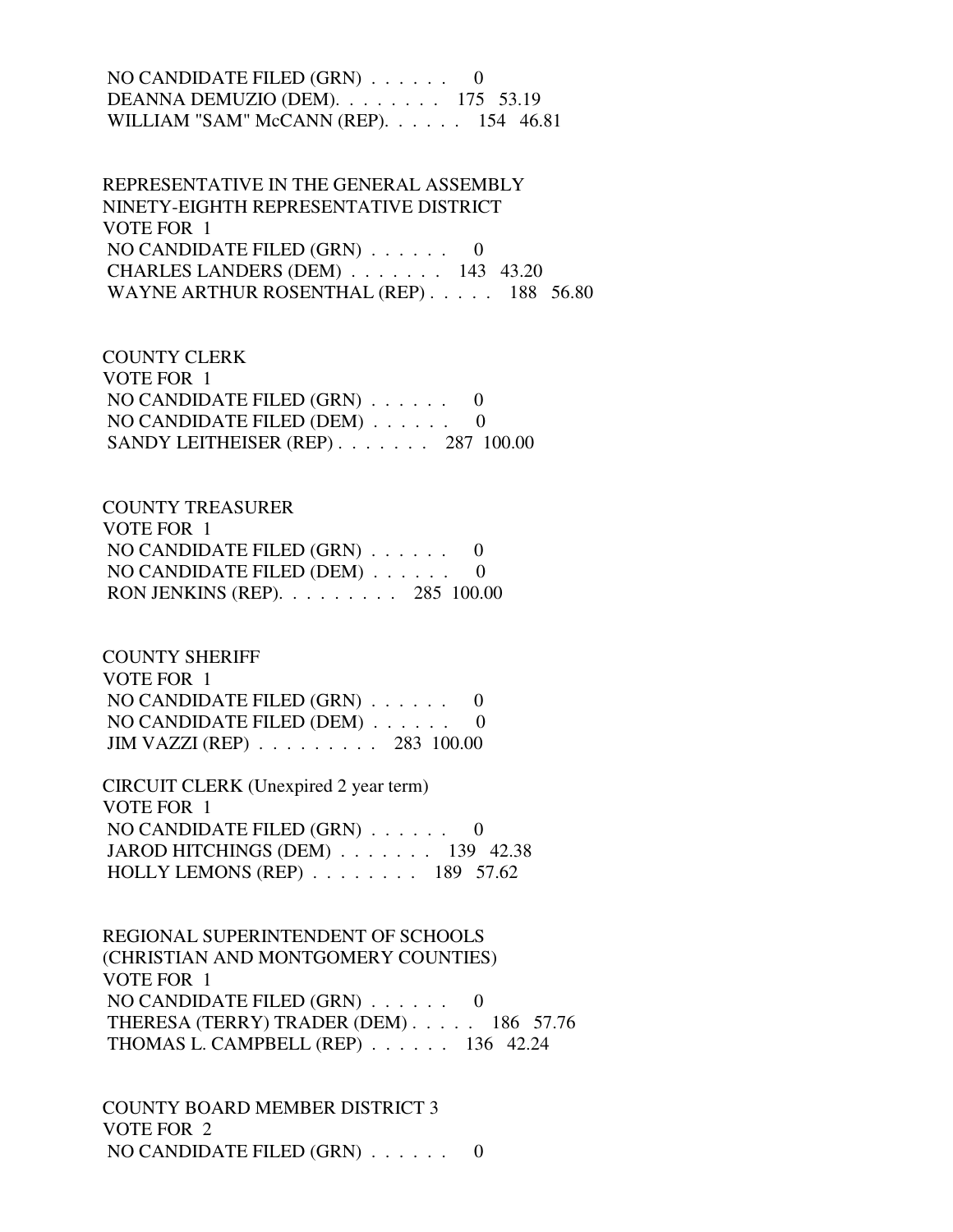BONNIE L. BRANUM (DEM) . . . . . . . 181 46.29 GEORGE L. BLANKENSHIP (DEM) . . . . . 210 53.71 NO CANDIDATE FILED (REP) . . . . . . 0

 JUDGE OF THE CIRCUIT COURT FOURTH JUDICIAL CIRCUIT (COADY VACANCY) VOTE FOR 1 NO CANDIDATE FILED (GRN) . . . . . . 0 MICHELLE COADY (DEM). . . . . . . . 106 32.62 DOUGLAS L. JARMAN (REP). . . . . . . 219 67.38

 JUDGE OF THE CIRCUIT COURT FOURTH JUDICIAL CIRCUIT (MORAN VACANCY) VOTE FOR 1 NO CANDIDATE FILED (GRN) . . . . . . 0 MIKE McHANEY (DEM) . . . . . . . . 242 100.00 NO CANDIDATE FILED (REP) . . . . . . 0

 RETAIN THOMAS M. WELCH FIFTH JUDICIAL DISTRICT VOTE FOR 1 YES . . . . . . . . . . . . . 167 60.07 NO. . . . . . . . . . . . . . 111 39.93

 RETAIN MICHAEL P. KILEY FOURTH JUDICIAL CIRCUIT VOTE FOR 1 YES . . . . . . . . . . . . . 170 61.15 NO. . . . . . . . . . . . . . 108 38.85

 RETAIN KELLY D. LONG FOURTH JUDICIAL CIRCUIT VOTE FOR 1  $241, 76.27$ 

|       |  |  |  |  |  |  |  | $1E5$ $241$ $10.21$ |
|-------|--|--|--|--|--|--|--|---------------------|
| NO. 7 |  |  |  |  |  |  |  | 75 23.73            |

 RETAIN WM. ROBIN TODD FOURTH JUDICIAL CIRCUIT VOTE FOR 1 YES . . . . . . . . . . . . . 165 60.66 NO. . . . . . . . . . . . . . 107 39.34

 COUNTYWIDE QUESTION VOTE FOR 1 YES . . . . . . . . . . . . . 132 40.49 NO. . . . . . . . . . . . . . 194 59.51

PRECINCT REPORT MONTGOMERY COUNTY, ILLINOIS UNOFFICIAL TOTALS RUN DATE:11/16/10 GENERAL ELECTION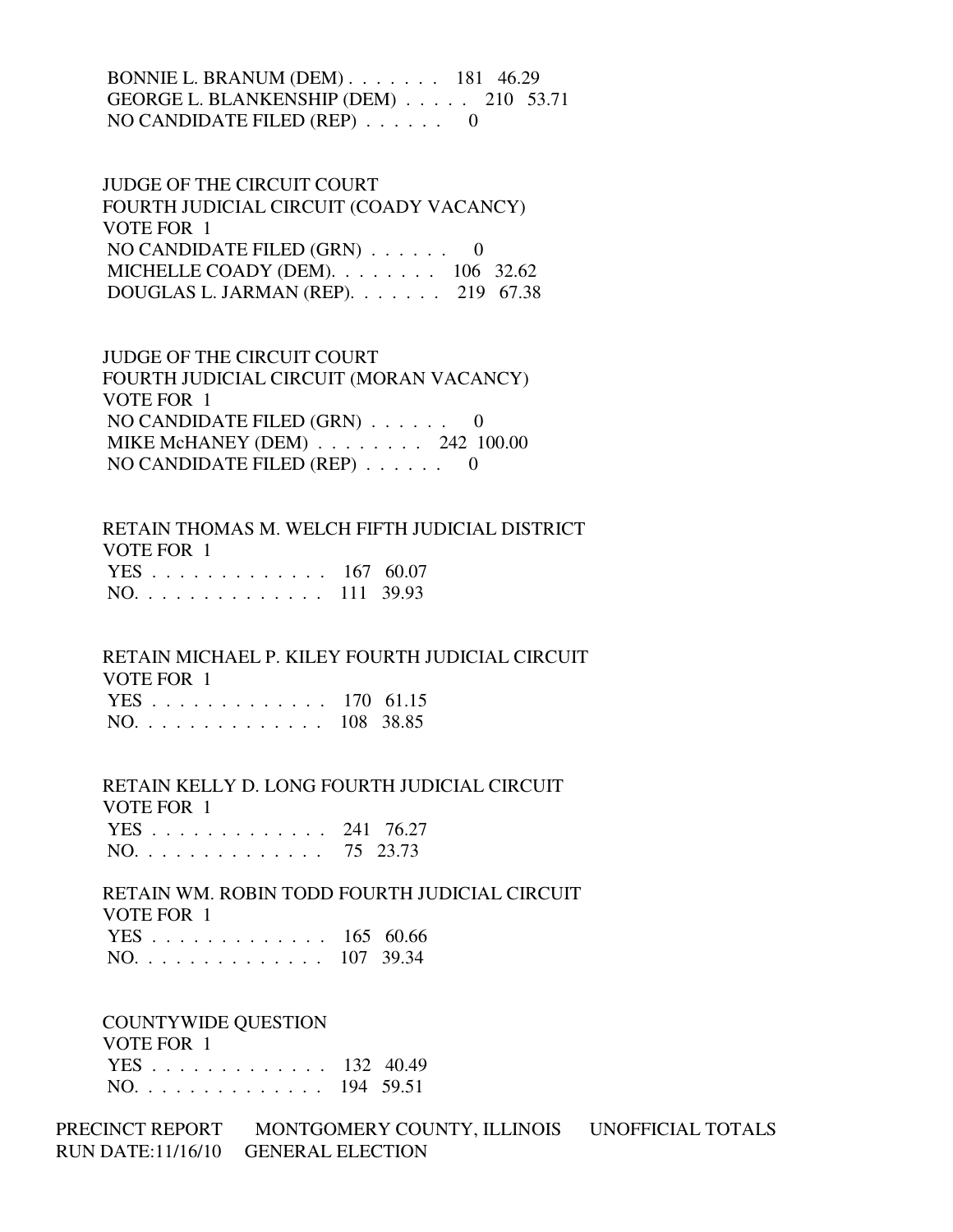#### RUN TIME:01:21 PM NOVEMBER 2, 2010

 0007 EAST FORK 4 VOTES PERCENT REGISTERED VOTERS - TOTAL . . . . . . 266 BALLOTS CAST - TOTAL. . . . . . . . 150 BALLOTS CAST - BLANK. . . . . . . . 0 VOTER TURNOUT - TOTAL . . . . . . . 56.39 VOTER TURNOUT - BLANK . . . . . . . .

 CONSTITUTIONAL AMENDMENT VOTE FOR 1 YES . . . . . . . . . . . . . 69 66.99 NO. . . . . . . . . . . . . . 34 33.01

 UNITED STATES SENATOR (6 year term) VOTE FOR 1 LeALAN M. JONES  $(GRN)$  . . . . . . . 6 4.32 ALEXANDER "ALEXI" GIANNOULIAS (DEM). . . 68 48.92 MARK STEVEN KIRK (REP) . . . . . . . 57 41.01 MIKE LABNO (LIB) . . . . . . . . . 8 5.76 WRITE-IN.  $\ldots$  . . . . . . . . 0

 UNITED STATES SENATOR (Unexpired term) VOTE FOR 1 LeALAN M. JONES (GRN)  $\ldots$  . . . . . 7 5.43 ALEXANDER "ALEXI" GIANNOULIAS (DEM). . . 62 48.06 MARK STEVEN KIRK (REP) . . . . . . . 52 40.31 MIKE LABNO  $(LIB)$ ........ 8 6.20 WRITE-IN. . . . . . . . . . . . 0

 GOVERNOR & LIEUTENANT GOVERNOR VOTE FOR 1 R. WHITNEY \ D. CRAWFORD  $(GRN)$  . . . . 2 1.42 P. QUINN \ S. SIMON (DEM) . . . . . . 67 47.52 B. BRADY \ J. PLUMMER (REP) . . . . . 60 42.55 L. GREEN \ E. RUTLEDGE (LIB)  $\ldots$  . . . . 3 2.13 S. COHEN \ B. SWILLEY (IND)  $\ldots$  . . . . 9 6.38 WRITE-IN.  $\ldots$  . . . . . . . . 0

 ATTORNEY GENERAL VOTE FOR 1 DAVID F. BLACK (GRN). . . . . . . . 5 3.65 LISA MADIGAN (DEM) . . . . . . . . 81 59.12 STEVE KIM (REP) . . . . . . . . . 48 35.04 BILL MALAN (LIB) . . . . . . . . . 3 2.19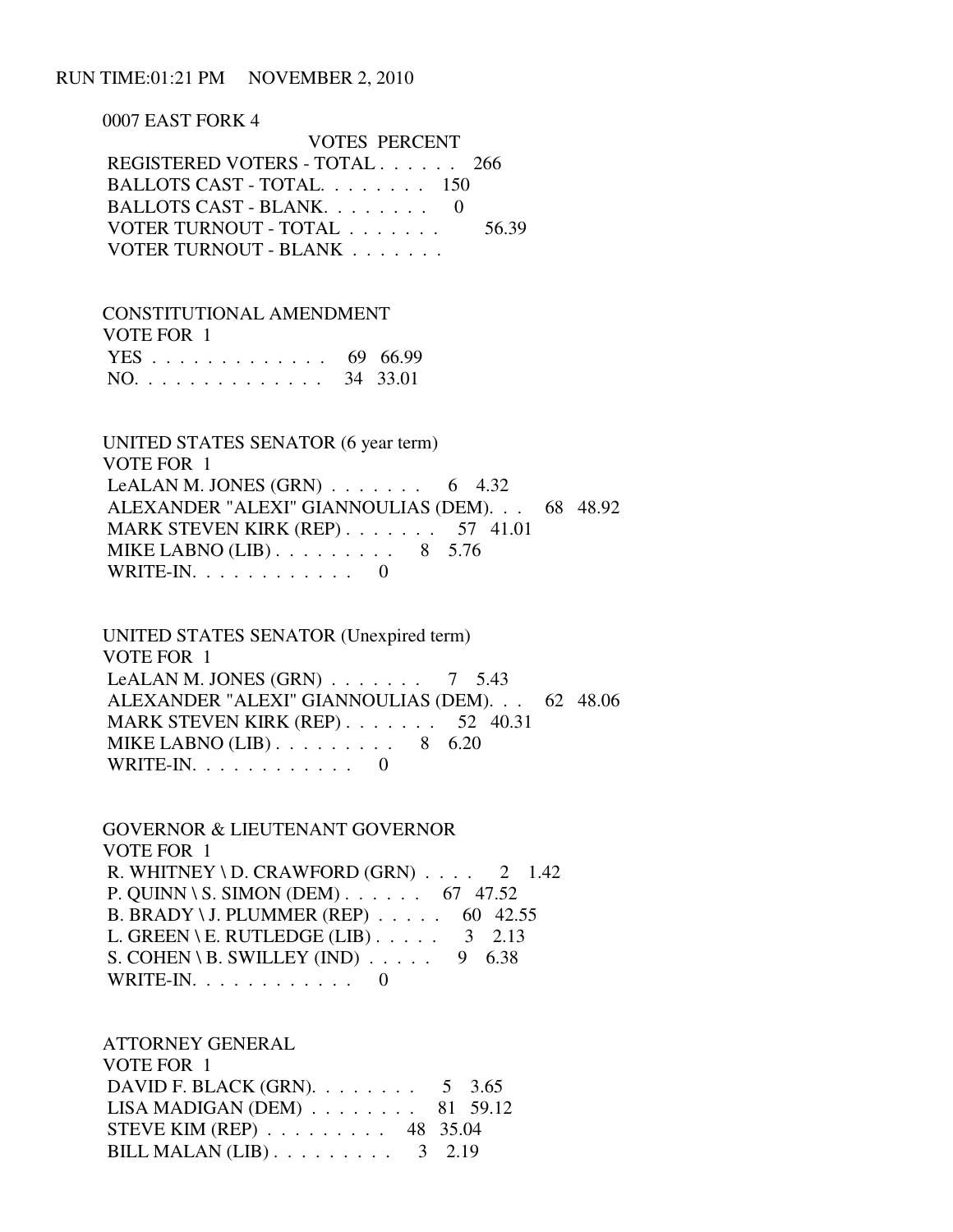SECRETARY OF STATE VOTE FOR 1 NO CANDIDATE FILED (GRN) . . . . . . 0 JESSE WHITE (DEM). . . . . . . . . 92 64.79 ROBERT ENRIQUEZ (REP) . . . . . . . 37 26.06 JOSH HANSON (LIB). . . . . . . . . 13 9.15

**COMPTROLLER**  VOTE FOR 1 R. ERIKA SCHAFER (GRN) . . . . . . . 7 5.07 DAVID E. MILLER (DEM) . . . . . . . 58 42.03 JUDY BAAR TOPINKA (REP). . . . . . . 61 44.20 JULIE FOX (LIB) . . . . . . . . . 12 8.70

## TREASURER VOTE FOR 1 SCOTT K. SUMMERS  $(GRN)$ . . . . . . . . 6 4.41 ROBIN KELLY (DEM). . . . . . . . . 67 49.26 DAN RUTHERFORD (REP). . . . . . . . 54 39.71 JAMES PAULY (LIB). . . . . . . . . 9 6.62

## REPRESENTATIVE IN CONGRESS SEVENTEENTH CONGRESSIONAL DISTRICT VOTE FOR 1 ROGER K. DAVIS (GRN). . . . . . . . 12 8.76 PHIL HARE (DEM) . . . . . . . . . 70 51.09 BOBBY SCHILLING (REP) . . . . . . . 55 40.15

 STATE SENATOR FORTY-NINTH LEGISLATIVE DISTRICT VOTE FOR 1 NO CANDIDATE FILED (GRN) . . . . . . 0 DEANNA DEMUZIO (DEM). . . . . . . . 80 57.55 WILLIAM "SAM" McCANN (REP). . . . . . 59 42.45

 REPRESENTATIVE IN THE GENERAL ASSEMBLY NINETY-EIGHTH REPRESENTATIVE DISTRICT VOTE FOR 1 NO CANDIDATE FILED (GRN) . . . . . . 0 CHARLES LANDERS (DEM) . . . . . . . 74 54.01 WAYNE ARTHUR ROSENTHAL (REP) . . . . . 63 45.99

 COUNTY CLERK VOTE FOR 1 NO CANDIDATE FILED (GRN) . . . . . . 0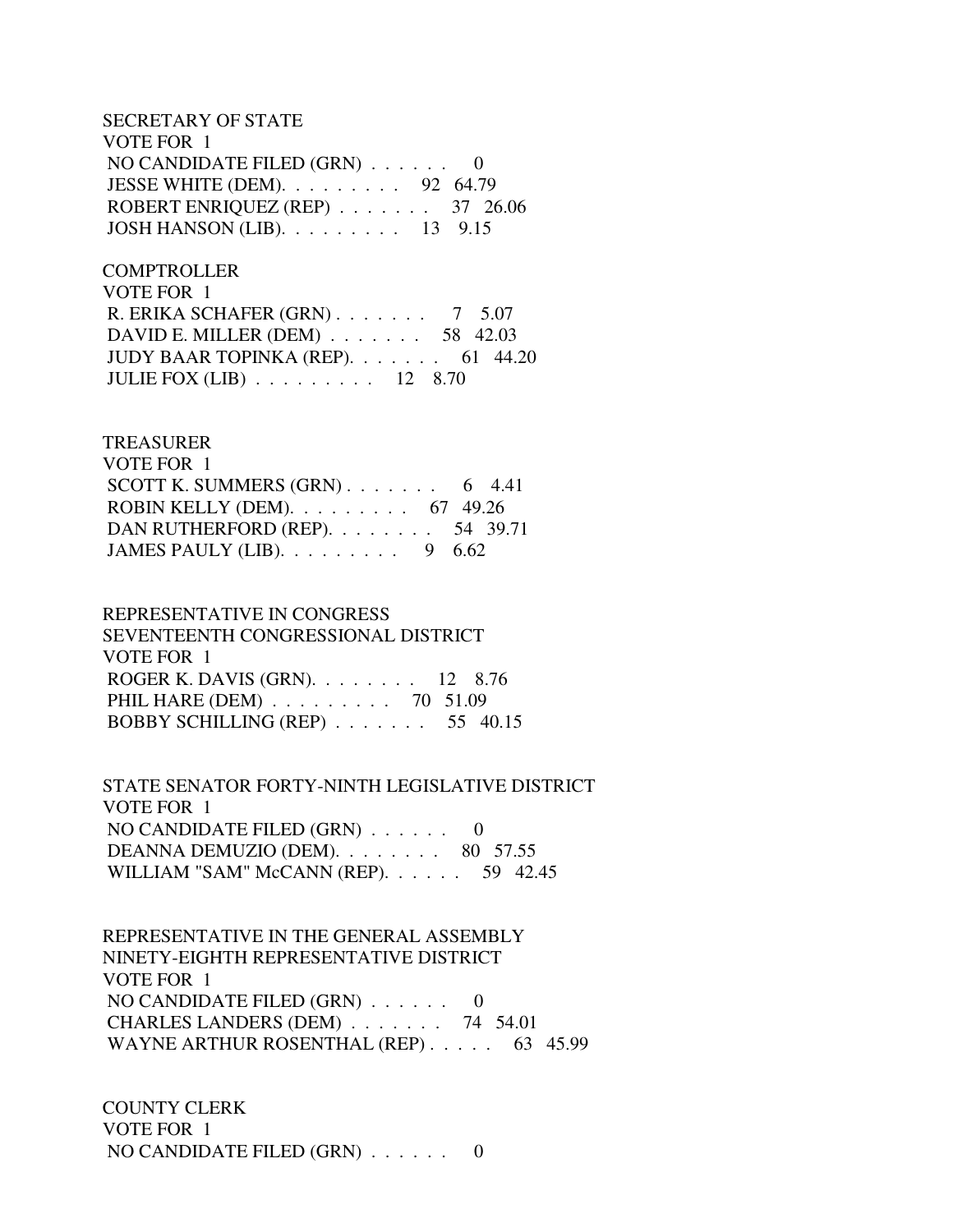NO CANDIDATE FILED (DEM) . . . . . . 0 SANDY LEITHEISER (REP) . . . . . . . 118 100.00

 COUNTY TREASURER VOTE FOR 1 NO CANDIDATE FILED (GRN) . . . . . . 0 NO CANDIDATE FILED (DEM) . . . . . . 0 RON JENKINS (REP). . . . . . . . . 110 100.00

 COUNTY SHERIFF VOTE FOR 1 NO CANDIDATE FILED (GRN) . . . . . . 0 NO CANDIDATE FILED (DEM) . . . . . . 0 JIM VAZZI (REP) . . . . . . . . . 113 100.00

 CIRCUIT CLERK (Unexpired 2 year term) VOTE FOR 1 NO CANDIDATE FILED (GRN) . . . . . . 0 JAROD HITCHINGS (DEM) . . . . . . . 62 43.36 HOLLY LEMONS (REP)  $\ldots$ , . . . . 81 56.64

 REGIONAL SUPERINTENDENT OF SCHOOLS (CHRISTIAN AND MONTGOMERY COUNTIES) VOTE FOR 1 NO CANDIDATE FILED (GRN) . . . . . . 0 THERESA (TERRY) TRADER (DEM) . . . . . 92 67.15 THOMAS L. CAMPBELL (REP) . . . . . . 45 32.85

 COUNTY BOARD MEMBER DISTRICT 4 VOTE FOR 1 NO CANDIDATE FILED (GRN) . . . . . . 0 TERRY E. BONE (DEM) . . . . . . . . 119 100.00 NO CANDIDATE FILED (REP) . . . . . . 0

 JUDGE OF THE CIRCUIT COURT FOURTH JUDICIAL CIRCUIT (COADY VACANCY) VOTE FOR 1 NO CANDIDATE FILED (GRN) . . . . . . 0 MICHELLE COADY (DEM). . . . . . . . 53 37.86 DOUGLAS L. JARMAN (REP). . . . . . . 87 62.14

 JUDGE OF THE CIRCUIT COURT FOURTH JUDICIAL CIRCUIT (MORAN VACANCY) VOTE FOR 1 NO CANDIDATE FILED (GRN) . . . . . . 0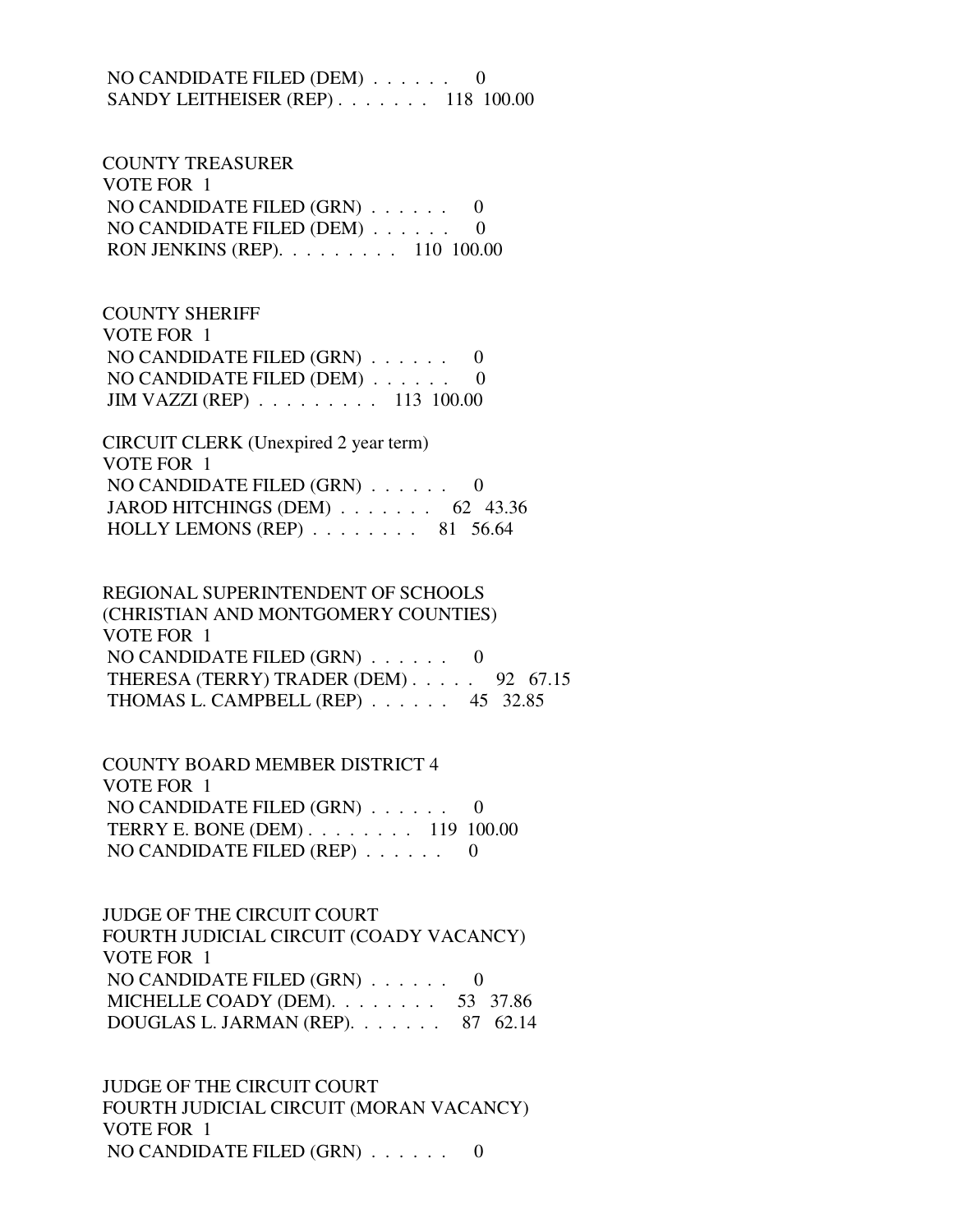## MIKE McHANEY (DEM) . . . . . . . . 95 100.00 NO CANDIDATE FILED (REP) . . . . . . 0

 RETAIN THOMAS M. WELCH FIFTH JUDICIAL DISTRICT VOTE FOR 1

|  |  |  |  |  |  |  | YES 63 56.25 |
|--|--|--|--|--|--|--|--------------|
|  |  |  |  |  |  |  | NO. 49 43.75 |

## RETAIN MICHAEL P. KILEY FOURTH JUDICIAL CIRCUIT VOTE FOR 1 YES . . . . . . . . . . . . . 61 54.95

| NO. 50 45.05 |
|--------------|
|--------------|

#### RETAIN KELLY D. LONG FOURTH JUDICIAL CIRCUIT  $V$ OTE FOR 1

| VOIE FOR T   |  |
|--------------|--|
| YES 89 68.46 |  |
| NO. 41 31.54 |  |

### RETAIN WM. ROBIN TODD FOURTH JUDICIAL CIRCUIT VOTE FOR 1 YES . . . . . . . . . . . . . 65 58.04 NO. . . . . . . . . . . . . . 47 41.96

#### COUNTYWIDE QUESTION

| VOTE FOR 1   |  |
|--------------|--|
| YES 58 41.73 |  |
| NO. 81 58.27 |  |

PRECINCT REPORT MONTGOMERY COUNTY, ILLINOIS UNOFFICIAL TOTALS RUN DATE:11/16/10 GENERAL ELECTION RUN TIME:01:21 PM NOVEMBER 2, 2010

0008 FILLMORE

 VOTES PERCENT REGISTERED VOTERS - TOTAL . . . . . . 409 BALLOTS CAST - TOTAL. . . . . . . . 254 BALLOTS CAST - BLANK. . . . . . . . . 0 VOTER TURNOUT - TOTAL . . . . . . . 62.10 VOTER TURNOUT - BLANK . . . . . . .

 CONSTITUTIONAL AMENDMENT VOTE FOR 1

| VVID PVINT    |  |
|---------------|--|
| YES 120 66.67 |  |
| NO. 60 33.33  |  |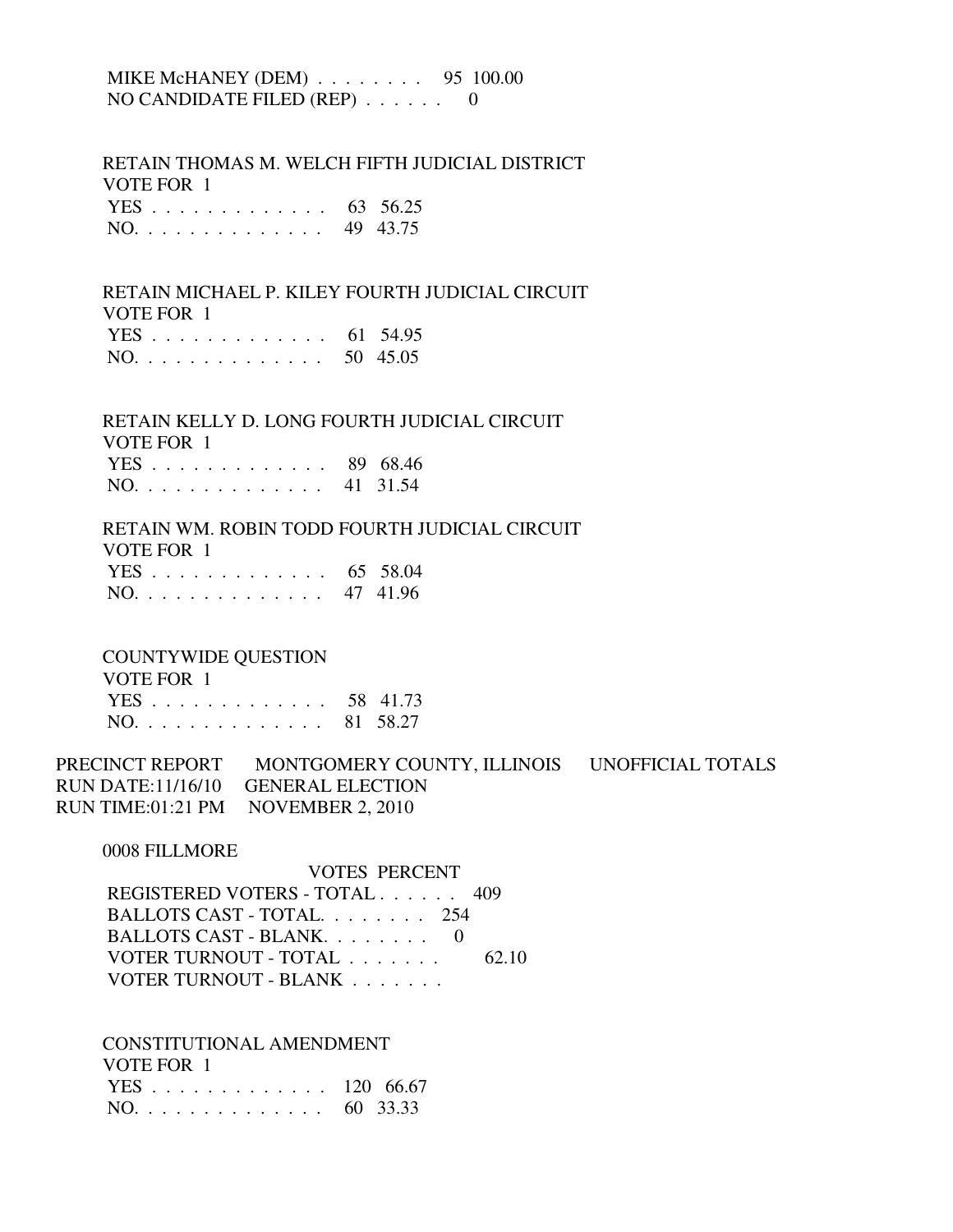UNITED STATES SENATOR (6 year term) VOTE FOR 1 LeALAN M. JONES  $(GRN)$  . . . . . . . 11 4.53 ALEXANDER "ALEXI" GIANNOULIAS (DEM). . . 96 39.51 MARK STEVEN KIRK (REP) . . . . . . . 128 52.67 MIKE LABNO (LIB) . . . . . . . . . 8 3.29 WRITE-IN. . . . . . . . . . . . 0

 UNITED STATES SENATOR (Unexpired term) VOTE FOR 1 LeALAN M. JONES  $(GRN)$  . . . . . . . 7 3.03 ALEXANDER "ALEXI" GIANNOULIAS (DEM). . . 93 40.26 MARK STEVEN KIRK (REP) . . . . . . . 121 52.38 MIKE LABNO (LIB) . . . . . . . . . 10 4.33 WRITE-IN. . . . . . . . . . . . 0

 GOVERNOR & LIEUTENANT GOVERNOR VOTE FOR 1 R. WHITNEY \ D. CRAWFORD  $(GRN)$  . . . . 10 4.13 P. QUINN \ S. SIMON (DEM) . . . . . . 77 31.82 B. BRADY \ J. PLUMMER (REP) . . . . . 140 57.85 L. GREEN \ E. RUTLEDGE (LIB)  $\ldots$  .  $1$  .41 S. COHEN \ B. SWILLEY (IND) . . . . . 14 5.79 WRITE-IN. . . . . . . . . . . . 0

 ATTORNEY GENERAL VOTE FOR 1 DAVID F. BLACK (GRN). . . . . . . . 11 4.62 LISA MADIGAN (DEM) . . . . . . . . 129 54.20 STEVE KIM (REP) . . . . . . . . . 90 37.82 BILL MALAN (LIB) . . . . . . . . . 8 3.36

 SECRETARY OF STATE VOTE FOR 1 NO CANDIDATE FILED (GRN) . . . . . . 0 JESSE WHITE (DEM). . . . . . . . . 151 62.14 ROBERT ENRIQUEZ (REP) . . . . . . . 78 32.10 JOSH HANSON (LIB). . . . . . . . . 14 5.76

**COMPTROLLER**  VOTE FOR 1 R. ERIKA SCHAFER (GRN) . . . . . . . 10 4.12 DAVID E. MILLER (DEM) . . . . . . . 93 38.27 JUDY BAAR TOPINKA (REP). . . . . . . 128 52.67 JULIE FOX (LIB) . . . . . . . . . 12 4.94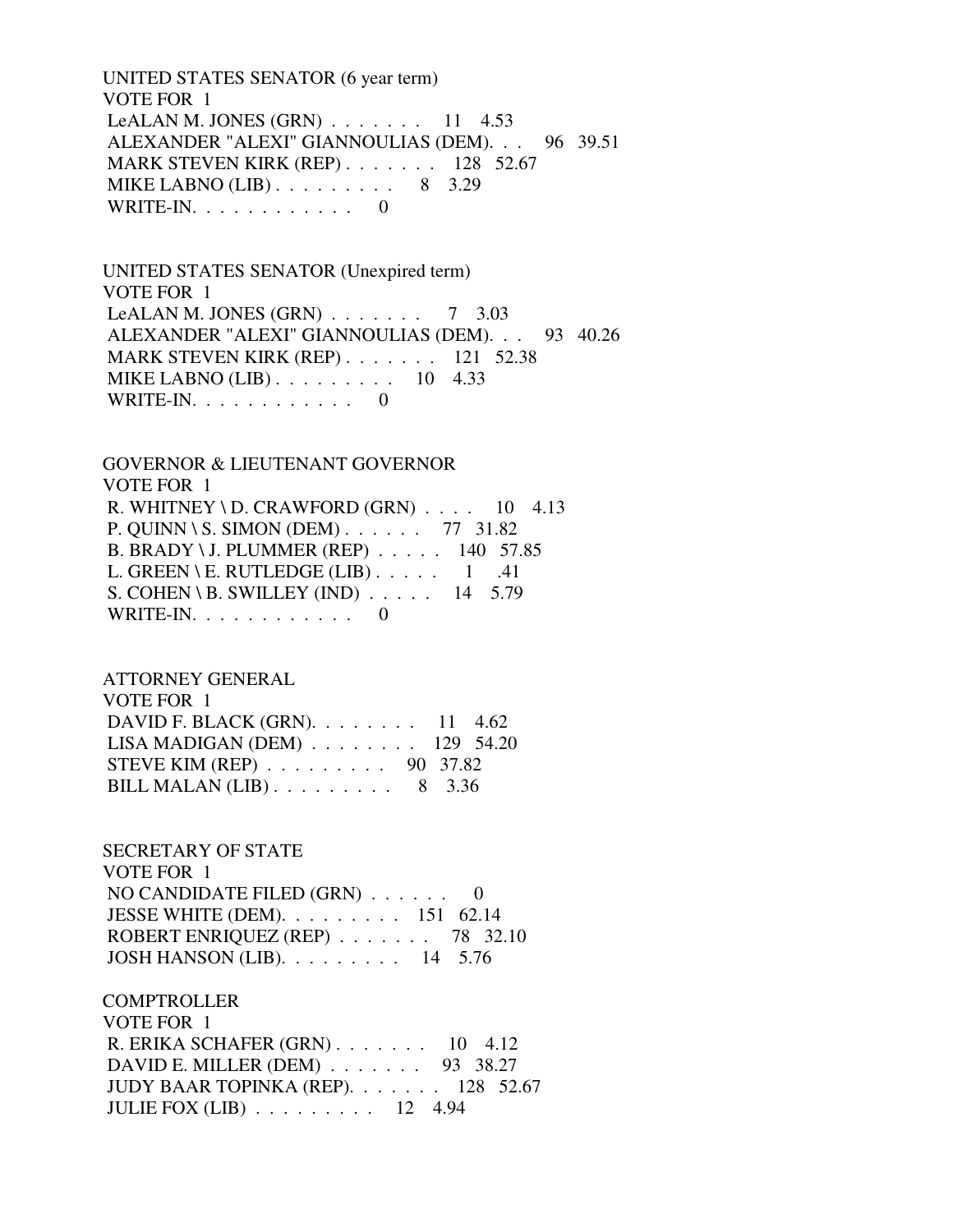TREASURER VOTE FOR 1 SCOTT K. SUMMERS  $(GRN)$ . . . . . . . 10 4.18 ROBIN KELLY (DEM). . . . . . . . . 103 43.10 DAN RUTHERFORD (REP). . . . . . . . 119 49.79 JAMES PAULY (LIB). . . . . . . . . 7 2.93

 REPRESENTATIVE IN CONGRESS SEVENTEENTH CONGRESSIONAL DISTRICT VOTE FOR 1 ROGER K. DAVIS (GRN). . . . . . . . 15 6.20 PHIL HARE (DEM) . . . . . . . . . 106 43.80 BOBBY SCHILLING (REP) . . . . . . . 121 50.00

 STATE SENATOR FORTY-NINTH LEGISLATIVE DISTRICT VOTE FOR 1 NO CANDIDATE FILED (GRN) . . . . . . 0 DEANNA DEMUZIO (DEM). . . . . . . . 126 52.07 WILLIAM "SAM" McCANN (REP). . . . . . 116 47.93

 REPRESENTATIVE IN THE GENERAL ASSEMBLY NINETY-EIGHTH REPRESENTATIVE DISTRICT VOTE FOR 1 NO CANDIDATE FILED (GRN) . . . . . . 0 CHARLES LANDERS (DEM) . . . . . . . 103 43.28 WAYNE ARTHUR ROSENTHAL (REP) . . . . . 135 56.72

 COUNTY CLERK VOTE FOR 1 NO CANDIDATE FILED (GRN) . . . . . . 0 NO CANDIDATE FILED (DEM) . . . . . . 0 SANDY LEITHEISER (REP) . . . . . . . 215 100.00

 COUNTY TREASURER VOTE FOR 1 NO CANDIDATE FILED (GRN) . . . . . . 0 NO CANDIDATE FILED (DEM) . . . . . . 0 RON JENKINS (REP). . . . . . . . . 206 100.00

 COUNTY SHERIFF VOTE FOR 1 NO CANDIDATE FILED (GRN) . . . . . . 0 NO CANDIDATE FILED (DEM) . . . . . . 0 JIM VAZZI (REP) . . . . . . . . . 212 100.00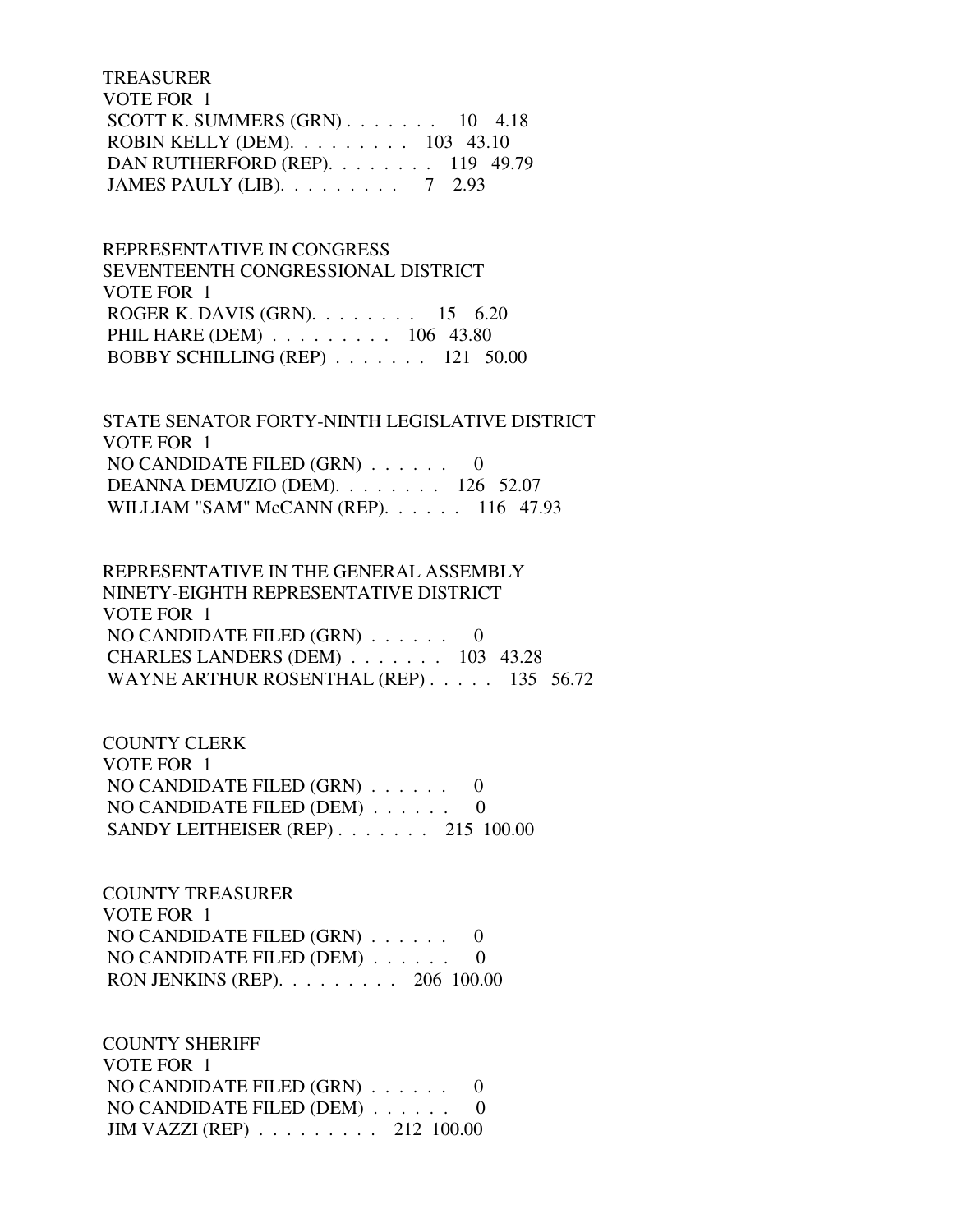CIRCUIT CLERK (Unexpired 2 year term) VOTE FOR 1 NO CANDIDATE FILED (GRN) . . . . . . 0 JAROD HITCHINGS (DEM) . . . . . . . 52 21.05 HOLLY LEMONS (REP) . . . . . . . . 195 78.95

 REGIONAL SUPERINTENDENT OF SCHOOLS (CHRISTIAN AND MONTGOMERY COUNTIES) VOTE FOR 1 NO CANDIDATE FILED  $(GRN)$ ...... 0 THERESA (TERRY) TRADER (DEM) . . . . . 125 53.19 THOMAS L. CAMPBELL (REP) . . . . . . 110 46.81

 REGIONAL SUPERINTENDENT OF SCHOOLS (BOND, EFFINGHAM AND FAYETTE COUNTIES) VOTE FOR 1 NO CANDIDATE FILED (GRN) . . . . . . 0 MARK A. DRONE (DEM) . . . . . . . . 1 100.00 NO CANDIDATE FILED (REP) . . . . . . 0

 COUNTY BOARD MEMBER DISTRICT 3 VOTE FOR 2 NO CANDIDATE FILED (GRN) . . . . . . 0 BONNIE L. BRANUM (DEM) . . . . . . . 175 59.93 GEORGE L. BLANKENSHIP (DEM) . . . . . 117 40.07 NO CANDIDATE FILED (REP) . . . . . . 0

 JUDGE OF THE CIRCUIT COURT FOURTH JUDICIAL CIRCUIT (COADY VACANCY) VOTE FOR 1 NO CANDIDATE FILED (GRN) . . . . . . 0 MICHELLE COADY (DEM). . . . . . . . 97 40.42 DOUGLAS L. JARMAN (REP). . . . . . . 143 59.58

 JUDGE OF THE CIRCUIT COURT FOURTH JUDICIAL CIRCUIT (MORAN VACANCY) VOTE FOR 1 NO CANDIDATE FILED (GRN) . . . . . . 0 MIKE McHANEY (DEM) . . . . . . . . 173 100.00 NO CANDIDATE FILED (REP) . . . . . . 0

 RETAIN THOMAS M. WELCH FIFTH JUDICIAL DISTRICT VOTE FOR 1 YES . . . . . . . . . . . . . 116 60.10 NO. . . . . . . . . . . . . . 77 39.90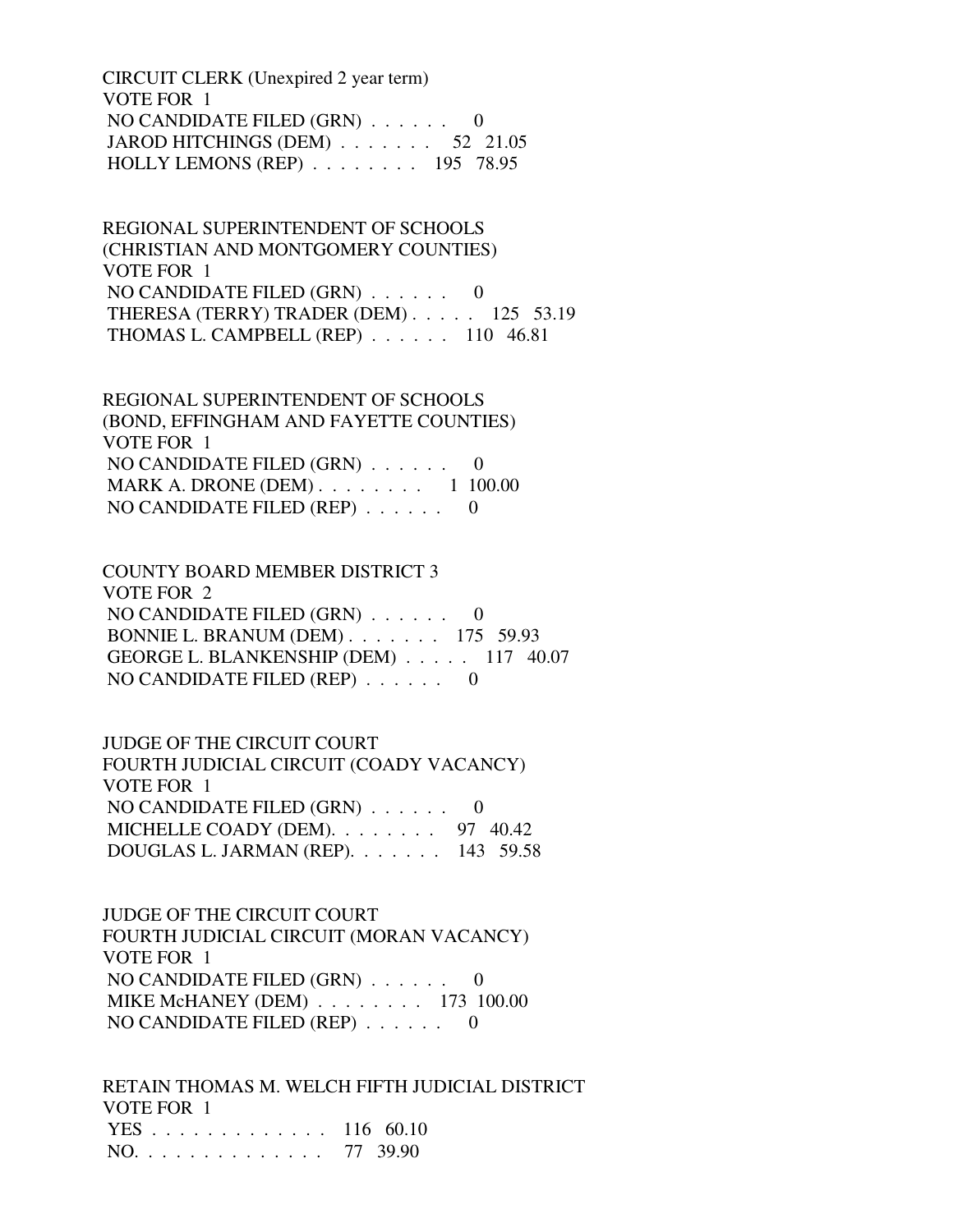RETAIN MICHAEL P. KILEY FOURTH JUDICIAL CIRCUIT VOTE FOR 1 YES . . . . . . . . . . . . . 126 64.62 NO. . . . . . . . . . . . . . 69 35.38

 RETAIN KELLY D. LONG FOURTH JUDICIAL CIRCUIT VOTE FOR 1 YES . . . . . . . . . . . . . 151 71.90 NO. . . . . . . . . . . . . . 59 28.10

 RETAIN WM. ROBIN TODD FOURTH JUDICIAL CIRCUIT VOTE FOR 1 YES . . . . . . . . . . . . . 118 60.82

NO. . . . . . . . . . . . . . 76 39.18

#### COUNTYWIDE QUESTION

| VOTE FOR 1    |  |
|---------------|--|
| YES 74 32.31  |  |
| NO. 155 67.69 |  |

PRECINCT REPORT MONTGOMERY COUNTY, ILLINOIS UNOFFICIAL TOTALS RUN DATE:11/16/10 GENERAL ELECTION RUN TIME:01:21 PM NOVEMBER 2, 2010

0009 GRISHAM 1

| <b>VOTES PERCENT</b>          |       |
|-------------------------------|-------|
| REGISTERED VOTERS - TOTAL 246 |       |
| BALLOTS CAST - TOTAL. 161     |       |
| BALLOTS CAST - BLANK. 0       |       |
| VOTER TURNOUT - TOTAL         | 65.45 |
| VOTER TURNOUT - BLANK         |       |

 CONSTITUTIONAL AMENDMENT VOTE FOR 1 YES . . . . . . . . . . . . . 78 65.00 NO. . . . . . . . . . . . . . 42 35.00

 UNITED STATES SENATOR (6 year term) VOTE FOR 1 LeALAN M. JONES  $(GRN)$  . . . . . . . . 5 3.16 ALEXANDER "ALEXI" GIANNOULIAS (DEM). . . 79 50.00 MARK STEVEN KIRK (REP) . . . . . . . . 64 40.51 MIKE LABNO (LIB) . . . . . . . . . . 10 6.33 WRITE-IN. . . . . . . . . . . . 0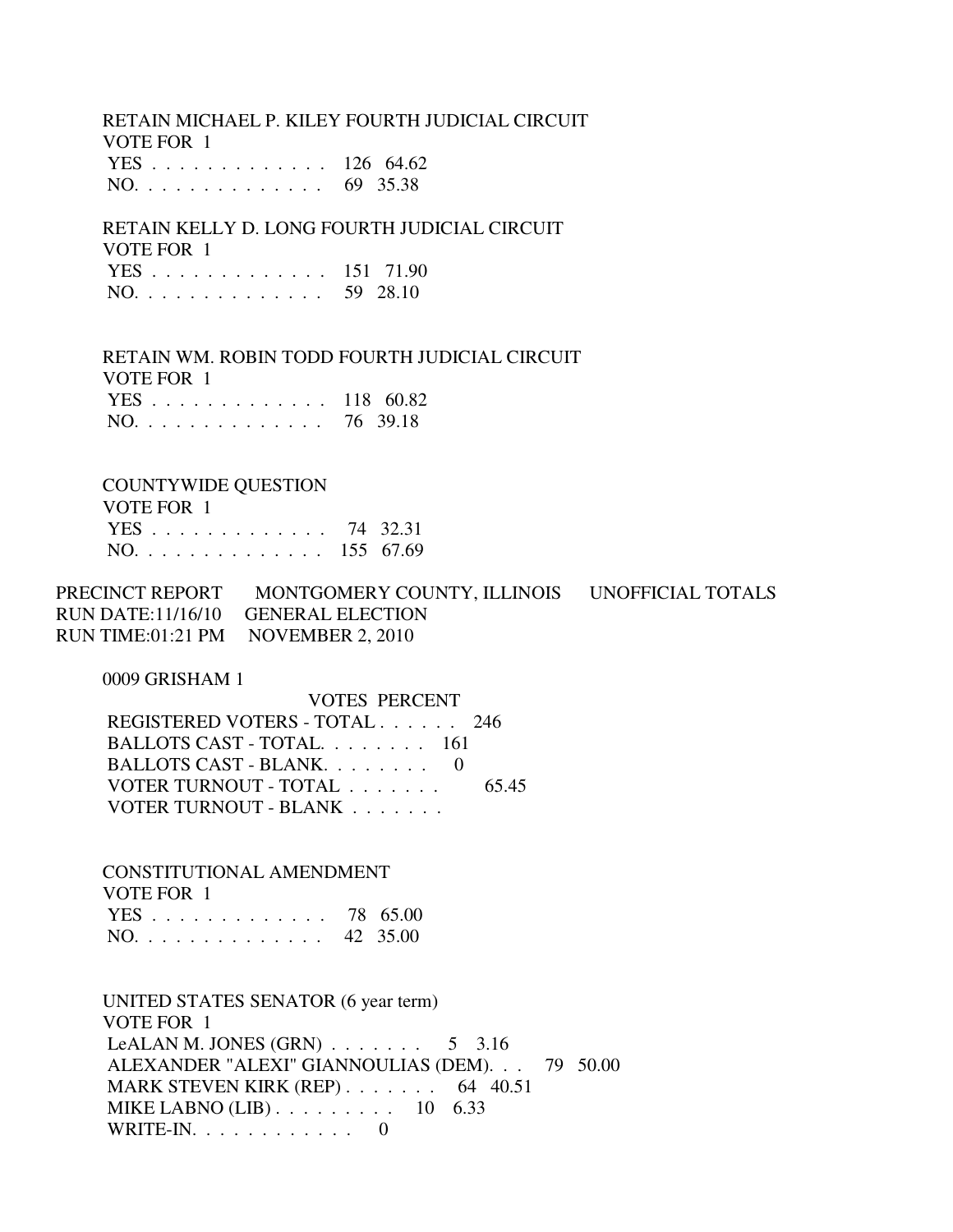UNITED STATES SENATOR (Unexpired term) VOTE FOR 1 LeALAN M. JONES  $(GRN)$  . . . . . . . 6 3.92 ALEXANDER "ALEXI" GIANNOULIAS (DEM). . . 76 49.67 MARK STEVEN KIRK (REP) . . . . . . . . 63 41.18 MIKE LABNO  $(LIB)$ . . . . . . . . . 8 5.23 WRITE-IN.  $\ldots$  . . . . . . . . . 0

#### GOVERNOR & LIEUTENANT GOVERNOR VOTE FOR 1

R. WHITNEY \ D. CRAWFORD  $(GRN)$  . . . . 1 .63 P. QUINN \ S. SIMON (DEM) . . . . . . 76 48.10 B. BRADY \ J. PLUMMER (REP) . . . . . 67 42.41 L. GREEN \ E. RUTLEDGE (LIB)  $\ldots$  . . . . 3 1.90 S. COHEN \ B. SWILLEY (IND)  $\ldots$  . . . 11 6.96 WRITE-IN. . . . . . . . . . . . 0

## ATTORNEY GENERAL

| VOTE FOR 1                                            |  |
|-------------------------------------------------------|--|
| DAVID F. BLACK (GRN). $\ldots \ldots \ldots$ 6 3.82   |  |
| LISA MADIGAN (DEM) $\ldots \ldots \ldots$ 88 56.05    |  |
| STEVE KIM (REP) $\ldots \ldots \ldots 57$ 36.31       |  |
| BILL MALAN (LIB) $\ldots \ldots \ldots \ldots$ 6 3.82 |  |

### SECRETARY OF STATE

| VOTE FOR 1                                          |  |
|-----------------------------------------------------|--|
| NO CANDIDATE FILED $(GRN)$ 0                        |  |
| JESSE WHITE (DEM). $\ldots \ldots \ldots 102$ 64.97 |  |
| ROBERT ENRIQUEZ (REP) $\ldots$ 45 28.66             |  |
| JOSH HANSON (LIB). $\ldots$ 10 6.37                 |  |

### **COMPTROLLER**

| VOTE FOR 1                                            |  |
|-------------------------------------------------------|--|
| R. ERIKA SCHAFER $(GRN)$ 6 3.90                       |  |
| DAVID E. MILLER (DEM) $\ldots$ 68 44.16               |  |
| JUDY BAAR TOPINKA (REP). 70 45.45                     |  |
| JULIE FOX (LIB) $\ldots \ldots \ldots \ldots$ 10 6.49 |  |

### TREASURER

| VOTE FOR 1                                            |  |
|-------------------------------------------------------|--|
| SCOTT K. SUMMERS $(GRN)$ 5 3.27                       |  |
| ROBIN KELLY (DEM). $\ldots \ldots \ldots$ 84 54.90    |  |
| DAN RUTHERFORD (REP). $\ldots \ldots \ldots$ 60 39.22 |  |
| JAMES PAULY (LIB). $\ldots \ldots \ldots$ 4 2.61      |  |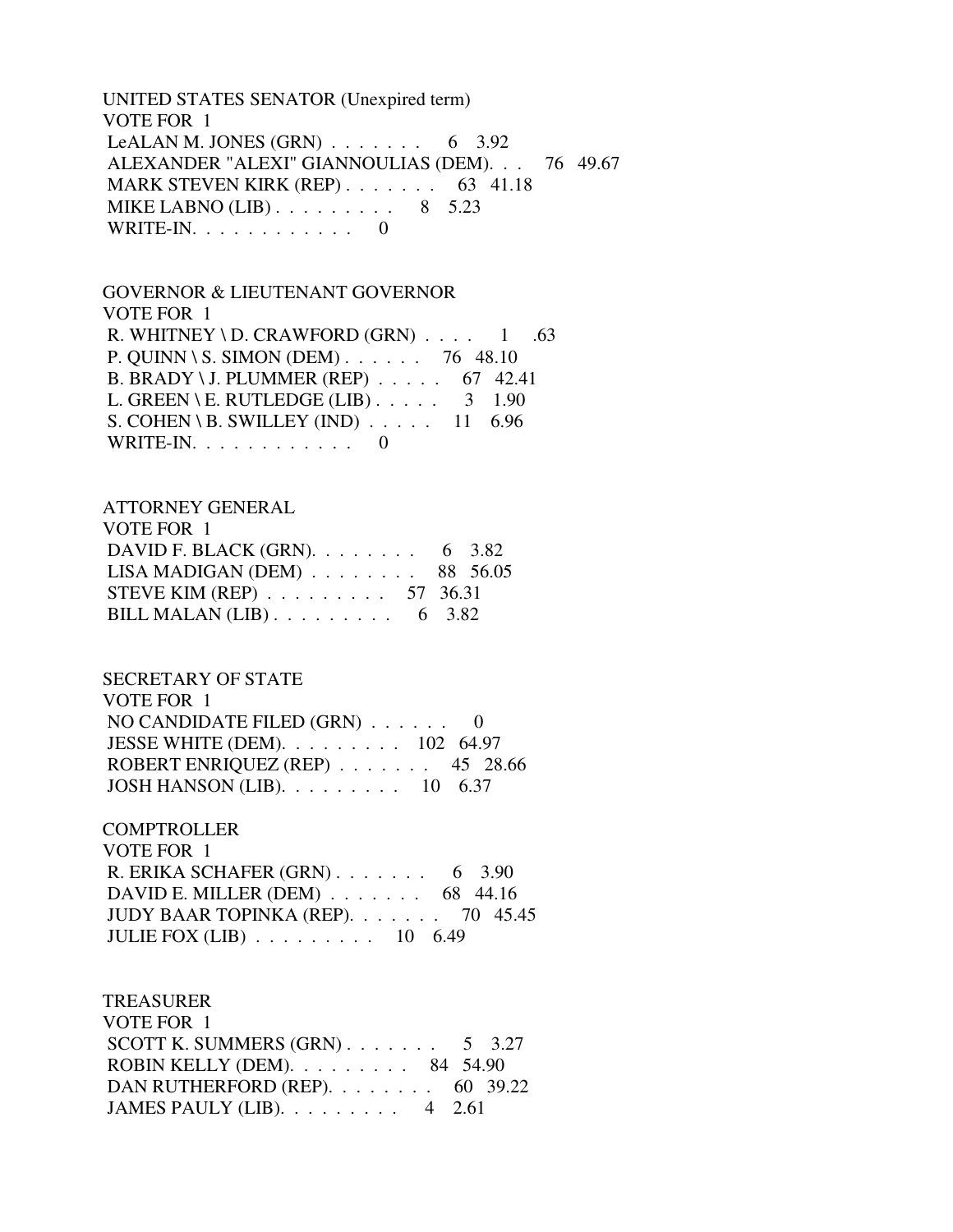REPRESENTATIVE IN CONGRESS SEVENTEENTH CONGRESSIONAL DISTRICT VOTE FOR 1 ROGER K. DAVIS (GRN). . . . . . . . 8 5.19 PHIL HARE (DEM) . . . . . . . . . 83 53.90 BOBBY SCHILLING (REP) . . . . . . . 63 40.91

 STATE SENATOR FORTY-NINTH LEGISLATIVE DISTRICT VOTE FOR 1 NO CANDIDATE FILED  $(GRN)$ ...... 0 DEANNA DEMUZIO (DEM). . . . . . . . 96 62.75 WILLIAM "SAM" McCANN (REP). . . . . . 57 37.25

 REPRESENTATIVE IN THE GENERAL ASSEMBLY NINETY-EIGHTH REPRESENTATIVE DISTRICT VOTE FOR 1 NO CANDIDATE FILED (GRN) . . . . . . 0 CHARLES LANDERS (DEM) . . . . . . . 86 56.21 WAYNE ARTHUR ROSENTHAL (REP) . . . . . 67 43.79

 COUNTY CLERK VOTE FOR 1 NO CANDIDATE FILED (GRN) . . . . . . 0 NO CANDIDATE FILED (DEM) . . . . . . 0 SANDY LEITHEISER (REP) . . . . . . . 131 100.00

 COUNTY TREASURER VOTE FOR 1 NO CANDIDATE FILED (GRN) . . . . . . 0 NO CANDIDATE FILED (DEM) . . . . . . 0 RON JENKINS (REP). . . . . . . . . 123 100.00

 COUNTY SHERIFF VOTE FOR 1 NO CANDIDATE FILED (GRN) . . . . . . 0 NO CANDIDATE FILED (DEM) . . . . . . 0 JIM VAZZI (REP) . . . . . . . . . 125 100.00

 CIRCUIT CLERK (Unexpired 2 year term) VOTE FOR 1 NO CANDIDATE FILED (GRN) . . . . . . 0 JAROD HITCHINGS (DEM) . . . . . . . 75 49.02 HOLLY LEMONS (REP) . . . . . . . . 78 50.98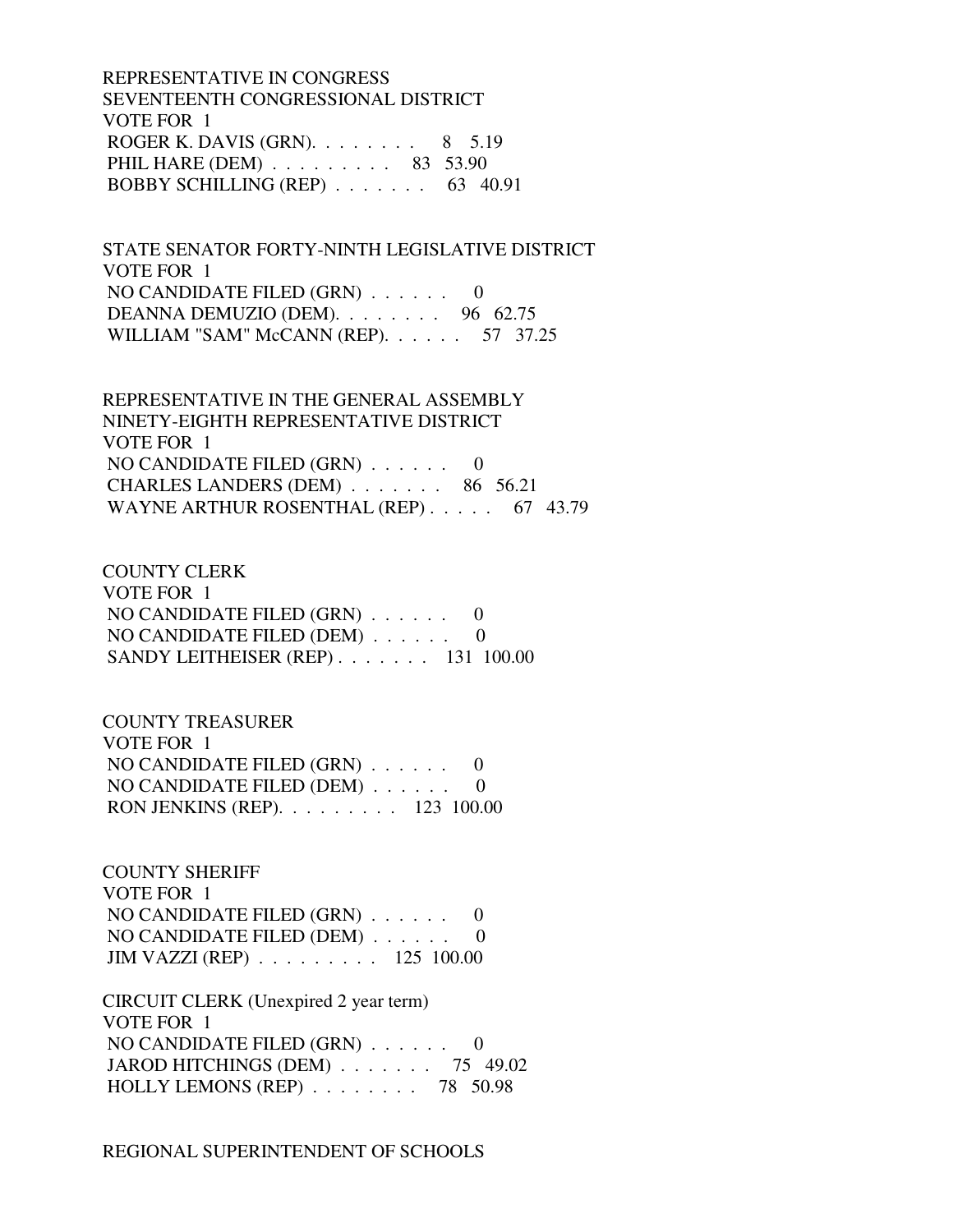(CHRISTIAN AND MONTGOMERY COUNTIES) VOTE FOR 1 NO CANDIDATE FILED (GRN) . . . . . . 0 THERESA (TERRY) TRADER (DEM) . . . . . 85 57.82 THOMAS L. CAMPBELL (REP) . . . . . . 62 42.18

 REGIONAL SUPERINTENDENT OF SCHOOLS (BOND, EFFINGHAM AND FAYETTE COUNTIES) VOTE FOR 1 NO CANDIDATE FILED (GRN) . . . . . . 0 MARK A. DRONE (DEM) . . . . . . . . 1 100.00 NO CANDIDATE FILED (REP)  $\ldots$ , ... 0

 COUNTY BOARD MEMBER DISTRICT 4 VOTE FOR 1 NO CANDIDATE FILED (GRN) . . . . . . 0 TERRY E. BONE (DEM) . . . . . . . . 119 100.00 NO CANDIDATE FILED (REP) . . . . . . 0

 JUDGE OF THE CIRCUIT COURT FOURTH JUDICIAL CIRCUIT (COADY VACANCY) VOTE FOR 1 NO CANDIDATE FILED (GRN) . . . . . . 0 MICHELLE COADY (DEM).  $\ldots$  . . . . . 69 45.70 DOUGLAS L. JARMAN (REP). . . . . . . 82 54.30

 JUDGE OF THE CIRCUIT COURT FOURTH JUDICIAL CIRCUIT (MORAN VACANCY) VOTE FOR 1 NO CANDIDATE FILED (GRN) . . . . . . 0 MIKE McHANEY (DEM) . . . . . . . . 114 100.00 NO CANDIDATE FILED (REP) . . . . . . 0

 RETAIN THOMAS M. WELCH FIFTH JUDICIAL DISTRICT VOTE FOR 1 YES . . . . . . . . . . . . . 83 67.48 NO. . . . . . . . . . . . . . 40 32.52

 RETAIN MICHAEL P. KILEY FOURTH JUDICIAL CIRCUIT VOTE FOR 1 YES . . . . . . . . . . . . . 80 65.57 NO. . . . . . . . . . . . . . 42 34.43

 RETAIN KELLY D. LONG FOURTH JUDICIAL CIRCUIT VOTE FOR 1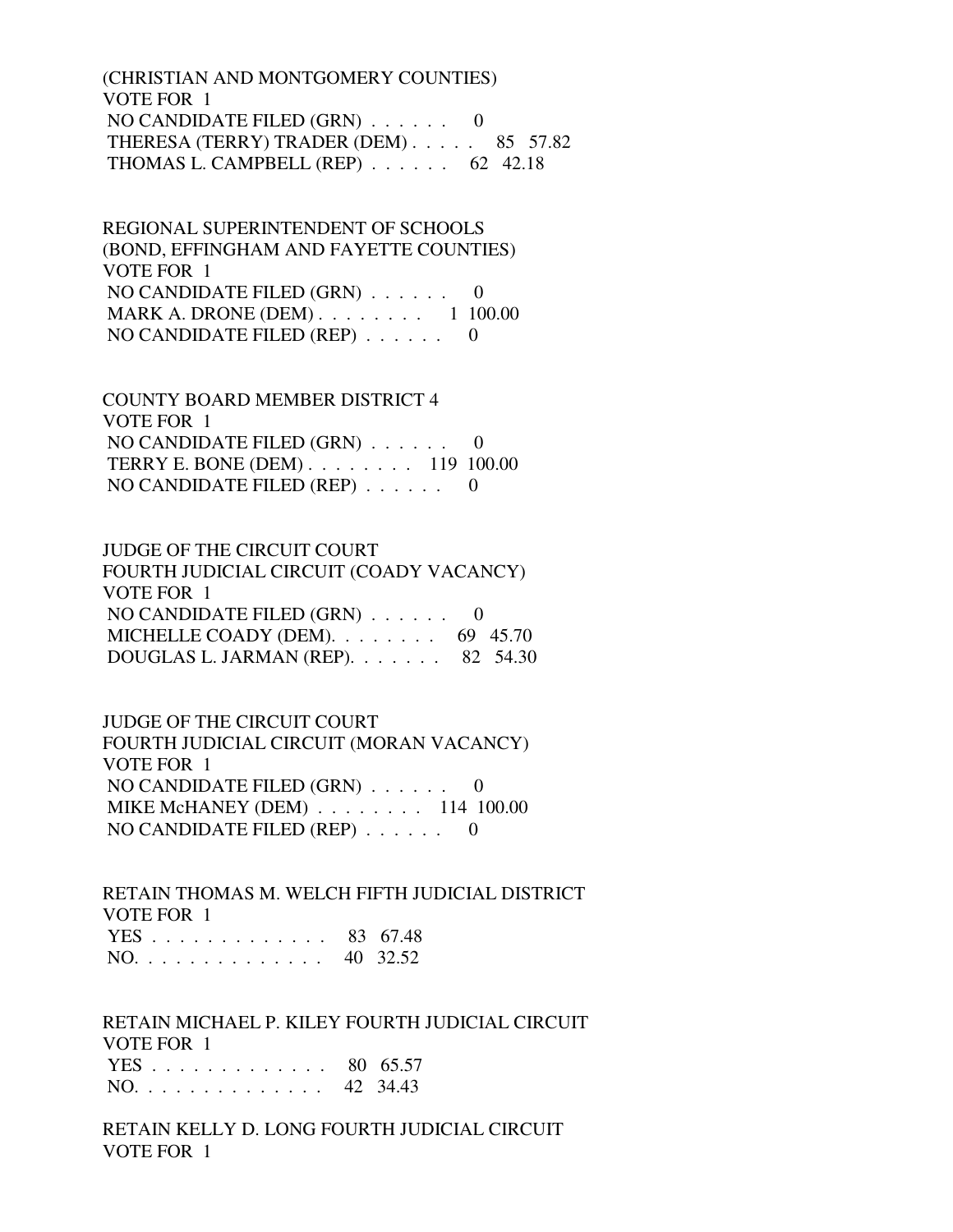|  |  |  |  |  |  |  |  | YES 104 75.36 |
|--|--|--|--|--|--|--|--|---------------|
|  |  |  |  |  |  |  |  | NO. 34 24.64  |

 RETAIN WM. ROBIN TODD FOURTH JUDICIAL CIRCUIT VOTE FOR 1 YES . . . . . . . . . . . . . 82 67.21 NO. . . . . . . . . . . . . . 40 32.79

#### COUNTYWIDE QUESTION

| VOTE FOR 1    |  |
|---------------|--|
| YES 38 25.00  |  |
| NO. 114 75.00 |  |

PRECINCT REPORT MONTGOMERY COUNTY, ILLINOIS UNOFFICIAL TOTALS RUN DATE:11/16/10 GENERAL ELECTION RUN TIME:01:21 PM NOVEMBER 2, 2010

VOTES PERCENT

#### 0010 GRISHAM 2

| VUIES PERUENI                 |       |
|-------------------------------|-------|
| REGISTERED VOTERS - TOTAL 185 |       |
| BALLOTS CAST - TOTAL 92       |       |
| BALLOTS CAST - BLANK. 0       |       |
| VOTER TURNOUT - TOTAL         | 49.73 |
| VOTER TURNOUT - BLANK         |       |

#### CONSTITUTIONAL AMENDMENT  $V$  $Q$ TE FOR 1

| VULE FUR T   |  |
|--------------|--|
| YES 42 60.00 |  |
| NO. 28 40.00 |  |

 UNITED STATES SENATOR (6 year term) VOTE FOR 1 LeALAN M. JONES (GRN)  $\ldots$  . . . . . . 5 5.62 ALEXANDER "ALEXI" GIANNOULIAS (DEM). . . 35 39.33 MARK STEVEN KIRK (REP) . . . . . . . 47 52.81 MIKE LABNO (LIB)  $\ldots$  . . . . . . . 2 2.25 WRITE-IN. . . . . . . . . . . . 0

 UNITED STATES SENATOR (Unexpired term) VOTE FOR 1 LeALAN M. JONES  $(GRN)$  . . . . . . . 4 4.71 ALEXANDER "ALEXI" GIANNOULIAS (DEM). . . 34 40.00 MARK STEVEN KIRK (REP) . . . . . . . 45 52.94 MIKE LABNO  $(LIB)$ ......... 2 2.35 WRITE-IN. . . . . . . . . . . . 0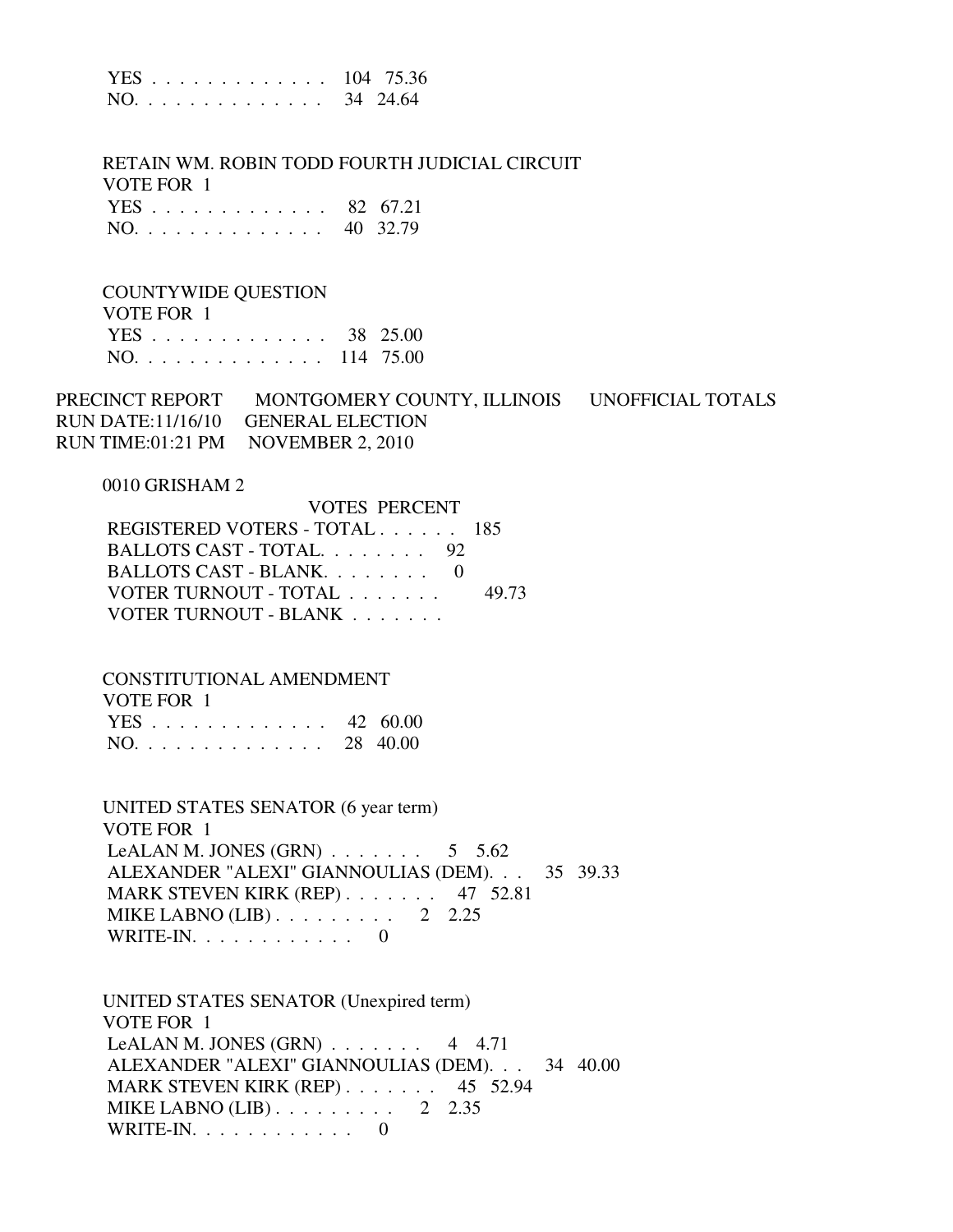### GOVERNOR & LIEUTENANT GOVERNOR VOTE FOR 1 R. WHITNEY \ D. CRAWFORD  $(GRN)$  . . . . 2 2.22 P. QUINN \ S. SIMON (DEM) . . . . . . 30 33.33 B. BRADY \ J. PLUMMER (REP) . . . . . 52 57.78 L. GREEN \ E. RUTLEDGE (LIB)  $\ldots$  . . . 2 2.22 S. COHEN \ B. SWILLEY (IND)  $\ldots$  . . . 4 4.44 WRITE-IN. . . . . . . . . . . . 0

### ATTORNEY GENERAL

| VOTE FOR 1                                      |  |
|-------------------------------------------------|--|
| DAVID F. BLACK (GRN). $\ldots$ 3 3.41           |  |
| LISA MADIGAN (DEM) $\ldots$ 45 51.14            |  |
| STEVE KIM (REP) $\ldots \ldots \ldots$ 39 44.32 |  |
| BILL MALAN (LIB) $\ldots \ldots \ldots 1$ 1.14  |  |

### SECRETARY OF STATE

| VOTE FOR 1                                            |  |
|-------------------------------------------------------|--|
| NO CANDIDATE FILED $(GRN)$ 0                          |  |
| JESSE WHITE (DEM). $\ldots$ 52 58.43                  |  |
| ROBERT ENRIQUEZ (REP) $\ldots \ldots \ldots$ 32 35.96 |  |
| JOSH HANSON (LIB). $\ldots \ldots \ldots 5$ 5.62      |  |

## **COMPTROLLER**

| VOTE FOR 1                                    |  |
|-----------------------------------------------|--|
| R. ERIKA SCHAFER $(GRN)$ 6 7.32               |  |
| DAVID E. MILLER (DEM) $\ldots$ 32 39.02       |  |
| JUDY BAAR TOPINKA (REP). 42 51.22             |  |
| JULIE FOX (LIB) $\ldots \ldots \ldots 2$ 2.44 |  |

### TREASURER

| VOTE FOR 1                                         |  |
|----------------------------------------------------|--|
| SCOTT K. SUMMERS $(GRN)$ 2 2.41                    |  |
| ROBIN KELLY (DEM). $\ldots \ldots \ldots$ 36 43.37 |  |
| DAN RUTHERFORD (REP). 43 51.81                     |  |
| JAMES PAULY (LIB). $\ldots \ldots \ldots$ 2 2.41   |  |

#### REPRESENTATIVE IN CONGRESS

 SEVENTEENTH CONGRESSIONAL DISTRICT VOTE FOR 1 ROGER K. DAVIS (GRN). . . . . . . . 2 2.30 PHIL HARE (DEM) . . . . . . . . . . 39 44.83 BOBBY SCHILLING (REP) . . . . . . . 46 52.87

### STATE SENATOR FORTY-NINTH LEGISLATIVE DISTRICT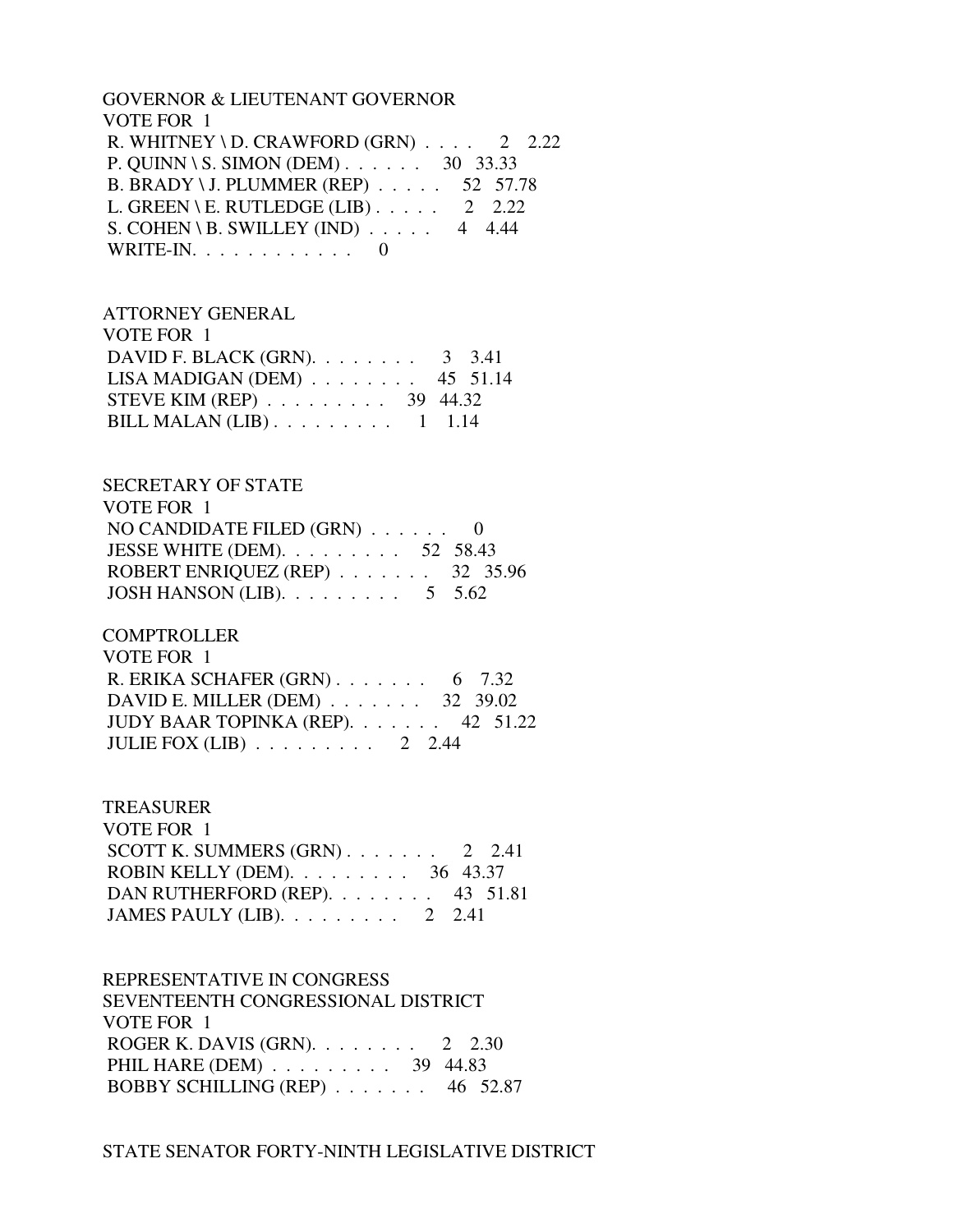# VOTE FOR 1 NO CANDIDATE FILED (GRN) . . . . . . 0 DEANNA DEMUZIO (DEM). . . . . . . . 47 51.65 WILLIAM "SAM" McCANN (REP). . . . . . 44 48.35

 REPRESENTATIVE IN THE GENERAL ASSEMBLY NINETY-EIGHTH REPRESENTATIVE DISTRICT VOTE FOR 1 NO CANDIDATE FILED  $(GRN)$  . . . . . . 0 CHARLES LANDERS (DEM) . . . . . . . 43 48.86 WAYNE ARTHUR ROSENTHAL (REP) . . . . . 45 51.14

 COUNTY CLERK VOTE FOR 1 NO CANDIDATE FILED (GRN) . . . . . . 0 NO CANDIDATE FILED (DEM) . . . . . . 0 SANDY LEITHEISER (REP) . . . . . . . 71 100.00

### COUNTY TREASURER

| VOTE FOR 1                                          |  |
|-----------------------------------------------------|--|
| NO CANDIDATE FILED $(GRN)$ 0                        |  |
| NO CANDIDATE FILED (DEM) $\ldots$ 0                 |  |
| RON JENKINS (REP). $\ldots \ldots \ldots$ 68 100.00 |  |

 COUNTY SHERIFF VOTE FOR 1 NO CANDIDATE FILED (GRN) . . . . . . 0 NO CANDIDATE FILED (DEM) . . . . . . 0 JIM VAZZI (REP) . . . . . . . . . 70 100.00

 CIRCUIT CLERK (Unexpired 2 year term) VOTE FOR 1 NO CANDIDATE FILED (GRN) . . . . . . 0 JAROD HITCHINGS (DEM) . . . . . . . 42 48.28 HOLLY LEMONS (REP) . . . . . . . . 45 51.72

 REGIONAL SUPERINTENDENT OF SCHOOLS (CHRISTIAN AND MONTGOMERY COUNTIES) VOTE FOR 1 NO CANDIDATE FILED (GRN) . . . . . . 0 THERESA (TERRY) TRADER (DEM) . . . . . 43 51.19 THOMAS L. CAMPBELL (REP) . . . . . . 41 48.81

 COUNTY BOARD MEMBER DISTRICT 4 VOTE FOR 1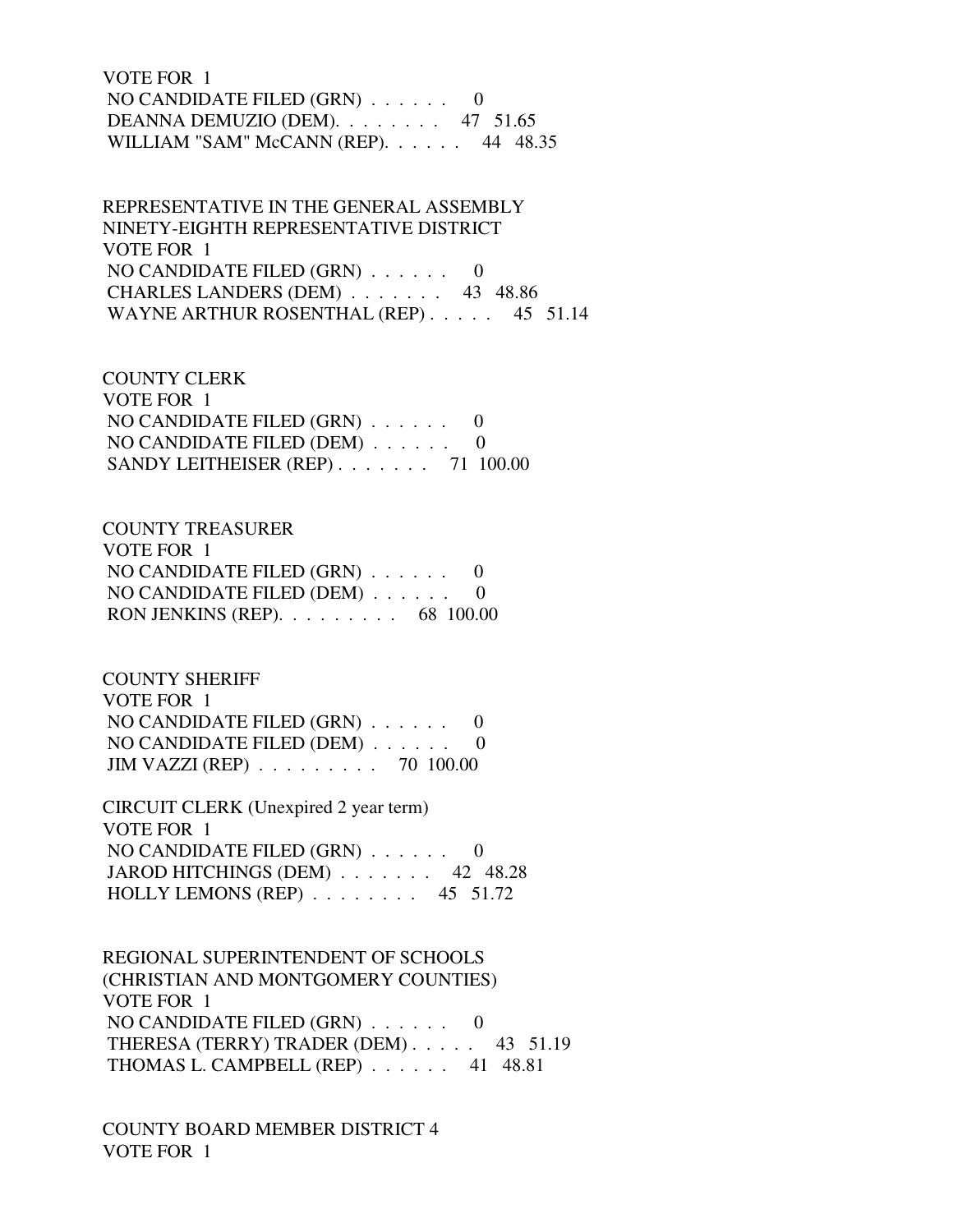NO CANDIDATE FILED (GRN) . . . . . . 0 TERRY E. BONE (DEM) . . . . . . . . 61 100.00 NO CANDIDATE FILED (REP) . . . . . . 0

 JUDGE OF THE CIRCUIT COURT FOURTH JUDICIAL CIRCUIT (COADY VACANCY) VOTE FOR 1 NO CANDIDATE FILED (GRN) . . . . . . 0 MICHELLE COADY (DEM). . . . . . . . 31 36.05 DOUGLAS L. JARMAN (REP). . . . . . . 55 63.95

 JUDGE OF THE CIRCUIT COURT FOURTH JUDICIAL CIRCUIT (MORAN VACANCY) VOTE FOR 1 NO CANDIDATE FILED (GRN) . . . . . . 0 MIKE McHANEY (DEM) . . . . . . . . 57 100.00 NO CANDIDATE FILED (REP) . . . . . . 0

 RETAIN THOMAS M. WELCH FIFTH JUDICIAL DISTRICT VOTE FOR 1 YES . . . . . . . . . . . . . 45 67.16 NO. . . . . . . . . . . . . . 22 32.84

 RETAIN MICHAEL P. KILEY FOURTH JUDICIAL CIRCUIT VOTE FOR 1 YES . . . . . . . . . . . . . 44 64.71 NO. . . . . . . . . . . . . . 24 35.29

 RETAIN KELLY D. LONG FOURTH JUDICIAL CIRCUIT VOTE FOR 1

|     |  |  |  |  |  |  |  | YES 56 71.79 |
|-----|--|--|--|--|--|--|--|--------------|
| NO. |  |  |  |  |  |  |  | 22 28.21     |

 RETAIN WM. ROBIN TODD FOURTH JUDICIAL CIRCUIT VOTE FOR 1 YES . . . . . . . . . . . . . 40 61.54

| $NO.$ | 25 38.46 |
|-------|----------|
|-------|----------|

COUNTYWIDE QUESTION

 VOTE FOR 1 YES . . . . . . . . . . . . . 31 35.63 NO. . . . . . . . . . . . . . 56 64.37

PRECINCT REPORT MONTGOMERY COUNTY, ILLINOIS UNOFFICIAL TOTALS RUN DATE:11/16/10 GENERAL ELECTION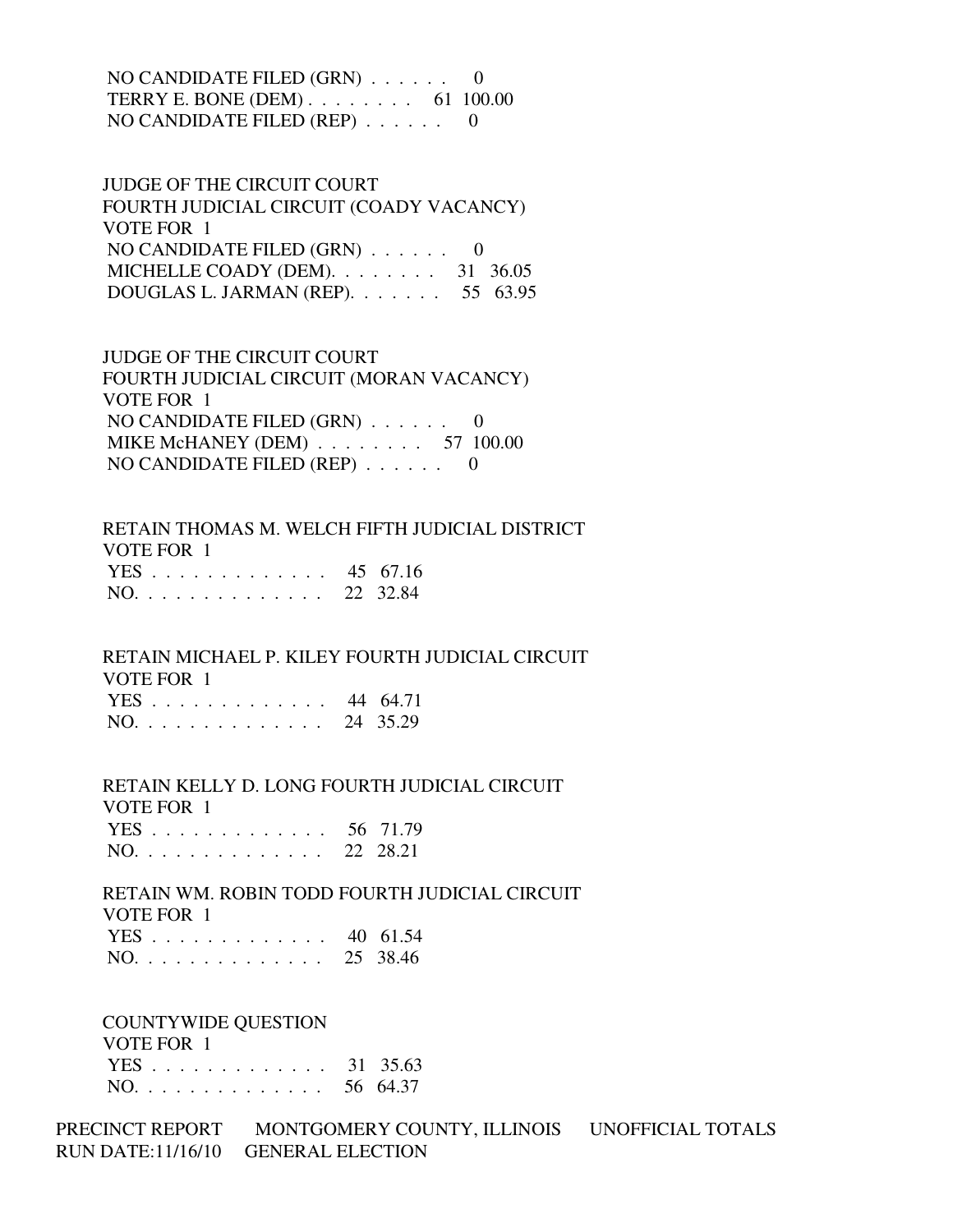# RUN TIME:01:21 PM NOVEMBER 2, 2010

 0011 HARVEL VOTES PERCENT REGISTERED VOTERS - TOTAL . . . . . . 158 BALLOTS CAST - TOTAL. . . . . . . . 95 BALLOTS CAST - BLANK. . . . . . . . 0 VOTER TURNOUT - TOTAL . . . . . . . . 60.13 VOTER TURNOUT - BLANK . . . . . . . .

 CONSTITUTIONAL AMENDMENT VOTE FOR 1 YES . . . . . . . . . . . . . 42 56.76 NO. . . . . . . . . . . . . . 32 43.24

 UNITED STATES SENATOR (6 year term) VOTE FOR 1 LeALAN M. JONES (GRN) . . . . . . . 10 10.99 ALEXANDER "ALEXI" GIANNOULIAS (DEM). . . 27 29.67 MARK STEVEN KIRK (REP) . . . . . . . 52 57.14 MIKE LABNO (LIB) . . . . . . . . . . 2 2.20 WRITE-IN.  $\ldots$  . . . . . . . . 0

 UNITED STATES SENATOR (Unexpired term) VOTE FOR 1 LeALAN M. JONES (GRN)  $\ldots$  . . . . . . 3 3.53 ALEXANDER "ALEXI" GIANNOULIAS (DEM). . . 30 35.29 MARK STEVEN KIRK (REP) . . . . . . . 47 55.29 MIKE LABNO  $(LIB)$ ........ 5 5.88 WRITE-IN. . . . . . . . . . . . 0

 GOVERNOR & LIEUTENANT GOVERNOR VOTE FOR 1 R. WHITNEY \ D. CRAWFORD (GRN)  $\ldots$  6 6.32 P. QUINN \ S. SIMON (DEM) . . . . . . 26 27.37 B. BRADY \ J. PLUMMER (REP) . . . . . 58 61.05 L. GREEN \ E. RUTLEDGE (LIB)  $\ldots$  . . . 1 1.05 S. COHEN \ B. SWILLEY (IND)  $\ldots$  . . . 4 4.21 WRITE-IN.  $\ldots$  . . . . . . . . 0

 ATTORNEY GENERAL VOTE FOR 1 DAVID F. BLACK (GRN). . . . . . . . 4 4.30 LISA MADIGAN (DEM) . . . . . . . . 51 54.84 STEVE KIM (REP) . . . . . . . . . 37 39.78 BILL MALAN  $(LIB)$ ........ 1 1.08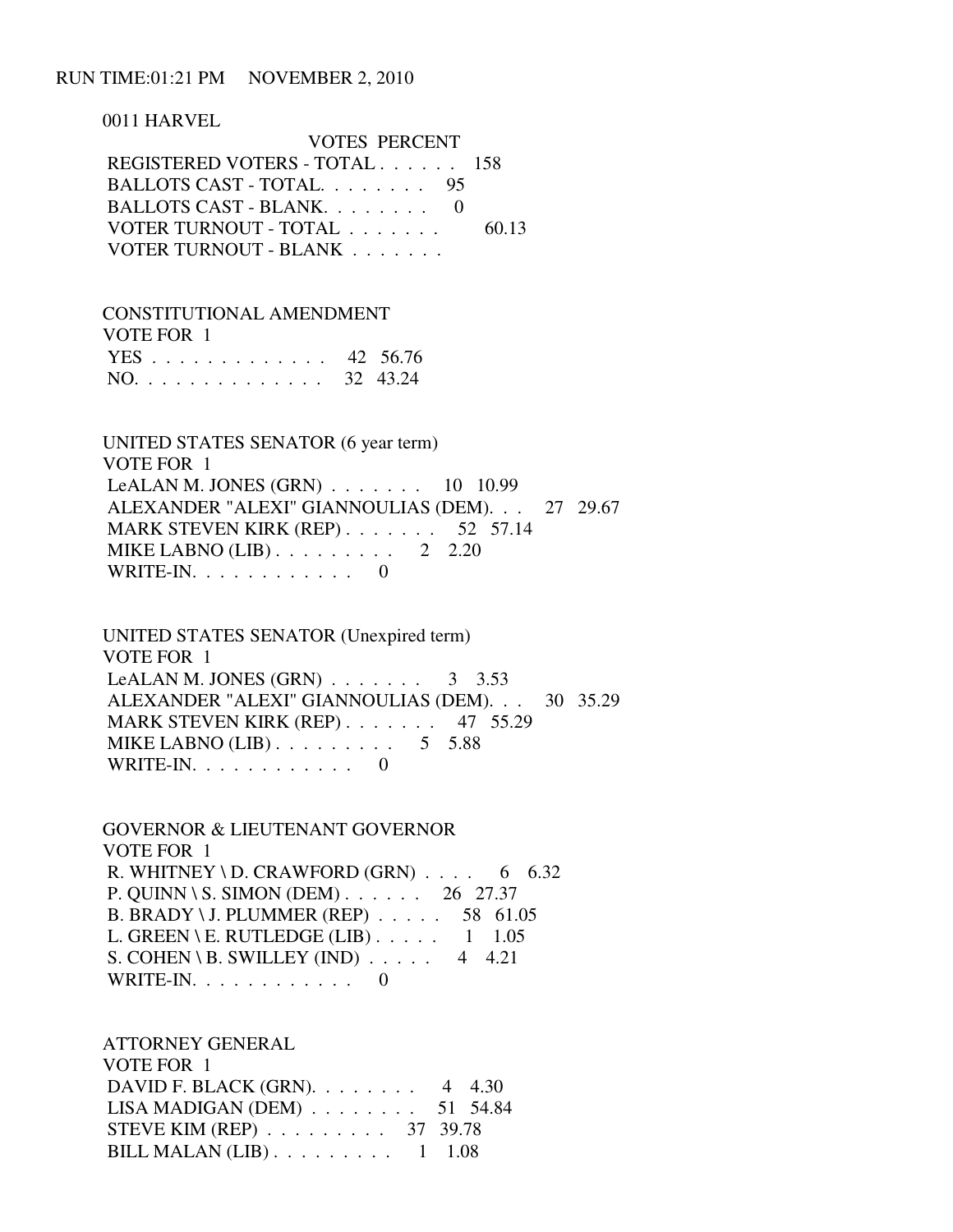SECRETARY OF STATE VOTE FOR 1 NO CANDIDATE FILED (GRN) . . . . . . 0 JESSE WHITE (DEM). . . . . . . . . 64 68.82 ROBERT ENRIQUEZ (REP) . . . . . . . 25 26.88 JOSH HANSON (LIB). . . . . . . . . 4 4.30

**COMPTROLLER**  VOTE FOR 1 R. ERIKA SCHAFER (GRN) . . . . . . . 4 4.30 DAVID E. MILLER (DEM) . . . . . . . 31 33.33 JUDY BAAR TOPINKA (REP). . . . . . . 54 58.06 JULIE FOX  $(LIB)$  . . . . . . . . 4 4.30

# TREASURER VOTE FOR 1 SCOTT K. SUMMERS  $(GRN)$ . . . . . . . . 3 3.37 ROBIN KELLY (DEM). . . . . . . . . 35 39.33 DAN RUTHERFORD (REP). . . . . . . . 49 55.06 JAMES PAULY (LIB). . . . . . . . . 2 2.25

# REPRESENTATIVE IN CONGRESS NINETEENTH CONGRESSIONAL DISTRICT VOTE FOR 1 NO CANDIDATE FILED (GRN) . . . . . . 0 TIM BAGWELL (DEM). . . . . . . . . 36 38.30 JOHN M. SHIMKUS (REP) . . . . . . . 58 61.70

 STATE SENATOR FORTY-NINTH LEGISLATIVE DISTRICT VOTE FOR 1 NO CANDIDATE FILED (GRN) . . . . . . 0 DEANNA DEMUZIO (DEM). . . . . . . . 49 52.69 WILLIAM "SAM" McCANN (REP). . . . . . 44 47.31

 REPRESENTATIVE IN THE GENERAL ASSEMBLY NINETY-EIGHTH REPRESENTATIVE DISTRICT VOTE FOR 1 NO CANDIDATE FILED (GRN) . . . . . . 0 CHARLES LANDERS (DEM) . . . . . . . 24 26.09 WAYNE ARTHUR ROSENTHAL (REP) . . . . . 68 73.91

 COUNTY CLERK VOTE FOR 1 NO CANDIDATE FILED (GRN) . . . . . . 0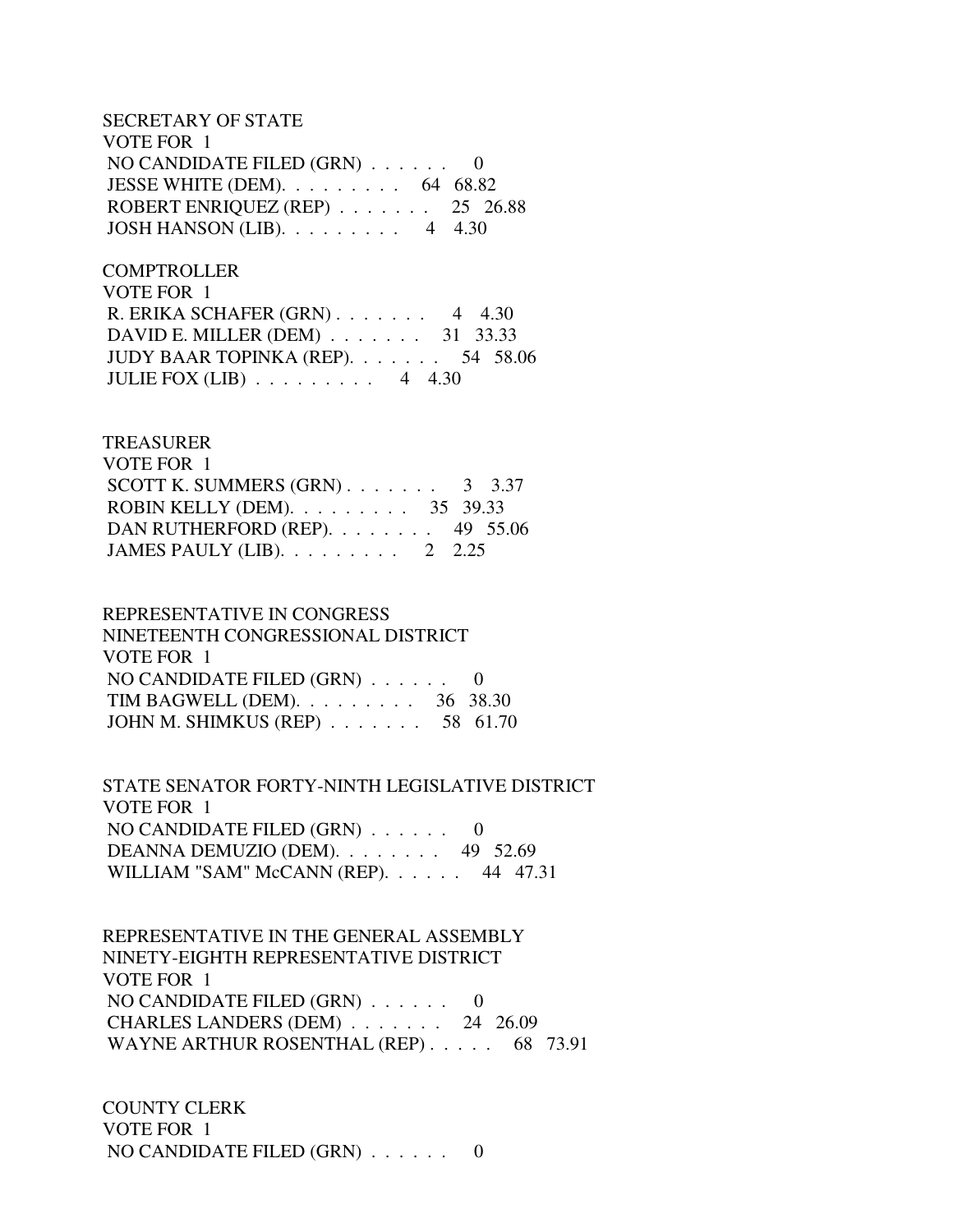NO CANDIDATE FILED  $(DEM)$ ...... SANDY LEITHEISER (REP) . . . . . . . 86 100.00

 COUNTY TREASURER VOTE FOR 1 NO CANDIDATE FILED (GRN) . . . . . . 0 NO CANDIDATE FILED (DEM) . . . . . . 0 RON JENKINS (REP). . . . . . . . . 87 100.00

 COUNTY SHERIFF VOTE FOR 1 NO CANDIDATE FILED (GRN) . . . . . . 0 NO CANDIDATE FILED (DEM) . . . . . . 0 JIM VAZZI (REP) . . . . . . . . . 87 100.00

 CIRCUIT CLERK (Unexpired 2 year term) VOTE FOR 1 NO CANDIDATE FILED (GRN) . . . . . . 0 JAROD HITCHINGS (DEM) . . . . . . . 46 51.69 HOLLY LEMONS (REP) . . . . . . . . 43 48.31

 REGIONAL SUPERINTENDENT OF SCHOOLS (CHRISTIAN AND MONTGOMERY COUNTIES) VOTE FOR 1 NO CANDIDATE FILED (GRN) . . . . . . 0 THERESA (TERRY) TRADER (DEM) . . . . . 46 52.87 THOMAS L. CAMPBELL (REP) . . . . . . 41 47.13

 COUNTY BOARD MEMBER DISTRICT 1 VOTE FOR 2 NO CANDIDATE FILED (GRN) . . . . . . 0 DAVID G. HEATON (DEM) . . . . . . . 31 23.48 DENNIS ROSS WILLIAMS (DEM). . . . . . 61 46.21 CONNIE TAYLOR BECK (REP) . . . . . . 40 30.30

 JUDGE OF THE CIRCUIT COURT FOURTH JUDICIAL CIRCUIT (COADY VACANCY) VOTE FOR 1 NO CANDIDATE FILED (GRN) . . . . . . 0 MICHELLE COADY (DEM). . . . . . . . 32 36.78 DOUGLAS L. JARMAN (REP). . . . . . . 55 63.22

 JUDGE OF THE CIRCUIT COURT FOURTH JUDICIAL CIRCUIT (MORAN VACANCY) VOTE FOR 1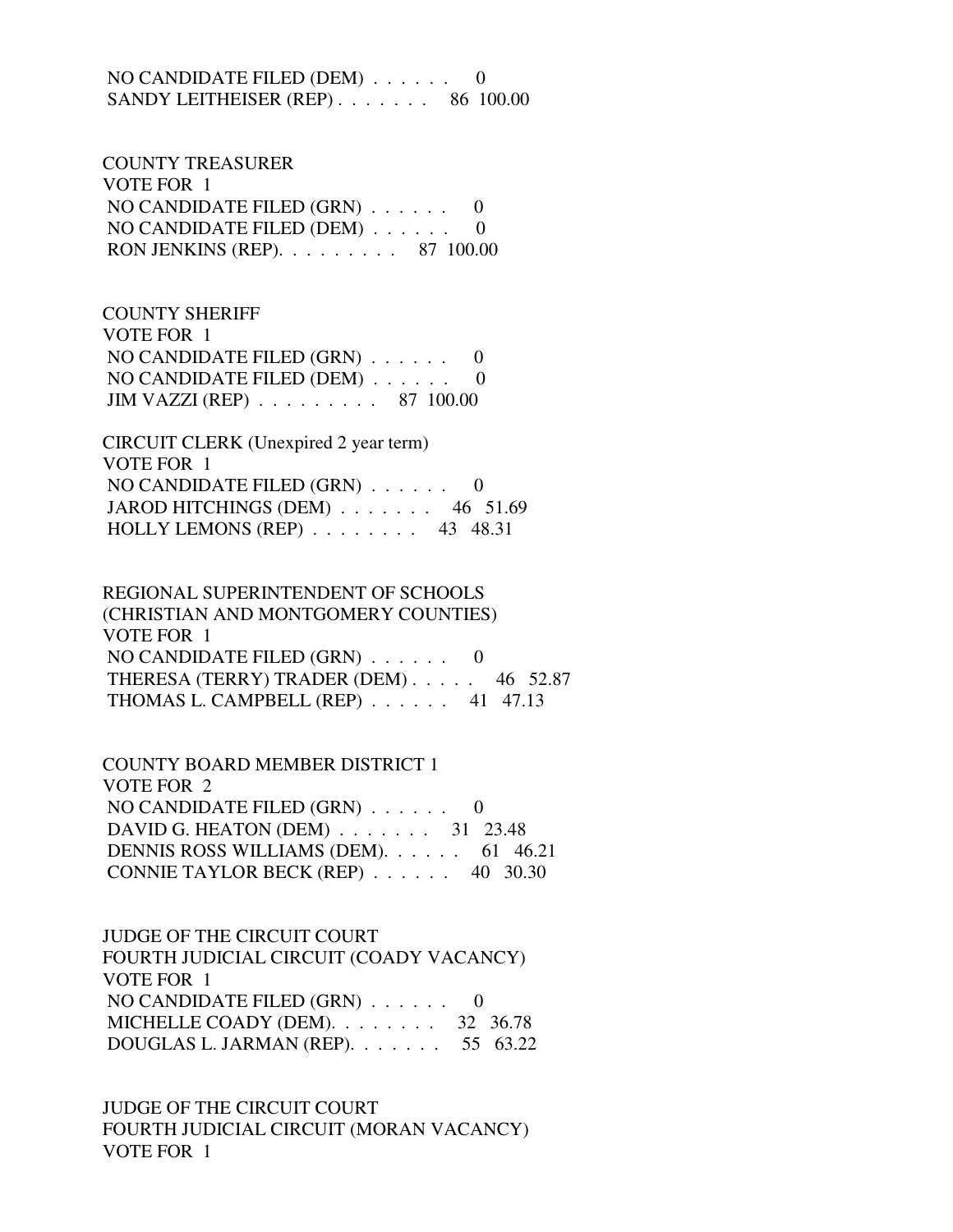# NO CANDIDATE FILED (GRN) . . . . . . 0 MIKE McHANEY (DEM) . . . . . . . . 68 100.00 NO CANDIDATE FILED (REP) . . . . . . 0

 RETAIN THOMAS M. WELCH FIFTH JUDICIAL DISTRICT VOTE FOR 1 YES . . . . . . . . . . . . . 64 81.01 NO. . . . . . . . . . . . . . 15 18.99

 RETAIN MICHAEL P. KILEY FOURTH JUDICIAL CIRCUIT VOTE FOR 1 YES . . . . . . . . . . . . . 63 80.77 NO. . . . . . . . . . . . . . 15 19.23

 RETAIN KELLY D. LONG FOURTH JUDICIAL CIRCUIT VOTE FOR 1 YES . . . . . . . . . . . . . 64 78.05 NO. . . . . . . . . . . . . . 18 21.95

 RETAIN WM. ROBIN TODD FOURTH JUDICIAL CIRCUIT VOTE FOR 1 YES . . . . . . . . . . . . . 60 78.95 NO. . . . . . . . . . . . . . 16 21.05

COUNTYWIDE QUESTION

| VOTE FOR 1   |  |
|--------------|--|
| YES 37 41.11 |  |
| NO. 53 58.89 |  |

PRECINCT REPORT MONTGOMERY COUNTY, ILLINOIS UNOFFICIAL TOTALS RUN DATE:11/16/10 GENERAL ELECTION RUN TIME:01:21 PM NOVEMBER 2, 2010

0012 HILLSBORO 1

 VOTES PERCENT REGISTERED VOTERS - TOTAL . . . . . . 525 BALLOTS CAST - TOTAL. . . . . . . . 238 BALLOTS CAST - BLANK. . . . . . . . 0 VOTER TURNOUT - TOTAL . . . . . . . 45.33 VOTER TURNOUT - BLANK . . . . . . .

CONSTITUTIONAL AMENDMENT

| VOTE FOR 1    |  |
|---------------|--|
| YES 108 63.53 |  |
| NO. 62 36.47  |  |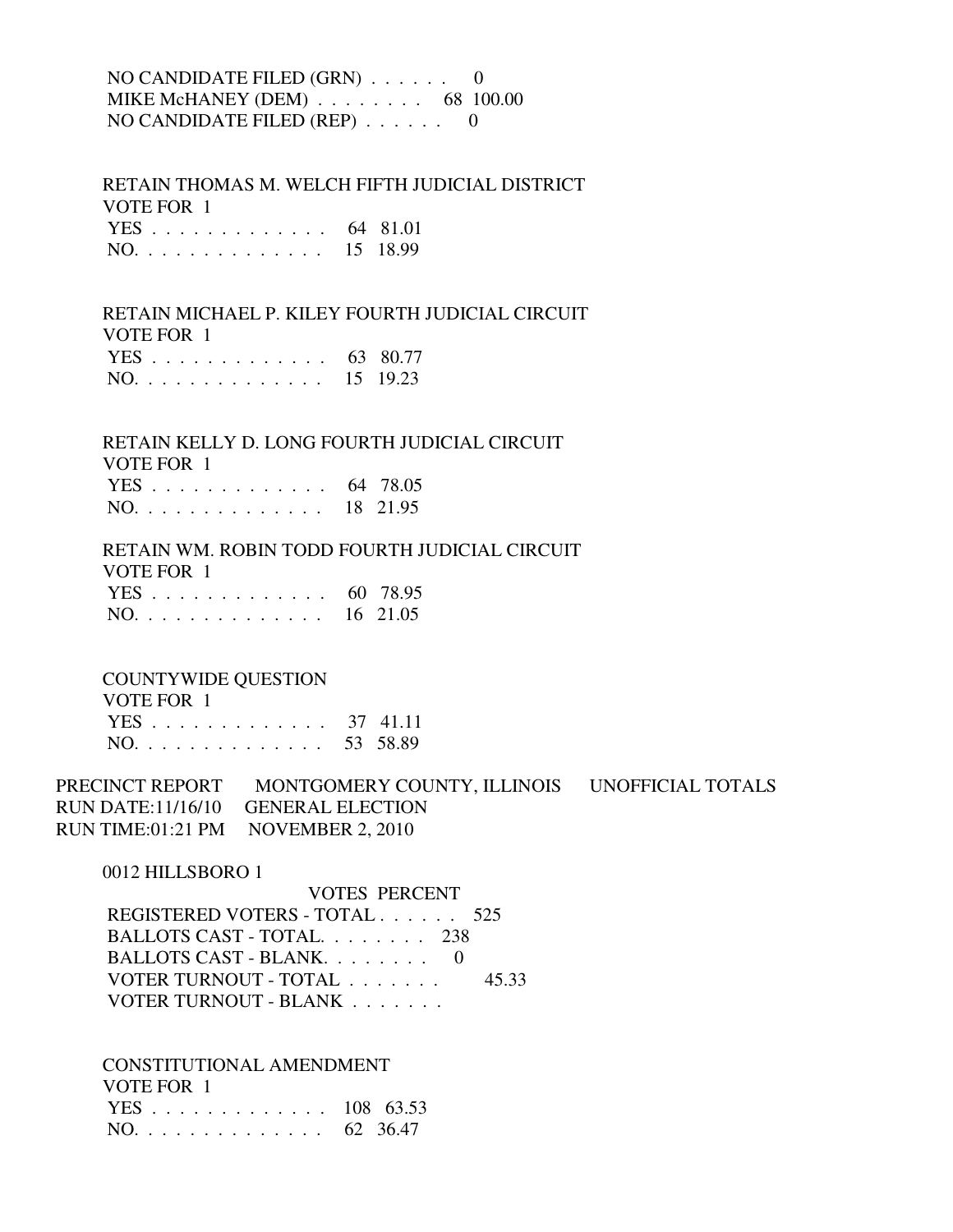UNITED STATES SENATOR (6 year term) VOTE FOR 1 LeALAN M. JONES  $(GRN)$  . . . . . . . 7 3.10 ALEXANDER "ALEXI" GIANNOULIAS (DEM). . . 101 44.69 MARK STEVEN KIRK (REP) . . . . . . . 112 49.56 MIKE LABNO (LIB) . . . . . . . . . . 6 2.65 WRITE-IN.  $\ldots$  . . . . . . . . . 0

 UNITED STATES SENATOR (Unexpired term) VOTE FOR 1 LeALAN M. JONES  $(GRN)$ ...... 9 4.17 ALEXANDER "ALEXI" GIANNOULIAS (DEM). . . 94 43.52 MARK STEVEN KIRK (REP) . . . . . . . 106 49.07 MIKE LABNO (LIB) . . . . . . . . . 7 3.24 WRITE-IN. . . . . . . . . . . . 0

 GOVERNOR & LIEUTENANT GOVERNOR VOTE FOR 1 R. WHITNEY \ D. CRAWFORD  $(GRN)$  . . . . 5 2.17 P. QUINN \ S. SIMON (DEM) . . . . . . 93 40.43 B. BRADY \ J. PLUMMER (REP) . . . . . 123 53.48 L. GREEN \ E. RUTLEDGE (LIB)  $\ldots$  . . . . 3 1.30 S. COHEN \ B. SWILLEY (IND)  $\ldots$  . . . . 6 2.61 WRITE-IN. . . . . . . . . . . . 0

 ATTORNEY GENERAL VOTE FOR 1 DAVID F. BLACK (GRN). . . . . . . . 12 5.26 LISA MADIGAN (DEM) . . . . . . . . 131 57.46 STEVE KIM (REP) . . . . . . . . . 79 34.65 BILL MALAN  $(LIB)$ ........ 6 2.63

 SECRETARY OF STATE VOTE FOR 1 NO CANDIDATE FILED (GRN) . . . . . . 0 JESSE WHITE (DEM). . . . . . . . . 154 67.84 ROBERT ENRIQUEZ (REP) . . . . . . . 64 28.19 JOSH HANSON (LIB). . . . . . . . . 9 3.96

 COMPTROLLER VOTE FOR 1 R. ERIKA SCHAFER (GRN) . . . . . . . 8 3.59 DAVID E. MILLER (DEM) . . . . . . . 88 39.46 JUDY BAAR TOPINKA (REP). . . . . . . 118 52.91 JULIE FOX (LIB) . . . . . . . . . 9 4.04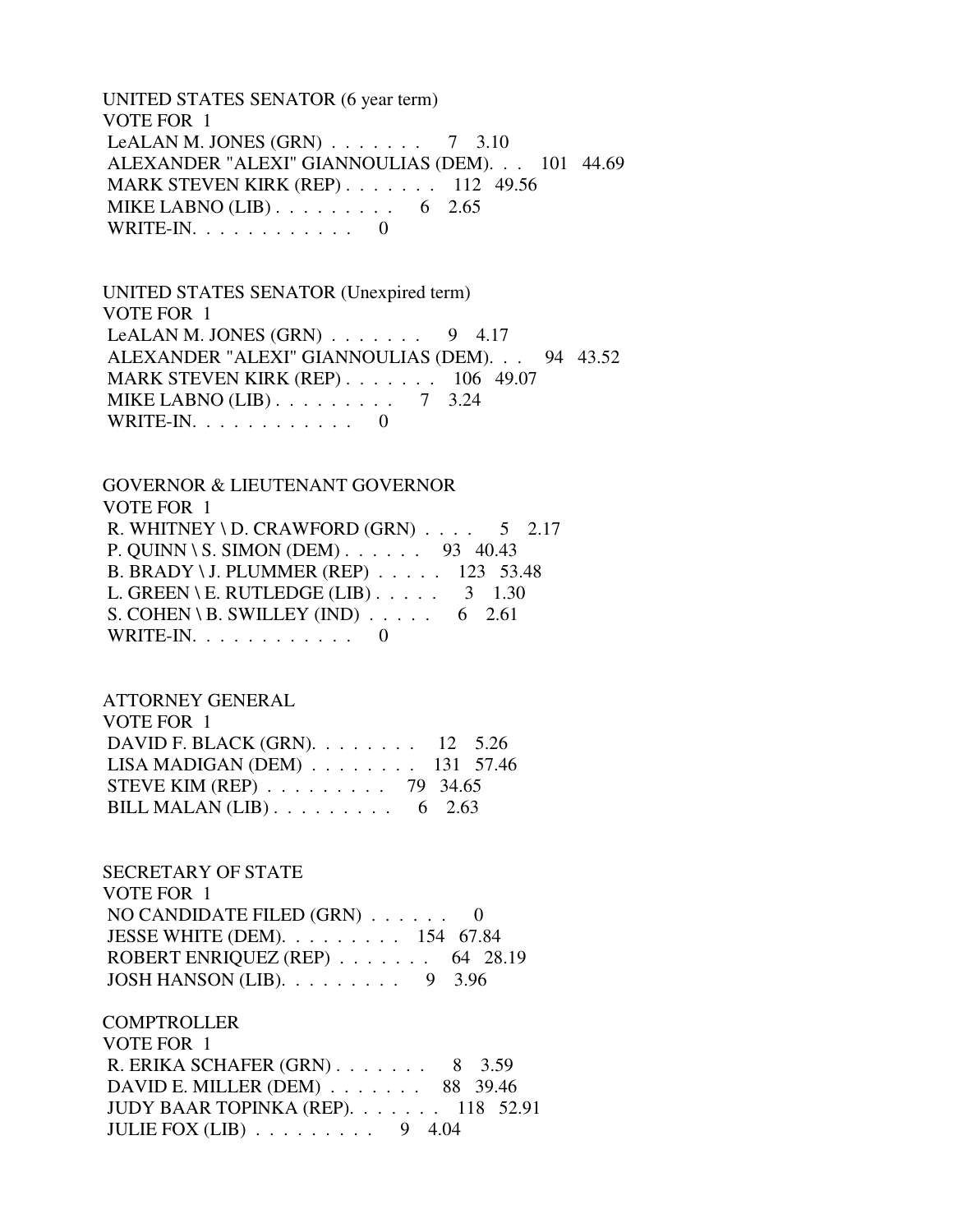TREASURER VOTE FOR 1 SCOTT K. SUMMERS  $(GRN)$ . . . . . . . 7 3.14 ROBIN KELLY (DEM). . . . . . . . . 99 44.39 DAN RUTHERFORD (REP). . . . . . . . 109 48.88 JAMES PAULY (LIB). . . . . . . . . 8 3.59

 REPRESENTATIVE IN CONGRESS SEVENTEENTH CONGRESSIONAL DISTRICT VOTE FOR 1 ROGER K. DAVIS (GRN). . . . . . . . 7 3.10 PHIL HARE (DEM) . . . . . . . . . 110 48.67 BOBBY SCHILLING (REP) . . . . . . . 109 48.23

 STATE SENATOR FORTY-NINTH LEGISLATIVE DISTRICT VOTE FOR 1 NO CANDIDATE FILED (GRN) . . . . . . 0 DEANNA DEMUZIO (DEM). . . . . . . . 132 58.41 WILLIAM "SAM" McCANN (REP). . . . . . 94 41.59

 REPRESENTATIVE IN THE GENERAL ASSEMBLY NINETY-EIGHTH REPRESENTATIVE DISTRICT VOTE FOR 1 NO CANDIDATE FILED (GRN) . . . . . . 0 CHARLES LANDERS (DEM) . . . . . . . 105 46.46 WAYNE ARTHUR ROSENTHAL (REP) . . . . . 121 53.54

 COUNTY CLERK VOTE FOR 1 NO CANDIDATE FILED (GRN) . . . . . . 0 NO CANDIDATE FILED (DEM) . . . . . . 0 SANDY LEITHEISER (REP) . . . . . . . 204 100.00

 COUNTY TREASURER VOTE FOR 1 NO CANDIDATE FILED (GRN) . . . . . . 0 NO CANDIDATE FILED (DEM) . . . . . . 0 RON JENKINS (REP). . . . . . . . . 200 100.00

 COUNTY SHERIFF VOTE FOR 1 NO CANDIDATE FILED (GRN) . . . . . . 0 NO CANDIDATE FILED (DEM) . . . . . . 0 JIM VAZZI (REP) . . . . . . . . . 204 100.00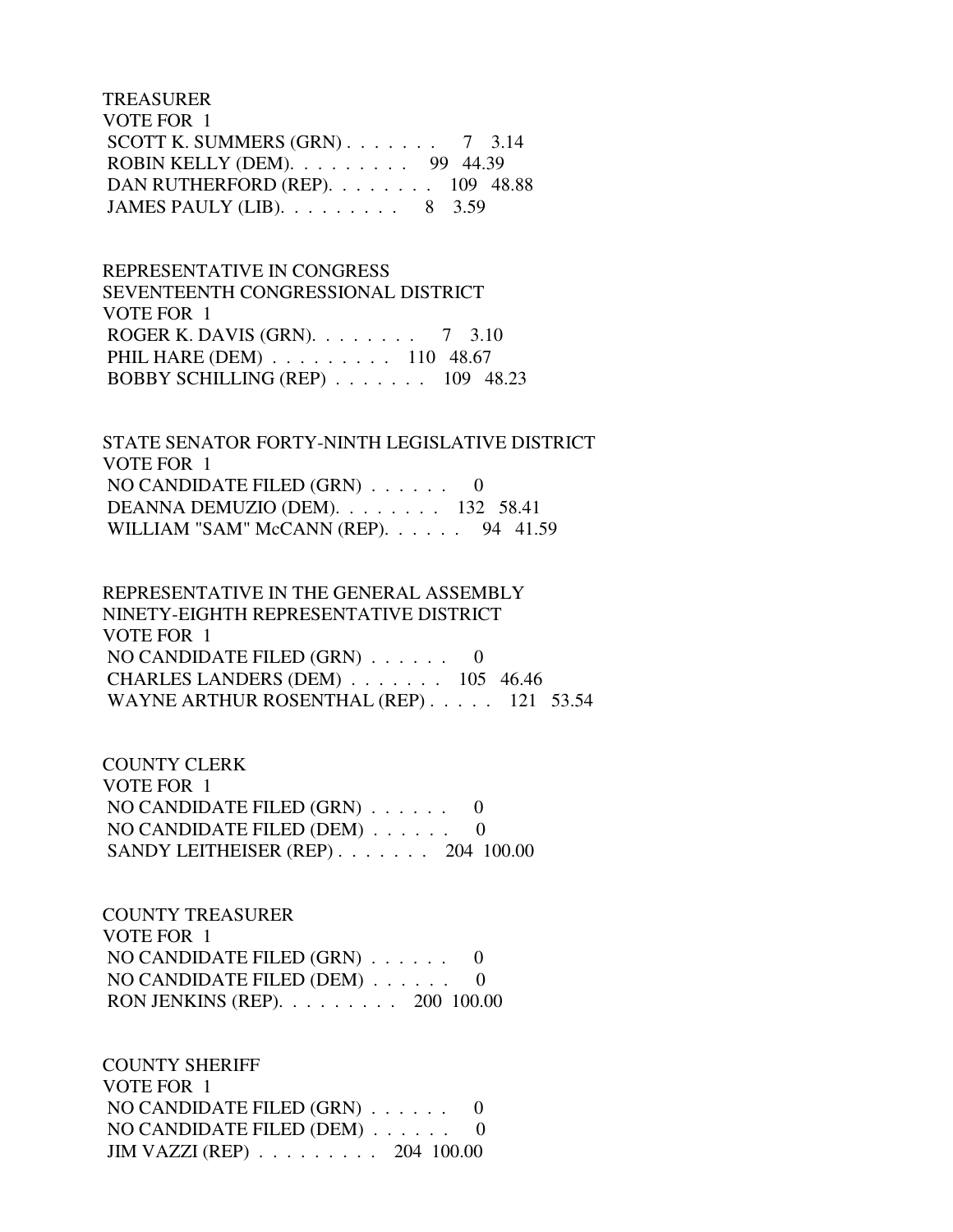CIRCUIT CLERK (Unexpired 2 year term) VOTE FOR 1 NO CANDIDATE FILED (GRN) . . . . . . 0 JAROD HITCHINGS (DEM) . . . . . . . 77 33.48 HOLLY LEMONS (REP) . . . . . . . . 153 66.52

 REGIONAL SUPERINTENDENT OF SCHOOLS (CHRISTIAN AND MONTGOMERY COUNTIES) VOTE FOR 1 NO CANDIDATE FILED (GRN) . . . . . . 0 THERESA (TERRY) TRADER (DEM) . . . . . 130 58.30 THOMAS L. CAMPBELL (REP) . . . . . . 93 41.70

 COUNTY BOARD MEMBER DISTRICT 6 VOTE FOR 2 NO CANDIDATE FILED (GRN) . . . . . . 0 RONALD E. DEABENDERFER (DEM) . . . . . 113 33.63 JOHN A. DOWNS (DEM) . . . . . . . . 111 33.04 SCOTT MERANO (REP) . . . . . . . . 112 33.33

 JUDGE OF THE CIRCUIT COURT FOURTH JUDICIAL CIRCUIT (COADY VACANCY) VOTE FOR 1 NO CANDIDATE FILED (GRN) . . . . . . 0 MICHELLE COADY (DEM).  $\ldots$  . . . . . . 61 26.75 DOUGLAS L. JARMAN (REP). . . . . . . 167 73.25

 JUDGE OF THE CIRCUIT COURT FOURTH JUDICIAL CIRCUIT (MORAN VACANCY) VOTE FOR 1 NO CANDIDATE FILED (GRN) . . . . . . 0 MIKE McHANEY (DEM) . . . . . . . . 171 100.00 NO CANDIDATE FILED (REP) . . . . . . 0

 RETAIN THOMAS M. WELCH FIFTH JUDICIAL DISTRICT VOTE FOR 1 YES . . . . . . . . . . . . . 131 69.68 NO. . . . . . . . . . . . . . 57 30.32

 RETAIN MICHAEL P. KILEY FOURTH JUDICIAL CIRCUIT VOTE FOR 1 YES . . . . . . . . . . . . . 130 70.65 NO. . . . . . . . . . . . . . 54 29.35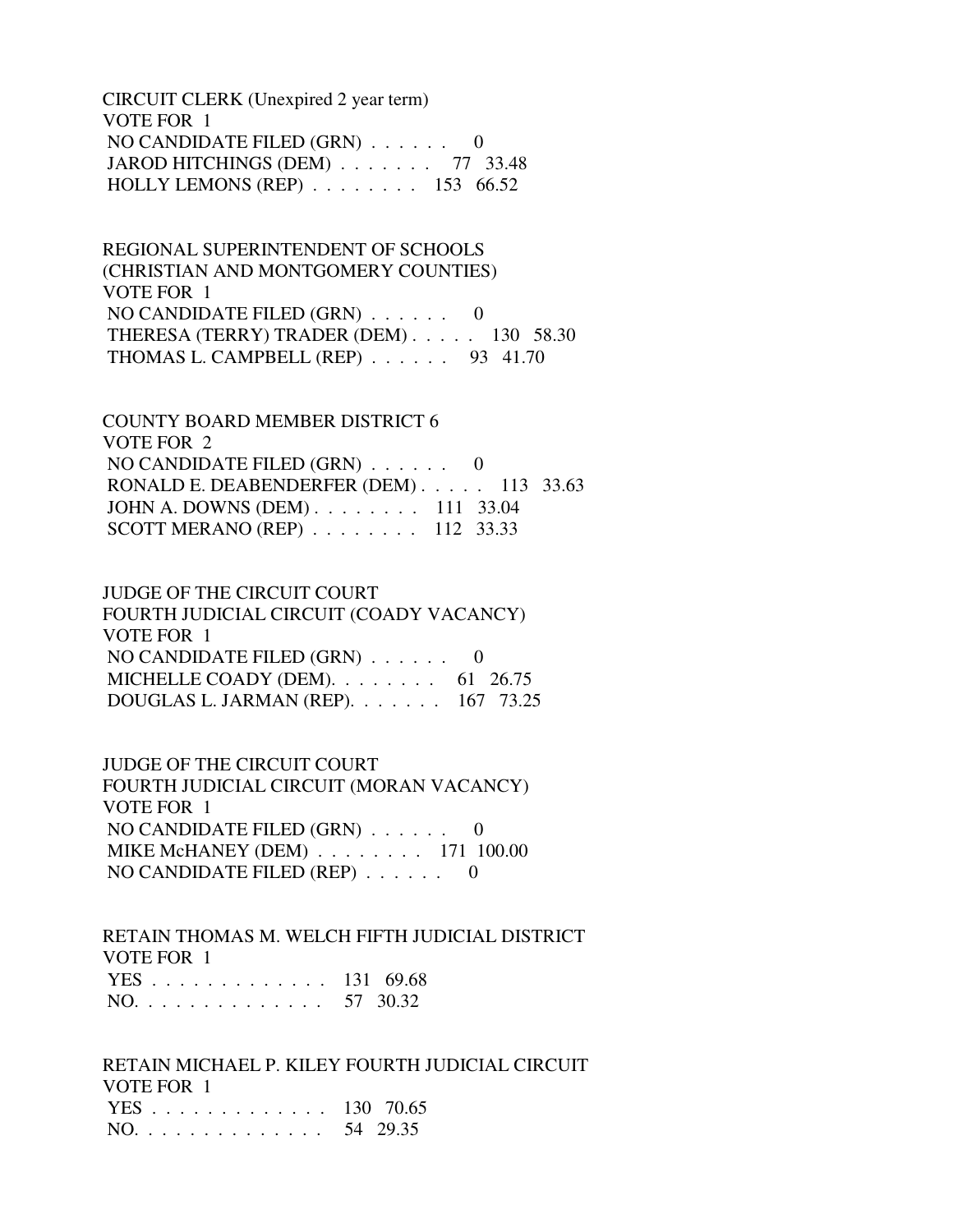RETAIN KELLY D. LONG FOURTH JUDICIAL CIRCUIT VOTE FOR 1

|  |  |  |  |  |  |  | YES 159 76.81 |
|--|--|--|--|--|--|--|---------------|
|  |  |  |  |  |  |  | NO. 48 23.19  |

 RETAIN WM. ROBIN TODD FOURTH JUDICIAL CIRCUIT VOTE FOR 1 YES . . . . . . . . . . . . . 129 71.67 NO. . . . . . . . . . . . . . 51 28.33

 COUNTYWIDE QUESTION VOTE FOR 1 YES . . . . . . . . . . . . . 105 48.39 NO. . . . . . . . . . . . . . 112 51.61

PRECINCT REPORT MONTGOMERY COUNTY, ILLINOIS UNOFFICIAL TOTALS RUN DATE:11/16/10 GENERAL ELECTION RUN TIME:01:21 PM NOVEMBER 2, 2010

#### 0013 HILLSBORO 2

| VOTES PERCENT                  |
|--------------------------------|
| REGISTERED VOTERS - TOTAL 378  |
| BALLOTS CAST - TOTAL 223       |
| BALLOTS CAST - BLANK $0$       |
| VOTER TURNOUT - TOTAL<br>58.99 |
| VOTER TURNOUT - BLANK          |
|                                |

#### CONSTITUTIONAL AMENDMENT

| VOTE FOR 1    |  |
|---------------|--|
| YES 101 57.71 |  |
| NO. 74 42.29  |  |

 UNITED STATES SENATOR (6 year term) VOTE FOR 1 LeALAN M. JONES (GRN)  $\ldots$  . . . . . 9 4.21 ALEXANDER "ALEXI" GIANNOULIAS (DEM). . . 76 35.51 MARK STEVEN KIRK (REP) . . . . . . . 123 57.48 MIKE LABNO  $(LIB)$ ........ 6 2.80 WRITE-IN.  $\ldots$  . . . . . . . . 0

 UNITED STATES SENATOR (Unexpired term) VOTE FOR 1 LeALAN M. JONES  $(GRN)$  . . . . . . . 8 3.88 ALEXANDER "ALEXI" GIANNOULIAS (DEM). . . 68 33.01 MARK STEVEN KIRK (REP) . . . . . . . 123 59.71 MIKE LABNO (LIB) . . . . . . . . . 7 3.40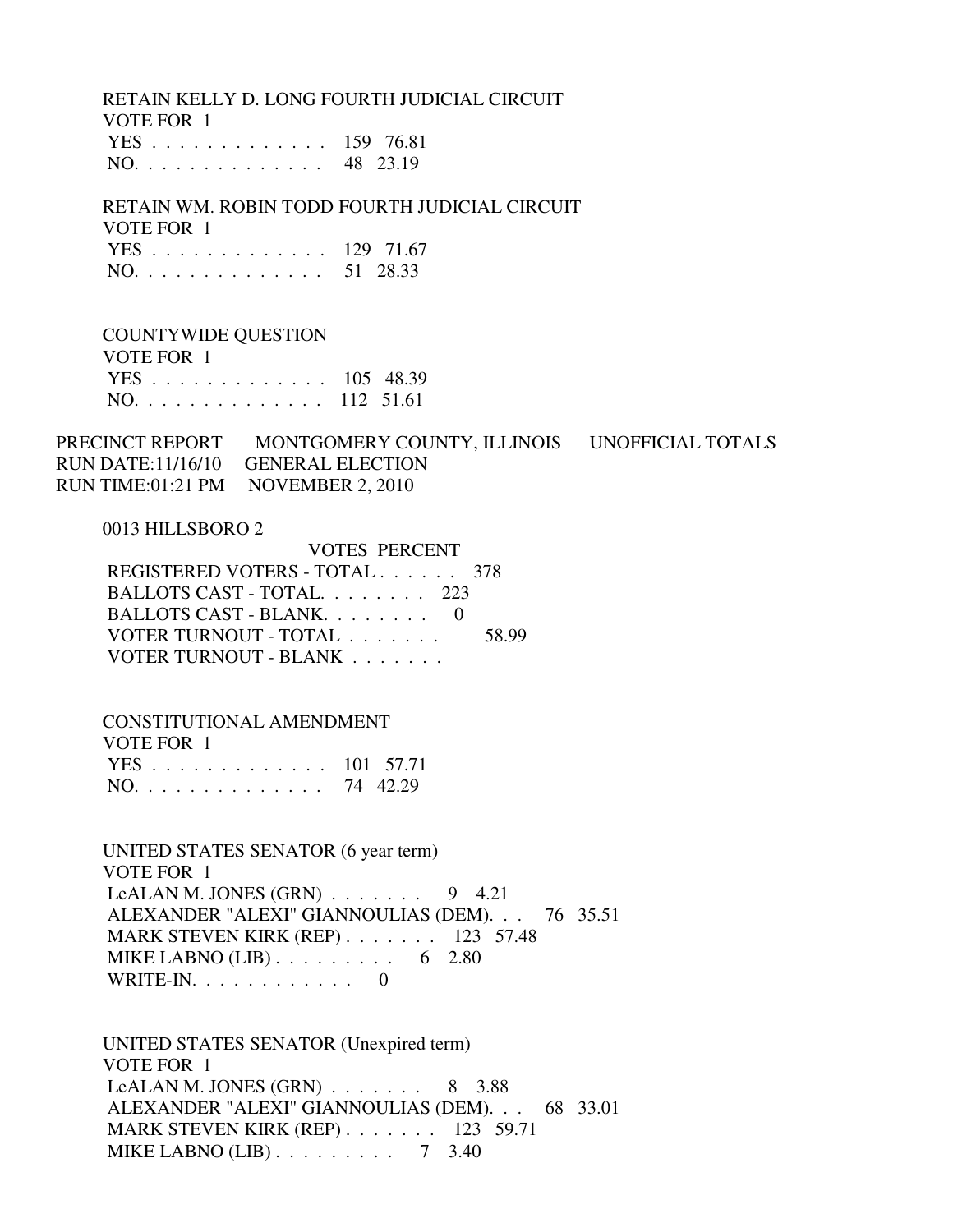WRITE-IN. . . . . . . . . . . . 0

 GOVERNOR & LIEUTENANT GOVERNOR VOTE FOR 1 R. WHITNEY \ D. CRAWFORD  $(GRN)$  . . . . 4 1.86 P. QUINN \ S. SIMON (DEM) . . . . . . 79 36.74 B. BRADY \ J. PLUMMER (REP) . . . . . 116 53.95 L. GREEN \ E. RUTLEDGE (LIB)  $\ldots$  . . . . 5 2.33 S. COHEN \ B. SWILLEY (IND)  $\ldots$  . . . . 11 5.12 WRITE-IN.  $\ldots$  . . . . . . . . . 0

#### ATTORNEY GENERAL  $V$  $OTE$   $E$  $OP$  1

| VULETUR I                                           |  |
|-----------------------------------------------------|--|
| DAVID F. BLACK (GRN). $\ldots$ 7 3.32               |  |
| LISA MADIGAN (DEM) $\ldots \ldots \ldots 107$ 50.71 |  |
| STEVE KIM (REP) $\ldots \ldots \ldots$ 90 42.65     |  |
| BILL MALAN (LIB) $\ldots \ldots \ldots$ 7 3.32      |  |

#### SECRETARY OF STATE

| VOTE FOR 1                                               |  |
|----------------------------------------------------------|--|
| NO CANDIDATE FILED $(GRN)$ 0                             |  |
| JESSE WHITE (DEM). $\ldots \ldots \ldots 127$ 59.35      |  |
| ROBERT ENRIQUEZ (REP) $\ldots$ 72 33.64                  |  |
| JOSH HANSON (LIB). $\ldots \ldots \ldots \ldots 15$ 7.01 |  |

### **COMPTROLLER**

| VOTE FOR 1                                         |  |
|----------------------------------------------------|--|
| R. ERIKA SCHAFER $(GRN)$ . 9 4.43                  |  |
| DAVID E. MILLER (DEM) $\ldots$ 68 33.50            |  |
| JUDY BAAR TOPINKA (REP). $\ldots$ 116 57.14        |  |
| JULIE FOX (LIB) $\ldots$ $\ldots$ $\ldots$ 10 4.93 |  |

### TREASURER

| VOTE FOR 1                                       |  |  |
|--------------------------------------------------|--|--|
| SCOTT K. SUMMERS $(GRN)$ 6 2.97                  |  |  |
| ROBIN KELLY (DEM). $\ldots$ 83 41.09             |  |  |
| DAN RUTHERFORD (REP). $\ldots$ 109 53.96         |  |  |
| JAMES PAULY (LIB). $\ldots \ldots \ldots$ 4 1.98 |  |  |

# REPRESENTATIVE IN CONGRESS SEVENTEENTH CONGRESSIONAL DISTRICT VOTE FOR 1 ROGER K. DAVIS (GRN). . . . . . . . 11 5.19 PHIL HARE (DEM) . . . . . . . . . 84 39.62 BOBBY SCHILLING (REP) . . . . . . . 117 55.19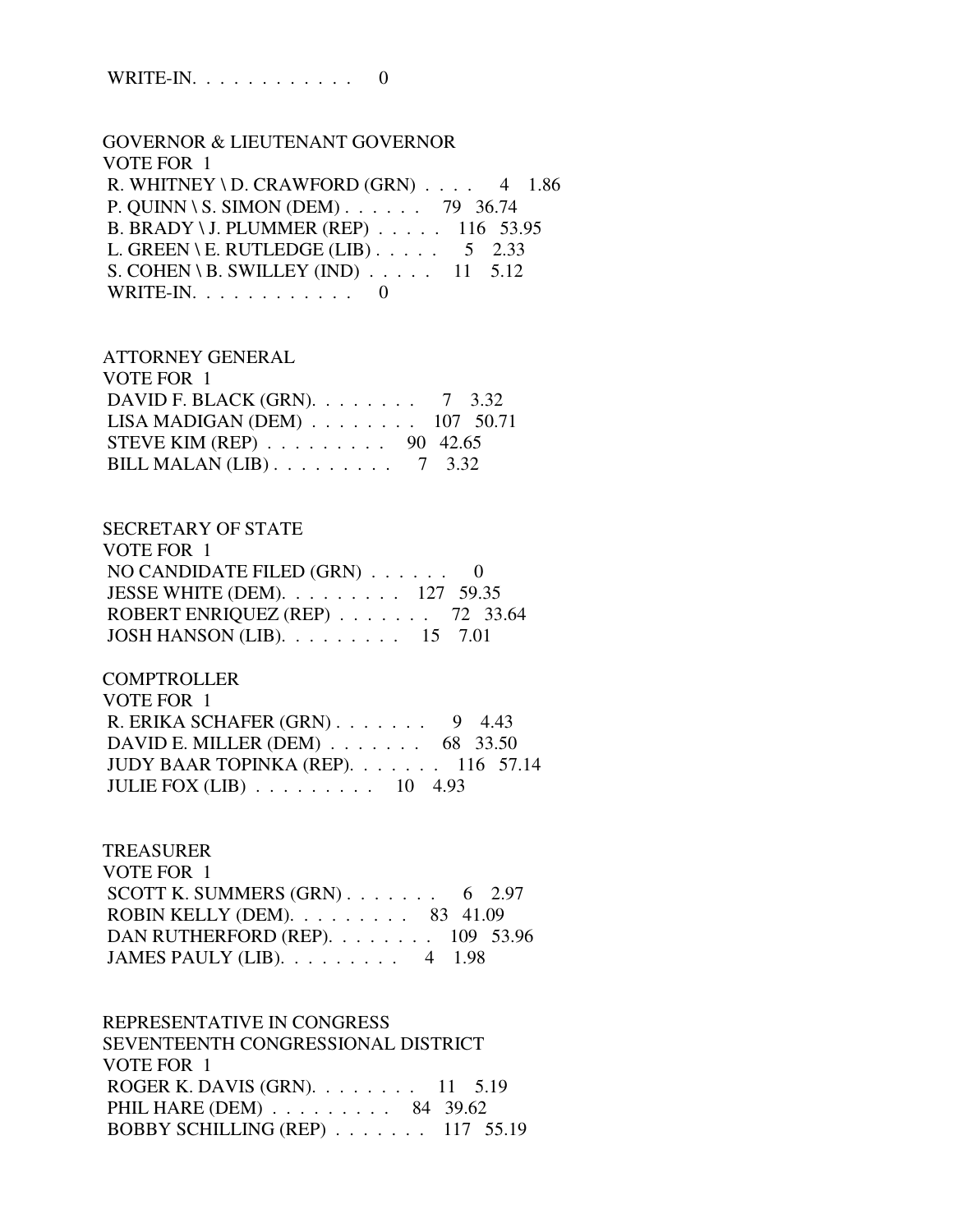STATE SENATOR FORTY-NINTH LEGISLATIVE DISTRICT VOTE FOR 1 NO CANDIDATE FILED (GRN) . . . . . . 0 DEANNA DEMUZIO (DEM). . . . . . . . 112 52.58 WILLIAM "SAM" McCANN (REP). . . . . . 101 47.42

 REPRESENTATIVE IN THE GENERAL ASSEMBLY NINETY-EIGHTH REPRESENTATIVE DISTRICT VOTE FOR 1 NO CANDIDATE FILED (GRN) . . . . . . 0 CHARLES LANDERS (DEM) . . . . . . . 85 39.53 WAYNE ARTHUR ROSENTHAL (REP) . . . . . 130 60.47

# COUNTY CLERK VOTE FOR 1 NO CANDIDATE FILED (GRN) . . . . . . 0 NO CANDIDATE FILED (DEM) . . . . . . 0 SANDY LEITHEISER (REP) . . . . . . . 199 100.00

COUNTY TREASURER

| VOTE FOR 1                                           |  |
|------------------------------------------------------|--|
| NO CANDIDATE FILED $(GRN)$ 0                         |  |
| NO CANDIDATE FILED (DEM) $\ldots \ldots$ 0           |  |
| RON JENKINS (REP). $\ldots \ldots \ldots 192$ 100.00 |  |

 COUNTY SHERIFF VOTE FOR 1 NO CANDIDATE FILED (GRN) . . . . . . 0 NO CANDIDATE FILED (DEM) . . . . . . 0 JIM VAZZI (REP) . . . . . . . . . 191 100.00

 CIRCUIT CLERK (Unexpired 2 year term) VOTE FOR 1 NO CANDIDATE FILED (GRN) . . . . . . 0 JAROD HITCHINGS (DEM) . . . . . . . 84 40.19 HOLLY LEMONS (REP) . . . . . . . . 125 59.81

 REGIONAL SUPERINTENDENT OF SCHOOLS (CHRISTIAN AND MONTGOMERY COUNTIES) VOTE FOR 1 NO CANDIDATE FILED (GRN) . . . . . . 0 THERESA (TERRY) TRADER (DEM) . . . . . 114 55.07 THOMAS L. CAMPBELL (REP) . . . . . . 93 44.93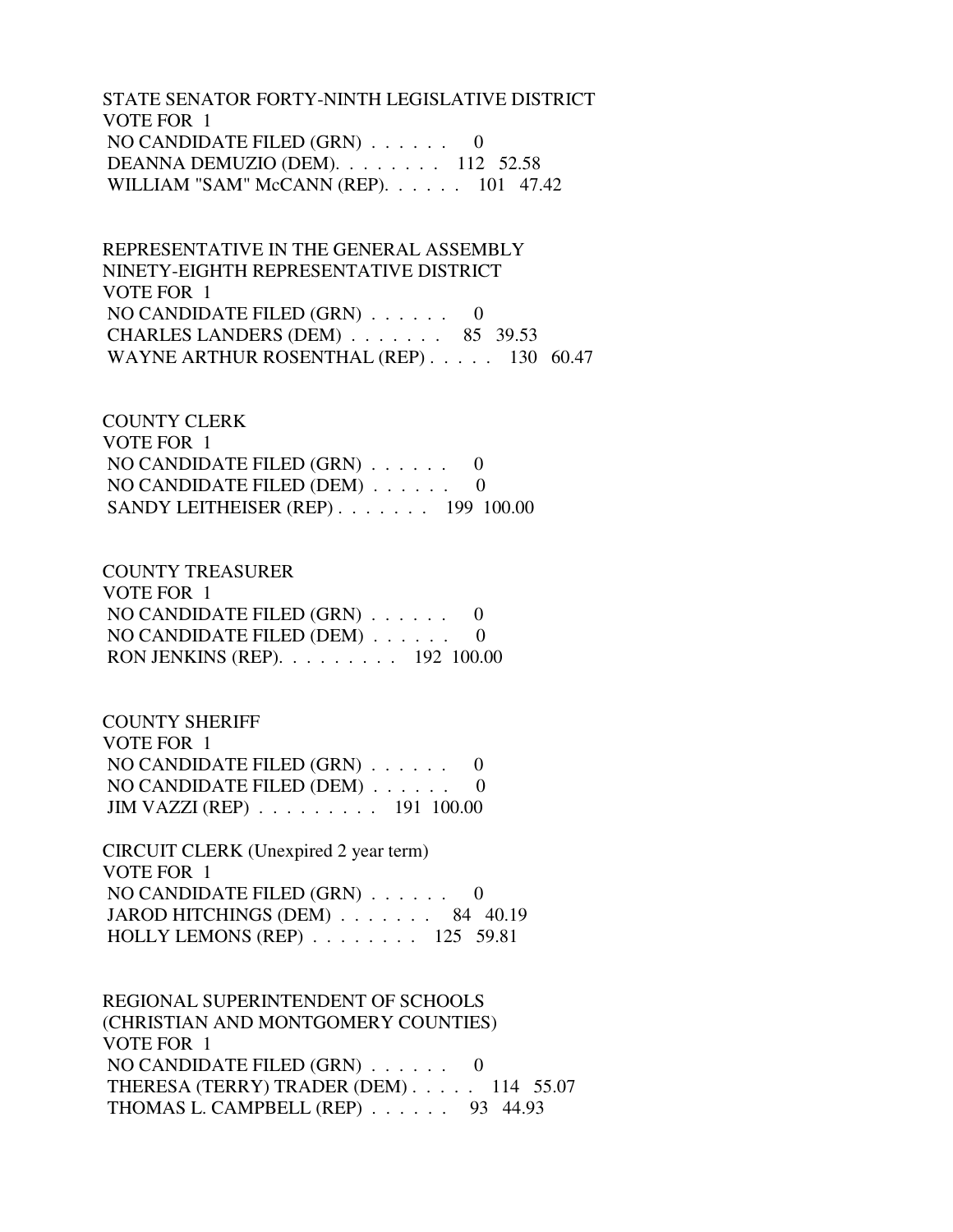COUNTY BOARD MEMBER DISTRICT 6 VOTE FOR 2 NO CANDIDATE FILED (GRN) . . . . . . 0 RONALD E. DEABENDERFER (DEM) . . . . . 91 30.23 JOHN A. DOWNS (DEM) . . . . . . . . 113 37.54 SCOTT MERANO (REP) . . . . . . . . 97 32.23

 JUDGE OF THE CIRCUIT COURT FOURTH JUDICIAL CIRCUIT (COADY VACANCY) VOTE FOR 1 NO CANDIDATE FILED (GRN) . . . . . . 0 MICHELLE COADY (DEM). . . . . . . . 54 25.96 DOUGLAS L. JARMAN (REP). . . . . . . 154 74.04

 JUDGE OF THE CIRCUIT COURT FOURTH JUDICIAL CIRCUIT (MORAN VACANCY) VOTE FOR 1 NO CANDIDATE FILED (GRN) . . . . . . 0 MIKE McHANEY (DEM) . . . . . . . . 142 100.00 NO CANDIDATE FILED (REP) . . . . . . 0

 RETAIN THOMAS M. WELCH FIFTH JUDICIAL DISTRICT VOTE FOR 1 YES . . . . . . . . . . . . . 107 64.85 NO. . . . . . . . . . . . . . 58 35.15

 RETAIN MICHAEL P. KILEY FOURTH JUDICIAL CIRCUIT VOTE FOR 1 YES . . . . . . . . . . . . . 108 64.29 NO. . . . . . . . . . . . . . 60 35.71

 RETAIN KELLY D. LONG FOURTH JUDICIAL CIRCUIT VOTE FOR 1 YES . . . . . . . . . . . . . 139 73.94 NO. . . . . . . . . . . . . . 49 26.06

 RETAIN WM. ROBIN TODD FOURTH JUDICIAL CIRCUIT VOTE FOR 1

|  |  |  |  |  |  |  | YES 101 62.73 |
|--|--|--|--|--|--|--|---------------|
|  |  |  |  |  |  |  | NO. 60 37.27  |

# COUNTYWIDE QUESTION VOTE FOR 1

|  |  |  |  |  |  |  | YES 90 42.65  |
|--|--|--|--|--|--|--|---------------|
|  |  |  |  |  |  |  | NO. 121 57.35 |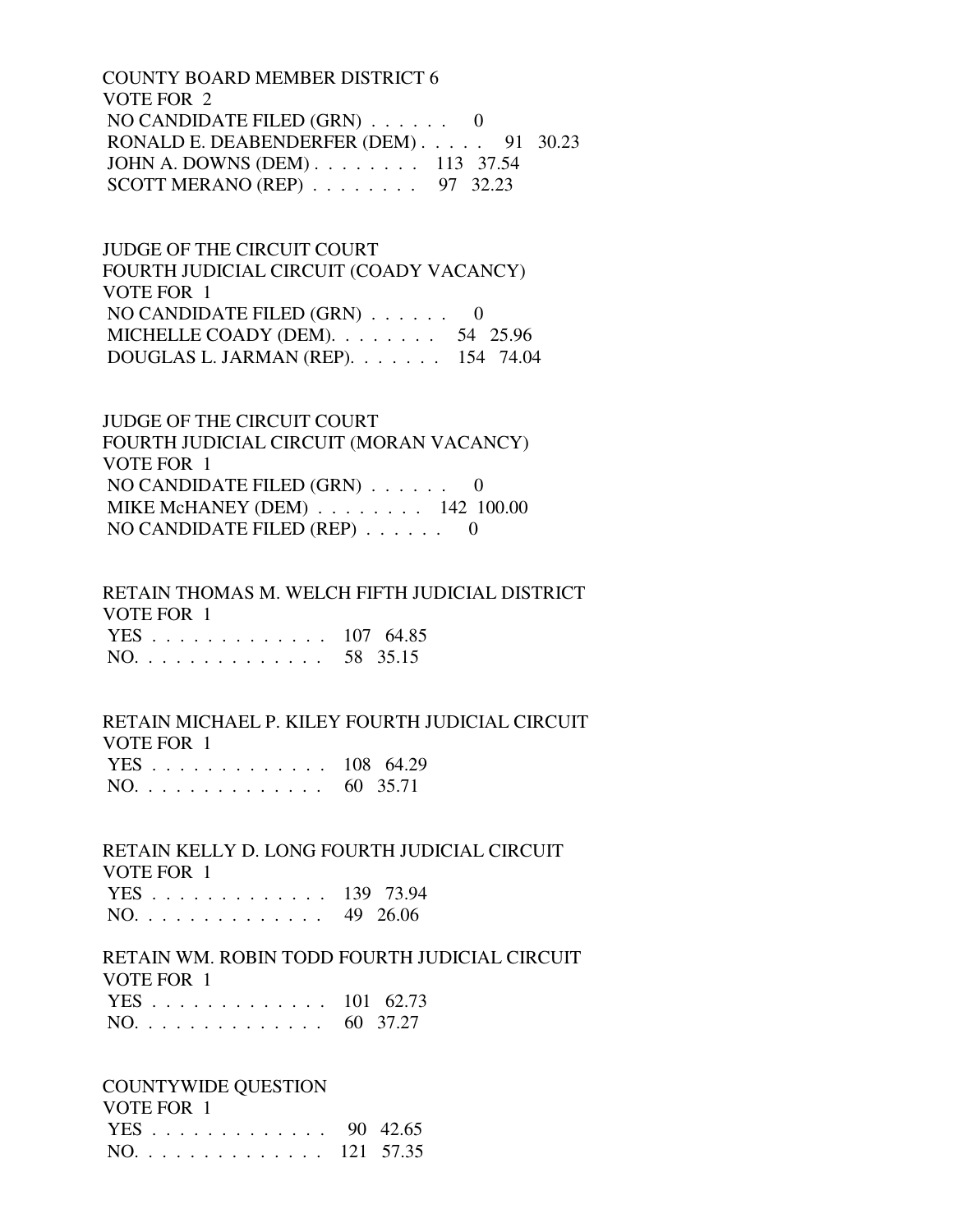PRECINCT REPORT MONTGOMERY COUNTY, ILLINOIS UNOFFICIAL TOTALS RUN DATE:11/16/10 GENERAL ELECTION RUN TIME:01:21 PM NOVEMBER 2, 2010

0014 HILLSBORO 3

 VOTES PERCENT REGISTERED VOTERS - TOTAL . . . . . . 761 BALLOTS CAST - TOTAL. . . . . . . . 473 BALLOTS CAST - BLANK. . . . . . . . . 0 VOTER TURNOUT - TOTAL . . . . . . . 62.16 VOTER TURNOUT - BLANK . . . . . . .

 CONSTITUTIONAL AMENDMENT VOTE FOR 1 YES . . . . . . . . . . . . . 217 58.33 NO. . . . . . . . . . . . . . 155 41.67

 UNITED STATES SENATOR (6 year term) VOTE FOR 1 LeALAN M. JONES  $(GRN)$  . . . . . . . 11 2.42 ALEXANDER "ALEXI" GIANNOULIAS (DEM). . . 157 34.58 MARK STEVEN KIRK (REP) . . . . . . . 273 60.13 MIKE LABNO (LIB) . . . . . . . . . . 11 2.42 WRITE-IN. . . . . . . . . . . . 2 .44

 UNITED STATES SENATOR (Unexpired term) VOTE FOR 1 LeALAN M. JONES  $(GRN)$ ...... 18 4.20 ALEXANDER "ALEXI" GIANNOULIAS (DEM). . . 144 33.57 MARK STEVEN KIRK (REP) . . . . . . . 257 59.91 MIKE LABNO  $(LIB)$ ........ 9 2.10 WRITE-IN. . . . . . . . . . . . . 1 .23

 GOVERNOR & LIEUTENANT GOVERNOR VOTE FOR 1 R. WHITNEY \ D. CRAWFORD  $(GRN)$  . . . . 14 3.01 P. QUINN \ S. SIMON (DEM) . . . . . . 159 34.19 B. BRADY \ J. PLUMMER (REP) . . . . . 284 61.08 L. GREEN \ E. RUTLEDGE (LIB)  $\ldots$  . . . 0 S. COHEN \ B. SWILLEY (IND)  $\ldots$  . . . . 8 1.72 WRITE-IN. . . . . . . . . . . . 0

 ATTORNEY GENERAL VOTE FOR 1 DAVID F. BLACK (GRN). . . . . . . . 14 3.06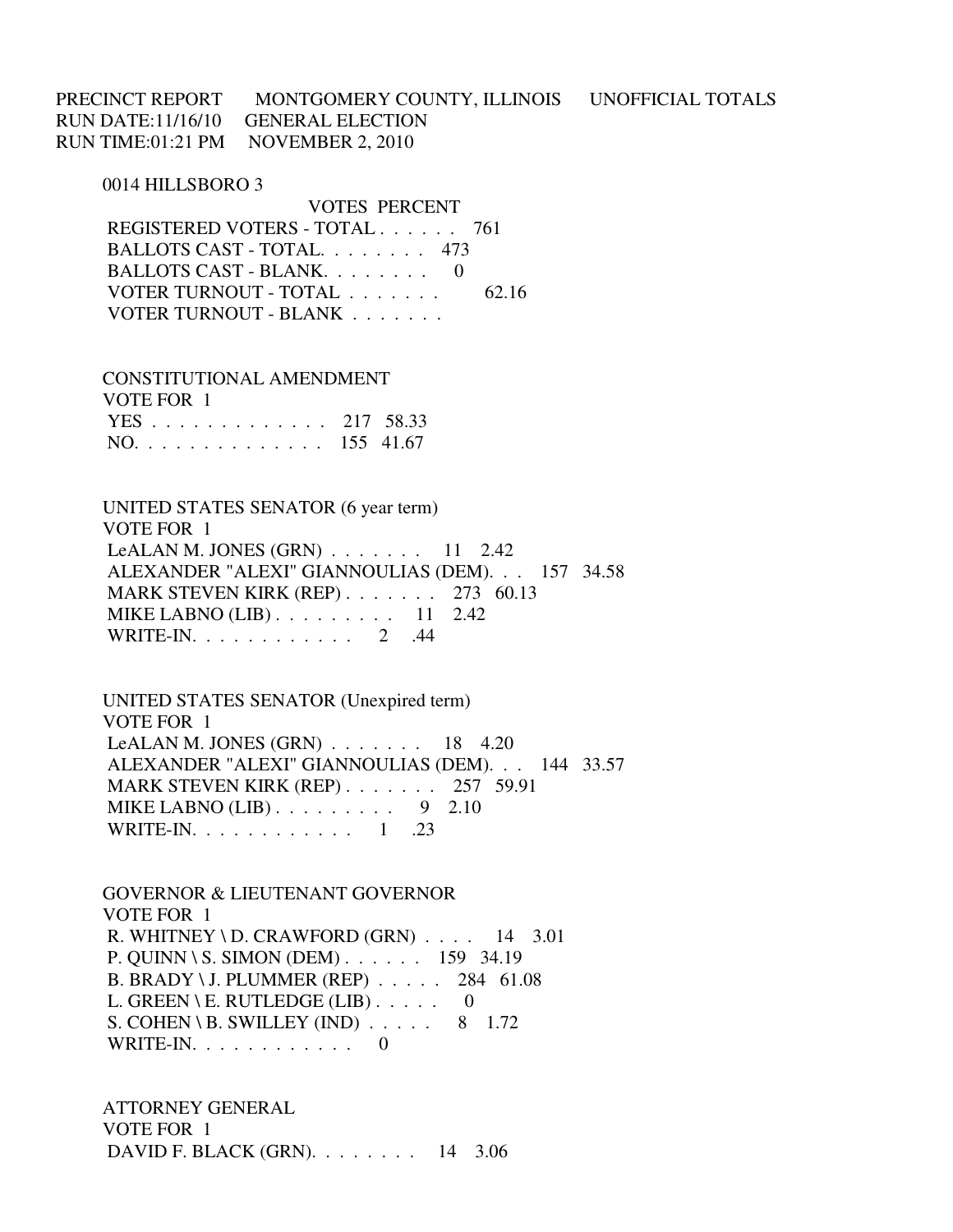LISA MADIGAN (DEM) . . . . . . . . 231 50.44 STEVE KIM (REP) . . . . . . . . . 211 46.07 BILL MALAN  $(LIB)$ ........ 2 .44

 SECRETARY OF STATE VOTE FOR 1 NO CANDIDATE FILED (GRN) . . . . . . 0 JESSE WHITE (DEM). . . . . . . . . 271 59.82 ROBERT ENRIQUEZ (REP) . . . . . . . 172 37.97 JOSH HANSON (LIB). . . . . . . . . 10 2.21

**COMPTROLLER**  VOTE FOR 1 R. ERIKA SCHAFER (GRN) . . . . . . . 19 4.19 DAVID E. MILLER (DEM) . . . . . . . 128 28.19 JUDY BAAR TOPINKA (REP). . . . . . . 296 65.20 JULIE FOX (LIB) . . . . . . . . . 11 2.42

### TREASURER

| VOTE FOR 1                                          |  |  |
|-----------------------------------------------------|--|--|
| SCOTT K. SUMMERS $(GRN)$ 10 2.21                    |  |  |
| ROBIN KELLY (DEM). $\ldots \ldots \ldots 163$ 35.98 |  |  |
| DAN RUTHERFORD (REP). $\ldots$ 278 61.37            |  |  |
| JAMES PAULY (LIB). $\ldots \ldots \ldots$ 2 .44     |  |  |

#### REPRESENTATIVE IN CONGRESS

 SEVENTEENTH CONGRESSIONAL DISTRICT VOTE FOR 1 ROGER K. DAVIS (GRN). . . . . . . . 17 3.70 PHIL HARE (DEM) . . . . . . . . . 176 38.34 BOBBY SCHILLING (REP) . . . . . . . 266 57.95

 STATE SENATOR FORTY-NINTH LEGISLATIVE DISTRICT VOTE FOR 1 NO CANDIDATE FILED (GRN) . . . . . . 0 DEANNA DEMUZIO (DEM). . . . . . . . 214 45.82 WILLIAM "SAM" McCANN (REP). . . . . . 253 54.18

 REPRESENTATIVE IN THE GENERAL ASSEMBLY NINETY-EIGHTH REPRESENTATIVE DISTRICT VOTE FOR 1 NO CANDIDATE FILED (GRN) . . . . . . 0 CHARLES LANDERS (DEM) . . . . . . . 160 35.63 WAYNE ARTHUR ROSENTHAL (REP) . . . . . 289 64.37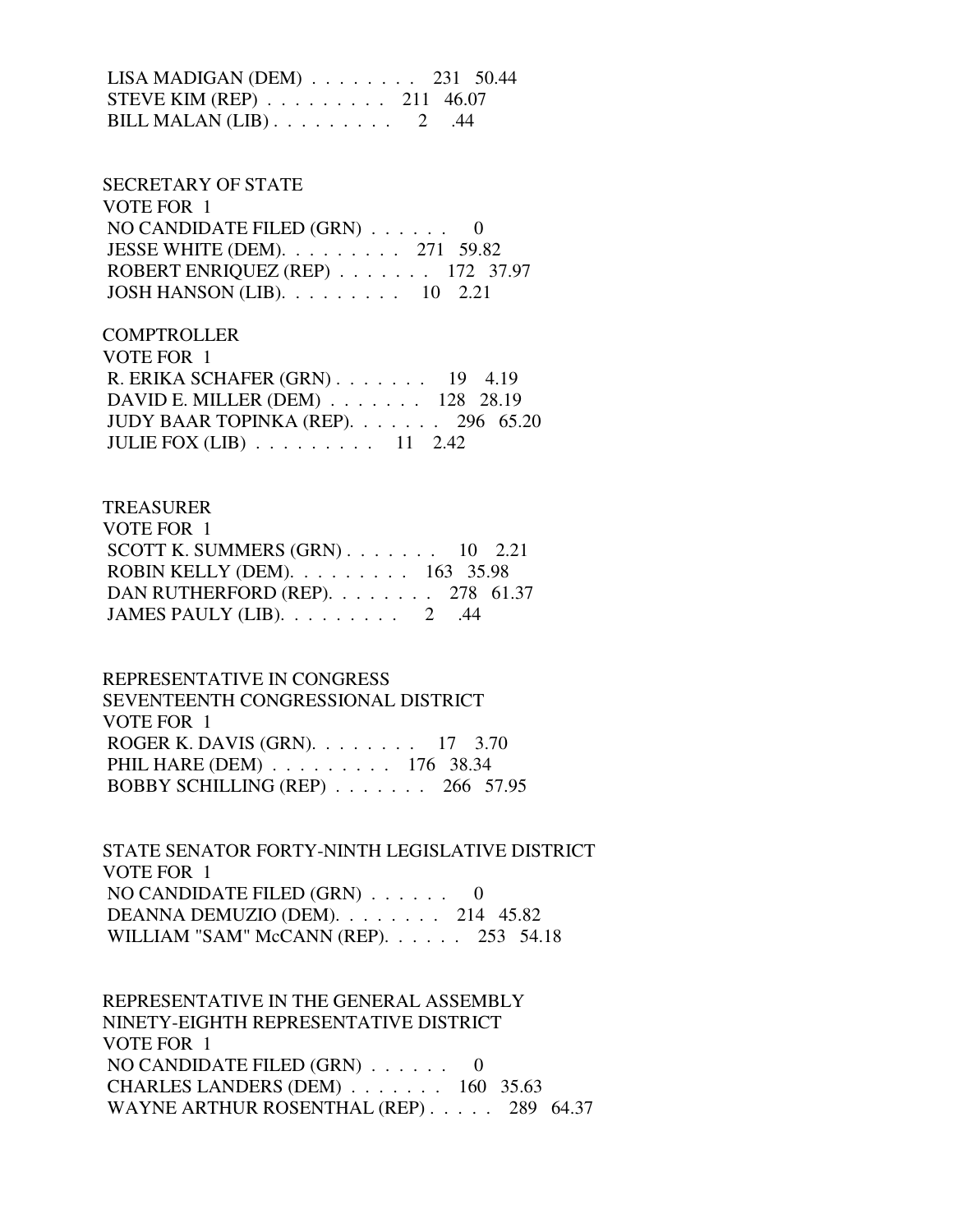COUNTY CLERK VOTE FOR 1 NO CANDIDATE FILED (GRN) . . . . . . 0 NO CANDIDATE FILED (DEM) . . . . . . 0 SANDY LEITHEISER (REP) . . . . . . . 423 100.00

 COUNTY TREASURER VOTE FOR 1 NO CANDIDATE FILED (GRN) . . . . . . 0 NO CANDIDATE FILED (DEM) . . . . . . 0 RON JENKINS (REP). . . . . . . . . 415 100.00

 COUNTY SHERIFF VOTE FOR 1 NO CANDIDATE FILED (GRN) . . . . . . 0 NO CANDIDATE FILED (DEM) . . . . . . 0 JIM VAZZI (REP) . . . . . . . . . 418 100.00

 CIRCUIT CLERK (Unexpired 2 year term) VOTE FOR 1 NO CANDIDATE FILED (GRN) . . . . . . 0 JAROD HITCHINGS (DEM) . . . . . . . 131 28.35 HOLLY LEMONS (REP) . . . . . . . . 331 71.65

 REGIONAL SUPERINTENDENT OF SCHOOLS (CHRISTIAN AND MONTGOMERY COUNTIES) VOTE FOR 1 NO CANDIDATE FILED  $(GRN)$  . . . . . . 0 THERESA (TERRY) TRADER (DEM) . . . . . 232 51.21 THOMAS L. CAMPBELL (REP) . . . . . . 221 48.79

 COUNTY BOARD MEMBER DISTRICT 6 VOTE FOR 2 NO CANDIDATE FILED (GRN) . . . . . . 0 RONALD E. DEABENDERFER (DEM) . . . . . 242 35.02 JOHN A. DOWNS (DEM) . . . . . . . . 221 31.98 SCOTT MERANO (REP) . . . . . . . . 228 33.00

 JUDGE OF THE CIRCUIT COURT FOURTH JUDICIAL CIRCUIT (COADY VACANCY) VOTE FOR 1 NO CANDIDATE FILED (GRN) . . . . . . 0 MICHELLE COADY (DEM). . . . . . . . 80 17.35 DOUGLAS L. JARMAN (REP). . . . . . . 381 82.65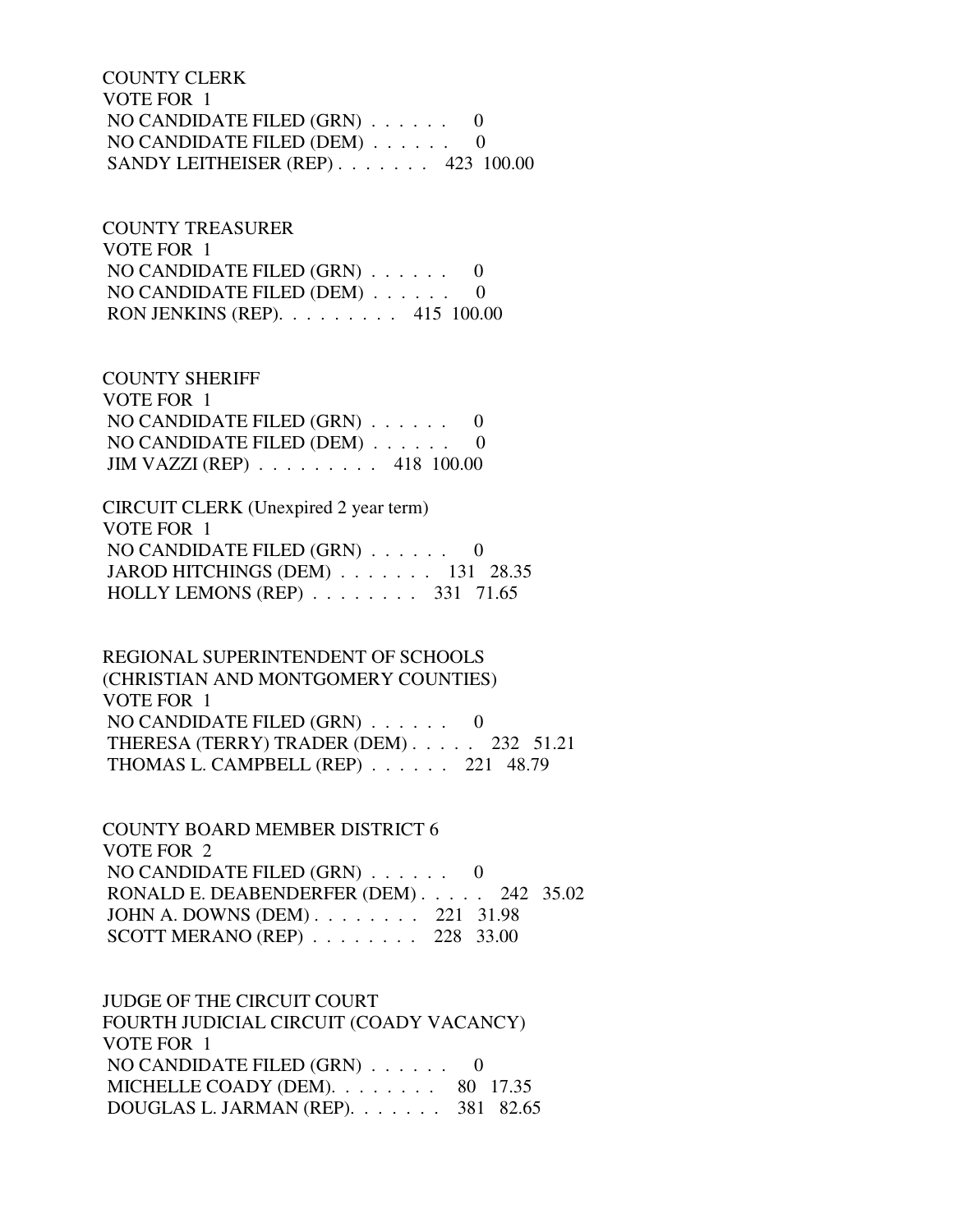JUDGE OF THE CIRCUIT COURT FOURTH JUDICIAL CIRCUIT (MORAN VACANCY) VOTE FOR 1 NO CANDIDATE FILED (GRN) . . . . . . 0 MIKE McHANEY (DEM) . . . . . . . . 308 100.00 NO CANDIDATE FILED (REP) . . . . . . 0

 RETAIN THOMAS M. WELCH FIFTH JUDICIAL DISTRICT VOTE FOR 1 YES . . . . . . . . . . . . . 235 64.38

|  |  |  |  |  |  |  |  |  |  |  |  |  |  |  |  | NO. 130 35.62 |
|--|--|--|--|--|--|--|--|--|--|--|--|--|--|--|--|---------------|
|--|--|--|--|--|--|--|--|--|--|--|--|--|--|--|--|---------------|

### RETAIN MICHAEL P. KILEY FOURTH JUDICIAL CIRCUIT VOTE FOR 1 YES . . . . . . . . . . . . . 237 64.58

|  |  |  |  |  |  |  |  | --------      |
|--|--|--|--|--|--|--|--|---------------|
|  |  |  |  |  |  |  |  | NO. 130 35.42 |

# RETAIN KELLY D. LONG FOURTH JUDICIAL CIRCUIT

VOTE FOR 1

|  |  |  |  |  |  |  |  | YES 325 76.83 |
|--|--|--|--|--|--|--|--|---------------|
|  |  |  |  |  |  |  |  | NO. 98 23.17  |

 RETAIN WM. ROBIN TODD FOURTH JUDICIAL CIRCUIT VOTE FOR 1 YES . . . . . . . . . . . . . 237 65.11 NO. . . . . . . . . . . . . . 127 34.89

# COUNTYWIDE QUESTION

| VOTE FOR 1    |  |
|---------------|--|
| YES 261 57.49 |  |
| NO. 193 42.51 |  |

# PRECINCT REPORT MONTGOMERY COUNTY, ILLINOIS UNOFFICIAL TOTALS RUN DATE:11/16/10 GENERAL ELECTION RUN TIME:01:21 PM NOVEMBER 2, 2010

### 0015 HILLSBORO 4

 VOTES PERCENT REGISTERED VOTERS - TOTAL . . . . . . 389 BALLOTS CAST - TOTAL. . . . . . . . 179 BALLOTS CAST - BLANK. . . . . . . . 0 VOTER TURNOUT - TOTAL . . . . . . . 46.02 VOTER TURNOUT - BLANK . . . . . . .

 CONSTITUTIONAL AMENDMENT VOTE FOR 1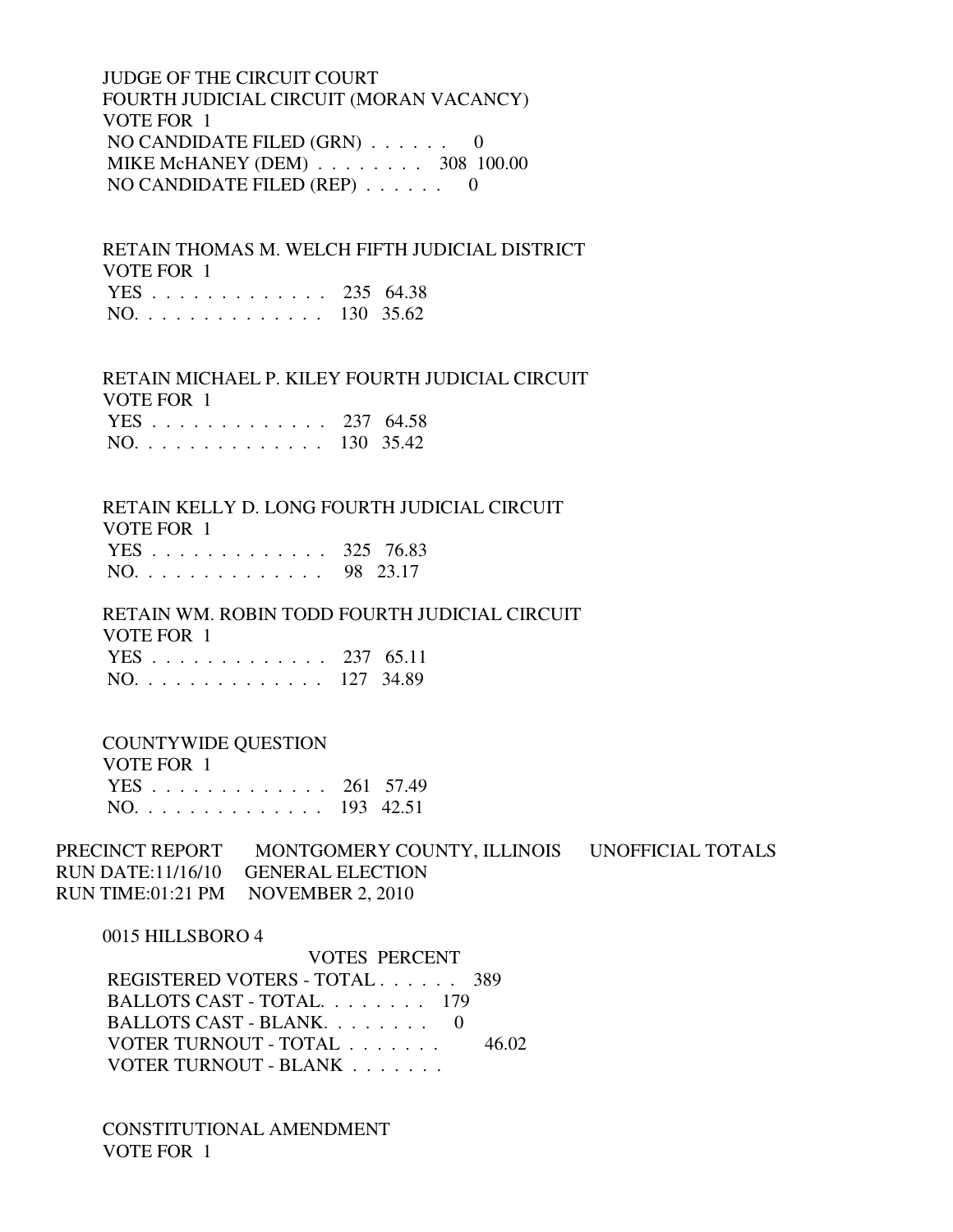|  |  |  |  |  |  |  | YES 88 66.17 |
|--|--|--|--|--|--|--|--------------|
|  |  |  |  |  |  |  | NO. 45 33.83 |

 UNITED STATES SENATOR (6 year term) VOTE FOR 1 LeALAN M. JONES  $(GRN)$ ...... 8 4.47 ALEXANDER "ALEXI" GIANNOULIAS (DEM). . . 70 39.11 MARK STEVEN KIRK (REP) . . . . . . . 95 53.07 MIKE LABNO (LIB) . . . . . . . . . . 6 3.35 WRITE-IN.  $\ldots$  . . . . . . . . 0

 UNITED STATES SENATOR (Unexpired term) VOTE FOR 1 LeALAN M. JONES  $(GRN)$ ...... 8 4.88 ALEXANDER "ALEXI" GIANNOULIAS (DEM). . . 62 37.80 MARK STEVEN KIRK (REP) . . . . . . . 87 53.05 MIKE LABNO (LIB) . . . . . . . . . 7 4.27 WRITE-IN.  $\ldots$  . . . . . . . . . 0

 GOVERNOR & LIEUTENANT GOVERNOR VOTE FOR 1 R. WHITNEY \ D. CRAWFORD (GRN)  $\ldots$  . 6 3.35 P. QUINN \ S. SIMON (DEM) . . . . . . 70 39.11 B. BRADY \ J. PLUMMER (REP) . . . . . 95 53.07 L. GREEN \ E. RUTLEDGE (LIB)  $\ldots$  4 2.23 S. COHEN \ B. SWILLEY (IND)  $\ldots$  . . . 4 2.23 WRITE-IN. . . . . . . . . . . . 0

 ATTORNEY GENERAL VOTE FOR 1 DAVID F. BLACK (GRN). . . . . . . . 3 1.70 LISA MADIGAN (DEM) . . . . . . . . 93 52.84 STEVE KIM (REP) . . . . . . . . . 78 44.32 BILL MALAN (LIB) . . . . . . . . . 2 1.14

 SECRETARY OF STATE VOTE FOR 1 NO CANDIDATE FILED (GRN) . . . . . . 0 JESSE WHITE (DEM). . . . . . . . . 122 68.93 ROBERT ENRIQUEZ (REP) . . . . . . . 51 28.81 JOSH HANSON (LIB). . . . . . . . . 4 2.26

**COMPTROLLER**  VOTE FOR 1 R. ERIKA SCHAFER (GRN) . . . . . . . 6 3.45 DAVID E. MILLER (DEM) . . . . . . . 61 35.06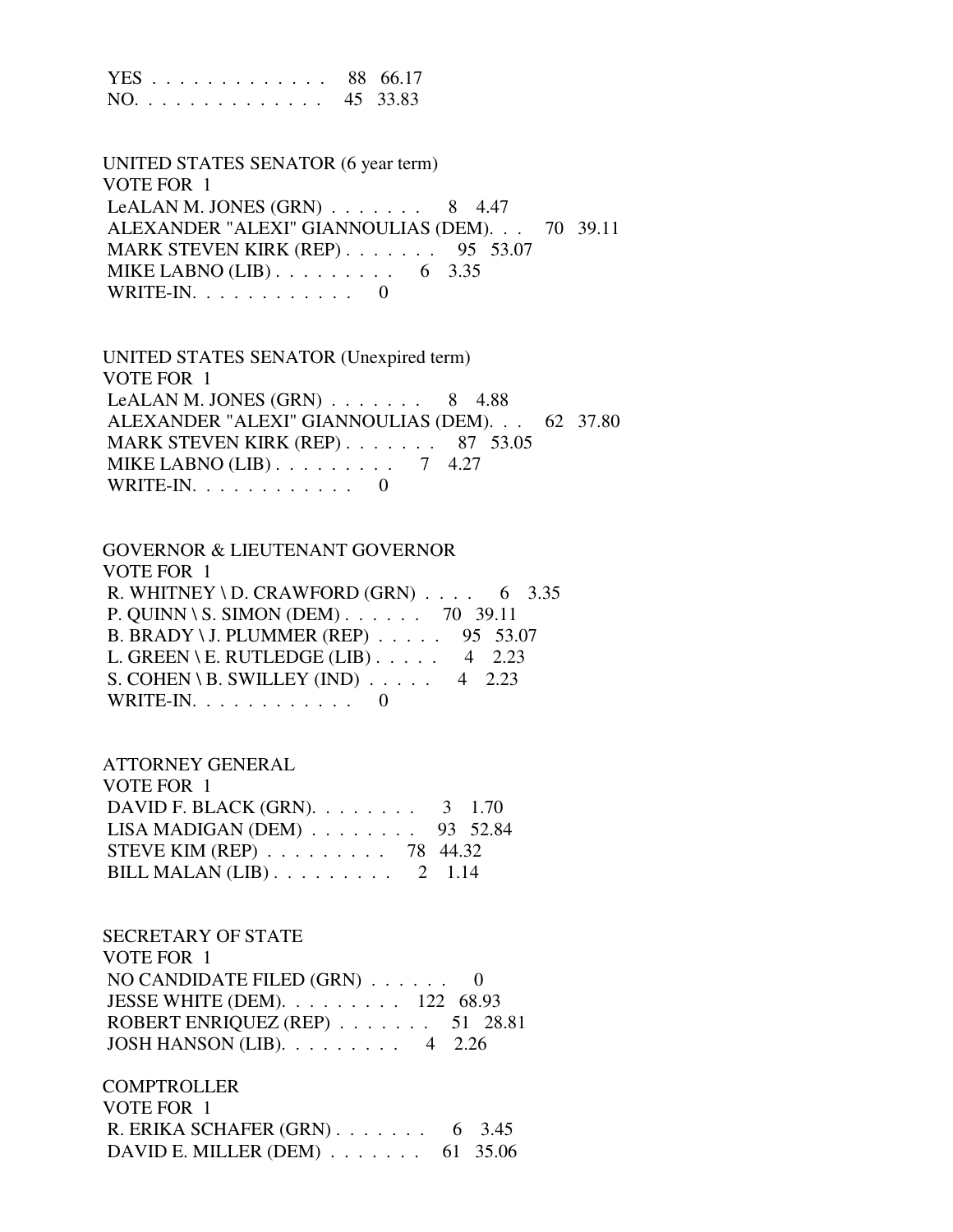JUDY BAAR TOPINKA (REP). . . . . . . 105 60.34 JULIE FOX (LIB) . . . . . . . . . 2 1.15

#### TREASURER

| VOTE FOR 1                                       |  |
|--------------------------------------------------|--|
| SCOTT K. SUMMERS $(GRN)$ 3 1.71                  |  |
| ROBIN KELLY (DEM). $\ldots$ 73 41.71             |  |
| DAN RUTHERFORD (REP). 94 53.71                   |  |
| JAMES PAULY (LIB). $\ldots \ldots \ldots 5$ 2.86 |  |

# REPRESENTATIVE IN CONGRESS SEVENTEENTH CONGRESSIONAL DISTRICT VOTE FOR 1 ROGER K. DAVIS (GRN). . . . . . . . 4 2.30 PHIL HARE (DEM) . . . . . . . . . 72 41.38 BOBBY SCHILLING (REP) . . . . . . . 98 56.32

 STATE SENATOR FORTY-NINTH LEGISLATIVE DISTRICT VOTE FOR 1 NO CANDIDATE FILED (GRN) . . . . . . 0 DEANNA DEMUZIO (DEM). . . . . . . . 94 53.11 WILLIAM "SAM" McCANN (REP). . . . . . 83 46.89

 REPRESENTATIVE IN THE GENERAL ASSEMBLY NINETY-EIGHTH REPRESENTATIVE DISTRICT VOTE FOR 1 NO CANDIDATE FILED (GRN) . . . . . . 0 CHARLES LANDERS (DEM) . . . . . . . 75 43.10 WAYNE ARTHUR ROSENTHAL (REP) . . . . . 99 56.90

 COUNTY CLERK VOTE FOR 1 NO CANDIDATE FILED (GRN) . . . . . . 0 NO CANDIDATE FILED (DEM) . . . . . . 0 SANDY LEITHEISER (REP) . . . . . . . 162 100.00

 COUNTY TREASURER VOTE FOR 1 NO CANDIDATE FILED (GRN) . . . . . . 0 NO CANDIDATE FILED (DEM) . . . . . . 0 RON JENKINS (REP). . . . . . . . . 158 100.00

 COUNTY SHERIFF VOTE FOR 1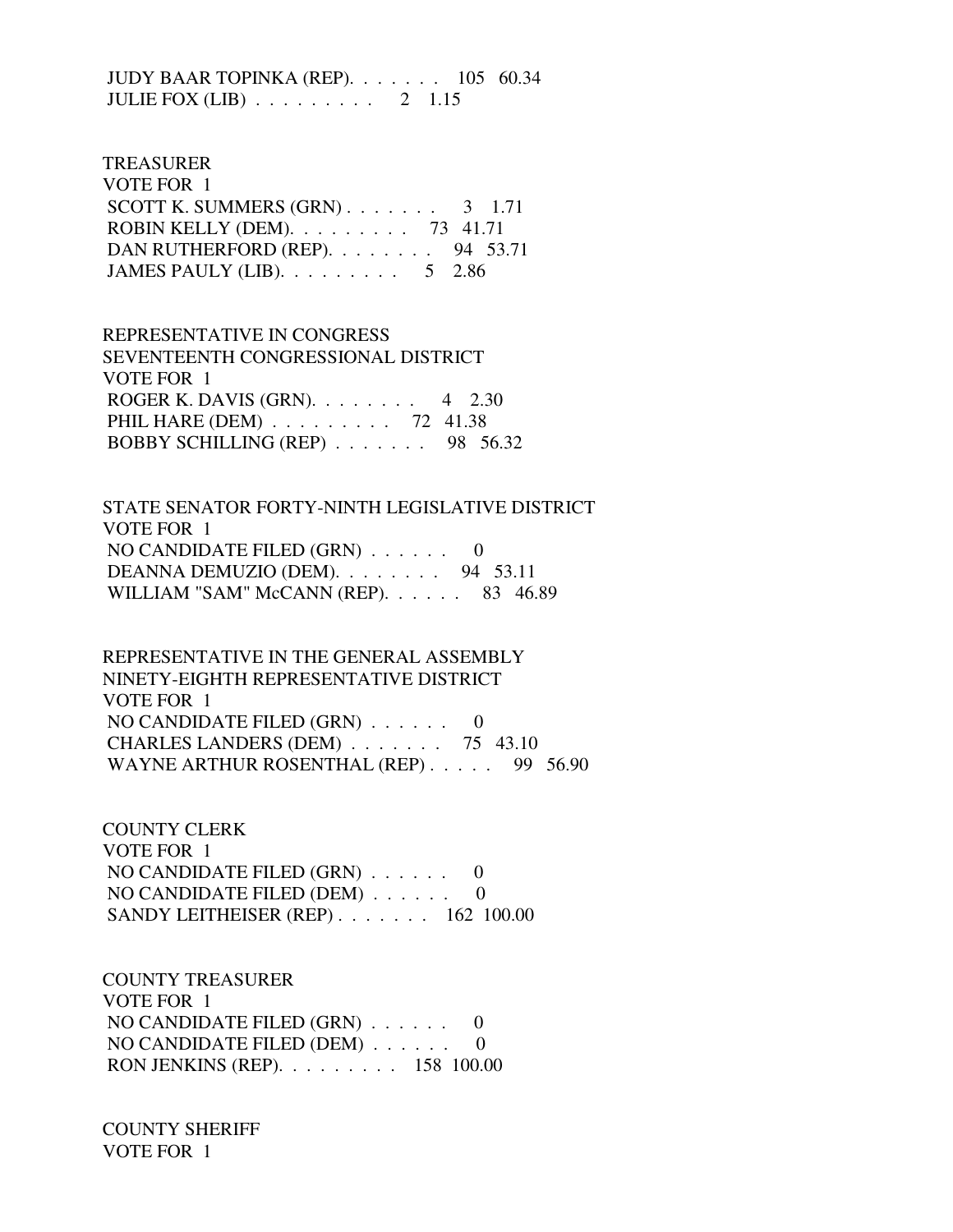NO CANDIDATE FILED (GRN) . . . . . . 0 NO CANDIDATE FILED (DEM) . . . . . . 0 JIM VAZZI (REP) . . . . . . . . . 161 100.00

 CIRCUIT CLERK (Unexpired 2 year term) VOTE FOR 1 NO CANDIDATE FILED (GRN) . . . . . . 0 JAROD HITCHINGS (DEM) . . . . . . . 57 32.76 HOLLY LEMONS (REP) . . . . . . . . 117 67.24

 REGIONAL SUPERINTENDENT OF SCHOOLS (CHRISTIAN AND MONTGOMERY COUNTIES) VOTE FOR 1 NO CANDIDATE FILED (GRN) . . . . . . 0 THERESA (TERRY) TRADER (DEM) . . . . . 93 54.71 THOMAS L. CAMPBELL (REP) . . . . . . 77 45.29

 COUNTY BOARD MEMBER DISTRICT 6 VOTE FOR 2 NO CANDIDATE FILED (GRN) . . . . . . 0 RONALD E. DEABENDERFER (DEM) . . . . . 84 33.60 JOHN A. DOWNS (DEM) . . . . . . . . 82 32.80 SCOTT MERANO (REP) . . . . . . . . 84 33.60

 JUDGE OF THE CIRCUIT COURT FOURTH JUDICIAL CIRCUIT (COADY VACANCY) VOTE FOR 1 NO CANDIDATE FILED (GRN) . . . . . . 0 MICHELLE COADY (DEM). . . . . . . 46 26.14 DOUGLAS L. JARMAN (REP). . . . . . . 130 73.86

 JUDGE OF THE CIRCUIT COURT FOURTH JUDICIAL CIRCUIT (MORAN VACANCY) VOTE FOR 1 NO CANDIDATE FILED (GRN) . . . . . . 0 MIKE McHANEY (DEM) . . . . . . . . 135 100.00 NO CANDIDATE FILED (REP) . . . . . . 0

 RETAIN THOMAS M. WELCH FIFTH JUDICIAL DISTRICT VOTE FOR 1 YES . . . . . . . . . . . . . 112 75.17 NO. . . . . . . . . . . . . . 37 24.83

 RETAIN MICHAEL P. KILEY FOURTH JUDICIAL CIRCUIT VOTE FOR 1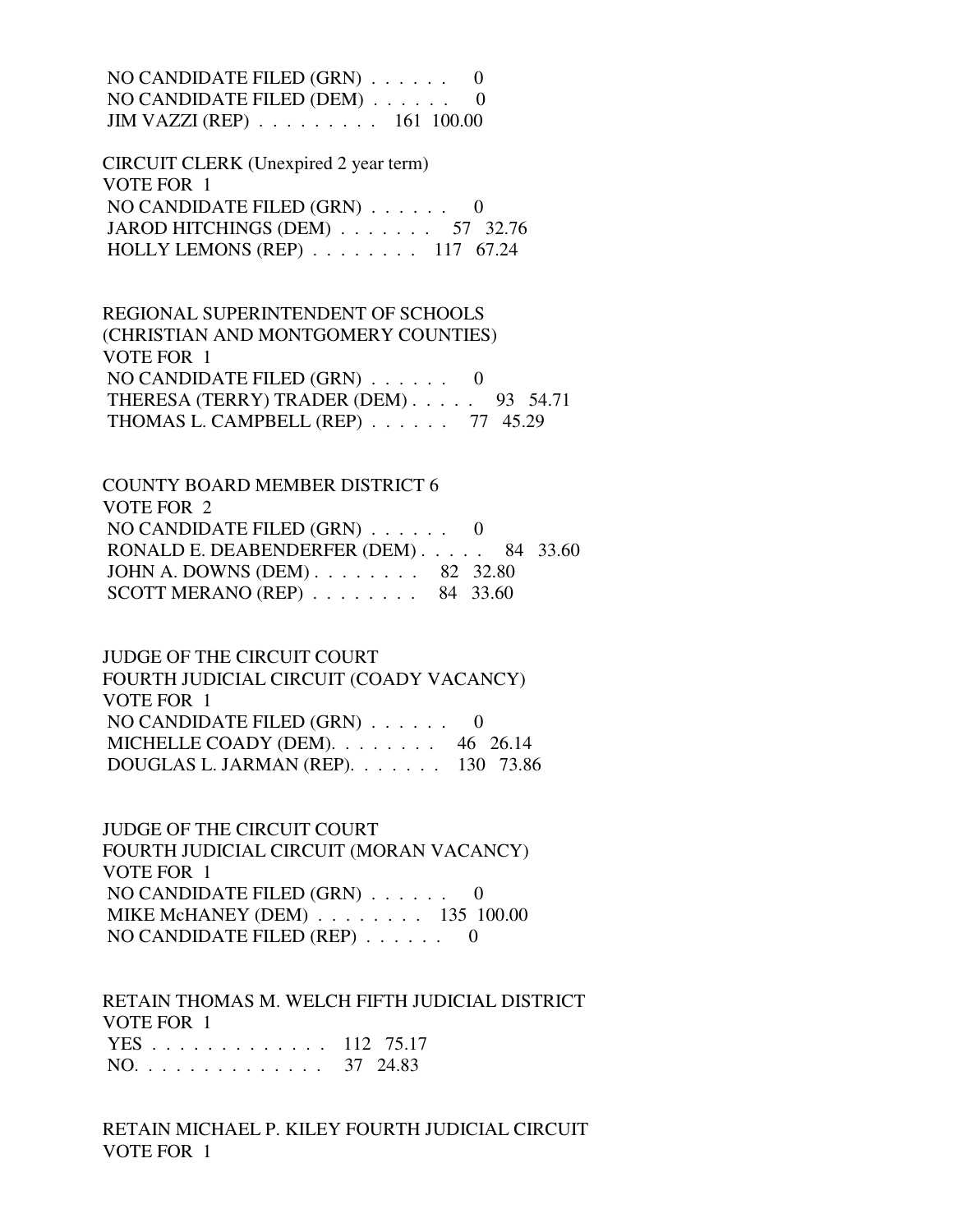|  |  |  |  |  |  |  |  | YES 108 72.97 |
|--|--|--|--|--|--|--|--|---------------|
|  |  |  |  |  |  |  |  | NO. 40 27.03  |

 RETAIN KELLY D. LONG FOURTH JUDICIAL CIRCUIT VOTE FOR 1 YES . . . . . . . . . . . . . 125 80.65

|     |  |  |  |  |  |  |  | 113 123 00.0 <i>0</i> |
|-----|--|--|--|--|--|--|--|-----------------------|
| NO. |  |  |  |  |  |  |  | 30 19.35              |

 RETAIN WM. ROBIN TODD FOURTH JUDICIAL CIRCUIT VOTE FOR 1 YES . . . . . . . . . . . . . 107 73.29

COUNTYWIDE QUESTION

 VOTE FOR 1 YES . . . . . . . . . . . . . 80 47.34 NO. . . . . . . . . . . . . . 89 52.66

PRECINCT REPORT MONTGOMERY COUNTY, ILLINOIS UNOFFICIAL TOTALS RUN DATE:11/16/10 GENERAL ELECTION RUN TIME:01:21 PM NOVEMBER 2, 2010

0016 HILLSBORO 5

 VOTES PERCENT REGISTERED VOTERS - TOTAL . . . . . . 710 BALLOTS CAST - TOTAL. . . . . . . . 431 BALLOTS CAST - BLANK. . . . . . . . 0 VOTER TURNOUT - TOTAL . . . . . . . 60.70 VOTER TURNOUT - BLANK . . . . . . .

 CONSTITUTIONAL AMENDMENT VOTE FOR 1 YES . . . . . . . . . . . . . 223 61.26 NO. . . . . . . . . . . . . . 141 38.74

 UNITED STATES SENATOR (6 year term) VOTE FOR 1 LeALAN M. JONES (GRN) . . . . . . . 20 4.82 ALEXANDER "ALEXI" GIANNOULIAS (DEM). . . 172 41.45 MARK STEVEN KIRK (REP) . . . . . . . 207 49.88 MIKE LABNO (LIB) . . . . . . . . . 14 3.37 WRITE-IN. . . . . . . . . . . . 2 .48

 UNITED STATES SENATOR (Unexpired term) VOTE FOR 1 LeALAN M. JONES  $(GRN)$  . . . . . . . 22 5.56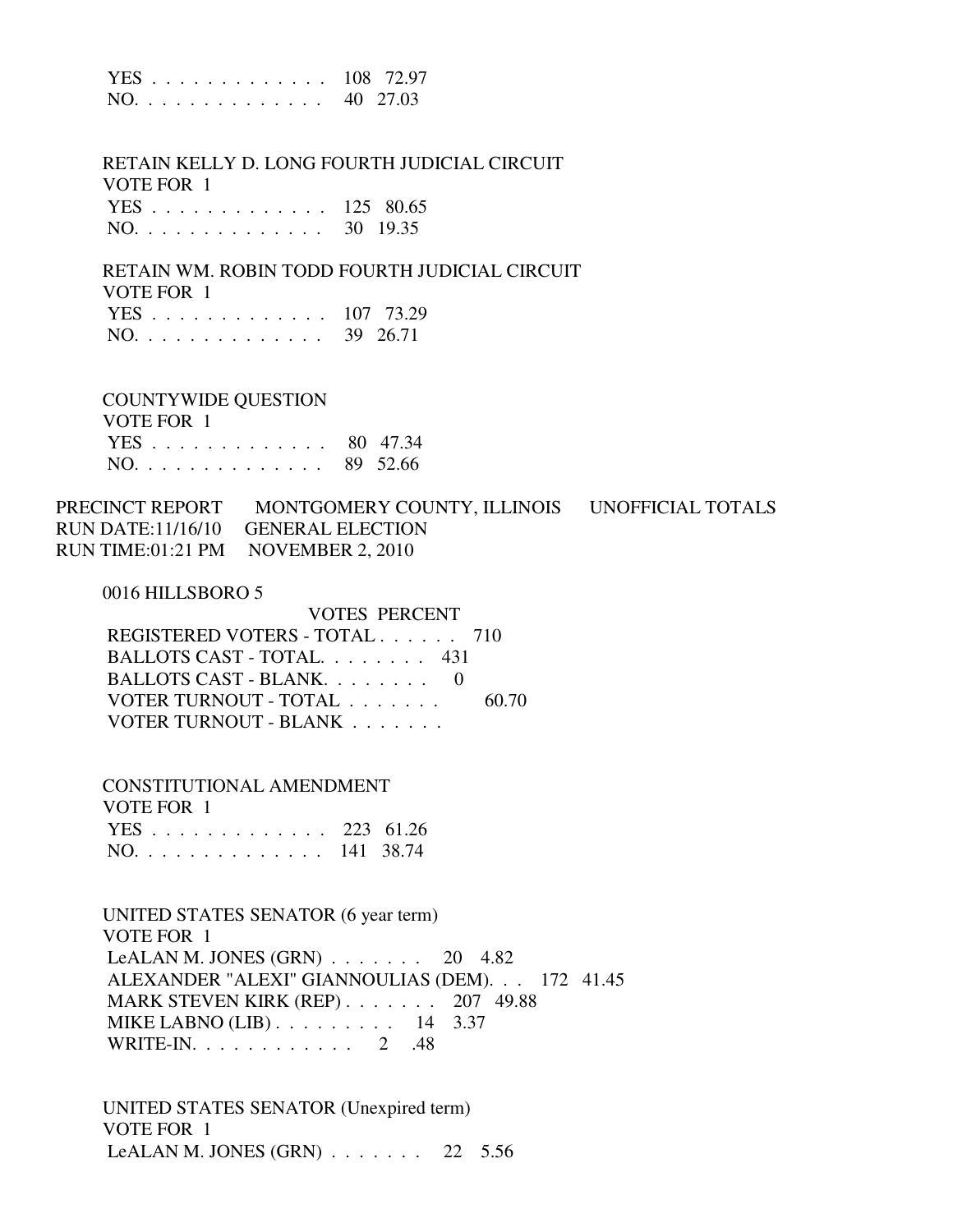ALEXANDER "ALEXI" GIANNOULIAS (DEM). . . 162 40.91 MARK STEVEN KIRK (REP) . . . . . . . 197 49.75 MIKE LABNO (LIB) . . . . . . . . . 13 3.28 WRITE-IN. . . . . . . . . . . . . 2 .51

 GOVERNOR & LIEUTENANT GOVERNOR VOTE FOR 1 R. WHITNEY \ D. CRAWFORD  $(GRN)$  . . . . 16 3.76 P. QUINN \ S. SIMON (DEM) . . . . . . 167 39.29 B. BRADY \ J. PLUMMER (REP) . . . . . 218 51.29 L. GREEN \ E. RUTLEDGE (LIB)  $\ldots$  . . . . 5 1.18 S. COHEN \ B. SWILLEY (IND)  $\ldots$  . . . 17 4.00 WRITE-IN. . . . . . . . . . . . 2 .47

### ATTORNEY GENERAL

| VOTE FOR 1                                              |  |  |
|---------------------------------------------------------|--|--|
| DAVID F. BLACK (GRN). $\ldots$ 23 5.52                  |  |  |
| LISA MADIGAN (DEM) $\ldots$ 235 56.35                   |  |  |
| STEVE KIM (REP) $\ldots \ldots \ldots \ldots$ 154 36.93 |  |  |
| BILL MALAN (LIB) $\ldots \ldots \ldots 5$ 1.20          |  |  |

### SECRETARY OF STATE

| VOTE FOR 1                                          |  |
|-----------------------------------------------------|--|
| NO CANDIDATE FILED $(GRN)$ 0                        |  |
| JESSE WHITE (DEM). $\ldots \ldots \ldots$ 269 64.66 |  |
| ROBERT ENRIQUEZ (REP) $\ldots$ 125 30.05            |  |
| JOSH HANSON (LIB). $\ldots$ 22 5.29                 |  |

#### **COMPTROLLER**

| VOTE FOR 1                                            |  |
|-------------------------------------------------------|--|
| R. ERIKA SCHAFER $(GRN)$ 20 4.78                      |  |
| DAVID E. MILLER (DEM) $\ldots$ 172 41.15              |  |
| JUDY BAAR TOPINKA (REP). 211 50.48                    |  |
| JULIE FOX (LIB) $\ldots \ldots \ldots \ldots 15$ 3.59 |  |

#### TREASURER

| VOTE FOR 1                                        |  |  |
|---------------------------------------------------|--|--|
| SCOTT K. SUMMERS $(GRN)$ 17 4.14                  |  |  |
| ROBIN KELLY (DEM). $\ldots$ 189 45.99             |  |  |
| DAN RUTHERFORD (REP). 194 47.20                   |  |  |
| JAMES PAULY (LIB). $\ldots \ldots \ldots 11$ 2.68 |  |  |

 REPRESENTATIVE IN CONGRESS SEVENTEENTH CONGRESSIONAL DISTRICT VOTE FOR 1 ROGER K. DAVIS (GRN). . . . . . . . 26 6.28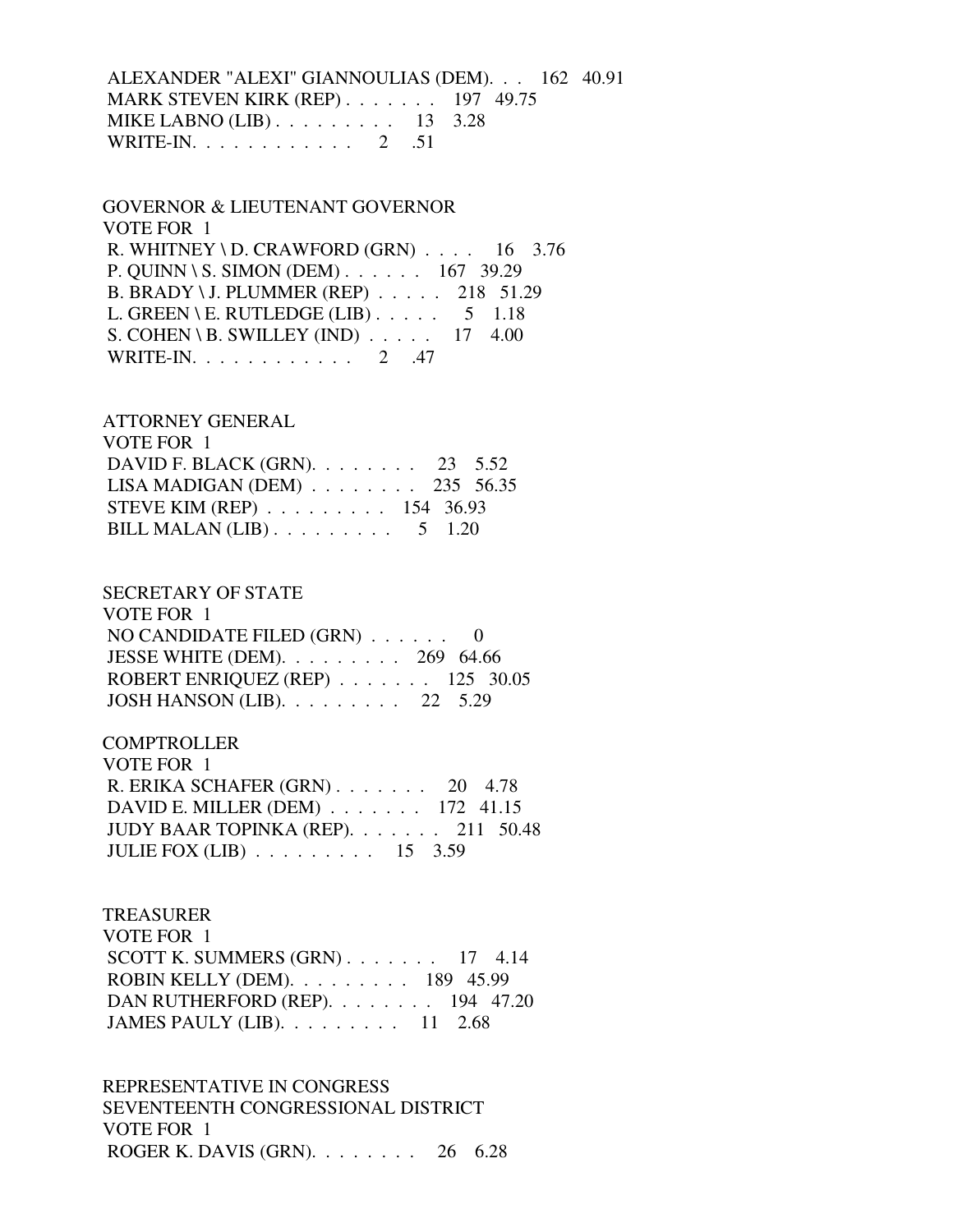PHIL HARE (DEM) . . . . . . . . . 201 48.55 BOBBY SCHILLING (REP) . . . . . . . 187 45.17

 STATE SENATOR FORTY-NINTH LEGISLATIVE DISTRICT VOTE FOR 1 NO CANDIDATE FILED (GRN) . . . . . . 0 DEANNA DEMUZIO (DEM). . . . . . . . 226 54.07 WILLIAM "SAM" McCANN (REP). . . . . . 192 45.93

 REPRESENTATIVE IN THE GENERAL ASSEMBLY NINETY-EIGHTH REPRESENTATIVE DISTRICT VOTE FOR 1 NO CANDIDATE FILED (GRN) . . . . . . 0 CHARLES LANDERS (DEM) . . . . . . . 177 42.86 WAYNE ARTHUR ROSENTHAL (REP) . . . . . 236 57.14

 COUNTY CLERK VOTE FOR 1 NO CANDIDATE FILED (GRN) . . . . . . 0 NO CANDIDATE FILED (DEM) . . . . . . 0 SANDY LEITHEISER (REP) . . . . . . . 376 100.00

 COUNTY TREASURER VOTE FOR 1 NO CANDIDATE FILED (GRN) . . . . . . 0 NO CANDIDATE FILED (DEM) . . . . . . 0 RON JENKINS (REP). . . . . . . . . 366 100.00

 COUNTY SHERIFF VOTE FOR 1 NO CANDIDATE FILED (GRN) . . . . . . 0 NO CANDIDATE FILED (DEM) . . . . . . 0 JIM VAZZI (REP) . . . . . . . . . 369 100.00

 CIRCUIT CLERK (Unexpired 2 year term) VOTE FOR 1 NO CANDIDATE FILED (GRN) . . . . . . 0 JAROD HITCHINGS (DEM) . . . . . . . 170 40.38 HOLLY LEMONS (REP) . . . . . . . . 251 59.62

 REGIONAL SUPERINTENDENT OF SCHOOLS (CHRISTIAN AND MONTGOMERY COUNTIES) VOTE FOR 1 NO CANDIDATE FILED (GRN) . . . . . . 0 THERESA (TERRY) TRADER (DEM) . . . . . 248 59.47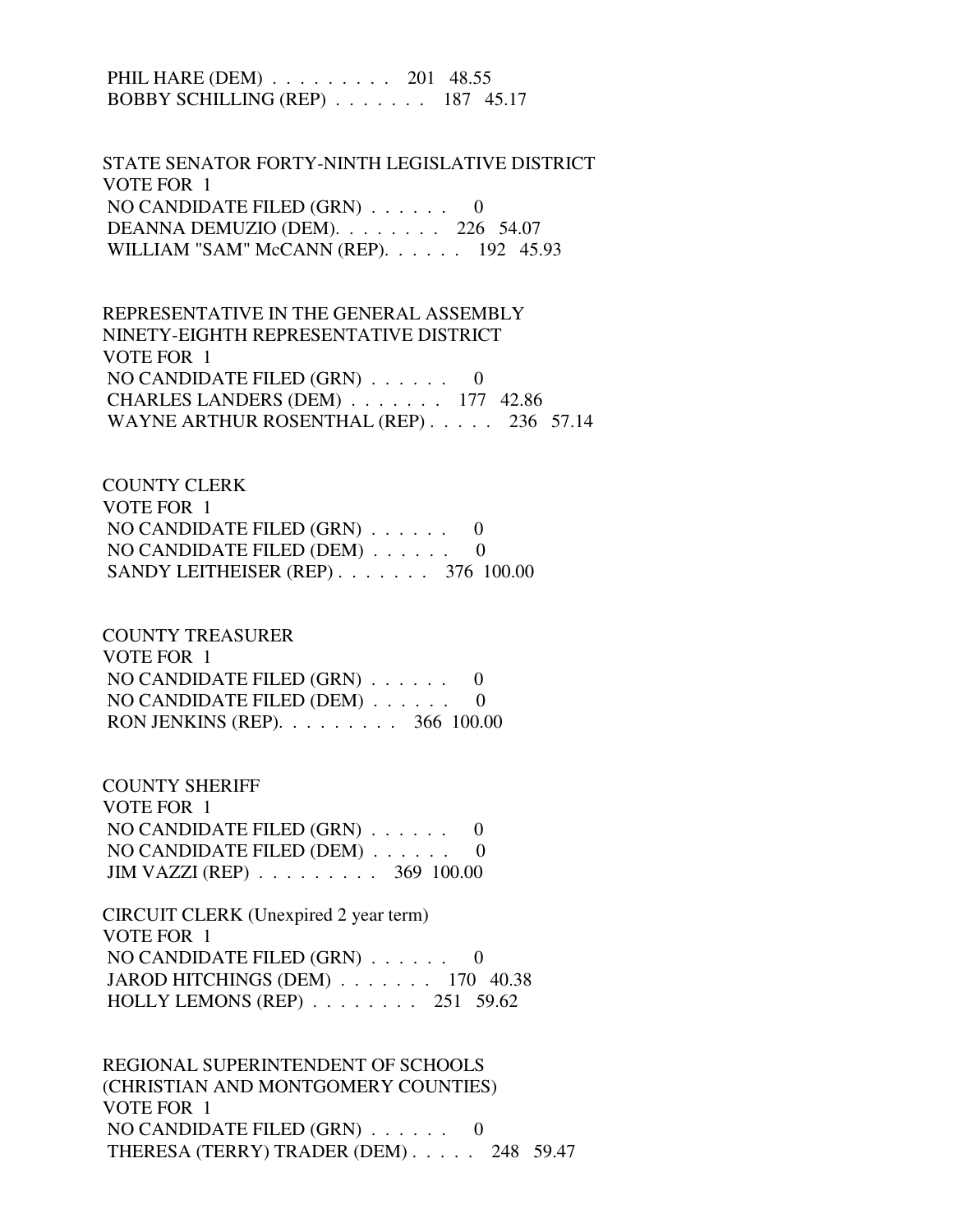THOMAS L. CAMPBELL (REP) . . . . . . 169 40.53

 COUNTY BOARD MEMBER DISTRICT 4 VOTE FOR 1 NO CANDIDATE FILED (GRN) . . . . . . 0 TERRY E. BONE (DEM) . . . . . . . . 234 100.00 NO CANDIDATE FILED (REP) . . . . . . 0

 COUNTY BOARD MEMBER DISTRICT 6 VOTE FOR 2 NO CANDIDATE FILED  $(GRN)$ ...... 0 RONALD E. DEABENDERFER (DEM) . . . . . 60 35.29 JOHN A. DOWNS (DEM) . . . . . . . . 57 33.53 SCOTT MERANO (REP) . . . . . . . . 53 31.18

 JUDGE OF THE CIRCUIT COURT FOURTH JUDICIAL CIRCUIT (COADY VACANCY) VOTE FOR 1 NO CANDIDATE FILED (GRN) . . . . . . 0 MICHELLE COADY (DEM). . . . . . . . 105 25.80 DOUGLAS L. JARMAN (REP). . . . . . . 302 74.20

 JUDGE OF THE CIRCUIT COURT FOURTH JUDICIAL CIRCUIT (MORAN VACANCY) VOTE FOR 1 NO CANDIDATE FILED (GRN) . . . . . . 0 MIKE McHANEY (DEM) . . . . . . . . 288 100.00 NO CANDIDATE FILED (REP) . . . . . . 0

 RETAIN THOMAS M. WELCH FIFTH JUDICIAL DISTRICT VOTE FOR 1 YES . . . . . . . . . . . . . 224 64.18 NO. . . . . . . . . . . . . . 125 35.82

 RETAIN MICHAEL P. KILEY FOURTH JUDICIAL CIRCUIT VOTE FOR 1 YES . . . . . . . . . . . . . 224 63.82 NO. . . . . . . . . . . . . . 127 36.18

 RETAIN KELLY D. LONG FOURTH JUDICIAL CIRCUIT VOTE FOR 1 YES . . . . . . . . . . . . . 289 73.91 NO. . . . . . . . . . . . . . 102 26.09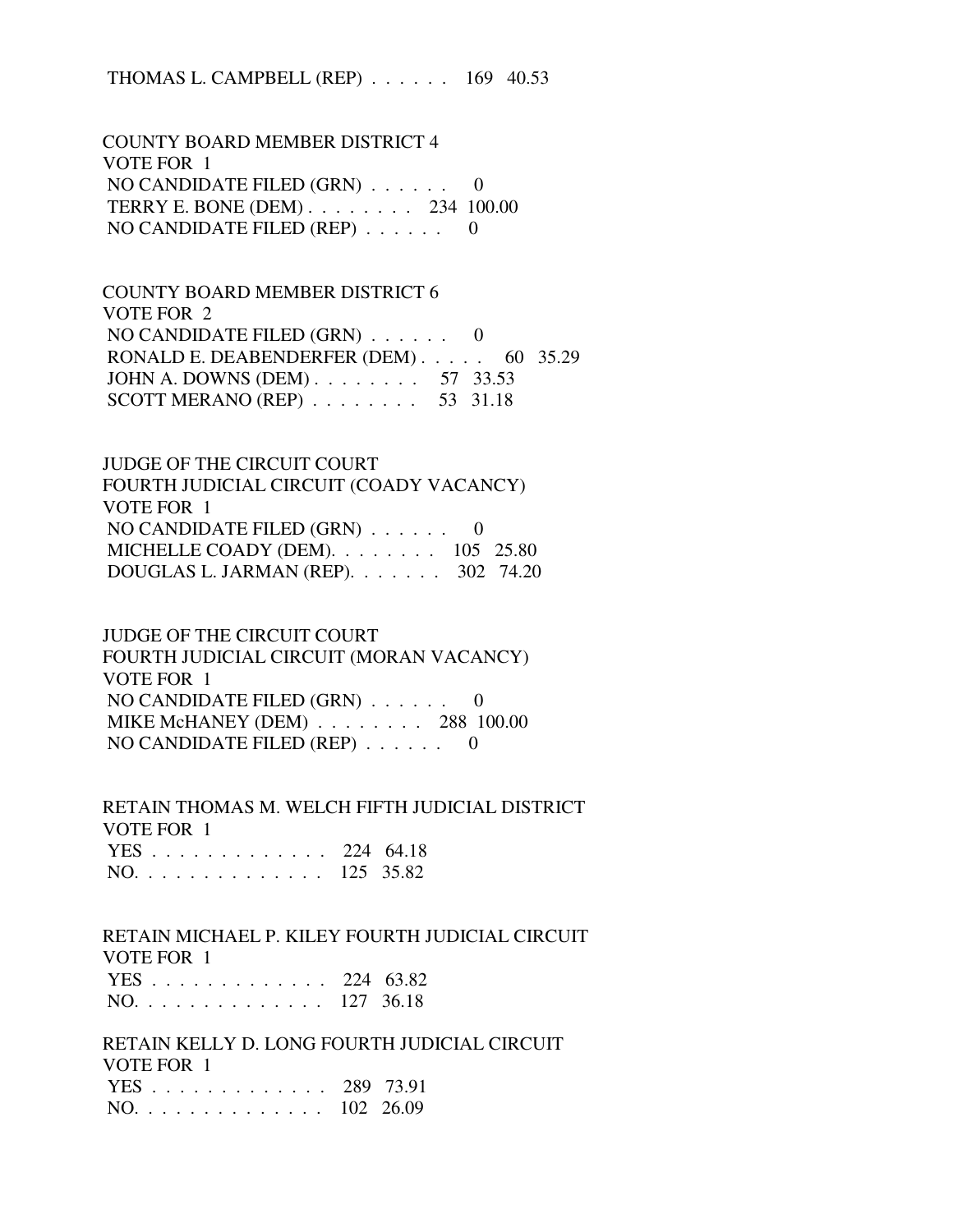RETAIN WM. ROBIN TODD FOURTH JUDICIAL CIRCUIT VOTE FOR 1 YES . . . . . . . . . . . . . 218 63.74 NO. . . . . . . . . . . . . . 124 36.26

 COUNTYWIDE QUESTION VOTE FOR 1 YES . . . . . . . . . . . . . 190 46.00 NO. . . . . . . . . . . . . . 223 54.00

PRECINCT REPORT MONTGOMERY COUNTY, ILLINOIS UNOFFICIAL TOTALS RUN DATE:11/16/10 GENERAL ELECTION RUN TIME:01:21 PM NOVEMBER 2, 2010

0017 HILLSBORO 6

| <b>VOTES PERCENT</b>          |       |
|-------------------------------|-------|
| REGISTERED VOTERS - TOTAL 710 |       |
| BALLOTS CAST - TOTAL 373      |       |
| BALLOTS CAST - BLANK. 0       |       |
| VOTER TURNOUT - TOTAL         | 52.54 |
| VOTER TURNOUT - BLANK         |       |

 CONSTITUTIONAL AMENDMENT VOTE FOR 1 YES . . . . . . . . . . . . . 182 65.47 NO. . . . . . . . . . . . . . 96 34.53

 UNITED STATES SENATOR (6 year term) VOTE FOR 1 LeALAN M. JONES  $(GRN)$ ...... 18 5.07 ALEXANDER "ALEXI" GIANNOULIAS (DEM). . . 174 49.01 MARK STEVEN KIRK (REP) . . . . . . . 154 43.38 MIKE LABNO  $(LIB)$ ........ 9 2.54 WRITE-IN. . . . . . . . . . . . . . . 0

 UNITED STATES SENATOR (Unexpired term) VOTE FOR 1 LeALAN M. JONES  $(GRN)$  . . . . . . . 11 3.24 ALEXANDER "ALEXI" GIANNOULIAS (DEM). . . 173 50.88 MARK STEVEN KIRK (REP) . . . . . . . 150 44.12 MIKE LABNO  $(LIB)$ ........ 6 1.76 WRITE-IN. . . . . . . . . . . . 0

 GOVERNOR & LIEUTENANT GOVERNOR VOTE FOR 1 R. WHITNEY \ D. CRAWFORD  $(GRN)$  . . . . 13 3.60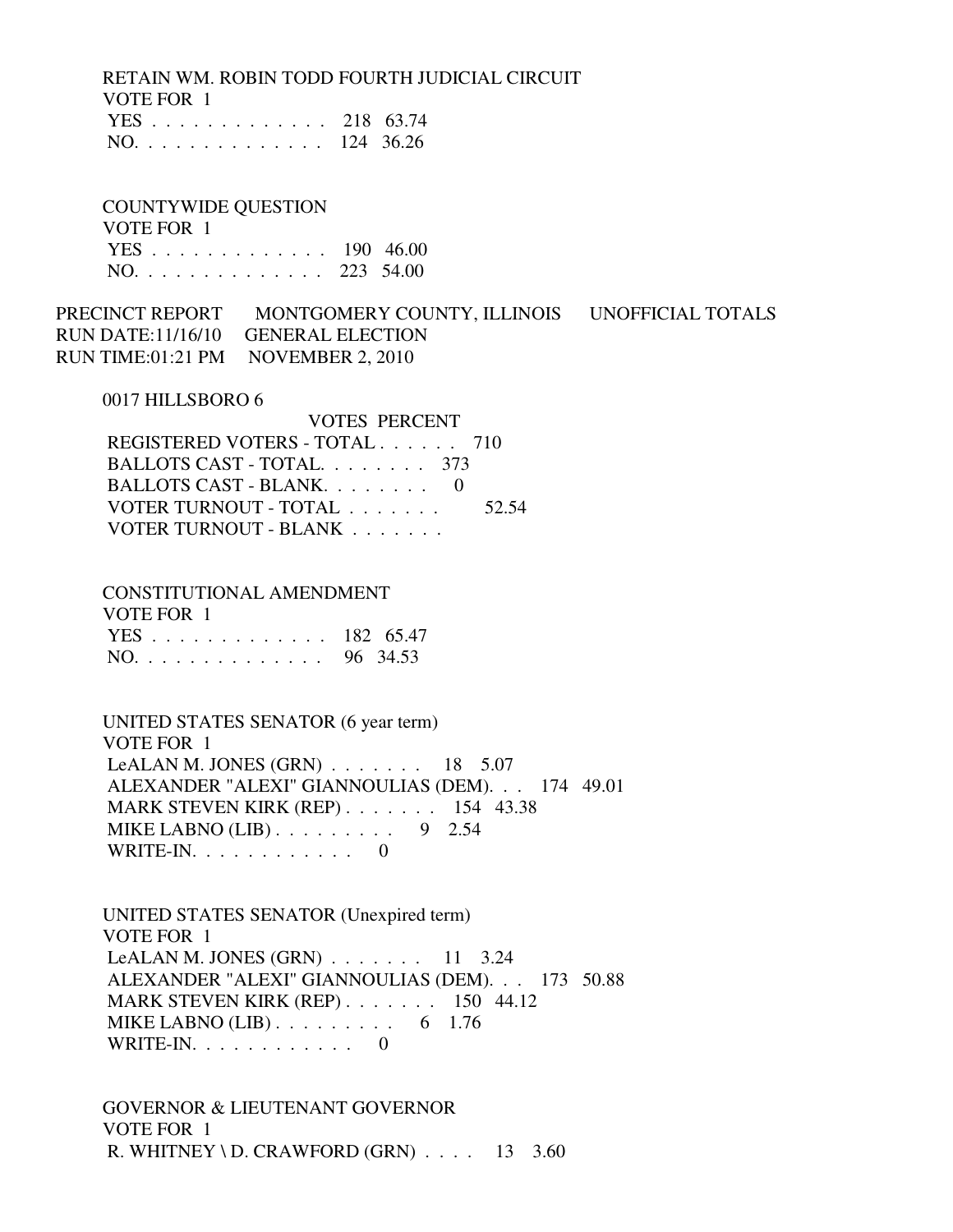P. QUINN \ S. SIMON (DEM) . . . . . . 177 49.03 B. BRADY \ J. PLUMMER (REP) . . . . . 159 44.04 L. GREEN \ E. RUTLEDGE (LIB)  $\ldots$  . . . . 2 .55 S. COHEN \ B. SWILLEY (IND) . . . . . 10 2.77 WRITE-IN.  $\ldots$  . . . . . . . . . 0

 ATTORNEY GENERAL VOTE FOR 1 DAVID F. BLACK (GRN). . . . . . . . 8 2.25 LISA MADIGAN (DEM) . . . . . . . . 223 62.82 STEVE KIM (REP) . . . . . . . . . 117 32.96 BILL MALAN  $(LIB)$ ........ 7 1.97

### SECRETARY OF STATE

 VOTE FOR 1 NO CANDIDATE FILED (GRN) . . . . . . 0 JESSE WHITE (DEM). . . . . . . . . 250 68.49 ROBERT ENRIQUEZ (REP) . . . . . . . 100 27.40 JOSH HANSON (LIB). . . . . . . . . 15 4.11

### **COMPTROLLER**

| VOTE FOR 1                                    |  |
|-----------------------------------------------|--|
| R. ERIKA SCHAFER $(GRN)$ 15 4.25              |  |
| DAVID E. MILLER (DEM) $\ldots$ 157 44.48      |  |
| JUDY BAAR TOPINKA (REP). $\ldots$ 172 48.73   |  |
| JULIE FOX (LIB) $\ldots \ldots \ldots$ 9 2.55 |  |

### TREASURER

| VOTE FOR 1                                       |  |  |
|--------------------------------------------------|--|--|
| SCOTT K. SUMMERS $(GRN)$ 13 3.69                 |  |  |
| ROBIN KELLY (DEM). $\ldots$ 191 54.26            |  |  |
| DAN RUTHERFORD (REP). 141 40.06                  |  |  |
| JAMES PAULY (LIB). $\ldots \ldots \ldots$ 7 1.99 |  |  |

# REPRESENTATIVE IN CONGRESS SEVENTEENTH CONGRESSIONAL DISTRICT VOTE FOR 1 ROGER K. DAVIS (GRN). . . . . . . . 18 5.01 PHIL HARE (DEM) . . . . . . . . . 197 54.87 BOBBY SCHILLING (REP) . . . . . . . 144 40.11

 STATE SENATOR FORTY-NINTH LEGISLATIVE DISTRICT VOTE FOR 1 NO CANDIDATE FILED (GRN) . . . . . . 0 DEANNA DEMUZIO (DEM). . . . . . . . 221 61.39 WILLIAM "SAM" McCANN (REP). . . . . . 139 38.61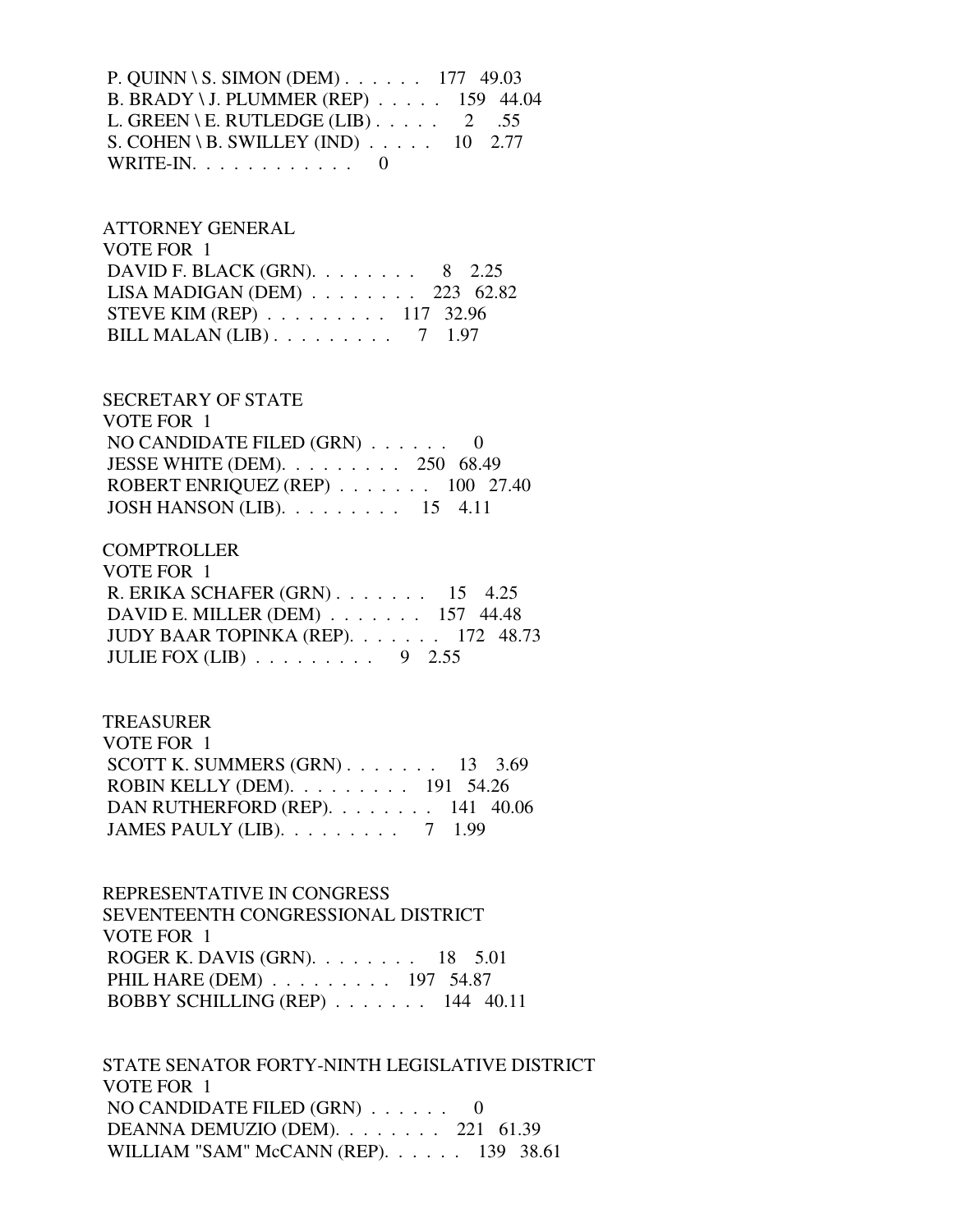REPRESENTATIVE IN THE GENERAL ASSEMBLY NINETY-EIGHTH REPRESENTATIVE DISTRICT VOTE FOR 1 NO CANDIDATE FILED (GRN) . . . . . . 0 CHARLES LANDERS (DEM) . . . . . . . 186 51.38 WAYNE ARTHUR ROSENTHAL (REP) . . . . . 176 48.62

 COUNTY CLERK VOTE FOR 1 NO CANDIDATE FILED (GRN) . . . . . . 0 NO CANDIDATE FILED (DEM) . . . . . . 0 SANDY LEITHEISER (REP) . . . . . . . 317 100.00

 COUNTY TREASURER VOTE FOR 1 NO CANDIDATE FILED (GRN) . . . . . . 0 NO CANDIDATE FILED (DEM) . . . . . . 0 RON JENKINS (REP). . . . . . . . . 307 100.00

 COUNTY SHERIFF VOTE FOR 1 NO CANDIDATE FILED (GRN) . . . . . . 0 NO CANDIDATE FILED (DEM) . . . . . . 0 JIM VAZZI (REP) . . . . . . . . . 310 100.00

 CIRCUIT CLERK (Unexpired 2 year term) VOTE FOR 1 NO CANDIDATE FILED (GRN) . . . . . . 0 JAROD HITCHINGS (DEM) . . . . . . . 164 45.43 HOLLY LEMONS (REP) . . . . . . . . 197 54.57

 REGIONAL SUPERINTENDENT OF SCHOOLS (CHRISTIAN AND MONTGOMERY COUNTIES) VOTE FOR 1 NO CANDIDATE FILED (GRN) . . . . . . 0 THERESA (TERRY) TRADER (DEM) . . . . . 218 61.58 THOMAS L. CAMPBELL (REP) . . . . . . 136 38.42

 COUNTY BOARD MEMBER DISTRICT 4 VOTE FOR 1 NO CANDIDATE FILED (GRN) . . . . . . 0 TERRY E. BONE (DEM) . . . . . . . . 306 100.00 NO CANDIDATE FILED (REP) . . . . . . 0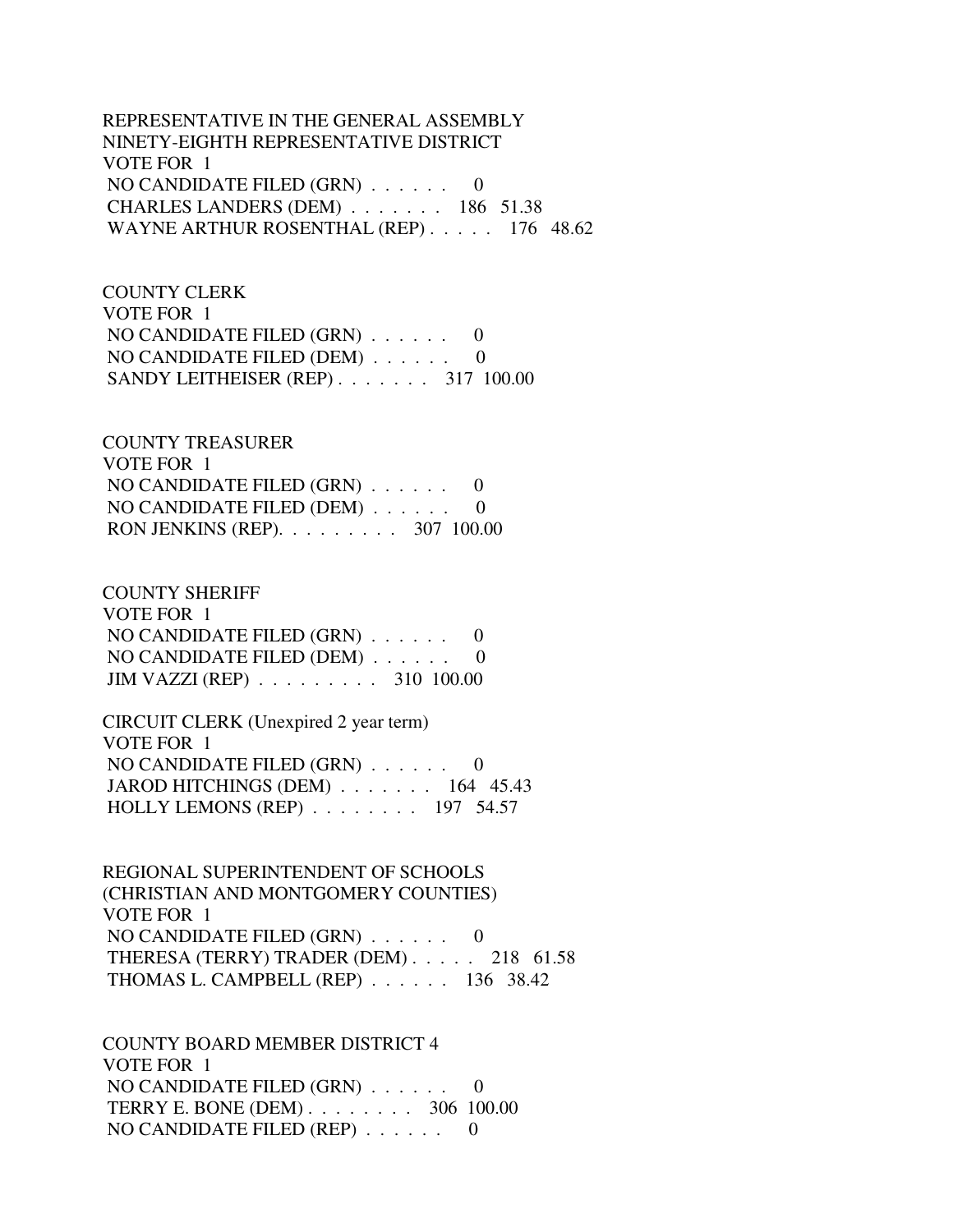JUDGE OF THE CIRCUIT COURT FOURTH JUDICIAL CIRCUIT (COADY VACANCY) VOTE FOR 1 NO CANDIDATE FILED  $(GRN)$  . . . . . . 0 MICHELLE COADY (DEM). . . . . . . . 125 34.44 DOUGLAS L. JARMAN (REP). . . . . . . 238 65.56

 JUDGE OF THE CIRCUIT COURT FOURTH JUDICIAL CIRCUIT (MORAN VACANCY) VOTE FOR 1 NO CANDIDATE FILED (GRN) . . . . . . 0 MIKE McHANEY (DEM) . . . . . . . . 283 100.00 NO CANDIDATE FILED (REP) . . . . . . 0

 RETAIN THOMAS M. WELCH FIFTH JUDICIAL DISTRICT VOTE FOR 1 YES . . . . . . . . . . . . . 207 71.38 NO. . . . . . . . . . . . . . 83 28.62

 RETAIN MICHAEL P. KILEY FOURTH JUDICIAL CIRCUIT VOTE FOR 1 YES . . . . . . . . . . . . . 214 73.04 NO. . . . . . . . . . . . . . 79 26.96

RETAIN KELLY D. LONG FOURTH JUDICIAL CIRCUIT

VOTE FOR 1

|     |  |  |  |  |  |  |  | YES 256 78.53 |
|-----|--|--|--|--|--|--|--|---------------|
| NO. |  |  |  |  |  |  |  | 70 21.47      |

 RETAIN WM. ROBIN TODD FOURTH JUDICIAL CIRCUIT VOTE FOR 1 YES . . . . . . . . . . . . . 201 70.28 NO. . . . . . . . . . . . . . 85 29.72

COUNTYWIDE QUESTION

| VOTE FOR 1    |  |
|---------------|--|
| YES 165 47.01 |  |
| NO. 186 52.99 |  |

PRECINCT REPORT MONTGOMERY COUNTY, ILLINOIS UNOFFICIAL TOTALS RUN DATE:11/16/10 GENERAL ELECTION RUN TIME:01:21 PM NOVEMBER 2, 2010

0018 IRVING

VOTES PERCENT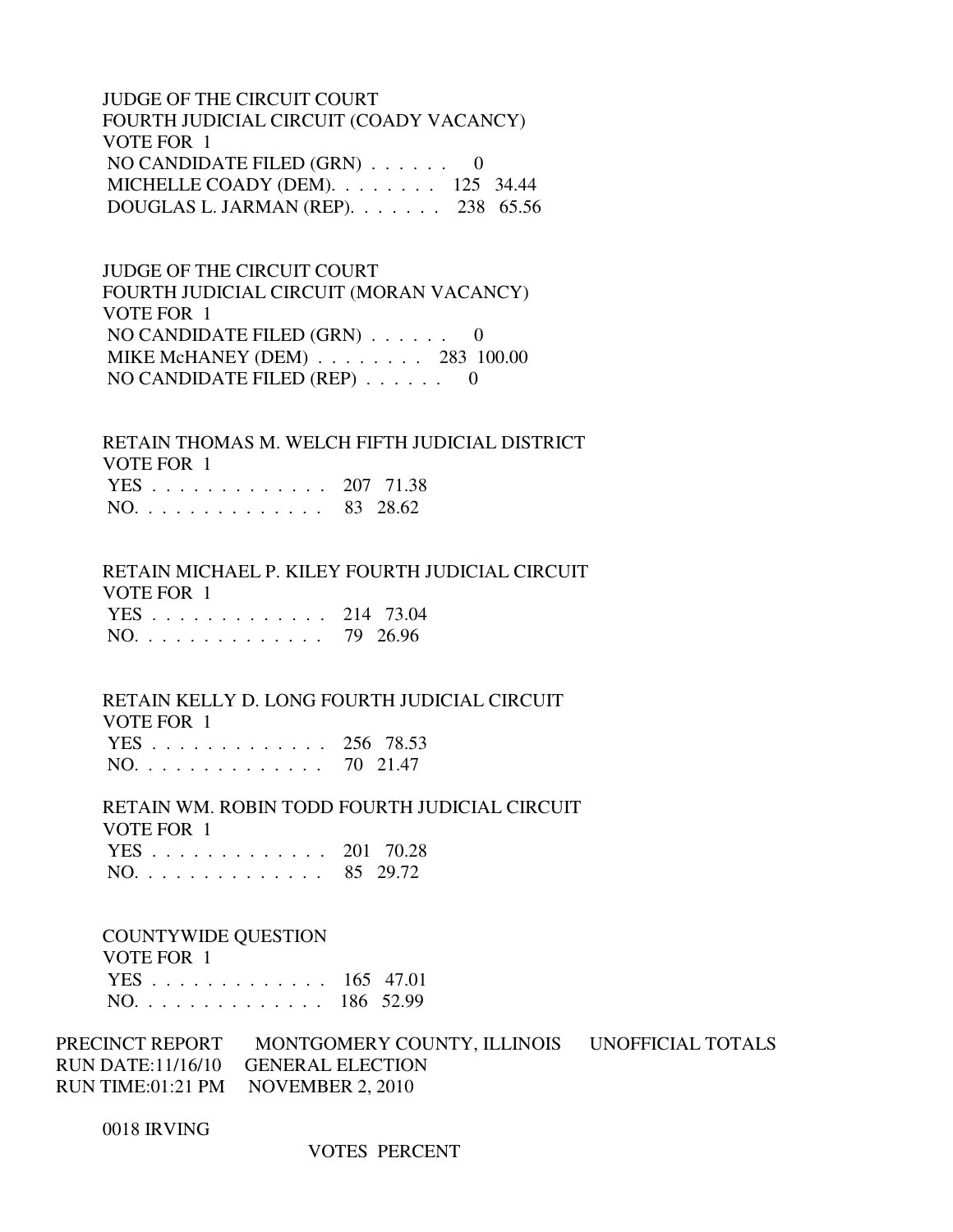REGISTERED VOTERS - TOTAL . . . . . . 676 BALLOTS CAST - TOTAL. . . . . . . . 340 BALLOTS CAST - BLANK. . . . . . . . 0 VOTER TURNOUT - TOTAL . . . . . . . 50.30 VOTER TURNOUT - BLANK . . . . . . .

 CONSTITUTIONAL AMENDMENT VOTE FOR 1 YES . . . . . . . . . . . . . 157 64.34 NO. . . . . . . . . . . . . . 87 35.66

 UNITED STATES SENATOR (6 year term) VOTE FOR 1 LeALAN M. JONES  $(GRN)$ ...... 11 3.37 ALEXANDER "ALEXI" GIANNOULIAS (DEM). . . 117 35.89 MARK STEVEN KIRK (REP) . . . . . . . 188 57.67 MIKE LABNO (LIB) . . . . . . . . . 10 3.07 WRITE-IN.  $\ldots$  . . . . . . . . . 0

 UNITED STATES SENATOR (Unexpired term) VOTE FOR 1 LeALAN M. JONES  $(GRN)$  . . . . . . . 12 3.75 ALEXANDER "ALEXI" GIANNOULIAS (DEM). . . 117 36.56 MARK STEVEN KIRK (REP) . . . . . . . 181 56.56 MIKE LABNO (LIB) . . . . . . . . . 10 3.13 WRITE-IN.  $\ldots$  . . . . . . . . 0

 GOVERNOR & LIEUTENANT GOVERNOR VOTE FOR 1 R. WHITNEY \ D. CRAWFORD (GRN)  $\ldots$  9 2.73 P. QUINN \ S. SIMON (DEM) . . . . . . 96 29.09 B. BRADY \ J. PLUMMER (REP) . . . . . 200 60.61 L. GREEN \ E. RUTLEDGE (LIB)  $\ldots$  . . . . 2 .61 S. COHEN \ B. SWILLEY (IND)  $\ldots$  . . . . 23 6.97 WRITE-IN.  $\ldots$  . . . . . . . . 0

 ATTORNEY GENERAL VOTE FOR 1 DAVID F. BLACK (GRN). . . . . . . . 8 2.42 LISA MADIGAN (DEM) . . . . . . . . 194 58.79 STEVE KIM (REP) . . . . . . . . . 121 36.67 BILL MALAN (LIB) . . . . . . . . . 7 2.12

 SECRETARY OF STATE VOTE FOR 1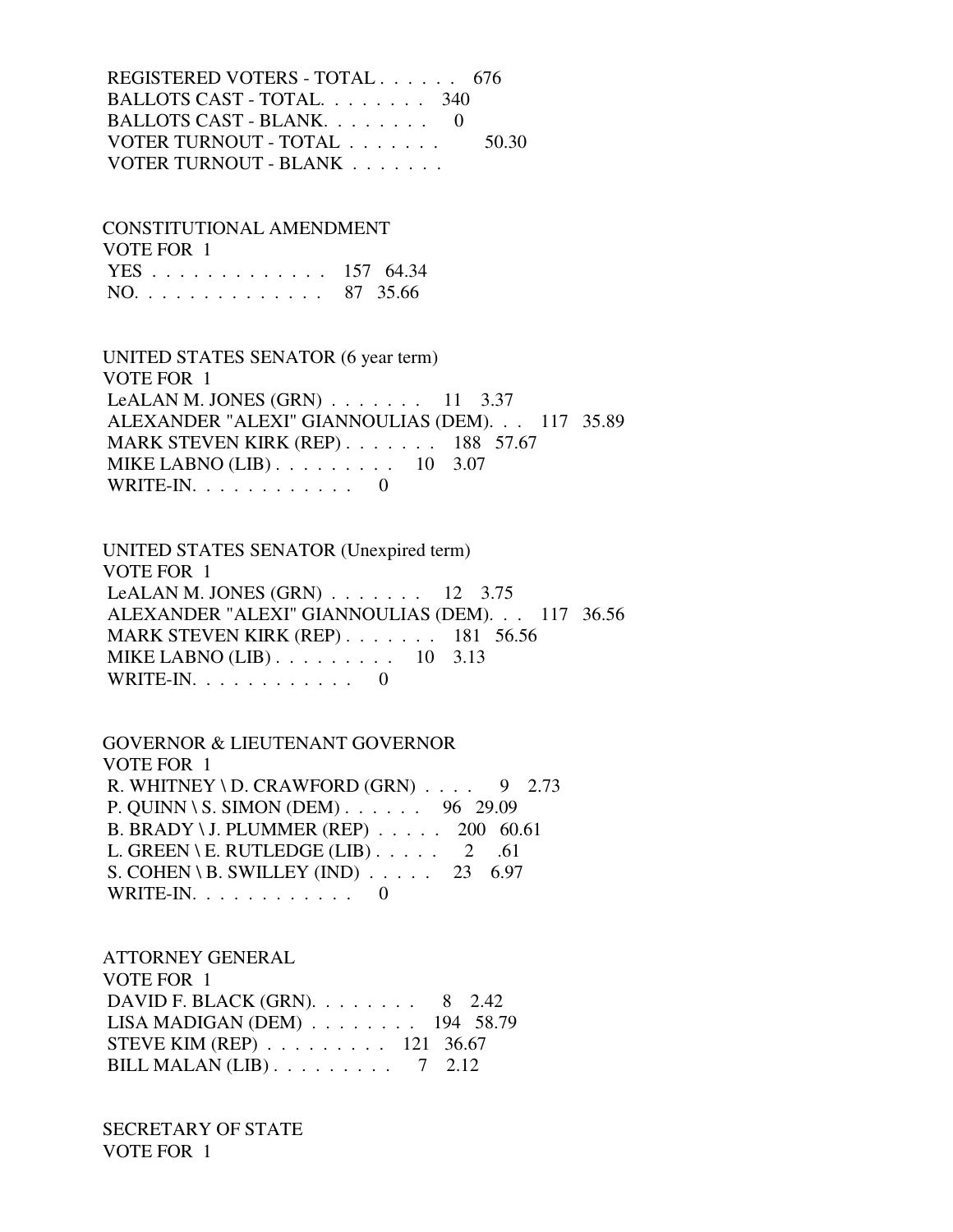NO CANDIDATE FILED (GRN) . . . . . . 0 JESSE WHITE (DEM). . . . . . . . . 204 62.01 ROBERT ENRIQUEZ (REP) . . . . . . . 103 31.31 JOSH HANSON (LIB). . . . . . . . . 22 6.69

 COMPTROLLER VOTE FOR 1 R. ERIKA SCHAFER (GRN) . . . . . . . 12 3.65 DAVID E. MILLER (DEM) . . . . . . . 110 33.43 JUDY BAAR TOPINKA (REP). . . . . . . 192 58.36 JULIE FOX (LIB) . . . . . . . . . 15 4.56

 TREASURER VOTE FOR 1 SCOTT K. SUMMERS  $(GRN)$ . . . . . . . 8 2.52 ROBIN KELLY (DEM). . . . . . . . . 125 39.31 DAN RUTHERFORD (REP). . . . . . . . 176 55.35 JAMES PAULY (LIB). . . . . . . . . 9 2.83

 REPRESENTATIVE IN CONGRESS NINETEENTH CONGRESSIONAL DISTRICT VOTE FOR 1 NO CANDIDATE FILED (GRN) . . . . . . 0 TIM BAGWELL (DEM). . . . . . . . . 100 30.77 JOHN M. SHIMKUS (REP) . . . . . . . 225 69.23

 STATE SENATOR FORTY-NINTH LEGISLATIVE DISTRICT VOTE FOR 1 NO CANDIDATE FILED (GRN) . . . . . . 0 DEANNA DEMUZIO (DEM). . . . . . . . 170 52.31 WILLIAM "SAM" McCANN (REP). . . . . . 155 47.69

 REPRESENTATIVE IN THE GENERAL ASSEMBLY NINETY-EIGHTH REPRESENTATIVE DISTRICT VOTE FOR 1 NO CANDIDATE FILED (GRN) . . . . . . 0 CHARLES LANDERS (DEM) . . . . . . . 127 39.08 WAYNE ARTHUR ROSENTHAL (REP) . . . . . 198 60.92

 COUNTY CLERK VOTE FOR 1 NO CANDIDATE FILED (GRN) . . . . . . 0 NO CANDIDATE FILED (DEM) . . . . . . 0 SANDY LEITHEISER (REP) . . . . . . . 301 100.00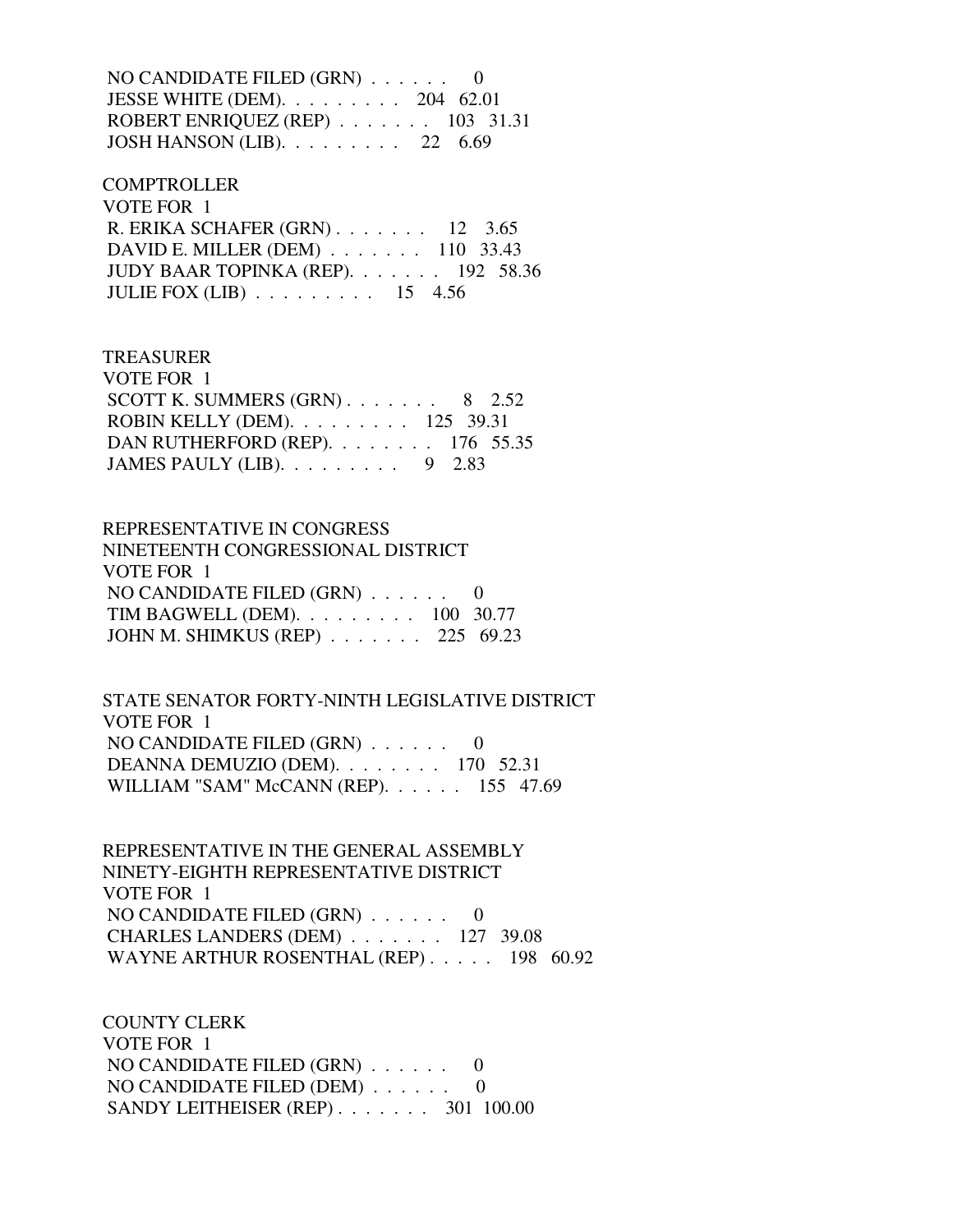COUNTY TREASURER VOTE FOR 1 NO CANDIDATE FILED (GRN) . . . . . . 0 NO CANDIDATE FILED (DEM) . . . . . . 0 RON JENKINS (REP). . . . . . . . . 295 100.00

 COUNTY SHERIFF VOTE FOR 1 NO CANDIDATE FILED (GRN) . . . . . . 0 NO CANDIDATE FILED (DEM) . . . . . . 0 JIM VAZZI (REP) . . . . . . . . . 289 100.00

 CIRCUIT CLERK (Unexpired 2 year term) VOTE FOR 1 NO CANDIDATE FILED (GRN) . . . . . . 0 JAROD HITCHINGS (DEM) . . . . . . . 117 35.67 HOLLY LEMONS (REP) . . . . . . . . 211 64.33

 REGIONAL SUPERINTENDENT OF SCHOOLS (CHRISTIAN AND MONTGOMERY COUNTIES) VOTE FOR 1 NO CANDIDATE FILED (GRN) . . . . . . 0 THERESA (TERRY) TRADER (DEM) . . . . . 192 59.26 THOMAS L. CAMPBELL (REP) . . . . . . 132 40.74

 COUNTY BOARD MEMBER DISTRICT 3 VOTE FOR 2 NO CANDIDATE FILED (GRN) . . . . . . 0 BONNIE L. BRANUM (DEM) . . . . . . . 198 51.30 GEORGE L. BLANKENSHIP (DEM) . . . . . 188 48.70 NO CANDIDATE FILED (REP) . . . . . . 0

 JUDGE OF THE CIRCUIT COURT FOURTH JUDICIAL CIRCUIT (COADY VACANCY) VOTE FOR 1 NO CANDIDATE FILED (GRN) . . . . . . 0 MICHELLE COADY (DEM). . . . . . . . 97 29.94 DOUGLAS L. JARMAN (REP). . . . . . . 227 70.06

 JUDGE OF THE CIRCUIT COURT FOURTH JUDICIAL CIRCUIT (MORAN VACANCY) VOTE FOR 1 NO CANDIDATE FILED (GRN) . . . . . . 0 MIKE McHANEY (DEM) . . . . . . . . 225 100.00 NO CANDIDATE FILED (REP) . . . . . . 0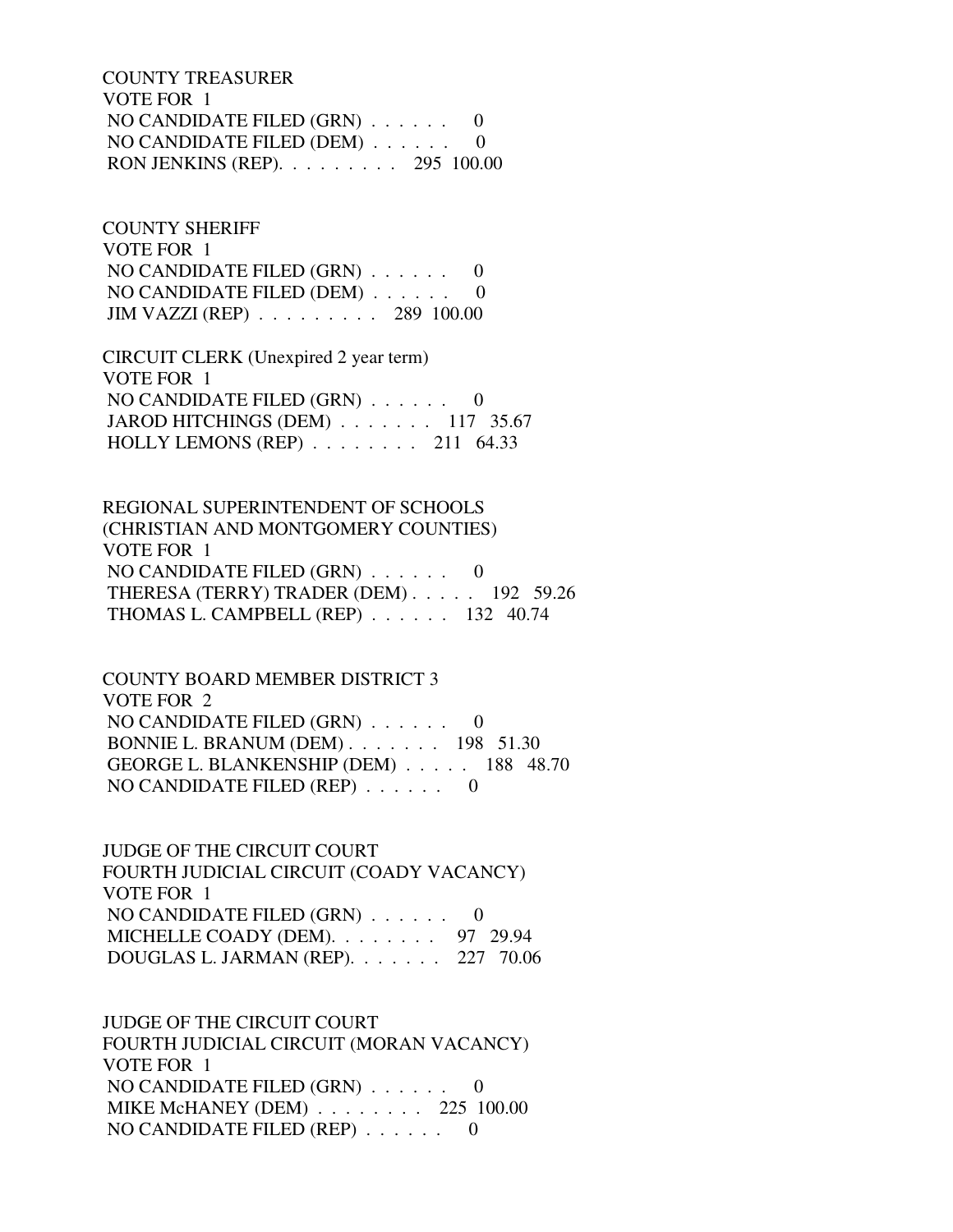RETAIN THOMAS M. WELCH FIFTH JUDICIAL DISTRICT VOTE FOR 1 YES . . . . . . . . . . . . . 188 69.63

NO. . . . . . . . . . . . . . 82 30.37

 RETAIN MICHAEL P. KILEY FOURTH JUDICIAL CIRCUIT VOTE FOR 1 YES . . . . . . . . . . . . . 193 72.28 NO. . . . . . . . . . . . . . 74 27.72

 RETAIN KELLY D. LONG FOURTH JUDICIAL CIRCUIT VOTE FOR 1 YES . . . . . . . . . . . . . 241 78.76 NO. . . . . . . . . . . . . . 65 21.24

 RETAIN WM. ROBIN TODD FOURTH JUDICIAL CIRCUIT VOTE FOR 1 YES . . . . . . . . . . . . . 189 70.52 NO. . . . . . . . . . . . . . 79 29.48

#### COUNTYWIDE QUESTION

| VOTE FOR 1    |  |
|---------------|--|
| YES 118 36.88 |  |
| NO. 202 63.13 |  |

PRECINCT REPORT MONTGOMERY COUNTY, ILLINOIS UNOFFICIAL TOTALS RUN DATE:11/16/10 GENERAL ELECTION RUN TIME:01:21 PM NOVEMBER 2, 2010

0019 NOKOMIS 1

|                               | <b>VOTES PERCENT</b> |  |  |  |  |
|-------------------------------|----------------------|--|--|--|--|
| REGISTERED VOTERS - TOTAL 212 |                      |  |  |  |  |
| BALLOTS CAST - TOTAL. 112     |                      |  |  |  |  |
| BALLOTS CAST - BLANK 1        | -89                  |  |  |  |  |
| VOTER TURNOUT - TOTAL         | 52.83                |  |  |  |  |
| VOTER TURNOUT - BLANK         | -47                  |  |  |  |  |

 CONSTITUTIONAL AMENDMENT VOTE FOR 1 YES . . . . . . . . . . . . . 54 59.34 NO. . . . . . . . . . . . . . 37 40.66

 UNITED STATES SENATOR (6 year term) VOTE FOR 1 LeALAN M. JONES  $(GRN)$  . . . . . . . 4 3.70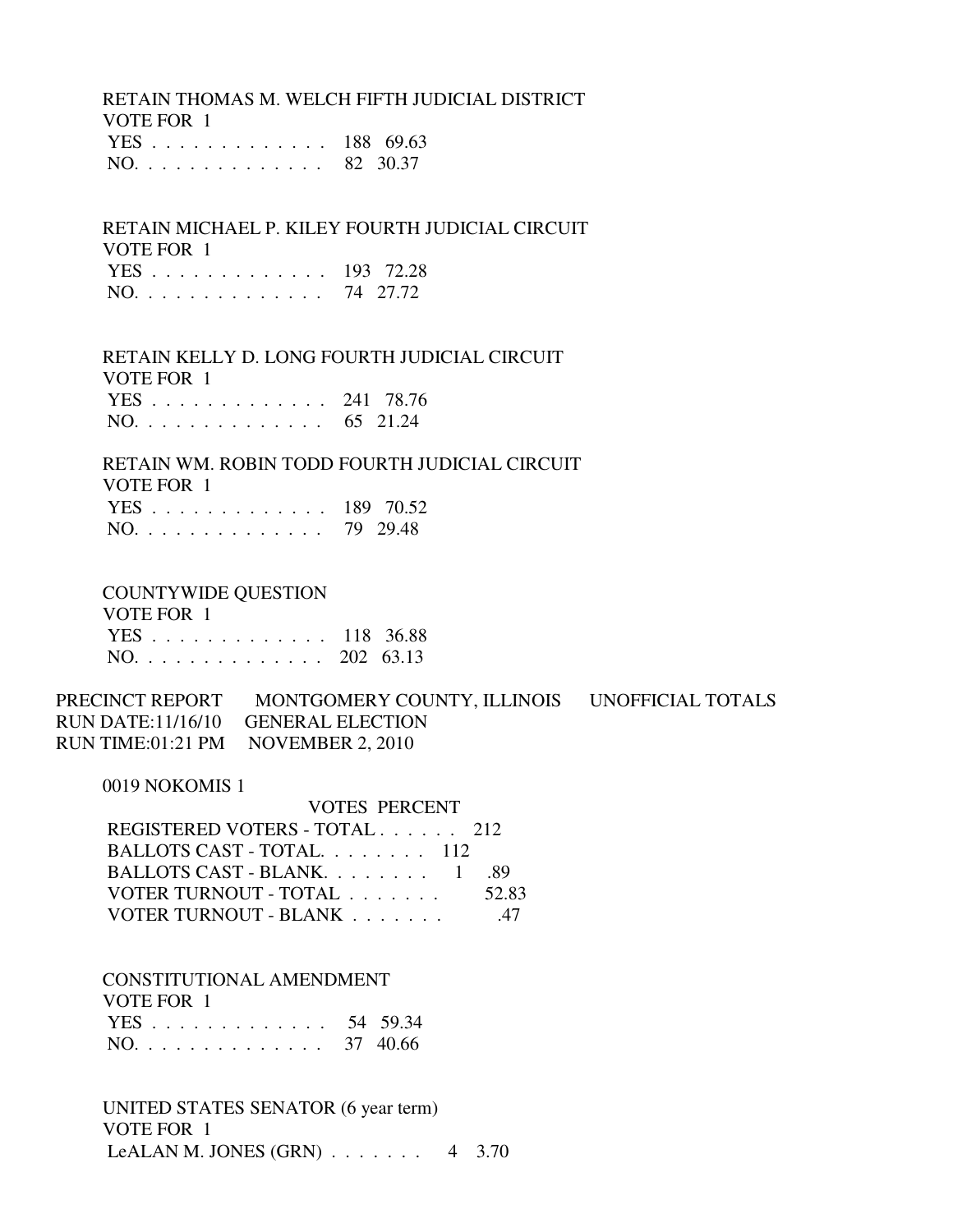ALEXANDER "ALEXI" GIANNOULIAS (DEM). . . 33 30.56 MARK STEVEN KIRK (REP) . . . . . . . . 66 61.11 MIKE LABNO  $(LIB)$ ........ 5 4.63 WRITE-IN.  $\ldots$  . . . . . . . . . 0

 UNITED STATES SENATOR (Unexpired term) VOTE FOR 1 LeALAN M. JONES  $(GRN)$  . . . . . . . 6 5.88 ALEXANDER "ALEXI" GIANNOULIAS (DEM). . . 31 30.39 MARK STEVEN KIRK (REP) . . . . . . . . 61 59.80 MIKE LABNO (LIB) . . . . . . . . . 4 3.92 WRITE-IN.  $\ldots$  . . . . . . . . 0

 GOVERNOR & LIEUTENANT GOVERNOR VOTE FOR 1 R. WHITNEY \ D. CRAWFORD  $(GRN)$  . . . . 3 2.73 P. QUINN \ S. SIMON (DEM) . . . . . . 33 30.00 B. BRADY \ J. PLUMMER (REP) . . . . . 69 62.73 L. GREEN \ E. RUTLEDGE (LIB)  $\ldots$  . . . 0 S. COHEN \ B. SWILLEY (IND)  $\ldots$  . . . . 5 4.55 WRITE-IN. . . . . . . . . . . . 0

#### ATTORNEY GENERAL

| VOTE FOR 1                                         |  |
|----------------------------------------------------|--|
| DAVID F. BLACK (GRN). $\ldots$ 5 4.63              |  |
| LISA MADIGAN (DEM) $\ldots \ldots \ldots$ 52 48.15 |  |
| STEVE KIM (REP) $\ldots \ldots \ldots$ 49 45.37    |  |
| BILL MALAN (LIB) $\ldots \ldots \ldots 2$ 1.85     |  |

#### SECRETARY OF STATE

| VOTE FOR 1                                         |  |
|----------------------------------------------------|--|
| NO CANDIDATE FILED $(GRN)$ 0                       |  |
| JESSE WHITE (DEM). $\ldots \ldots \ldots$ 67 60.36 |  |
| ROBERT ENRIQUEZ (REP) $\ldots$ 36 32.43            |  |
| JOSH HANSON (LIB). $\ldots \ldots \ldots$ 8 7.21   |  |

# **COMPTROLLER**

| VOTE FOR 1                                    |  |
|-----------------------------------------------|--|
| R. ERIKA SCHAFER $(GRN)$ . 4 3.74             |  |
| DAVID E. MILLER (DEM) $\ldots$ 34 31.78       |  |
| JUDY BAAR TOPINKA (REP). $\ldots$ 65 60.75    |  |
| JULIE FOX (LIB) $\ldots \ldots \ldots$ 4 3.74 |  |

#### TREASURER

| VOTE FOR 1                      |  |
|---------------------------------|--|
| SCOTT K. SUMMERS $(GRN)$ 3 2.91 |  |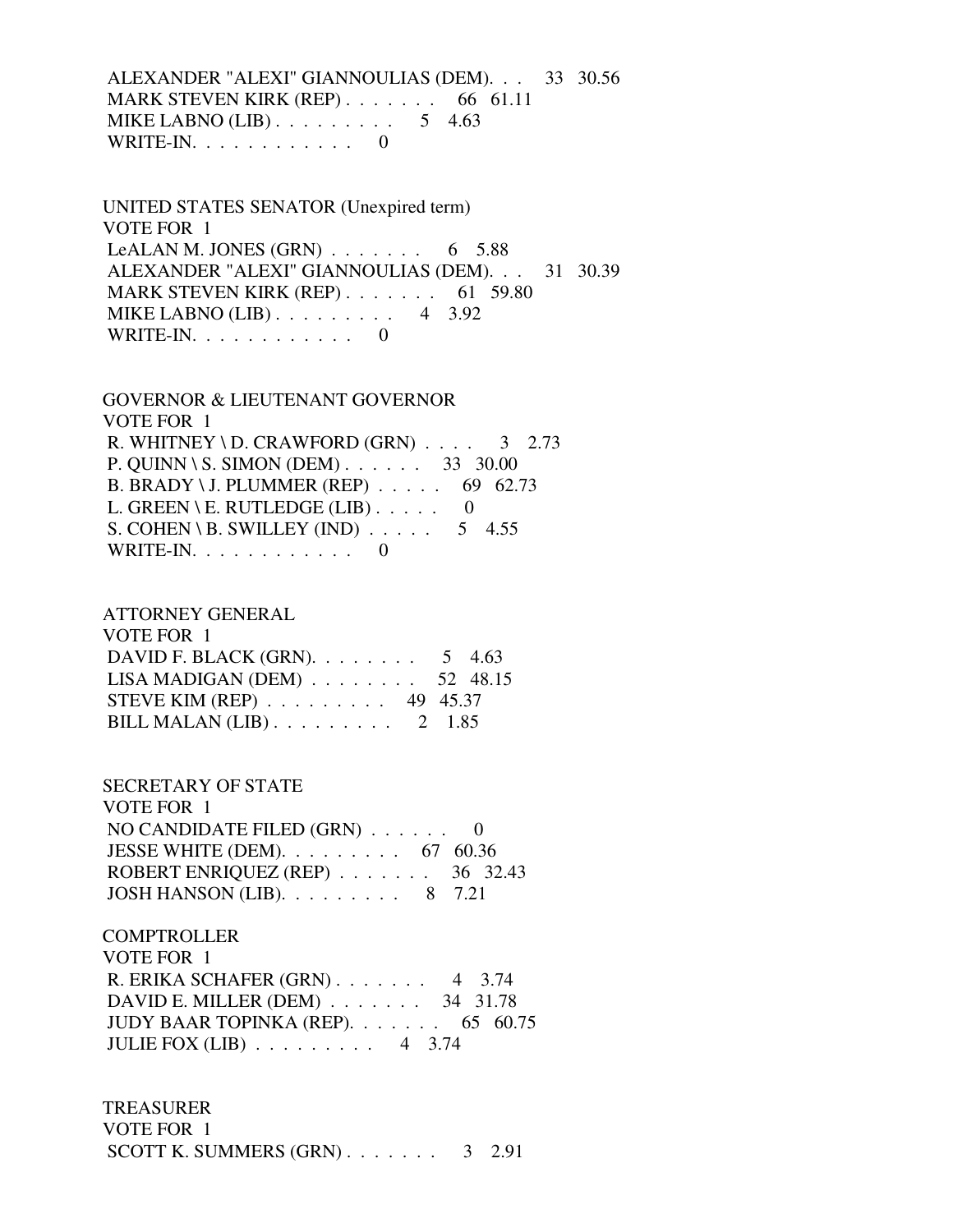ROBIN KELLY (DEM). . . . . . . . . 38 36.89 DAN RUTHERFORD (REP). . . . . . . . 60 58.25 JAMES PAULY (LIB). . . . . . . . . 2 1.94

 REPRESENTATIVE IN CONGRESS NINETEENTH CONGRESSIONAL DISTRICT VOTE FOR 1 NO CANDIDATE FILED (GRN) . . . . . . 0 TIM BAGWELL (DEM). . . . . . . . . 42 38.53 JOHN M. SHIMKUS (REP) . . . . . . . 67 61.47

 STATE SENATOR FORTY-NINTH LEGISLATIVE DISTRICT VOTE FOR 1 NO CANDIDATE FILED (GRN) . . . . . . 0 DEANNA DEMUZIO (DEM). . . . . . . . 47 45.19 WILLIAM "SAM" McCANN (REP). . . . . . 57 54.81

 REPRESENTATIVE IN THE GENERAL ASSEMBLY NINETY-EIGHTH REPRESENTATIVE DISTRICT VOTE FOR 1 NO CANDIDATE FILED (GRN) . . . . . . 0 CHARLES LANDERS (DEM) . . . . . . . 45 41.28 WAYNE ARTHUR ROSENTHAL (REP) . . . . . 64 58.72

 COUNTY CLERK VOTE FOR 1 NO CANDIDATE FILED (GRN) . . . . . . 0 NO CANDIDATE FILED (DEM) . . . . . . 0 SANDY LEITHEISER (REP) . . . . . . . 103 100.00

 COUNTY TREASURER VOTE FOR 1 NO CANDIDATE FILED (GRN) . . . . . . 0 NO CANDIDATE FILED (DEM) . . . . . . 0 RON JENKINS (REP). . . . . . . . . 101 100.00

 COUNTY SHERIFF VOTE FOR 1 NO CANDIDATE FILED (GRN) . . . . . . 0 NO CANDIDATE FILED (DEM) . . . . . . 0 JIM VAZZI (REP) . . . . . . . . . 104 100.00

 CIRCUIT CLERK (Unexpired 2 year term) VOTE FOR 1 NO CANDIDATE FILED (GRN) . . . . . . 0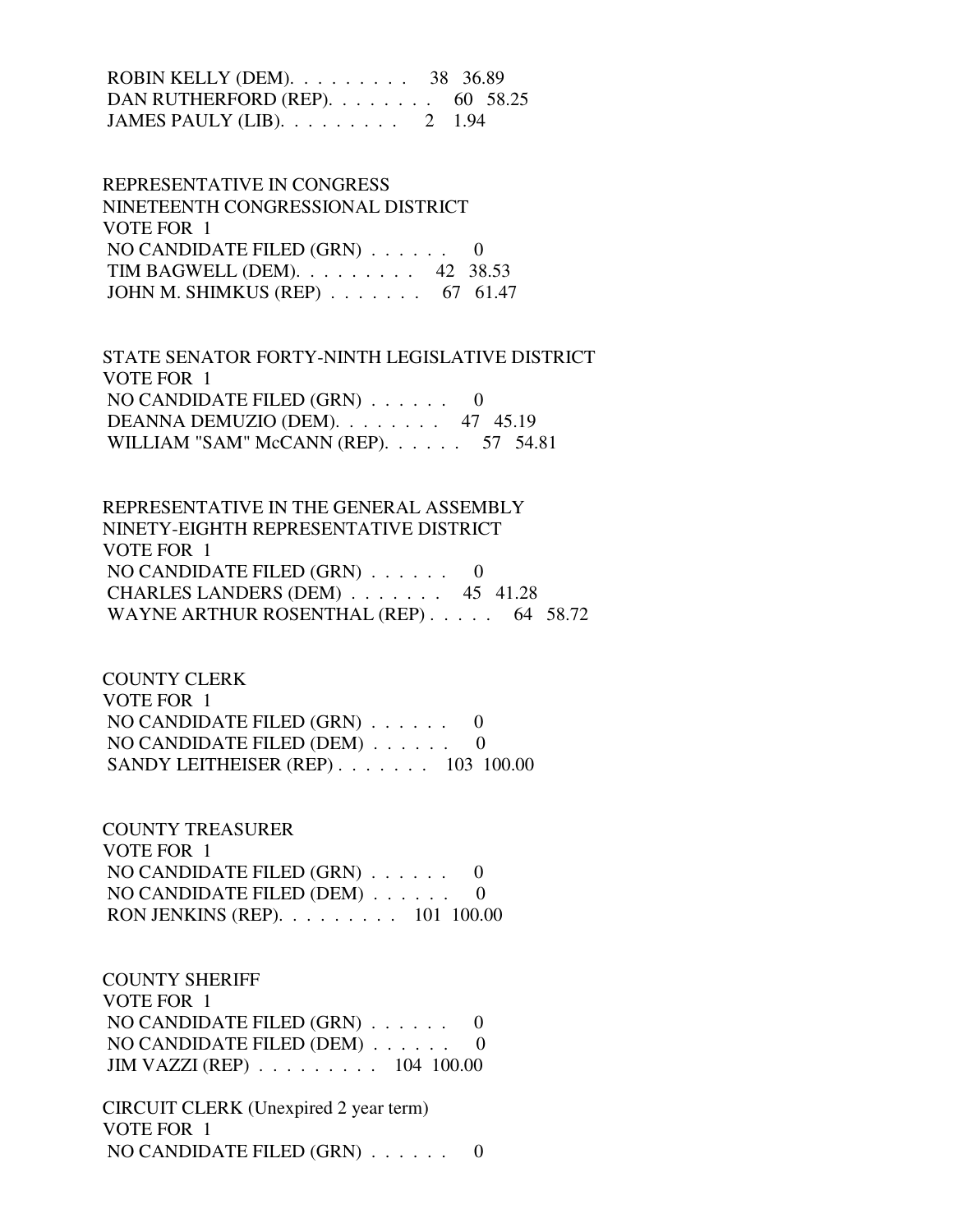JAROD HITCHINGS (DEM) . . . . . . . 43 40.57 HOLLY LEMONS (REP) . . . . . . . . 63 59.43

 REGIONAL SUPERINTENDENT OF SCHOOLS (CHRISTIAN AND MONTGOMERY COUNTIES) VOTE FOR 1 NO CANDIDATE FILED (GRN) . . . . . . 0 THERESA (TERRY) TRADER (DEM) . . . . . 41 39.81 THOMAS L. CAMPBELL (REP) . . . . . . 62 60.19

 COUNTY BOARD MEMBER DISTRICT 2 (Full term) VOTE FOR 1 NO CANDIDATE FILED (GRN) . . . . . . 0 NO CANDIDATE FILED (DEM) . . . . . . 0 GENE MILES (REP) . . . . . . . . . 100 100.00

 COUNTY BOARD MEMBER DISTRICT 2 (Unexpired 2 year term) VOTE FOR 1 NO CANDIDATE FILED (GRN) . . . . . . 0 KENT J. VOILS (DEM) . . . . . . . . 37 34.26 JOSEPH V. GASPARICH (REP) . . . . . . 71 65.74

 JUDGE OF THE CIRCUIT COURT FOURTH JUDICIAL CIRCUIT (COADY VACANCY) VOTE FOR 1 NO CANDIDATE FILED (GRN) . . . . . . 0 MICHELLE COADY (DEM). . . . . . . . 56 52.83 DOUGLAS L. JARMAN (REP). . . . . . . 50 47.17

 JUDGE OF THE CIRCUIT COURT FOURTH JUDICIAL CIRCUIT (MORAN VACANCY) VOTE FOR 1 NO CANDIDATE FILED (GRN) . . . . . . 0 MIKE McHANEY (DEM) . . . . . . . . 81 100.00 NO CANDIDATE FILED (REP) . . . . . . 0

 RETAIN THOMAS M. WELCH FIFTH JUDICIAL DISTRICT VOTE FOR 1 YES . . . . . . . . . . . . . 55 63.22 NO. . . . . . . . . . . . . . 32 36.78

 RETAIN MICHAEL P. KILEY FOURTH JUDICIAL CIRCUIT VOTE FOR 1 YES . . . . . . . . . . . . . 56 62.92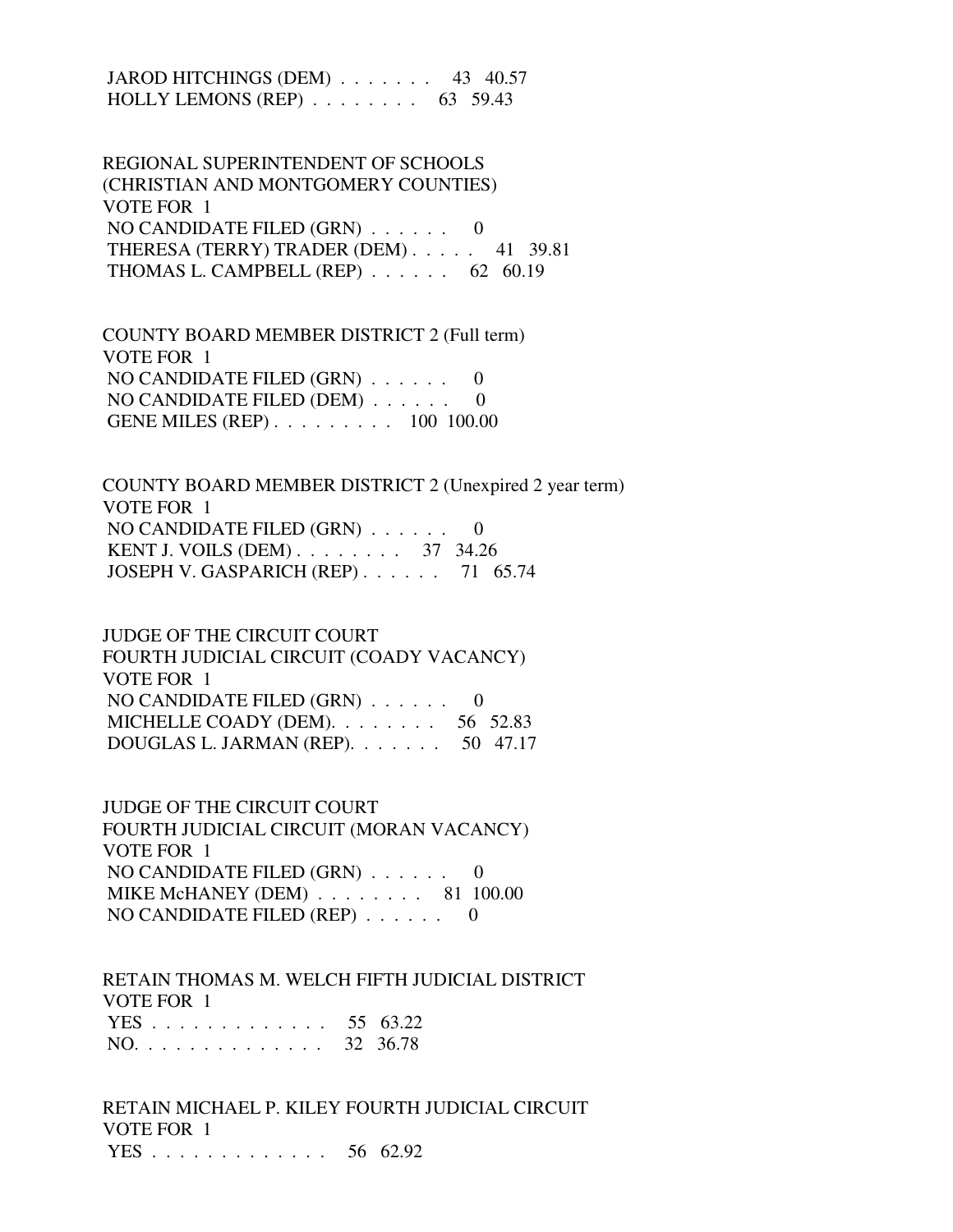NO. . . . . . . . . . . . . . 33 37.08

 RETAIN KELLY D. LONG FOURTH JUDICIAL CIRCUIT VOTE FOR 1 YES . . . . . . . . . . . . . 71 74.74 NO. . . . . . . . . . . . . . 24 25.26

 RETAIN WM. ROBIN TODD FOURTH JUDICIAL CIRCUIT VOTE FOR 1 YES . . . . . . . . . . . . . 54 62.79

| NO. 32 37.21 |  |  |  |  |  |  |  |  |  |  |  |  |  |  |  |
|--------------|--|--|--|--|--|--|--|--|--|--|--|--|--|--|--|
|--------------|--|--|--|--|--|--|--|--|--|--|--|--|--|--|--|

 COUNTYWIDE QUESTION VOTE FOR 1 YES . . . . . . . . . . . . . 40 39.22 NO. . . . . . . . . . . . . . 62 60.78

PRECINCT REPORT MONTGOMERY COUNTY, ILLINOIS UNOFFICIAL TOTALS RUN DATE:11/16/10 GENERAL ELECTION RUN TIME:01:21 PM NOVEMBER 2, 2010

0020 NOKOMIS 2

| VOTES PERCENT                 |       |
|-------------------------------|-------|
| REGISTERED VOTERS - TOTAL 401 |       |
| BALLOTS CAST - TOTAL 211      |       |
| BALLOTS CAST - BLANK. 0       |       |
| VOTER TURNOUT - TOTAL         | 52.62 |
| VOTER TURNOUT - BLANK         |       |
|                               |       |

 CONSTITUTIONAL AMENDMENT VOTE FOR 1 YES . . . . . . . . . . . . . 98 67.12 NO. . . . . . . . . . . . . . 48 32.88

 UNITED STATES SENATOR (6 year term) VOTE FOR 1 LeALAN M. JONES (GRN) . . . . . . . 11 5.39 ALEXANDER "ALEXI" GIANNOULIAS (DEM). . . 63 30.88 MARK STEVEN KIRK (REP) . . . . . . . 125 61.27 MIKE LABNO (LIB)  $\ldots$  . . . . . . . . 5 2.45 WRITE-IN.  $\ldots$  . . . . . . . . 0

 UNITED STATES SENATOR (Unexpired term) VOTE FOR 1 LeALAN M. JONES  $(GRN)$  . . . . . . . 11 5.64 ALEXANDER "ALEXI" GIANNOULIAS (DEM). . . 59 30.26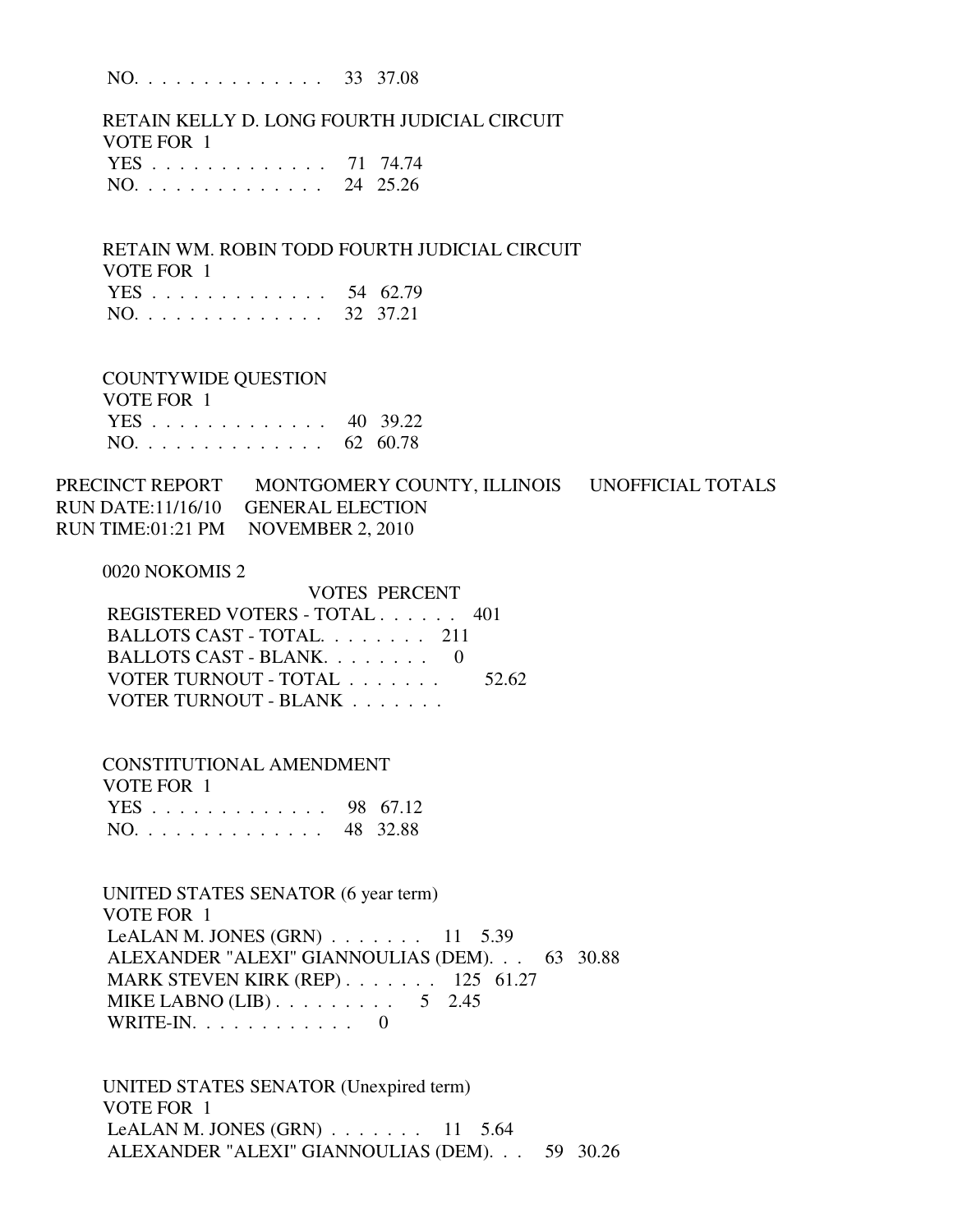MARK STEVEN KIRK (REP) . . . . . . . 119 61.03 MIKE LABNO (LIB) . . . . . . . . . . 6 3.08 WRITE-IN.  $\ldots$  . . . . . . . . . 0

## GOVERNOR & LIEUTENANT GOVERNOR VOTE FOR 1 R. WHITNEY \ D. CRAWFORD  $(GRN)$  . . . . 8 3.98 P. QUINN \ S. SIMON (DEM) . . . . . . 56 27.86 B. BRADY \ J. PLUMMER (REP) . . . . . 130 64.68 L. GREEN \ E. RUTLEDGE (LIB)  $\ldots$  . . . . 1 .50 S. COHEN \ B. SWILLEY (IND)  $\ldots$  . . . . 6 2.99 WRITE-IN.  $\ldots$  . . . . . . . . . 0

ATTORNEY GENERAL

| VOTE FOR 1                                      |  |
|-------------------------------------------------|--|
| DAVID F. BLACK (GRN). $\ldots$ 6 2.99           |  |
| LISA MADIGAN (DEM) $\ldots$ 119 59.20           |  |
| STEVE KIM (REP) $\ldots \ldots \ldots$ 72 35.82 |  |
| BILL MALAN $(LIB)$ 4 1.99                       |  |

#### SECRETARY OF STATE  $U$ OTE FOR 1

| VOTE FOR T                                          |  |
|-----------------------------------------------------|--|
| NO CANDIDATE FILED $(GRN)$ 0                        |  |
| JESSE WHITE (DEM). $\ldots \ldots \ldots 126$ 62.69 |  |
| ROBERT ENRIQUEZ (REP) $\ldots$ 72 35.82             |  |
| JOSH HANSON (LIB). $\ldots \ldots \ldots$ 3 1.49    |  |

## **COMPTROLLER**

| VOTE FOR 1                                    |  |
|-----------------------------------------------|--|
| R. ERIKA SCHAFER $(GRN)$ . 12 6.06            |  |
| DAVID E. MILLER (DEM) $\ldots$ 57 28.79       |  |
| JUDY BAAR TOPINKA (REP). $\ldots$ 121 61.11   |  |
| JULIE FOX (LIB) $\ldots \ldots \ldots 8$ 4.04 |  |

## TREASURER

| VOTE FOR 1                                         |  |  |
|----------------------------------------------------|--|--|
| SCOTT K. SUMMERS $(GRN)$ 6 3.09                    |  |  |
| ROBIN KELLY (DEM). $\ldots \ldots \ldots$ 66 34.02 |  |  |
| DAN RUTHERFORD (REP). $\ldots$ 118 60.82           |  |  |
| JAMES PAULY (LIB). $\ldots \ldots \ldots$ 4 2.06   |  |  |

 REPRESENTATIVE IN CONGRESS NINETEENTH CONGRESSIONAL DISTRICT VOTE FOR 1 NO CANDIDATE FILED  $(GRN)$  . . . . . . 0 TIM BAGWELL (DEM). . . . . . . . . 65 32.34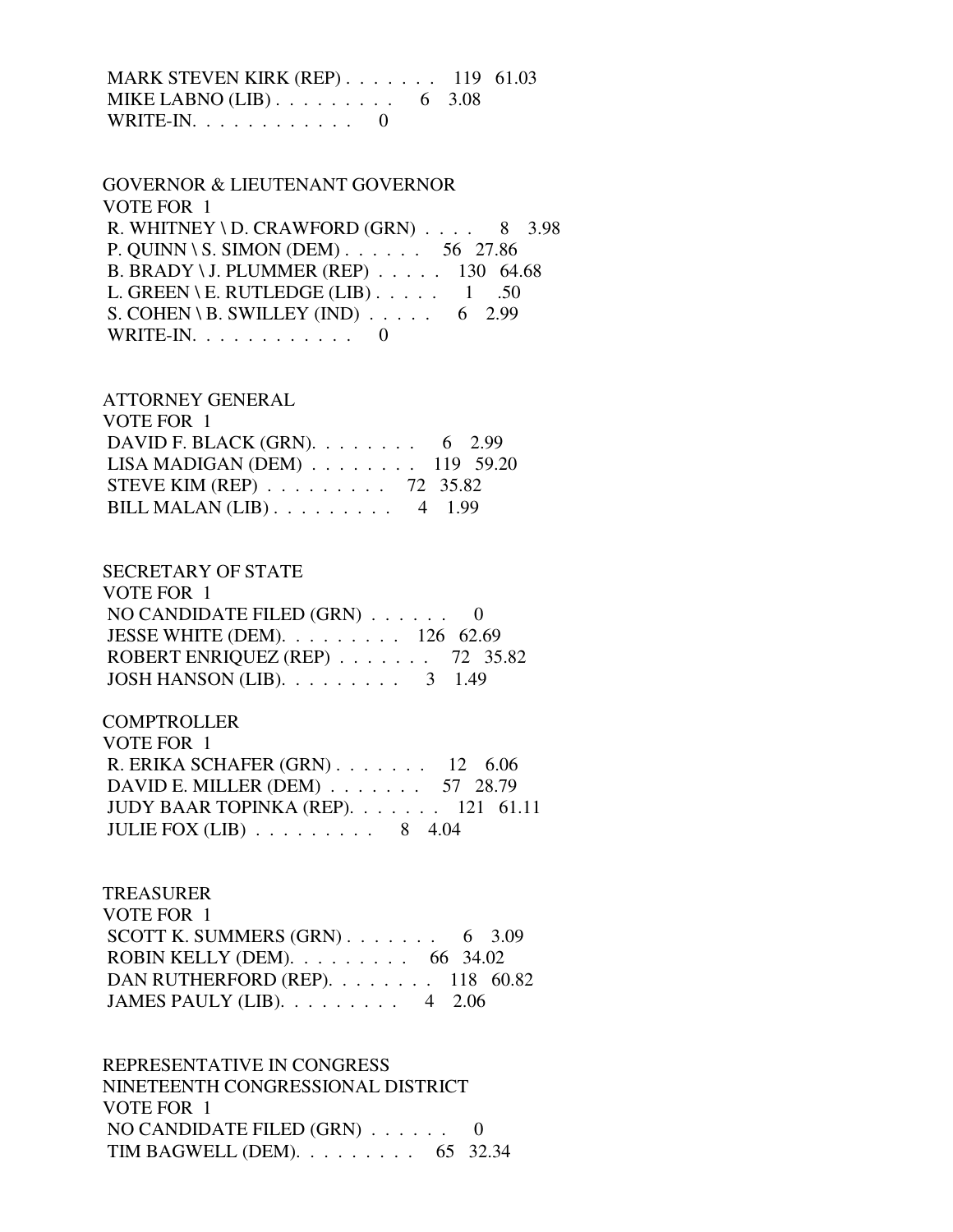JOHN M. SHIMKUS (REP) . . . . . . . 136 67.66

 STATE SENATOR FORTY-NINTH LEGISLATIVE DISTRICT VOTE FOR 1 NO CANDIDATE FILED (GRN) . . . . . . 0 DEANNA DEMUZIO (DEM). . . . . . . . 92 46.70 WILLIAM "SAM" McCANN (REP). . . . . . 105 53.30

 REPRESENTATIVE IN THE GENERAL ASSEMBLY NINETY-EIGHTH REPRESENTATIVE DISTRICT VOTE FOR 1 NO CANDIDATE FILED (GRN) . . . . . . 0 CHARLES LANDERS (DEM) . . . . . . . 74 36.82 WAYNE ARTHUR ROSENTHAL (REP) . . . . . 127 63.18

 COUNTY CLERK VOTE FOR 1 NO CANDIDATE FILED (GRN) . . . . . . 0 NO CANDIDATE FILED (DEM) . . . . . . 0 SANDY LEITHEISER (REP) . . . . . . . 195 100.00

 COUNTY TREASURER VOTE FOR 1 NO CANDIDATE FILED (GRN) . . . . . . 0 NO CANDIDATE FILED (DEM) . . . . . . 0 RON JENKINS (REP). . . . . . . . . 190 100.00

 COUNTY SHERIFF VOTE FOR 1 NO CANDIDATE FILED (GRN) . . . . . . 0 NO CANDIDATE FILED (DEM) . . . . . . 0 JIM VAZZI (REP) . . . . . . . . . 185 100.00

 CIRCUIT CLERK (Unexpired 2 year term) VOTE FOR 1 NO CANDIDATE FILED (GRN) . . . . . . 0 JAROD HITCHINGS (DEM) . . . . . . . 58 29.00 HOLLY LEMONS (REP) . . . . . . . . 142 71.00

 REGIONAL SUPERINTENDENT OF SCHOOLS (CHRISTIAN AND MONTGOMERY COUNTIES) VOTE FOR 1 NO CANDIDATE FILED (GRN) . . . . . . 0 THERESA (TERRY) TRADER (DEM) . . . . . 79 41.15 THOMAS L. CAMPBELL (REP) . . . . . . 113 58.85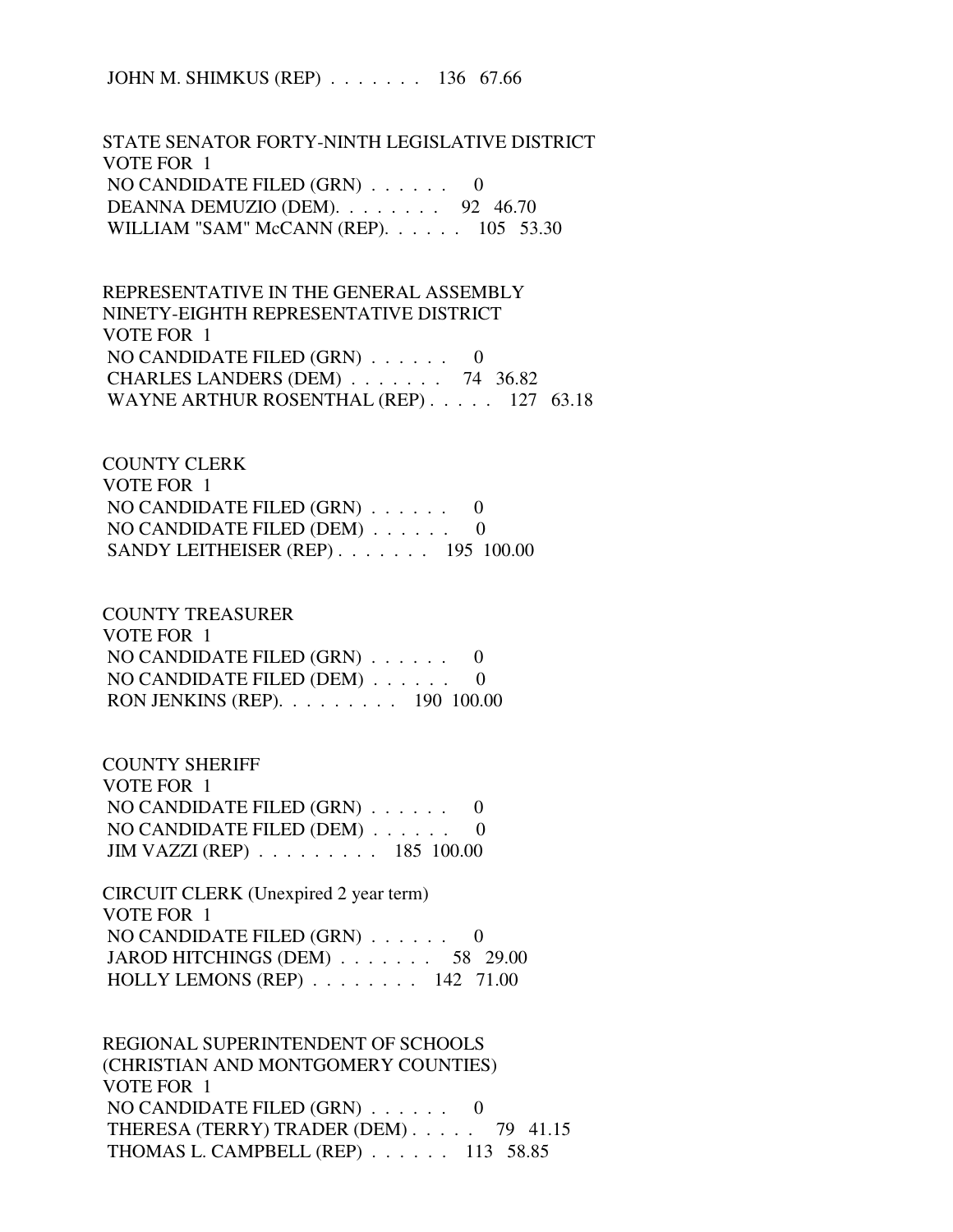COUNTY BOARD MEMBER DISTRICT 2 (Full term) VOTE FOR 1 NO CANDIDATE FILED (GRN) . . . . . . 0 NO CANDIDATE FILED (DEM)  $\ldots \ldots$  0 GENE MILES (REP) . . . . . . . . . 180 100.00

 COUNTY BOARD MEMBER DISTRICT 2 (Unexpired 2 year term) VOTE FOR 1 NO CANDIDATE FILED (GRN) . . . . . . 0 KENT J. VOILS (DEM) . . . . . . . . 63 31.34 JOSEPH V. GASPARICH (REP) . . . . . . 138 68.66

 JUDGE OF THE CIRCUIT COURT FOURTH JUDICIAL CIRCUIT (COADY VACANCY) VOTE FOR 1 NO CANDIDATE FILED (GRN) . . . . . . 0 MICHELLE COADY (DEM). . . . . . . . 94 48.21 DOUGLAS L. JARMAN (REP). . . . . . . 101 51.79

 JUDGE OF THE CIRCUIT COURT FOURTH JUDICIAL CIRCUIT (MORAN VACANCY) VOTE FOR 1 NO CANDIDATE FILED (GRN) . . . . . . 0 MIKE McHANEY (DEM) . . . . . . . . 150 100.00 NO CANDIDATE FILED (REP) . . . . . . 0

 RETAIN THOMAS M. WELCH FIFTH JUDICIAL DISTRICT VOTE FOR 1 YES . . . . . . . . . . . . . 112 62.92 NO. . . . . . . . . . . . . . 66 37.08

 RETAIN MICHAEL P. KILEY FOURTH JUDICIAL CIRCUIT VOTE FOR 1 YES . . . . . . . . . . . . . 111 61.67 NO. . . . . . . . . . . . . . 69 38.33

 RETAIN KELLY D. LONG FOURTH JUDICIAL CIRCUIT VOTE FOR 1 YES . . . . . . . . . . . . . 124 65.96 NO. . . . . . . . . . . . . . 64 34.04

 RETAIN WM. ROBIN TODD FOURTH JUDICIAL CIRCUIT VOTE FOR 1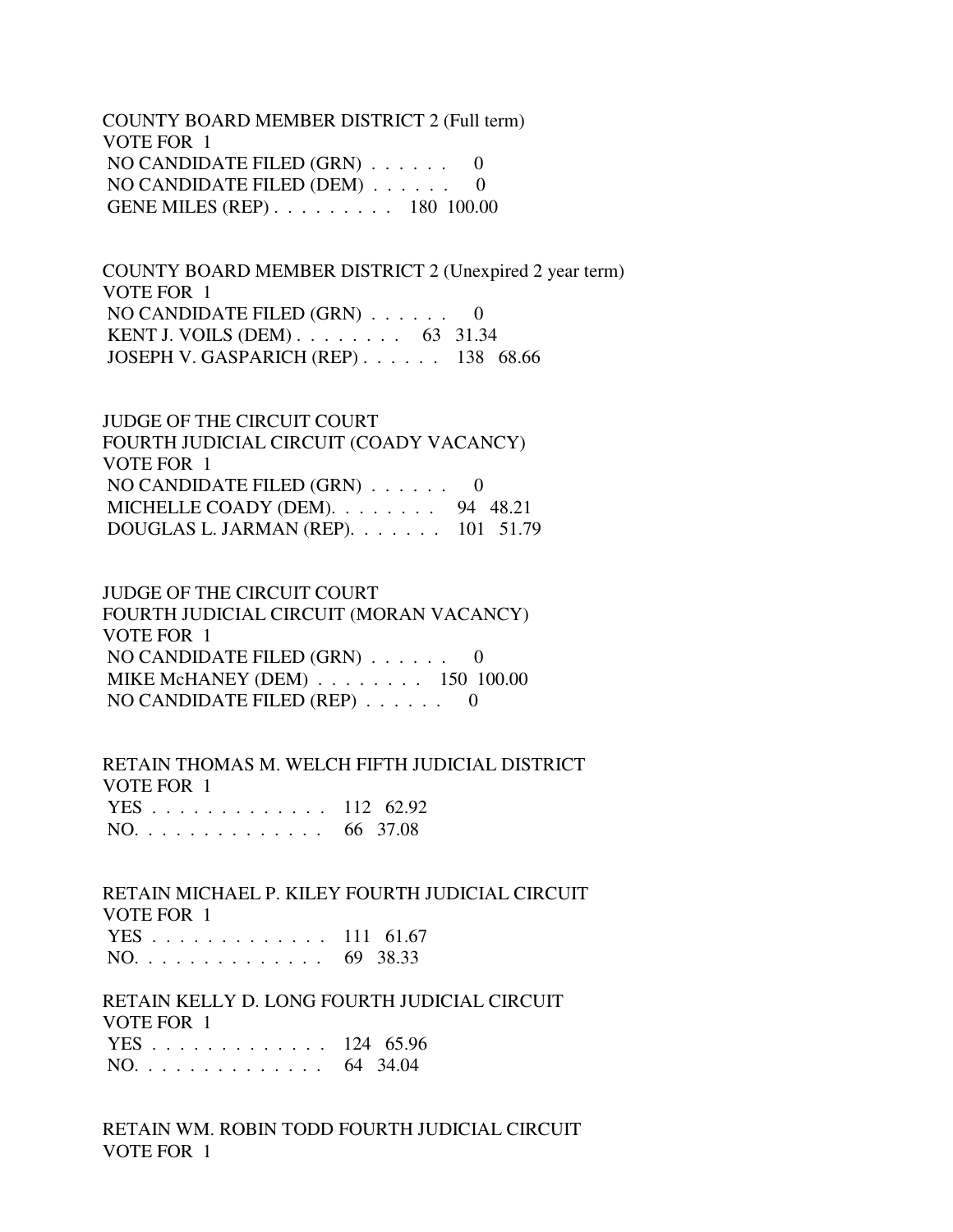|  |  |  |  |  |  |  |  | YES 112 63.28 |
|--|--|--|--|--|--|--|--|---------------|
|  |  |  |  |  |  |  |  | NO. 65 36.72  |

 COUNTYWIDE QUESTION VOTE FOR 1 YES . . . . . . . . . . . . . 82 41.62

NO. . . . . . . . . . . . . . 115 58.38

PRECINCT REPORT MONTGOMERY COUNTY, ILLINOIS UNOFFICIAL TOTALS RUN DATE:11/16/10 GENERAL ELECTION RUN TIME:01:21 PM NOVEMBER 2, 2010

#### 0021 NOKOMIS 3

| VOTES PERCENT                 |       |
|-------------------------------|-------|
| REGISTERED VOTERS - TOTAL 435 |       |
| BALLOTS CAST - TOTAL. 242     |       |
| BALLOTS CAST - BLANK          |       |
| VOTER TURNOUT - TOTAL         | 55.63 |
| VOTER TURNOUT - BLANK         |       |

#### CONSTITUTIONAL AMENDMENT

| VOTE FOR 1    |  |
|---------------|--|
| YES 115 63.89 |  |
| NO. 65 36.11  |  |

 UNITED STATES SENATOR (6 year term) VOTE FOR 1 LeALAN M. JONES  $(GRN)$  . . . . . . . 9 3.90 ALEXANDER "ALEXI" GIANNOULIAS (DEM). . . 71 30.74 MARK STEVEN KIRK (REP) . . . . . . . 143 61.90 MIKE LABNO (LIB) . . . . . . . . . 7 3.03 WRITE-IN. . . . . . . . . . . . 1 .43

 UNITED STATES SENATOR (Unexpired term) VOTE FOR 1 LeALAN M. JONES  $(GRN)$  . . . . . . . 10 4.44 ALEXANDER "ALEXI" GIANNOULIAS (DEM). . . 67 29.78 MARK STEVEN KIRK (REP) . . . . . . . 143 63.56 MIKE LABNO (LIB)  $\ldots$  . . . . . . . . 5 2.22 WRITE-IN. . . . . . . . . . . . 0

 GOVERNOR & LIEUTENANT GOVERNOR VOTE FOR 1 R. WHITNEY \ D. CRAWFORD  $(GRN)$  . . . . 5 2.11 P. QUINN \ S. SIMON (DEM) . . . . . . 77 32.49 B. BRADY \ J. PLUMMER (REP) . . . . . 144 60.76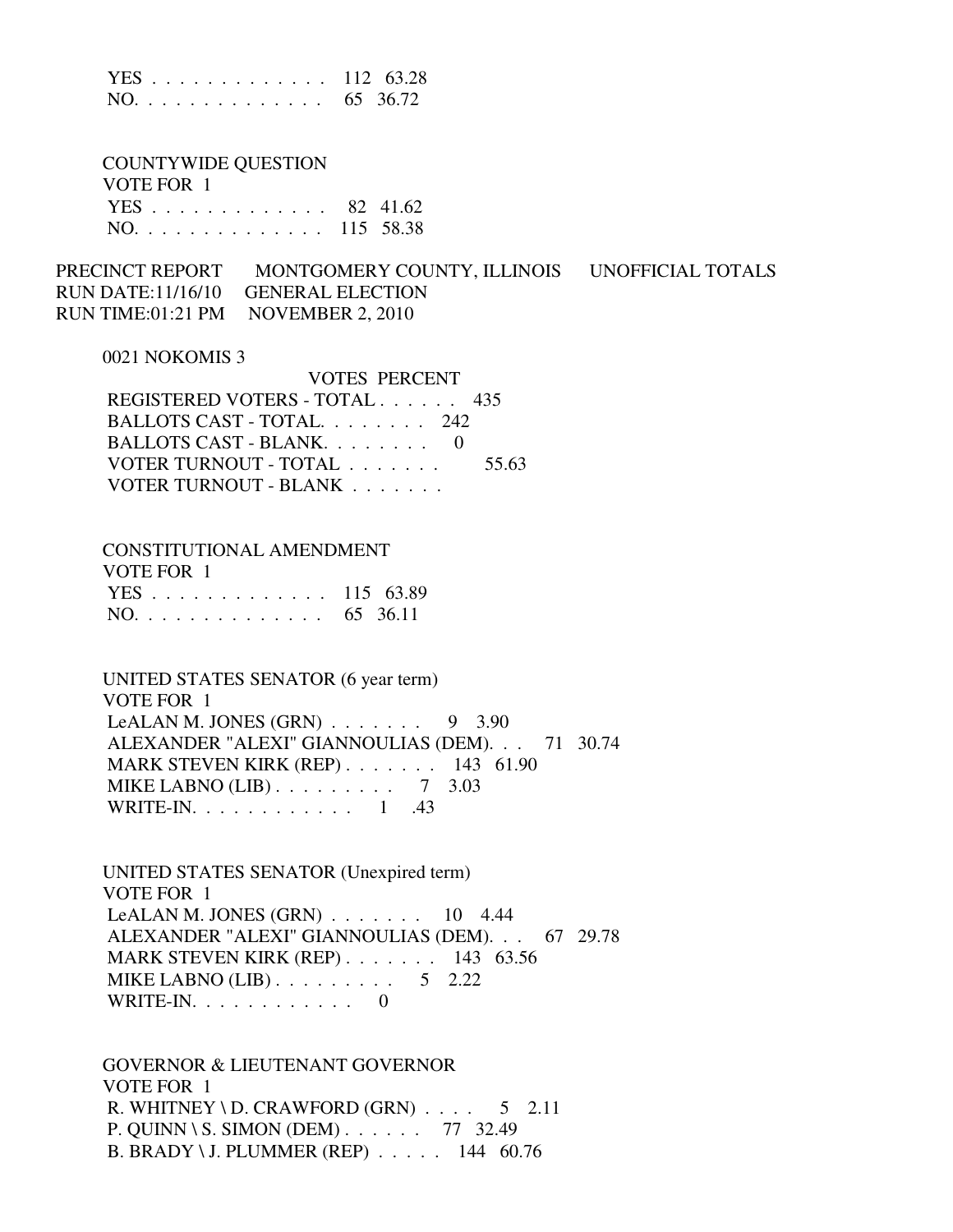L. GREEN \ E. RUTLEDGE (LIB)  $\ldots$  . . . . 5 2.11 S. COHEN \ B. SWILLEY (IND)  $\ldots$  . . . . 6 2.53 WRITE-IN.  $\ldots$  . . . . . . . . . 0

## ATTORNEY GENERAL VOTE FOR 1 DAVID F. BLACK (GRN). . . . . . . . 9 3.78 LISA MADIGAN (DEM) . . . . . . . . 131 55.04 STEVE KIM (REP) . . . . . . . . . 92 38.66 BILL MALAN (LIB)  $\ldots$  . . . . . . . . 6 2.52

 SECRETARY OF STATE VOTE FOR 1 NO CANDIDATE FILED (GRN) . . . . . . 0 JESSE WHITE (DEM). . . . . . . . . 146 61.60 ROBERT ENRIQUEZ (REP) . . . . . . . 76 32.07 JOSH HANSON (LIB). . . . . . . . . 15 6.33

## **COMPTROLLER**

| VOTE FOR 1                                    |  |  |
|-----------------------------------------------|--|--|
| R. ERIKA SCHAFER $(GRN)$ 7 2.99               |  |  |
| DAVID E. MILLER (DEM) $\ldots$ 71 30.34       |  |  |
| JUDY BAAR TOPINKA (REP). $\ldots$ 147 62.82   |  |  |
| JULIE FOX (LIB) $\ldots \ldots \ldots$ 9 3.85 |  |  |

#### TREASURER

| VOTE FOR 1                                         |  |
|----------------------------------------------------|--|
| SCOTT K. SUMMERS $(GRN)$ 5 2.16                    |  |
| ROBIN KELLY (DEM). $\ldots \ldots \ldots$ 74 31.90 |  |
| DAN RUTHERFORD (REP). $\ldots$ 149 64.22           |  |
| JAMES PAULY (LIB). $\ldots$ 4 1.72                 |  |

 REPRESENTATIVE IN CONGRESS NINETEENTH CONGRESSIONAL DISTRICT VOTE FOR 1 NO CANDIDATE FILED (GRN) . . . . . . 0 TIM BAGWELL (DEM). . . . . . . . . 74 31.62 JOHN M. SHIMKUS (REP) . . . . . . . 160 68.38

 STATE SENATOR FORTY-NINTH LEGISLATIVE DISTRICT VOTE FOR 1 NO CANDIDATE FILED (GRN) . . . . . . 0 DEANNA DEMUZIO (DEM). . . . . . . . 96 41.56 WILLIAM "SAM" McCANN (REP). . . . . . 135 58.44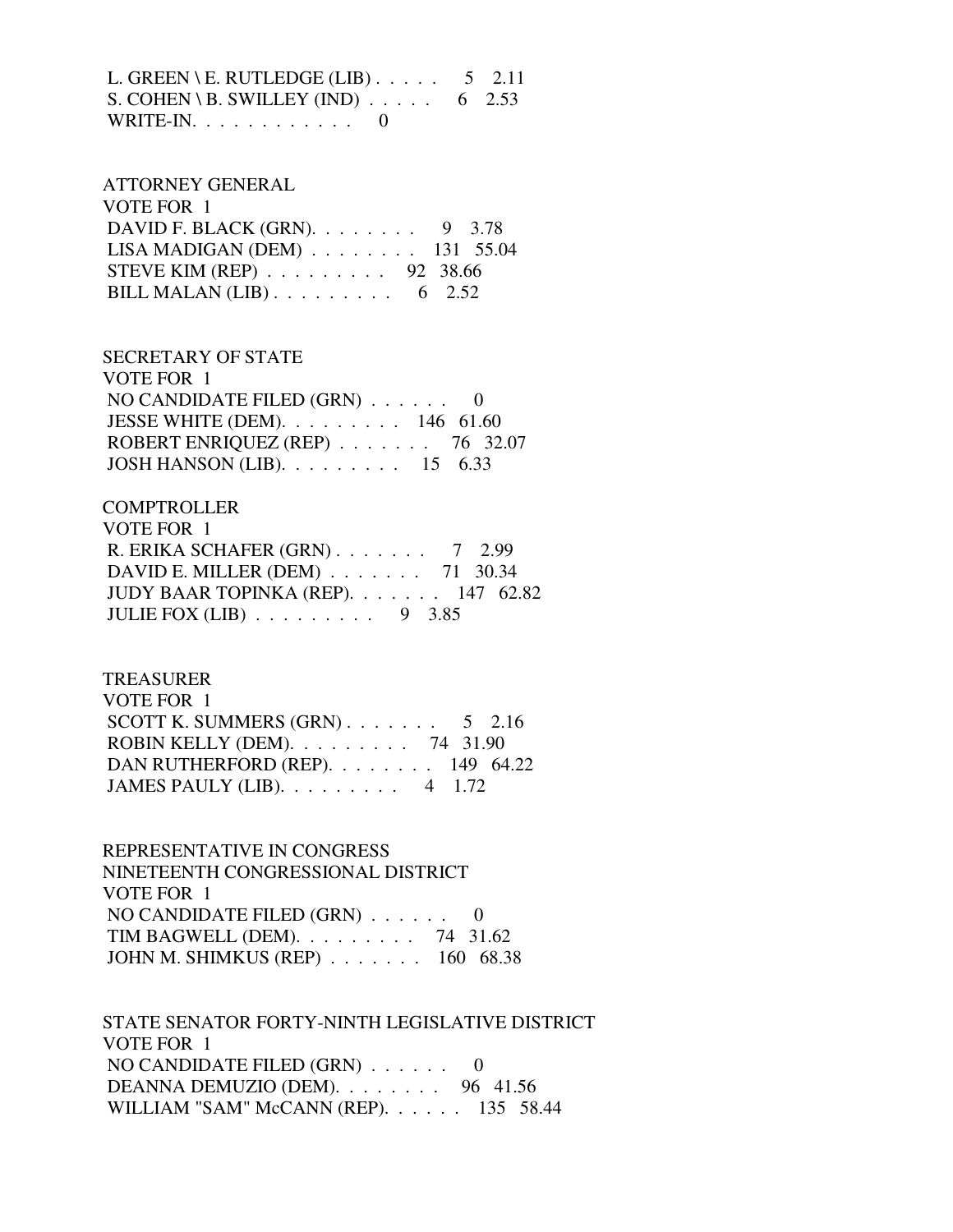REPRESENTATIVE IN THE GENERAL ASSEMBLY NINETY-EIGHTH REPRESENTATIVE DISTRICT VOTE FOR 1 NO CANDIDATE FILED (GRN) . . . . . . 0 CHARLES LANDERS (DEM) . . . . . . . 77 32.91 WAYNE ARTHUR ROSENTHAL (REP) . . . . . 157 67.09

 COUNTY CLERK VOTE FOR 1 NO CANDIDATE FILED (GRN) . . . . . . 0 NO CANDIDATE FILED (DEM) . . . . . . 0 SANDY LEITHEISER (REP) . . . . . . . 219 100.00

 COUNTY TREASURER VOTE FOR 1 NO CANDIDATE FILED (GRN) . . . . . . 0 NO CANDIDATE FILED (DEM) . . . . . . 0 RON JENKINS (REP). . . . . . . . . 213 100.00

 COUNTY SHERIFF VOTE FOR 1 NO CANDIDATE FILED (GRN) . . . . . . 0 NO CANDIDATE FILED (DEM) . . . . . . 0 JIM VAZZI (REP) . . . . . . . . . 211 100.00

 CIRCUIT CLERK (Unexpired 2 year term) VOTE FOR 1 NO CANDIDATE FILED (GRN) . . . . . . 0 JAROD HITCHINGS (DEM) . . . . . . . 67 28.51 HOLLY LEMONS (REP) . . . . . . . . 168 71.49

 REGIONAL SUPERINTENDENT OF SCHOOLS (CHRISTIAN AND MONTGOMERY COUNTIES) VOTE FOR 1 NO CANDIDATE FILED (GRN) . . . . . . 0 THERESA (TERRY) TRADER (DEM) . . . . . 99 43.23 THOMAS L. CAMPBELL (REP) . . . . . . 130 56.77

 COUNTY BOARD MEMBER DISTRICT 2 (Full term) VOTE FOR 1 NO CANDIDATE FILED (GRN) . . . . . . 0 NO CANDIDATE FILED (DEM) . . . . . . 0 GENE MILES (REP) . . . . . . . . . 203 100.00

COUNTY BOARD MEMBER DISTRICT 2 (Unexpired 2 year term)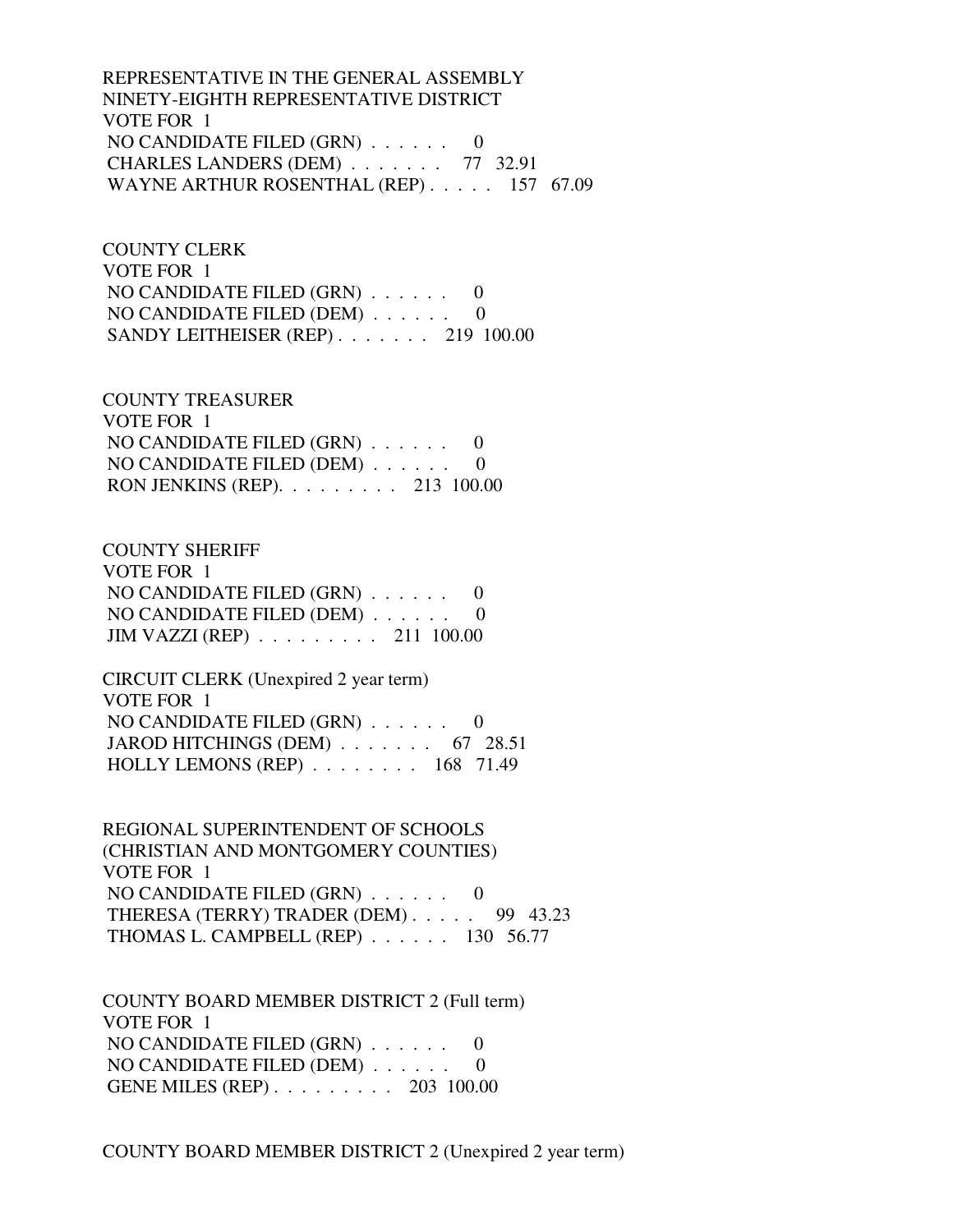VOTE FOR 1 NO CANDIDATE FILED (GRN) . . . . . . 0 KENT J. VOILS (DEM) . . . . . . . . 62 25.94 JOSEPH V. GASPARICH (REP) . . . . . . 177 74.06

 JUDGE OF THE CIRCUIT COURT FOURTH JUDICIAL CIRCUIT (COADY VACANCY) VOTE FOR 1 NO CANDIDATE FILED (GRN) . . . . . . 0 MICHELLE COADY (DEM). . . . . . . . 95 42.04 DOUGLAS L. JARMAN (REP). . . . . . . 131 57.96

 JUDGE OF THE CIRCUIT COURT FOURTH JUDICIAL CIRCUIT (MORAN VACANCY) VOTE FOR 1 NO CANDIDATE FILED (GRN) . . . . . . 0 MIKE McHANEY (DEM) . . . . . . . . 155 100.00 NO CANDIDATE FILED (REP) . . . . . . 0

 RETAIN THOMAS M. WELCH FIFTH JUDICIAL DISTRICT VOTE FOR 1 YES . . . . . . . . . . . . . 115 61.17 NO. . . . . . . . . . . . . . 73 38.83

 RETAIN MICHAEL P. KILEY FOURTH JUDICIAL CIRCUIT VOTE FOR 1 YES . . . . . . . . . . . . . 119 62.63 NO. . . . . . . . . . . . . . 71 37.37

 RETAIN KELLY D. LONG FOURTH JUDICIAL CIRCUIT VOTE FOR 1 YES . . . . . . . . . . . . . 124 62.63 NO. . . . . . . . . . . . . . 74 37.37

 RETAIN WM. ROBIN TODD FOURTH JUDICIAL CIRCUIT VOTE FOR 1 YES . . . . . . . . . . . . . 114 60.96 NO. . . . . . . . . . . . . . 73 39.04

 COUNTYWIDE QUESTION VOTE FOR 1 YES . . . . . . . . . . . . . 102 44.74 NO. . . . . . . . . . . . . . 126 55.26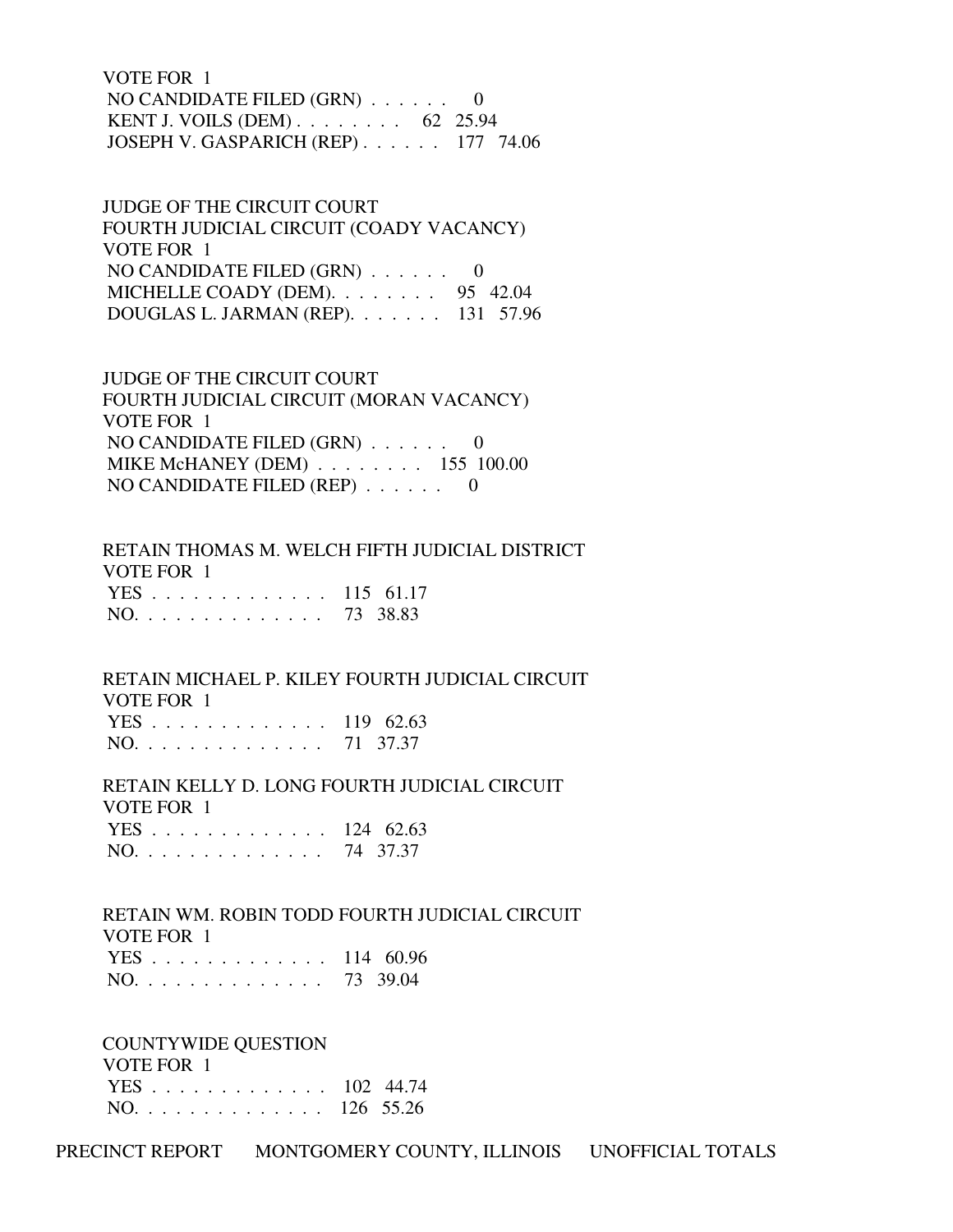## RUN DATE:11/16/10 GENERAL ELECTION RUN TIME:01:21 PM NOVEMBER 2, 2010

 0022 NOKOMIS 4 VOTES PERCENT REGISTERED VOTERS - TOTAL . . . . . . 267 BALLOTS CAST - TOTAL. . . . . . . . 147 BALLOTS CAST - BLANK. . . . . . . . 0 VOTER TURNOUT - TOTAL . . . . . . . 55.06 VOTER TURNOUT - BLANK . . . . . . .

 CONSTITUTIONAL AMENDMENT VOTE FOR 1 YES . . . . . . . . . . . . . 77 65.81 NO. . . . . . . . . . . . . . 40 34.19

 UNITED STATES SENATOR (6 year term) VOTE FOR 1 LeALAN M. JONES (GRN)  $\ldots$  . . . . . 4 2.82 ALEXANDER "ALEXI" GIANNOULIAS (DEM). . . 43 30.28 MARK STEVEN KIRK (REP) . . . . . . . 94 66.20 MIKE LABNO  $(LIB)$ ......... 1 .70 WRITE-IN.  $\ldots$  . . . . . . . . 0

 UNITED STATES SENATOR (Unexpired term) VOTE FOR 1 LeALAN M. JONES  $(GRN)$  . . . . . . . . 5 3.73 ALEXANDER "ALEXI" GIANNOULIAS (DEM). . . 39 29.10 MARK STEVEN KIRK (REP) . . . . . . . 89 66.42 MIKE LABNO  $(LIB)$ ......... 0 WRITE-IN. . . . . . . . . . . . 1 .75

 GOVERNOR & LIEUTENANT GOVERNOR VOTE FOR 1 R. WHITNEY \ D. CRAWFORD  $(GRN)$  . . . . 4 2.76 P. QUINN \ S. SIMON (DEM) . . . . . . 49 33.79 B. BRADY \ J. PLUMMER (REP) . . . . . 88 60.69 L. GREEN \ E. RUTLEDGE (LIB)  $\ldots$  . . . 0 S. COHEN \ B. SWILLEY (IND)  $\ldots$  . 4 2.76 WRITE-IN. . . . . . . . . . . . 0

 ATTORNEY GENERAL VOTE FOR 1 DAVID F. BLACK (GRN). . . . . . . . 3 2.13 LISA MADIGAN (DEM) . . . . . . . . 76 53.90 STEVE KIM (REP) . . . . . . . . . 61 43.26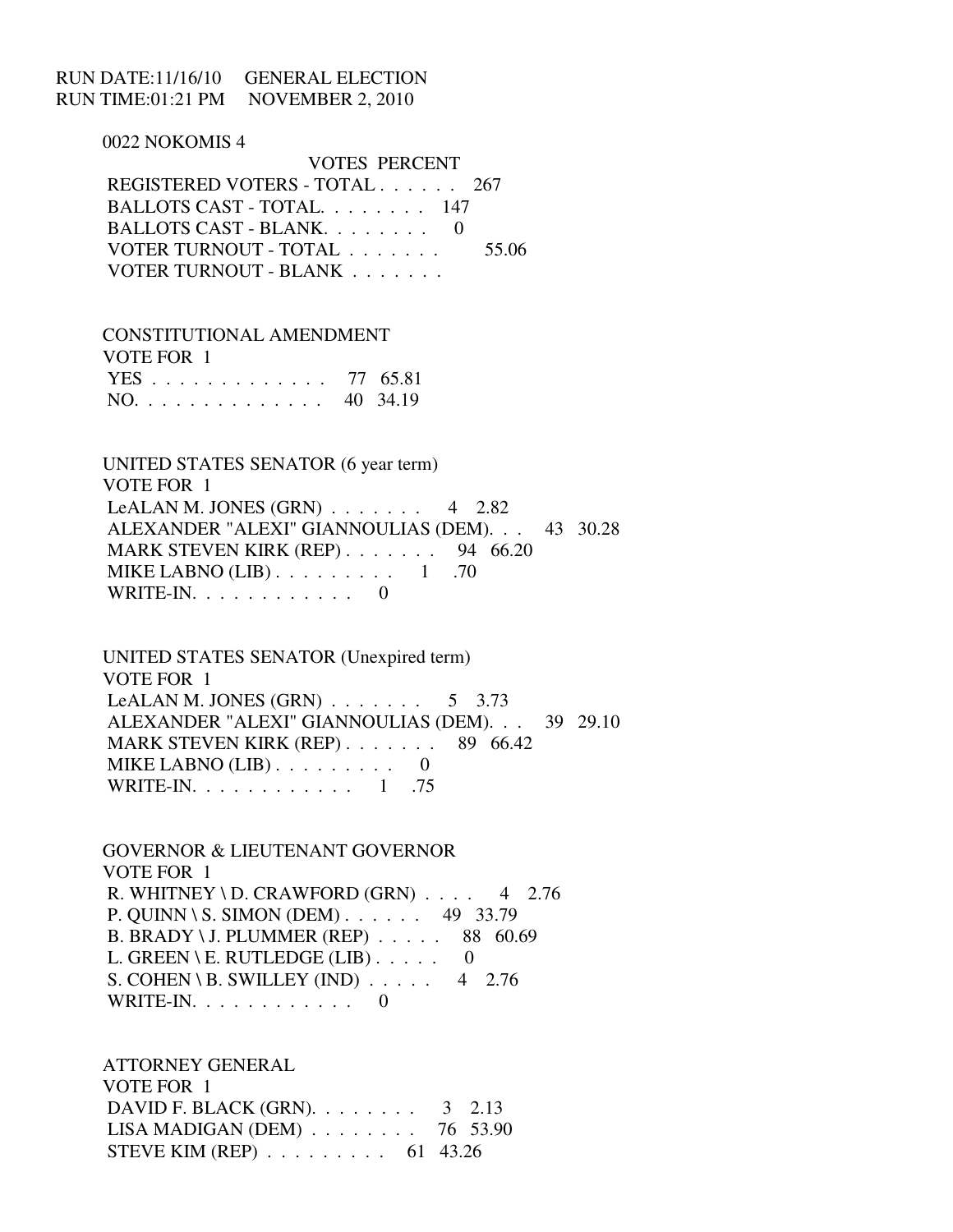BILL MALAN (LIB)  $\ldots \ldots \ldots 1$  .71

 SECRETARY OF STATE VOTE FOR 1 NO CANDIDATE FILED (GRN) . . . . . . 0 JESSE WHITE (DEM). . . . . . . . . 84 60.00 ROBERT ENRIQUEZ (REP) . . . . . . . 55 39.29 JOSH HANSON (LIB).  $\ldots \ldots \ldots 1$  .71

**COMPTROLLER**  VOTE FOR 1 R. ERIKA SCHAFER (GRN) . . . . . . . 5 3.57 DAVID E. MILLER (DEM) . . . . . . . 42 30.00 JUDY BAAR TOPINKA (REP). . . . . . . 93 66.43 JULIE FOX  $(LIB)$  . . . . . . . . 0

#### TREASURER

| VOTE FOR 1                                      |  |
|-------------------------------------------------|--|
| SCOTT K. SUMMERS $(GRN)$ 1 .71                  |  |
| ROBIN KELLY (DEM). $\ldots$ 44 31.21            |  |
| DAN RUTHERFORD (REP). 95 67.38                  |  |
| JAMES PAULY (LIB). $\ldots \ldots \ldots 1$ .71 |  |

### REPRESENTATIVE IN CONGRESS

| NINETEENTH CONGRESSIONAL DISTRICT              |
|------------------------------------------------|
| VOTE FOR 1                                     |
| NO CANDIDATE FILED $(GRN)$ 0                   |
| TIM BAGWELL (DEM). $\ldots$ 46 32.39           |
| JOHN M. SHIMKUS (REP) $\ldots \ldots$ 96 67.61 |

 STATE SENATOR FORTY-NINTH LEGISLATIVE DISTRICT VOTE FOR 1 NO CANDIDATE FILED (GRN) . . . . . . 0 DEANNA DEMUZIO (DEM). . . . . . . . 59 40.97 WILLIAM "SAM" McCANN (REP). . . . . . 85 59.03

 REPRESENTATIVE IN THE GENERAL ASSEMBLY NINETY-EIGHTH REPRESENTATIVE DISTRICT VOTE FOR 1 NO CANDIDATE FILED (GRN) . . . . . . 0 CHARLES LANDERS (DEM) . . . . . . . 46 31.94 WAYNE ARTHUR ROSENTHAL (REP) . . . . . 98 68.06

### COUNTY CLERK VOTE FOR 1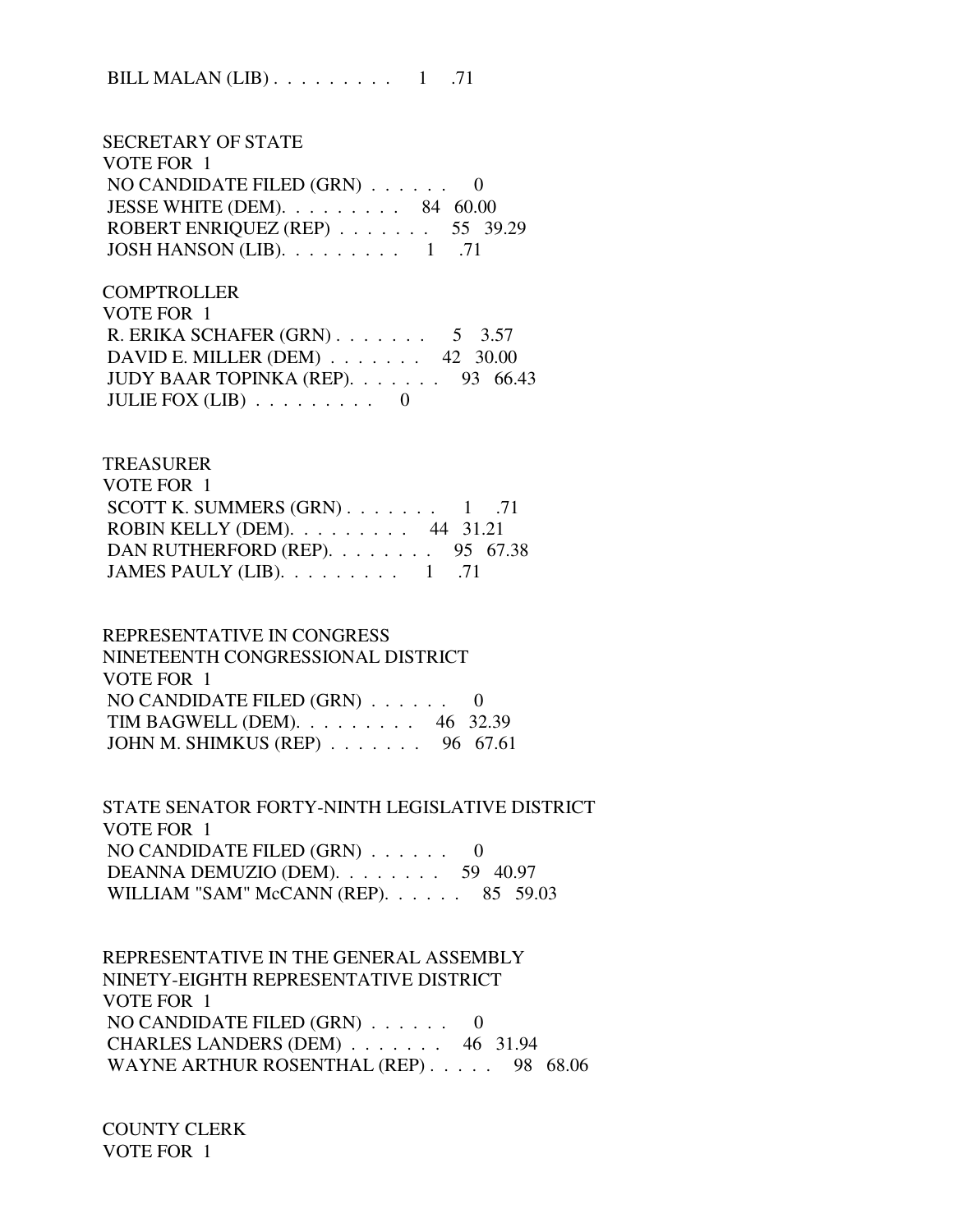NO CANDIDATE FILED (GRN) . . . . . . 0 NO CANDIDATE FILED (DEM) . . . . . . 0 SANDY LEITHEISER (REP) . . . . . . . 134 100.00

 COUNTY TREASURER VOTE FOR 1 NO CANDIDATE FILED (GRN) . . . . . . 0 NO CANDIDATE FILED (DEM) . . . . . . 0 RON JENKINS (REP). . . . . . . . . 135 100.00

 COUNTY SHERIFF VOTE FOR 1 NO CANDIDATE FILED (GRN) . . . . . . 0 NO CANDIDATE FILED (DEM) . . . . . . 0 JIM VAZZI (REP) . . . . . . . . . 131 100.00

 CIRCUIT CLERK (Unexpired 2 year term) VOTE FOR 1 NO CANDIDATE FILED (GRN) . . . . . . 0 JAROD HITCHINGS (DEM) . . . . . . . 40 28.37 HOLLY LEMONS (REP) . . . . . . . . 101 71.63

 REGIONAL SUPERINTENDENT OF SCHOOLS (CHRISTIAN AND MONTGOMERY COUNTIES) VOTE FOR 1 NO CANDIDATE FILED (GRN) . . . . . . 0 THERESA (TERRY) TRADER (DEM) . . . . . 63 46.32 THOMAS L. CAMPBELL (REP) . . . . . . 73 53.68

 COUNTY BOARD MEMBER DISTRICT 2 (Full term) VOTE FOR 1 NO CANDIDATE FILED (GRN) . . . . . . 0 NO CANDIDATE FILED (DEM) . . . . . . 0 GENE MILES (REP) . . . . . . . . . 122 100.00

 COUNTY BOARD MEMBER DISTRICT 2 (Unexpired 2 year term) VOTE FOR 1 NO CANDIDATE FILED (GRN) . . . . . . 0 KENT J. VOILS (DEM) . . . . . . . . 40 28.37 JOSEPH V. GASPARICH (REP) . . . . . . 101 71.63

 JUDGE OF THE CIRCUIT COURT FOURTH JUDICIAL CIRCUIT (COADY VACANCY) VOTE FOR 1 NO CANDIDATE FILED (GRN) . . . . . . 0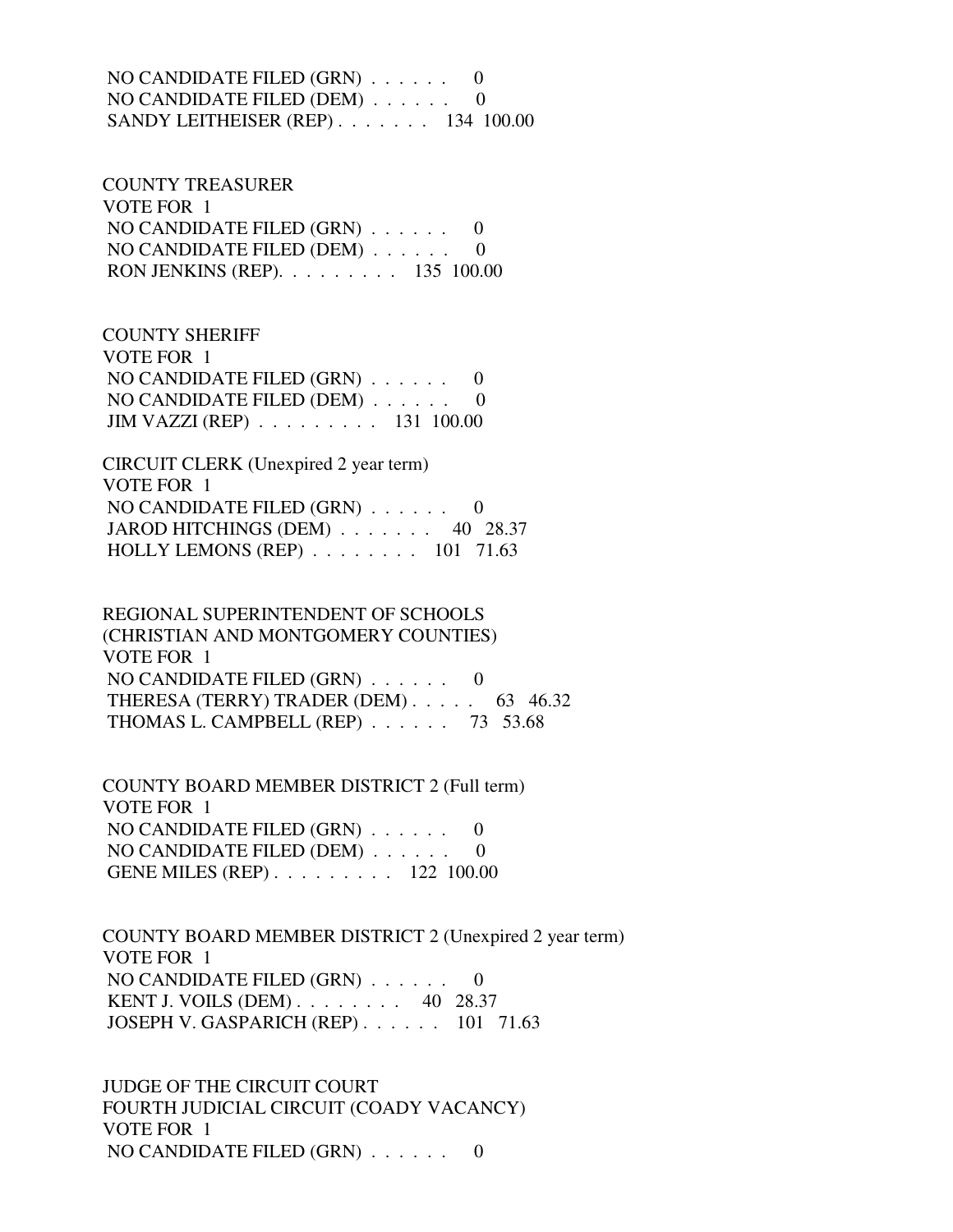MICHELLE COADY (DEM). . . . . . . . 59 43.07 DOUGLAS L. JARMAN (REP). . . . . . . 78 56.93

 JUDGE OF THE CIRCUIT COURT FOURTH JUDICIAL CIRCUIT (MORAN VACANCY) VOTE FOR 1 NO CANDIDATE FILED (GRN) . . . . . . 0 MIKE McHANEY (DEM) . . . . . . . . 99 100.00 NO CANDIDATE FILED (REP) . . . . . . 0

 RETAIN THOMAS M. WELCH FIFTH JUDICIAL DISTRICT VOTE FOR 1 YES . . . . . . . . . . . . . 77 66.96 NO. . . . . . . . . . . . . . 38 33.04

 RETAIN MICHAEL P. KILEY FOURTH JUDICIAL CIRCUIT VOTE FOR 1 YES . . . . . . . . . . . . . 81 70.43

NO. . . . . . . . . . . . . . 34 29.57

 RETAIN KELLY D. LONG FOURTH JUDICIAL CIRCUIT VOTE FOR 1

|                                   |  |  |  |  |  |  |  | YES 97 76.38 |
|-----------------------------------|--|--|--|--|--|--|--|--------------|
| $NO. \ldots \ldots \ldots \ldots$ |  |  |  |  |  |  |  | 30 23.62     |

 RETAIN WM. ROBIN TODD FOURTH JUDICIAL CIRCUIT VOTE FOR 1

| YES 73 64.60 |  |
|--------------|--|
| NO. 40 35.40 |  |

 COUNTYWIDE QUESTION VOTE FOR 1

 YES . . . . . . . . . . . . . 51 37.23 NO. . . . . . . . . . . . . . 86 62.77

PRECINCT REPORT MONTGOMERY COUNTY, ILLINOIS UNOFFICIAL TOTALS RUN DATE:11/16/10 GENERAL ELECTION RUN TIME:01:21 PM NOVEMBER 2, 2010

0023 NOKOMIS 5

| <b>VOTES PERCENT</b>          |       |
|-------------------------------|-------|
| REGISTERED VOTERS - TOTAL 476 |       |
| BALLOTS CAST - TOTAL 284      |       |
| BALLOTS CAST - BLANK. 0       |       |
| VOTER TURNOUT - TOTAL         | 59.66 |
| VOTER TURNOUT - BLANK         |       |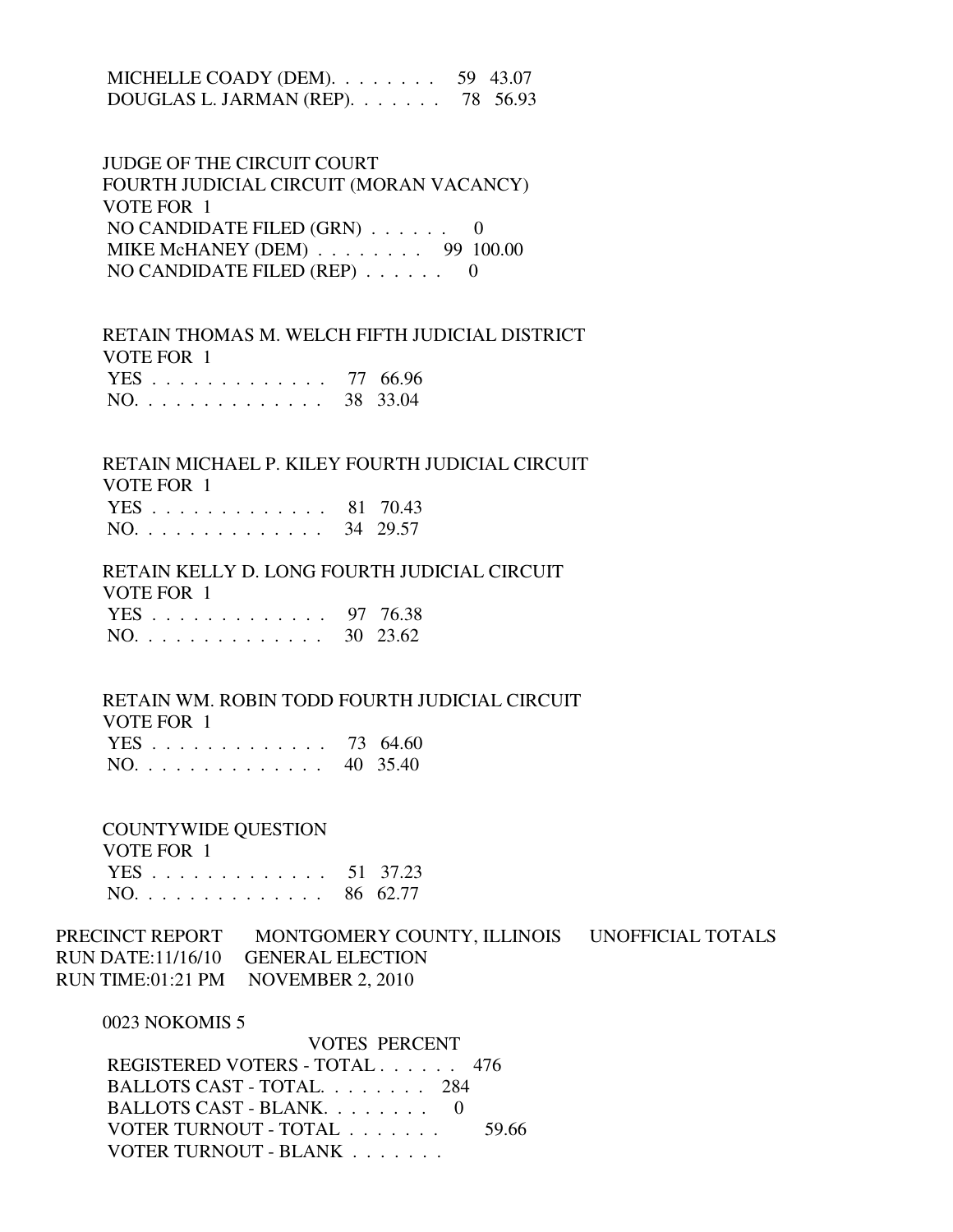CONSTITUTIONAL AMENDMENT

| VOTE FOR 1    |  |
|---------------|--|
| YES 124 58.49 |  |
| NO. 88 41.51  |  |

 UNITED STATES SENATOR (6 year term) VOTE FOR 1 LeALAN M. JONES (GRN) . . . . . . . 10 3.69 ALEXANDER "ALEXI" GIANNOULIAS (DEM). . . 91 33.58 MARK STEVEN KIRK (REP) . . . . . . . 163 60.15 MIKE LABNO  $(LIB)$ ........ 6 2.21 WRITE-IN. . . . . . . . . . . . 1 .37

 UNITED STATES SENATOR (Unexpired term) VOTE FOR 1 LeALAN M. JONES  $(GRN)$ ...... 17 6.61 ALEXANDER "ALEXI" GIANNOULIAS (DEM). . . 83 32.30 MARK STEVEN KIRK (REP) . . . . . . . 149 57.98 MIKE LABNO (LIB) . . . . . . . . . 7 2.72 WRITE-IN. . . . . . . . . . . . 1 .39

 GOVERNOR & LIEUTENANT GOVERNOR VOTE FOR 1 R. WHITNEY \ D. CRAWFORD  $(GRN)$  . . . . 10 3.65 P. QUINN \ S. SIMON (DEM) . . . . . . 85 31.02 B. BRADY \ J. PLUMMER (REP) . . . . . 163 59.49 L. GREEN \ E. RUTLEDGE (LIB)  $\ldots$  . . . . 2 .73 S. COHEN \ B. SWILLEY (IND)  $\ldots$  . . . 14 5.11 WRITE-IN.  $\ldots$  . . . . . . . . . 0

 ATTORNEY GENERAL VOTE FOR 1 DAVID F. BLACK (GRN). . . . . . . . . 5 1.85 LISA MADIGAN (DEM) . . . . . . . . 154 57.04 STEVE KIM (REP) . . . . . . . . . 106 39.26 BILL MALAN (LIB) . . . . . . . . . 5 1.85

 SECRETARY OF STATE VOTE FOR 1 NO CANDIDATE FILED (GRN) . . . . . . 0 JESSE WHITE (DEM). . . . . . . . . 182 66.91 ROBERT ENRIQUEZ (REP) . . . . . . . 86 31.62 JOSH HANSON (LIB). . . . . . . . . 4 1.47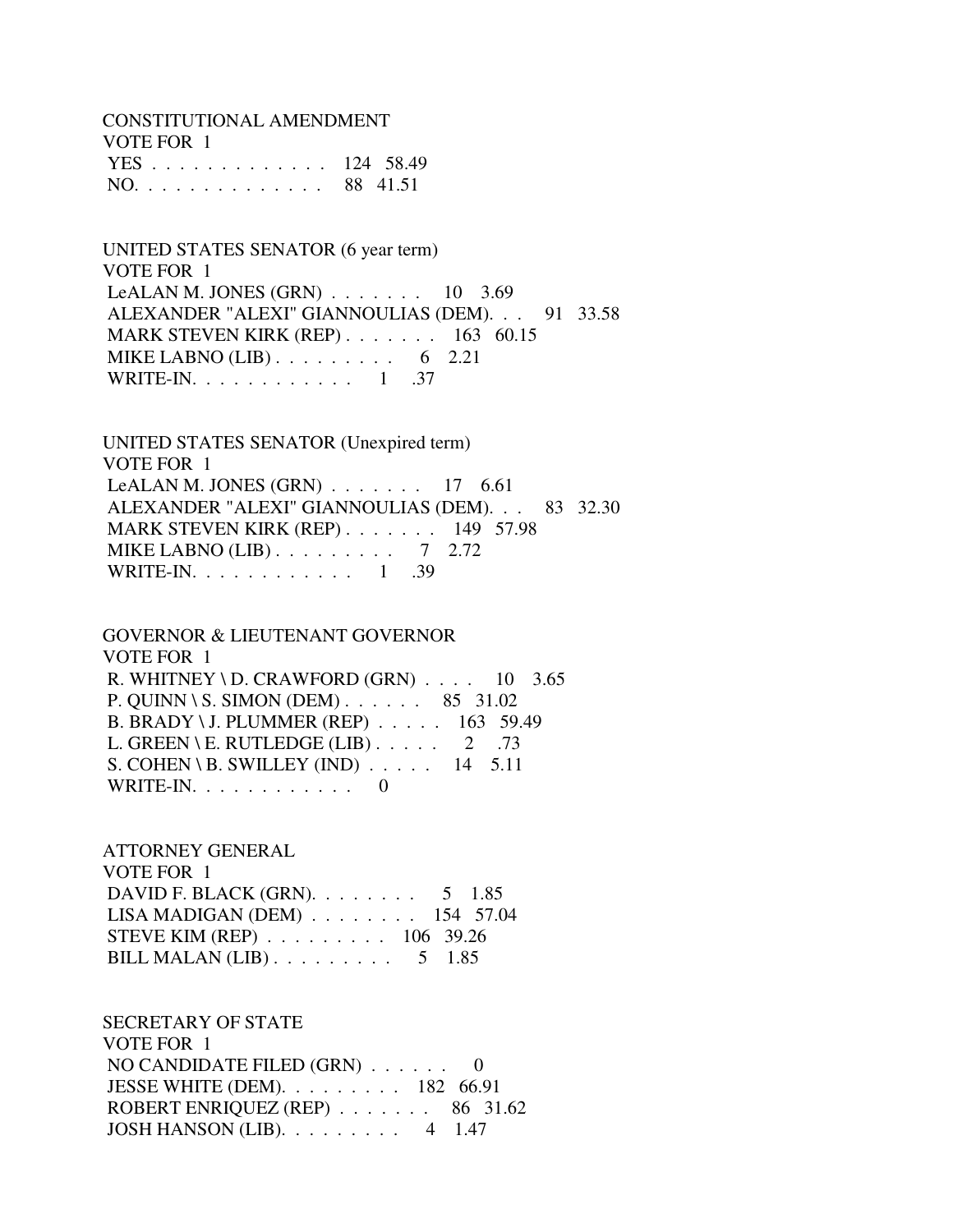**COMPTROLLER**  VOTE FOR 1 R. ERIKA SCHAFER (GRN) . . . . . . . 7 2.57 DAVID E. MILLER (DEM) . . . . . . . 92 33.82 JUDY BAAR TOPINKA (REP). . . . . . . 165 60.66 JULIE FOX (LIB) . . . . . . . . . 8 2.94

## TREASURER

 VOTE FOR 1 SCOTT K. SUMMERS  $(GRN)$ . . . . . . . 5 1.84 ROBIN KELLY (DEM). . . . . . . . . 103 37.87 DAN RUTHERFORD (REP). . . . . . . . 157 57.72 JAMES PAULY (LIB). . . . . . . . . 7 2.57

 REPRESENTATIVE IN CONGRESS NINETEENTH CONGRESSIONAL DISTRICT VOTE FOR 1 NO CANDIDATE FILED (GRN) . . . . . . 0 TIM BAGWELL (DEM). . . . . . . . . 91 32.85 JOHN M. SHIMKUS (REP) . . . . . . . 186 67.15

 STATE SENATOR FORTY-NINTH LEGISLATIVE DISTRICT VOTE FOR 1 NO CANDIDATE FILED (GRN) . . . . . . 0 DEANNA DEMUZIO (DEM). . . . . . . . 141 50.54 WILLIAM "SAM" McCANN (REP). . . . . . 138 49.46

 REPRESENTATIVE IN THE GENERAL ASSEMBLY NINETY-EIGHTH REPRESENTATIVE DISTRICT VOTE FOR 1 NO CANDIDATE FILED (GRN) . . . . . . 0 CHARLES LANDERS (DEM) . . . . . . . 104 37.55 WAYNE ARTHUR ROSENTHAL (REP) . . . . . 173 62.45

 COUNTY CLERK VOTE FOR 1 NO CANDIDATE FILED (GRN) . . . . . . 0 NO CANDIDATE FILED (DEM) . . . . . . 0 SANDY LEITHEISER (REP) . . . . . . . 250 100.00

 COUNTY TREASURER VOTE FOR 1 NO CANDIDATE FILED (GRN) . . . . . . 0 NO CANDIDATE FILED (DEM) . . . . . . 0 RON JENKINS (REP). . . . . . . . . 249 100.00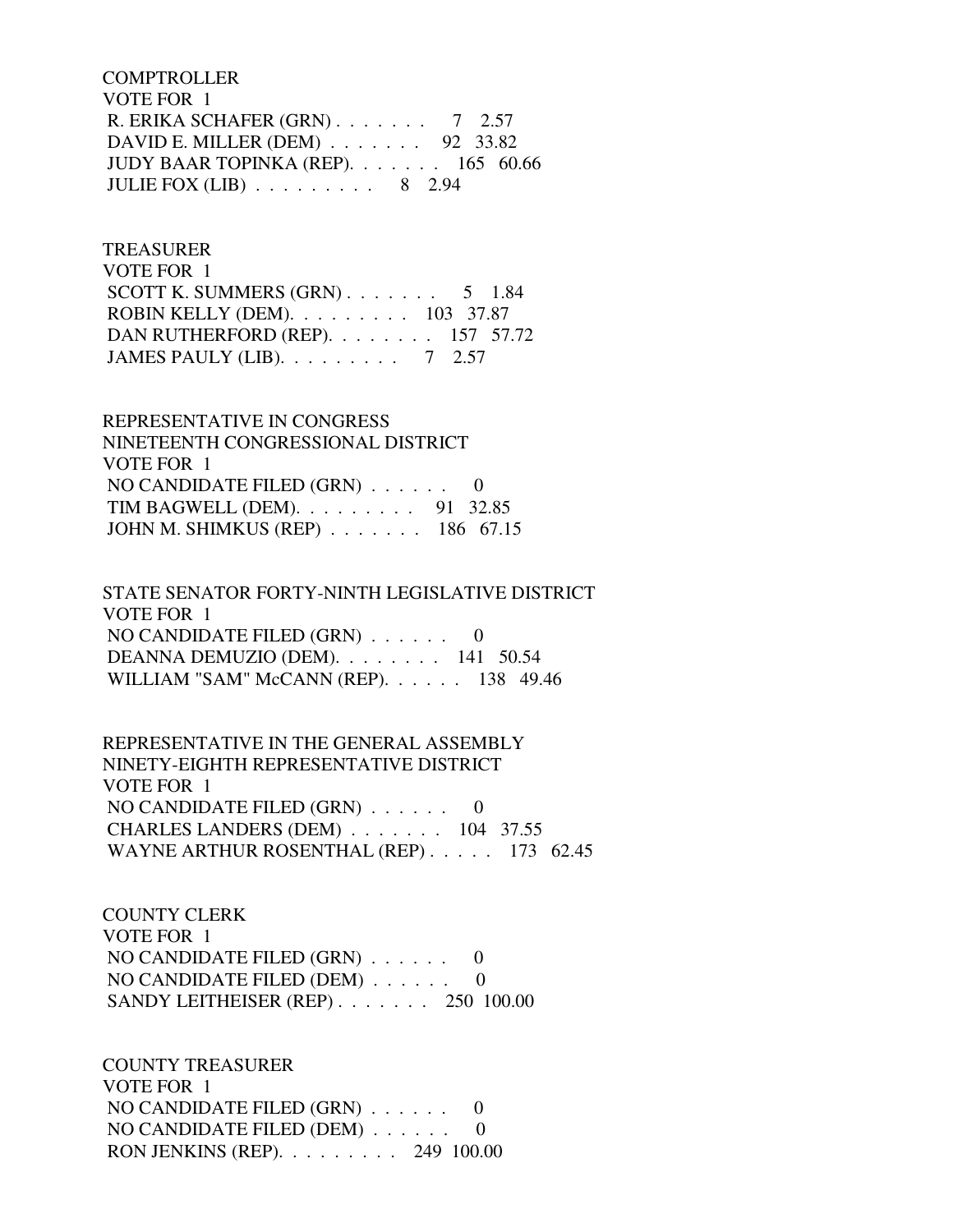COUNTY SHERIFF VOTE FOR 1 NO CANDIDATE FILED (GRN) . . . . . . 0 NO CANDIDATE FILED (DEM) . . . . . . 0 JIM VAZZI (REP) . . . . . . . . . 256 100.00

 CIRCUIT CLERK (Unexpired 2 year term) VOTE FOR 1 NO CANDIDATE FILED (GRN) . . . . . . 0 JAROD HITCHINGS (DEM) . . . . . . . 86 31.39 HOLLY LEMONS (REP) . . . . . . . . 188 68.61

 REGIONAL SUPERINTENDENT OF SCHOOLS (CHRISTIAN AND MONTGOMERY COUNTIES) VOTE FOR 1 NO CANDIDATE FILED (GRN) . . . . . . 0 THERESA (TERRY) TRADER (DEM) . . . . . 116 43.28 THOMAS L. CAMPBELL (REP) . . . . . . 152 56.72

 COUNTY BOARD MEMBER DISTRICT 2 (Full term) VOTE FOR 1 NO CANDIDATE FILED (GRN) . . . . . . 0 NO CANDIDATE FILED (DEM) . . . . . . 0 GENE MILES (REP) . . . . . . . . . 243 100.00

 COUNTY BOARD MEMBER DISTRICT 2 (Unexpired 2 year term) VOTE FOR 1 NO CANDIDATE FILED (GRN) . . . . . . 0 KENT J. VOILS (DEM) . . . . . . . . 81 29.35 JOSEPH V. GASPARICH (REP) . . . . . . 195 70.65

 JUDGE OF THE CIRCUIT COURT FOURTH JUDICIAL CIRCUIT (COADY VACANCY) VOTE FOR 1 NO CANDIDATE FILED (GRN) . . . . . . 0 MICHELLE COADY (DEM). . . . . . . . 122 44.85 DOUGLAS L. JARMAN (REP). . . . . . . 150 55.15

 JUDGE OF THE CIRCUIT COURT FOURTH JUDICIAL CIRCUIT (MORAN VACANCY) VOTE FOR 1 NO CANDIDATE FILED (GRN) . . . . . . 0 MIKE McHANEY (DEM) . . . . . . . . 194 100.00 NO CANDIDATE FILED (REP) . . . . . . 0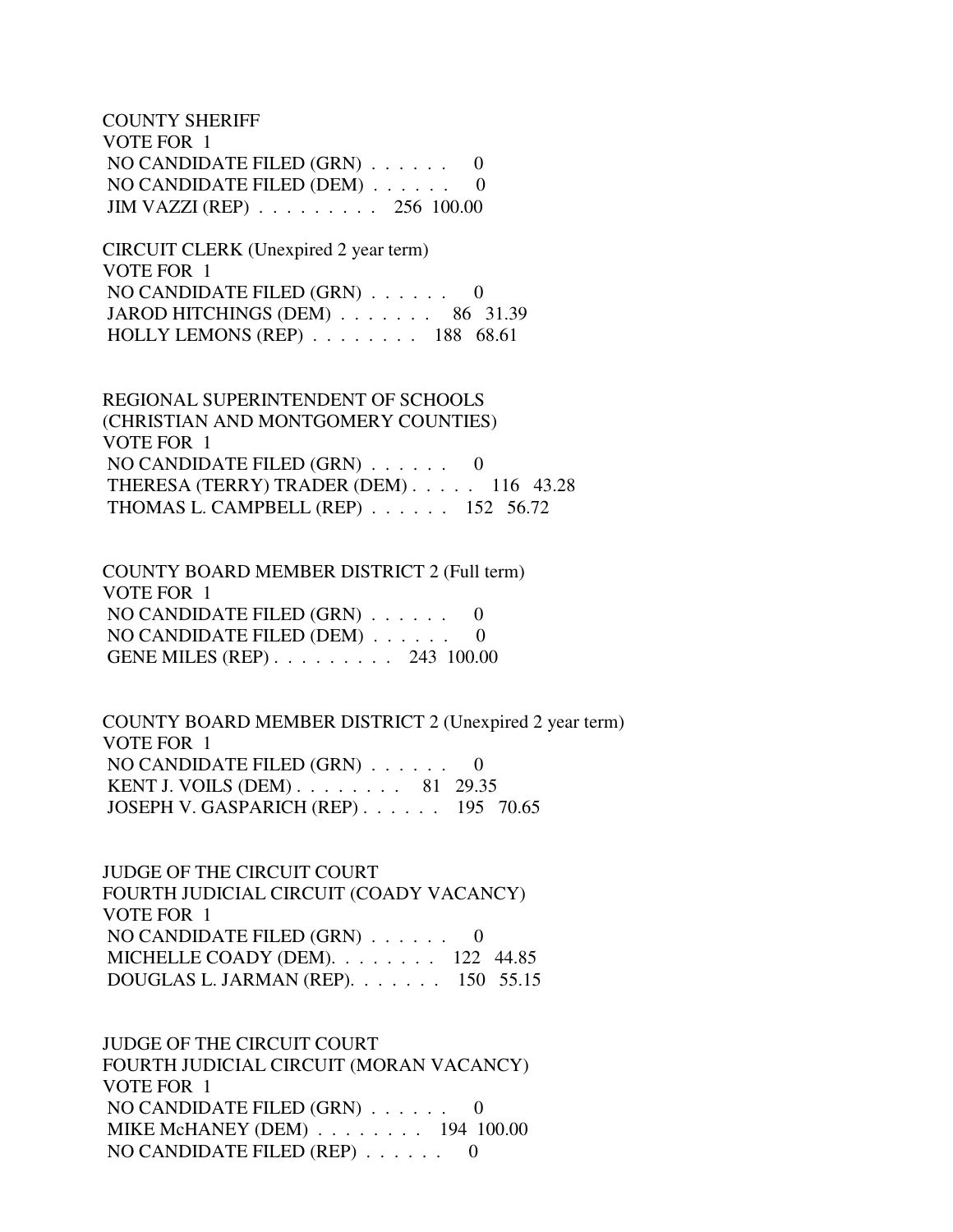RETAIN THOMAS M. WELCH FIFTH JUDICIAL DISTRICT VOTE FOR 1 YES . . . . . . . . . . . . . 150 67.87 NO. . . . . . . . . . . . . . 71 32.13

 RETAIN MICHAEL P. KILEY FOURTH JUDICIAL CIRCUIT VOTE FOR 1 YES . . . . . . . . . . . . . 151 68.64 NO. . . . . . . . . . . . . . 69 31.36

 RETAIN KELLY D. LONG FOURTH JUDICIAL CIRCUIT VOTE FOR 1 YES . . . . . . . . . . . . . 174 74.68 NO. . . . . . . . . . . . . . 59 25.32

 RETAIN WM. ROBIN TODD FOURTH JUDICIAL CIRCUIT VOTE FOR 1 YES . . . . . . . . . . . . . 142 65.44 NO. . . . . . . . . . . . . . 75 34.56

COUNTYWIDE QUESTION

 VOTE FOR 1 YES . . . . . . . . . . . . . 110 42.47 NO. . . . . . . . . . . . . . 149 57.53

PRECINCT REPORT MONTGOMERY COUNTY, ILLINOIS UNOFFICIAL TOTALS RUN DATE:11/16/10 GENERAL ELECTION RUN TIME:01:21 PM NOVEMBER 2, 2010

0024 NORTH LITCHFIELD 1

 VOTES PERCENT REGISTERED VOTERS - TOTAL . . . . . . 688 BALLOTS CAST - TOTAL. . . . . . . . 409 BALLOTS CAST - BLANK. . . . . . . . 0 VOTER TURNOUT - TOTAL . . . . . . . 59.45 VOTER TURNOUT - BLANK . . . . . . .

 CONSTITUTIONAL AMENDMENT VOTE FOR 1 YES . . . . . . . . . . . . . 217 66.36 NO. . . . . . . . . . . . . . 110 33.64

 UNITED STATES SENATOR (6 year term) VOTE FOR 1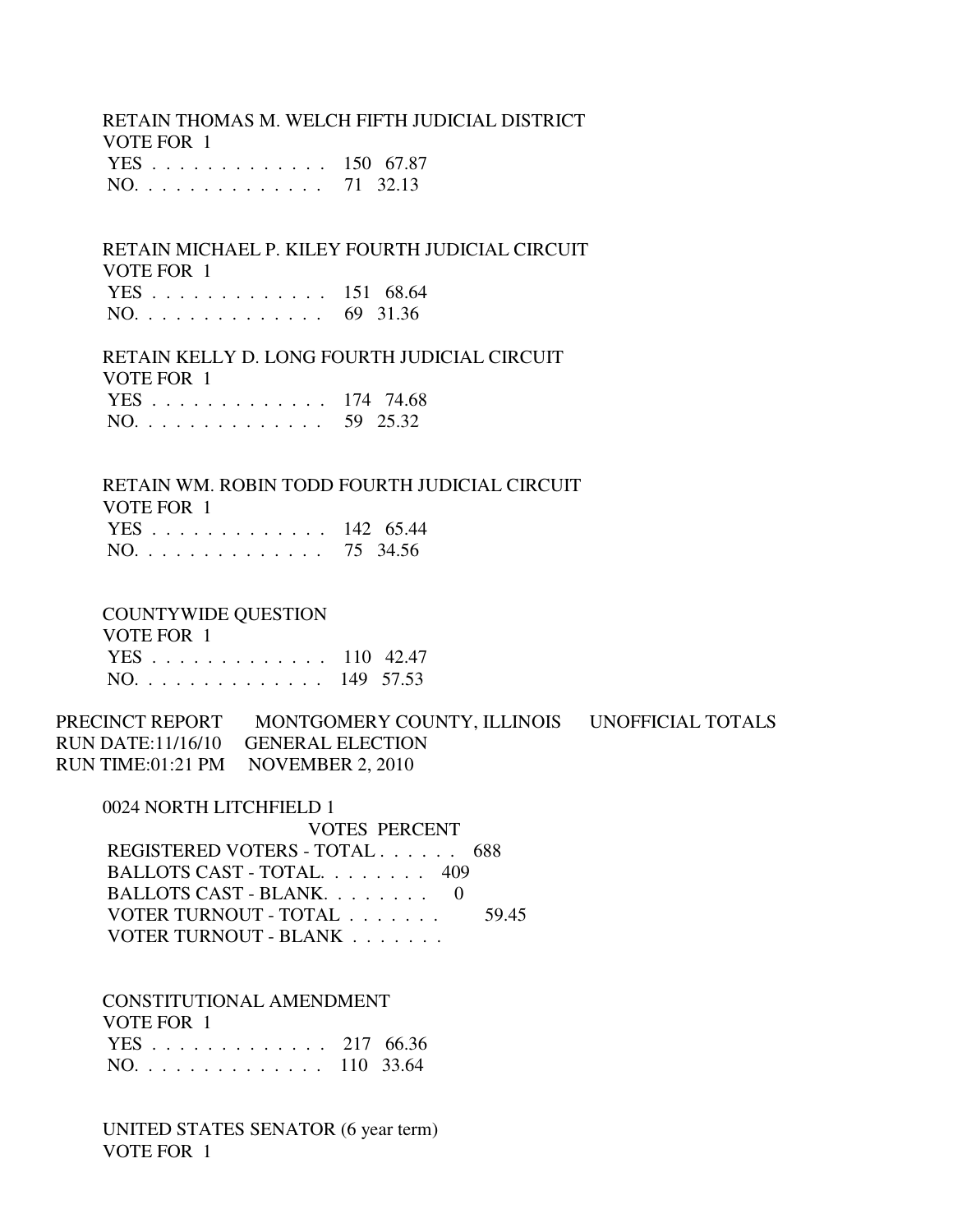LeALAN M. JONES (GRN) . . . . . . . 10 2.53 ALEXANDER "ALEXI" GIANNOULIAS (DEM). . . 110 27.85 MARK STEVEN KIRK (REP) . . . . . . . 263 66.58 MIKE LABNO (LIB) . . . . . . . . . 10 2.53 WRITE-IN. . . . . . . . . . . . 2 .51

 UNITED STATES SENATOR (Unexpired term) VOTE FOR 1 LeALAN M. JONES (GRN) . . . . . . . 11 2.89 ALEXANDER "ALEXI" GIANNOULIAS (DEM). . . 106 27.89 MARK STEVEN KIRK (REP) . . . . . . . 249 65.53 MIKE LABNO (LIB) . . . . . . . . . 12 3.16 WRITE-IN. . . . . . . . . . . . 2 .53

 GOVERNOR & LIEUTENANT GOVERNOR VOTE FOR 1 R. WHITNEY \ D. CRAWFORD  $(GRN)$  . . . . 7 1.74 P. QUINN \ S. SIMON (DEM) . . . . . . 108 26.80 B. BRADY \ J. PLUMMER (REP) . . . . . 281 69.73 L. GREEN \ E. RUTLEDGE (LIB)  $\ldots$  . . . 3 .74 S. COHEN \ B. SWILLEY (IND)  $\ldots$  . 4 .99 WRITE-IN. . . . . . . . . . . . 0

 ATTORNEY GENERAL VOTE FOR 1 DAVID F. BLACK (GRN). . . . . . . . . 6 1.52 LISA MADIGAN (DEM) . . . . . . . . 190 48.22 STEVE KIM (REP) . . . . . . . . . 192 48.73 BILL MALAN  $(LIB)$ ........ 6 1.52

 SECRETARY OF STATE VOTE FOR 1 NO CANDIDATE FILED (GRN) . . . . . . 0 JESSE WHITE (DEM). . . . . . . . . 235 58.60 ROBERT ENRIQUEZ (REP) . . . . . . . 156 38.90 JOSH HANSON (LIB). . . . . . . . . 10 2.49

**COMPTROLLER**  VOTE FOR 1 R. ERIKA SCHAFER (GRN) . . . . . . . 12 3.06 DAVID E. MILLER (DEM) . . . . . . . 88 22.45 JUDY BAAR TOPINKA (REP). . . . . . . 279 71.17 JULIE FOX (LIB) . . . . . . . . . 13 3.32

 TREASURER VOTE FOR 1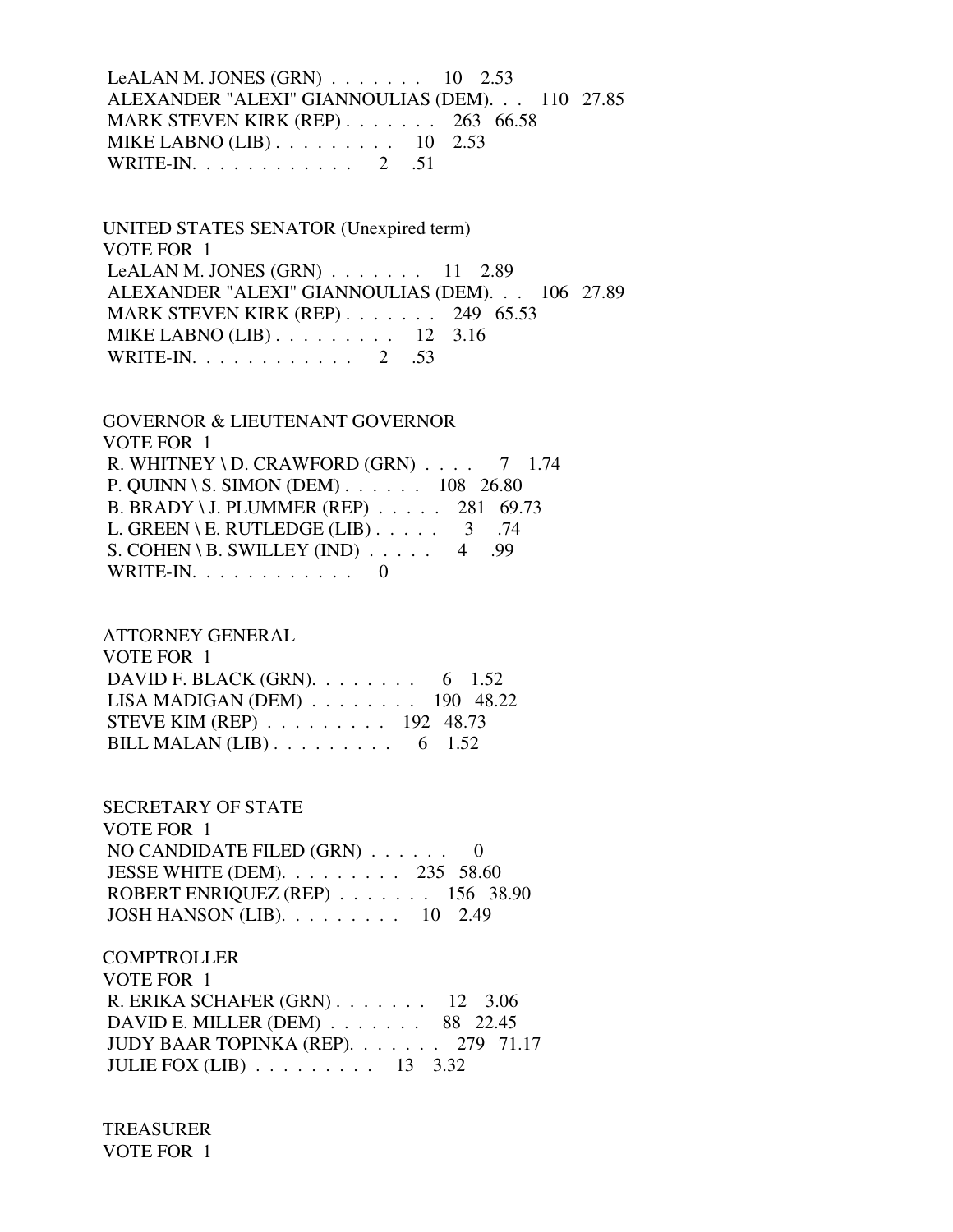SCOTT K. SUMMERS  $(GRN)$ . . . . . . . 10 2.55 ROBIN KELLY (DEM). . . . . . . . . 111 28.32 DAN RUTHERFORD (REP). . . . . . . . 260 66.33 JAMES PAULY (LIB). . . . . . . . . 11 2.81

 REPRESENTATIVE IN CONGRESS NINETEENTH CONGRESSIONAL DISTRICT VOTE FOR 1 NO CANDIDATE FILED (GRN) . . . . . . 0 TIM BAGWELL (DEM). . . . . . . . . 104 25.87 JOHN M. SHIMKUS (REP) . . . . . . . 298 74.13

 STATE SENATOR FORTY-NINTH LEGISLATIVE DISTRICT VOTE FOR 1 NO CANDIDATE FILED (GRN) . . . . . . 0 DEANNA DEMUZIO (DEM). . . . . . . . 180 44.67 WILLIAM "SAM" McCANN (REP). . . . . . 223 55.33

 REPRESENTATIVE IN THE GENERAL ASSEMBLY NINETY-EIGHTH REPRESENTATIVE DISTRICT VOTE FOR 1 NO CANDIDATE FILED  $(GRN)$  . . . . . . 0 CHARLES LANDERS (DEM) . . . . . . . 112 27.86 WAYNE ARTHUR ROSENTHAL (REP) . . . . . 290 72.14

 COUNTY CLERK VOTE FOR 1 NO CANDIDATE FILED (GRN) . . . . . . 0 NO CANDIDATE FILED (DEM) . . . . . . 0 SANDY LEITHEISER (REP) . . . . . . . 365 100.00

 COUNTY TREASURER VOTE FOR 1 NO CANDIDATE FILED (GRN) . . . . . . 0 NO CANDIDATE FILED (DEM) . . . . . . 0 RON JENKINS (REP). . . . . . . . . 354 100.00

 COUNTY SHERIFF VOTE FOR 1 NO CANDIDATE FILED (GRN) . . . . . . 0 NO CANDIDATE FILED (DEM) . . . . . . 0 JIM VAZZI (REP) . . . . . . . . . 356 100.00

 CIRCUIT CLERK (Unexpired 2 year term) VOTE FOR 1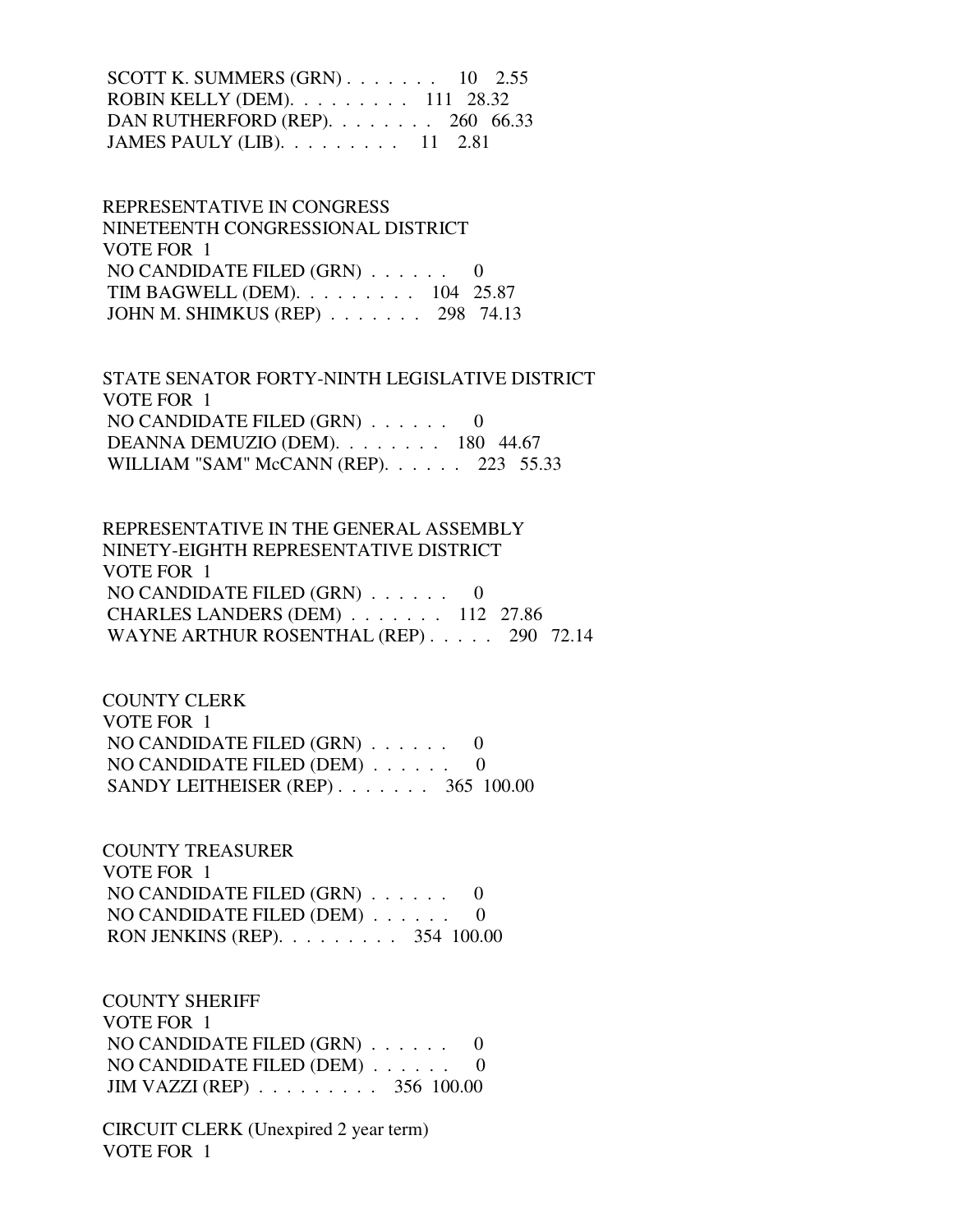NO CANDIDATE FILED (GRN) . . . . . . 0 JAROD HITCHINGS (DEM) . . . . . . . 125 31.33 HOLLY LEMONS (REP) . . . . . . . . 274 68.67

 REGIONAL SUPERINTENDENT OF SCHOOLS (CHRISTIAN AND MONTGOMERY COUNTIES) VOTE FOR 1 NO CANDIDATE FILED (GRN) . . . . . . 0 THERESA (TERRY) TRADER (DEM) . . . . . 148 38.34 THOMAS L. CAMPBELL (REP) . . . . . . 238 61.66

 COUNTY BOARD MEMBER DISTRICT 1 VOTE FOR 2 NO CANDIDATE FILED (GRN) . . . . . . 0 DAVID G. HEATON (DEM) . . . . . . . 35 20.00 DENNIS ROSS WILLIAMS (DEM). . . . . . 37 21.14 CONNIE TAYLOR BECK (REP) . . . . . . 103 58.86

 COUNTY BOARD MEMBER DISTRICT 7 VOTE FOR 1 NO CANDIDATE FILED (GRN) . . . . . . 0 PAMELA ARNETT-VOYLES (DEM). . . . . . 71 27.63 NICOLE (NIKKI) BISHOP (REP) . . . . . 186 72.37

 JUDGE OF THE CIRCUIT COURT FOURTH JUDICIAL CIRCUIT (COADY VACANCY) VOTE FOR 1 NO CANDIDATE FILED (GRN) . . . . . . 0 MICHELLE COADY (DEM). . . . . . . . 102 26.29 DOUGLAS L. JARMAN (REP). . . . . . . 286 73.71

 JUDGE OF THE CIRCUIT COURT FOURTH JUDICIAL CIRCUIT (MORAN VACANCY) VOTE FOR 1 NO CANDIDATE FILED (GRN) . . . . . . 0 MIKE McHANEY (DEM) . . . . . . . . 254 100.00 NO CANDIDATE FILED (REP) . . . . . . 0

 RETAIN THOMAS M. WELCH FIFTH JUDICIAL DISTRICT VOTE FOR 1 YES . . . . . . . . . . . . . 201 59.64 NO. . . . . . . . . . . . . . 136 40.36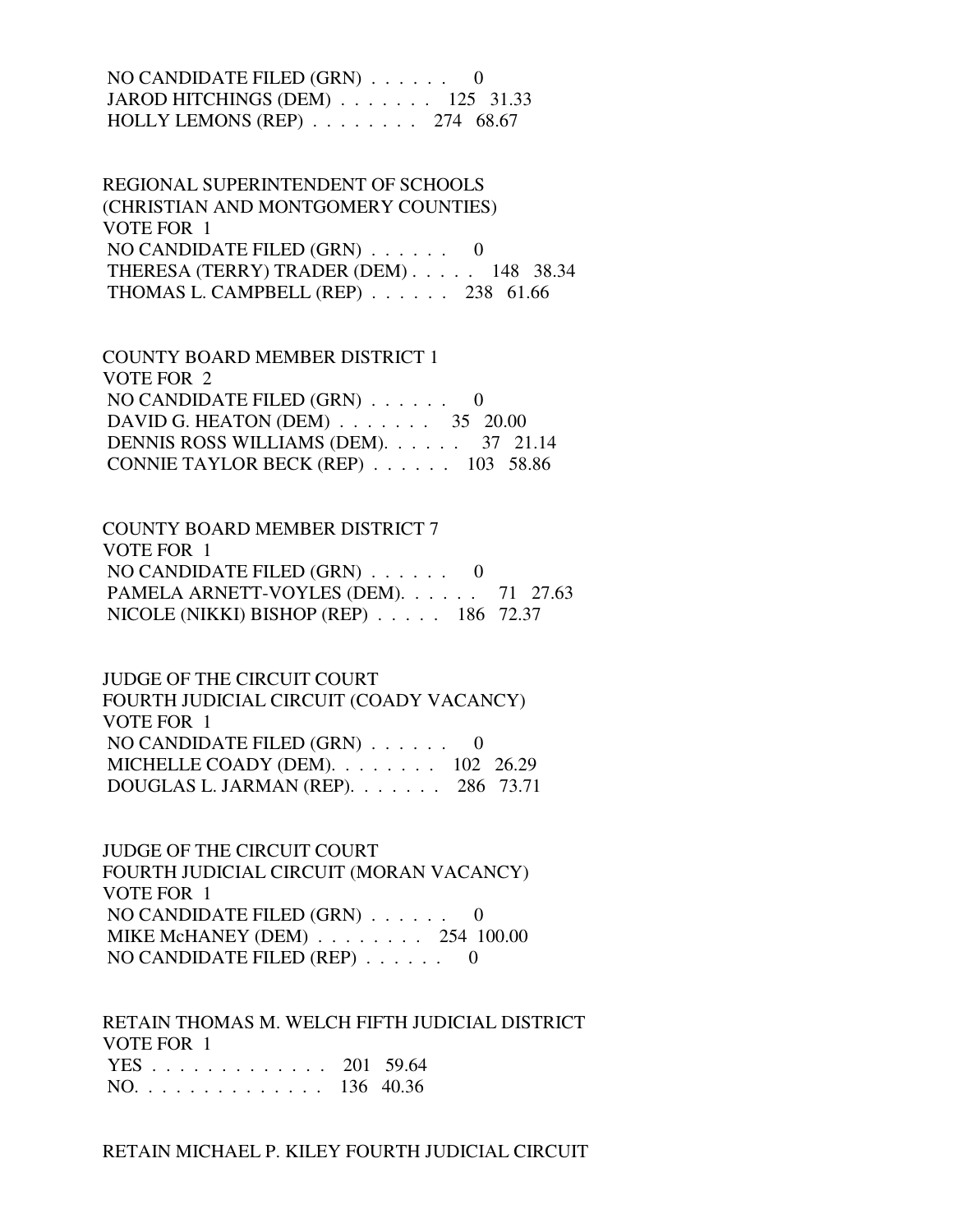VOTE FOR 1

 YES . . . . . . . . . . . . . 201 60.00 NO. . . . . . . . . . . . . . 134 40.00

 RETAIN KELLY D. LONG FOURTH JUDICIAL CIRCUIT VOTE FOR 1 YES . . . . . . . . . . . . . 231 66.00 NO. . . . . . . . . . . . . . 119 34.00

 RETAIN WM. ROBIN TODD FOURTH JUDICIAL CIRCUIT VOTE FOR 1 YES . . . . . . . . . . . . . 201 59.82 NO. . . . . . . . . . . . . . 135 40.18

COUNTYWIDE QUESTION

 VOTE FOR 1 YES . . . . . . . . . . . . . 122 30.58 NO. . . . . . . . . . . . . . 277 69.42

PRECINCT REPORT MONTGOMERY COUNTY, ILLINOIS UNOFFICIAL TOTALS RUN DATE:11/16/10 GENERAL ELECTION RUN TIME:01:21 PM NOVEMBER 2, 2010

0025 NORTH LITCHFIELD 2

 VOTES PERCENT REGISTERED VOTERS - TOTAL . . . . . . 565 BALLOTS CAST - TOTAL. . . . . . . . 278 BALLOTS CAST - BLANK. . . . . . . . 0 VOTER TURNOUT - TOTAL . . . . . . . 49.20 VOTER TURNOUT - BLANK . . . . . . . .

 CONSTITUTIONAL AMENDMENT VOTE FOR 1 YES . . . . . . . . . . . . . 157 73.36 NO. . . . . . . . . . . . . . 57 26.64

 UNITED STATES SENATOR (6 year term) VOTE FOR 1 LeALAN M. JONES  $(GRN)$  . . . . . . . 14 5.24 ALEXANDER "ALEXI" GIANNOULIAS (DEM). . . 79 29.59 MARK STEVEN KIRK (REP) . . . . . . . 160 59.93 MIKE LABNO (LIB) . . . . . . . . . 14 5.24 WRITE-IN. . . . . . . . . . . . 0

 UNITED STATES SENATOR (Unexpired term) VOTE FOR 1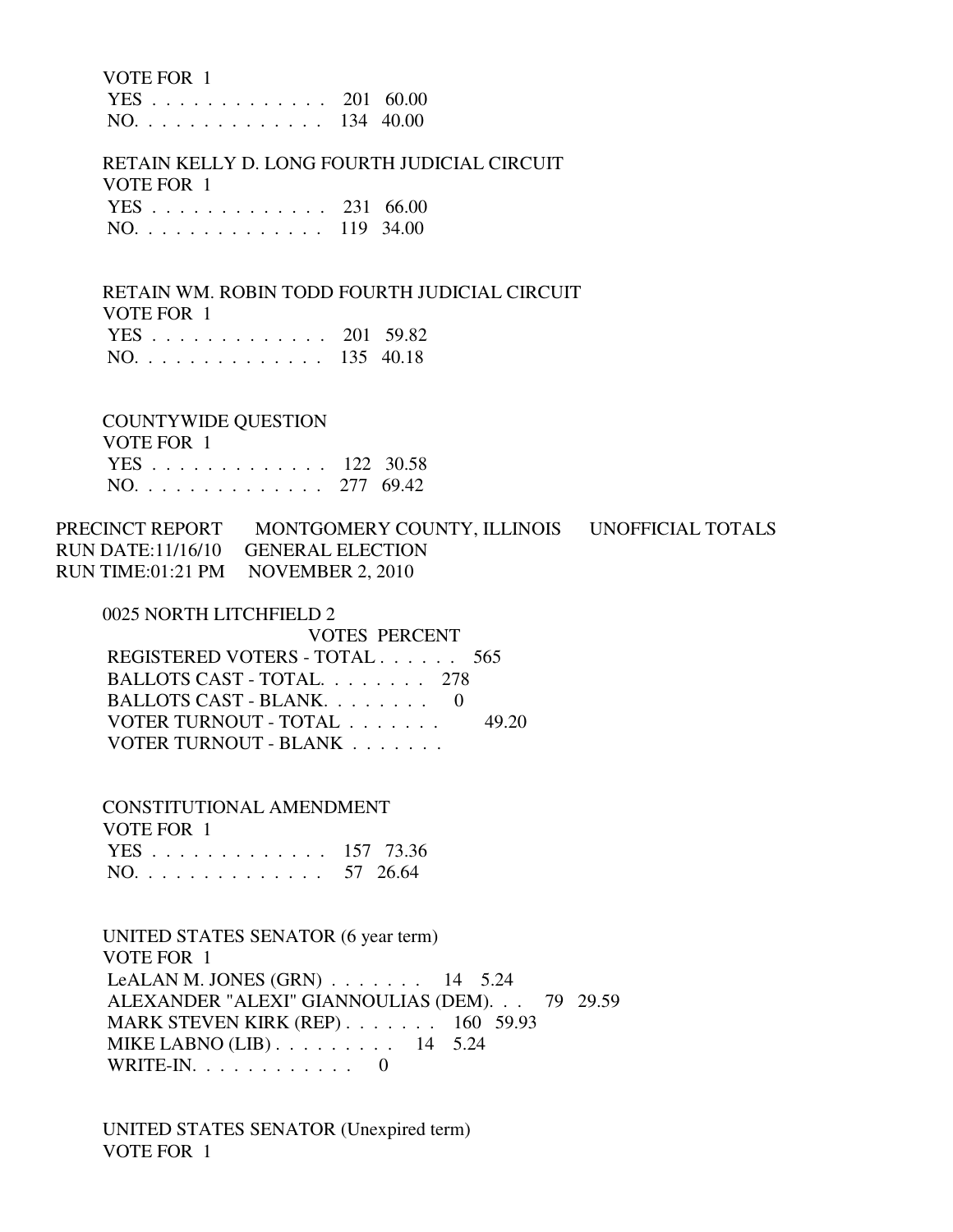LeALAN M. JONES (GRN) . . . . . . . 13 4.91 ALEXANDER "ALEXI" GIANNOULIAS (DEM). . . 81 30.57 MARK STEVEN KIRK (REP) . . . . . . . 158 59.62 MIKE LABNO (LIB) . . . . . . . . . 13 4.91 WRITE-IN. . . . . . . . . . . . 0

 GOVERNOR & LIEUTENANT GOVERNOR VOTE FOR 1 R. WHITNEY \ D. CRAWFORD  $(GRN)$  . . . . 9 3.30 P. QUINN \ S. SIMON (DEM) . . . . . . 80 29.30 B. BRADY \ J. PLUMMER (REP) . . . . . 174 63.74 L. GREEN \ E. RUTLEDGE (LIB)  $\ldots$  . . . 2 .73 S. COHEN \ B. SWILLEY (IND)  $\ldots$  . . . . 8 2.93 WRITE-IN. . . . . . . . . . . . 0

 ATTORNEY GENERAL VOTE FOR 1 DAVID F. BLACK (GRN). . . . . . . . . 6 2.26 LISA MADIGAN (DEM) . . . . . . . . 133 50.00 STEVE KIM (REP) . . . . . . . . . 124 46.62 BILL MALAN (LIB) . . . . . . . . . 3 1.13

 SECRETARY OF STATE VOTE FOR 1 NO CANDIDATE FILED (GRN) . . . . . . 0 JESSE WHITE (DEM). . . . . . . . . 159 59.55 ROBERT ENRIQUEZ (REP) . . . . . . . 99 37.08 JOSH HANSON (LIB). . . . . . . . . 9 3.37

**COMPTROLLER**  VOTE FOR 1 R. ERIKA SCHAFER (GRN) . . . . . . . 14 5.36 DAVID E. MILLER (DEM) . . . . . . . 68 26.05 JUDY BAAR TOPINKA (REP). . . . . . . 172 65.90 JULIE FOX (LIB) . . . . . . . . . 7 2.68

 TREASURER VOTE FOR 1 SCOTT K. SUMMERS  $(GRN)$ . . . . . . . 9 3.46 ROBIN KELLY (DEM). . . . . . . . . 81 31.15 DAN RUTHERFORD (REP). . . . . . . . 166 63.85 JAMES PAULY (LIB). . . . . . . . . 4 1.54

 REPRESENTATIVE IN CONGRESS NINETEENTH CONGRESSIONAL DISTRICT VOTE FOR 1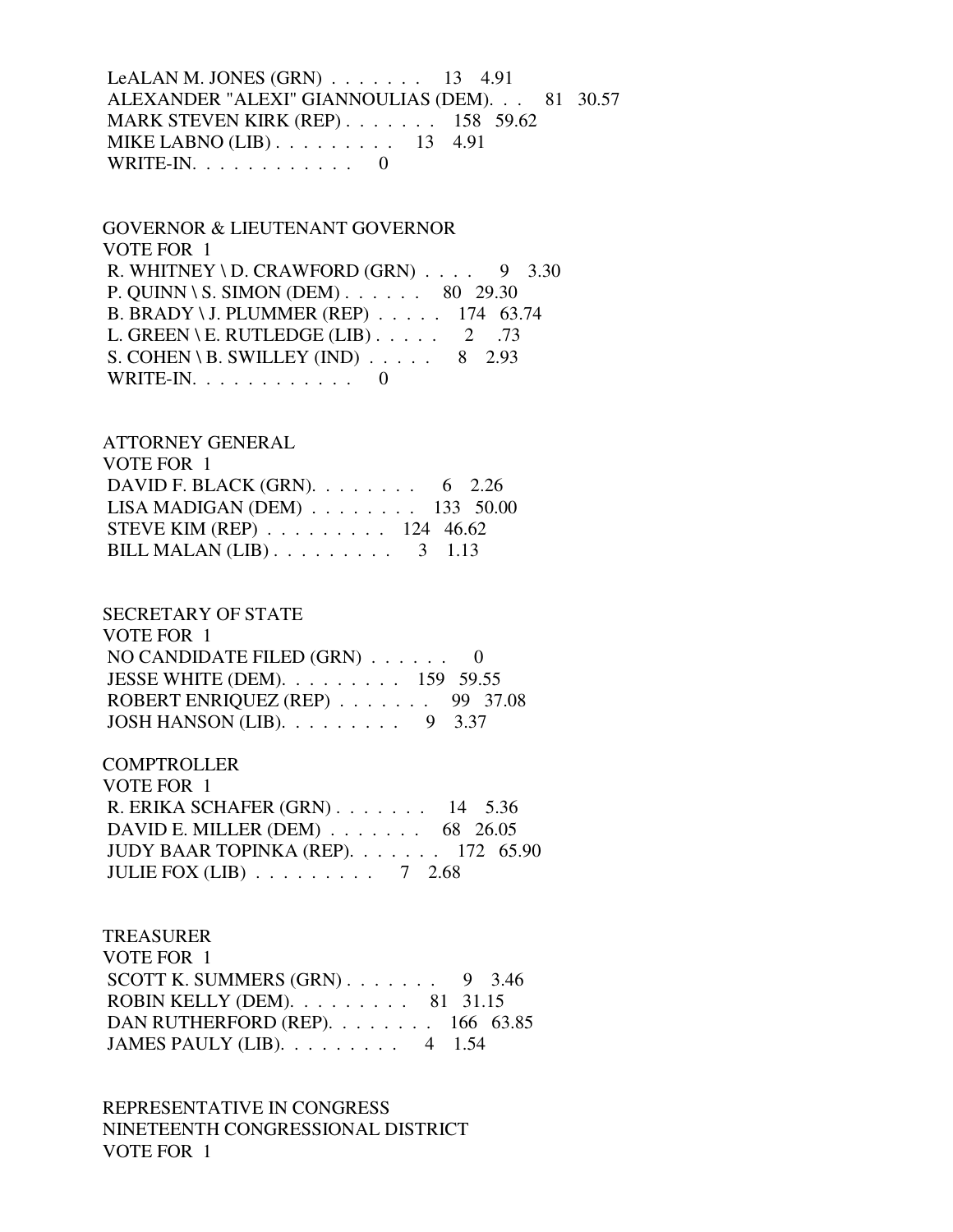NO CANDIDATE FILED (GRN) . . . . . . 0 TIM BAGWELL (DEM). . . . . . . . . 79 29.15 JOHN M. SHIMKUS (REP) . . . . . . . 192 70.85

 STATE SENATOR FORTY-NINTH LEGISLATIVE DISTRICT VOTE FOR 1 NO CANDIDATE FILED (GRN) . . . . . . 0 DEANNA DEMUZIO (DEM). . . . . . . . 127 47.57 WILLIAM "SAM" McCANN (REP). . . . . . 140 52.43

 REPRESENTATIVE IN THE GENERAL ASSEMBLY NINETY-EIGHTH REPRESENTATIVE DISTRICT VOTE FOR 1 NO CANDIDATE FILED (GRN) . . . . . . 0 CHARLES LANDERS (DEM) . . . . . . . 90 33.58 WAYNE ARTHUR ROSENTHAL (REP) . . . . . 178 66.42

 COUNTY CLERK VOTE FOR 1 NO CANDIDATE FILED (GRN) . . . . . . 0 NO CANDIDATE FILED (DEM) . . . . . . 0 SANDY LEITHEISER (REP) . . . . . . . 250 100.00

 COUNTY TREASURER VOTE FOR 1 NO CANDIDATE FILED (GRN) . . . . . . 0 NO CANDIDATE FILED (DEM) . . . . . . 0 RON JENKINS (REP). . . . . . . . . 248 100.00

 COUNTY SHERIFF VOTE FOR 1 NO CANDIDATE FILED (GRN) . . . . . . 0 NO CANDIDATE FILED (DEM) . . . . . . 0 JIM VAZZI (REP) . . . . . . . . . 247 100.00

 CIRCUIT CLERK (Unexpired 2 year term) VOTE FOR 1 NO CANDIDATE FILED (GRN) . . . . . . 0 JAROD HITCHINGS (DEM) . . . . . . . 94 34.69 HOLLY LEMONS (REP) . . . . . . . . 177 65.31

 REGIONAL SUPERINTENDENT OF SCHOOLS (CHRISTIAN AND MONTGOMERY COUNTIES) VOTE FOR 1 NO CANDIDATE FILED (GRN) . . . . . . 0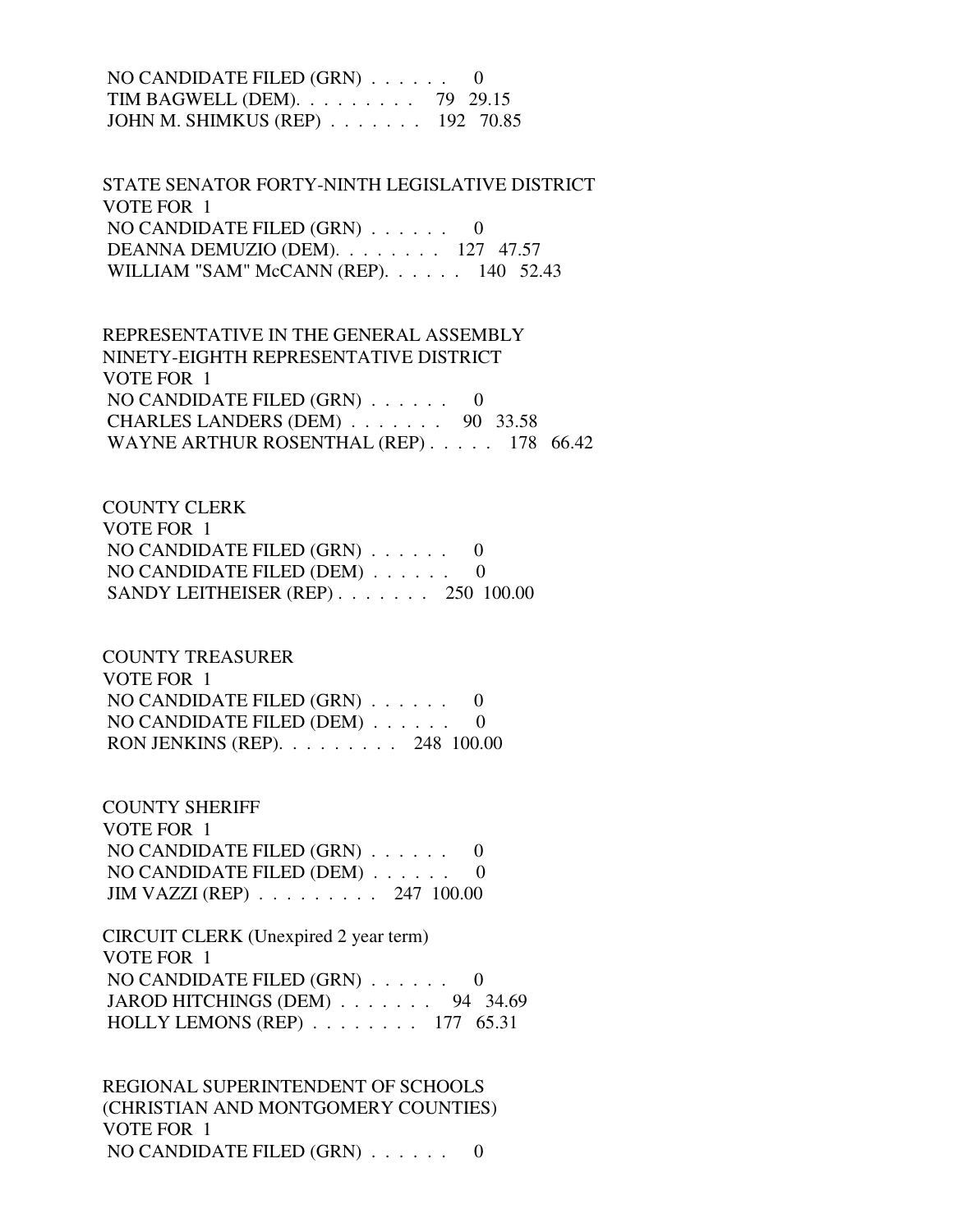THERESA (TERRY) TRADER (DEM) . . . . . 121 46.01 THOMAS L. CAMPBELL (REP) . . . . . . 142 53.99

 COUNTY BOARD MEMBER DISTRICT 7 VOTE FOR 1 NO CANDIDATE FILED (GRN) . . . . . . 0 PAMELA ARNETT-VOYLES (DEM). . . . . . 101 38.40 NICOLE (NIKKI) BISHOP (REP) . . . . . 162 61.60

 JUDGE OF THE CIRCUIT COURT FOURTH JUDICIAL CIRCUIT (COADY VACANCY) VOTE FOR 1 NO CANDIDATE FILED  $(GRN)$  . . . . . . 0 MICHELLE COADY (DEM). . . . . . . . 66 25.78 DOUGLAS L. JARMAN (REP). . . . . . . 190 74.22

 JUDGE OF THE CIRCUIT COURT FOURTH JUDICIAL CIRCUIT (MORAN VACANCY) VOTE FOR 1 NO CANDIDATE FILED (GRN) . . . . . . 0 MIKE McHANEY (DEM) . . . . . . . . 194 100.00 NO CANDIDATE FILED (REP) . . . . . . 0

 RETAIN THOMAS M. WELCH FIFTH JUDICIAL DISTRICT VOTE FOR 1 YES . . . . . . . . . . . . . 178 75.74 NO. . . . . . . . . . . . . . 57 24.26

 RETAIN MICHAEL P. KILEY FOURTH JUDICIAL CIRCUIT VOTE FOR 1  $174.74.04$ 

|  |  |  |  |  |  |  |  | $1E5$ $1/4$ /4.04 |
|--|--|--|--|--|--|--|--|-------------------|
|  |  |  |  |  |  |  |  | NO. 61 25.96      |

 RETAIN KELLY D. LONG FOURTH JUDICIAL CIRCUIT VOTE FOR 1

|     |  |  |  |  |  |  |  | YES 186 76.86 |
|-----|--|--|--|--|--|--|--|---------------|
| NO. |  |  |  |  |  |  |  | 56 23.14      |

 RETAIN WM. ROBIN TODD FOURTH JUDICIAL CIRCUIT VOTE FOR 1 YES . . . . . . . . . . . . . 172 73.82

|  | NO. |  |  |  |  |  |  |  |  |  |  |  |  |  |  | 61 26.18 |
|--|-----|--|--|--|--|--|--|--|--|--|--|--|--|--|--|----------|
|--|-----|--|--|--|--|--|--|--|--|--|--|--|--|--|--|----------|

COUNTYWIDE QUESTION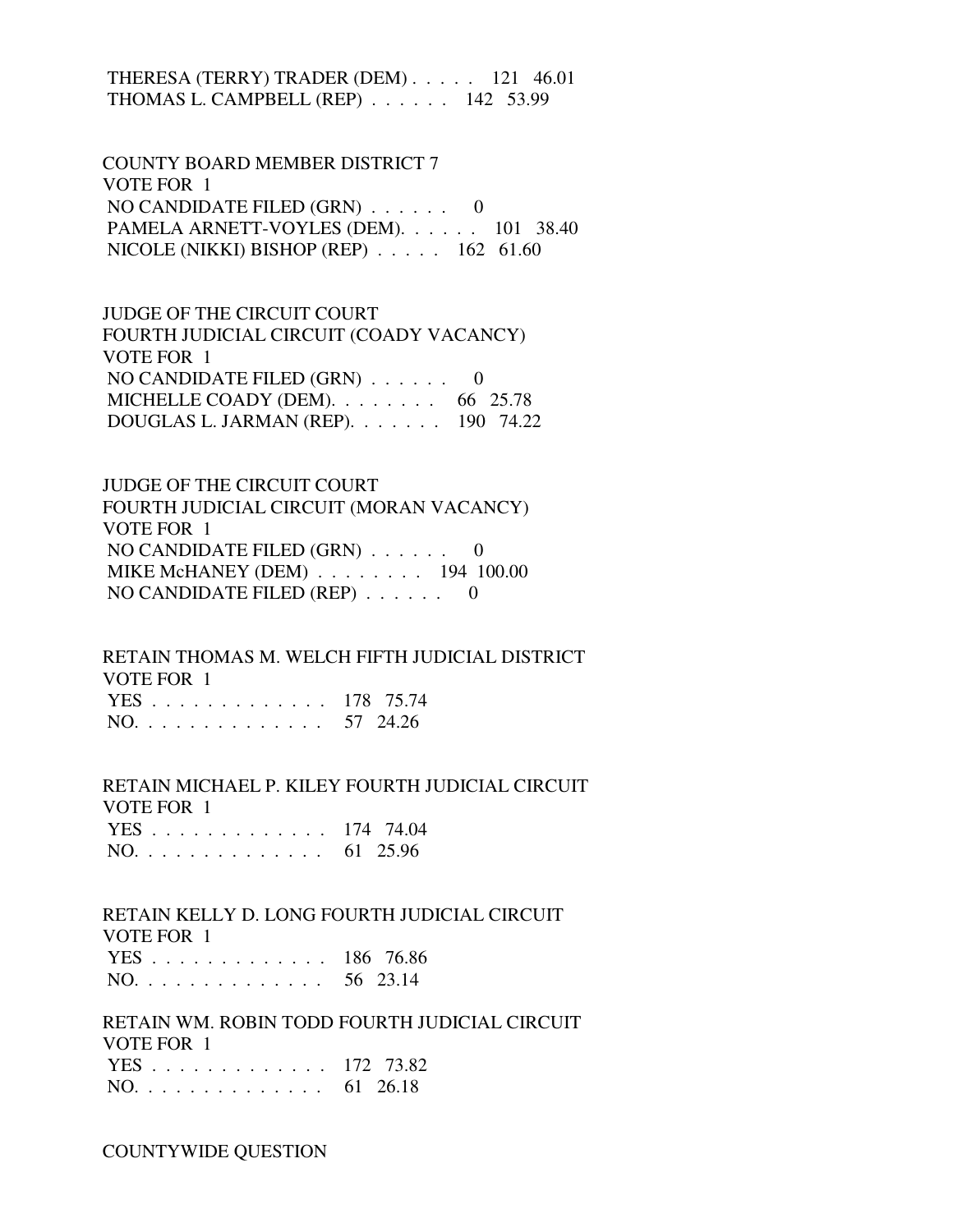VOTE FOR 1 YES . . . . . . . . . . . . . 91 34.87 NO. . . . . . . . . . . . . . 170 65.13

PRECINCT REPORT MONTGOMERY COUNTY, ILLINOIS UNOFFICIAL TOTALS RUN DATE:11/16/10 GENERAL ELECTION RUN TIME:01:21 PM NOVEMBER 2, 2010

0026 NORTH LITCHFIELD 3

 VOTES PERCENT REGISTERED VOTERS - TOTAL . . . . . . 465 BALLOTS CAST - TOTAL. . . . . . . . 265 BALLOTS CAST - BLANK. . . . . . . . 0 VOTER TURNOUT - TOTAL . . . . . . . 56.99 VOTER TURNOUT - BLANK . . . . . . .

 CONSTITUTIONAL AMENDMENT VOTE FOR 1 YES . . . . . . . . . . . . . 124 60.19 NO. . . . . . . . . . . . . . 82 39.81

 UNITED STATES SENATOR (6 year term) VOTE FOR 1 LeALAN M. JONES  $(GRN)$  . . . . . . . 8 3.13 ALEXANDER "ALEXI" GIANNOULIAS (DEM). . . 81 31.64 MARK STEVEN KIRK (REP) . . . . . . . 161 62.89 MIKE LABNO (LIB) . . . . . . . . . 4 1.56 WRITE-IN. . . . . . . . . . . . 2 .78

 UNITED STATES SENATOR (Unexpired term) VOTE FOR 1 LeALAN M. JONES  $(GRN)$ ...... 10 4.07 ALEXANDER "ALEXI" GIANNOULIAS (DEM). . . 81 32.93 MARK STEVEN KIRK (REP) . . . . . . . 147 59.76 MIKE LABNO (LIB)  $\ldots$  . . . . . . . . 5 2.03 WRITE-IN. . . . . . . . . . . . . 3 1.22

 GOVERNOR & LIEUTENANT GOVERNOR VOTE FOR 1 R. WHITNEY \ D. CRAWFORD  $(GRN)$  . . . . 1 .39 P. QUINN \ S. SIMON (DEM) . . . . . . 82 31.91 B. BRADY \ J. PLUMMER (REP) . . . . . 165 64.20 L. GREEN \ E. RUTLEDGE (LIB)  $\ldots$  . . . 5 1.95 S. COHEN \ B. SWILLEY (IND)  $\ldots$  . 4 1.56 WRITE-IN.  $\ldots$  . . . . . . . . 0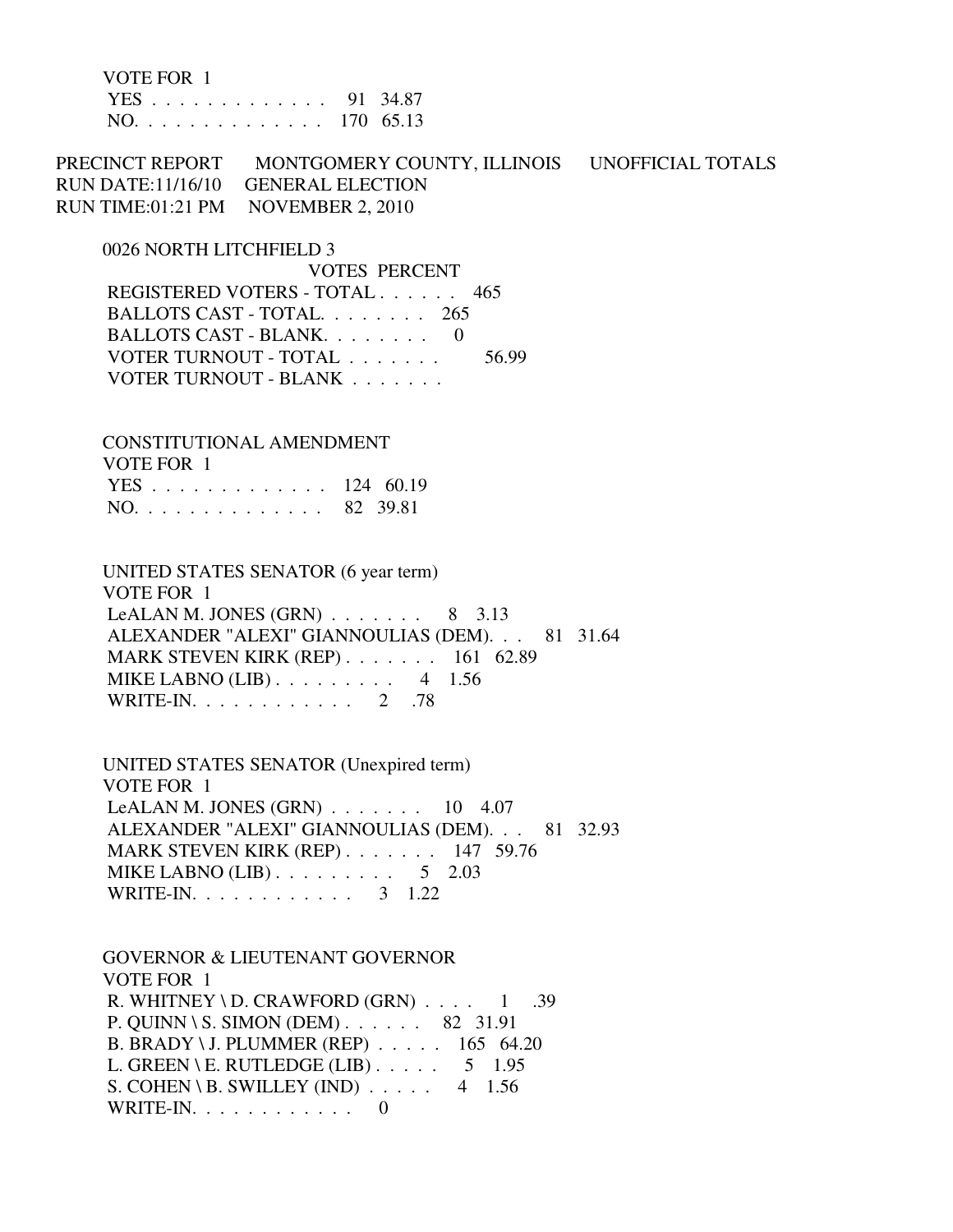ATTORNEY GENERAL VOTE FOR 1 DAVID F. BLACK (GRN). . . . . . . . . 6 2.37 LISA MADIGAN (DEM) . . . . . . . . 135 53.36 STEVE KIM (REP) . . . . . . . . . 104 41.11 BILL MALAN (LIB) . . . . . . . . . 8 3.16

### SECRETARY OF STATE

 VOTE FOR 1 NO CANDIDATE FILED (GRN) . . . . . . 0 JESSE WHITE (DEM). . . . . . . . . 164 63.81 ROBERT ENRIQUEZ (REP) . . . . . . . 81 31.52 JOSH HANSON (LIB). . . . . . . . . 12 4.67

### **COMPTROLLER**

| VOTE FOR 1                                            |  |
|-------------------------------------------------------|--|
| R. ERIKA SCHAFER $(GRN)$ 5 1.96                       |  |
| DAVID E. MILLER (DEM) $\ldots \ldots \ldots$ 68 26.67 |  |
| JUDY BAAR TOPINKA (REP). 174 68.24                    |  |
| JULIE FOX (LIB) $\ldots \ldots \ldots \ldots$ 8 3.14  |  |

#### TREASURER

| VOTE FOR 1                                         |  |
|----------------------------------------------------|--|
| SCOTT K. SUMMERS $(GRN)$ 3 1.20                    |  |
| ROBIN KELLY (DEM). $\ldots \ldots \ldots$ 80 32.00 |  |
| DAN RUTHERFORD (REP). $\ldots$ 161 64.40           |  |
| JAMES PAULY (LIB). $\ldots \ldots \ldots$ 6 2.40   |  |

#### REPRESENTATIVE IN CONGRESS

| NINETEENTH CONGRESSIONAL DISTRICT    |  |
|--------------------------------------|--|
| VOTE FOR 1                           |  |
| NO CANDIDATE FILED $(GRN)$ 0         |  |
| TIM BAGWELL (DEM). $\ldots$ 75 29.18 |  |
| JOHN M. SHIMKUS (REP) 182 70.82      |  |

## STATE SENATOR FORTY-NINTH LEGISLATIVE DISTRICT VOTE FOR 1 NO CANDIDATE FILED (GRN) . . . . . . 0 DEANNA DEMUZIO (DEM). . . . . . . . 131 50.38 WILLIAM "SAM" McCANN (REP). . . . . . 129 49.62

 REPRESENTATIVE IN THE GENERAL ASSEMBLY NINETY-EIGHTH REPRESENTATIVE DISTRICT VOTE FOR 1 NO CANDIDATE FILED (GRN) . . . . . . 0 CHARLES LANDERS (DEM) . . . . . . . 93 36.47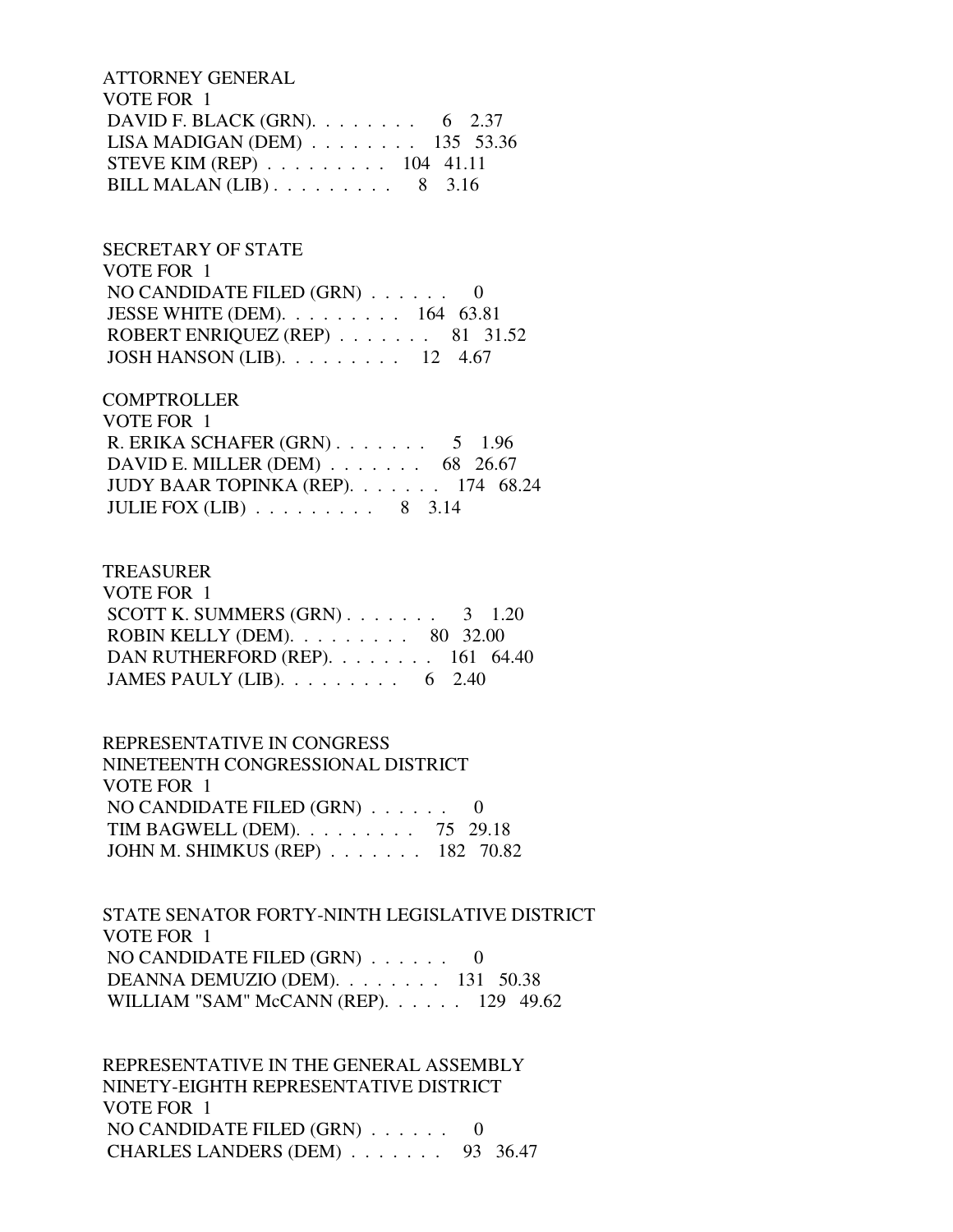COUNTY CLERK VOTE FOR 1 NO CANDIDATE FILED (GRN) . . . . . . 0 NO CANDIDATE FILED (DEM) . . . . . . 0 SANDY LEITHEISER (REP) . . . . . . . 232 100.00

 COUNTY TREASURER VOTE FOR 1 NO CANDIDATE FILED (GRN) . . . . . . 0 NO CANDIDATE FILED (DEM) . . . . . . 0 RON JENKINS (REP). . . . . . . . . 232 100.00

 COUNTY SHERIFF VOTE FOR 1 NO CANDIDATE FILED (GRN) . . . . . . 0 NO CANDIDATE FILED (DEM) . . . . . . 0 JIM VAZZI (REP) . . . . . . . . . 225 100.00

 CIRCUIT CLERK (Unexpired 2 year term) VOTE FOR 1 NO CANDIDATE FILED (GRN) . . . . . . 0 JAROD HITCHINGS (DEM) . . . . . . . 87 33.72 HOLLY LEMONS (REP) . . . . . . . . 171 66.28

 REGIONAL SUPERINTENDENT OF SCHOOLS (CHRISTIAN AND MONTGOMERY COUNTIES) VOTE FOR 1 NO CANDIDATE FILED (GRN) . . . . . . 0 THERESA (TERRY) TRADER (DEM) . . . . . 103 41.37 THOMAS L. CAMPBELL (REP) . . . . . . 146 58.63

 COUNTY BOARD MEMBER DISTRICT 7 VOTE FOR 1 NO CANDIDATE FILED (GRN) . . . . . . 0 PAMELA ARNETT-VOYLES (DEM). . . . . . 99 38.52 NICOLE (NIKKI) BISHOP (REP) . . . . . 158 61.48

 JUDGE OF THE CIRCUIT COURT FOURTH JUDICIAL CIRCUIT (COADY VACANCY) VOTE FOR 1 NO CANDIDATE FILED (GRN) . . . . . . 0 MICHELLE COADY (DEM). . . . . . . . . 63 25.30 DOUGLAS L. JARMAN (REP). . . . . . . 186 74.70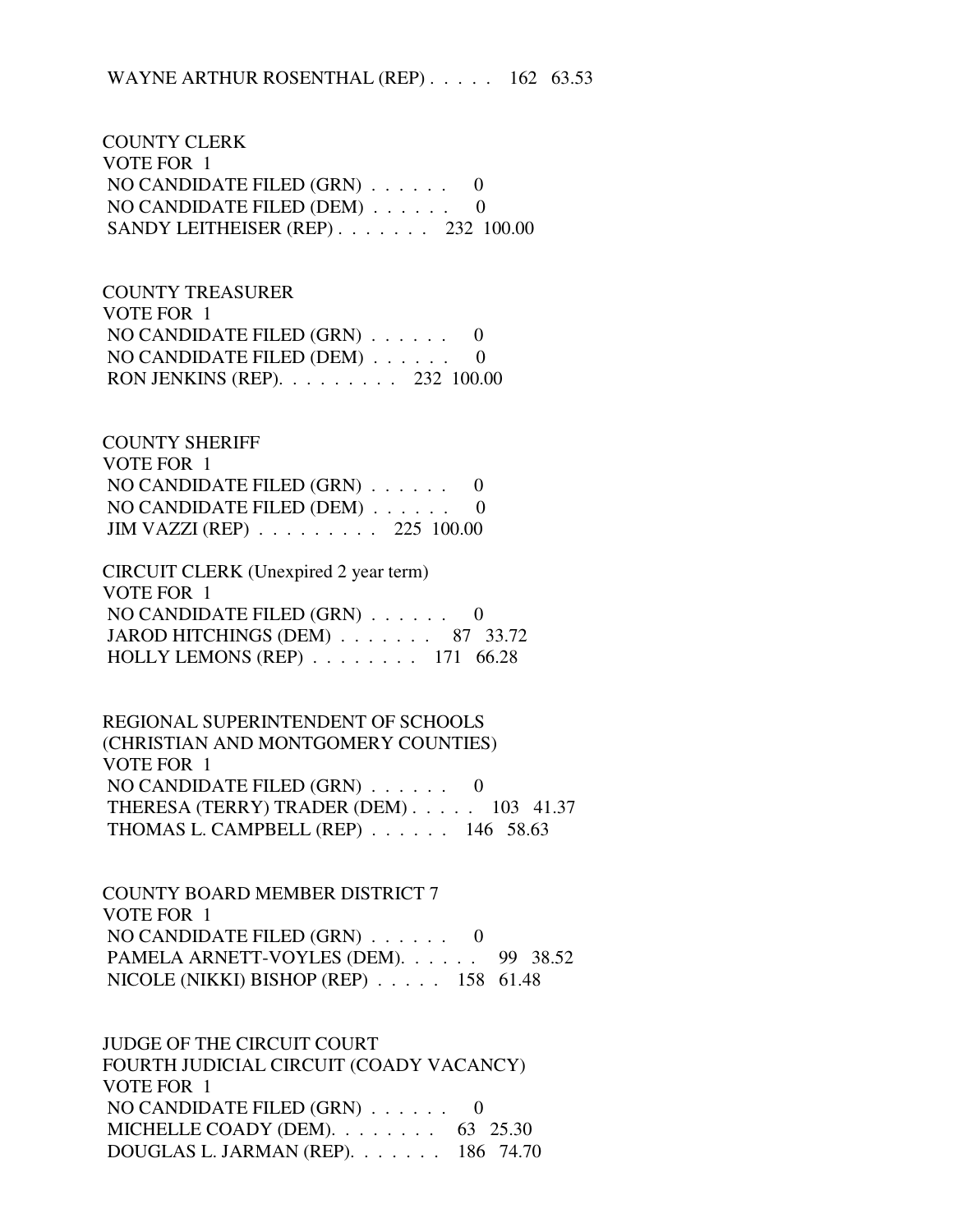## JUDGE OF THE CIRCUIT COURT FOURTH JUDICIAL CIRCUIT (MORAN VACANCY) VOTE FOR 1 NO CANDIDATE FILED (GRN) . . . . . . 0 MIKE McHANEY (DEM) . . . . . . . . 191 100.00 NO CANDIDATE FILED (REP) . . . . . . 0

 RETAIN THOMAS M. WELCH FIFTH JUDICIAL DISTRICT VOTE FOR 1 YES . . . . . . . . . . . . . 155 71.10 NO. . . . . . . . . . . . . . 63 28.90

 RETAIN MICHAEL P. KILEY FOURTH JUDICIAL CIRCUIT VOTE FOR 1 YES . . . . . . . . . . . . . 154 70.97 NO. . . . . . . . . . . . . . 63 29.03

 RETAIN KELLY D. LONG FOURTH JUDICIAL CIRCUIT VOTE FOR 1 YES . . . . . . . . . . . . . 172 75.11 NO. . . . . . . . . . . . . . 57 24.89

 RETAIN WM. ROBIN TODD FOURTH JUDICIAL CIRCUIT VOTE FOR 1 YES . . . . . . . . . . . . . 153 71.16 NO. . . . . . . . . . . . . . 62 28.84

 COUNTYWIDE QUESTION VOTE FOR 1

| VULLIUR I     |  |
|---------------|--|
| YES 79 30.62  |  |
| NO. 179 69.38 |  |

PRECINCT REPORT MONTGOMERY COUNTY, ILLINOIS UNOFFICIAL TOTALS RUN DATE:11/16/10 GENERAL ELECTION RUN TIME:01:21 PM NOVEMBER 2, 2010

 0027 NORTH LITCHFIELD 4 VOTES PERCENT REGISTERED VOTERS - TOTAL . . . . . . 414 BALLOTS CAST - TOTAL. . . . . . . . 200 BALLOTS CAST - BLANK. . . . . . . . 0 VOTER TURNOUT - TOTAL . . . . . . . 48.31 VOTER TURNOUT - BLANK . . . . . . .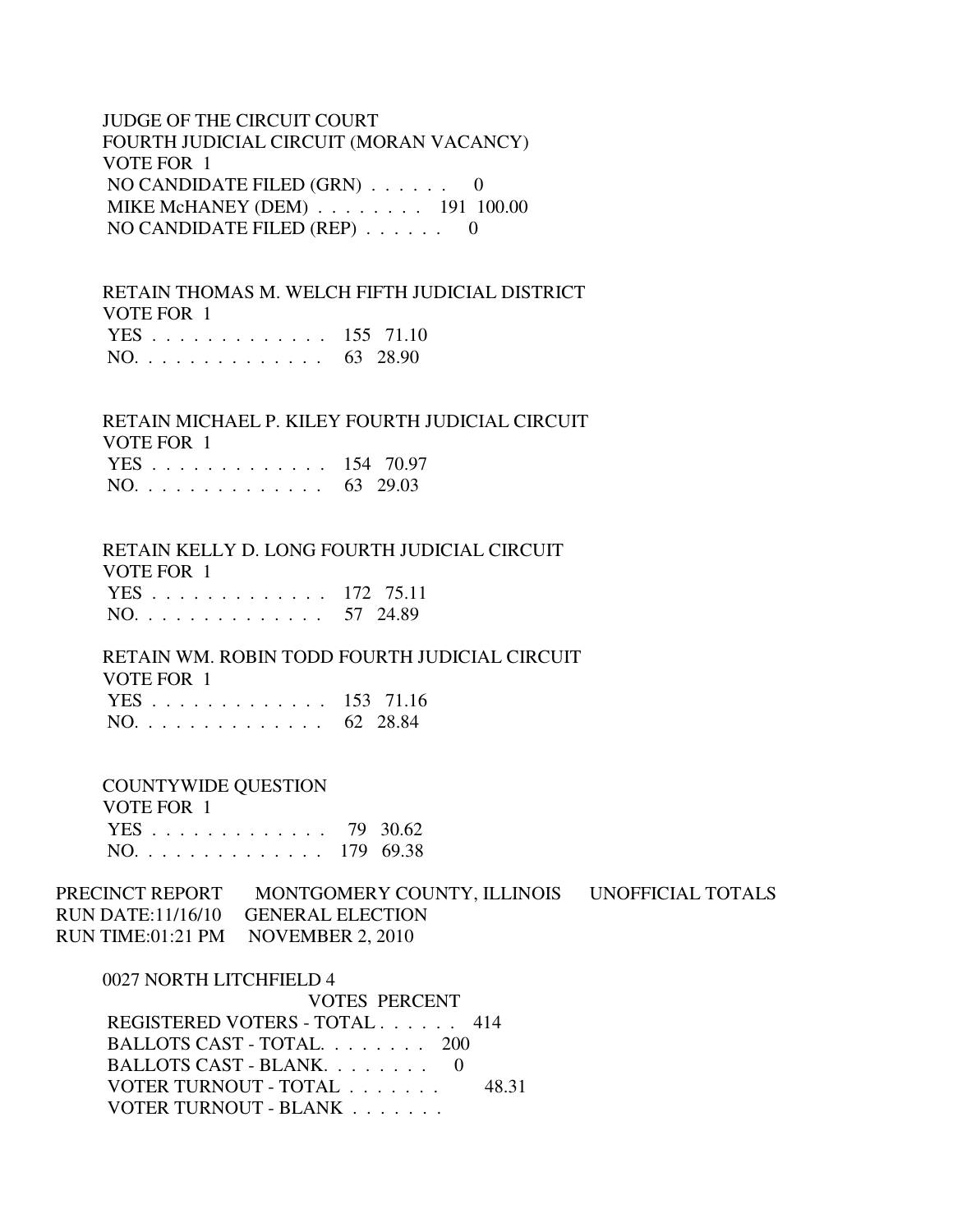CONSTITUTIONAL AMENDMENT VOTE FOR 1 YES . . . . . . . . . . . . . 107 74.31

NO. . . . . . . . . . . . . . 37 25.69

 UNITED STATES SENATOR (6 year term) VOTE FOR 1 LeALAN M. JONES (GRN)  $\ldots$  . . . . . 11 5.73 ALEXANDER "ALEXI" GIANNOULIAS (DEM). . . 49 25.52 MARK STEVEN KIRK (REP) . . . . . . . 125 65.10 MIKE LABNO  $(LIB)$ ........ 6 3.13 WRITE-IN.  $\ldots$  . . . . . . . . . 1 .52

 UNITED STATES SENATOR (Unexpired term) VOTE FOR 1 LeALAN M. JONES  $(GRN)$  . . . . . . . 9 4.89 ALEXANDER "ALEXI" GIANNOULIAS (DEM). . . 48 26.09 MARK STEVEN KIRK (REP) . . . . . . . 121 65.76 MIKE LABNO (LIB)  $\ldots$  . . . . . . . . 6 3.26 WRITE-IN. . . . . . . . . . . . 0

 GOVERNOR & LIEUTENANT GOVERNOR VOTE FOR 1 R. WHITNEY \ D. CRAWFORD  $(GRN)$  . . . . 6 3.05 P. QUINN \ S. SIMON (DEM) . . . . . . 45 22.84 B. BRADY \ J. PLUMMER (REP) . . . . . 137 69.54 L. GREEN \ E. RUTLEDGE (LIB)  $\ldots$  . . . . 0 S. COHEN \ B. SWILLEY (IND)  $\ldots$  . . . 9 4.57 WRITE-IN.  $\ldots$  . . . . . . . . 0

 ATTORNEY GENERAL VOTE FOR 1 DAVID F. BLACK (GRN). . . . . . . . . 6 3.09 LISA MADIGAN (DEM) . . . . . . . . 82 42.27 STEVE KIM (REP) . . . . . . . . . 100 51.55 BILL MALAN (LIB) . . . . . . . . . 6 3.09

 SECRETARY OF STATE VOTE FOR 1 NO CANDIDATE FILED (GRN) . . . . . . 0 JESSE WHITE (DEM). . . . . . . . . 106 54.08 ROBERT ENRIQUEZ (REP) . . . . . . . 79 40.31 JOSH HANSON (LIB). . . . . . . . . 11 5.61

 COMPTROLLER VOTE FOR 1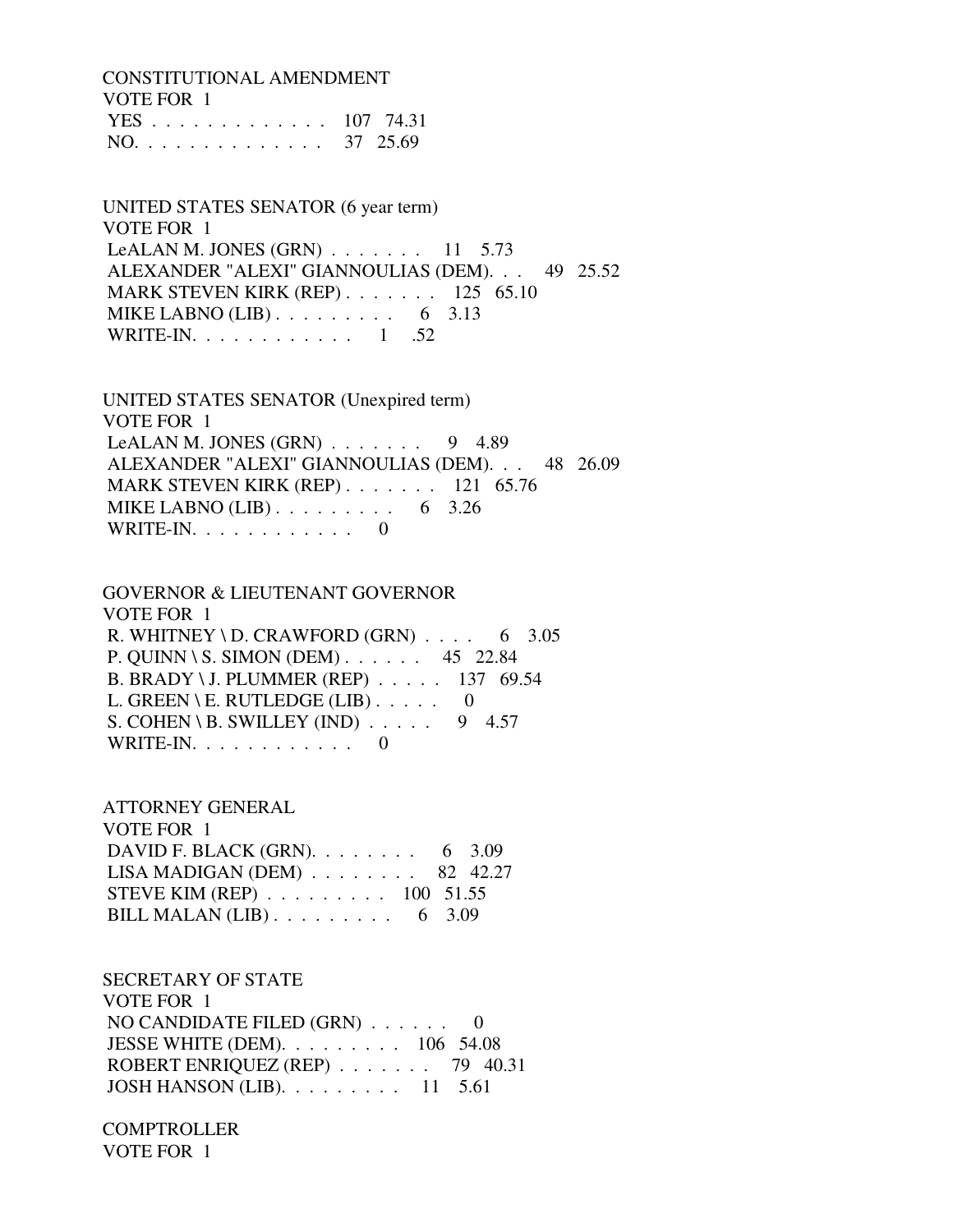R. ERIKA SCHAFER (GRN) . . . . . . . 8 4.08 DAVID E. MILLER (DEM) . . . . . . . 59 30.10 JUDY BAAR TOPINKA (REP). . . . . . . 123 62.76 JULIE FOX  $(LIB)$  . . . . . . . . . 6 3.06

#### TREASURER

| VOTE FOR 1                                       |  |
|--------------------------------------------------|--|
| SCOTT K. SUMMERS $(GRN)$ 9 4.64                  |  |
| ROBIN KELLY (DEM). $\ldots$ 61 31.44             |  |
| DAN RUTHERFORD (REP). 122 62.89                  |  |
| JAMES PAULY (LIB). $\ldots \ldots \ldots 2$ 1.03 |  |

# REPRESENTATIVE IN CONGRESS SEVENTEENTH CONGRESSIONAL DISTRICT VOTE FOR 1 ROGER K. DAVIS (GRN). . . . . . . . 3 11.54 PHIL HARE (DEM) . . . . . . . . . 11 42.31

| BOBBY SCHILLING (REP) $\ldots$ 12 46.15 |  |
|-----------------------------------------|--|
|                                         |  |

| REPRESENTATIVE IN CONGRESS        |
|-----------------------------------|
| NINETEENTH CONGRESSIONAL DISTRICT |
| VOTE FOR 1                        |
| NO CANDIDATE FILED $(GRN)$ 0      |
| TIM BAGWELL (DEM). 47 27.49       |
| JOHN M. SHIMKUS (REP) 124 72.51   |
|                                   |

 STATE SENATOR FORTY-NINTH LEGISLATIVE DISTRICT VOTE FOR 1 NO CANDIDATE FILED (GRN) . . . . . . 0 DEANNA DEMUZIO (DEM). . . . . . . . 95 48.72 WILLIAM "SAM" McCANN (REP). . . . . . 100 51.28

 REPRESENTATIVE IN THE GENERAL ASSEMBLY NINETY-EIGHTH REPRESENTATIVE DISTRICT VOTE FOR 1 NO CANDIDATE FILED  $(GRN)$  . . . . . . 0 CHARLES LANDERS (DEM) . . . . . . . 65 33.33 WAYNE ARTHUR ROSENTHAL (REP) . . . . . 130 66.67

 COUNTY CLERK VOTE FOR 1 NO CANDIDATE FILED (GRN) . . . . . . 0 NO CANDIDATE FILED (DEM) . . . . . . 0 SANDY LEITHEISER (REP) . . . . . . . 179 100.00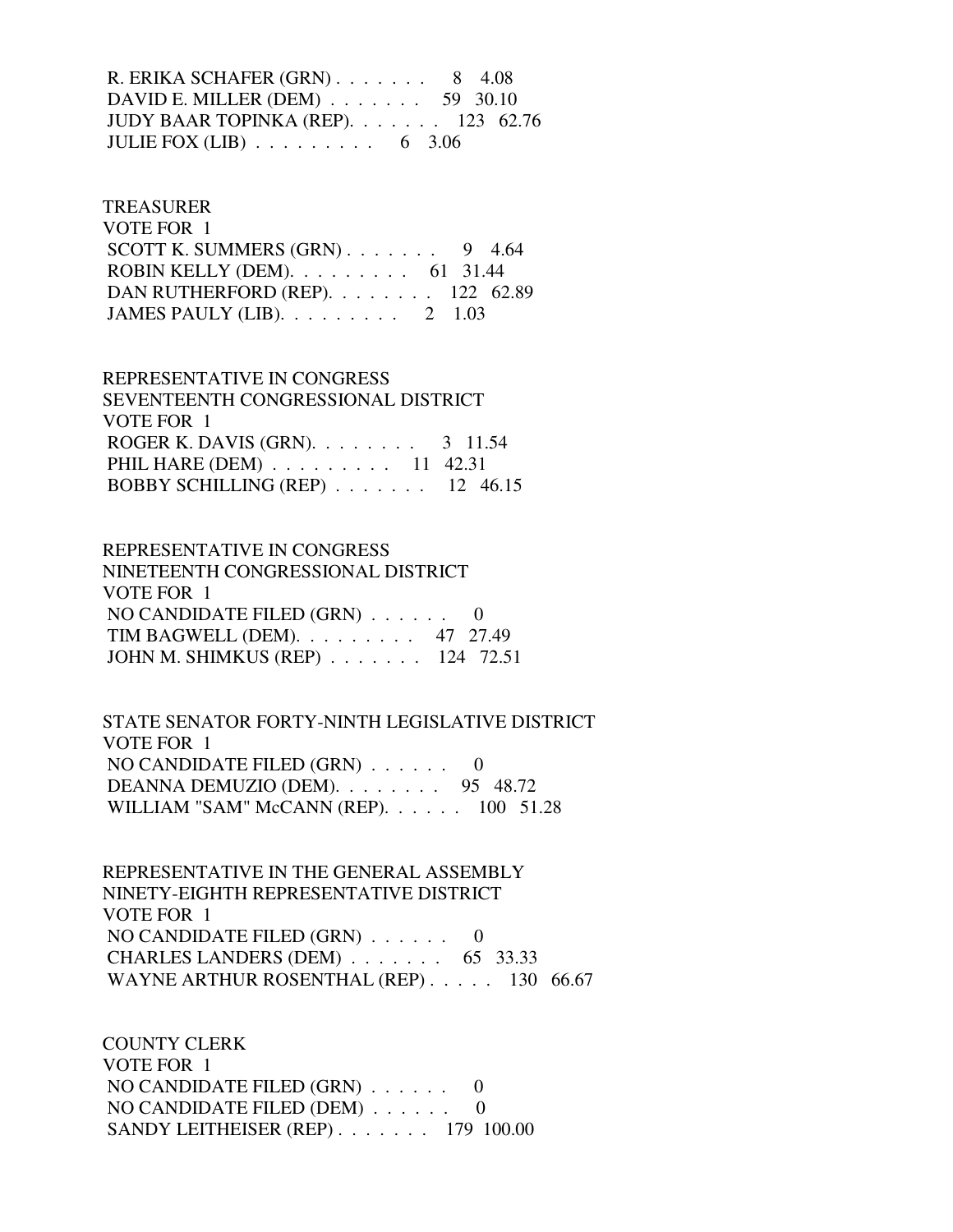COUNTY TREASURER VOTE FOR 1 NO CANDIDATE FILED (GRN) . . . . . . 0 NO CANDIDATE FILED (DEM) . . . . . . 0 RON JENKINS (REP). . . . . . . . . 176 100.00

 COUNTY SHERIFF VOTE FOR 1 NO CANDIDATE FILED (GRN) . . . . . . 0 NO CANDIDATE FILED (DEM) . . . . . . 0 JIM VAZZI (REP) . . . . . . . . . 178 100.00

 CIRCUIT CLERK (Unexpired 2 year term) VOTE FOR 1 NO CANDIDATE FILED (GRN) . . . . . . 0 JAROD HITCHINGS (DEM) . . . . . . . 69 35.38 HOLLY LEMONS (REP) . . . . . . . . 126 64.62

 REGIONAL SUPERINTENDENT OF SCHOOLS (CHRISTIAN AND MONTGOMERY COUNTIES) VOTE FOR 1 NO CANDIDATE FILED (GRN) . . . . . . 0 THERESA (TERRY) TRADER (DEM) . . . . . 75 38.46 THOMAS L. CAMPBELL (REP) . . . . . . 120 61.54

 COUNTY BOARD MEMBER DISTRICT 5 VOTE FOR 2 NO CANDIDATE FILED (GRN) . . . . . . 0 SHARON KUCHAR (DEM) . . . . . . . . 84 42.42 RICHARD WENDEL (DEM). . . . . . . . 114 57.58 NO CANDIDATE FILED (REP) . . . . . . 0

 JUDGE OF THE CIRCUIT COURT FOURTH JUDICIAL CIRCUIT (COADY VACANCY) VOTE FOR 1 NO CANDIDATE FILED (GRN) . . . . . . 0 MICHELLE COADY (DEM). . . . . . . . 53 27.60 DOUGLAS L. JARMAN (REP). . . . . . . 139 72.40

 JUDGE OF THE CIRCUIT COURT FOURTH JUDICIAL CIRCUIT (MORAN VACANCY) VOTE FOR 1 NO CANDIDATE FILED (GRN) . . . . . . 0 MIKE McHANEY (DEM) . . . . . . . . 139 100.00 NO CANDIDATE FILED (REP) . . . . . . 0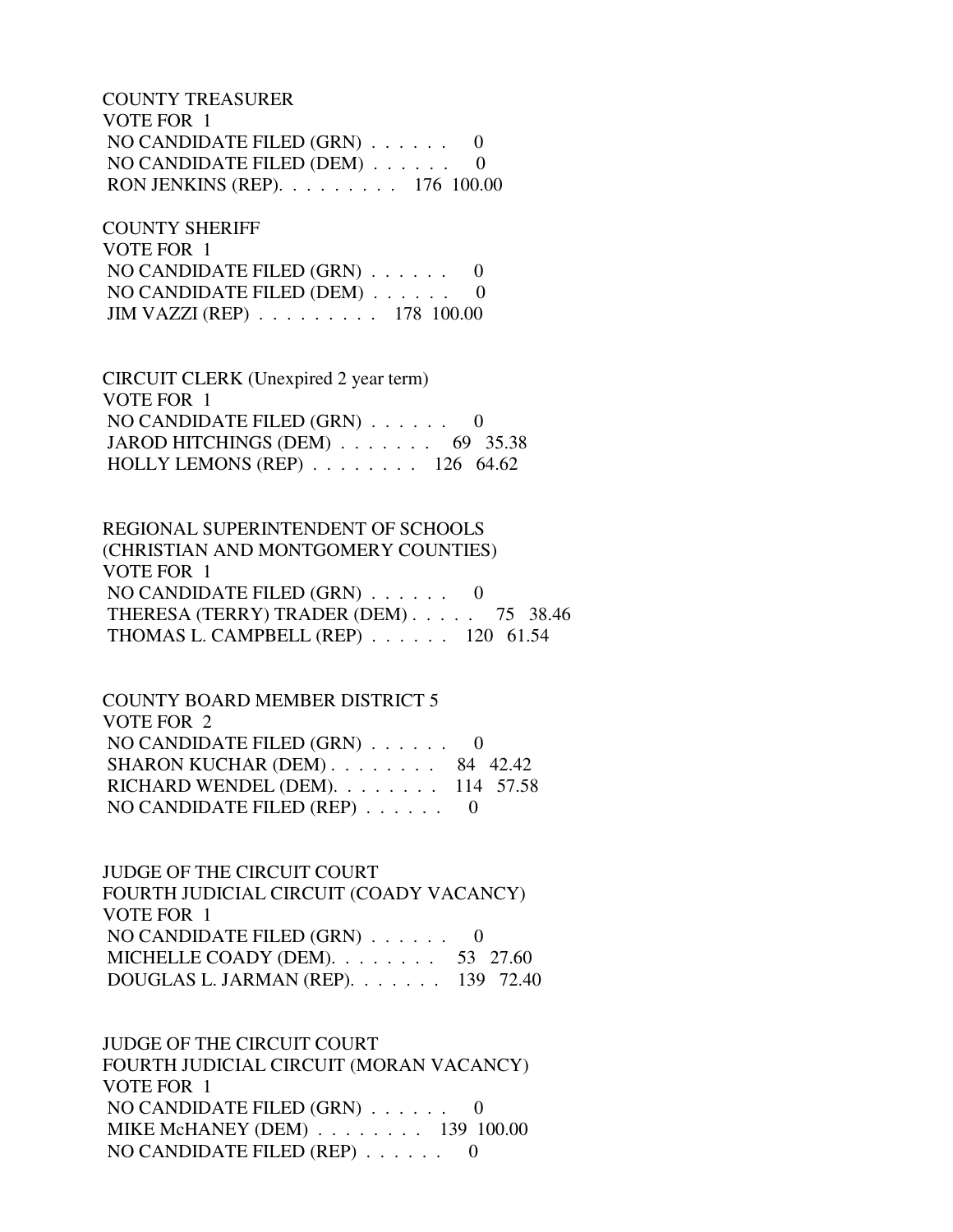RETAIN THOMAS M. WELCH FIFTH JUDICIAL DISTRICT VOTE FOR 1 YES . . . . . . . . . . . . . 129 73.30 NO. . . . . . . . . . . . . . 47 26.70

 RETAIN MICHAEL P. KILEY FOURTH JUDICIAL CIRCUIT VOTE FOR 1 YES . . . . . . . . . . . . . 130 74.71 NO. . . . . . . . . . . . . . 44 25.29

 RETAIN KELLY D. LONG FOURTH JUDICIAL CIRCUIT VOTE FOR 1 YES . . . . . . . . . . . . . 127 70.17 NO. . . . . . . . . . . . . . 54 29.83

 RETAIN WM. ROBIN TODD FOURTH JUDICIAL CIRCUIT VOTE FOR 1 YES . . . . . . . . . . . . . 127 73.41 NO. . . . . . . . . . . . . . 46 26.59

COUNTYWIDE QUESTION

 VOTE FOR 1 YES . . . . . . . . . . . . . 51 26.98 NO. . . . . . . . . . . . . . 138 73.02

PRECINCT REPORT MONTGOMERY COUNTY, ILLINOIS UNOFFICIAL TOTALS RUN DATE:11/16/10 GENERAL ELECTION RUN TIME:01:21 PM NOVEMBER 2, 2010

0028 NORTH LITCHFIELD 5

 VOTES PERCENT REGISTERED VOTERS - TOTAL . . . . . . 402 BALLOTS CAST - TOTAL. . . . . . . . 191 BALLOTS CAST - BLANK. . . . . . . . 0 VOTER TURNOUT - TOTAL . . . . . . . 47.51 VOTER TURNOUT - BLANK . . . . . . .

 CONSTITUTIONAL AMENDMENT VOTE FOR 1 YES . . . . . . . . . . . . . 109 73.15 NO. . . . . . . . . . . . . . 40 26.85

 UNITED STATES SENATOR (6 year term) VOTE FOR 1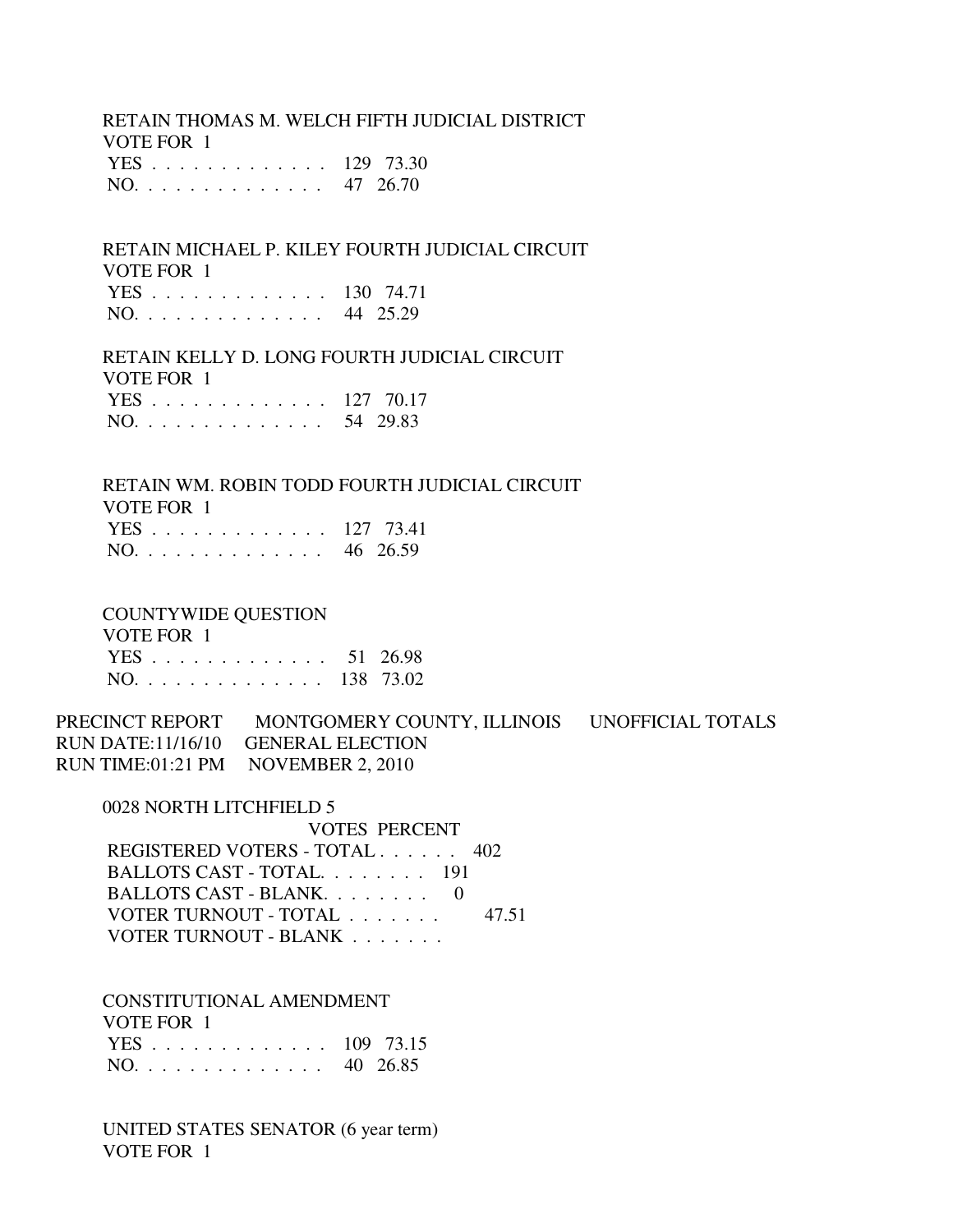LeALAN M. JONES (GRN)  $\ldots$  . . . . . 7 3.85 ALEXANDER "ALEXI" GIANNOULIAS (DEM). . . 62 34.07 MARK STEVEN KIRK (REP) . . . . . . . 106 58.24 MIKE LABNO  $(LIB)$ ........ 5 2.75 WRITE-IN. . . . . . . . . . . . 2 1.10

 UNITED STATES SENATOR (Unexpired term) VOTE FOR 1 LeALAN M. JONES  $(GRN)$  . . . . . . . 9 5.17 ALEXANDER "ALEXI" GIANNOULIAS (DEM). . . 56 32.18 MARK STEVEN KIRK (REP) . . . . . . . 100 57.47 MIKE LABNO (LIB) . . . . . . . . . 7 4.02 WRITE-IN. . . . . . . . . . . . 2 1.15

 GOVERNOR & LIEUTENANT GOVERNOR VOTE FOR 1 R. WHITNEY \ D. CRAWFORD  $(GRN)$  . . . . 8 4.35 P. QUINN \ S. SIMON (DEM) . . . . . . 60 32.61 B. BRADY \ J. PLUMMER (REP) . . . . . 112 60.87 L. GREEN \ E. RUTLEDGE (LIB)  $\ldots$  . . . 3 1.63 S. COHEN \ B. SWILLEY (IND)  $\ldots$  . . . . 1 .54 WRITE-IN. . . . . . . . . . . . 0

 ATTORNEY GENERAL VOTE FOR 1 DAVID F. BLACK (GRN). . . . . . . . 4 2.19 LISA MADIGAN (DEM) . . . . . . . . 96 52.46 STEVE KIM (REP) . . . . . . . . . 78 42.62 BILL MALAN  $(LIB)$ ........ 5 2.73

 SECRETARY OF STATE VOTE FOR 1 NO CANDIDATE FILED (GRN) . . . . . . 0 JESSE WHITE (DEM). . . . . . . . . 104 57.14 ROBERT ENRIQUEZ (REP) . . . . . . . 70 38.46 JOSH HANSON (LIB). . . . . . . . . 8 4.40

**COMPTROLLER**  VOTE FOR 1 R. ERIKA SCHAFER (GRN) . . . . . . . 8 4.47 DAVID E. MILLER (DEM) . . . . . . . 57 31.84 JUDY BAAR TOPINKA (REP). . . . . . . 105 58.66 JULIE FOX  $(LIB)$  . . . . . . . . 9 5.03

 TREASURER VOTE FOR 1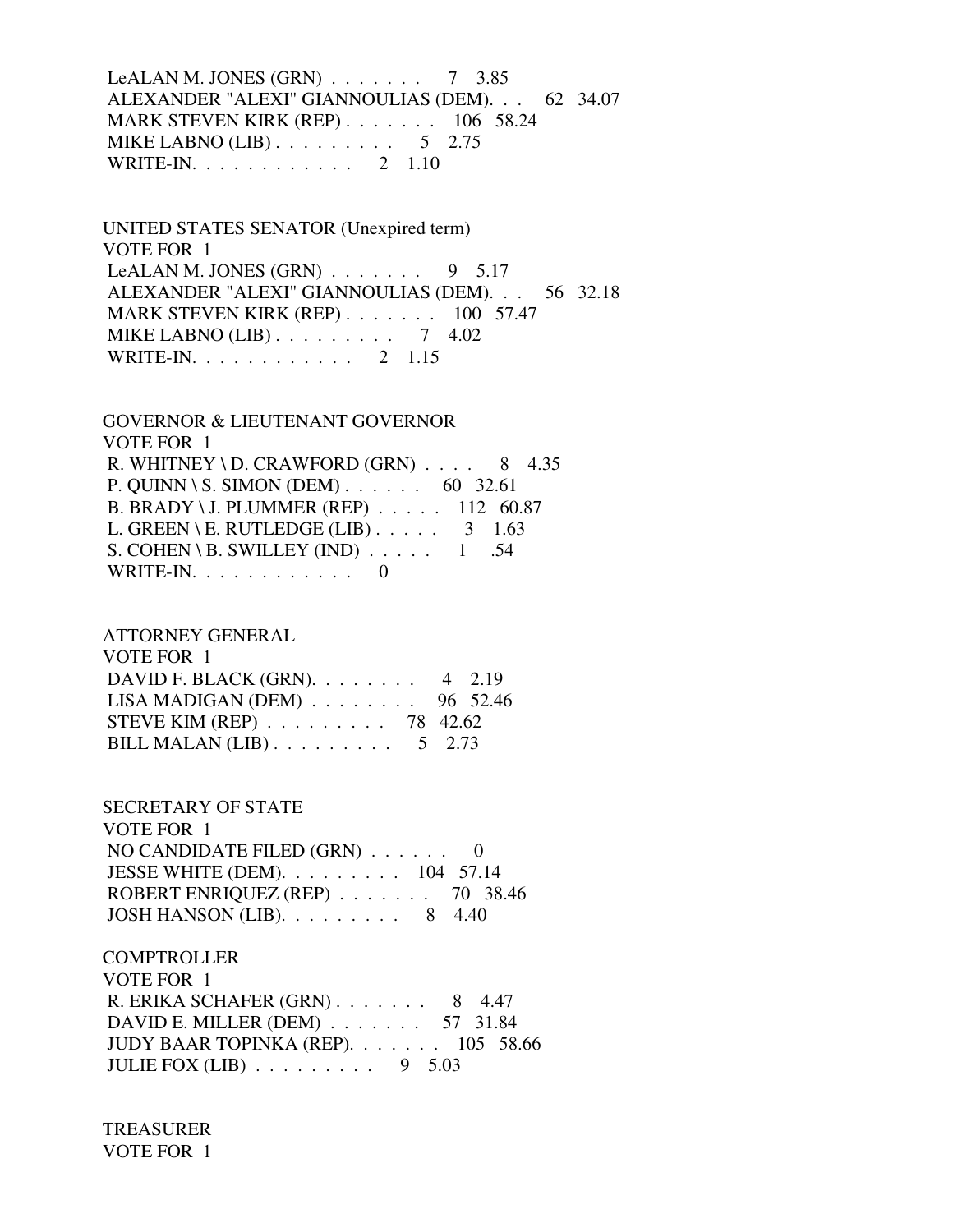SCOTT K. SUMMERS  $(GRN)$ . . . . . . . . 6 3.37 ROBIN KELLY (DEM). . . . . . . . . 62 34.83 DAN RUTHERFORD (REP). . . . . . . . 104 58.43 JAMES PAULY (LIB). . . . . . . . . 6 3.37

 REPRESENTATIVE IN CONGRESS SEVENTEENTH CONGRESSIONAL DISTRICT VOTE FOR 1 ROGER K. DAVIS (GRN). . . . . . . . 7 3.93 PHIL HARE (DEM) . . . . . . . . . 71 39.89 BOBBY SCHILLING (REP) . . . . . . . 100 56.18

 REPRESENTATIVE IN CONGRESS NINETEENTH CONGRESSIONAL DISTRICT VOTE FOR 1 NO CANDIDATE FILED (GRN) . . . . . . 0 TIM BAGWELL (DEM). . . . . . . . . 1 33.33 JOHN M. SHIMKUS (REP) . . . . . . . 2 66.67

 STATE SENATOR FORTY-NINTH LEGISLATIVE DISTRICT VOTE FOR 1 NO CANDIDATE FILED (GRN) . . . . . . 0 DEANNA DEMUZIO (DEM). . . . . . . . 94 51.37 WILLIAM "SAM" McCANN (REP). . . . . . 89 48.63

 REPRESENTATIVE IN THE GENERAL ASSEMBLY NINETY-EIGHTH REPRESENTATIVE DISTRICT VOTE FOR 1 NO CANDIDATE FILED (GRN) . . . . . . 0 CHARLES LANDERS (DEM) . . . . . . . 68 37.57 WAYNE ARTHUR ROSENTHAL (REP) . . . . . 113 62.43

 COUNTY CLERK VOTE FOR 1 NO CANDIDATE FILED (GRN) . . . . . . 0 NO CANDIDATE FILED (DEM) . . . . . . 0 SANDY LEITHEISER (REP) . . . . . . . 164 100.00

 COUNTY TREASURER VOTE FOR 1 NO CANDIDATE FILED (GRN) . . . . . . 0 NO CANDIDATE FILED (DEM) . . . . . . 0 RON JENKINS (REP). . . . . . . . . 154 100.00

COUNTY SHERIFF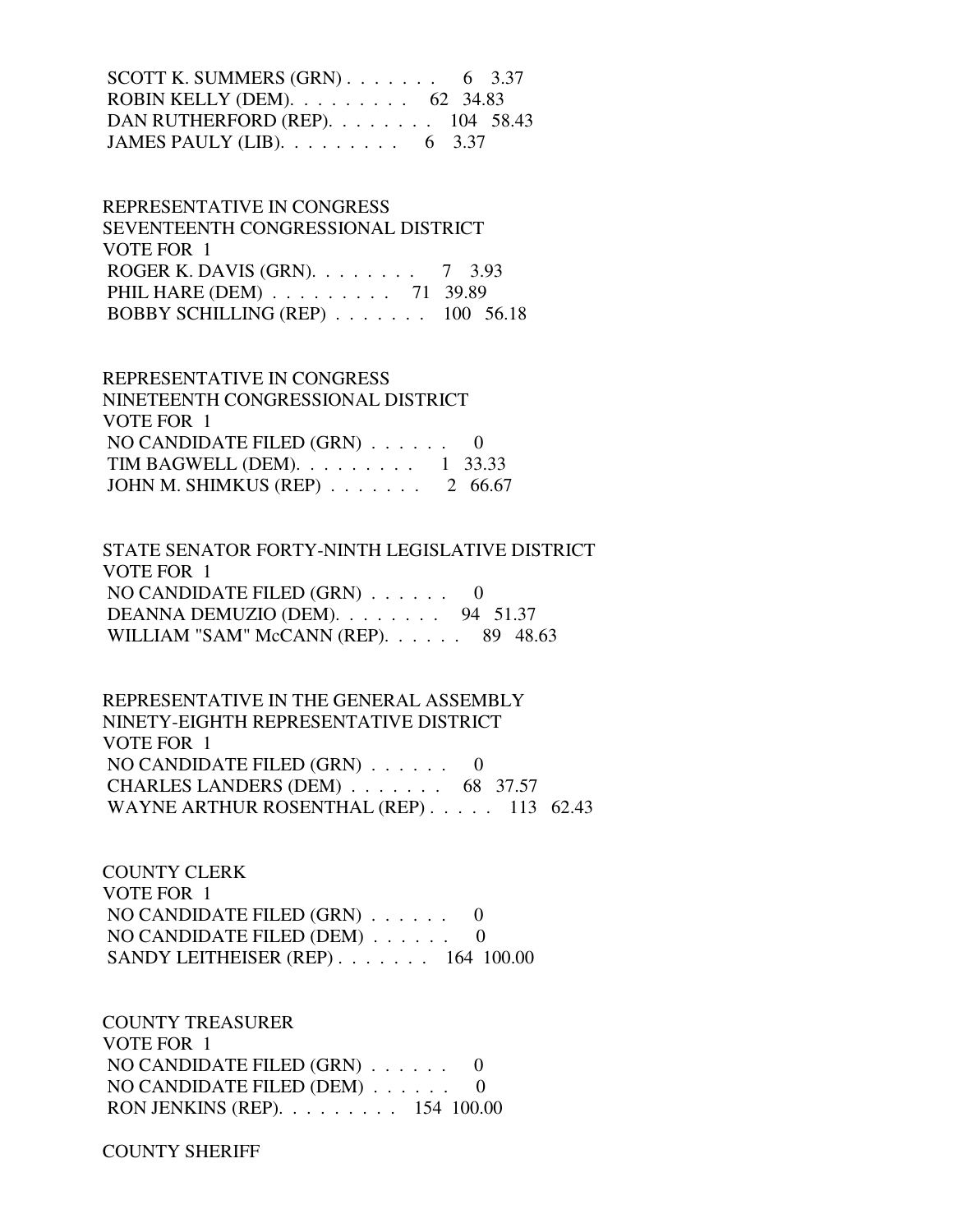VOTE FOR 1 NO CANDIDATE FILED (GRN) . . . . . . 0 NO CANDIDATE FILED (DEM) . . . . . . 0 JIM VAZZI (REP) . . . . . . . . . 157 100.00

 CIRCUIT CLERK (Unexpired 2 year term) VOTE FOR 1 NO CANDIDATE FILED (GRN) . . . . . . 0 JAROD HITCHINGS (DEM) . . . . . . . 68 38.20 HOLLY LEMONS (REP) . . . . . . . . 110 61.80

 REGIONAL SUPERINTENDENT OF SCHOOLS (CHRISTIAN AND MONTGOMERY COUNTIES) VOTE FOR 1 NO CANDIDATE FILED (GRN) . . . . . . 0 THERESA (TERRY) TRADER (DEM) . . . . . 79 45.40 THOMAS L. CAMPBELL (REP) . . . . . . 95 54.60

 COUNTY BOARD MEMBER DISTRICT 7 VOTE FOR 1 NO CANDIDATE FILED (GRN) . . . . . . 0 PAMELA ARNETT-VOYLES (DEM). . . . . . 62 34.83 NICOLE (NIKKI) BISHOP (REP) . . . . . 116 65.17

 JUDGE OF THE CIRCUIT COURT FOURTH JUDICIAL CIRCUIT (COADY VACANCY) VOTE FOR 1 NO CANDIDATE FILED (GRN) . . . . . . 0 MICHELLE COADY (DEM). . . . . . . . 53 31.18 DOUGLAS L. JARMAN (REP). . . . . . . 117 68.82

 JUDGE OF THE CIRCUIT COURT FOURTH JUDICIAL CIRCUIT (MORAN VACANCY) VOTE FOR 1 NO CANDIDATE FILED (GRN) . . . . . . 0 MIKE McHANEY (DEM) . . . . . . . . 120 100.00 NO CANDIDATE FILED (REP) . . . . . . 0

 RETAIN THOMAS M. WELCH FIFTH JUDICIAL DISTRICT VOTE FOR 1 YES . . . . . . . . . . . . . 94 62.67 NO. . . . . . . . . . . . . . 56 37.33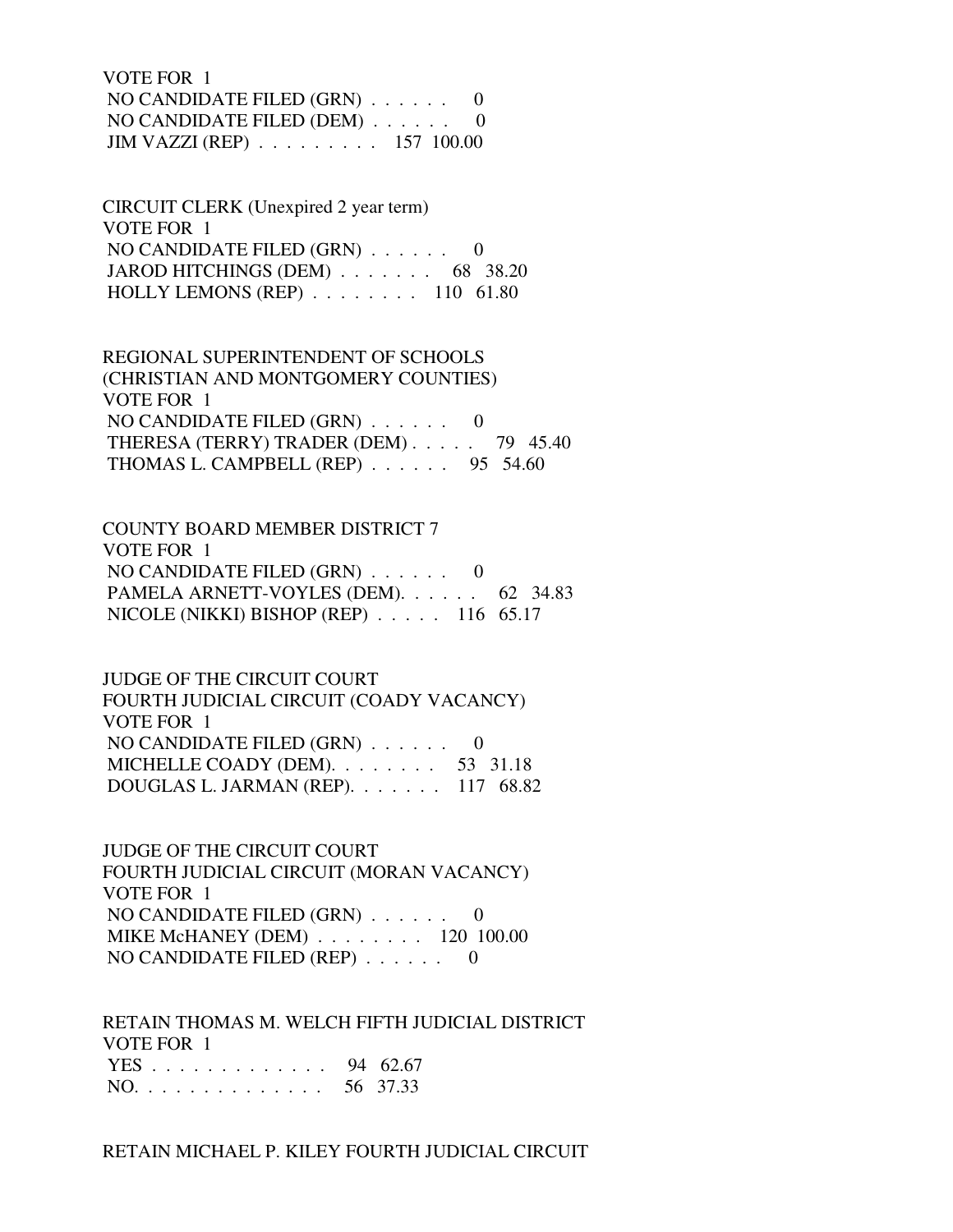VOTE FOR 1

 YES . . . . . . . . . . . . . 96 64.43 NO. . . . . . . . . . . . . . 53 35.57

 RETAIN KELLY D. LONG FOURTH JUDICIAL CIRCUIT VOTE FOR 1 YES . . . . . . . . . . . . . 107 66.88 NO. . . . . . . . . . . . . . 53 33.13

 RETAIN WM. ROBIN TODD FOURTH JUDICIAL CIRCUIT VOTE FOR 1 YES . . . . . . . . . . . . . 94 63.51

|  |  |  |  |  |  |  |  | NO. 54 36.49 |
|--|--|--|--|--|--|--|--|--------------|
|  |  |  |  |  |  |  |  |              |

COUNTYWIDE QUESTION

| VOTE FOR 1    |  |
|---------------|--|
| YES 52 29.38  |  |
| NO. 125 70.62 |  |

PRECINCT REPORT MONTGOMERY COUNTY, ILLINOIS UNOFFICIAL TOTALS RUN DATE:11/16/10 GENERAL ELECTION RUN TIME:01:21 PM NOVEMBER 2, 2010

0029 NORTH LITCHFIELD 6

| <b>VOTES PERCENT</b>          |                 |
|-------------------------------|-----------------|
| REGISTERED VOTERS - TOTAL 812 |                 |
| BALLOTS CAST - TOTAL $425$    |                 |
| BALLOTS CAST - BLANK $1$      | -24             |
| VOTER TURNOUT - TOTAL         | 52.34           |
| VOTER TURNOUT - BLANK         | $\overline{12}$ |
|                               |                 |

 CONSTITUTIONAL AMENDMENT VOTE FOR 1 YES . . . . . . . . . . . . . 206 64.17 NO. . . . . . . . . . . . . . 115 35.83

 UNITED STATES SENATOR (6 year term) VOTE FOR 1 LeALAN M. JONES  $(GRN)$  . . . . . . . 10 2.47 ALEXANDER "ALEXI" GIANNOULIAS (DEM). . . 121 29.88 MARK STEVEN KIRK (REP) . . . . . . . 254 62.72 MIKE LABNO (LIB) . . . . . . . . . . 15 3.70 WRITE-IN. . . . . . . . . . . . 5 1.23

 UNITED STATES SENATOR (Unexpired term) VOTE FOR 1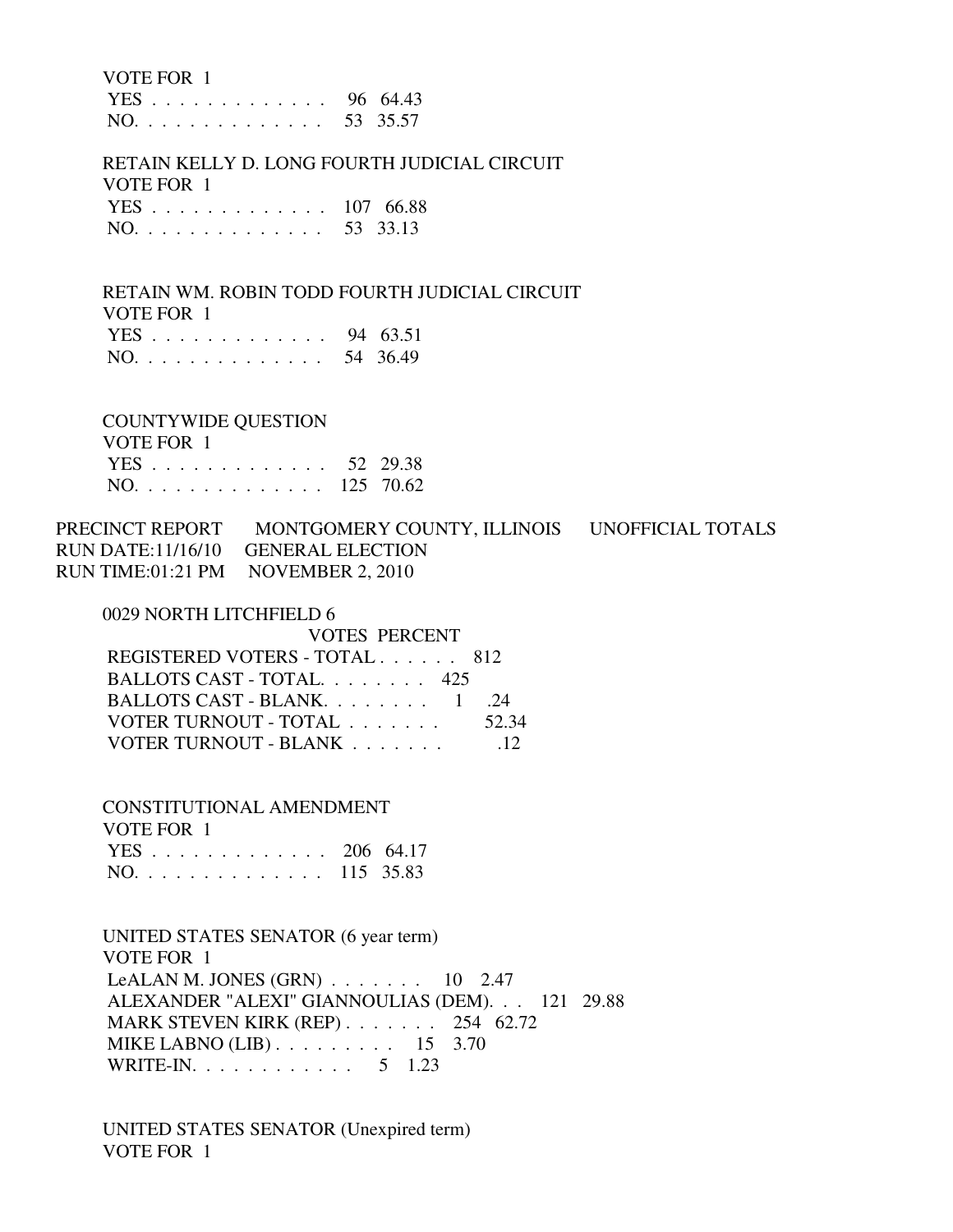LeALAN M. JONES (GRN) . . . . . . . 11 2.81 ALEXANDER "ALEXI" GIANNOULIAS (DEM). . . 112 28.64 MARK STEVEN KIRK (REP) . . . . . . . 248 63.43 MIKE LABNO (LIB) . . . . . . . . . 14 3.58 WRITE-IN. . . . . . . . . . . . . 6 1.53

 GOVERNOR & LIEUTENANT GOVERNOR VOTE FOR 1 R. WHITNEY \ D. CRAWFORD  $(GRN)$ .... 4 .99 P. QUINN \ S. SIMON (DEM) . . . . . . 114 28.08 B. BRADY \ J. PLUMMER (REP) . . . . . 272 67.00 L. GREEN \ E. RUTLEDGE (LIB)  $\ldots$  . . . 5 1.23 S. COHEN \ B. SWILLEY (IND) . . . . . 11 2.71 WRITE-IN. . . . . . . . . . . . 0

 ATTORNEY GENERAL VOTE FOR 1 DAVID F. BLACK (GRN). . . . . . . . 8 2.00 LISA MADIGAN (DEM) . . . . . . . . 197 49.13 STEVE KIM (REP) . . . . . . . . . 186 46.38

BILL MALAN (LIB) . . . . . . . . . 10 2.49

 SECRETARY OF STATE VOTE FOR 1 NO CANDIDATE FILED (GRN) . . . . . . 0 JESSE WHITE (DEM). . . . . . . . . 246 59.56 ROBERT ENRIQUEZ (REP) . . . . . . . 151 36.56 JOSH HANSON (LIB). . . . . . . . . 16 3.87

**COMPTROLLER**  VOTE FOR 1 R. ERIKA SCHAFER (GRN) . . . . . . . 8 2.01 DAVID E. MILLER (DEM) . . . . . . . 110 27.57 JUDY BAAR TOPINKA (REP). . . . . . . 260 65.16 JULIE FOX (LIB) . . . . . . . . . 21 5.26

 TREASURER VOTE FOR 1 SCOTT K. SUMMERS  $(GRN)$ . . . . . . . 10 2.50 ROBIN KELLY (DEM). . . . . . . . . 125 31.25 DAN RUTHERFORD (REP). . . . . . . . 258 64.50 JAMES PAULY (LIB). . . . . . . . . 7 1.75

 REPRESENTATIVE IN CONGRESS NINETEENTH CONGRESSIONAL DISTRICT VOTE FOR 1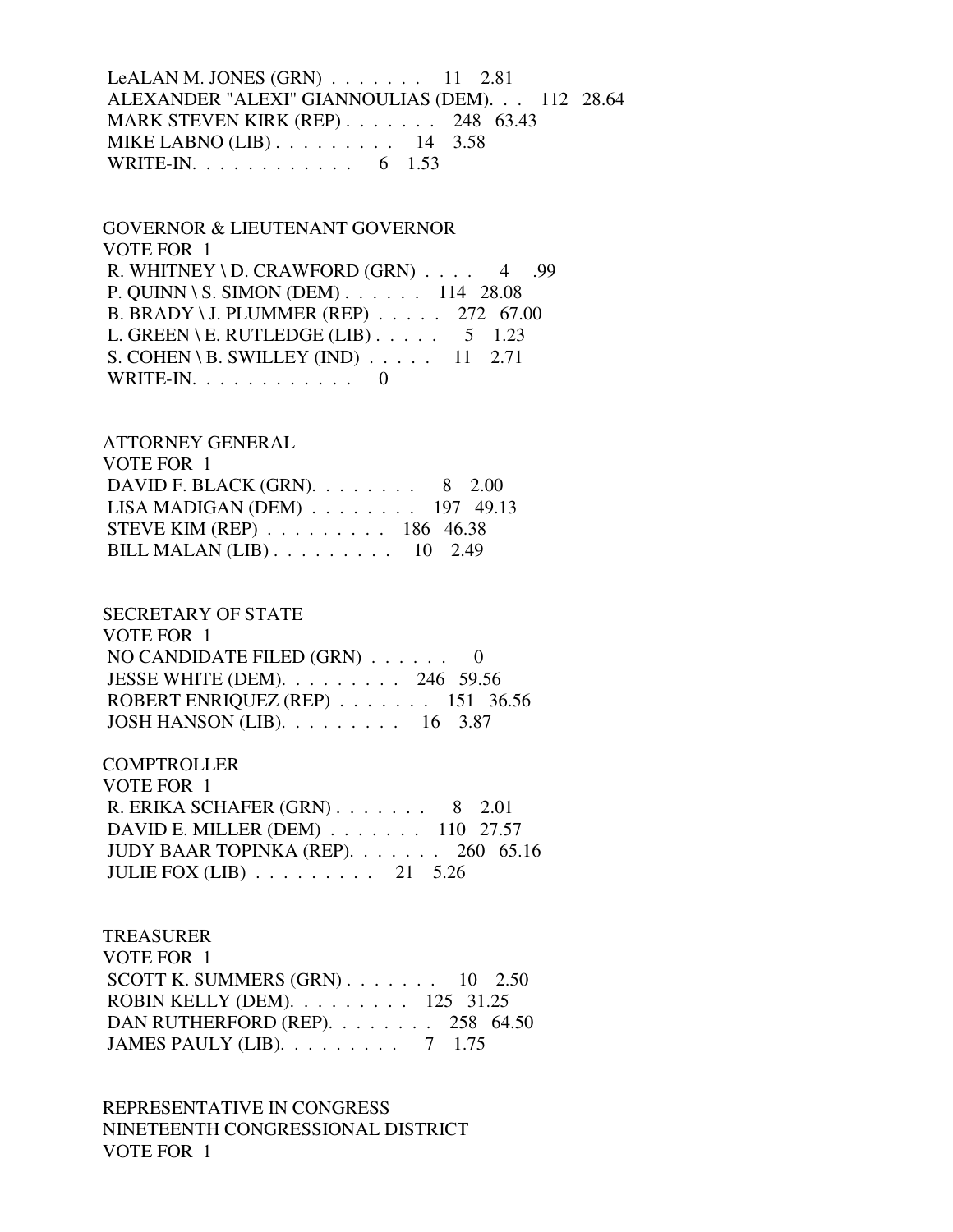NO CANDIDATE FILED (GRN) . . . . . . 0 TIM BAGWELL (DEM). . . . . . . . . 112 27.52 JOHN M. SHIMKUS (REP) . . . . . . . 295 72.48

 STATE SENATOR FORTY-NINTH LEGISLATIVE DISTRICT VOTE FOR 1 NO CANDIDATE FILED (GRN) . . . . . . 0 DEANNA DEMUZIO (DEM). . . . . . . . 201 48.55 WILLIAM "SAM" McCANN (REP). . . . . . 213 51.45

 REPRESENTATIVE IN THE GENERAL ASSEMBLY NINETY-EIGHTH REPRESENTATIVE DISTRICT VOTE FOR 1 NO CANDIDATE FILED (GRN) . . . . . . 0 CHARLES LANDERS (DEM) . . . . . . . 134 32.76 WAYNE ARTHUR ROSENTHAL (REP) . . . . . 275 67.24

 COUNTY CLERK VOTE FOR 1 NO CANDIDATE FILED (GRN) . . . . . . 0 NO CANDIDATE FILED (DEM) . . . . . . 0 SANDY LEITHEISER (REP) . . . . . . . 373 100.00

 COUNTY TREASURER VOTE FOR 1 NO CANDIDATE FILED (GRN) . . . . . . 0 NO CANDIDATE FILED (DEM) . . . . . . 0 RON JENKINS (REP). . . . . . . . . 361 100.00

 COUNTY SHERIFF VOTE FOR 1 NO CANDIDATE FILED (GRN) . . . . . . 0 NO CANDIDATE FILED (DEM) . . . . . . 0 JIM VAZZI (REP) . . . . . . . . . 363 100.00

 CIRCUIT CLERK (Unexpired 2 year term) VOTE FOR 1 NO CANDIDATE FILED (GRN) . . . . . . 0 JAROD HITCHINGS (DEM) . . . . . . . 146 35.96 HOLLY LEMONS (REP) . . . . . . . . 260 64.04

 REGIONAL SUPERINTENDENT OF SCHOOLS (CHRISTIAN AND MONTGOMERY COUNTIES) VOTE FOR 1 NO CANDIDATE FILED (GRN) . . . . . . 0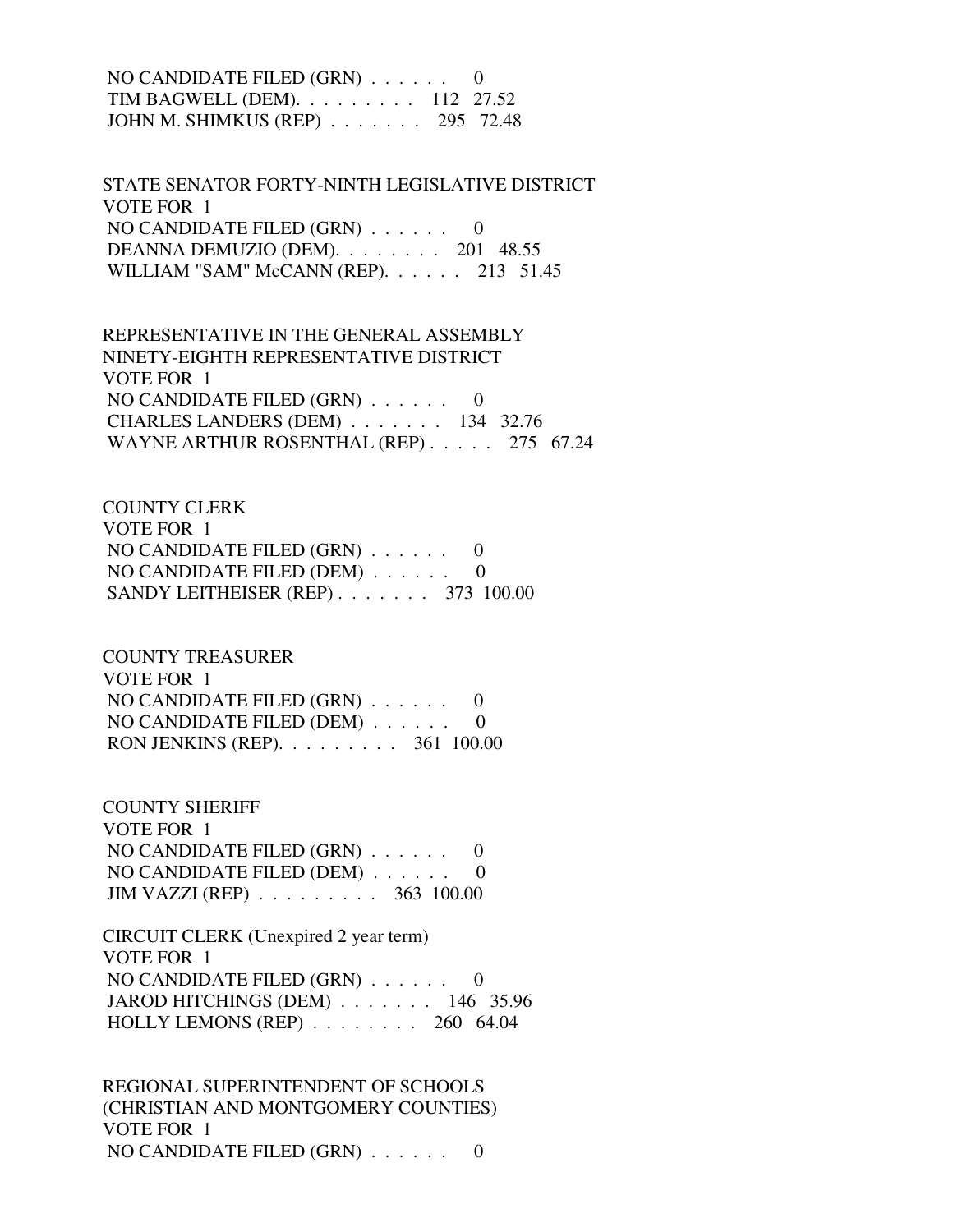THERESA (TERRY) TRADER (DEM) . . . . . 161 41.71 THOMAS L. CAMPBELL (REP) . . . . . . 225 58.29

 COUNTY BOARD MEMBER DISTRICT 7 VOTE FOR 1 NO CANDIDATE FILED (GRN) . . . . . . 0 PAMELA ARNETT-VOYLES (DEM). . . . . . 135 33.01 NICOLE (NIKKI) BISHOP (REP) . . . . . 274 66.99

 JUDGE OF THE CIRCUIT COURT FOURTH JUDICIAL CIRCUIT (COADY VACANCY) VOTE FOR 1 NO CANDIDATE FILED  $(GRN)$  . . . . . . 0 MICHELLE COADY (DEM). . . . . . . . 111 28.39 DOUGLAS L. JARMAN (REP). . . . . . . 280 71.61

 JUDGE OF THE CIRCUIT COURT FOURTH JUDICIAL CIRCUIT (MORAN VACANCY) VOTE FOR 1 NO CANDIDATE FILED (GRN) . . . . . . 0 MIKE McHANEY (DEM) . . . . . . . . 266 100.00 NO CANDIDATE FILED (REP) . . . . . . 0

 RETAIN THOMAS M. WELCH FIFTH JUDICIAL DISTRICT VOTE FOR 1 YES . . . . . . . . . . . . . 231 71.74 NO. . . . . . . . . . . . . . 91 28.26

 RETAIN MICHAEL P. KILEY FOURTH JUDICIAL CIRCUIT VOTE FOR 1 YES . . . . . . . . . . . . . 231 72.87

|  |  |  |  |  |  |  |  | 1 LO 201 12.01 |
|--|--|--|--|--|--|--|--|----------------|
|  |  |  |  |  |  |  |  | NO. 86 27.13   |

 RETAIN KELLY D. LONG FOURTH JUDICIAL CIRCUIT VOTE FOR 1

|  |  |  |  |  |  |  | YES 258 75.66 |
|--|--|--|--|--|--|--|---------------|
|  |  |  |  |  |  |  | NO. 83 24.34  |

 RETAIN WM. ROBIN TODD FOURTH JUDICIAL CIRCUIT VOTE FOR 1 YES . . . . . . . . . . . . . 233 73.04

| $NO.$ |  |  |  |  |  |  |  | 86 26.96 |
|-------|--|--|--|--|--|--|--|----------|
|       |  |  |  |  |  |  |  |          |

COUNTYWIDE QUESTION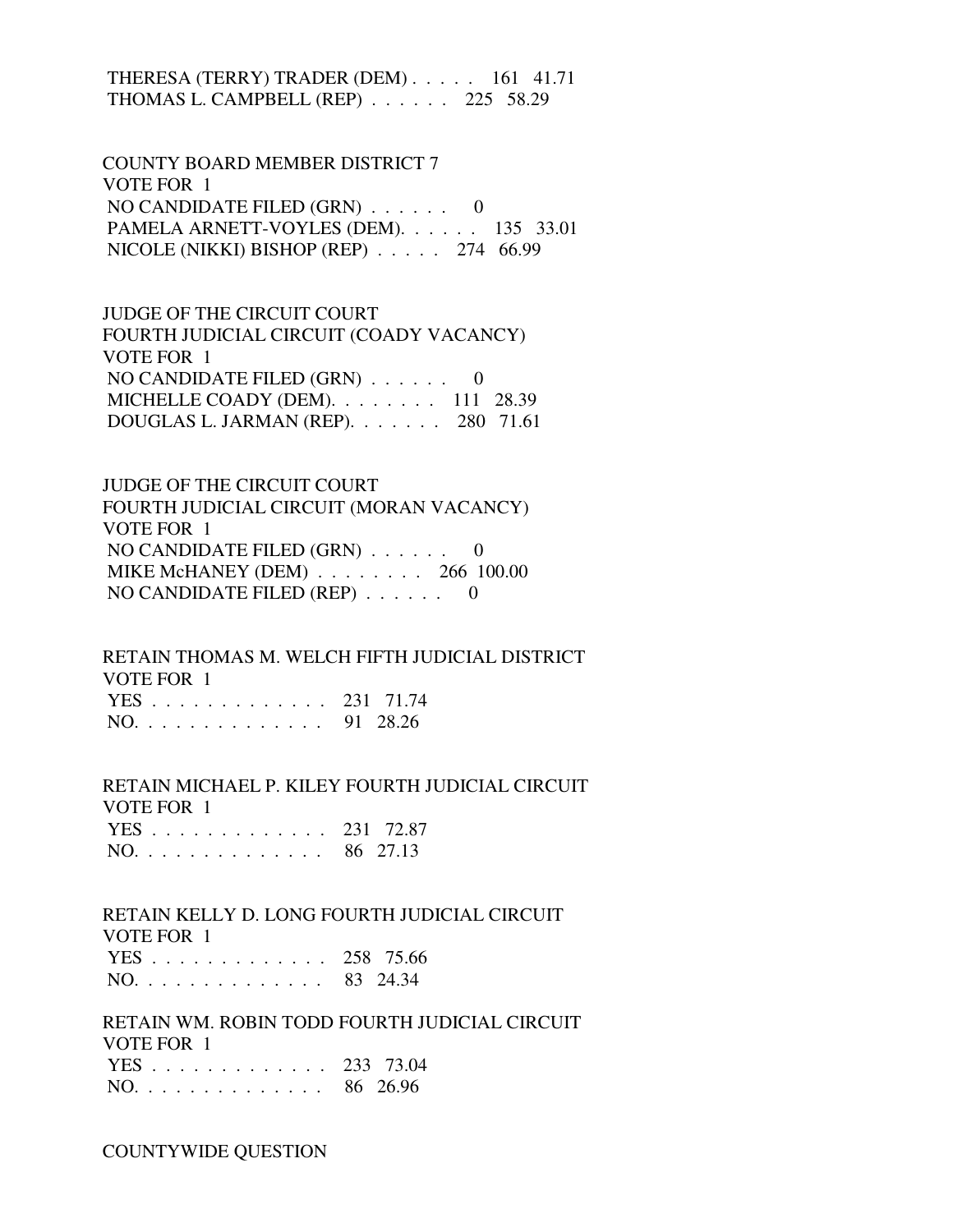VOTE FOR 1

|  |  |  |  |  |  |  | YES 123 31.14 |
|--|--|--|--|--|--|--|---------------|
|  |  |  |  |  |  |  | NO. 272 68.86 |

PRECINCT REPORT MONTGOMERY COUNTY, ILLINOIS UNOFFICIAL TOTALS RUN DATE:11/16/10 GENERAL ELECTION RUN TIME:01:21 PM NOVEMBER 2, 2010

### 0030 PITMAN

 VOTES PERCENT REGISTERED VOTERS - TOTAL . . . . . . 318 BALLOTS CAST - TOTAL. . . . . . . . 191 BALLOTS CAST - BLANK. . . . . . . . 0 VOTER TURNOUT - TOTAL . . . . . . . 60.06 VOTER TURNOUT - BLANK . . . . . . .

 CONSTITUTIONAL AMENDMENT VOTE FOR 1 YES . . . . . . . . . . . . . 108 72.48 NO. . . . . . . . . . . . . . 41 27.52

 UNITED STATES SENATOR (6 year term) VOTE FOR 1 LeALAN M. JONES  $(GRN)$  . . . . . . . 6 3.33 ALEXANDER "ALEXI" GIANNOULIAS (DEM). . . 64 35.56 MARK STEVEN KIRK (REP) . . . . . . . 105 58.33 MIKE LABNO  $(LIB)$ ........ 5 2.78 WRITE-IN. . . . . . . . . . . . 0

 UNITED STATES SENATOR (Unexpired term) VOTE FOR 1 LeALAN M. JONES  $(GRN)$  . . . . . . . 8 4.60 ALEXANDER "ALEXI" GIANNOULIAS (DEM). . . 62 35.63 MARK STEVEN KIRK (REP) . . . . . . . 98 56.32 MIKE LABNO (LIB) . . . . . . . . . . 6 3.45 WRITE-IN. . . . . . . . . . . . 0

 GOVERNOR & LIEUTENANT GOVERNOR VOTE FOR 1 R. WHITNEY \ D. CRAWFORD  $(GRN)$  . . . . 13 7.14 P. QUINN \ S. SIMON (DEM) . . . . . . 61 33.52 B. BRADY \ J. PLUMMER (REP) . . . . . 102 56.04 L. GREEN \ E. RUTLEDGE (LIB)  $\ldots$  . . . 0 S. COHEN \ B. SWILLEY (IND)  $\ldots$  . . . . 6 3.30 WRITE-IN.  $\ldots$  . . . . . . . . 0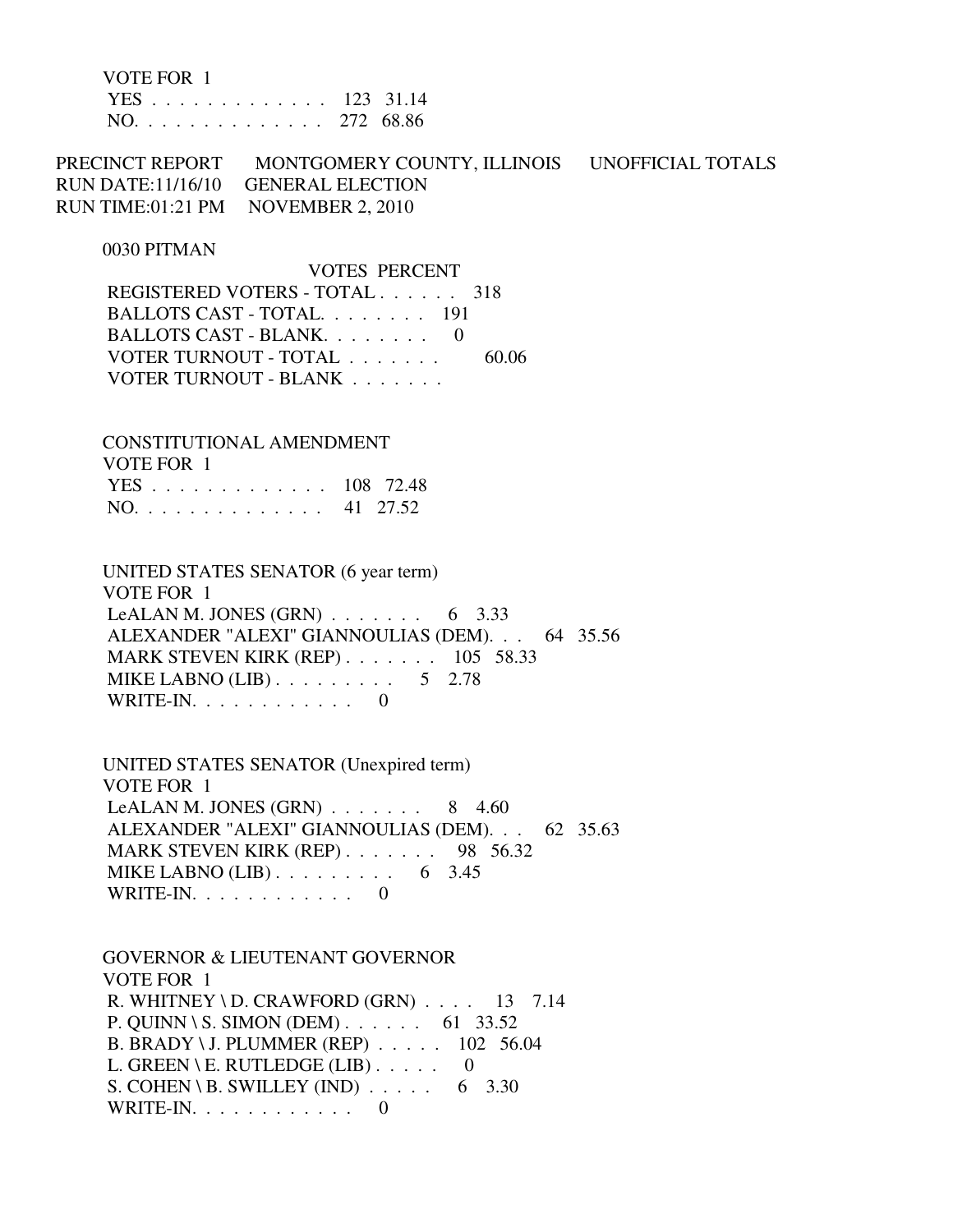ATTORNEY GENERAL VOTE FOR 1 DAVID F. BLACK (GRN). . . . . . . . . 3 1.64 LISA MADIGAN (DEM) . . . . . . . . 114 62.30 STEVE KIM (REP) . . . . . . . . . 65 35.52 BILL MALAN  $(LIB)$ ........ 1 .55

# SECRETARY OF STATE

 VOTE FOR 1 NO CANDIDATE FILED (GRN) . . . . . . 0 JESSE WHITE (DEM). . . . . . . . . 121 67.22 ROBERT ENRIQUEZ (REP) . . . . . . . 54 30.00 JOSH HANSON (LIB).  $\ldots$  . . . . . . . 5 2.78

## **COMPTROLLER**

| VOTE FOR 1                                    |  |  |
|-----------------------------------------------|--|--|
| R. ERIKA SCHAFER $(GRN)$ 5 2.78               |  |  |
| DAVID E. MILLER (DEM) $\ldots$ 56 31.11       |  |  |
| JUDY BAAR TOPINKA (REP). 112 62.22            |  |  |
| JULIE FOX (LIB) $\ldots \ldots \ldots 7$ 3.89 |  |  |

## TREASURER

| VOTE FOR 1                                       |  |
|--------------------------------------------------|--|
| SCOTT K. SUMMERS $(GRN)$ 6 3.39                  |  |
| ROBIN KELLY (DEM). $\ldots$ 63 35.59             |  |
| DAN RUTHERFORD (REP). $\ldots$ 106 59.89         |  |
| JAMES PAULY (LIB). $\ldots \ldots \ldots 2$ 1.13 |  |

# REPRESENTATIVE IN CONGRESS

| NINETEENTH CONGRESSIONAL DISTRICT    |  |
|--------------------------------------|--|
| VOTE FOR 1                           |  |
| NO CANDIDATE FILED $(GRN)$ 0         |  |
| TIM BAGWELL (DEM). $\ldots$ 64 34.97 |  |
| JOHN M. SHIMKUS (REP) 119 65.03      |  |

# STATE SENATOR FORTY-NINTH LEGISLATIVE DISTRICT VOTE FOR 1 NO CANDIDATE FILED (GRN) . . . . . . 0 DEANNA DEMUZIO (DEM). . . . . . . . 91 50.56 WILLIAM "SAM" McCANN (REP). . . . . . 89 49.44

 REPRESENTATIVE IN THE GENERAL ASSEMBLY NINETY-EIGHTH REPRESENTATIVE DISTRICT VOTE FOR 1 NO CANDIDATE FILED  $(GRN)$  . . . . . . 0 CHARLES LANDERS (DEM) . . . . . . . 52 29.21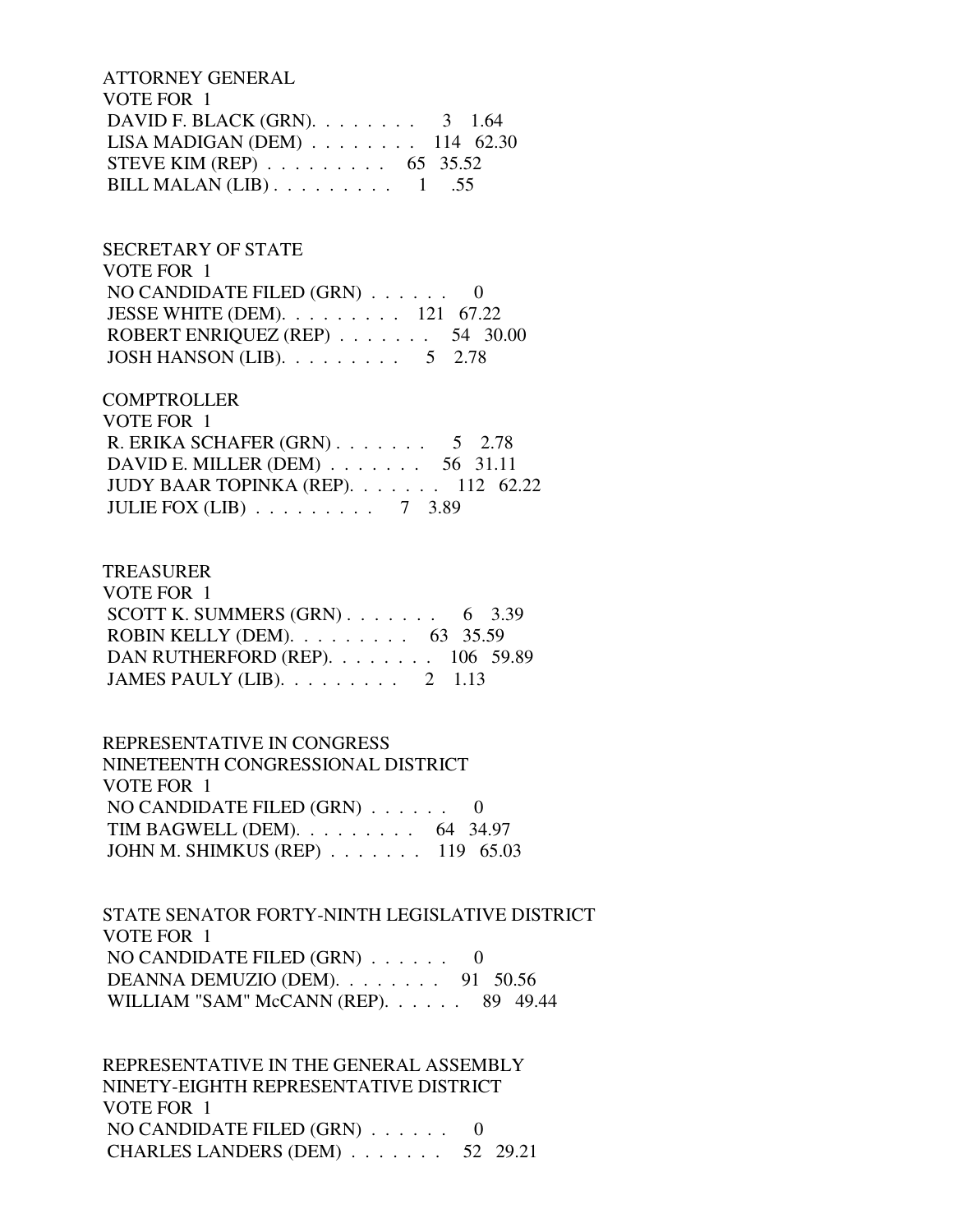COUNTY CLERK VOTE FOR 1 NO CANDIDATE FILED (GRN) . . . . . . 0 NO CANDIDATE FILED (DEM) . . . . . . 0 SANDY LEITHEISER (REP) . . . . . . . 163 100.00

 COUNTY TREASURER VOTE FOR 1 NO CANDIDATE FILED (GRN) . . . . . . 0 NO CANDIDATE FILED (DEM) . . . . . . 0 RON JENKINS (REP). . . . . . . . . 157 100.00

 COUNTY SHERIFF VOTE FOR 1 NO CANDIDATE FILED (GRN) . . . . . . 0 NO CANDIDATE FILED (DEM) . . . . . . 0 JIM VAZZI (REP) . . . . . . . . . 160 100.00

 CIRCUIT CLERK (Unexpired 2 year term) VOTE FOR 1 NO CANDIDATE FILED (GRN) . . . . . . 0 JAROD HITCHINGS (DEM) . . . . . . . 103 55.98 HOLLY LEMONS (REP) . . . . . . . . 81 44.02

 REGIONAL SUPERINTENDENT OF SCHOOLS (CHRISTIAN AND MONTGOMERY COUNTIES) VOTE FOR 1 NO CANDIDATE FILED (GRN) . . . . . . 0 THERESA (TERRY) TRADER (DEM) . . . . . 80 46.24 THOMAS L. CAMPBELL (REP) . . . . . . 93 53.76

 COUNTY BOARD MEMBER DISTRICT 1 VOTE FOR 2 NO CANDIDATE FILED (GRN) . . . . . . 0 DAVID G. HEATON (DEM) . . . . . . . 92 36.36 DENNIS ROSS WILLIAMS (DEM). . . . . . 77 30.43 CONNIE TAYLOR BECK (REP) . . . . . . 84 33.20

 JUDGE OF THE CIRCUIT COURT FOURTH JUDICIAL CIRCUIT (COADY VACANCY) VOTE FOR 1 NO CANDIDATE FILED (GRN) . . . . . . 0 MICHELLE COADY (DEM). . . . . . . . 71 40.34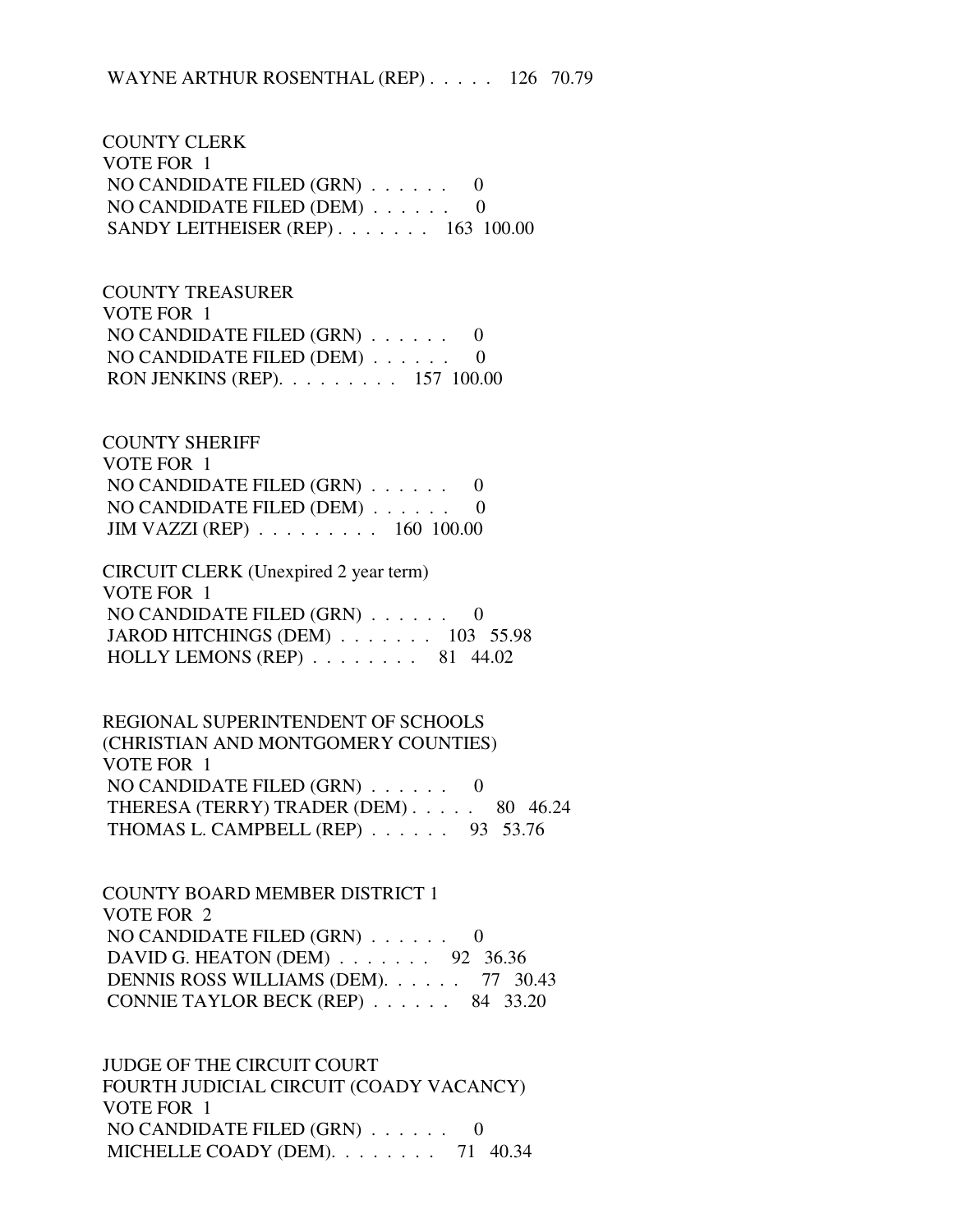DOUGLAS L. JARMAN (REP). . . . . . . 105 59.66

 JUDGE OF THE CIRCUIT COURT FOURTH JUDICIAL CIRCUIT (MORAN VACANCY) VOTE FOR 1 NO CANDIDATE FILED (GRN) . . . . . . 0 MIKE McHANEY (DEM) . . . . . . . . 127 100.00 NO CANDIDATE FILED (REP) . . . . . . 0

 RETAIN THOMAS M. WELCH FIFTH JUDICIAL DISTRICT VOTE FOR 1 YES . . . . . . . . . . . . . 100 67.11 NO. . . . . . . . . . . . . . 49 32.89

 RETAIN MICHAEL P. KILEY FOURTH JUDICIAL CIRCUIT VOTE FOR 1 YES . . . . . . . . . . . . . 99 67.81 NO. . . . . . . . . . . . . . 47 32.19

 RETAIN KELLY D. LONG FOURTH JUDICIAL CIRCUIT VOTE FOR 1 YES . . . . . . . . . . . . . 116 72.50

NO. . . . . . . . . . . . . . 44 27.50

 RETAIN WM. ROBIN TODD FOURTH JUDICIAL CIRCUIT VOTE FOR 1

|  |  |  |  |  |  |  | YES 99 68.28 |
|--|--|--|--|--|--|--|--------------|
|  |  |  |  |  |  |  | NO. 46 31.72 |

COUNTYWIDE QUESTION

 VOTE FOR 1 YES . . . . . . . . . . . . . 84 47.46 NO. . . . . . . . . . . . . . 93 52.54

PRECINCT REPORT MONTGOMERY COUNTY, ILLINOIS UNOFFICIAL TOTALS RUN DATE:11/16/10 GENERAL ELECTION RUN TIME:01:21 PM NOVEMBER 2, 2010

0031 RAYMOND

 VOTES PERCENT REGISTERED VOTERS - TOTAL . . . . . . 786 BALLOTS CAST - TOTAL. . . . . . . . 539 BALLOTS CAST - BLANK. . . . . . . . 0 VOTER TURNOUT - TOTAL . . . . . . . . 68.58 VOTER TURNOUT - BLANK . . . . . . .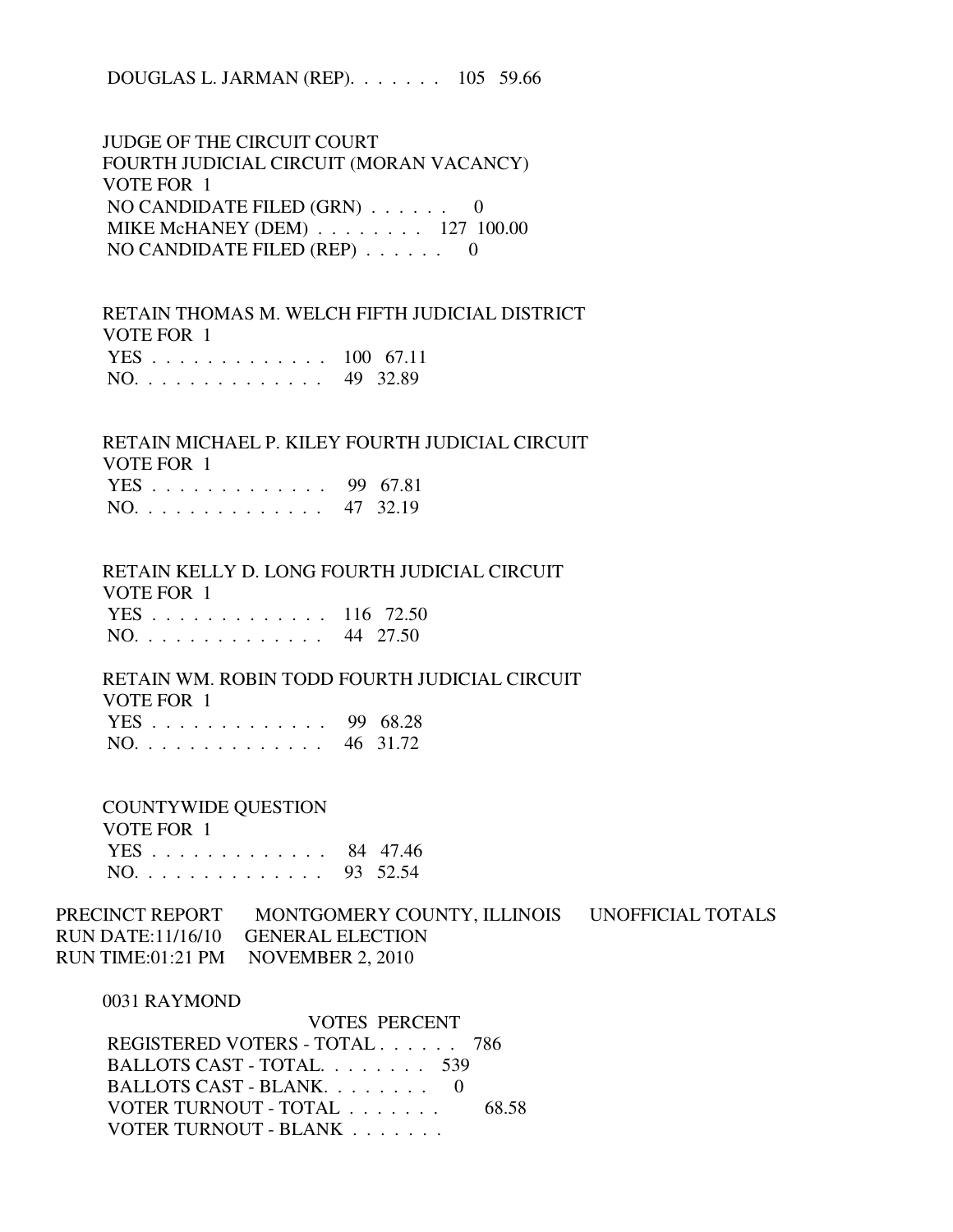CONSTITUTIONAL AMENDMENT VOTE FOR 1 YES . . . . . . . . . . . . . 249 65.87 NO. . . . . . . . . . . . . . 129 34.13

 UNITED STATES SENATOR (6 year term) VOTE FOR 1 LeALAN M. JONES  $(GRN)$  . . . . . . . 19 3.75 ALEXANDER "ALEXI" GIANNOULIAS (DEM). . . 148 29.25 MARK STEVEN KIRK (REP) . . . . . . . 328 64.82 MIKE LABNO (LIB) . . . . . . . . . 11 2.17 WRITE-IN.  $\ldots$  . . . . . . . . 0

 UNITED STATES SENATOR (Unexpired term) VOTE FOR 1 LeALAN M. JONES (GRN) . . . . . . . 18 3.73 ALEXANDER "ALEXI" GIANNOULIAS (DEM). . . 139 28.78 MARK STEVEN KIRK (REP) . . . . . . . 313 64.80 MIKE LABNO (LIB) . . . . . . . . . 13 2.69 WRITE-IN.  $\ldots$  . . . . . . . . 0

 GOVERNOR & LIEUTENANT GOVERNOR VOTE FOR 1 R. WHITNEY \ D. CRAWFORD  $(GRN)$  . . . . 7 1.35 P. QUINN \ S. SIMON (DEM) . . . . . . 150 28.96 B. BRADY \ J. PLUMMER (REP) . . . . . 344 66.41 L. GREEN \ E. RUTLEDGE (LIB)  $\ldots$  . . . . 5 .97 S. COHEN \ B. SWILLEY (IND)  $\ldots$  . . . 11 2.12 WRITE-IN. . . . . . . . . . . . 1 .19

 ATTORNEY GENERAL VOTE FOR 1 DAVID F. BLACK (GRN). . . . . . . . 14 2.74 LISA MADIGAN (DEM) . . . . . . . . 285 55.77 STEVE KIM (REP) . . . . . . . . . 208 40.70 BILL MALAN (LIB) . . . . . . . . . 4 .78

 SECRETARY OF STATE VOTE FOR 1 NO CANDIDATE FILED (GRN) . . . . . . 0 JESSE WHITE (DEM). . . . . . . . . 345 66.73 ROBERT ENRIQUEZ (REP) . . . . . . . 162 31.33 JOSH HANSON (LIB). . . . . . . . . 10 1.93

**COMPTROLLER**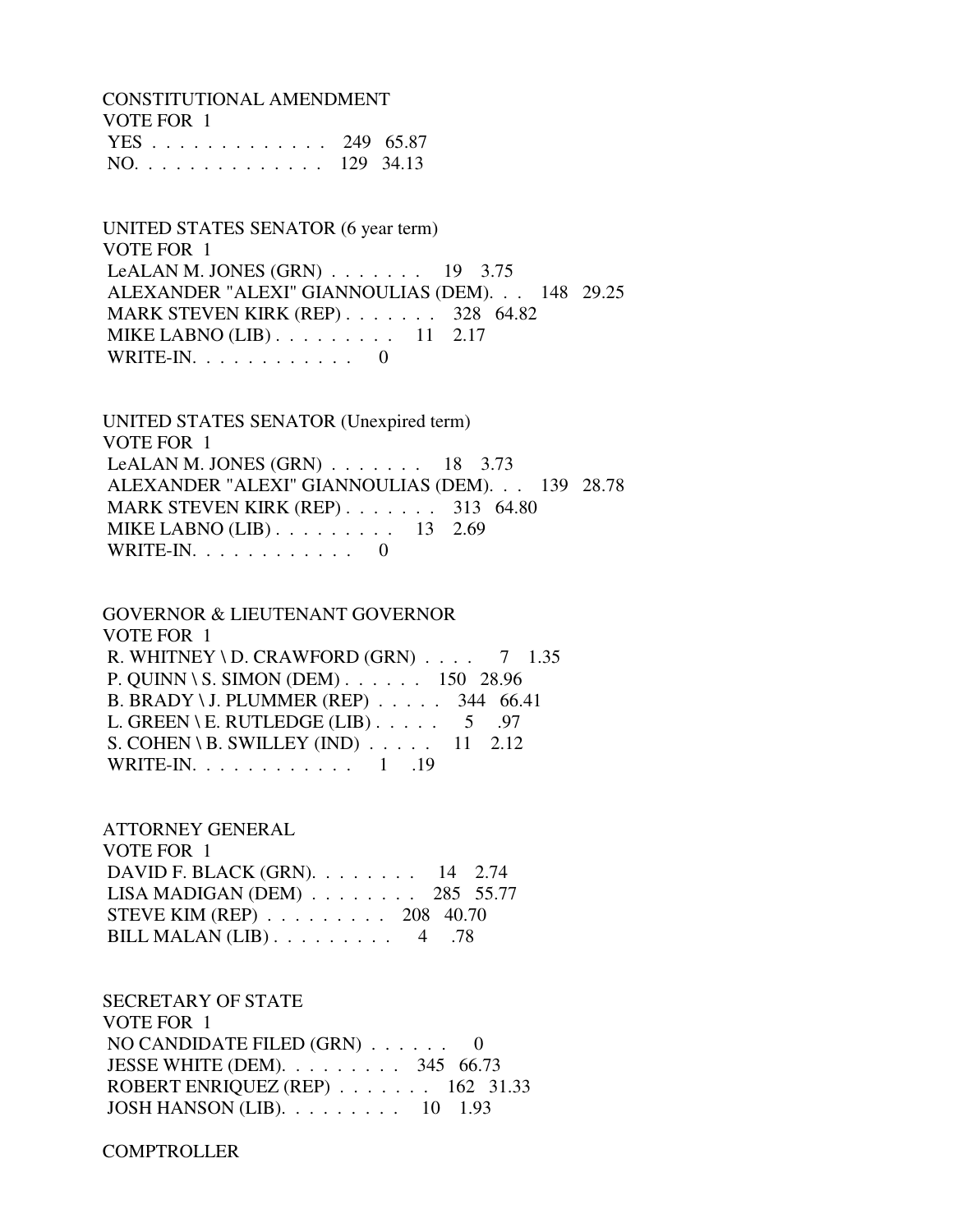VOTE FOR 1 R. ERIKA SCHAFER (GRN) . . . . . . . 17 3.31 DAVID E. MILLER (DEM) . . . . . . . 117 22.81 JUDY BAAR TOPINKA (REP). . . . . . . 370 72.12 JULIE FOX (LIB) . . . . . . . . . 9 1.75

 TREASURER VOTE FOR 1 SCOTT K. SUMMERS  $(GRN)$ . . . . . . . 11 2.22 ROBIN KELLY (DEM). . . . . . . . . 162 32.66 DAN RUTHERFORD (REP). . . . . . . . 320 64.52 JAMES PAULY (LIB).  $\ldots \ldots \ldots$  3 .60

 REPRESENTATIVE IN CONGRESS NINETEENTH CONGRESSIONAL DISTRICT VOTE FOR 1 NO CANDIDATE FILED  $(GRN)$  . . . . . . TIM BAGWELL (DEM). . . . . . . . . 125 24.56 JOHN M. SHIMKUS (REP) . . . . . . . 384 75.44

 STATE SENATOR FORTY-NINTH LEGISLATIVE DISTRICT VOTE FOR 1 NO CANDIDATE FILED (GRN) . . . . . . 0 DEANNA DEMUZIO (DEM). . . . . . . . 263 50.38 WILLIAM "SAM" McCANN (REP). . . . . . 259 49.62

 REPRESENTATIVE IN THE GENERAL ASSEMBLY NINETY-EIGHTH REPRESENTATIVE DISTRICT VOTE FOR 1 NO CANDIDATE FILED (GRN) . . . . . . 0 CHARLES LANDERS (DEM) . . . . . . . 105 20.08 WAYNE ARTHUR ROSENTHAL (REP) . . . . . 418 79.92

 COUNTY CLERK VOTE FOR 1 NO CANDIDATE FILED (GRN) . . . . . . 0 NO CANDIDATE FILED (DEM) . . . . . . 0 SANDY LEITHEISER (REP) . . . . . . . 490 100.00

 COUNTY TREASURER VOTE FOR 1 NO CANDIDATE FILED (GRN) . . . . . . 0 NO CANDIDATE FILED (DEM) . . . . . . 0 RON JENKINS (REP). . . . . . . . . 483 100.00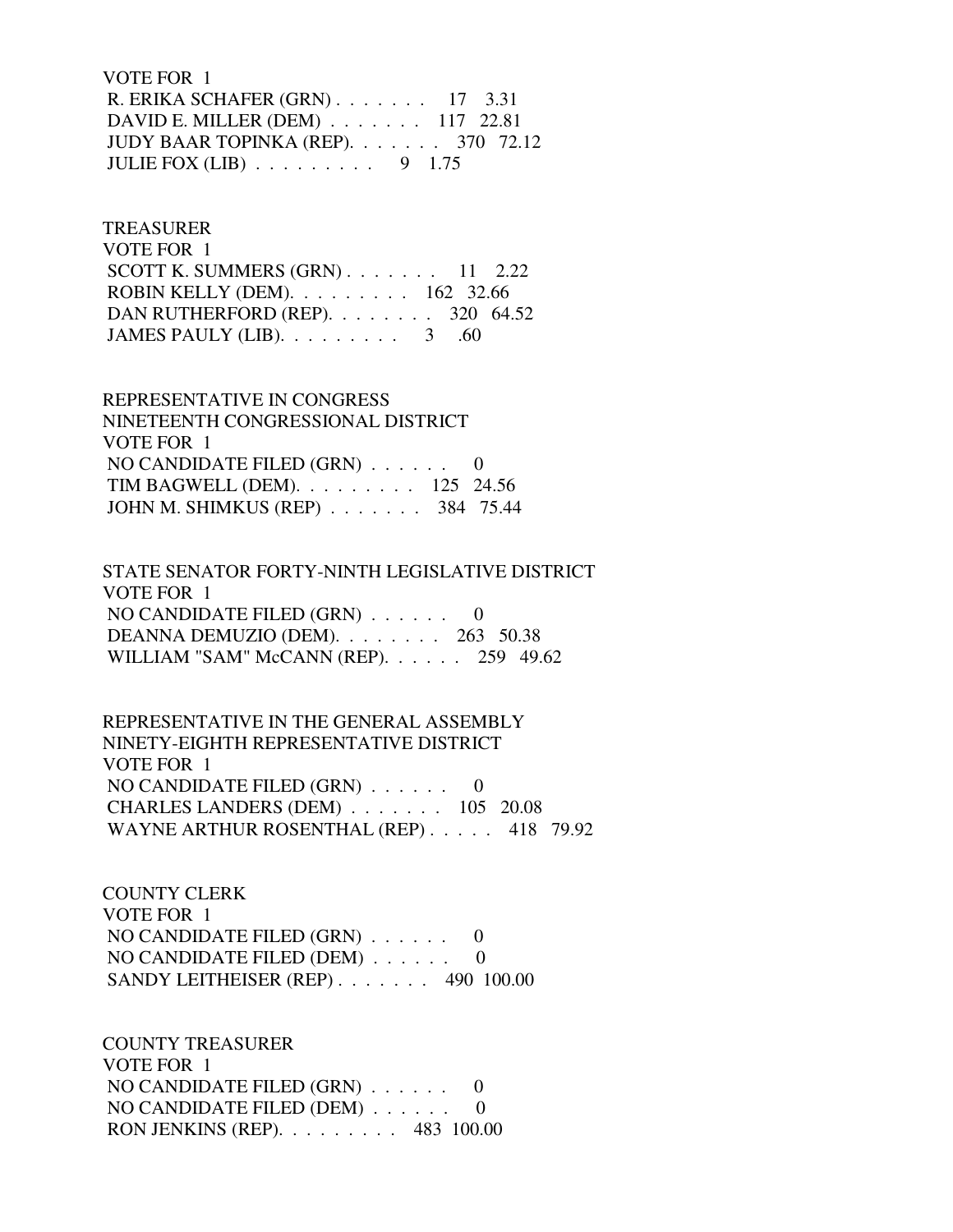COUNTY SHERIFF VOTE FOR 1 NO CANDIDATE FILED (GRN) . . . . . . 0 NO CANDIDATE FILED (DEM) . . . . . . 0 JIM VAZZI (REP) . . . . . . . . . 476 100.00

 CIRCUIT CLERK (Unexpired 2 year term) VOTE FOR 1 NO CANDIDATE FILED (GRN) . . . . . . 0 JAROD HITCHINGS (DEM) . . . . . . . 208 39.47 HOLLY LEMONS (REP) . . . . . . . . 319 60.53

 REGIONAL SUPERINTENDENT OF SCHOOLS (CHRISTIAN AND MONTGOMERY COUNTIES) VOTE FOR 1 NO CANDIDATE FILED (GRN) . . . . . . 0 THERESA (TERRY) TRADER (DEM) . . . . . 231 46.67 THOMAS L. CAMPBELL (REP) . . . . . . 264 53.33

 COUNTY BOARD MEMBER DISTRICT 1 VOTE FOR 2 NO CANDIDATE FILED (GRN) . . . . . . 0 DAVID G. HEATON (DEM) . . . . . . . 158 20.95 DENNIS ROSS WILLIAMS (DEM). . . . . . 340 45.09 CONNIE TAYLOR BECK (REP) . . . . . . 256 33.95

 JUDGE OF THE CIRCUIT COURT FOURTH JUDICIAL CIRCUIT (COADY VACANCY) VOTE FOR 1 NO CANDIDATE FILED (GRN) . . . . . . 0 MICHELLE COADY (DEM). . . . . . . . 128 25.91 DOUGLAS L. JARMAN (REP). . . . . . . 366 74.09

 JUDGE OF THE CIRCUIT COURT FOURTH JUDICIAL CIRCUIT (MORAN VACANCY) VOTE FOR 1 NO CANDIDATE FILED (GRN) . . . . . . 0 MIKE McHANEY (DEM) . . . . . . . . 339 100.00 NO CANDIDATE FILED (REP) . . . . . . 0

 RETAIN THOMAS M. WELCH FIFTH JUDICIAL DISTRICT VOTE FOR 1 YES . . . . . . . . . . . . . 289 69.47 NO. . . . . . . . . . . . . . 127 30.53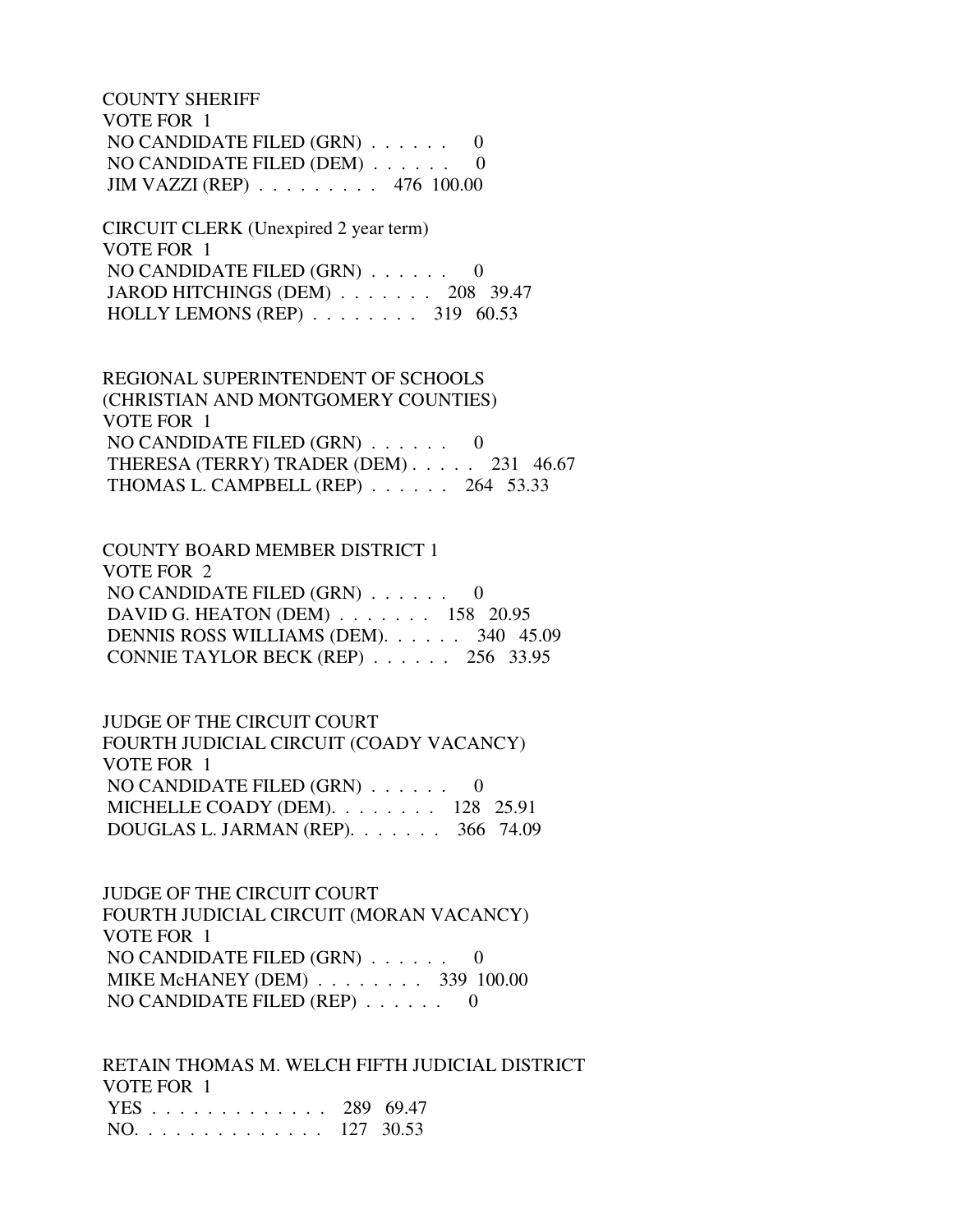RETAIN MICHAEL P. KILEY FOURTH JUDICIAL CIRCUIT VOTE FOR 1 YES . . . . . . . . . . . . . 286 69.59

NO. . . . . . . . . . . . . . 125 30.41

 RETAIN KELLY D. LONG FOURTH JUDICIAL CIRCUIT VOTE FOR 1 YES . . . . . . . . . . . . . 338 75.45 NO. . . . . . . . . . . . . . 110 24.55

 RETAIN WM. ROBIN TODD FOURTH JUDICIAL CIRCUIT VOTE FOR 1 YES . . . . . . . . . . . . . 283 69.70 NO. . . . . . . . . . . . . . 123 30.30

 COUNTYWIDE QUESTION VOTE FOR 1 YES . . . . . . . . . . . . . 218 43.17 NO. . . . . . . . . . . . . . 287 56.83

PRECINCT REPORT MONTGOMERY COUNTY, ILLINOIS UNOFFICIAL TOTALS RUN DATE:11/16/10 GENERAL ELECTION RUN TIME:01:21 PM NOVEMBER 2, 2010

0032 ROUNTREE

 VOTES PERCENT REGISTERED VOTERS - TOTAL . . . . . . 166 BALLOTS CAST - TOTAL. . . . . . . . 104 BALLOTS CAST - BLANK. . . . . . . . 0 VOTER TURNOUT - TOTAL . . . . . . . . 62.65 VOTER TURNOUT - BLANK . . . . . . .

 CONSTITUTIONAL AMENDMENT VOTE FOR 1 YES . . . . . . . . . . . . . 53 65.43 NO. . . . . . . . . . . . . . 28 34.57

 UNITED STATES SENATOR (6 year term) VOTE FOR 1 LeALAN M. JONES  $(GRN)$  . . . . . . . 3 2.97 ALEXANDER "ALEXI" GIANNOULIAS (DEM). . . 17 16.83 MARK STEVEN KIRK (REP) . . . . . . . 80 79.21 MIKE LABNO  $(LIB)$ ........ 1 .99 WRITE-IN.  $\ldots$  . . . . . . . . 0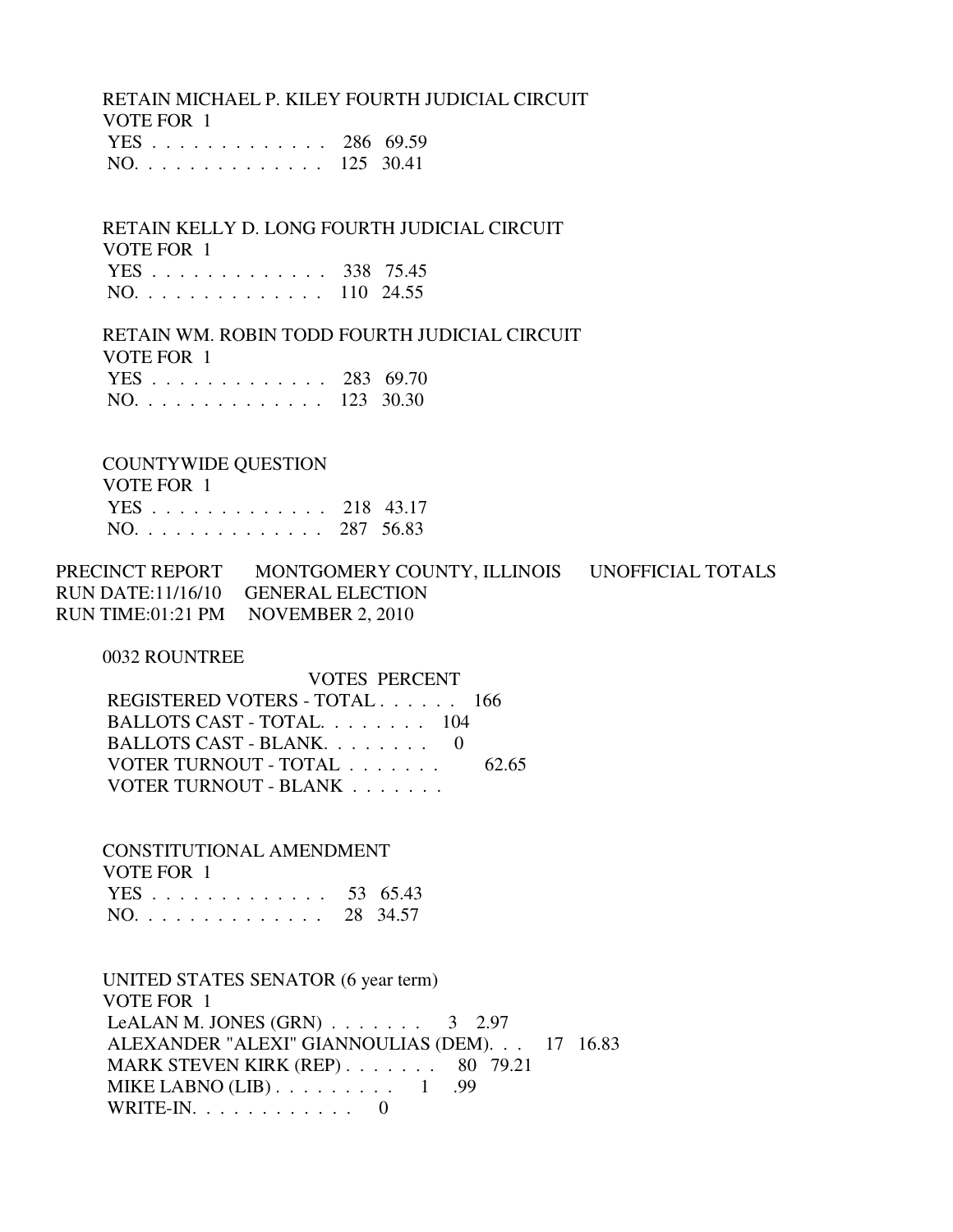UNITED STATES SENATOR (Unexpired term) VOTE FOR 1 LeALAN M. JONES  $(GRN)$  . . . . . . . 2 2.11 ALEXANDER "ALEXI" GIANNOULIAS (DEM). . . 14 14.74 MARK STEVEN KIRK (REP) . . . . . . . 74 77.89 MIKE LABNO (LIB)  $\ldots$  . . . . . . . . 5 5.26 WRITE-IN. . . . . . . . . . . . 0

 GOVERNOR & LIEUTENANT GOVERNOR VOTE FOR 1 R. WHITNEY \ D. CRAWFORD  $(GRN)$  . . . . 2 1.96 P. QUINN \ S. SIMON (DEM) . . . . . . 15 14.71 B. BRADY \ J. PLUMMER (REP) . . . . . 83 81.37 L. GREEN \ E. RUTLEDGE (LIB)  $\ldots$  . . . . 1 .98 S. COHEN \ B. SWILLEY (IND)  $\ldots$  . . . 1 .98 WRITE-IN. . . . . . . . . . . . 0

# ATTORNEY GENERAL VOTE FOR 1 DAVID F. BLACK (GRN). . . . . . . . 4 3.96 LISA MADIGAN (DEM) . . . . . . . . 48 47.52 STEVE KIM (REP) . . . . . . . . . 48 47.52 BILL MALAN  $(LIB)$ ........ 1 .99

#### SECRETARY OF STATE

 VOTE FOR 1 NO CANDIDATE FILED (GRN) . . . . . . 0 JESSE WHITE (DEM). . . . . . . . . 60 59.41 ROBERT ENRIQUEZ (REP) . . . . . . . 40 39.60 JOSH HANSON (LIB). . . . . . . . . 1 .99

## **COMPTROLLER**

| VOTE FOR 1                                    |  |
|-----------------------------------------------|--|
| R. ERIKA SCHAFER $(GRN)$ 6 5.94               |  |
| DAVID E. MILLER (DEM) $\ldots$ 12 11.88       |  |
| JUDY BAAR TOPINKA (REP). 80 79.21             |  |
| JULIE FOX (LIB) $\ldots \ldots \ldots 3$ 2.97 |  |

## TREASURER

| VOTE FOR 1                                         |  |
|----------------------------------------------------|--|
| SCOTT K. SUMMERS $(GRN)$ 3 2.97                    |  |
| ROBIN KELLY (DEM). $\ldots \ldots \ldots 16$ 15.84 |  |
| DAN RUTHERFORD (REP). $\ldots$ 81 80.20            |  |
| JAMES PAULY (LIB). $\ldots \ldots \ldots 1$ .99    |  |

## REPRESENTATIVE IN CONGRESS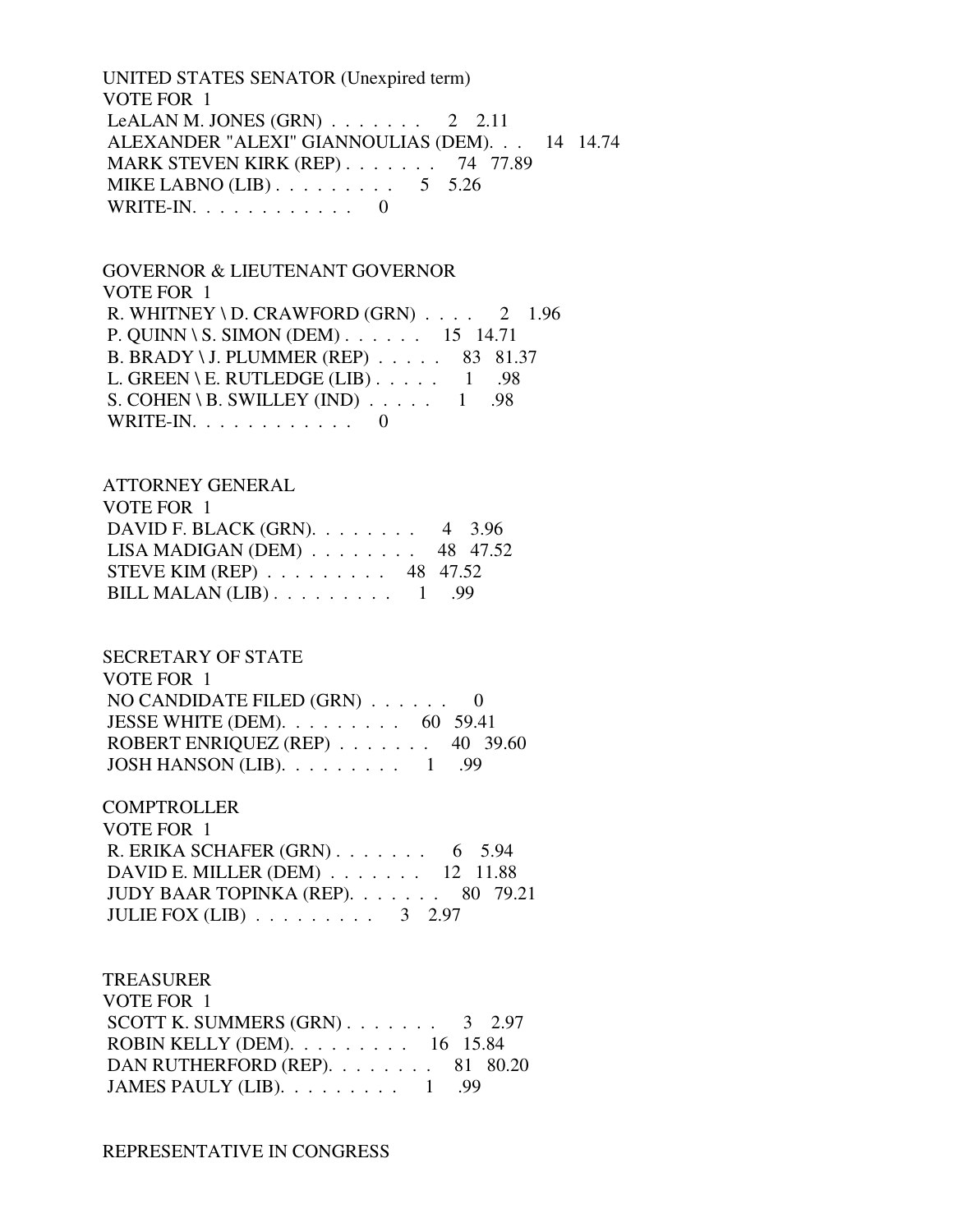NINETEENTH CONGRESSIONAL DISTRICT VOTE FOR 1 NO CANDIDATE FILED (GRN) . . . . . . 0 TIM BAGWELL (DEM). . . . . . . . . 13 12.62 JOHN M. SHIMKUS (REP) . . . . . . . 90 87.38

 STATE SENATOR FORTY-NINTH LEGISLATIVE DISTRICT VOTE FOR 1 NO CANDIDATE FILED (GRN) . . . . . . 0 DEANNA DEMUZIO (DEM). . . . . . . . 37 36.27 WILLIAM "SAM" McCANN (REP). . . . . . 65 63.73

 REPRESENTATIVE IN THE GENERAL ASSEMBLY NINETY-EIGHTH REPRESENTATIVE DISTRICT VOTE FOR 1 NO CANDIDATE FILED (GRN) . . . . . . 0 CHARLES LANDERS (DEM) . . . . . . . 16 15.69 WAYNE ARTHUR ROSENTHAL (REP) . . . . . 86 84.31

 COUNTY CLERK VOTE FOR 1 NO CANDIDATE FILED (GRN) . . . . . . 0 NO CANDIDATE FILED (DEM) . . . . . . 0 SANDY LEITHEISER (REP) . . . . . . . 98 100.00

 COUNTY TREASURER VOTE FOR 1 NO CANDIDATE FILED (GRN) . . . . . . 0 NO CANDIDATE FILED (DEM) . . . . . . 0 RON JENKINS (REP). . . . . . . . . 96 100.00

 COUNTY SHERIFF VOTE FOR 1 NO CANDIDATE FILED (GRN) . . . . . . 0 NO CANDIDATE FILED (DEM) . . . . . . 0 JIM VAZZI (REP) . . . . . . . . . 99 100.00

 CIRCUIT CLERK (Unexpired 2 year term) VOTE FOR 1 NO CANDIDATE FILED (GRN) . . . . . . 0 JAROD HITCHINGS (DEM) . . . . . . . 23 22.33 HOLLY LEMONS (REP)  $\ldots$  . . . . . . 80 77.67

 REGIONAL SUPERINTENDENT OF SCHOOLS (CHRISTIAN AND MONTGOMERY COUNTIES)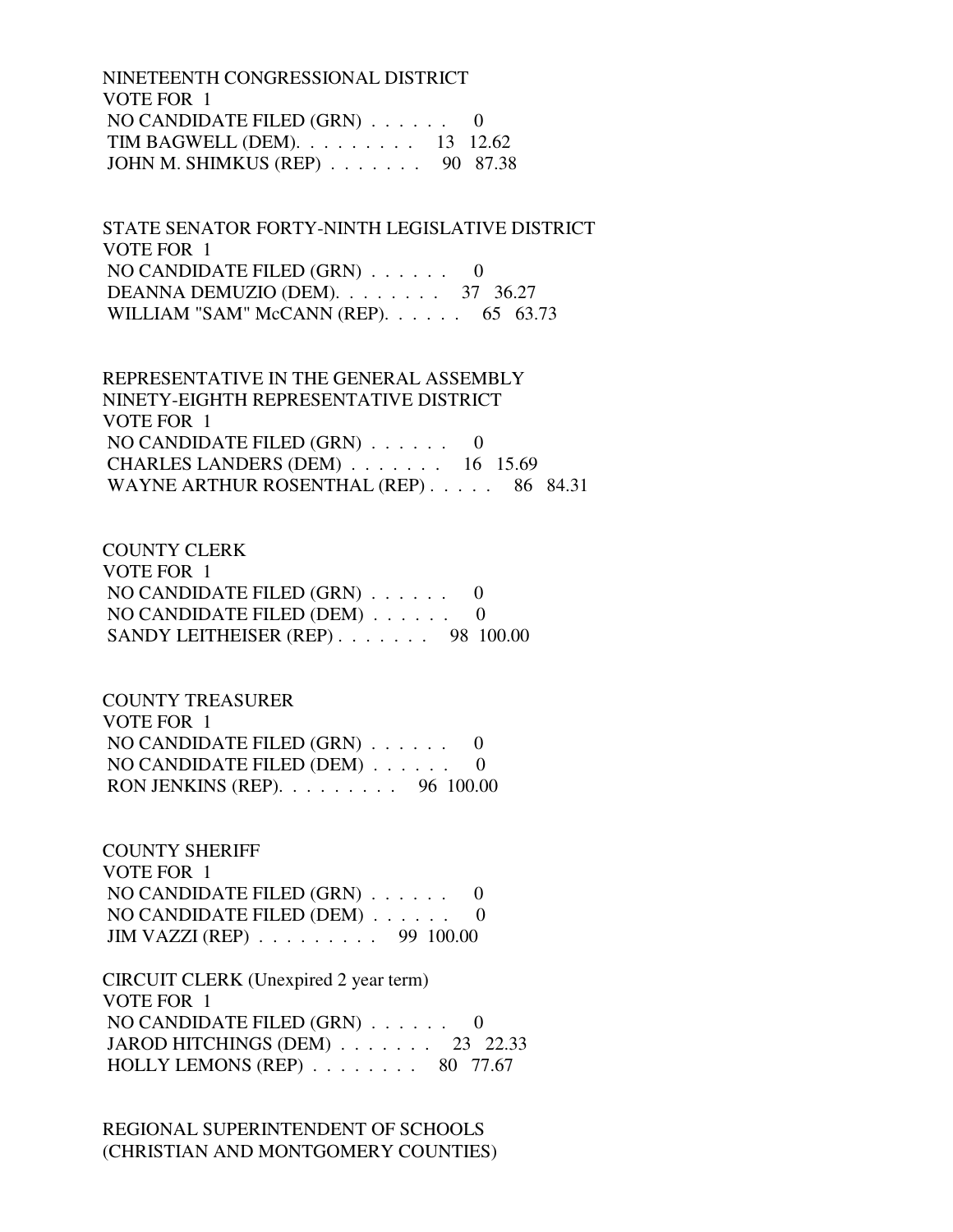VOTE FOR 1 NO CANDIDATE FILED  $(GRN)$ ...... 0 THERESA (TERRY) TRADER (DEM) . . . . . 35 35.00 THOMAS L. CAMPBELL (REP) . . . . . . 65 65.00

 COUNTY BOARD MEMBER DISTRICT 2 (Full term) VOTE FOR 1 NO CANDIDATE FILED (GRN) . . . . . . 0 NO CANDIDATE FILED (DEM) . . . . . . 0 GENE MILES (REP) . . . . . . . . . 93 100.00

 COUNTY BOARD MEMBER DISTRICT 2 (Unexpired 2 year term) VOTE FOR 1 NO CANDIDATE FILED (GRN) . . . . . . 0 KENT J. VOILS (DEM) . . . . . . . . 24 24.49 JOSEPH V. GASPARICH (REP) . . . . . . 74 75.51

 JUDGE OF THE CIRCUIT COURT FOURTH JUDICIAL CIRCUIT (COADY VACANCY) VOTE FOR 1 NO CANDIDATE FILED (GRN) . . . . . . 0 MICHELLE COADY (DEM). . . . . . . 24 24.00 DOUGLAS L. JARMAN (REP). . . . . . . 76 76.00

 JUDGE OF THE CIRCUIT COURT FOURTH JUDICIAL CIRCUIT (MORAN VACANCY) VOTE FOR 1 NO CANDIDATE FILED (GRN) . . . . . . 0 MIKE McHANEY (DEM) . . . . . . . . . 61 100.00 NO CANDIDATE FILED (REP) . . . . . . 0

 RETAIN THOMAS M. WELCH FIFTH JUDICIAL DISTRICT VOTE FOR 1 YES . . . . . . . . . . . . . 53 61.63 NO. . . . . . . . . . . . . . 33 38.37

 RETAIN MICHAEL P. KILEY FOURTH JUDICIAL CIRCUIT VOTE FOR 1 YES . . . . . . . . . . . . . 49 59.76

NO. . . . . . . . . . . . . . 33 40.24

 RETAIN KELLY D. LONG FOURTH JUDICIAL CIRCUIT VOTE FOR 1 YES . . . . . . . . . . . . . 66 70.21 NO. . . . . . . . . . . . . . 28 29.79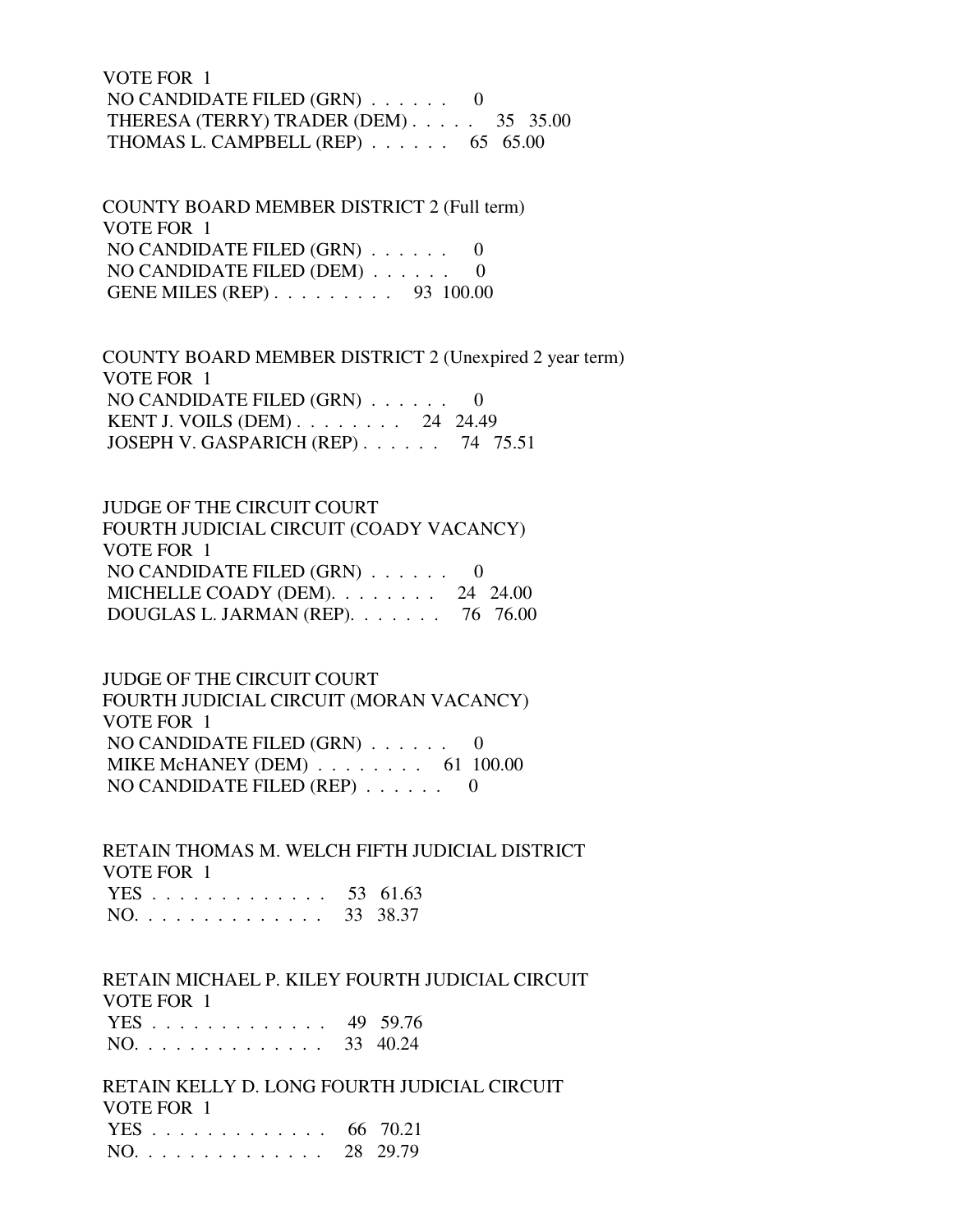RETAIN WM. ROBIN TODD FOURTH JUDICIAL CIRCUIT VOTE FOR 1 YES . . . . . . . . . . . . . 50 59.52 NO. . . . . . . . . . . . . . 34 40.48

 COUNTYWIDE QUESTION VOTE FOR 1 YES . . . . . . . . . . . . . 44 43.56 NO. . . . . . . . . . . . . . 57 56.44

PRECINCT REPORT MONTGOMERY COUNTY, ILLINOIS UNOFFICIAL TOTALS RUN DATE:11/16/10 GENERAL ELECTION RUN TIME:01:21 PM NOVEMBER 2, 2010

0033 SOUTH FILLMORE

| <b>VOTES PERCENT</b>          |       |
|-------------------------------|-------|
| REGISTERED VOTERS - TOTAL 159 |       |
| BALLOTS CAST - TOTAL 92       |       |
| BALLOTS CAST - BLANK. 0       |       |
| VOTER TURNOUT - TOTAL         | 57.86 |
| VOTER TURNOUT - BLANK         |       |

CONSTITUTIONAL AMENDMENT

| VOTE FOR 1   |  |
|--------------|--|
| YES 40 57.14 |  |
| NO. 30 42.86 |  |

 UNITED STATES SENATOR (6 year term) VOTE FOR 1 LeALAN M. JONES  $(GRN)$  . . . . . . . 6 6.82 ALEXANDER "ALEXI" GIANNOULIAS (DEM). . . 33 37.50 MARK STEVEN KIRK (REP) . . . . . . . 46 52.27 MIKE LABNO  $(LIB)$ ........ 3 3.41 WRITE-IN. . . . . . . . . . . . 0

 UNITED STATES SENATOR (Unexpired term) VOTE FOR 1 LeALAN M. JONES (GRN)  $\ldots$  . . . . . . 6 6.90 ALEXANDER "ALEXI" GIANNOULIAS (DEM). . . 33 37.93 MARK STEVEN KIRK (REP) . . . . . . . 43 49.43 MIKE LABNO  $(LIB)$ ........ 5 5.75 WRITE-IN. . . . . . . . . . . . 0

GOVERNOR & LIEUTENANT GOVERNOR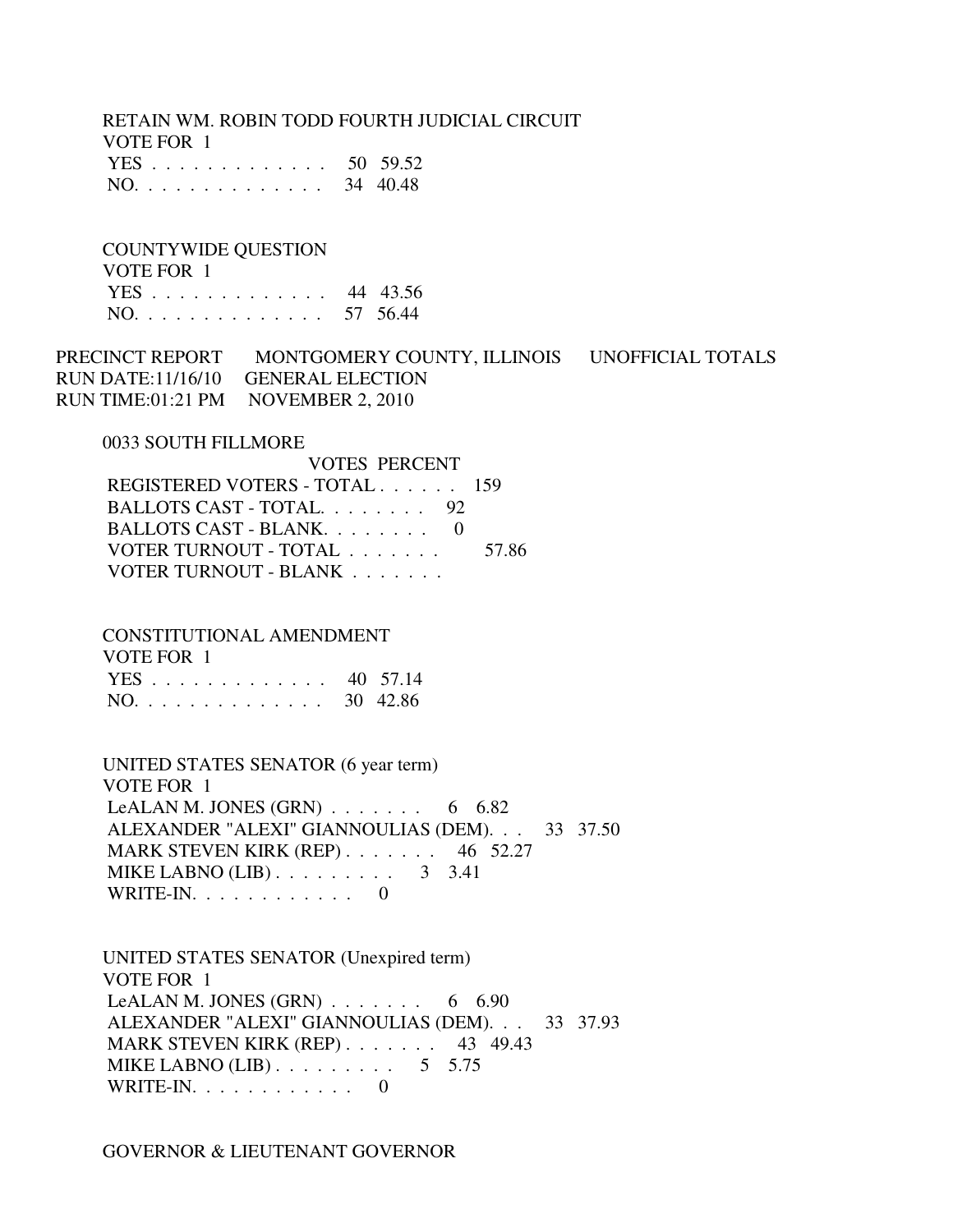### VOTE FOR 1

R. WHITNEY \ D. CRAWFORD (GRN)  $\ldots$  . 6 6.74 P. QUINN \ S. SIMON (DEM) . . . . . . 30 33.71 B. BRADY \ J. PLUMMER (REP) . . . . . 51 57.30 L. GREEN \ E. RUTLEDGE (LIB)  $\ldots$  . . . 0 S. COHEN \ B. SWILLEY (IND)  $\ldots$  . . . . 2 2.25 WRITE-IN.  $\ldots$  . . . . . . . . . 0

# ATTORNEY GENERAL VOTE FOR 1 DAVID F. BLACK (GRN). . . . . . . . 5 5.56 LISA MADIGAN (DEM) . . . . . . . . 46 51.11 STEVE KIM (REP) . . . . . . . . . 38 42.22 BILL MALAN  $(LIB)$ ........ 1 1.11

# SECRETARY OF STATE

| VOTE FOR 1                              |  |
|-----------------------------------------|--|
| NO CANDIDATE FILED $(GRN)$ 0            |  |
| JESSE WHITE (DEM). $\ldots$ 46 52.27    |  |
| ROBERT ENRIQUEZ (REP) $\ldots$ 38 43.18 |  |
| JOSH HANSON (LIB). $\ldots$ 4 4.55      |  |

# **COMPTROLLER**

| VOTE FOR 1                                    |  |
|-----------------------------------------------|--|
| R. ERIKA SCHAFER $(GRN)$ 5 5.68               |  |
| DAVID E. MILLER (DEM) $\ldots$ 33 37.50       |  |
| JUDY BAAR TOPINKA (REP). $\ldots$ 48 54.55    |  |
| JULIE FOX (LIB) $\ldots \ldots \ldots 2$ 2.27 |  |

# TREASURER

| VOTE FOR 1                                         |  |  |
|----------------------------------------------------|--|--|
| SCOTT K. SUMMERS $(GRN)$ 6 6.67                    |  |  |
| ROBIN KELLY (DEM). $\ldots \ldots \ldots$ 37 41.11 |  |  |
| DAN RUTHERFORD (REP). 46 51.11                     |  |  |
| JAMES PAULY (LIB). $\ldots \ldots \ldots 1$ 1.11   |  |  |

# REPRESENTATIVE IN CONGRESS SEVENTEENTH CONGRESSIONAL DISTRICT VOTE FOR 1 ROGER K. DAVIS (GRN).  $\ldots$  . . . . . . 5 5.62 PHIL HARE (DEM) . . . . . . . . . 39 43.82 BOBBY SCHILLING (REP) . . . . . . . 45 50.56

 STATE SENATOR FORTY-NINTH LEGISLATIVE DISTRICT VOTE FOR 1 NO CANDIDATE FILED (GRN) . . . . . . 0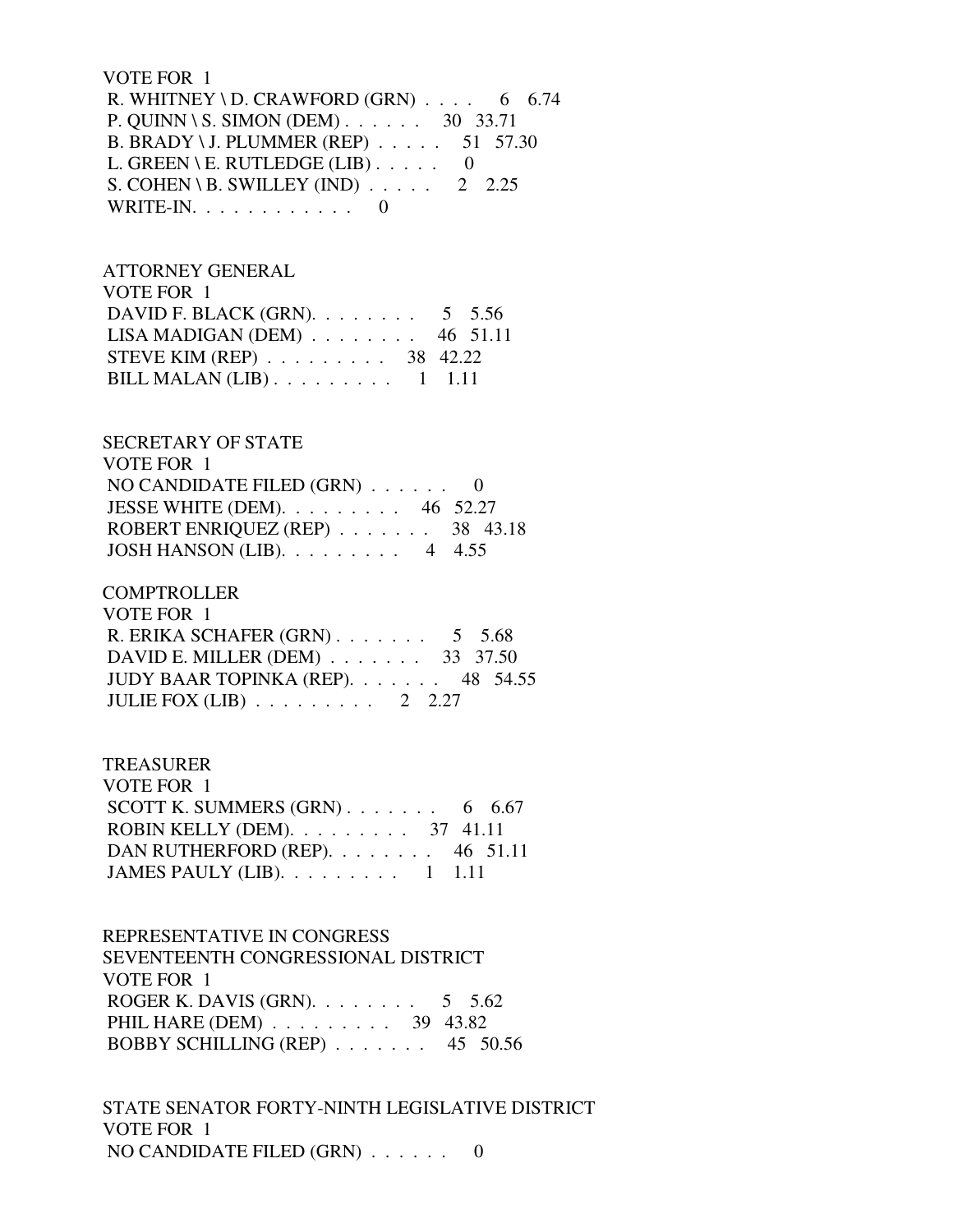DEANNA DEMUZIO (DEM). . . . . . . . 50 56.82 WILLIAM "SAM" McCANN (REP). . . . . . 38 43.18

 REPRESENTATIVE IN THE GENERAL ASSEMBLY NINETY-EIGHTH REPRESENTATIVE DISTRICT VOTE FOR 1 NO CANDIDATE FILED (GRN) . . . . . . 0 CHARLES LANDERS (DEM) . . . . . . . 34 39.08 WAYNE ARTHUR ROSENTHAL (REP)  $\ldots$  . . . . 53 60.92

 COUNTY CLERK VOTE FOR 1 NO CANDIDATE FILED (GRN) . . . . . . 0 NO CANDIDATE FILED (DEM) . . . . . . 0 SANDY LEITHEISER (REP) . . . . . . . 69 100.00

 COUNTY TREASURER VOTE FOR 1 NO CANDIDATE FILED (GRN) . . . . . . 0 NO CANDIDATE FILED (DEM) . . . . . . 0 RON JENKINS (REP). . . . . . . . . 72 100.00

 COUNTY SHERIFF VOTE FOR 1 NO CANDIDATE FILED (GRN) . . . . . . 0 NO CANDIDATE FILED (DEM) . . . . . . 0 JIM VAZZI (REP) . . . . . . . . . 73 100.00

 CIRCUIT CLERK (Unexpired 2 year term) VOTE FOR 1 NO CANDIDATE FILED (GRN) . . . . . . 0 JAROD HITCHINGS (DEM) . . . . . . . 31 35.63 HOLLY LEMONS (REP) . . . . . . . . 56 64.37

 REGIONAL SUPERINTENDENT OF SCHOOLS (CHRISTIAN AND MONTGOMERY COUNTIES) VOTE FOR 1 NO CANDIDATE FILED (GRN) . . . . . . 0 THERESA (TERRY) TRADER (DEM) . . . . . 13 34.21 THOMAS L. CAMPBELL (REP) . . . . . . 25 65.79

 REGIONAL SUPERINTENDENT OF SCHOOLS (BOND, EFFINGHAM AND FAYETTE COUNTIES) VOTE FOR 1 NO CANDIDATE FILED (GRN) . . . . . . 0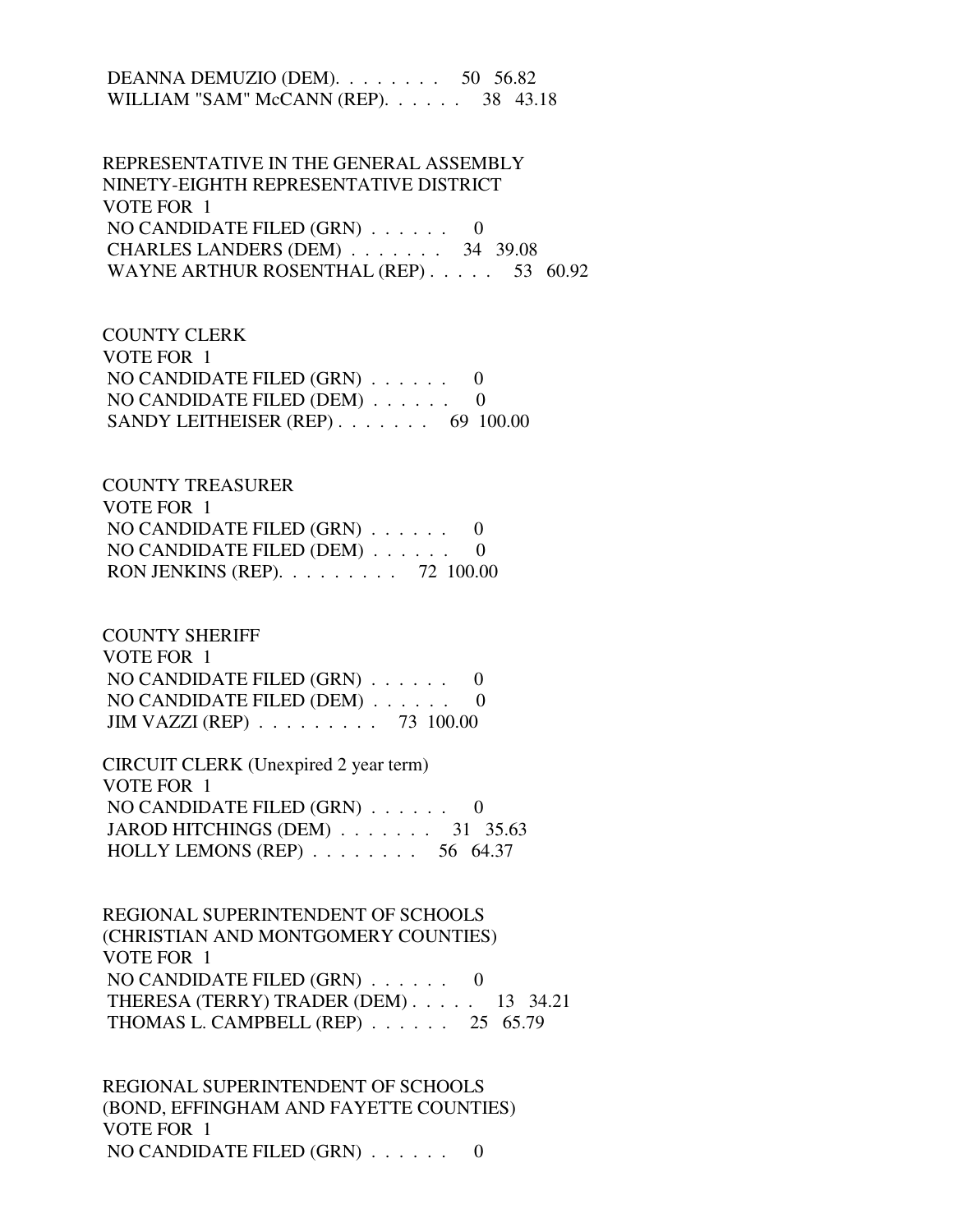MARK A. DRONE (DEM) . . . . . . . . . 37 100.00 NO CANDIDATE FILED (REP) . . . . . . 0

 COUNTY BOARD MEMBER DISTRICT 3 VOTE FOR 2 NO CANDIDATE FILED (GRN) . . . . . . 0 BONNIE L. BRANUM (DEM) . . . . . . . 66 70.97 GEORGE L. BLANKENSHIP (DEM) . . . . . 27 29.03 NO CANDIDATE FILED (REP) . . . . . . 0

 JUDGE OF THE CIRCUIT COURT FOURTH JUDICIAL CIRCUIT (COADY VACANCY) VOTE FOR 1 NO CANDIDATE FILED (GRN) . . . . . . 0 MICHELLE COADY (DEM). . . . . . . . 36 41.86 DOUGLAS L. JARMAN (REP). . . . . . . 50 58.14

# JUDGE OF THE CIRCUIT COURT FOURTH JUDICIAL CIRCUIT (MORAN VACANCY) VOTE FOR 1 NO CANDIDATE FILED (GRN) . . . . . . 0 MIKE McHANEY (DEM) . . . . . . . . . 64 100.00 NO CANDIDATE FILED (REP) . . . . . . 0

# RETAIN THOMAS M. WELCH FIFTH JUDICIAL DISTRICT VOTE FOR 1

|  |  |  |  |  |  |  | YES 51 67.11 |
|--|--|--|--|--|--|--|--------------|
|  |  |  |  |  |  |  | NO. 25 32.89 |

 RETAIN MICHAEL P. KILEY FOURTH JUDICIAL CIRCUIT VOTE FOR 1 YES . . . . . . . . . . . . . 51 66.23

|  |  |  |  |  |  |  | NO. 26 33.77 |
|--|--|--|--|--|--|--|--------------|
|  |  |  |  |  |  |  |              |

 RETAIN KELLY D. LONG FOURTH JUDICIAL CIRCUIT VOTE FOR 1 56 71.79

|  |  |  |  |  |  |  |  | NO. 22 28.21 |
|--|--|--|--|--|--|--|--|--------------|

 RETAIN WM. ROBIN TODD FOURTH JUDICIAL CIRCUIT VOTE FOR 1

|  |  |  |  |  |  |  | YES 50 66.67 |
|--|--|--|--|--|--|--|--------------|
|  |  |  |  |  |  |  | NO. 25 33.33 |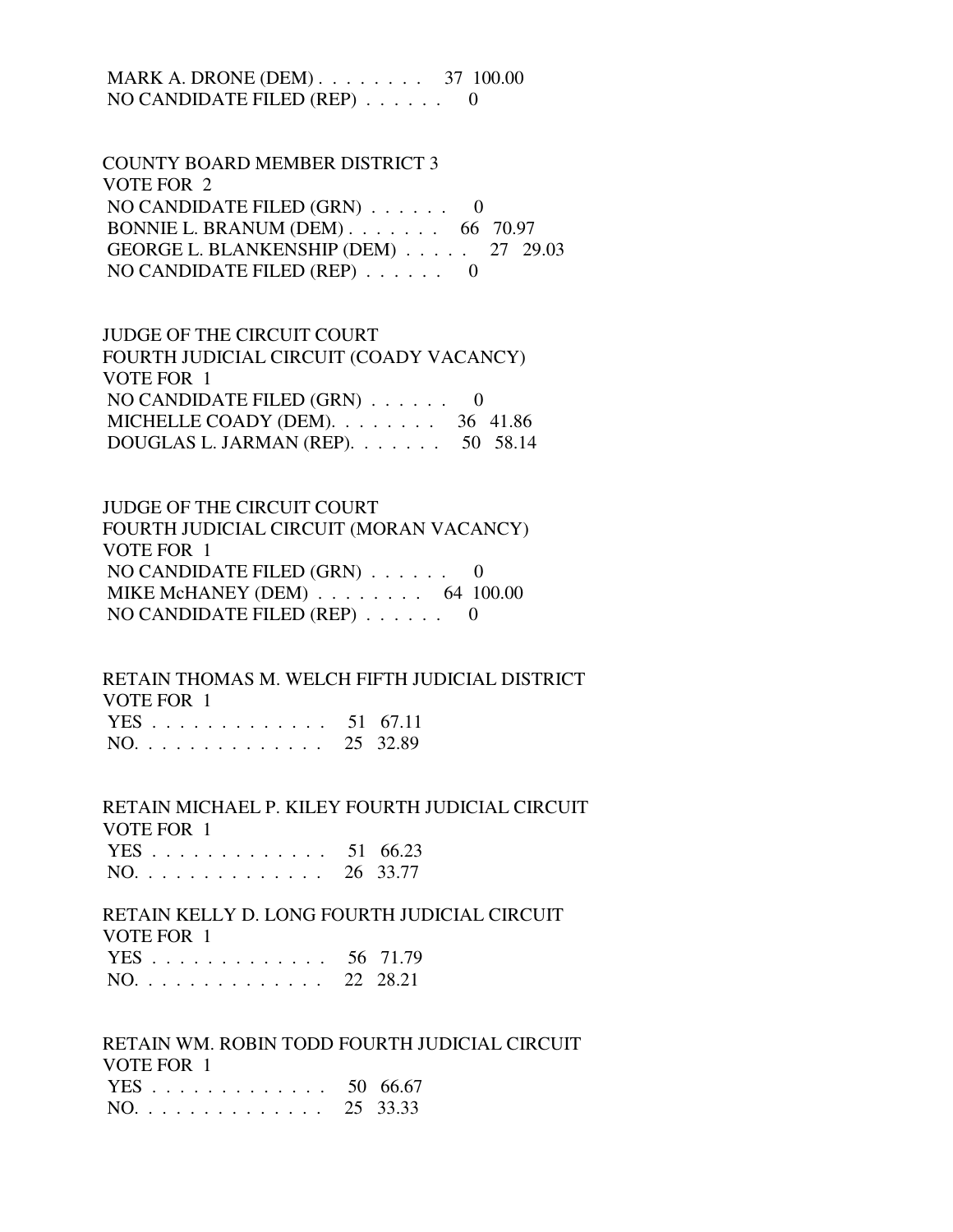COUNTYWIDE QUESTION VOTE FOR 1 YES . . . . . . . . . . . . . 23 27.38

NO. . . . . . . . . . . . . . 61 72.62

PRECINCT REPORT MONTGOMERY COUNTY, ILLINOIS UNOFFICIAL TOTALS RUN DATE:11/16/10 GENERAL ELECTION RUN TIME:01:21 PM NOVEMBER 2, 2010

0034 SOUTH LITCHFIELD 1

 VOTES PERCENT REGISTERED VOTERS - TOTAL . . . . . . 537 BALLOTS CAST - TOTAL. . . . . . . . 288 BALLOTS CAST - BLANK. . . . . . . . 0 VOTER TURNOUT - TOTAL . . . . . . . . 53.63 VOTER TURNOUT - BLANK . . . . . . .

 CONSTITUTIONAL AMENDMENT VOTE FOR 1 YES . . . . . . . . . . . . . 141 60.78 NO. . . . . . . . . . . . . . 91 39.22

 UNITED STATES SENATOR (6 year term) VOTE FOR 1 LeALAN M. JONES (GRN)  $\ldots$  . . . . . . 6 2.21 ALEXANDER "ALEXI" GIANNOULIAS (DEM). . . 111 40.96 MARK STEVEN KIRK (REP) . . . . . . . 147 54.24 MIKE LABNO (LIB) . . . . . . . . . 7 2.58 WRITE-IN.  $\ldots$  . . . . . . . . 0

 UNITED STATES SENATOR (Unexpired term) VOTE FOR 1 LeALAN M. JONES (GRN)  $\ldots$  . . . . . 7 2.70 ALEXANDER "ALEXI" GIANNOULIAS (DEM). . . 102 39.38 MARK STEVEN KIRK (REP) . . . . . . . 140 54.05 MIKE LABNO (LIB) . . . . . . . . . 10 3.86 WRITE-IN.  $\ldots$  . . . . . . . . 0

 GOVERNOR & LIEUTENANT GOVERNOR VOTE FOR 1 R. WHITNEY \ D. CRAWFORD  $(GRN)$  . . . . 4 1.44 P. QUINN \ S. SIMON (DEM) . . . . . . 103 37.05 B. BRADY \ J. PLUMMER (REP) . . . . . 164 58.99 L. GREEN \ E. RUTLEDGE (LIB)  $\ldots$  . . . . 2 .72 S. COHEN \ B. SWILLEY (IND)  $\ldots$  . . . . 5 1.80 WRITE-IN.  $\ldots$  . . . . . . . . . 0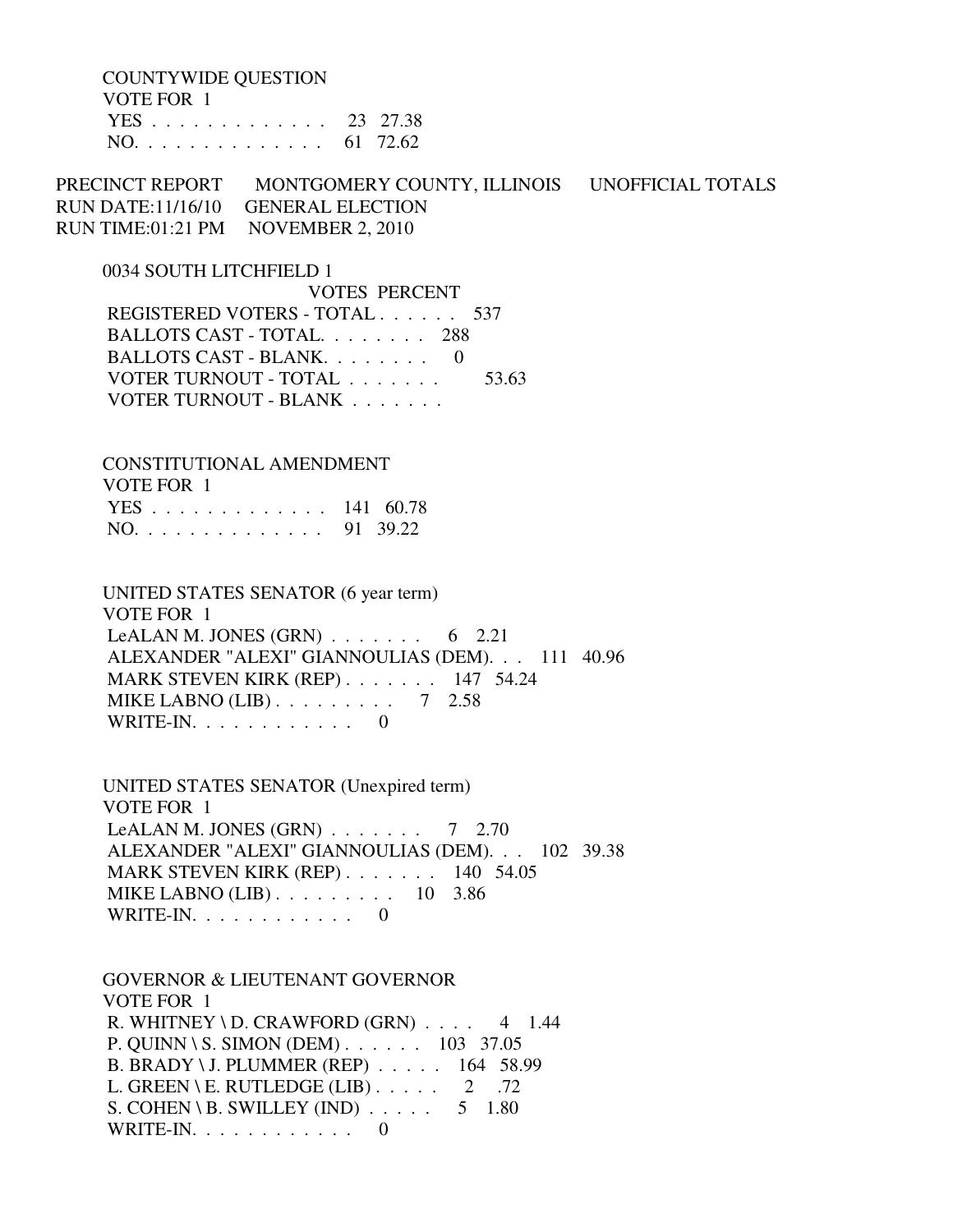ATTORNEY GENERAL VOTE FOR 1 DAVID F. BLACK (GRN). . . . . . . . 4 1.48 LISA MADIGAN (DEM) . . . . . . . . 161 59.41 STEVE KIM (REP) . . . . . . . . . 104 38.38 BILL MALAN (LIB)  $\ldots$  . . . . . . . 2 .74

 SECRETARY OF STATE VOTE FOR 1 NO CANDIDATE FILED  $(GRN)$  . . . . . . 0 JESSE WHITE (DEM). . . . . . . . . 190 68.35 ROBERT ENRIQUEZ (REP) . . . . . . . 81 29.14 JOSH HANSON (LIB). . . . . . . . . 7 2.52

## **COMPTROLLER**

| VOTE FOR 1                                    |  |
|-----------------------------------------------|--|
| R. ERIKA SCHAFER $(GRN)$ 8 2.93               |  |
| DAVID E. MILLER (DEM) $\ldots$ 109 39.93      |  |
| JUDY BAAR TOPINKA (REP). 153 56.04            |  |
| JULIE FOX (LIB) $\ldots \ldots \ldots 3$ 1.10 |  |

### TREASURER

| VOTE FOR 1                                          |  |  |
|-----------------------------------------------------|--|--|
| SCOTT K. SUMMERS $(GRN)$ 8 2.97                     |  |  |
| ROBIN KELLY (DEM). $\ldots \ldots \ldots 118$ 43.87 |  |  |
| DAN RUTHERFORD (REP). $\ldots$ 143 53.16            |  |  |
| JAMES PAULY (LIB). $\ldots \ldots \ldots$ 0         |  |  |

 REPRESENTATIVE IN CONGRESS SEVENTEENTH CONGRESSIONAL DISTRICT VOTE FOR 1 ROGER K. DAVIS (GRN). . . . . . . . 6 2.20 PHIL HARE (DEM) . . . . . . . . . 131 47.99 BOBBY SCHILLING (REP) . . . . . . . 136 49.82

 STATE SENATOR FORTY-NINTH LEGISLATIVE DISTRICT VOTE FOR 1 NO CANDIDATE FILED (GRN) . . . . . . 0 DEANNA DEMUZIO (DEM). . . . . . . . 162 58.91 WILLIAM "SAM" McCANN (REP). . . . . . 113 41.09

 REPRESENTATIVE IN THE GENERAL ASSEMBLY NINETY-EIGHTH REPRESENTATIVE DISTRICT VOTE FOR 1 NO CANDIDATE FILED (GRN) . . . . . . 0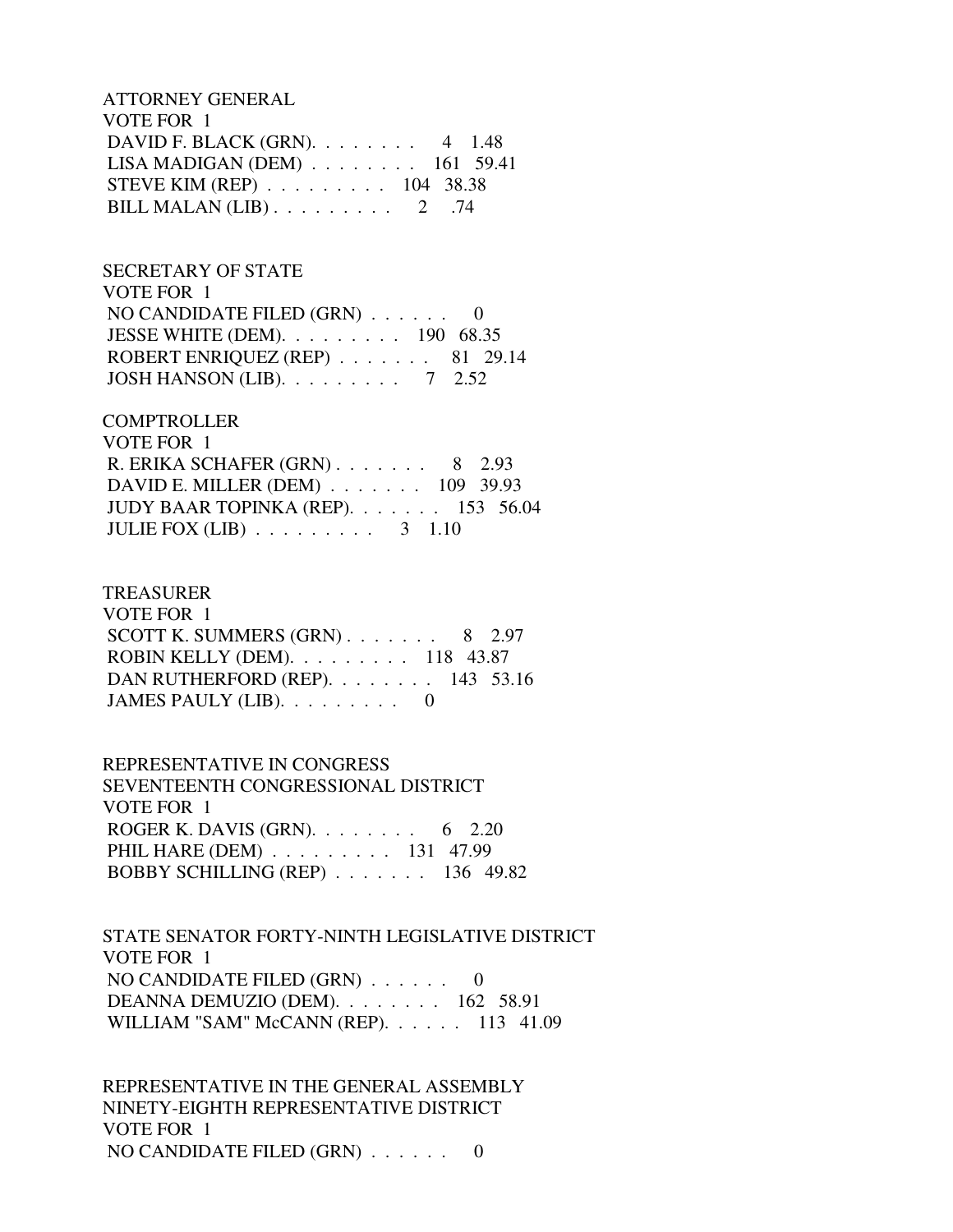# CHARLES LANDERS (DEM) . . . . . . . 132 48.18 WAYNE ARTHUR ROSENTHAL (REP) . . . . . 142 51.82

 COUNTY CLERK VOTE FOR 1 NO CANDIDATE FILED (GRN) . . . . . . 0 NO CANDIDATE FILED (DEM) . . . . . . 0 SANDY LEITHEISER (REP) . . . . . . . 248 100.00

 COUNTY TREASURER VOTE FOR 1 NO CANDIDATE FILED (GRN) . . . . . . 0 NO CANDIDATE FILED (DEM) . . . . . . 0 RON JENKINS (REP). . . . . . . . . 244 100.00

 COUNTY SHERIFF VOTE FOR 1 NO CANDIDATE FILED (GRN) . . . . . . 0 NO CANDIDATE FILED (DEM) . . . . . . 0 JIM VAZZI (REP) . . . . . . . . . 239 100.00

 CIRCUIT CLERK (Unexpired 2 year term) VOTE FOR 1 NO CANDIDATE FILED (GRN) . . . . . . 0 JAROD HITCHINGS (DEM) . . . . . . . 124 44.93 HOLLY LEMONS (REP) . . . . . . . . 152 55.07

 REGIONAL SUPERINTENDENT OF SCHOOLS (CHRISTIAN AND MONTGOMERY COUNTIES) VOTE FOR 1 NO CANDIDATE FILED (GRN) . . . . . . 0 THERESA (TERRY) TRADER (DEM) . . . . . 149 56.23 THOMAS L. CAMPBELL (REP) . . . . . . 116 43.77

 REGIONAL SUPERINTENDENT OF SCHOOLS (CALHOUN, GREENE, JERSEY AND MACOUPIN) VOTE FOR 1 NO CANDIDATE FILED (GRN) . . . . . . 0 LARRY PFEIFFER (DEM).  $\ldots$  . . . . . 0 NO CANDIDATE FILED (REP) . . . . . . 0

 COUNTY BOARD MEMBER DISTRICT 5 VOTE FOR 2 NO CANDIDATE FILED (GRN) . . . . . . 0 SHARON KUCHAR (DEM) . . . . . . . . 155 47.26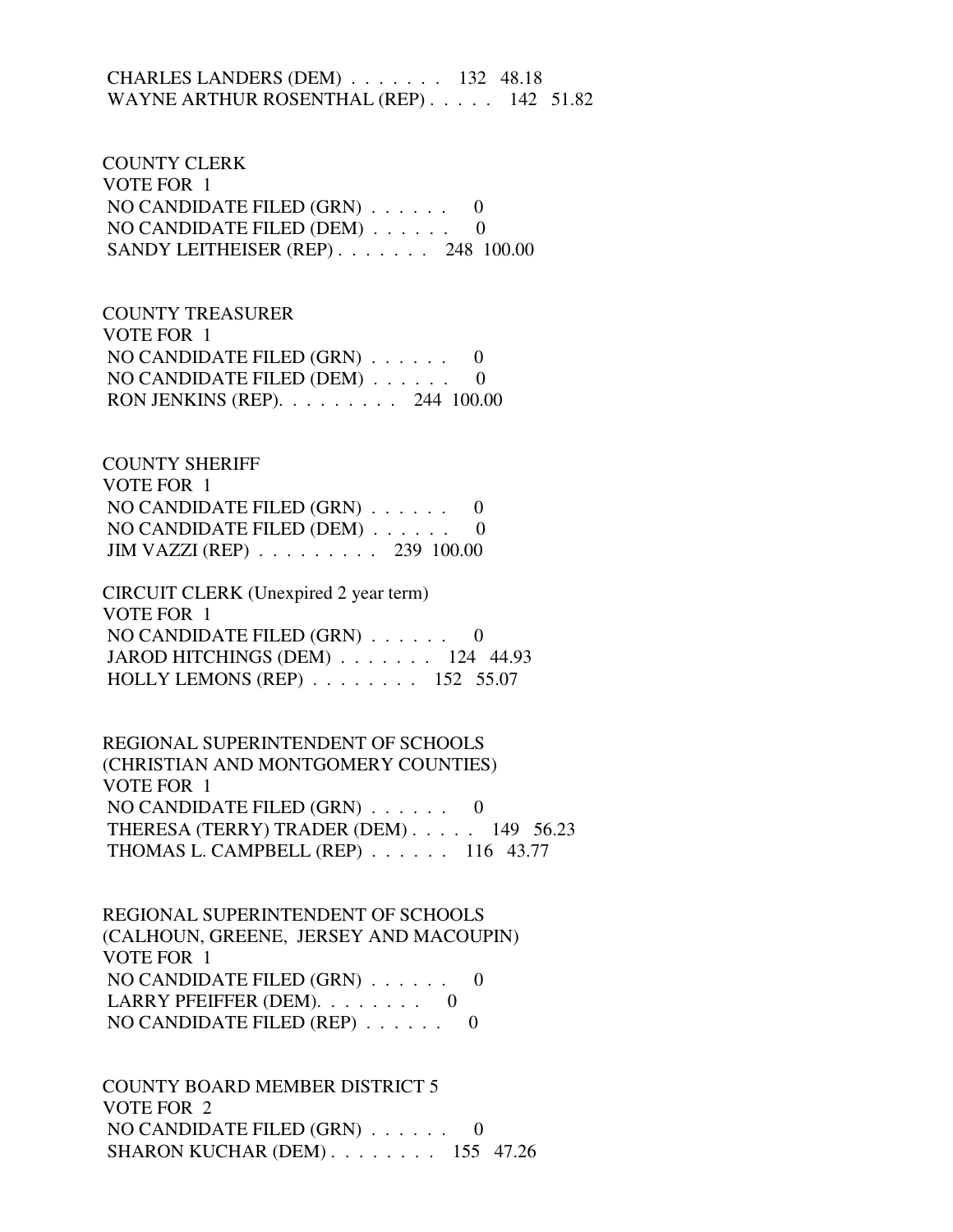RICHARD WENDEL (DEM). . . . . . . . 173 52.74 NO CANDIDATE FILED (REP) . . . . . . 0

 JUDGE OF THE CIRCUIT COURT FOURTH JUDICIAL CIRCUIT (COADY VACANCY) VOTE FOR 1 NO CANDIDATE FILED (GRN) . . . . . . 0 MICHELLE COADY (DEM). . . . . . . . 103 38.72 DOUGLAS L. JARMAN (REP). . . . . . . 163 61.28

 JUDGE OF THE CIRCUIT COURT FOURTH JUDICIAL CIRCUIT (MORAN VACANCY) VOTE FOR 1 NO CANDIDATE FILED (GRN) . . . . . . 0 MIKE McHANEY (DEM) . . . . . . . . 203 100.00 NO CANDIDATE FILED (REP) . . . . . . 0

 RETAIN THOMAS M. WELCH FIFTH JUDICIAL DISTRICT VOTE FOR 1 YES . . . . . . . . . . . . . 147 64.76 NO. . . . . . . . . . . . . . 80 35.24

 RETAIN MICHAEL P. KILEY FOURTH JUDICIAL CIRCUIT VOTE FOR 1 YES . . . . . . . . . . . . . 154 67.25 NO. . . . . . . . . . . . . . 75 32.75

 RETAIN KELLY D. LONG FOURTH JUDICIAL CIRCUIT VOTE FOR 1 YES . . . . . . . . . . . . . 166 68.60

NO. . . . . . . . . . . . . . 76 31.40

 RETAIN WM. ROBIN TODD FOURTH JUDICIAL CIRCUIT VOTE FOR 1 YES . . . . . . . . . . . . . 145 64.16 NO. . . . . . . . . . . . . . 81 35.84

COUNTYWIDE QUESTION

VOTE FOR 1

|  |  |  |  |  |  |  | YES 73 26.74  |
|--|--|--|--|--|--|--|---------------|
|  |  |  |  |  |  |  | NO. 200 73.26 |

PRECINCT REPORT MONTGOMERY COUNTY, ILLINOIS UNOFFICIAL TOTALS RUN DATE:11/16/10 GENERAL ELECTION RUN TIME:01:21 PM NOVEMBER 2, 2010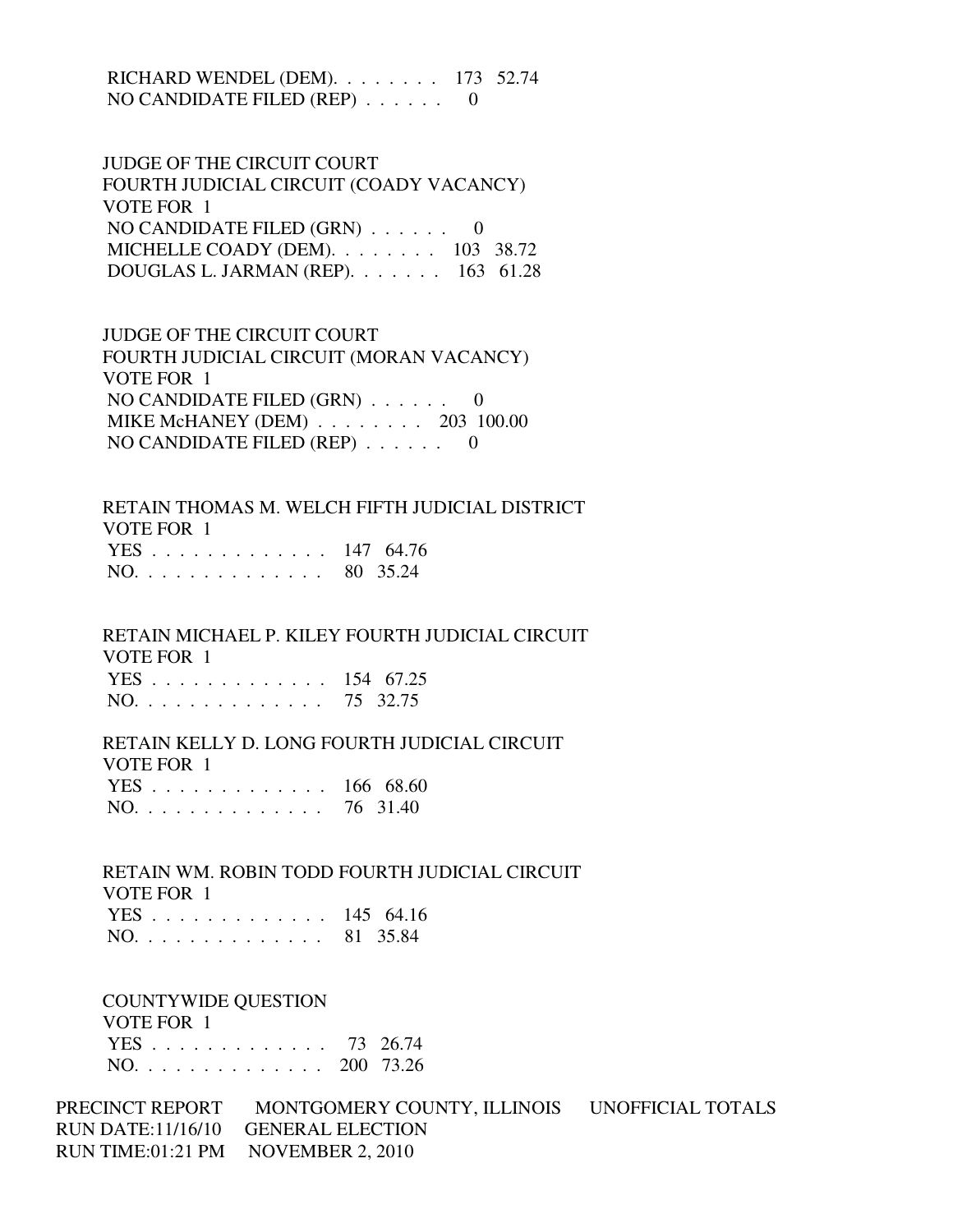#### 0035 SOUTH LITCHFIELD 2

 VOTES PERCENT REGISTERED VOTERS - TOTAL . . . . . . 715 BALLOTS CAST - TOTAL. . . . . . . . 312 BALLOTS CAST - BLANK. . . . . . . . 0 VOTER TURNOUT - TOTAL . . . . . . . 43.64 VOTER TURNOUT - BLANK . . . . . . .

 CONSTITUTIONAL AMENDMENT VOTE FOR 1 YES . . . . . . . . . . . . . 136 59.39 NO. . . . . . . . . . . . . . 93 40.61

 UNITED STATES SENATOR (6 year term) VOTE FOR 1 LeALAN M. JONES  $(GRN)$ ...... 11 3.68 ALEXANDER "ALEXI" GIANNOULIAS (DEM). . . 128 42.81 MARK STEVEN KIRK (REP) . . . . . . . 152 50.84 MIKE LABNO  $(LIB)$ ........ 6 2.01 WRITE-IN. . . . . . . . . . . . . 2 .67

 UNITED STATES SENATOR (Unexpired term) VOTE FOR 1 LeALAN M. JONES  $(GRN)$  . . . . . . . 14 4.83 ALEXANDER "ALEXI" GIANNOULIAS (DEM). . . 127 43.79 MARK STEVEN KIRK (REP) . . . . . . . 140 48.28 MIKE LABNO  $(LIB)$ ........ 7 2.41 WRITE-IN. . . . . . . . . . . . 2 .69

 GOVERNOR & LIEUTENANT GOVERNOR VOTE FOR 1 R. WHITNEY \ D. CRAWFORD  $(GRN)$  . . . . 3 .99 P. QUINN \ S. SIMON (DEM) . . . . . . 125 41.12 B. BRADY \ J. PLUMMER (REP) . . . . . 164 53.95 L. GREEN \ E. RUTLEDGE (LIB)  $\ldots$  . . . 0 S. COHEN \ B. SWILLEY (IND) . . . . . 12 3.95 WRITE-IN. . . . . . . . . . . . 0

 ATTORNEY GENERAL VOTE FOR 1 DAVID F. BLACK (GRN). . . . . . . . 1 .34 LISA MADIGAN (DEM) . . . . . . . . 170 57.63 STEVE KIM (REP) . . . . . . . . . 115 38.98 BILL MALAN (LIB) . . . . . . . . . 9 3.05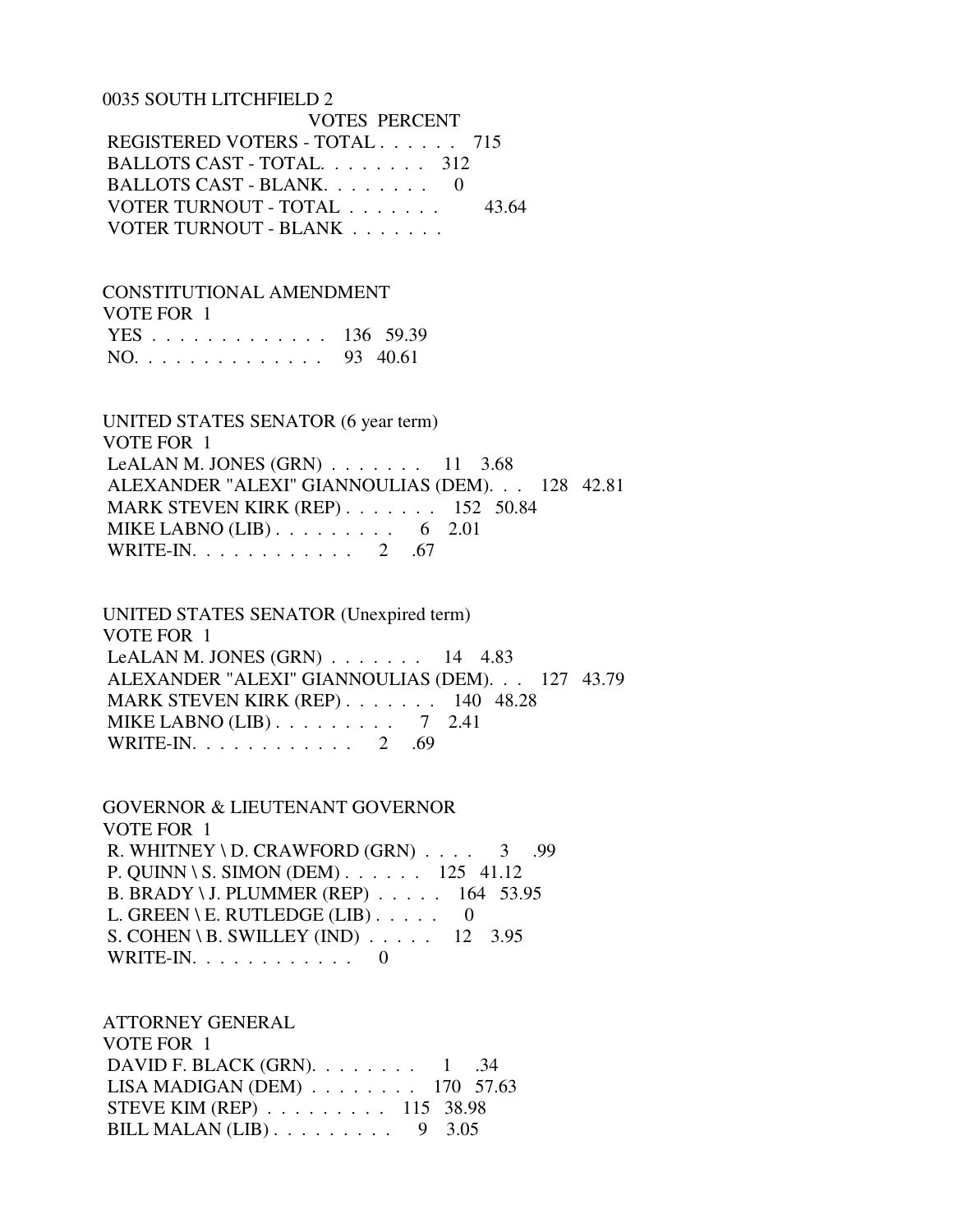SECRETARY OF STATE VOTE FOR 1 NO CANDIDATE FILED (GRN) . . . . . . 0 JESSE WHITE (DEM). . . . . . . . . 204 67.33 ROBERT ENRIQUEZ (REP) . . . . . . . 91 30.03 JOSH HANSON (LIB). . . . . . . . . 8 2.64

**COMPTROLLER**  VOTE FOR 1 R. ERIKA SCHAFER (GRN) . . . . . . . 14 4.79 DAVID E. MILLER (DEM) . . . . . . . 111 38.01 JUDY BAAR TOPINKA (REP). . . . . . . 160 54.79 JULIE FOX (LIB) . . . . . . . . . 7 2.40

## TREASURER

| VOTE FOR 1                                       |  |  |
|--------------------------------------------------|--|--|
| SCOTT K. SUMMERS $(GRN)$ 6 2.05                  |  |  |
| ROBIN KELLY (DEM). $\ldots$ 139 47.44            |  |  |
| DAN RUTHERFORD (REP). $\ldots$ 141 48.12         |  |  |
| JAMES PAULY (LIB). $\ldots \ldots \ldots$ 7 2.39 |  |  |

 REPRESENTATIVE IN CONGRESS SEVENTEENTH CONGRESSIONAL DISTRICT VOTE FOR 1 ROGER K. DAVIS (GRN). . . . . . . . 12 4.00 PHIL HARE (DEM) . . . . . . . . . 145 48.33 BOBBY SCHILLING (REP) . . . . . . . 143 47.67

 STATE SENATOR FORTY-NINTH LEGISLATIVE DISTRICT VOTE FOR 1 NO CANDIDATE FILED  $(GRN)$ ...... 0 DEANNA DEMUZIO (DEM). . . . . . . . 171 56.62 WILLIAM "SAM" McCANN (REP). . . . . . 131 43.38

 REPRESENTATIVE IN THE GENERAL ASSEMBLY NINETY-EIGHTH REPRESENTATIVE DISTRICT VOTE FOR 1 NO CANDIDATE FILED (GRN) . . . . . . 0 CHARLES LANDERS (DEM) . . . . . . . 151 50.33 WAYNE ARTHUR ROSENTHAL (REP) . . . . . 149 49.67

 COUNTY CLERK VOTE FOR 1 NO CANDIDATE FILED (GRN) . . . . . . 0 NO CANDIDATE FILED (DEM) . . . . . . 0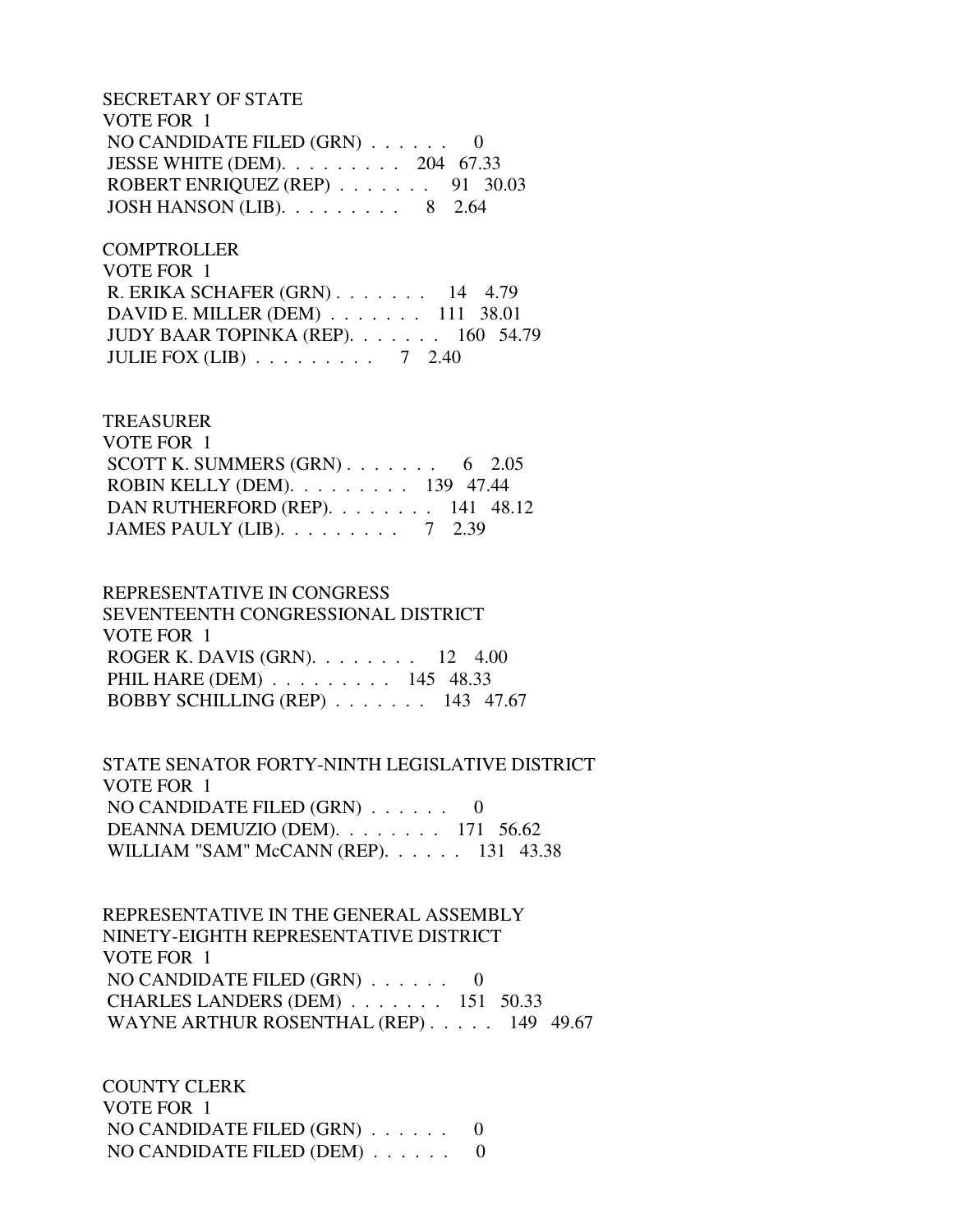SANDY LEITHEISER (REP) . . . . . . . 258 100.00

 COUNTY TREASURER VOTE FOR 1 NO CANDIDATE FILED (GRN) . . . . . . 0 NO CANDIDATE FILED (DEM) . . . . . . 0 RON JENKINS (REP). . . . . . . . . 250 100.00

 COUNTY SHERIFF VOTE FOR 1 NO CANDIDATE FILED (GRN) . . . . . . 0 NO CANDIDATE FILED (DEM) . . . . . . 0 JIM VAZZI (REP) . . . . . . . . . 254 100.00

 CIRCUIT CLERK (Unexpired 2 year term) VOTE FOR 1 NO CANDIDATE FILED (GRN) . . . . . . 0 JAROD HITCHINGS (DEM) . . . . . . . 130 44.37 HOLLY LEMONS (REP) . . . . . . . . 163 55.63

 REGIONAL SUPERINTENDENT OF SCHOOLS (CHRISTIAN AND MONTGOMERY COUNTIES) VOTE FOR 1 NO CANDIDATE FILED (GRN) . . . . . . 0 THERESA (TERRY) TRADER (DEM) . . . . . 158 55.83 THOMAS L. CAMPBELL (REP) . . . . . . 125 44.17

 COUNTY BOARD MEMBER DISTRICT 5 VOTE FOR 2 NO CANDIDATE FILED (GRN) . . . . . . 0 SHARON KUCHAR (DEM) . . . . . . . . 153 47.81 RICHARD WENDEL (DEM). . . . . . . . 167 52.19 NO CANDIDATE FILED (REP) . . . . . . 0

 JUDGE OF THE CIRCUIT COURT FOURTH JUDICIAL CIRCUIT (COADY VACANCY) VOTE FOR 1 NO CANDIDATE FILED (GRN) . . . . . . 0 MICHELLE COADY (DEM). . . . . . . . 116 40.42 DOUGLAS L. JARMAN (REP). . . . . . . 171 59.58

 JUDGE OF THE CIRCUIT COURT FOURTH JUDICIAL CIRCUIT (MORAN VACANCY) VOTE FOR 1 NO CANDIDATE FILED (GRN) . . . . . . 0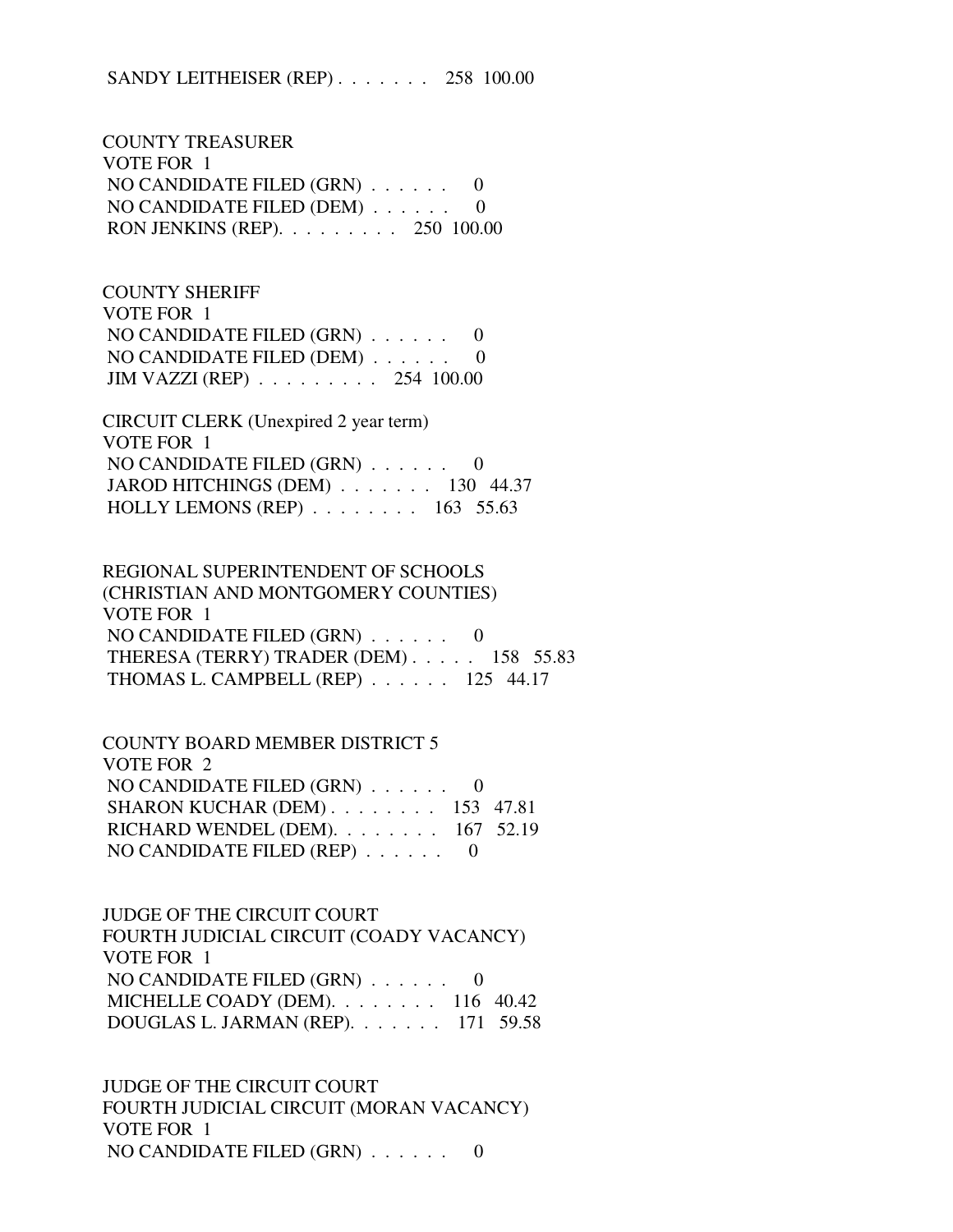# MIKE McHANEY (DEM) . . . . . . . . 221 100.00 NO CANDIDATE FILED (REP) . . . . . . 0

 RETAIN THOMAS M. WELCH FIFTH JUDICIAL DISTRICT VOTE FOR 1

|  |  |  |  |  |  |  | YES 162 66.39 |
|--|--|--|--|--|--|--|---------------|
|  |  |  |  |  |  |  | NO. 82 33.61  |

# RETAIN MICHAEL P. KILEY FOURTH JUDICIAL CIRCUIT VOTE FOR 1 YES . . . . . . . . . . . . . 162 66.39

|  | NO. |  |  |  |  |  |  |  |  |  |  |  |  |  |  | 82 33.61 |
|--|-----|--|--|--|--|--|--|--|--|--|--|--|--|--|--|----------|
|--|-----|--|--|--|--|--|--|--|--|--|--|--|--|--|--|----------|

 RETAIN KELLY D. LONG FOURTH JUDICIAL CIRCUIT VOTE FOR 1 YES . . . . . . . . . . . . . 186 70.72 NO. . . . . . . . . . . . . . 77 29.28

 RETAIN WM. ROBIN TODD FOURTH JUDICIAL CIRCUIT VOTE FOR 1 YES . . . . . . . . . . . . . 167 67.89 NO. . . . . . . . . . . . . . 79 32.11

## COUNTYWIDE QUESTION

| VOTE FOR 1    |  |
|---------------|--|
| YES 83 28.23  |  |
| NO. 211 71.77 |  |

PRECINCT REPORT MONTGOMERY COUNTY, ILLINOIS UNOFFICIAL TOTALS RUN DATE:11/16/10 GENERAL ELECTION RUN TIME:01:21 PM NOVEMBER 2, 2010

0036 SOUTH LITCHFIELD 3

 VOTES PERCENT REGISTERED VOTERS - TOTAL . . . . . . 367 BALLOTS CAST - TOTAL. . . . . . . . 110 BALLOTS CAST - BLANK. . . . . . . . . 0 VOTER TURNOUT - TOTAL . . . . . . . 29.97 VOTER TURNOUT - BLANK . . . . . . .

CONSTITUTIONAL AMENDMENT

| VOTE FOR 1   |  |
|--------------|--|
| YES 64 76.19 |  |
| NO. 20 23.81 |  |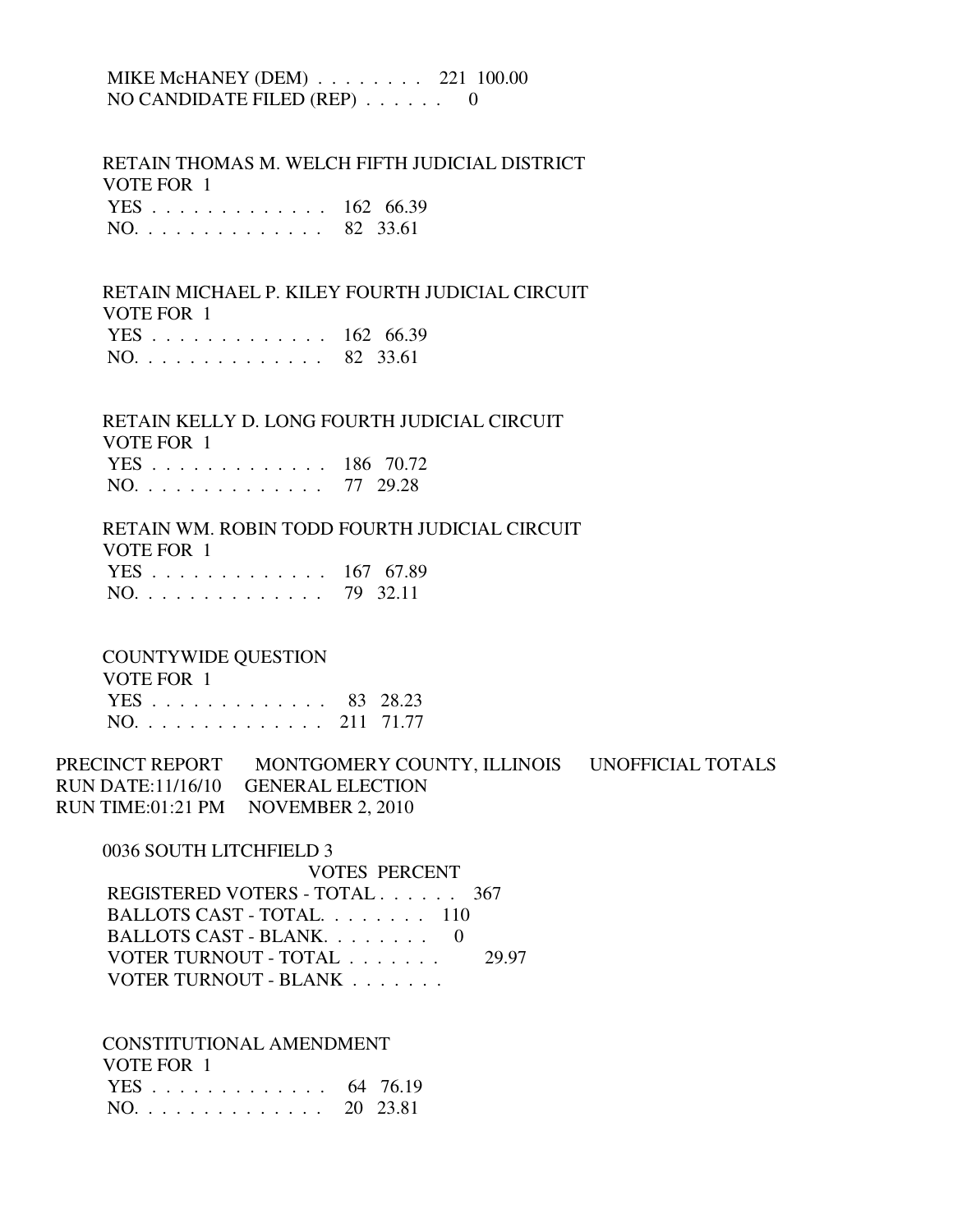UNITED STATES SENATOR (6 year term) VOTE FOR 1 LeALAN M. JONES  $(GRN)$  . . . . . . . 10 9.17 ALEXANDER "ALEXI" GIANNOULIAS (DEM). . . 47 43.12 MARK STEVEN KIRK (REP) . . . . . . . 49 44.95 MIKE LABNO  $(LIB)$ ......... 2 1.83 WRITE-IN. . . . . . . . . . . . . 1 .92

 UNITED STATES SENATOR (Unexpired term) VOTE FOR 1 LeALAN M. JONES  $(GRN)$ ...... 10 9.43 ALEXANDER "ALEXI" GIANNOULIAS (DEM). . . 45 42.45 MARK STEVEN KIRK (REP) . . . . . . . 49 46.23 MIKE LABNO  $(LIB)$ ........ 1 .94 WRITE-IN. . . . . . . . . . . . 1 .94

 GOVERNOR & LIEUTENANT GOVERNOR VOTE FOR 1 R. WHITNEY \ D. CRAWFORD  $(GRN)$  . . . . 6 5.56 P. QUINN \ S. SIMON (DEM) . . . . . . 49 45.37 B. BRADY \ J. PLUMMER (REP) . . . . . 49 45.37 L. GREEN \ E. RUTLEDGE (LIB)  $\ldots$  . . . . 0 S. COHEN \ B. SWILLEY (IND)  $\ldots$  . 4 3.70 WRITE-IN. . . . . . . . . . . . 0

 ATTORNEY GENERAL VOTE FOR 1 DAVID F. BLACK (GRN). . . . . . . . 5 4.59 LISA MADIGAN (DEM) . . . . . . . . 67 61.47 STEVE KIM (REP) . . . . . . . . . 33 30.28 BILL MALAN (LIB) . . . . . . . . . 4 3.67

 SECRETARY OF STATE VOTE FOR 1 NO CANDIDATE FILED (GRN) . . . . . . 0 JESSE WHITE (DEM). . . . . . . . . 79 73.83 ROBERT ENRIQUEZ (REP) . . . . . . . 26 24.30 JOSH HANSON (LIB). . . . . . . . . 2 1.87

**COMPTROLLER**  VOTE FOR 1 R. ERIKA SCHAFER (GRN) . . . . . . . 6 5.56 DAVID E. MILLER (DEM) . . . . . . . 51 47.22 JUDY BAAR TOPINKA (REP). . . . . . . 43 39.81 JULIE FOX (LIB) . . . . . . . . . 8 7.41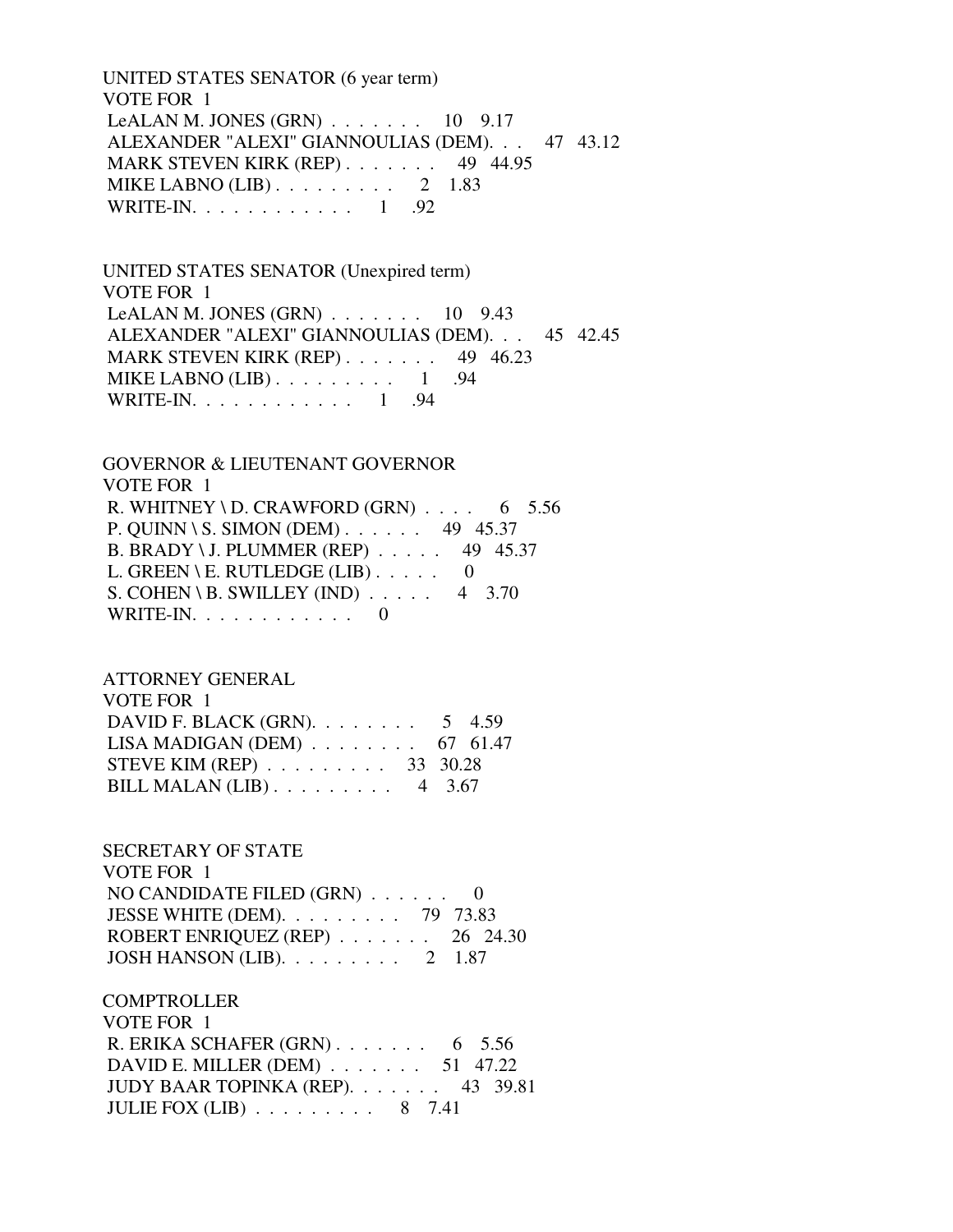# TREASURER VOTE FOR 1 SCOTT K. SUMMERS  $(GRN)$ . . . . . . . 8 7.48 ROBIN KELLY (DEM). . . . . . . . . 55 51.40 DAN RUTHERFORD (REP). . . . . . . . 40 37.38 JAMES PAULY (LIB). . . . . . . . . 4 3.74

 REPRESENTATIVE IN CONGRESS SEVENTEENTH CONGRESSIONAL DISTRICT VOTE FOR 1 ROGER K. DAVIS (GRN).  $\ldots$  . . . . . 8 7.34 PHIL HARE (DEM) . . . . . . . . . . 59 54.13 BOBBY SCHILLING (REP) . . . . . . . 42 38.53

 STATE SENATOR FORTY-NINTH LEGISLATIVE DISTRICT VOTE FOR 1 NO CANDIDATE FILED (GRN) . . . . . . 0 DEANNA DEMUZIO (DEM). . . . . . . . 70 65.42 WILLIAM "SAM" McCANN (REP). . . . . . 37 34.58

 REPRESENTATIVE IN THE GENERAL ASSEMBLY NINETY-EIGHTH REPRESENTATIVE DISTRICT VOTE FOR 1 NO CANDIDATE FILED (GRN) . . . . . . 0 CHARLES LANDERS (DEM) . . . . . . . 59 54.13 WAYNE ARTHUR ROSENTHAL (REP) . . . . . 50 45.87

 COUNTY CLERK VOTE FOR 1 NO CANDIDATE FILED (GRN) . . . . . . 0 NO CANDIDATE FILED (DEM) . . . . . . 0 SANDY LEITHEISER (REP) . . . . . . . 93 100.00

 COUNTY TREASURER VOTE FOR 1 NO CANDIDATE FILED (GRN) . . . . . . 0 NO CANDIDATE FILED (DEM) . . . . . . 0 RON JENKINS (REP). . . . . . . . . 92 100.00

 COUNTY SHERIFF VOTE FOR 1 NO CANDIDATE FILED (GRN) . . . . . . 0 NO CANDIDATE FILED (DEM) . . . . . . 0 JIM VAZZI (REP) . . . . . . . . . 89 100.00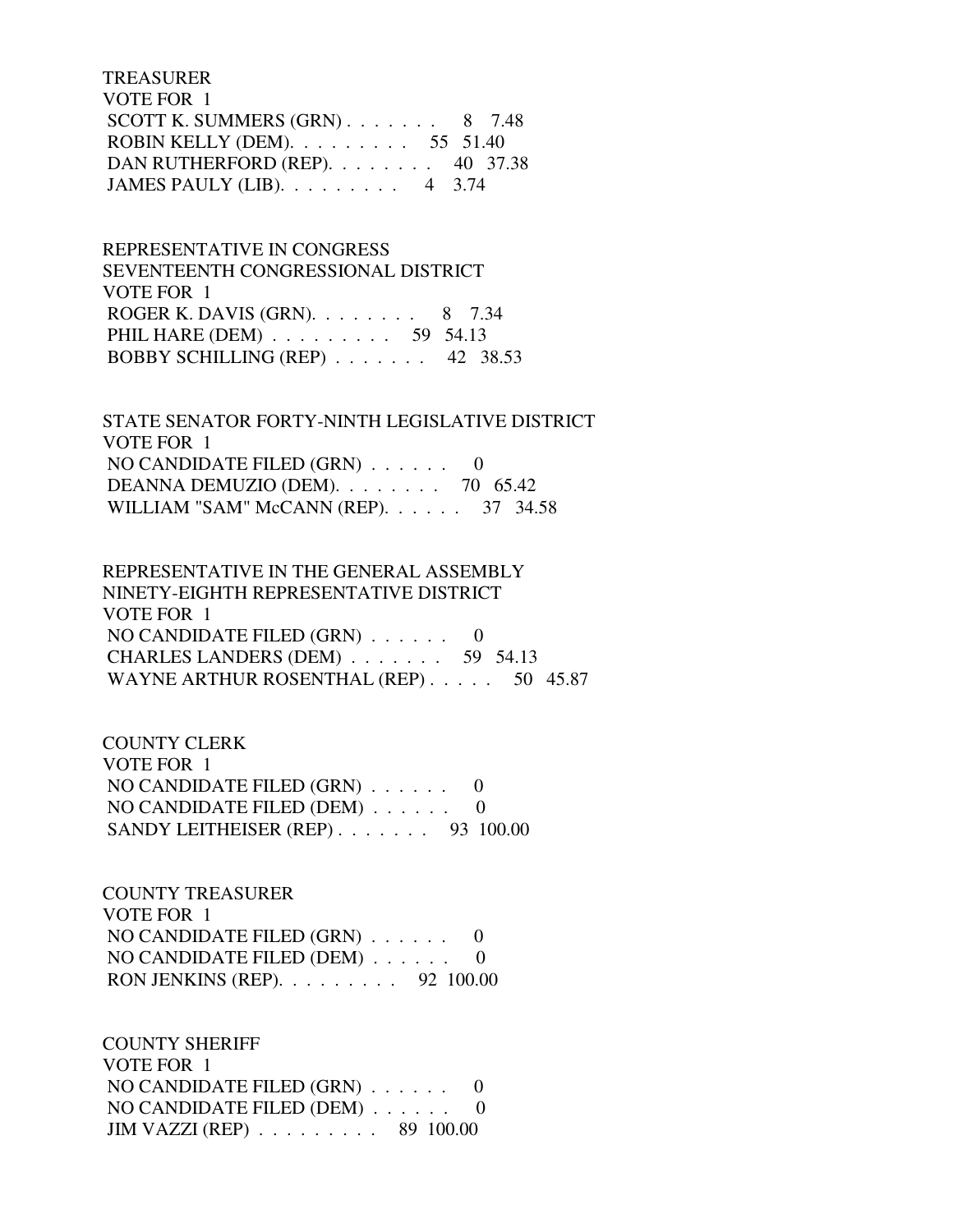CIRCUIT CLERK (Unexpired 2 year term) VOTE FOR 1 NO CANDIDATE FILED (GRN) . . . . . . 0 JAROD HITCHINGS (DEM) . . . . . . . 52 48.60 HOLLY LEMONS (REP) . . . . . . . . 55 51.40

 REGIONAL SUPERINTENDENT OF SCHOOLS (CHRISTIAN AND MONTGOMERY COUNTIES) VOTE FOR 1 NO CANDIDATE FILED  $(GRN)$ ...... 0 THERESA (TERRY) TRADER (DEM) . . . . . 65 63.11 THOMAS L. CAMPBELL (REP) . . . . . . 38 36.89

 COUNTY BOARD MEMBER DISTRICT 5 VOTE FOR 2 NO CANDIDATE FILED (GRN) . . . . . . 0 SHARON KUCHAR (DEM) . . . . . . . . 55 45.45 RICHARD WENDEL (DEM).  $\ldots$  . . . . . . 66 54.55 NO CANDIDATE FILED (REP) . . . . . . 0

 JUDGE OF THE CIRCUIT COURT FOURTH JUDICIAL CIRCUIT (COADY VACANCY) VOTE FOR 1 NO CANDIDATE FILED (GRN) . . . . . . 0 MICHELLE COADY (DEM). . . . . . . . 46 43.40 DOUGLAS L. JARMAN (REP). . . . . . . 60 56.60

 JUDGE OF THE CIRCUIT COURT FOURTH JUDICIAL CIRCUIT (MORAN VACANCY) VOTE FOR 1 NO CANDIDATE FILED (GRN) . . . . . . 0 MIKE McHANEY (DEM) . . . . . . . . 86 100.00 NO CANDIDATE FILED (REP) . . . . . . 0

 RETAIN THOMAS M. WELCH FIFTH JUDICIAL DISTRICT VOTE FOR 1 YES . . . . . . . . . . . . . 71 71.00 NO. . . . . . . . . . . . . . 29 29.00

 RETAIN MICHAEL P. KILEY FOURTH JUDICIAL CIRCUIT VOTE FOR 1 YES . . . . . . . . . . . . . 67 67.68 NO. . . . . . . . . . . . . . 32 32.32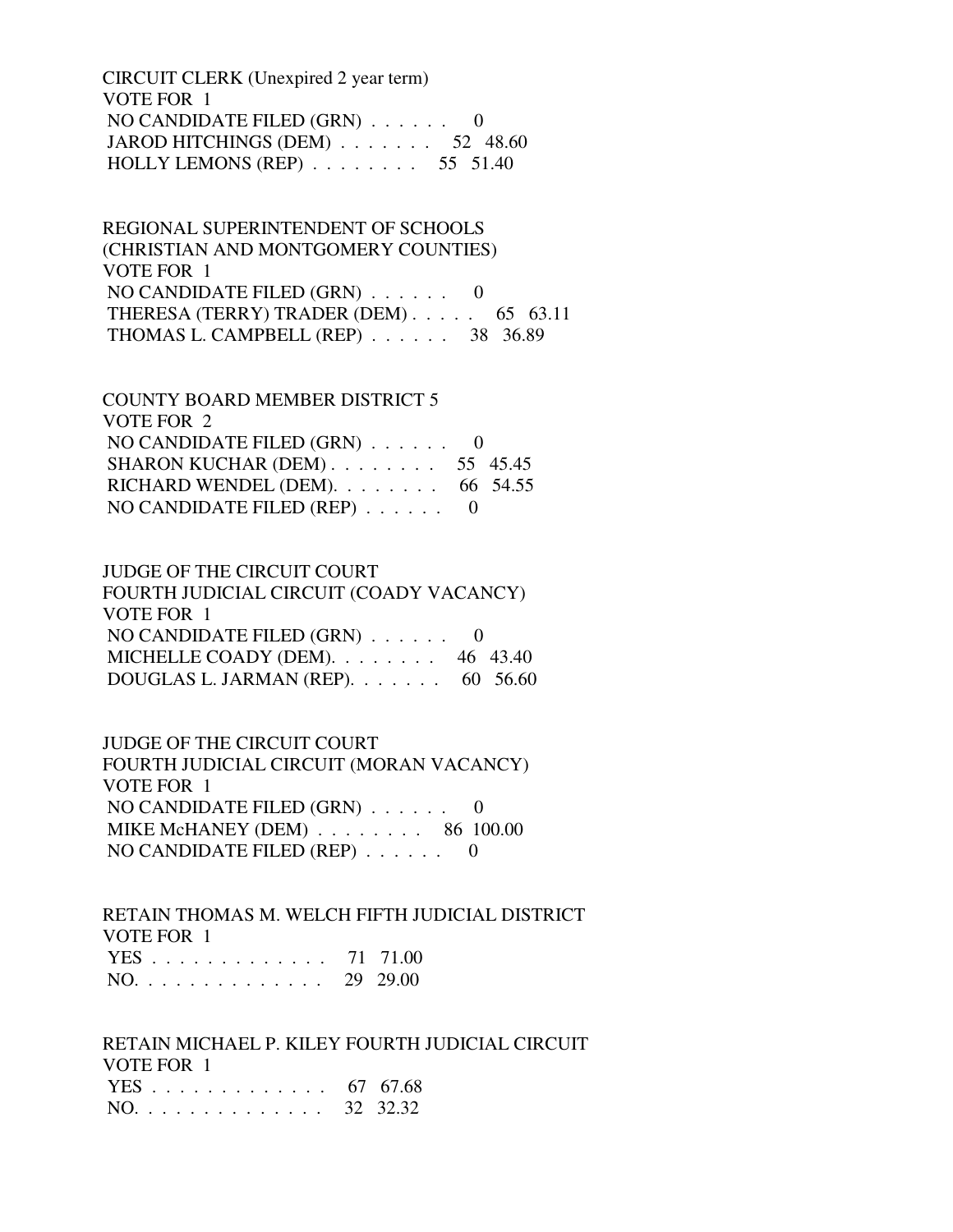RETAIN KELLY D. LONG FOURTH JUDICIAL CIRCUIT VOTE FOR 1 YES . . . . . . . . . . . . . 67 66.34

|  |  |  |  |  |  |  |  |  |  |  |  |  |  |  | NO. 34 33.66 |
|--|--|--|--|--|--|--|--|--|--|--|--|--|--|--|--------------|
|--|--|--|--|--|--|--|--|--|--|--|--|--|--|--|--------------|

 RETAIN WM. ROBIN TODD FOURTH JUDICIAL CIRCUIT VOTE FOR 1 YES . . . . . . . . . . . . . 68 68.69 NO. . . . . . . . . . . . . . 31 31.31

 COUNTYWIDE QUESTION VOTE FOR 1

|  |  |  |  |  |  |  | YES 30 27.52 |
|--|--|--|--|--|--|--|--------------|
|  |  |  |  |  |  |  | NO. 79 72.48 |

PRECINCT REPORT MONTGOMERY COUNTY, ILLINOIS UNOFFICIAL TOTALS RUN DATE:11/16/10 GENERAL ELECTION RUN TIME:01:21 PM NOVEMBER 2, 2010

 0037 SOUTH LITCHFIELD 4 VOTES PERCENT REGISTERED VOTERS - TOTAL . . . . . . 514 BALLOTS CAST - TOTAL. . . . . . . . 201 BALLOTS CAST - BLANK. . . . . . . . 0 VOTER TURNOUT - TOTAL . . . . . . . 39.11 VOTER TURNOUT - BLANK . . . . . . .

 CONSTITUTIONAL AMENDMENT VOTE FOR 1 YES . . . . . . . . . . . . . 89 59.33 NO. . . . . . . . . . . . . . 61 40.67

 UNITED STATES SENATOR (6 year term) VOTE FOR 1 LeALAN M. JONES (GRN)  $\ldots$  . . . . . 11 5.73 ALEXANDER "ALEXI" GIANNOULIAS (DEM). . . 71 36.98 MARK STEVEN KIRK (REP) . . . . . . . 105 54.69 MIKE LABNO (LIB) . . . . . . . . . . 3 1.56 WRITE-IN. . . . . . . . . . . . 2 1.04

 UNITED STATES SENATOR (Unexpired term) VOTE FOR 1 LeALAN M. JONES (GRN)  $\ldots$  . . . . . 8 4.37 ALEXANDER "ALEXI" GIANNOULIAS (DEM). . . 67 36.61 MARK STEVEN KIRK (REP) . . . . . . . 100 54.64 MIKE LABNO (LIB)  $\ldots$  . . . . . . . . 6 3.28 WRITE-IN. . . . . . . . . . . . 2 1.09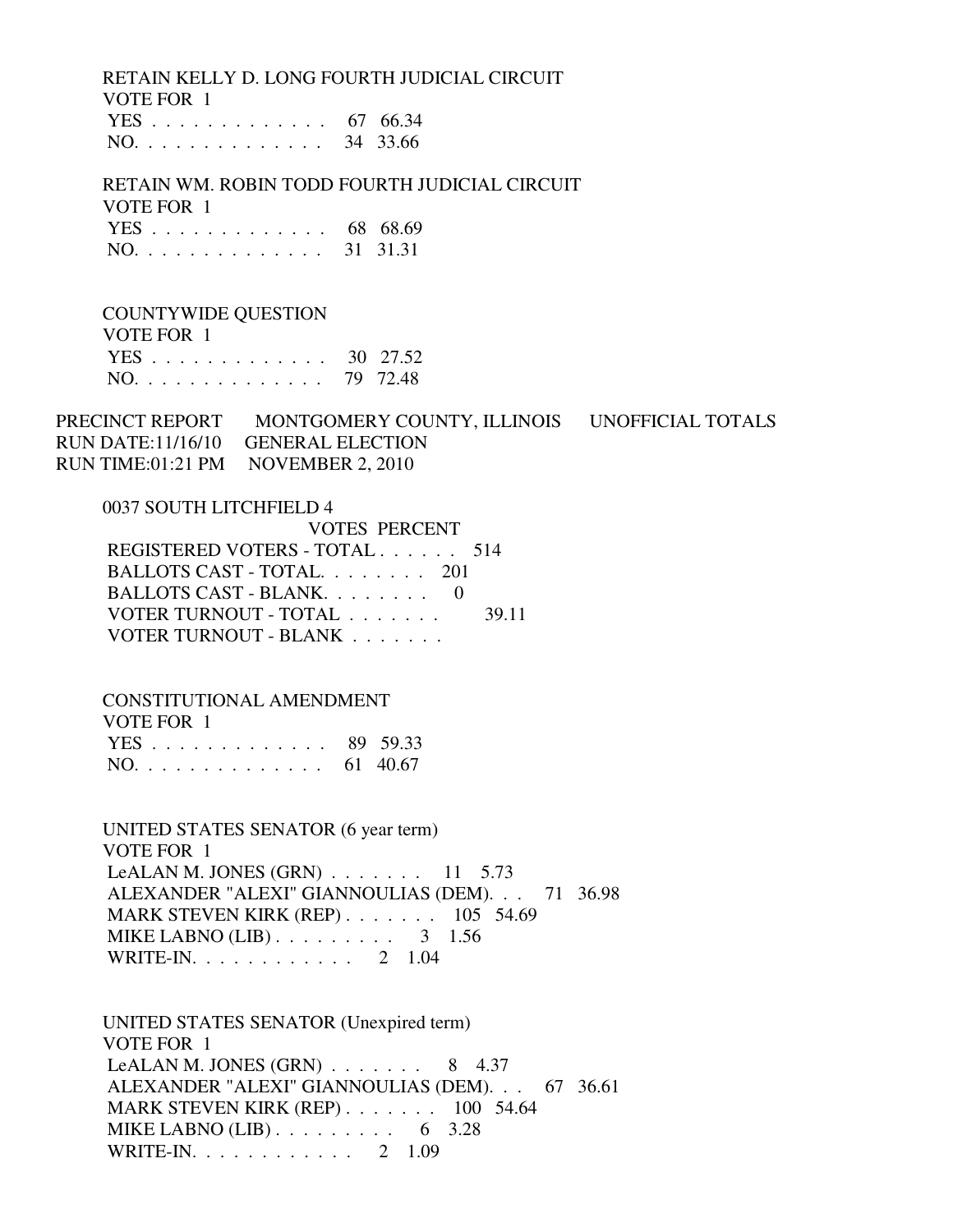#### GOVERNOR & LIEUTENANT GOVERNOR VOTE FOR 1

R. WHITNEY \ D. CRAWFORD (GRN)  $\ldots$  3 1.60 P. QUINN \ S. SIMON (DEM) . . . . . . 73 38.83 B. BRADY \ J. PLUMMER (REP) . . . . . 102 54.26 L. GREEN \ E. RUTLEDGE (LIB)  $\ldots$  . . . . 3 1.60 S. COHEN \ B. SWILLEY (IND)  $\ldots$  . . . 7 3.72 WRITE-IN. . . . . . . . . . . . 0

# ATTORNEY GENERAL

| VOTE FOR 1                                         |  |
|----------------------------------------------------|--|
| DAVID F. BLACK (GRN). $\ldots$ 6 3.24              |  |
| LISA MADIGAN (DEM) $\ldots \ldots \ldots$ 91 49.19 |  |
| STEVE KIM (REP) $\ldots \ldots \ldots$ 83 44.86    |  |
| BILL MALAN (LIB) $\ldots \ldots \ldots 5$ 2.70     |  |

# SECRETARY OF STATE

| VOTE FOR 1                                          |  |
|-----------------------------------------------------|--|
| NO CANDIDATE FILED $(GRN)$ 0                        |  |
| JESSE WHITE (DEM). $\ldots \ldots \ldots 117$ 61.58 |  |
| ROBERT ENRIQUEZ (REP) $\ldots$ 64 33.68             |  |
| JOSH HANSON (LIB). $\ldots \ldots \ldots$ 9 4.74    |  |

## **COMPTROLLER**

| VOTE FOR 1                                    |  |
|-----------------------------------------------|--|
| R. ERIKA SCHAFER $(GRN)$ 12 6.49              |  |
| DAVID E. MILLER (DEM) $\ldots$ 61 32.97       |  |
| JUDY BAAR TOPINKA (REP). $\ldots$ 106 57.30   |  |
| JULIE FOX (LIB) $\ldots \ldots \ldots$ 6 3.24 |  |

## TREASURER

| VOTE FOR 1                                         |  |
|----------------------------------------------------|--|
| SCOTT K. SUMMERS $(GRN)$ 7 3.85                    |  |
| ROBIN KELLY (DEM). $\ldots \ldots \ldots$ 70 38.46 |  |
| DAN RUTHERFORD (REP). 100 54.95                    |  |
| JAMES PAULY (LIB). $\ldots \ldots \ldots 5$ 2.75   |  |

#### REPRESENTATIVE IN CONGRESS

 SEVENTEENTH CONGRESSIONAL DISTRICT VOTE FOR 1 ROGER K. DAVIS (GRN). . . . . . . . 9 4.89 PHIL HARE (DEM) . . . . . . . . . 75 40.76 BOBBY SCHILLING (REP) . . . . . . . 100 54.35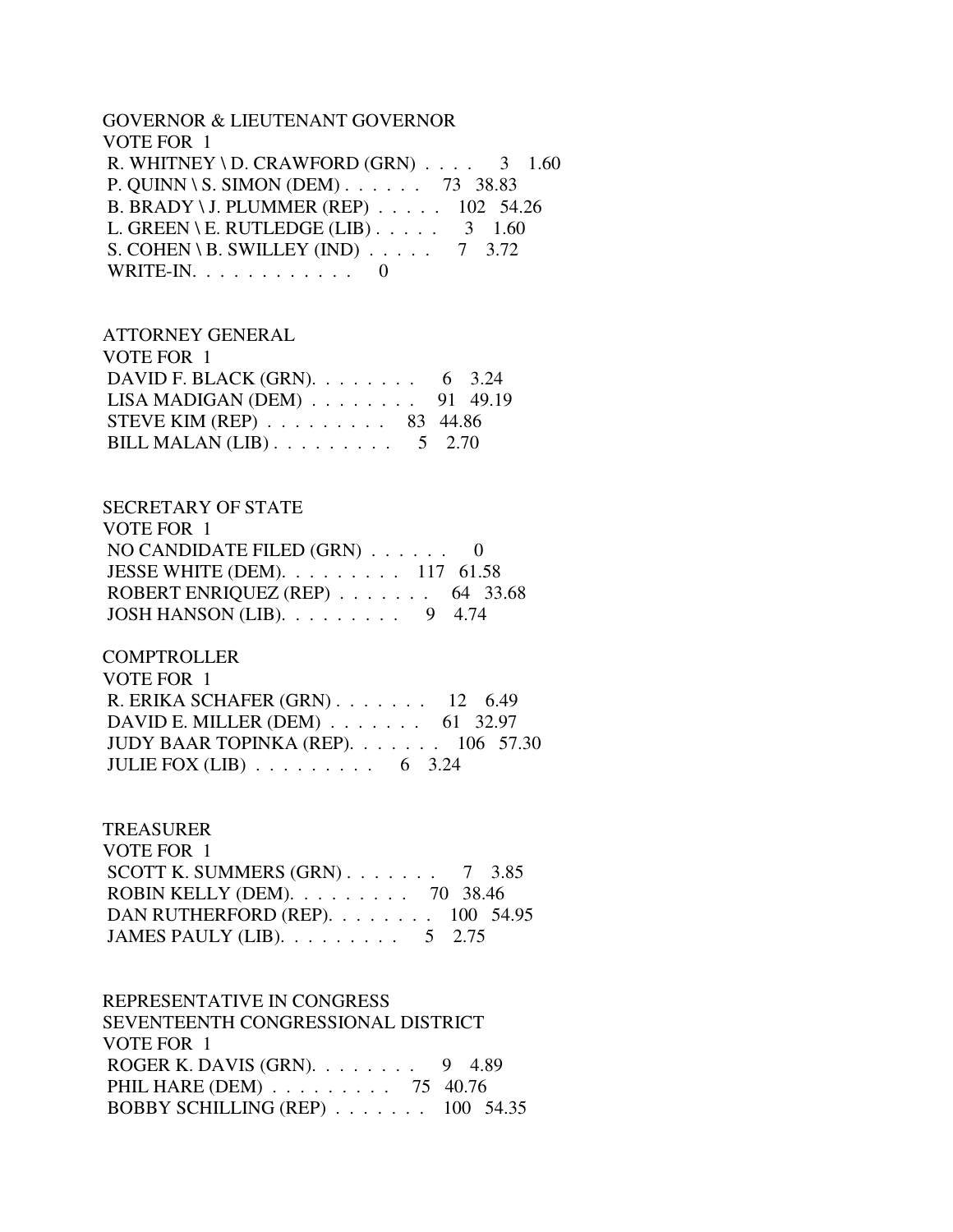STATE SENATOR FORTY-NINTH LEGISLATIVE DISTRICT VOTE FOR 1 NO CANDIDATE FILED (GRN) . . . . . . 0 DEANNA DEMUZIO (DEM). . . . . . . . 94 50.54 WILLIAM "SAM" McCANN (REP). . . . . . 92 49.46

 REPRESENTATIVE IN THE GENERAL ASSEMBLY NINETY-EIGHTH REPRESENTATIVE DISTRICT VOTE FOR 1 NO CANDIDATE FILED (GRN) . . . . . . 0 CHARLES LANDERS (DEM) . . . . . . . 75 40.11 WAYNE ARTHUR ROSENTHAL (REP) . . . . . 112 59.89

 COUNTY CLERK VOTE FOR 1 NO CANDIDATE FILED (GRN) . . . . . . 0 NO CANDIDATE FILED (DEM) . . . . . . 0 SANDY LEITHEISER (REP) . . . . . . . 168 100.00

 COUNTY TREASURER VOTE FOR 1 NO CANDIDATE FILED (GRN) . . . . . . 0 NO CANDIDATE FILED (DEM) . . . . . . 0 RON JENKINS (REP). . . . . . . . . 163 100.00

 COUNTY SHERIFF VOTE FOR 1 NO CANDIDATE FILED (GRN) . . . . . . 0 NO CANDIDATE FILED (DEM) . . . . . . 0 JIM VAZZI (REP) . . . . . . . . . 161 100.00

 CIRCUIT CLERK (Unexpired 2 year term) VOTE FOR 1 NO CANDIDATE FILED (GRN) . . . . . . 0 JAROD HITCHINGS (DEM) . . . . . . . 78 42.16 HOLLY LEMONS (REP) . . . . . . . . 107 57.84

 REGIONAL SUPERINTENDENT OF SCHOOLS (CHRISTIAN AND MONTGOMERY COUNTIES) VOTE FOR 1 NO CANDIDATE FILED (GRN) . . . . . . 0 THERESA (TERRY) TRADER (DEM) . . . . . 89 48.63 THOMAS L. CAMPBELL (REP) . . . . . . 94 51.37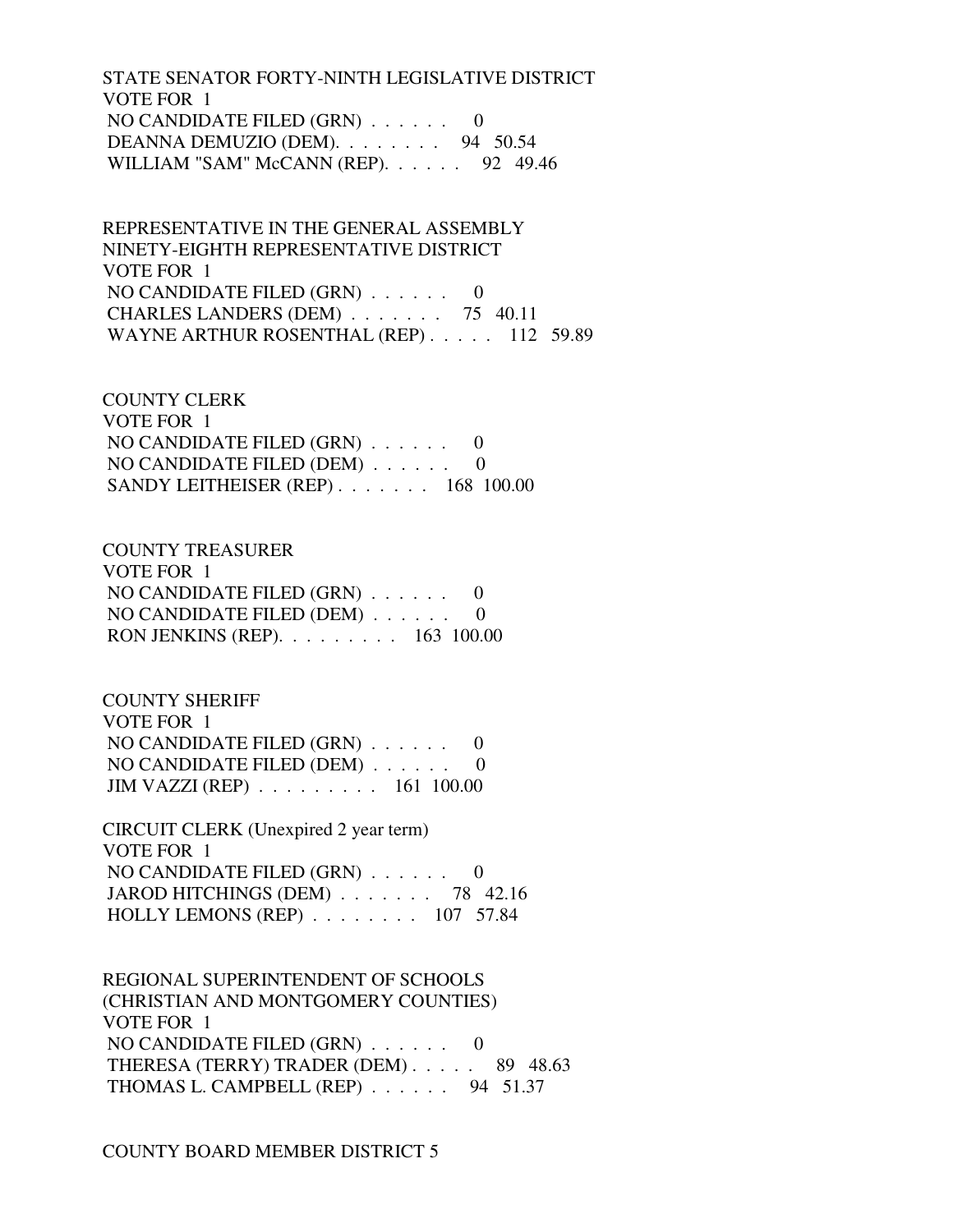VOTE FOR 2 NO CANDIDATE FILED  $(GRN)$ ...... 0 SHARON KUCHAR (DEM) . . . . . . . . 99 46.26 RICHARD WENDEL (DEM). . . . . . . . 115 53.74 NO CANDIDATE FILED (REP) . . . . . . 0

 JUDGE OF THE CIRCUIT COURT FOURTH JUDICIAL CIRCUIT (COADY VACANCY) VOTE FOR 1 NO CANDIDATE FILED (GRN) . . . . . . 0 MICHELLE COADY (DEM). . . . . . . . 64 35.36 DOUGLAS L. JARMAN (REP). . . . . . . 117 64.64

 JUDGE OF THE CIRCUIT COURT FOURTH JUDICIAL CIRCUIT (MORAN VACANCY) VOTE FOR 1 NO CANDIDATE FILED (GRN) . . . . . . 0 MIKE McHANEY (DEM) . . . . . . . . 139 100.00 NO CANDIDATE FILED (REP) . . . . . . 0

 RETAIN THOMAS M. WELCH FIFTH JUDICIAL DISTRICT VOTE FOR 1 YES . . . . . . . . . . . . . 106 66.25 NO. . . . . . . . . . . . . . 54 33.75

#### RETAIN MICHAEL P. KILEY FOURTH JUDICIAL CIRCUIT VOTE FOR 1

| 1 VILI VILI   |  |
|---------------|--|
| YES 106 68.83 |  |
| NO. 48 31.17  |  |

 RETAIN KELLY D. LONG FOURTH JUDICIAL CIRCUIT VOTE FOR 1 YES . . . . . . . . . . . . . 114 67.86 NO. . . . . . . . . . . . . . 54 32.14

 RETAIN WM. ROBIN TODD FOURTH JUDICIAL CIRCUIT VOTE FOR 1 YES . . . . . . . . . . . . . 108 69.23 NO. . . . . . . . . . . . . . 48 30.77

COUNTYWIDE QUESTION

| VOTE FOR 1    |  |
|---------------|--|
| YES 41 22.53  |  |
| NO. 141 77.47 |  |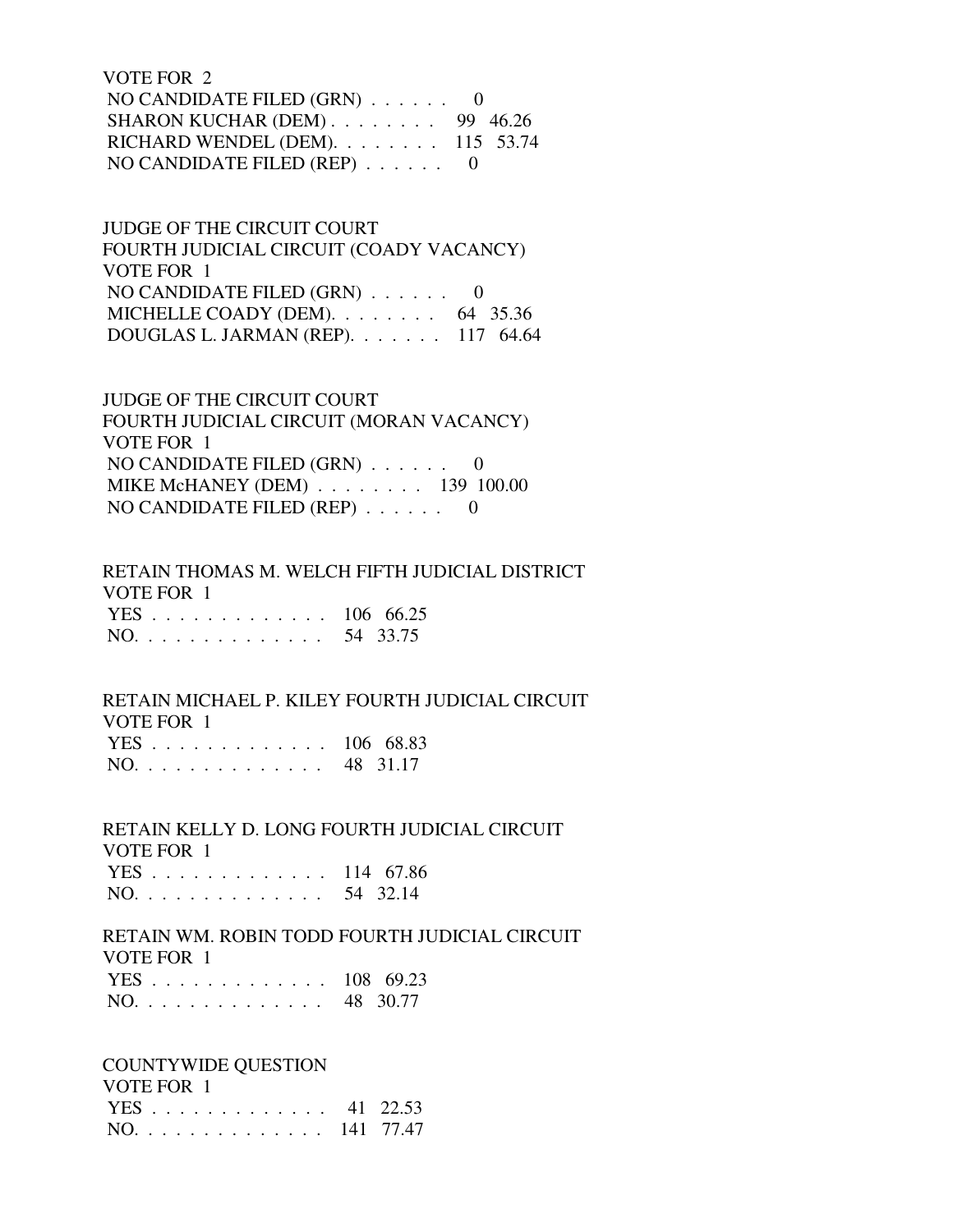PRECINCT REPORT MONTGOMERY COUNTY, ILLINOIS UNOFFICIAL TOTALS RUN DATE:11/16/10 GENERAL ELECTION RUN TIME:01:21 PM NOVEMBER 2, 2010

0038 WALSHVILLE

 VOTES PERCENT REGISTERED VOTERS - TOTAL . . . . . . 219 BALLOTS CAST - TOTAL. . . . . . . . 108 BALLOTS CAST - BLANK. . . . . . . . 0 VOTER TURNOUT - TOTAL . . . . . . . 49.32 VOTER TURNOUT - BLANK . . . . . . .

 CONSTITUTIONAL AMENDMENT VOTE FOR 1 YES . . . . . . . . . . . . . 47 54.65 NO. . . . . . . . . . . . . . 39 45.35

 UNITED STATES SENATOR (6 year term) VOTE FOR 1 LeALAN M. JONES  $(GRN)$ ...... 3 2.83 ALEXANDER "ALEXI" GIANNOULIAS (DEM). . . 32 30.19 MARK STEVEN KIRK (REP) . . . . . . . . 64 60.38 MIKE LABNO  $(LIB)$ ........ 3 2.83 WRITE-IN. . . . . . . . . . . . 4 3.77

 UNITED STATES SENATOR (Unexpired term) VOTE FOR 1 LeALAN M. JONES  $(GRN)$ ...... 5 4.85 ALEXANDER "ALEXI" GIANNOULIAS (DEM). . . 31 30.10 MARK STEVEN KIRK (REP) . . . . . . . 63 61.17 MIKE LABNO (LIB) . . . . . . . . . 2 1.94 WRITE-IN. . . . . . . . . . . . 2 1.94

 GOVERNOR & LIEUTENANT GOVERNOR VOTE FOR 1 R. WHITNEY \ D. CRAWFORD  $(GRN)$  . . . . 4 3.81 P. QUINN \ S. SIMON (DEM) . . . . . . 28 26.67 B. BRADY \ J. PLUMMER (REP) . . . . . 70 66.67 L. GREEN \ E. RUTLEDGE (LIB)  $\ldots$  . . . . 2 1.90 S. COHEN \ B. SWILLEY (IND)  $\ldots$  . . . . 0 WRITE-IN. . . . . . . . . . . . 1 .95

 ATTORNEY GENERAL VOTE FOR 1 DAVID F. BLACK (GRN). . . . . . . . 6 5.83 LISA MADIGAN (DEM) . . . . . . . . 43 41.75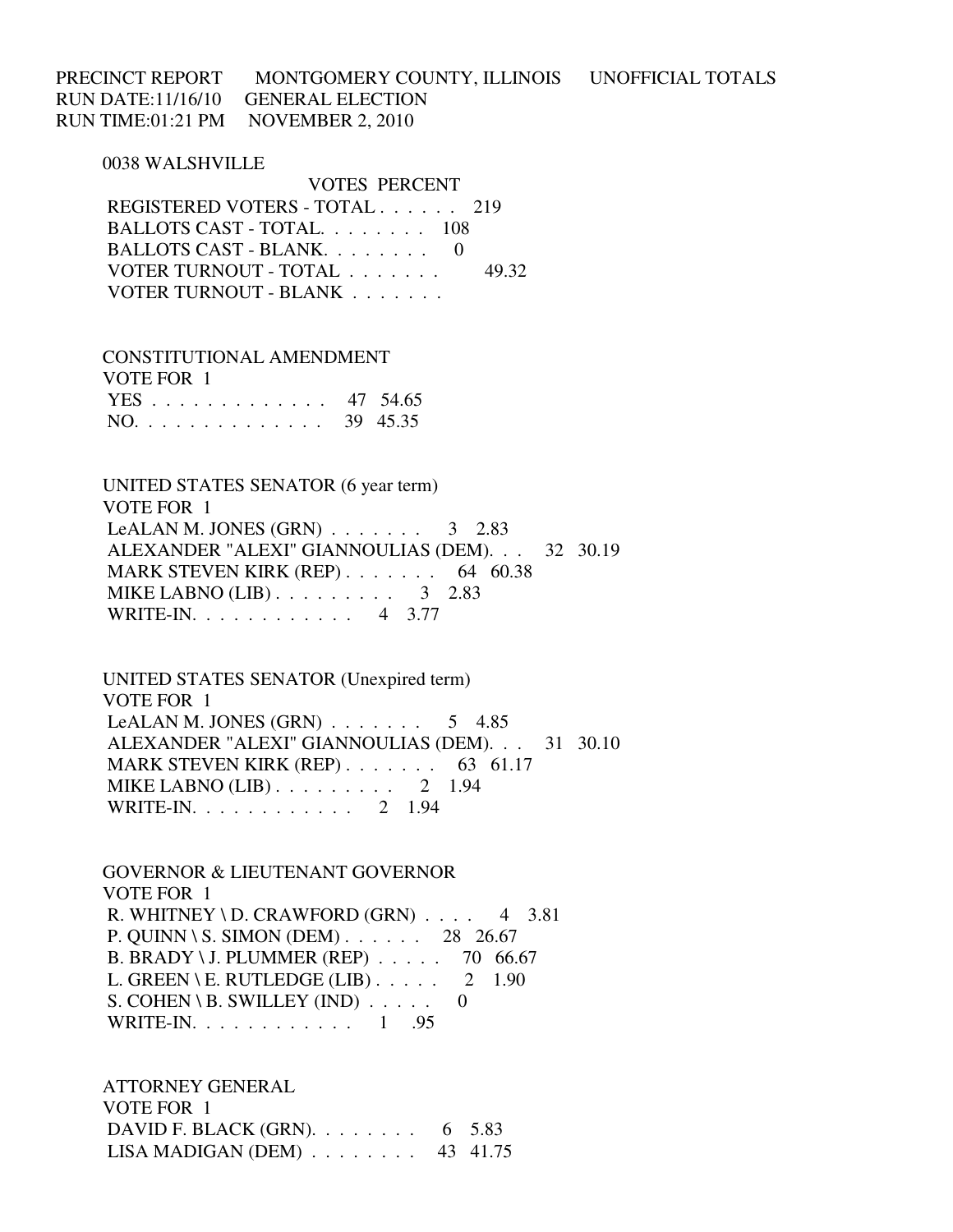| STEVE KIM (REP) $\ldots \ldots \ldots 52$ 50.49 |  |
|-------------------------------------------------|--|
| BILL MALAN $(LIB)$ 2 1.94                       |  |

# SECRETARY OF STATE VOTE FOR 1 NO CANDIDATE FILED (GRN) . . . . . . 0 JESSE WHITE (DEM). . . . . . . . . 55 53.92 ROBERT ENRIQUEZ (REP) . . . . . . . 39 38.24 JOSH HANSON (LIB). . . . . . . . . 8 7.84

**COMPTROLLER**  VOTE FOR 1 R. ERIKA SCHAFER (GRN) . . . . . . . 8 7.84 DAVID E. MILLER (DEM) . . . . . . . 30 29.41 JUDY BAAR TOPINKA (REP). . . . . . . 58 56.86 JULIE FOX  $(LIB)$  . . . . . . . . . 6 5.88

#### TREASURER

| VOTE FOR 1                                       |  |
|--------------------------------------------------|--|
| SCOTT K. SUMMERS $(GRN)$ 6 6.06                  |  |
| ROBIN KELLY (DEM). $\ldots$ 35 35.35             |  |
| DAN RUTHERFORD (REP). $\ldots$ 57 57.58          |  |
| JAMES PAULY (LIB). $\ldots \ldots \ldots 1$ 1.01 |  |

#### REPRESENTATIVE IN CONGRESS

 SEVENTEENTH CONGRESSIONAL DISTRICT VOTE FOR 1 ROGER K. DAVIS (GRN). . . . . . . . 8 7.69 PHIL HARE (DEM) . . . . . . . . . 37 35.58 BOBBY SCHILLING (REP) . . . . . . . 59 56.73

 STATE SENATOR FORTY-NINTH LEGISLATIVE DISTRICT VOTE FOR 1 NO CANDIDATE FILED (GRN) . . . . . . 0 DEANNA DEMUZIO (DEM). . . . . . . . 53 50.48 WILLIAM "SAM" McCANN (REP). . . . . . 52 49.52

 REPRESENTATIVE IN THE GENERAL ASSEMBLY NINETY-EIGHTH REPRESENTATIVE DISTRICT VOTE FOR 1 NO CANDIDATE FILED (GRN) . . . . . . 0 CHARLES LANDERS (DEM) . . . . . . . 40 38.83 WAYNE ARTHUR ROSENTHAL (REP) . . . . . 63 61.17

## COUNTY CLERK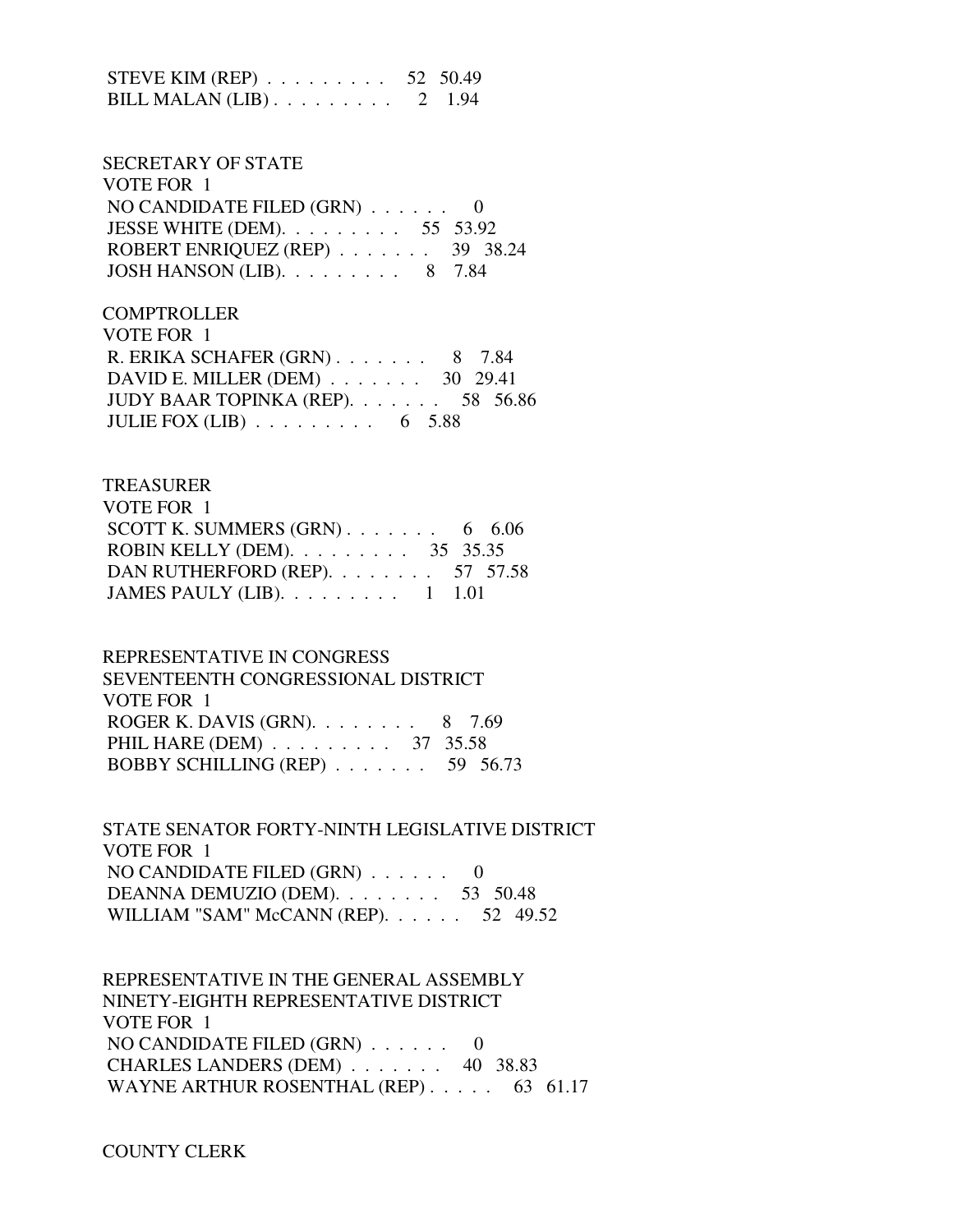VOTE FOR 1 NO CANDIDATE FILED (GRN) . . . . . . 0 NO CANDIDATE FILED (DEM) . . . . . . 0 SANDY LEITHEISER (REP) . . . . . . . 99 100.00

 COUNTY TREASURER VOTE FOR 1 NO CANDIDATE FILED (GRN) . . . . . . 0 NO CANDIDATE FILED (DEM) . . . . . . 0 RON JENKINS (REP). . . . . . . . . 96 100.00

 COUNTY SHERIFF VOTE FOR 1 NO CANDIDATE FILED (GRN) . . . . . . 0 NO CANDIDATE FILED (DEM) . . . . . . 0 JIM VAZZI (REP) . . . . . . . . . 98 100.00

 CIRCUIT CLERK (Unexpired 2 year term) VOTE FOR 1 NO CANDIDATE FILED (GRN) . . . . . . 0 JAROD HITCHINGS (DEM) . . . . . . . 34 32.38 HOLLY LEMONS (REP) . . . . . . . . 71 67.62

 REGIONAL SUPERINTENDENT OF SCHOOLS (CHRISTIAN AND MONTGOMERY COUNTIES) VOTE FOR 1 NO CANDIDATE FILED (GRN) . . . . . . 0 THERESA (TERRY) TRADER (DEM) . . . . . 19 47.50 THOMAS L. CAMPBELL (REP) . . . . . . 21 52.50

 REGIONAL SUPERINTENDENT OF SCHOOLS (BOND, EFFINGHAM AND FAYETTE COUNTIES) VOTE FOR 1 NO CANDIDATE FILED (GRN) . . . . . . 0 MARK A. DRONE (DEM) . . . . . . . . . 5 100.00 NO CANDIDATE FILED (REP) . . . . . . 0

 REGIONAL SUPERINTENDENT OF SCHOOLS (CALHOUN, GREENE, JERSEY AND MACOUPIN) VOTE FOR 1 NO CANDIDATE FILED (GRN) . . . . . . 0 LARRY PFEIFFER (DEM). . . . . . . . 43 100.00 NO CANDIDATE FILED (REP) . . . . . . 0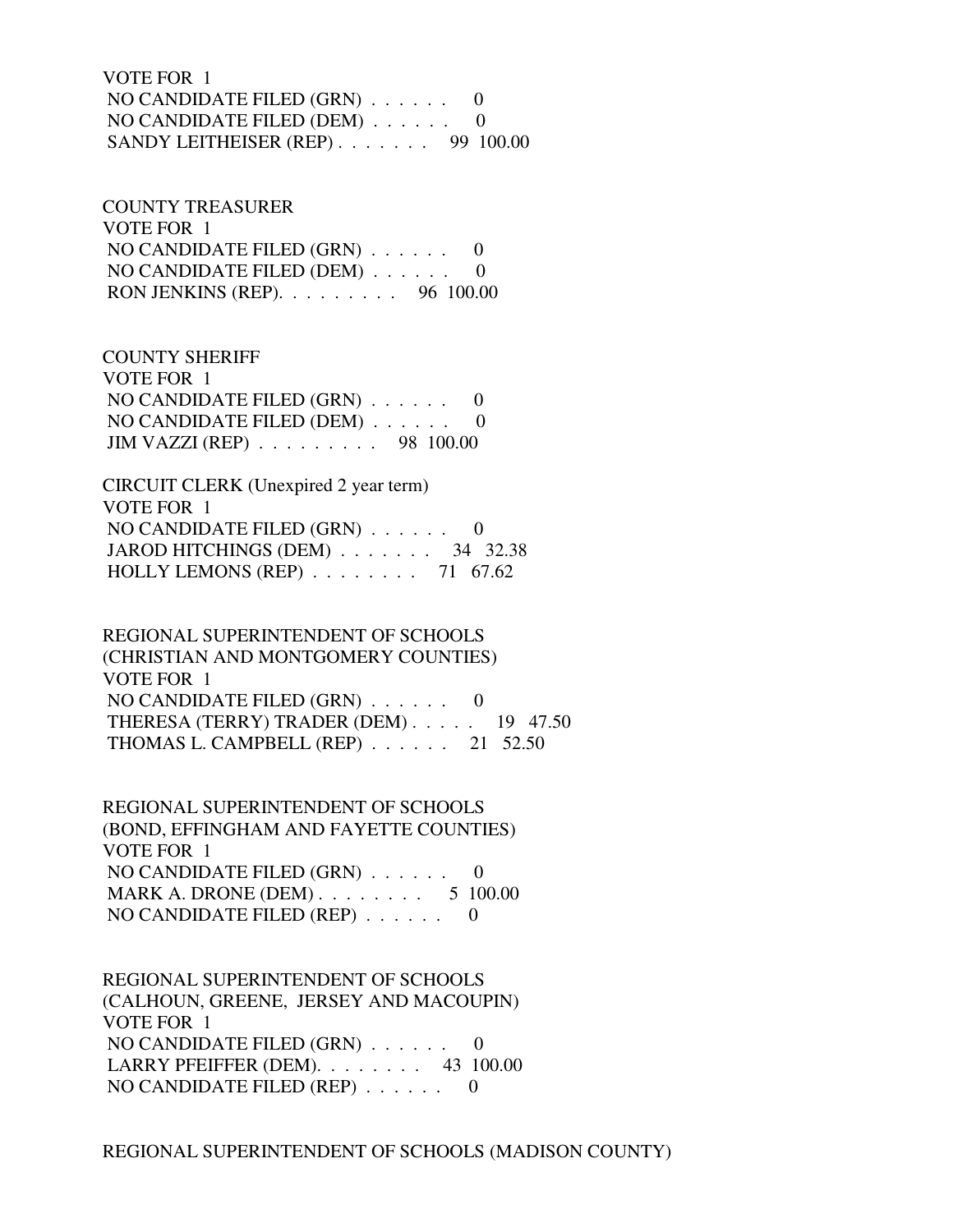VOTE FOR 1 NO CANDIDATE FILED (GRN) . . . . . . 0 ROBERT A. DAIBER (DEM) . . . . . . . 0 NO CANDIDATE FILED (REP) . . . . . . 0

 COUNTY BOARD MEMBER DISTRICT 4 VOTE FOR 1 NO CANDIDATE FILED (GRN) . . . . . . 0 TERRY E. BONE (DEM) . . . . . . . . 74 100.00 NO CANDIDATE FILED (REP) . . . . . . 0

 JUDGE OF THE CIRCUIT COURT FOURTH JUDICIAL CIRCUIT (COADY VACANCY) VOTE FOR 1 NO CANDIDATE FILED  $(GRN)$ ...... 0 MICHELLE COADY (DEM). . . . . . . . 32 31.07 DOUGLAS L. JARMAN (REP). . . . . . . 71 68.93

 JUDGE OF THE CIRCUIT COURT FOURTH JUDICIAL CIRCUIT (MORAN VACANCY) VOTE FOR 1 NO CANDIDATE FILED (GRN) . . . . . . 0 MIKE McHANEY (DEM) . . . . . . . . 72 100.00 NO CANDIDATE FILED (REP) . . . . . . 0

 RETAIN THOMAS M. WELCH FIFTH JUDICIAL DISTRICT VOTE FOR 1  $56, 62.92$ 

|  |  |  |  |  |  |  | $YES$ 30 62.92 |
|--|--|--|--|--|--|--|----------------|
|  |  |  |  |  |  |  | NO. 33 37.08   |

 RETAIN MICHAEL P. KILEY FOURTH JUDICIAL CIRCUIT VOTE FOR 1 YES . . . . . . . . . . . . . 57 64.77

| NO. 31 35.23 |  |  |
|--------------|--|--|
|--------------|--|--|

### RETAIN KELLY D. LONG FOURTH JUDICIAL CIRCUIT VOTE FOR 1

| YES 60 68.18 |  |
|--------------|--|
| NO. 28 31.82 |  |

 RETAIN WM. ROBIN TODD FOURTH JUDICIAL CIRCUIT VOTE FOR 1 YES . . . . . . . . . . . . . 55 63.22 NO. . . . . . . . . . . . . . 32 36.78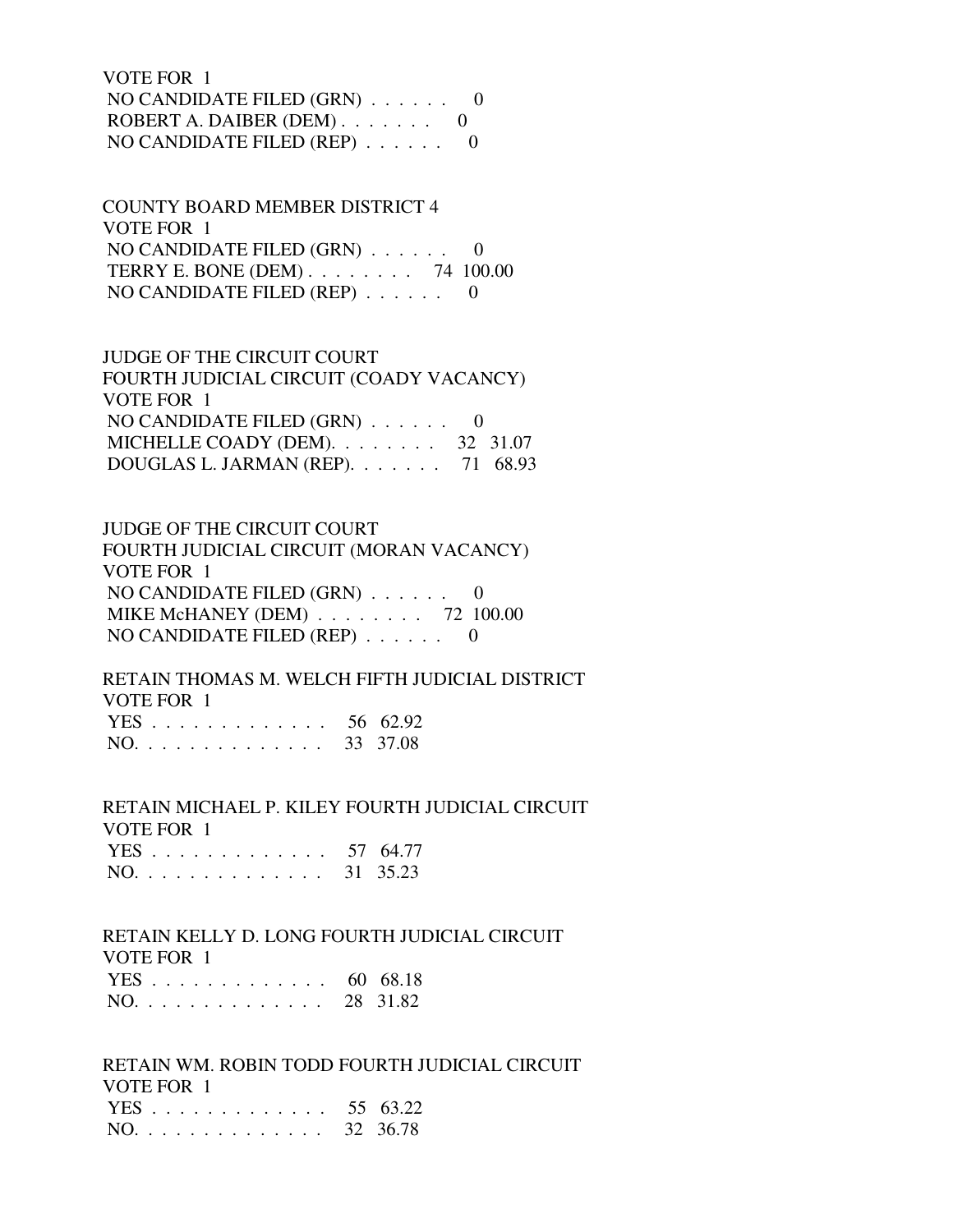COUNTYWIDE QUESTION

| VOTE FOR 1   |  |
|--------------|--|
| YES 29 27.62 |  |
| NO. 76 72.38 |  |

PRECINCT REPORT MONTGOMERY COUNTY, ILLINOIS UNOFFICIAL TOTALS RUN DATE:11/16/10 GENERAL ELECTION RUN TIME:01:21 PM NOVEMBER 2, 2010

#### 0039 WITT 1

| <b>VOTES PERCENT</b>          |       |
|-------------------------------|-------|
| REGISTERED VOTERS - TOTAL 149 |       |
| BALLOTS CAST - TOTAL. 95      |       |
| BALLOTS CAST - BLANK. 0       |       |
| VOTER TURNOUT - TOTAL         | 63.76 |
| VOTER TURNOUT - BLANK         |       |

# CONSTITUTIONAL AMENDMENT VOTE FOR 1 YES . . . . . . . . . . . . . 46 63.01

| $NO.$ |  |  |  |  |  |  |  | 27 36.99 |
|-------|--|--|--|--|--|--|--|----------|
|       |  |  |  |  |  |  |  |          |

 UNITED STATES SENATOR (6 year term) VOTE FOR 1 LeALAN M. JONES  $(GRN)$  . . . . . . . . 5 5.32 ALEXANDER "ALEXI" GIANNOULIAS (DEM). . . 16 17.02 MARK STEVEN KIRK (REP) . . . . . . . 73 77.66 MIKE LABNO (LIB) . . . . . . . . . 0 WRITE-IN. . . . . . . . . . . . 0

 UNITED STATES SENATOR (Unexpired term) VOTE FOR 1 LeALAN M. JONES (GRN)  $\ldots$  . . . . . 3 3.33 ALEXANDER "ALEXI" GIANNOULIAS (DEM). . . 18 20.00 MARK STEVEN KIRK (REP) . . . . . . . 68 75.56 MIKE LABNO  $(LIB)$ ........ 1 1.11 WRITE-IN. . . . . . . . . . . . 0

 GOVERNOR & LIEUTENANT GOVERNOR VOTE FOR 1 R. WHITNEY \ D. CRAWFORD  $(GRN)$  . . . . 2 2.15 P. QUINN \ S. SIMON (DEM) . . . . . . 14 15.05 B. BRADY \ J. PLUMMER (REP) . . . . . 76 81.72 L. GREEN \ E. RUTLEDGE (LIB)  $\ldots$  . . . 0 S. COHEN \ B. SWILLEY (IND)  $\ldots$  . . . . 1 1.08 WRITE-IN. . . . . . . . . . . . 0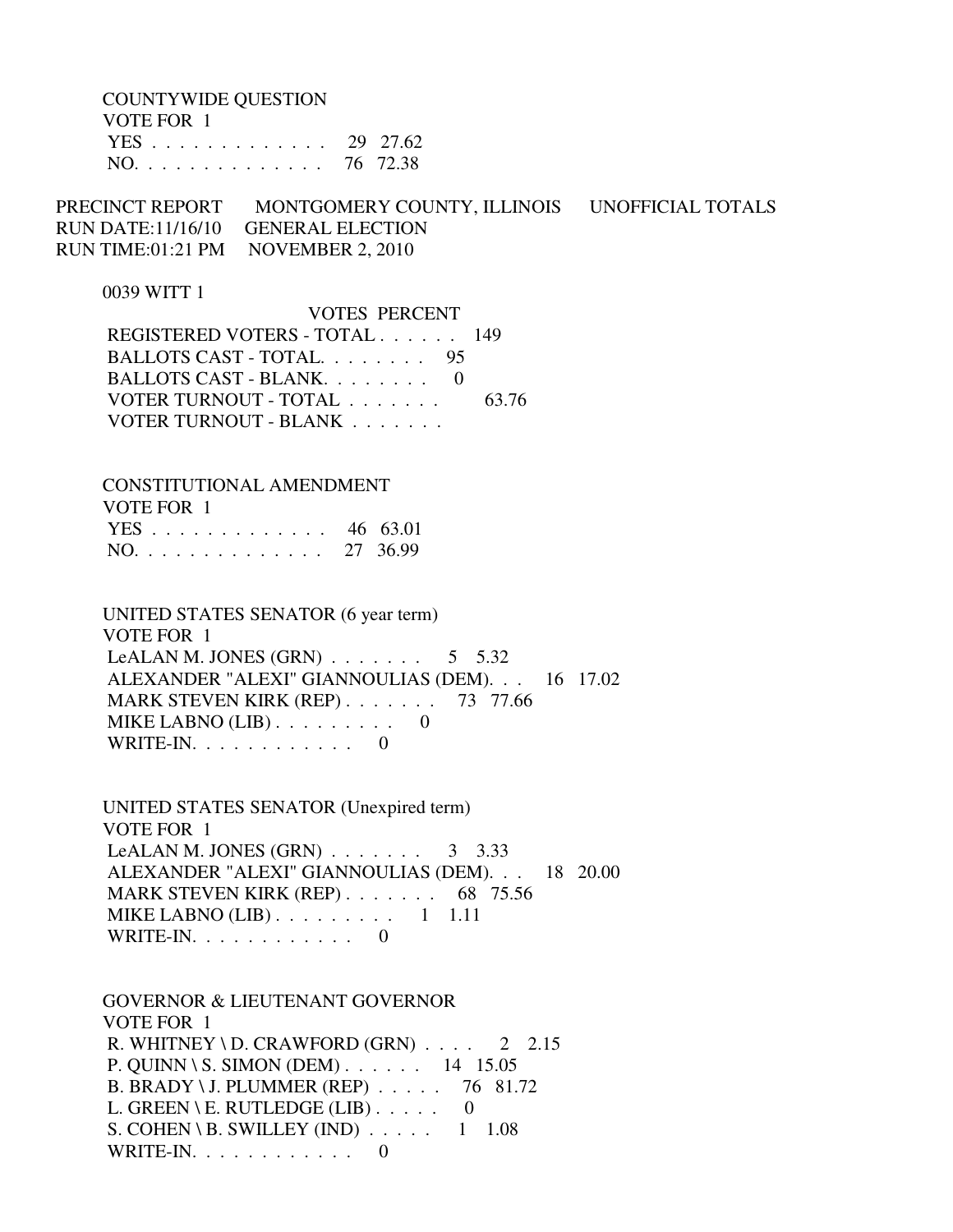ATTORNEY GENERAL VOTE FOR 1 DAVID F. BLACK (GRN). . . . . . . . 2 2.17 LISA MADIGAN (DEM) . . . . . . . . 38 41.30 STEVE KIM (REP) . . . . . . . . . 51 55.43 BILL MALAN (LIB) . . . . . . . . . 1 1.09

## SECRETARY OF STATE VOTE FOR 1 NO CANDIDATE FILED (GRN) . . . . . . 0 JESSE WHITE (DEM). . . . . . . . . 57 61.96 ROBERT ENRIQUEZ (REP) . . . . . . . 34 36.96 JOSH HANSON (LIB). . . . . . . . . 1 1.09

# **COMPTROLLER**  VOTE FOR 1 R. ERIKA SCHAFER (GRN) . . . . . . . 2 2.22 DAVID E. MILLER (DEM) . . . . . . . 19 21.11 JUDY BAAR TOPINKA (REP). . . . . . . 65 72.22 JULIE FOX (LIB) . . . . . . . . . 4 4.44

### TREASURER

| VOTE FOR 1                                       |  |
|--------------------------------------------------|--|
| SCOTT K. SUMMERS $(GRN)$ 2 2.25                  |  |
| ROBIN KELLY (DEM). $\ldots$ 22 24.72             |  |
| DAN RUTHERFORD (REP). 64 71.91                   |  |
| JAMES PAULY (LIB). $\ldots \ldots \ldots 1$ 1.12 |  |

# REPRESENTATIVE IN CONGRESS SEVENTEENTH CONGRESSIONAL DISTRICT VOTE FOR 1 ROGER K. DAVIS (GRN). . . . . . . . 4 4.21 PHIL HARE (DEM) . . . . . . . . . 21 22.11 BOBBY SCHILLING (REP) . . . . . . . 70 73.68

## STATE SENATOR FORTY-NINTH LEGISLATIVE DISTRICT VOTE FOR 1 NO CANDIDATE FILED (GRN) . . . . . . 0 DEANNA DEMUZIO (DEM). . . . . . . . 35 37.23 WILLIAM "SAM" McCANN (REP). . . . . . 59 62.77

 REPRESENTATIVE IN THE GENERAL ASSEMBLY NINETY-EIGHTH REPRESENTATIVE DISTRICT VOTE FOR 1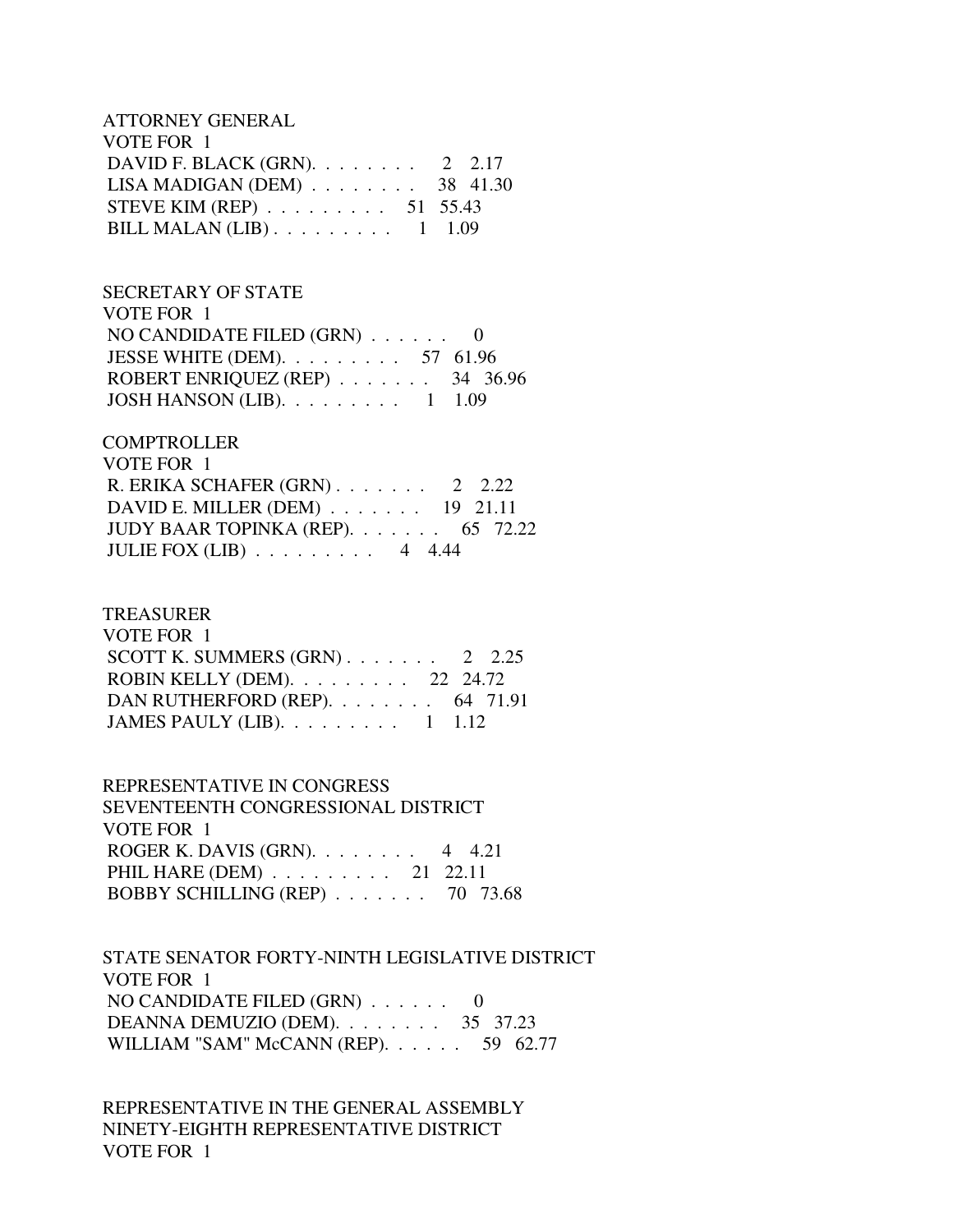## NO CANDIDATE FILED (GRN) . . . . . . 0 CHARLES LANDERS (DEM) . . . . . . . 20 21.28 WAYNE ARTHUR ROSENTHAL (REP) . . . . . 74 78.72

 COUNTY CLERK VOTE FOR 1 NO CANDIDATE FILED (GRN) . . . . . . 0 NO CANDIDATE FILED (DEM) . . . . . . 0 SANDY LEITHEISER (REP) . . . . . . . 90 100.00

 COUNTY TREASURER VOTE FOR 1 NO CANDIDATE FILED (GRN) . . . . . . 0 NO CANDIDATE FILED (DEM) . . . . . . 0 RON JENKINS (REP). . . . . . . . . 89 100.00

 COUNTY SHERIFF VOTE FOR 1 NO CANDIDATE FILED (GRN) . . . . . . 0 NO CANDIDATE FILED (DEM) . . . . . . 0 JIM VAZZI (REP) . . . . . . . . . 86 100.00

 CIRCUIT CLERK (Unexpired 2 year term) VOTE FOR 1 NO CANDIDATE FILED (GRN) . . . . . . 0 JAROD HITCHINGS (DEM) . . . . . . . 14 14.89 HOLLY LEMONS (REP)  $\ldots$  . . . . . . 80 85.11

 REGIONAL SUPERINTENDENT OF SCHOOLS (CHRISTIAN AND MONTGOMERY COUNTIES) VOTE FOR 1 NO CANDIDATE FILED (GRN) . . . . . . 0 THERESA (TERRY) TRADER (DEM) . . . . . 32 37.65 THOMAS L. CAMPBELL (REP) . . . . . . 53 62.35

 COUNTY BOARD MEMBER DISTRICT 3 VOTE FOR 2 NO CANDIDATE FILED (GRN) . . . . . . 0 BONNIE L. BRANUM (DEM) . . . . . . . 55 55.00 GEORGE L. BLANKENSHIP (DEM) . . . . . 45 45.00 NO CANDIDATE FILED (REP) . . . . . . 0

 JUDGE OF THE CIRCUIT COURT FOURTH JUDICIAL CIRCUIT (COADY VACANCY) VOTE FOR 1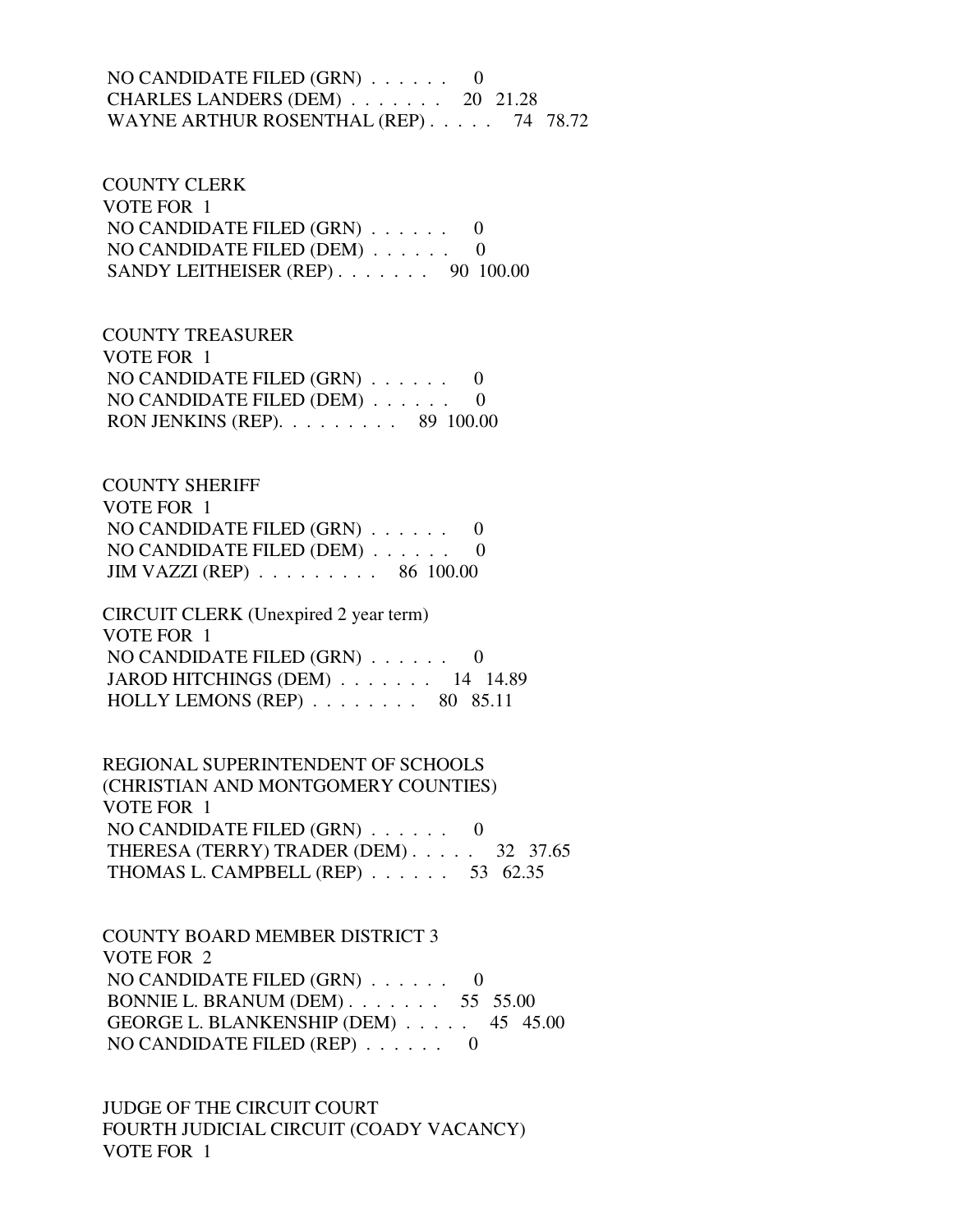| NO CANDIDATE FILED $(GRN)$ 0               |  |
|--------------------------------------------|--|
| MICHELLE COADY (DEM). $\ldots$ 26 28.89    |  |
| DOUGLAS L. JARMAN (REP). $\ldots$ 64 71.11 |  |

 JUDGE OF THE CIRCUIT COURT FOURTH JUDICIAL CIRCUIT (MORAN VACANCY) VOTE FOR 1 NO CANDIDATE FILED (GRN) . . . . . . 0 MIKE McHANEY (DEM) . . . . . . . . 57 100.00 NO CANDIDATE FILED (REP) . . . . . . 0

 RETAIN THOMAS M. WELCH FIFTH JUDICIAL DISTRICT VOTE FOR 1 YES . . . . . . . . . . . . . 38 52.05 NO. . . . . . . . . . . . . . 35 47.95

 RETAIN MICHAEL P. KILEY FOURTH JUDICIAL CIRCUIT VOTE FOR 1 YES . . . . . . . . . . . . . 42 56.76

|  |  |  |  |  |  |  | NO. 32 43.24 |
|--|--|--|--|--|--|--|--------------|
|  |  |  |  |  |  |  |              |

 RETAIN KELLY D. LONG FOURTH JUDICIAL CIRCUIT VOTE FOR 1

|  |  |  |  |  |  |  |  | YES 52 62.65 |
|--|--|--|--|--|--|--|--|--------------|
|  |  |  |  |  |  |  |  | NO. 31 37.35 |

 RETAIN WM. ROBIN TODD FOURTH JUDICIAL CIRCUIT VOTE FOR 1

|  |  |  |  |  |  |  | YES 42 59.15 |
|--|--|--|--|--|--|--|--------------|
|  |  |  |  |  |  |  | NO. 29 40.85 |

COUNTYWIDE QUESTION

| VOTE FOR 1   |  |
|--------------|--|
| YES 30 32.26 |  |
| NO. 63 67.74 |  |

PRECINCT REPORT MONTGOMERY COUNTY, ILLINOIS UNOFFICIAL TOTALS RUN DATE:11/16/10 GENERAL ELECTION RUN TIME:01:21 PM NOVEMBER 2, 2010

0040 WITT 2

| <b>VOTES PERCENT</b>          |       |
|-------------------------------|-------|
| REGISTERED VOTERS - TOTAL 263 |       |
| BALLOTS CAST - TOTAL 124      |       |
| BALLOTS CAST - BLANK. 0       |       |
| VOTER TURNOUT - TOTAL         | 47 15 |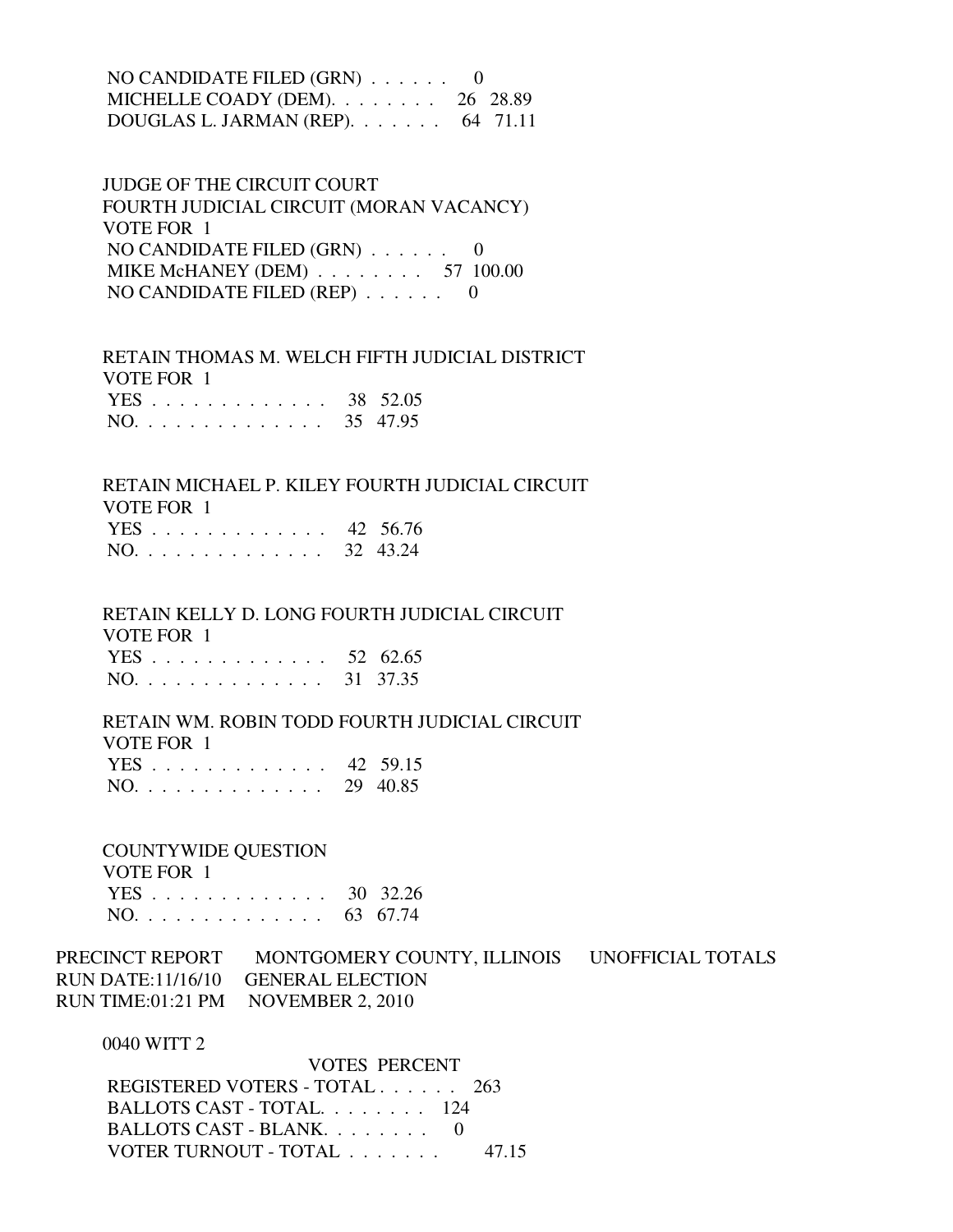## VOTER TURNOUT - BLANK . . . . . . .

 CONSTITUTIONAL AMENDMENT VOTE FOR 1 YES . . . . . . . . . . . . . 64 59.26 NO. . . . . . . . . . . . . . 44 40.74

 UNITED STATES SENATOR (6 year term) VOTE FOR 1 LeALAN M. JONES (GRN) . . . . . . . 16 13.56 ALEXANDER "ALEXI" GIANNOULIAS (DEM). . . 34 28.81 MARK STEVEN KIRK (REP) . . . . . . . 60 50.85 MIKE LABNO (LIB)  $\ldots$  . . . . . . . . 6 5.08 WRITE-IN. . . . . . . . . . . . 2 1.69

 UNITED STATES SENATOR (Unexpired term) VOTE FOR 1 LeALAN M. JONES (GRN) . . . . . . . 17 14.91 ALEXANDER "ALEXI" GIANNOULIAS (DEM). . . 35 30.70 MARK STEVEN KIRK (REP) . . . . . . . 54 47.37 MIKE LABNO (LIB) . . . . . . . . . . 5 4.39 WRITE-IN. . . . . . . . . . . . . 3 2.63

 GOVERNOR & LIEUTENANT GOVERNOR VOTE FOR 1 R. WHITNEY \ D. CRAWFORD  $(GRN)$  . . . . 11 9.02 P. QUINN \ S. SIMON (DEM) . . . . . . 32 26.23 B. BRADY \ J. PLUMMER (REP) . . . . . 67 54.92 L. GREEN \ E. RUTLEDGE (LIB)  $\ldots$  . . . . 3 2.46 S. COHEN \ B. SWILLEY (IND)  $\ldots$  . . . . 8 6.56 WRITE-IN. . . . . . . . . . . . 1 .82

 ATTORNEY GENERAL VOTE FOR 1 DAVID F. BLACK (GRN). . . . . . . . 4 3.42 LISA MADIGAN (DEM) . . . . . . . . 72 61.54 STEVE KIM (REP) . . . . . . . . . 38 32.48 BILL MALAN (LIB)  $\ldots$  . . . . . . . . 3 2.56

 SECRETARY OF STATE VOTE FOR 1 NO CANDIDATE FILED (GRN) . . . . . . 0 JESSE WHITE (DEM). . . . . . . . . 77 64.17 ROBERT ENRIQUEZ (REP) . . . . . . . 36 30.00 JOSH HANSON (LIB). . . . . . . . . 7 5.83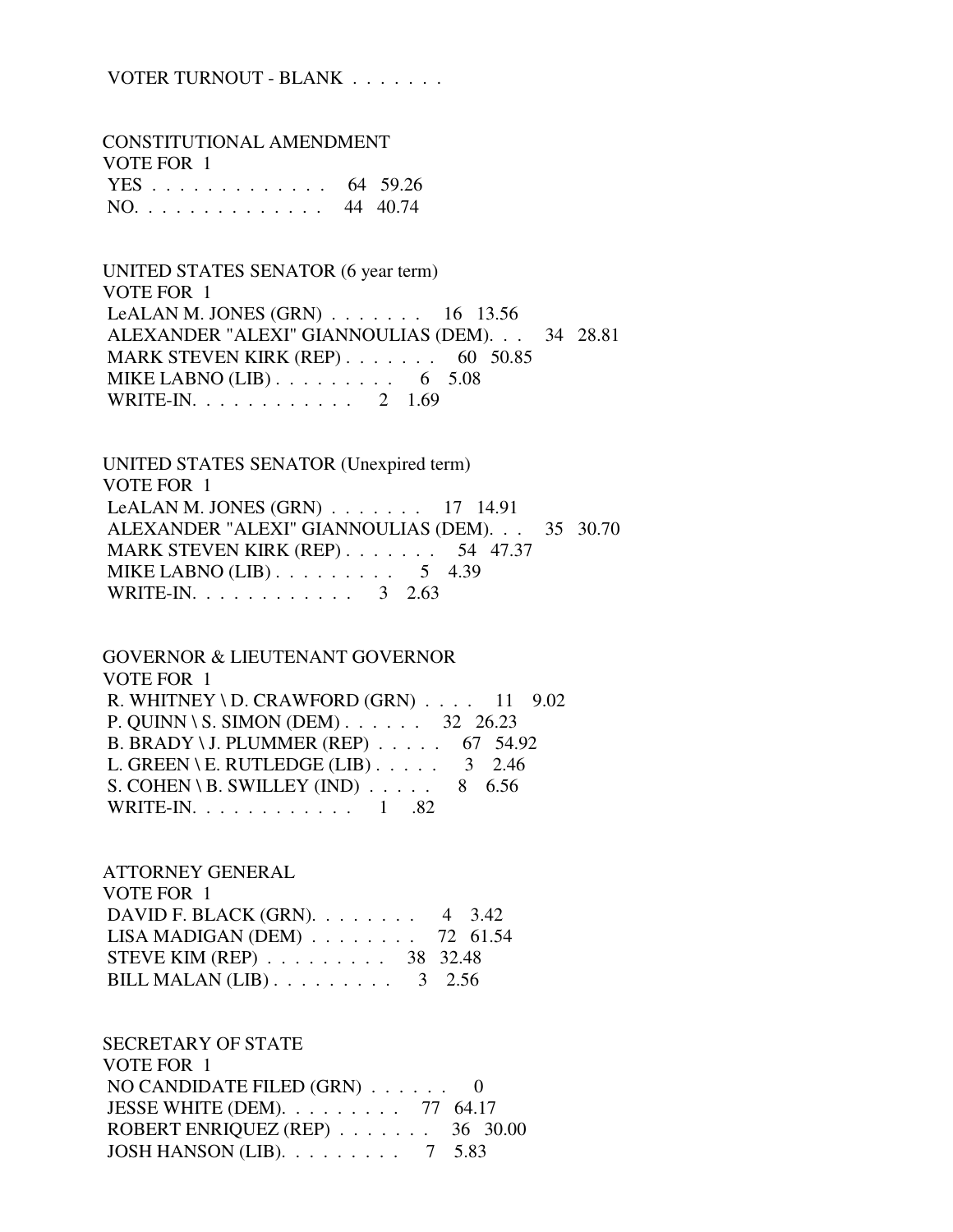**COMPTROLLER**  VOTE FOR 1 R. ERIKA SCHAFER (GRN) . . . . . . . 13 10.92 DAVID E. MILLER (DEM) . . . . . . . 36 30.25 JUDY BAAR TOPINKA (REP). . . . . . . 64 53.78 JULIE FOX  $(LIB)$  . . . . . . . . . . 6 5.04

 TREASURER VOTE FOR 1 SCOTT K. SUMMERS  $(GRN)$ . . . . . . . 7 6.03 ROBIN KELLY (DEM). . . . . . . . . 43 37.07 DAN RUTHERFORD (REP). . . . . . . . 63 54.31 JAMES PAULY (LIB). . . . . . . . . 3 2.59

 REPRESENTATIVE IN CONGRESS SEVENTEENTH CONGRESSIONAL DISTRICT VOTE FOR 1 ROGER K. DAVIS (GRN). . . . . . . . 16 13.45 PHIL HARE (DEM) . . . . . . . . . 48 40.34 BOBBY SCHILLING (REP) . . . . . . . 55 46.22

 STATE SENATOR FORTY-NINTH LEGISLATIVE DISTRICT VOTE FOR 1 NO CANDIDATE FILED (GRN) . . . . . . 0 DEANNA DEMUZIO (DEM). . . . . . . . 60 52.63 WILLIAM "SAM" McCANN (REP). . . . . . 54 47.37

 REPRESENTATIVE IN THE GENERAL ASSEMBLY NINETY-EIGHTH REPRESENTATIVE DISTRICT VOTE FOR 1 NO CANDIDATE FILED (GRN) . . . . . . 0 CHARLES LANDERS (DEM) . . . . . . . 58 49.57 WAYNE ARTHUR ROSENTHAL (REP) . . . . . 59 50.43

 COUNTY CLERK VOTE FOR 1 NO CANDIDATE FILED (GRN) . . . . . . 0 NO CANDIDATE FILED (DEM) . . . . . . 0 SANDY LEITHEISER (REP) . . . . . . . 112 100.00

 COUNTY TREASURER VOTE FOR 1 NO CANDIDATE FILED (GRN) . . . . . . 0 NO CANDIDATE FILED (DEM) . . . . . . 0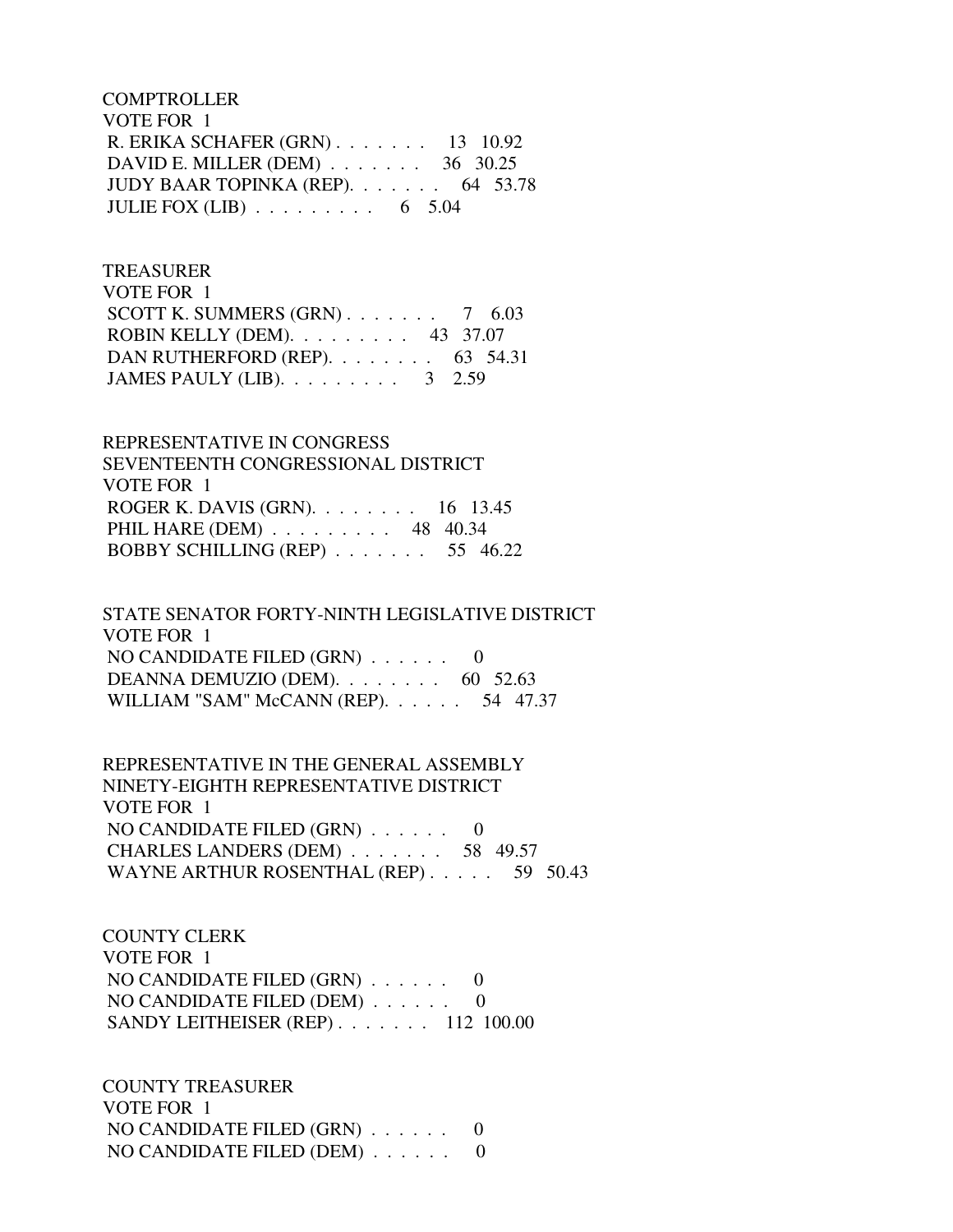COUNTY SHERIFF VOTE FOR 1 NO CANDIDATE FILED (GRN) . . . . . . 0 NO CANDIDATE FILED (DEM) . . . . . . 0 JIM VAZZI (REP) . . . . . . . . . 113 100.00

 CIRCUIT CLERK (Unexpired 2 year term) VOTE FOR 1 NO CANDIDATE FILED (GRN) . . . . . . 0 JAROD HITCHINGS (DEM) . . . . . . . 45 38.14 HOLLY LEMONS (REP) . . . . . . . . 73 61.86

 REGIONAL SUPERINTENDENT OF SCHOOLS (CHRISTIAN AND MONTGOMERY COUNTIES) VOTE FOR 1 NO CANDIDATE FILED (GRN) . . . . . . 0 THERESA (TERRY) TRADER (DEM) . . . . . 67 56.30 THOMAS L. CAMPBELL (REP) . . . . . . 52 43.70

 COUNTY BOARD MEMBER DISTRICT 3 VOTE FOR 2 NO CANDIDATE FILED (GRN) . . . . . . 0 BONNIE L. BRANUM (DEM) . . . . . . . 79 52.32 GEORGE L. BLANKENSHIP (DEM) . . . . . 72 47.68 NO CANDIDATE FILED (REP) . . . . . . 0

 JUDGE OF THE CIRCUIT COURT FOURTH JUDICIAL CIRCUIT (COADY VACANCY) VOTE FOR 1 NO CANDIDATE FILED (GRN) . . . . . . 0 MICHELLE COADY (DEM). . . . . . . 43 36.44 DOUGLAS L. JARMAN (REP). . . . . . . 75 63.56

 JUDGE OF THE CIRCUIT COURT FOURTH JUDICIAL CIRCUIT (MORAN VACANCY) VOTE FOR 1 NO CANDIDATE FILED (GRN) . . . . . . 0 MIKE McHANEY (DEM) . . . . . . . . 86 100.00 NO CANDIDATE FILED (REP) . . . . . . 0

 RETAIN THOMAS M. WELCH FIFTH JUDICIAL DISTRICT VOTE FOR 1 YES . . . . . . . . . . . . . 59 59.00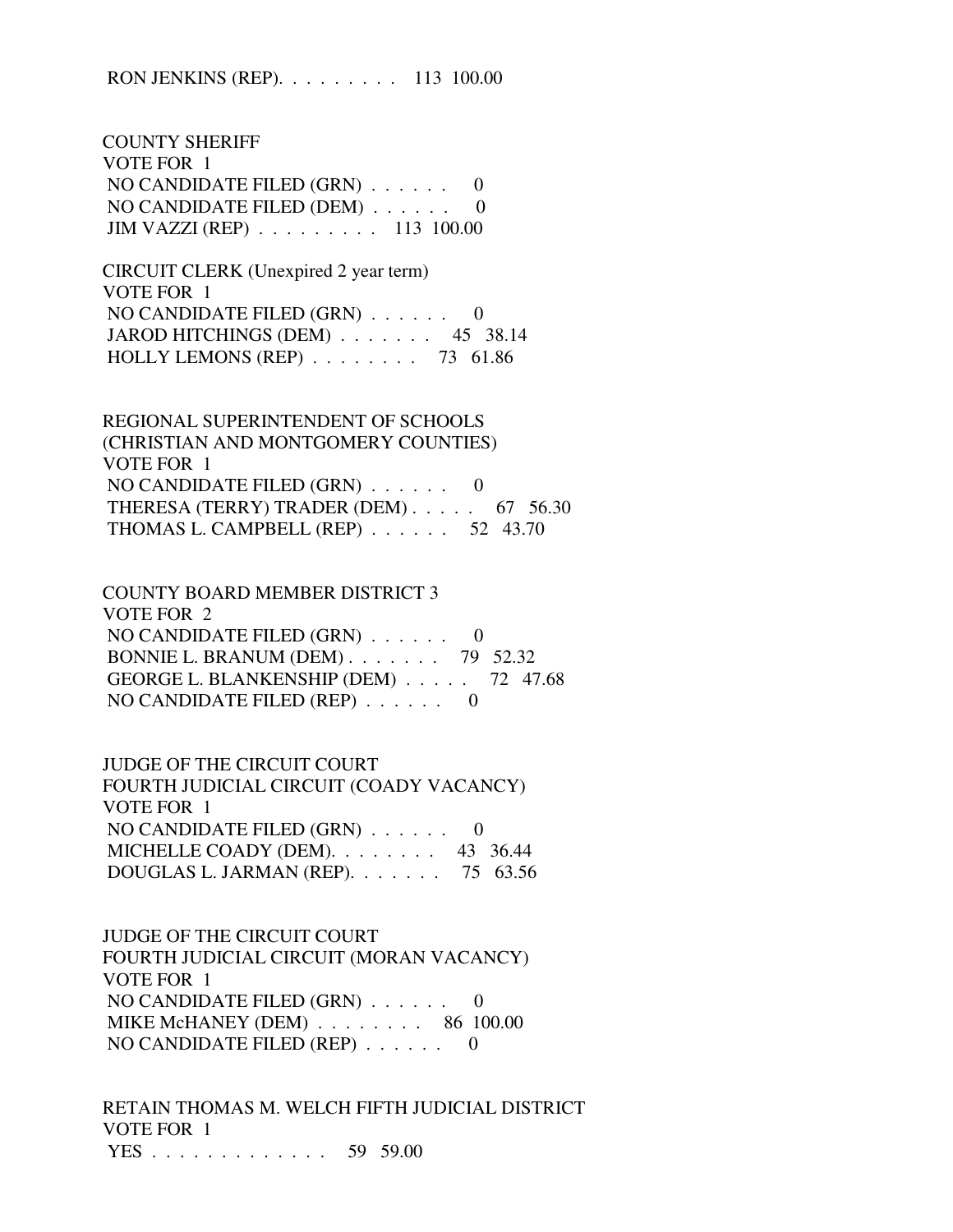NO. . . . . . . . . . . . . . 41 41.00

 RETAIN MICHAEL P. KILEY FOURTH JUDICIAL CIRCUIT VOTE FOR 1 YES . . . . . . . . . . . . . 63 62.38 NO. . . . . . . . . . . . . . 38 37.62

 RETAIN KELLY D. LONG FOURTH JUDICIAL CIRCUIT VOTE FOR 1 YES . . . . . . . . . . . . . 73 65.77

|  |  |  |  |  |  |  | NO. 38 34.23 |
|--|--|--|--|--|--|--|--------------|
|  |  |  |  |  |  |  |              |

 RETAIN WM. ROBIN TODD FOURTH JUDICIAL CIRCUIT VOTE FOR 1 YES . . . . . . . . . . . . . 56 56.57

|  | NO. |  |  |  |  |  |  |  |  |  |  |  |  |  |  | 43 43.43 |
|--|-----|--|--|--|--|--|--|--|--|--|--|--|--|--|--|----------|
|--|-----|--|--|--|--|--|--|--|--|--|--|--|--|--|--|----------|

#### COUNTYWIDE QUESTION

| VOTE FOR 1   |  |
|--------------|--|
| YES 37 30.33 |  |
| NO. 85 69.67 |  |

PRECINCT REPORT MONTGOMERY COUNTY, ILLINOIS UNOFFICIAL TOTALS RUN DATE:11/16/10 GENERAL ELECTION RUN TIME:01:21 PM NOVEMBER 2, 2010

0041 WITT 3

 VOTES PERCENT REGISTERED VOTERS - TOTAL . . . . . . 343 BALLOTS CAST - TOTAL. . . . . . . . 147 BALLOTS CAST - BLANK. . . . . . . . 0 VOTER TURNOUT - TOTAL . . . . . . . 42.86 VOTER TURNOUT - BLANK . . . . . . .

 CONSTITUTIONAL AMENDMENT VOTE FOR 1 YES . . . . . . . . . . . . . 59 51.75 NO. . . . . . . . . . . . . . 55 48.25

 UNITED STATES SENATOR (6 year term) VOTE FOR 1 LeALAN M. JONES (GRN)  $\ldots$  . . . . . . 6 4.35 ALEXANDER "ALEXI" GIANNOULIAS (DEM). . . 71 51.45 MARK STEVEN KIRK (REP) . . . . . . . 55 39.86 MIKE LABNO (LIB)  $\ldots$  . . . . . . . . 6 4.35 WRITE-IN. . . . . . . . . . . . 0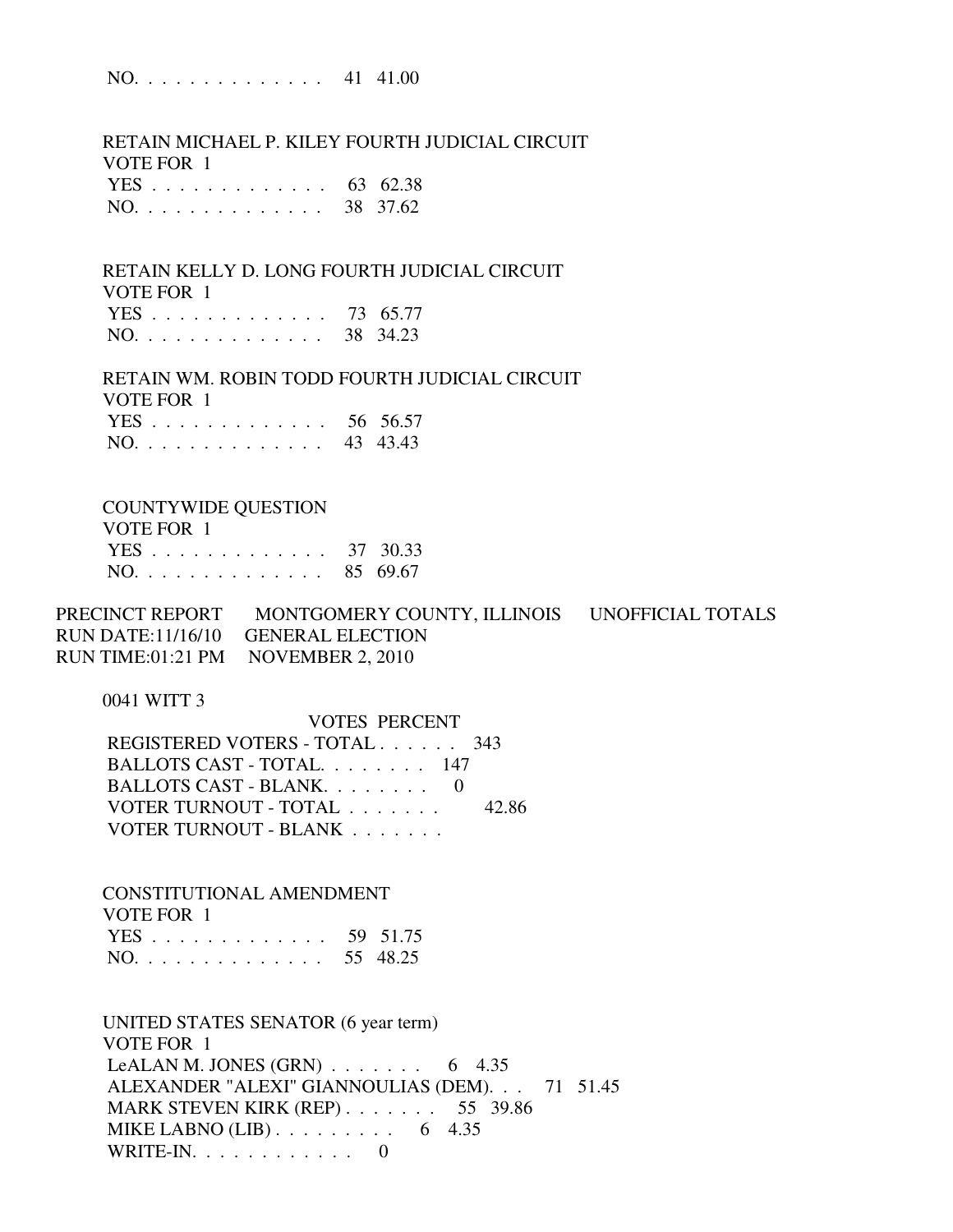UNITED STATES SENATOR (Unexpired term) VOTE FOR 1 LeALAN M. JONES (GRN)  $\ldots$  . . . . . 4 3.01 ALEXANDER "ALEXI" GIANNOULIAS (DEM). . . 67 50.38 MARK STEVEN KIRK (REP) . . . . . . . 54 40.60 MIKE LABNO  $(LIB)$ ........ 8 6.02 WRITE-IN. . . . . . . . . . . . 0

# GOVERNOR & LIEUTENANT GOVERNOR VOTE FOR 1 R. WHITNEY \ D. CRAWFORD  $(GRN)$  . . . . 9 6.34 P. QUINN \ S. SIMON (DEM) . . . . . . 71 50.00 B. BRADY \ J. PLUMMER (REP) . . . . . 55 38.73 L. GREEN \ E. RUTLEDGE (LIB)  $\ldots$  . 3 2.11 S. COHEN \ B. SWILLEY (IND)  $\ldots$  . 4 2.82 WRITE-IN.  $\ldots$  . . . . . . . . . 0

#### ATTORNEY GENERAL

| VOTE FOR 1                                      |  |
|-------------------------------------------------|--|
| DAVID F. BLACK (GRN). $\ldots$ 7 5.00           |  |
| LISA MADIGAN (DEM) $\ldots$ 93 66.43            |  |
| STEVE KIM (REP) $\ldots \ldots \ldots$ 37 26.43 |  |
| BILL MALAN $(LIB)$ 3 2.14                       |  |

### SECRETARY OF STATE

| VOTE FOR 1                                                 |  |
|------------------------------------------------------------|--|
| NO CANDIDATE FILED $(GRN)$ 0                               |  |
| JESSE WHITE (DEM). $\ldots \ldots \ldots \ldots 102$ 71.33 |  |
| ROBERT ENRIQUEZ (REP) $\ldots$ 35 24.48                    |  |
| JOSH HANSON (LIB). $\ldots \ldots \ldots$ 6 4.20           |  |

### **COMPTROLLER**

| VOTE FOR 1                                    |  |
|-----------------------------------------------|--|
| R. ERIKA SCHAFER $(GRN)$ . 3 2.16             |  |
| DAVID E. MILLER (DEM) $\ldots$ 66 47.48       |  |
| JUDY BAAR TOPINKA (REP). $\ldots$ 63 45.32    |  |
| JULIE FOX (LIB) $\ldots \ldots \ldots 7$ 5.04 |  |

| <b>TREASURER</b>                                 |  |  |
|--------------------------------------------------|--|--|
| VOTE FOR 1                                       |  |  |
| SCOTT K. SUMMERS $(GRN)$ 6 4.29                  |  |  |
| ROBIN KELLY (DEM). $\ldots$ 73 52.14             |  |  |
| DAN RUTHERFORD (REP). 55 39.29                   |  |  |
| JAMES PAULY (LIB). $\ldots \ldots \ldots$ 6 4.29 |  |  |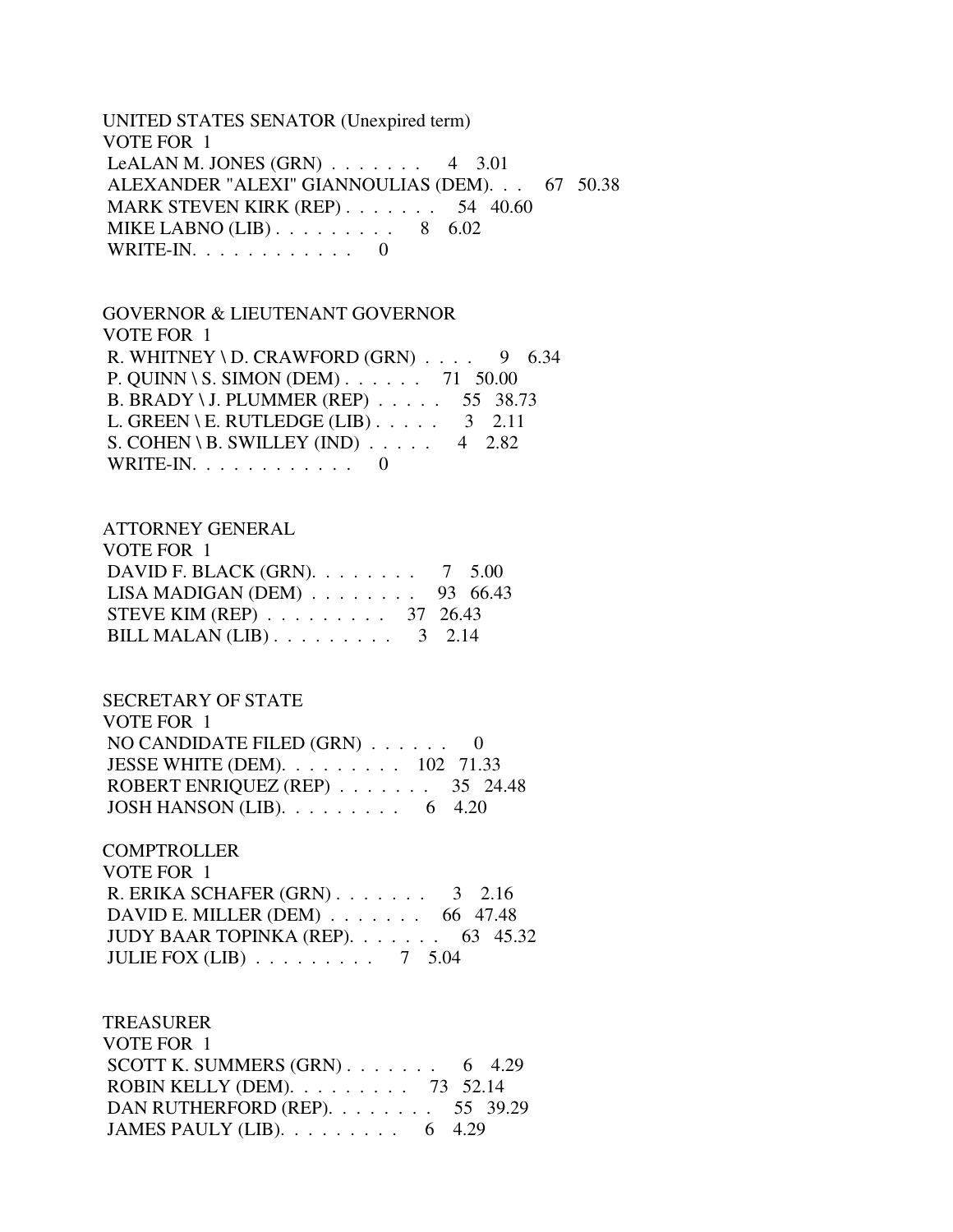REPRESENTATIVE IN CONGRESS SEVENTEENTH CONGRESSIONAL DISTRICT VOTE FOR 1 ROGER K. DAVIS (GRN).  $\ldots$  . . . . . 9 6.29 PHIL HARE (DEM) . . . . . . . . . 83 58.04 BOBBY SCHILLING (REP) . . . . . . . 51 35.66

 STATE SENATOR FORTY-NINTH LEGISLATIVE DISTRICT VOTE FOR 1 NO CANDIDATE FILED (GRN) . . . . . . 0 DEANNA DEMUZIO (DEM). . . . . . . . 92 65.71 WILLIAM "SAM" McCANN (REP). . . . . . 48 34.29

 REPRESENTATIVE IN THE GENERAL ASSEMBLY NINETY-EIGHTH REPRESENTATIVE DISTRICT VOTE FOR 1 NO CANDIDATE FILED (GRN) . . . . . . 0 CHARLES LANDERS (DEM) . . . . . . . 80 55.94 WAYNE ARTHUR ROSENTHAL (REP) . . . . . 63 44.06

 COUNTY CLERK VOTE FOR 1 NO CANDIDATE FILED (GRN) . . . . . . 0 NO CANDIDATE FILED (DEM) . . . . . . 0 SANDY LEITHEISER (REP) . . . . . . . 132 100.00

 COUNTY TREASURER VOTE FOR 1 NO CANDIDATE FILED (GRN) . . . . . . 0 NO CANDIDATE FILED (DEM) . . . . . . 0 RON JENKINS (REP). . . . . . . . . 123 100.00

 COUNTY SHERIFF VOTE FOR 1 NO CANDIDATE FILED (GRN) . . . . . . 0 NO CANDIDATE FILED (DEM) . . . . . . 0 JIM VAZZI (REP) . . . . . . . . . 127 100.00

 CIRCUIT CLERK (Unexpired 2 year term) VOTE FOR 1 NO CANDIDATE FILED (GRN) . . . . . . 0 JAROD HITCHINGS (DEM) . . . . . . . 77 53.85 HOLLY LEMONS (REP) . . . . . . . . 66 46.15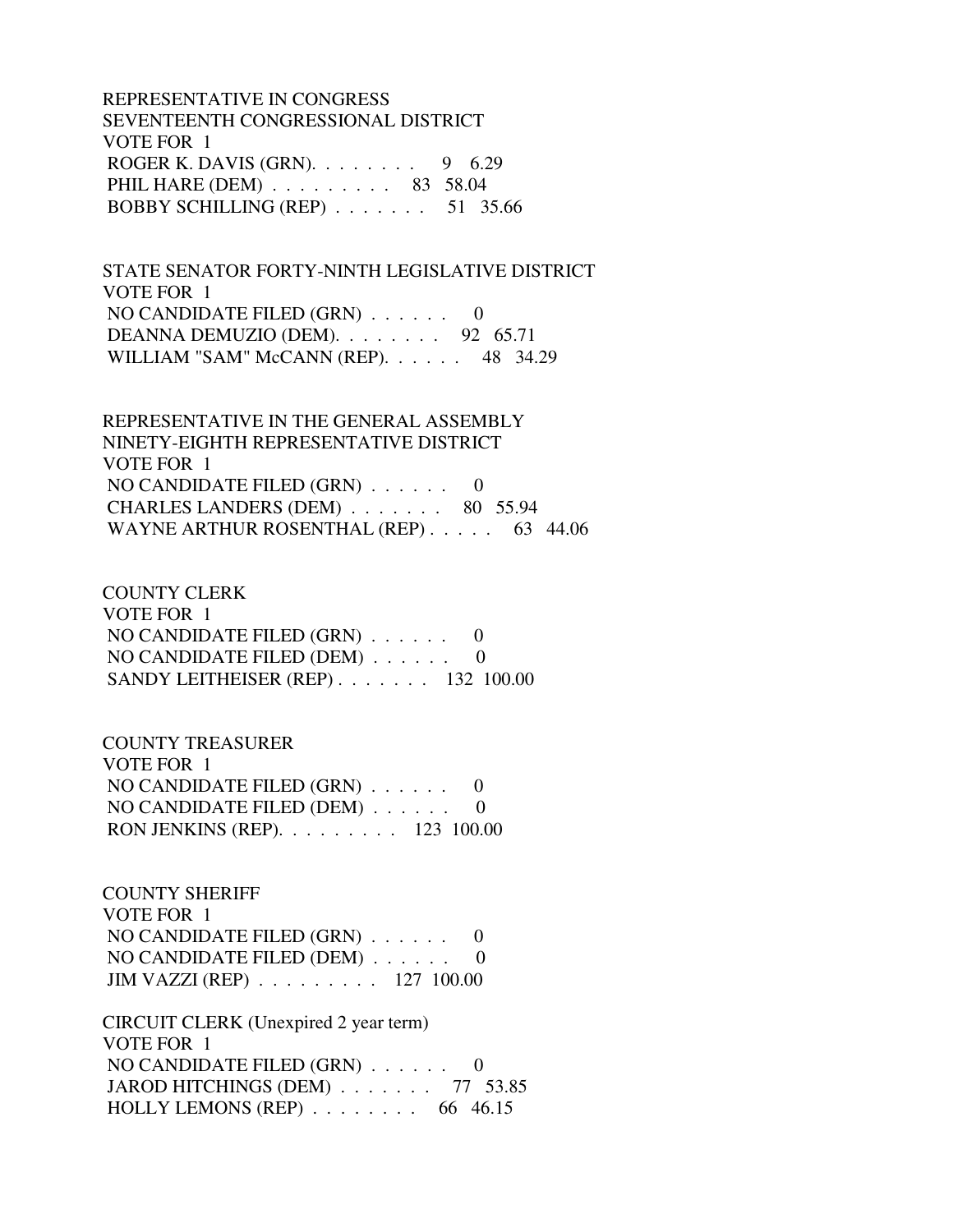REGIONAL SUPERINTENDENT OF SCHOOLS (CHRISTIAN AND MONTGOMERY COUNTIES) VOTE FOR 1 NO CANDIDATE FILED (GRN) . . . . . . 0 THERESA (TERRY) TRADER (DEM) . . . . . 96 67.61 THOMAS L. CAMPBELL (REP) . . . . . . 46 32.39

 COUNTY BOARD MEMBER DISTRICT 3 VOTE FOR 2 NO CANDIDATE FILED (GRN) . . . . . . 0 BONNIE L. BRANUM (DEM) . . . . . . . 91 52.60 GEORGE L. BLANKENSHIP (DEM) . . . . . 82 47.40 NO CANDIDATE FILED (REP) . . . . . . 0

 JUDGE OF THE CIRCUIT COURT FOURTH JUDICIAL CIRCUIT (COADY VACANCY) VOTE FOR 1 NO CANDIDATE FILED (GRN) . . . . . . 0 MICHELLE COADY (DEM).  $\ldots$  . . . . . . 66 48.53 DOUGLAS L. JARMAN (REP). . . . . . . 70 51.47

 JUDGE OF THE CIRCUIT COURT FOURTH JUDICIAL CIRCUIT (MORAN VACANCY) VOTE FOR 1 NO CANDIDATE FILED (GRN) . . . . . . 0 MIKE McHANEY (DEM) . . . . . . . . 106 100.00 NO CANDIDATE FILED (REP) . . . . . . 0

 RETAIN THOMAS M. WELCH FIFTH JUDICIAL DISTRICT VOTE FOR 1 YES . . . . . . . . . . . . . 75 67.57 NO. . . . . . . . . . . . . . 36 32.43

 RETAIN MICHAEL P. KILEY FOURTH JUDICIAL CIRCUIT VOTE FOR 1 YES . . . . . . . . . . . . . 78 70.27 NO. . . . . . . . . . . . . . 33 29.73

 RETAIN KELLY D. LONG FOURTH JUDICIAL CIRCUIT VOTE FOR 1 YES . . . . . . . . . . . . . 99 80.49 NO. . . . . . . . . . . . . . 24 19.51

 RETAIN WM. ROBIN TODD FOURTH JUDICIAL CIRCUIT VOTE FOR 1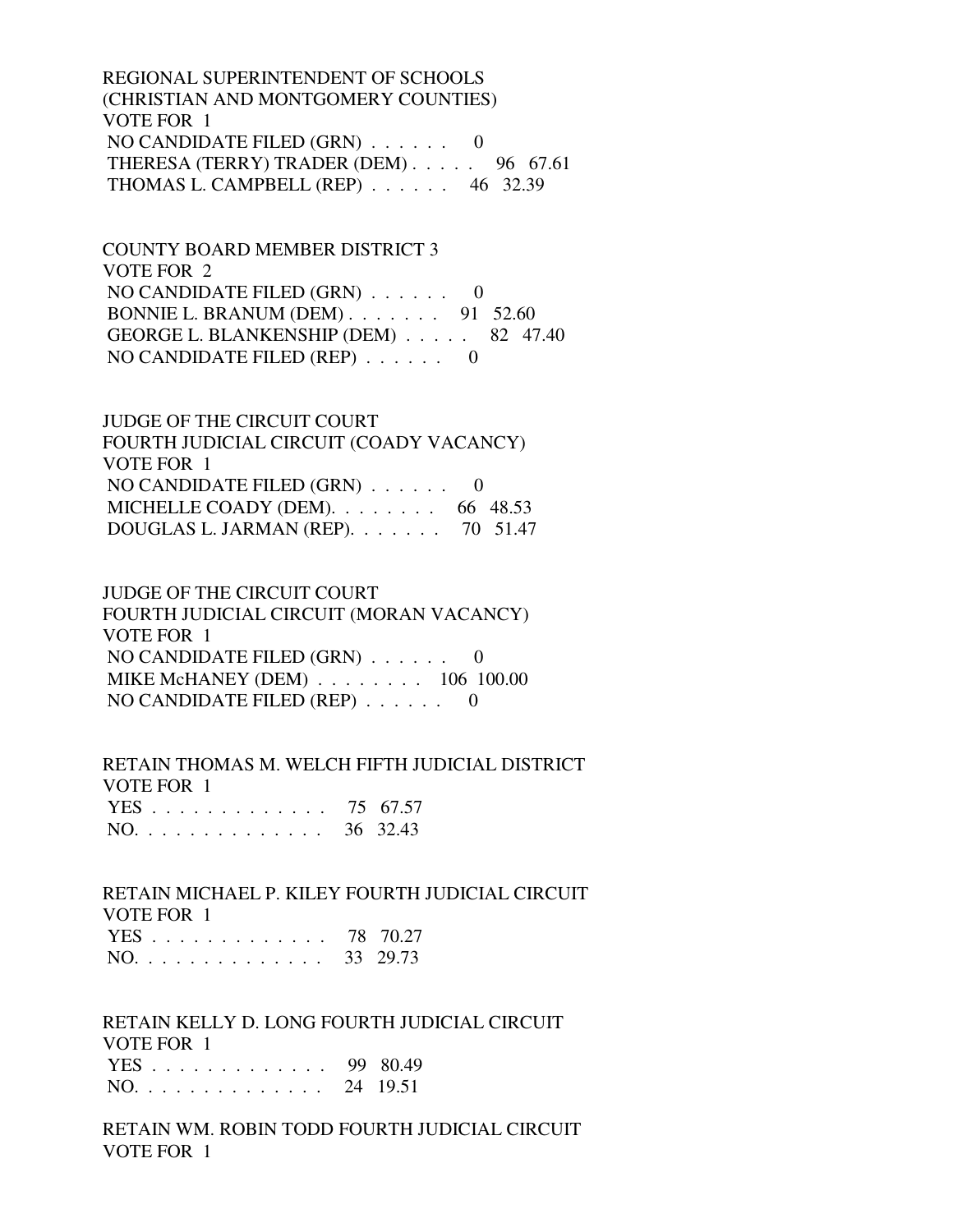|  |  |  |  |  |  |  |  | YES 73 66.36 |
|--|--|--|--|--|--|--|--|--------------|
|  |  |  |  |  |  |  |  | NO. 37 33.64 |

 COUNTYWIDE QUESTION VOTE FOR 1 YES . . . . . . . . . . . . . 44 31.21 NO. . . . . . . . . . . . . . 97 68.79

PRECINCT REPORT MONTGOMERY COUNTY, ILLINOIS UNOFFICIAL TOTALS RUN DATE:11/16/10 GENERAL ELECTION RUN TIME:01:21 PM NOVEMBER 2, 2010

#### 0042 ZANESVILLE

| <b>VOTES PERCENT</b>          |       |
|-------------------------------|-------|
| REGISTERED VOTERS - TOTAL 314 |       |
| BALLOTS CAST - TOTAL 196      |       |
| BALLOTS CAST - BLANK          |       |
| VOTER TURNOUT - TOTAL         | 62.42 |
| VOTER TURNOUT - BLANK         |       |

#### CONSTITUTIONAL AMENDMENT

| VOTE FOR 1   |  |
|--------------|--|
| YES 97 62.99 |  |
| NO. 57 37.01 |  |

 UNITED STATES SENATOR (6 year term) VOTE FOR 1 LeALAN M. JONES  $(GRN)$ ...... 8 4.15 ALEXANDER "ALEXI" GIANNOULIAS (DEM). . . 50 25.91 MARK STEVEN KIRK (REP) . . . . . . . 130 67.36 MIKE LABNO (LIB) . . . . . . . . . . 5 2.59 WRITE-IN.  $\ldots$  . . . . . . . . 0

 UNITED STATES SENATOR (Unexpired term) VOTE FOR 1 LeALAN M. JONES  $(GRN)$  . . . . . . . . 6 3.23 ALEXANDER "ALEXI" GIANNOULIAS (DEM). . . 48 25.81 MARK STEVEN KIRK (REP) . . . . . . . 127 68.28 MIKE LABNO  $(LIB)$ ........ 5 2.69 WRITE-IN. . . . . . . . . . . . 0

 GOVERNOR & LIEUTENANT GOVERNOR VOTE FOR 1 R. WHITNEY \ D. CRAWFORD  $(GRN)$  . . . . 5 2.60 P. QUINN \ S. SIMON (DEM) . . . . . . 55 28.65 B. BRADY \ J. PLUMMER (REP) . . . . . 127 66.15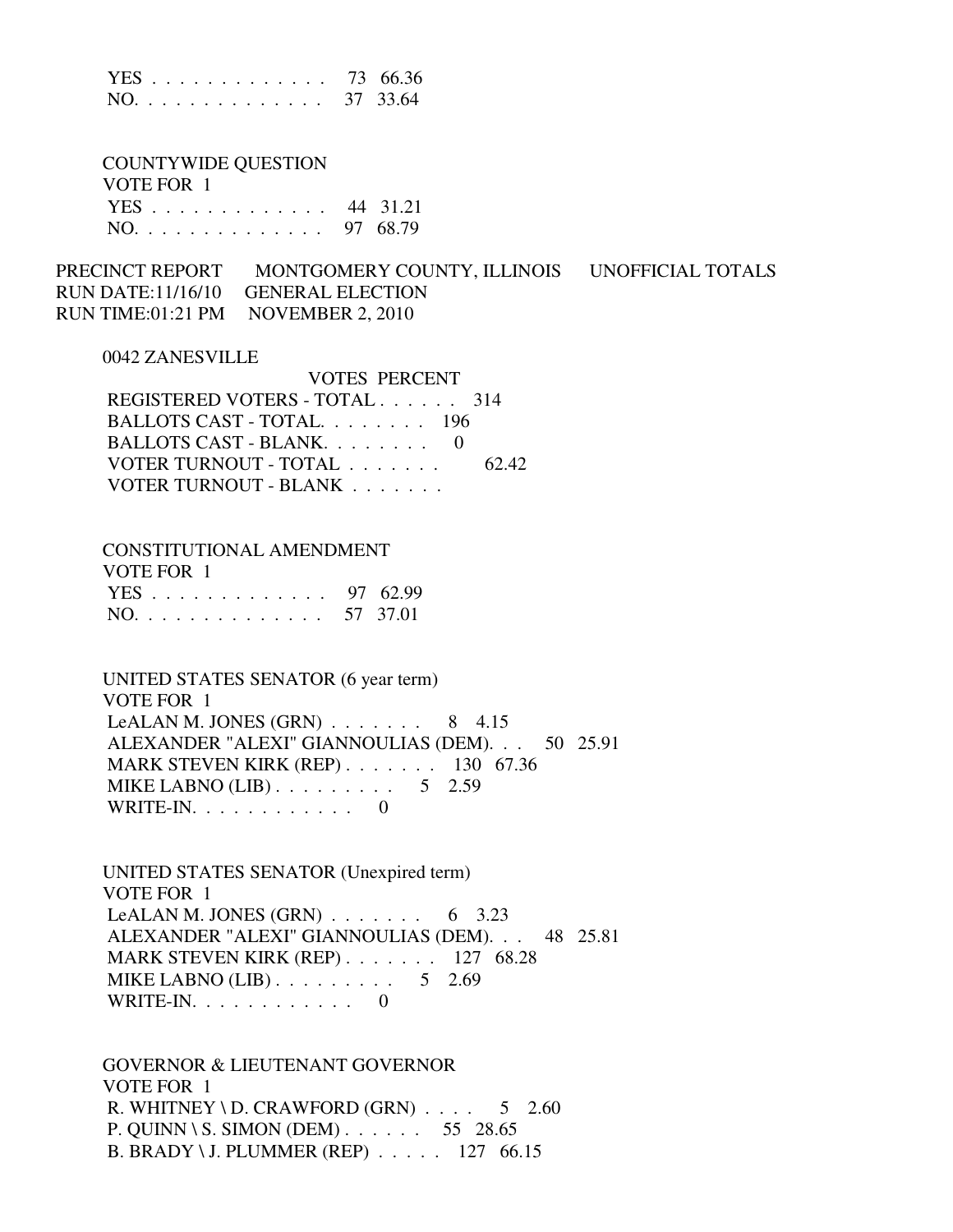L. GREEN \ E. RUTLEDGE (LIB)  $\ldots$  . . . 2 1.04 S. COHEN \ B. SWILLEY (IND)  $\ldots$  . . . . 3 1.56 WRITE-IN. . . . . . . . . . . . 0

# ATTORNEY GENERAL VOTE FOR 1 DAVID F. BLACK (GRN). . . . . . . . . 6 3.19 LISA MADIGAN (DEM) . . . . . . . . 93 49.47 STEVE KIM (REP) . . . . . . . . . 87 46.28 BILL MALAN  $(LIB)$ ......... 2 1.06

 SECRETARY OF STATE VOTE FOR 1 NO CANDIDATE FILED (GRN) . . . . . . 0 JESSE WHITE (DEM). . . . . . . . . 111 59.36 ROBERT ENRIQUEZ (REP) . . . . . . . 67 35.83 JOSH HANSON (LIB). . . . . . . . . 9 4.81

## **COMPTROLLER**

| VOTE FOR 1                                    |  |
|-----------------------------------------------|--|
| R. ERIKA SCHAFER $(GRN)$ 8 4.28               |  |
| DAVID E. MILLER (DEM) $\ldots$ 43 22.99       |  |
| JUDY BAAR TOPINKA (REP). 127 67.91            |  |
| JULIE FOX (LIB) $\ldots \ldots \ldots$ 9 4.81 |  |

### TREASURER

| VOTE FOR 1                                         |  |
|----------------------------------------------------|--|
| SCOTT K. SUMMERS $(GRN)$ 6 3.19                    |  |
| ROBIN KELLY (DEM). $\ldots \ldots \ldots 57$ 30.32 |  |
| DAN RUTHERFORD (REP). $\ldots$ 123 65.43           |  |
| JAMES PAULY (LIB). $\ldots \ldots \ldots 2$ 1.06   |  |

 REPRESENTATIVE IN CONGRESS NINETEENTH CONGRESSIONAL DISTRICT VOTE FOR 1 NO CANDIDATE FILED (GRN) . . . . . . 0 TIM BAGWELL (DEM). . . . . . . . . 43 22.63 JOHN M. SHIMKUS (REP) . . . . . . . 147 77.37

 STATE SENATOR FORTY-NINTH LEGISLATIVE DISTRICT VOTE FOR 1 NO CANDIDATE FILED (GRN) . . . . . . 0 DEANNA DEMUZIO (DEM). . . . . . . . 83 43.92 WILLIAM "SAM" McCANN (REP). . . . . . 106 56.08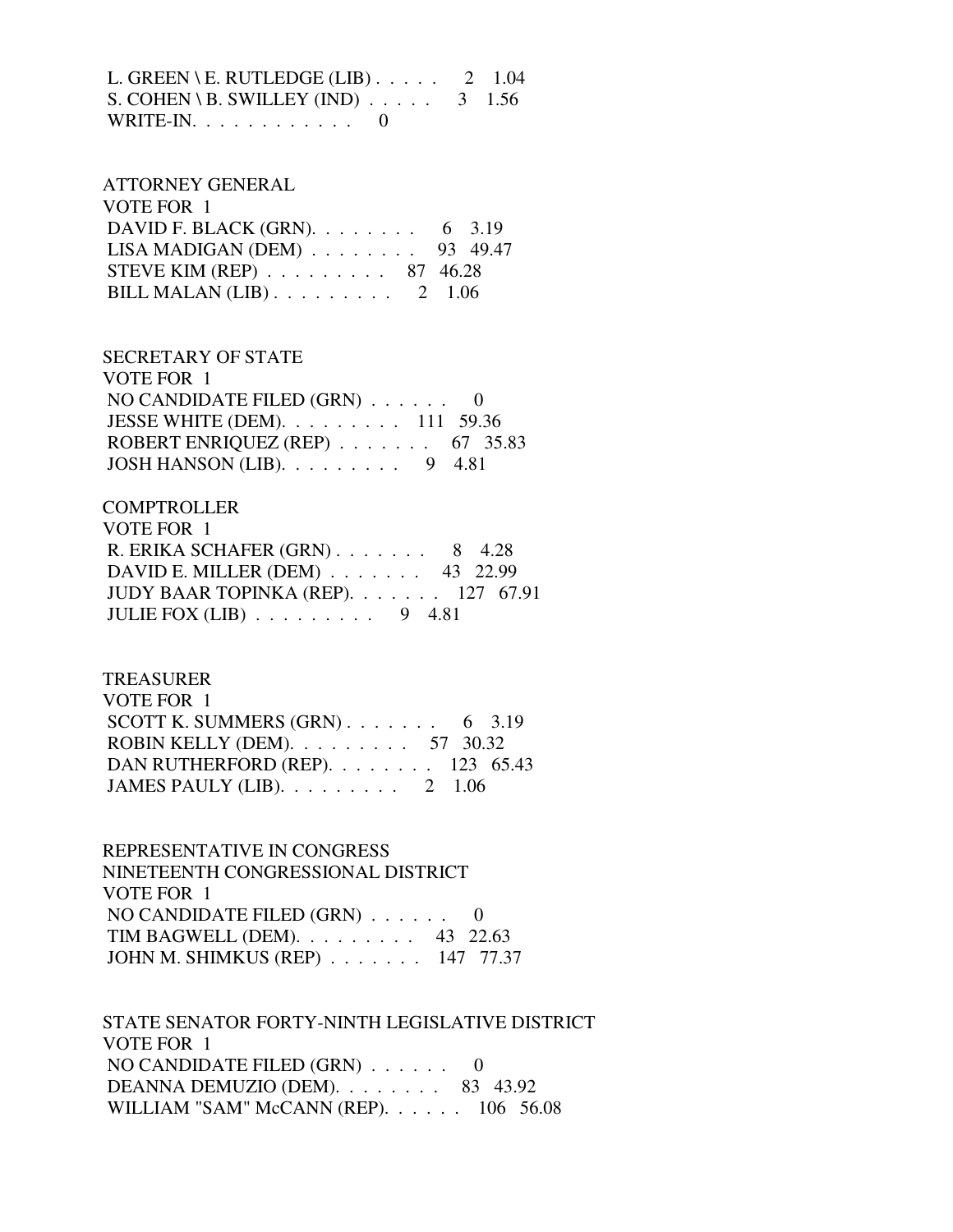REPRESENTATIVE IN THE GENERAL ASSEMBLY NINETY-EIGHTH REPRESENTATIVE DISTRICT VOTE FOR 1 NO CANDIDATE FILED (GRN) . . . . . . 0 CHARLES LANDERS (DEM) . . . . . . . 36 18.85 WAYNE ARTHUR ROSENTHAL (REP) . . . . . 155 81.15

 COUNTY CLERK VOTE FOR 1 NO CANDIDATE FILED (GRN) . . . . . . 0 NO CANDIDATE FILED (DEM) . . . . . . 0 SANDY LEITHEISER (REP) . . . . . . . 183 100.00

 COUNTY TREASURER VOTE FOR 1 NO CANDIDATE FILED (GRN) . . . . . . 0 NO CANDIDATE FILED (DEM) . . . . . . 0 RON JENKINS (REP). . . . . . . . . 177 100.00

 COUNTY SHERIFF VOTE FOR 1 NO CANDIDATE FILED (GRN) . . . . . . 0 NO CANDIDATE FILED (DEM) . . . . . . 0 JIM VAZZI (REP) . . . . . . . . . 178 100.00

 CIRCUIT CLERK (Unexpired 2 year term) VOTE FOR 1 NO CANDIDATE FILED (GRN) . . . . . . 0 JAROD HITCHINGS (DEM) . . . . . . . 74 38.95 HOLLY LEMONS (REP) . . . . . . . . 116 61.05

 REGIONAL SUPERINTENDENT OF SCHOOLS (CHRISTIAN AND MONTGOMERY COUNTIES) VOTE FOR 1 NO CANDIDATE FILED (GRN) . . . . . . 0 THERESA (TERRY) TRADER (DEM) . . . . . 75 42.61 THOMAS L. CAMPBELL (REP) . . . . . . 101 57.39

 COUNTY BOARD MEMBER DISTRICT 1 VOTE FOR 2 NO CANDIDATE FILED (GRN) . . . . . . 0 DAVID G. HEATON (DEM) . . . . . . . 54 20.61 DENNIS ROSS WILLIAMS (DEM). . . . . . 81 30.92 CONNIE TAYLOR BECK (REP) . . . . . . 127 48.47